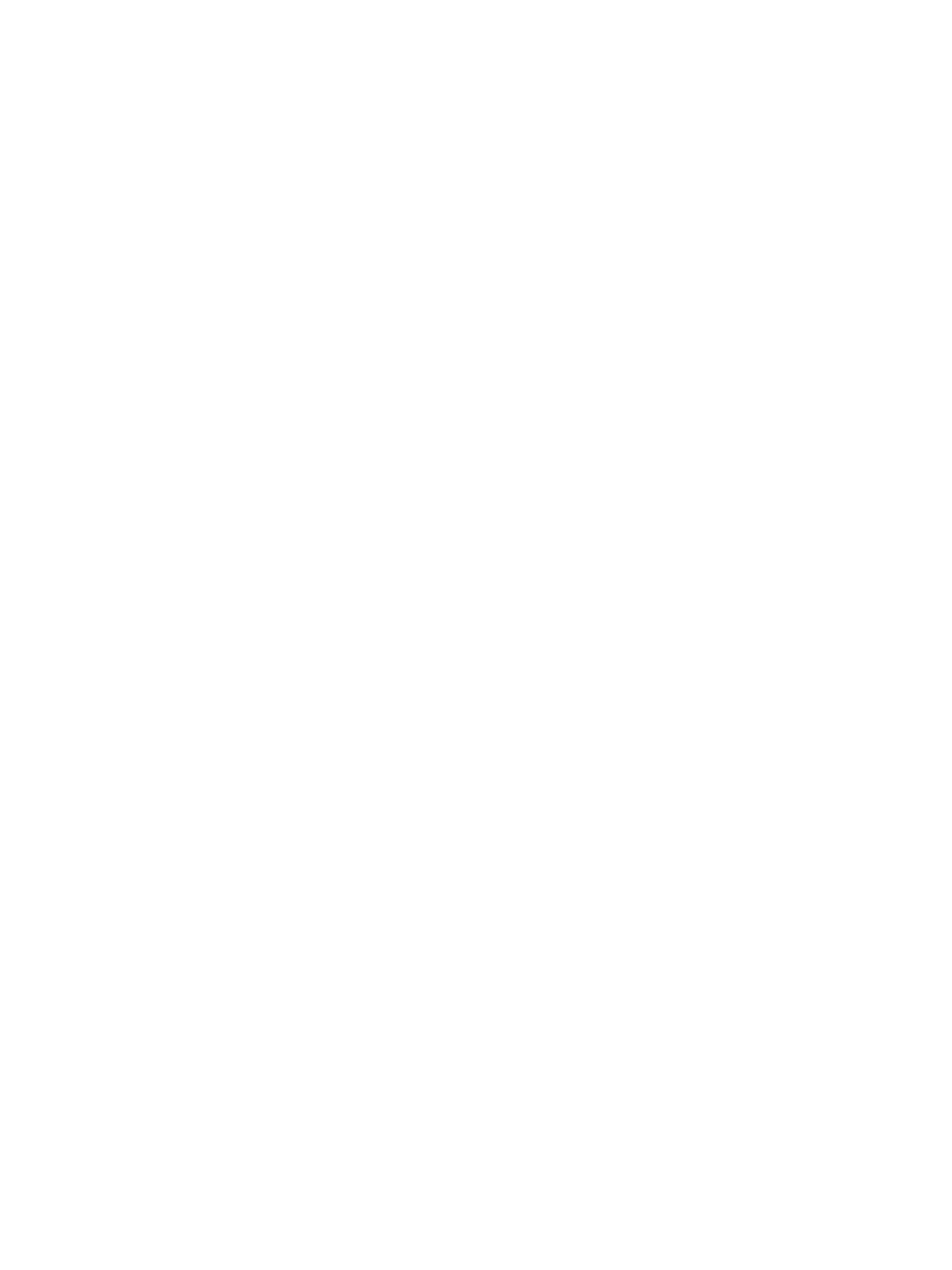#### **Board of Directors**

| Mr. Pratik M. Doshi   | Managing Director (Chairman of the Board) |
|-----------------------|-------------------------------------------|
| Mr. S. S. Gulati      | Non-Executive Director                    |
| Mr. Ganesh Malhotra   | Independent Director                      |
| Mr. Sajid Mohamed     | Independent Director                      |
| Mrs. Anjali Suresh    | Independent Director                      |
| Mr. Mahendra V. Doshi | Non-Executive Director                    |

#### **Chief Financial Officer**

Mr. Girish Majrekar

#### **Company Secretary**

Ms. Akshata Vengurlekar

#### **Auditors:**

MGB & Co. LLP Peninsula Park, Tower B, 19th floor Lower Parel, Mumbai 400 013

#### **Registered office:**

203 Embassy Centre, Nariman Point, Mumbai 400 021 Tel No.: +91 22 4002 4712 / 85 / 86 Fax No.: +91 2287 4787 E-mail: ho\_compliance@lkpsec.com; Website: www.lkpsec.com

#### **CIN: L67120MH1994PLC080039**

#### **Registrar and Share Transfer Agent**

M/s. Adroit Corporate Services Private Limited 19, Jafarbhoy Industrial Estate, 1st Floor, Makawana Road, Marol Naka, Andheri (East), Mumbai 400 059. Tel. No.022- 28590942 E-mail: info@adroitcorporate.com Website: www.adroitcorporate.com

| <b>CONTENTS</b>                          | Page Nos. |
|------------------------------------------|-----------|
| Notice for the Annual General Meeting    | 2         |
| Directors' Report                        | 21        |
| Corporate Governance Report              | 33        |
| Management Discussion and Analysis       | 46        |
| Standalone Financial Statements          | 49        |
| <b>Consolidated Financial Statements</b> | 93        |

#### **28th Annual General Meeting on Monday, June 20, 2022**

at 11:30 A.M. (IST) through Video Conferencing ('VC') / Other Audio Visual Means ('OAVM')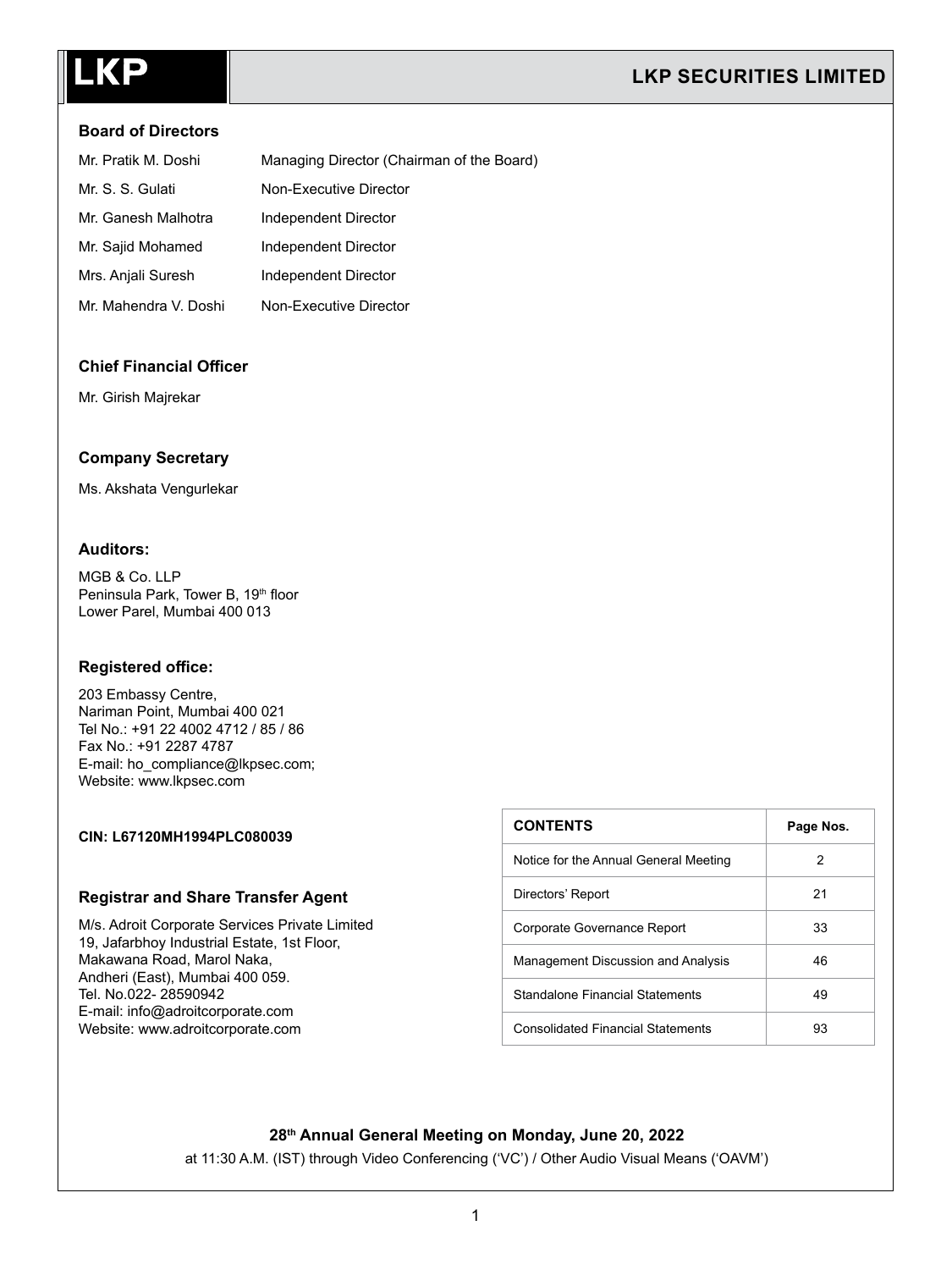# **NOTICE FOR THE ANNUAL GENERAL MEETING**

**NOTICE** is hereby given that the **Twenty-Eight (28th) Annual General Meeting** of the Members of LKP Securities Limited will be held on **Monday, June 20, 2022 at 11:30 A.M. (IST)** through Video Conferencing ('VC') / Other Audio Visual Means ('OAVM') to transact the following business:

#### **ORDINARY BUSINESS:**

- 1. To receive, consider and adopt;
	- a. the Audited Standalone Financial Statements of the Company for the financial year ended March 31, 2022, together with the Report of the Board of Directors and the Statutory Auditors thereon; and
	- b. the Audited Consolidated Financial Statements of the Company for the financial year ended March 31, 2022, together with the Report of the Statutory Auditors thereon.
- 2. To declare Dividend on Equity Shares.
- 3. To appoint a Director in place of Mr. Mahendra V. Doshi (DIN 00123243) who retires by rotation and being eligible, offers himself for re-appointment.
- 4. To appoint M/s. MGB & Co. LLP, Chartered Accountants, Firm Reg. No. 101169W/W100035 as statutory auditors of the Company and fix their Remuneration.

#### **SPECIAL BUSINESS:**

5. **Approval for re-appointment of Mr. Pratik M. Doshi as Managing Director of the Company and payment of remuneration thereof.**

To consider and if thought fit to pass, with or without modification(s), the following resolution as a **Special Resolution**:

**"RESOLVED THAT** pursuant to provisions of Sections 196, 197, 198, 203 and any other applicable provisions of the Companies Act, 2013 ("**the Act**") read with Companies (Appointment and Remuneration of Managerial Personnel) Rules, 2014 and Schedule V to the Act (including any statutory modification(s), amendment(s), clarification(s), or re-enactment(s) or substitution(s) thereof for the time being in force), the SEBI (Listing Obligations and Disclosure Requirements) Regulations, 2015 including any modification(s) thereof or supplements thereto ("**SEBI Listing Regulations**") and subject to the Articles of Association of the Company and subject to the approval of the Central Government, if any and such other approvals, permissions and sanctions, as may be required and subject to such conditions and modifications as may be imposed or prescribed by any of the authorities while granting such approvals, permissions and sanctions and as recommended by Nomination and Remuneration Committee and approved by Board of Directors of the Company (hereinafter referred to as "**the Board**" which term shall deem to include the Nomination and Remuneration Committee or any other Committee constituted or to be constituted to exercise the powers including the powers conferred under this resolution), the consent of the Members of the Company be and is hereby accorded for re-appointment of Mr. Pratik M. Doshi (DIN: 00131122) as Managing Director of the Company, for a period of 3 (Three) years with effect from 26th October, 2022 on such terms and conditions and Remuneration as set out in the statement annexed to this Notice.

**RESOLVED FURTHER THAT** pursuant to the provisions of Section 197 of the Act read with Schedule V of the Act, where in any financial year during the tenure of the Managing Director, the Company has no profits or its profits are inadequate, the Company may pay to the Managing Director the above Remuneration, excluding the commission, as the minimum remuneration for the aforesaid period, by way of salary, perquisites and other allowances and benefits and subject to receipt of the requisite approvals, if any.

**RESOLVED FURTHER THAT** the Board be and is hereby authorised to vary, amend, modify or revise the terms of Remuneration payable from time to time to the extent the Board may deem appropriate, provided that such variation or increase, as the case may be, is within the overall limits specified under the relevant provisions of the Act and/or as approved by the Central Government or any such other competent authority.

**RESOLVED FURTHER THAT** the Board be and is hereby also authorised to do all such acts, matters, deeds and things as may be necessary to give effect to the above resolution including filing of necessary forms with the Registrar of Companies, Maharashtra, Mumbai / Ministry of Corporate Affairs or with Central Government in connection with such appointment and payment of remuneration and to seek approvals and settle any questions, difficulties or doubts that may arise in this regard without further referring to the Members of the Company.**"**

#### 6. **Re-appointment of Mr. Sajid Mohamed (DIN: 06878433) as an Independent Director**

To consider and if thought fit to pass, with or without modification(s), the following resolution as a **Special Resolution**:

**"RESOLVED THAT** pursuant to the provisions of Sections 149, 150, 152 and any other applicable provisions of the Companies Act, 2013 ("**the Act**") and the Companies (Appointment and Qualification of Directors) Rules, 2014 (including any statutory modification(s) or re-enactment(s) thereof for the time being in force) read with Schedule IV to the Act and Regulation 16(1)(b) of the SEBI (Listing Obligations and Disclosure Requirements) Regulations, 2015 and based on the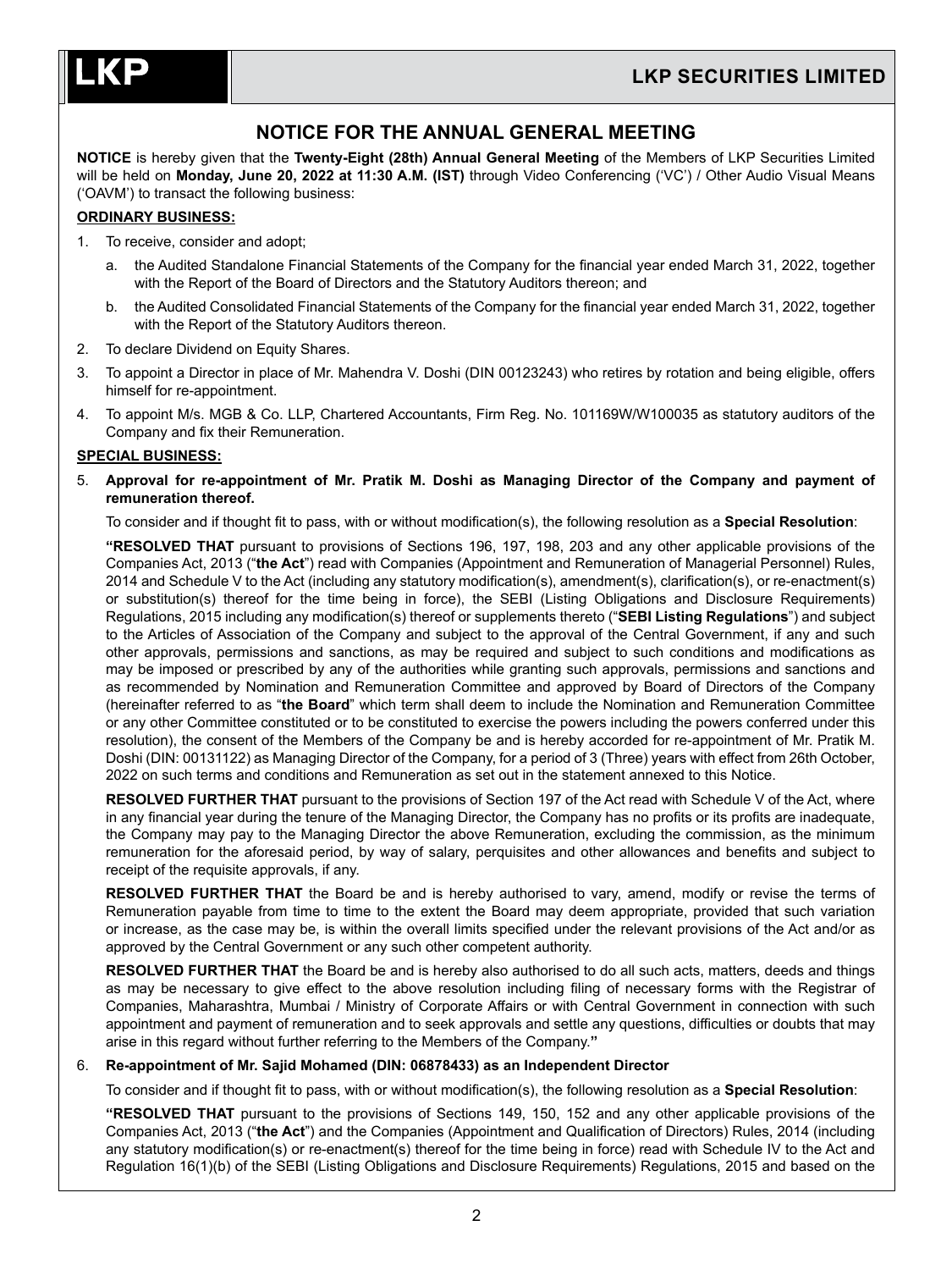recommendation of the Nomination and Remuneration Committee and the Board of Directors, Mr. Sajid Mohamed (DIN: 06878433), Non-Executive Independent Director of the Company who has submitted a declaration that he meets the criteria for independence and who is eligible for re-appointment and in respect of whom Notice has been received from a Member under Section 160 of the Act proposing his re-appointment as Director, be and is hereby re-appointed as a Non-Executive Independent Director of the Company to hold office for a second term with effect from September 27, 2022 to September 26, 2027.

**RESOLVED FURTHER THAT** anyone of the Directors or the Company Secretary of the Company be and is hereby authorised to do all such acts, matters, deeds and things as may be necessary, expedient or desirable to give effect to the above resolution including filing of necessary forms / returns with the Registrar of Companies / Ministry of Corporate Affairs and other regulatory authorities from time to time."

#### 7. **Approval for variation/modification/amendment of the terms of LKP Securities Limited Employee Stock Options Scheme 2017.**

To consider, and if thought fit, to pass the following resolution as a **Special Resolution:**

"**RESOLVED THAT** pursuant to the provisions of Section 62(1)(b) and all other applicable provisions, if any, of the Companies Act, 2013 ("**the Act**") read with Rules framed there under (including any statutory modification(s) or reenactment(s) thereof for the time being in force), the Memorandum and Articles of Association of the Company, Securities and Exchange Board of India (Share Based Employee Benefits) Regulations, 2014 as amended from time to time ("**SEBI SBEB Regulations**") and subject to such other approvals, permissions and sanctions as may be necessary and subject to such conditions and modifications as may be prescribed or imposed while granting such approvals, permissions and sanctions, which may be accepted by the Board of Directors of the Company (hereinafter referred to as the "**the Board**" which term shall be deemed to include any Committee, including the Nomination and Remuneration Committee which the Board has constituted to exercise its powers, including the powers, conferred by this resolution), the consent of the Members be and is hereby accorded to substitute the existing clause and carrying out the following variations/modifications/ amendments to LKP Securities Limited Employee Stock Options Scheme 2017 ("LKP ESOP 2017"):

#### **Clause 11 - ON EXERCISE PRICE**

11.1 - Exercise on Discounted Value

11.1.1 - The Exercise Price would be decided at the Nomination and Remuneration Committee's sole discretion. Such exercise price will be intimated to the eligible employees at the time of grant of options to them.

**RESOLVED FURTHER THAT** all the other terms of LKP ESOP 2017 shall remain unchanged;

**RESOLVED FURTHER THAT** the Board / Committee be and is hereby authorized at any time to further modify, change, vary, alter, amend, suspend or terminate LKP ESOP 2017 subject to the compliance with the applicable laws and regulations and to do all such acts, deeds, matters and things as may at its absolute discretion deem fit, for such purpose and also to settle any issues, questions, difficulties or doubts that may arise in this regard without being required to seek any further consent or approval of the Members and further to execute all such documents, writings and to give such directions and / or instructions as may be necessary or expedient to give effect to such modification, change, variation, alteration, amendment, suspension or termination of LKP ESOP 2017 and do all other things incidental and ancillary thereof;

**RESOLVED FURTHER THAT** the Board be and is hereby authorized to do all such acts, deeds, and things, which are required to give effect to the aforesaid resolution, at its absolute discretion, as may deem necessary, with the SEBI/Stock Exchange or any other regulatory authority and to settle all such questions or difficulties whatsoever which may arise and take all such steps and decisions in this regard."

#### 8. **To consider and approve the Issue, Offer and Allotment of Convertible Warrants ("Warrants") on Preferential Basis**

To consider and if deemed fit, to give assent or dissent to the following resolution as a **Special Resolution**:

**"RESOLVED THAT** in accordance with the provisions of Sections 23(1)(b), 42 and 62(1)(c) and other applicable provisions, if any, of the Companies Act, 2013 ("the Act") and the rules made there under, including amendments thereof, read with Companies (Prospectus and Allotment of Securities) Rules, 2014 and the Companies (Share Capital and Debentures) Rules, 2014 (including any statutory modification thereto or re-enactment thereof for the time being in force), The Securities and Exchange Board of India (Issue of Capital and Disclosure Requirements) Regulations, 2018 ("**SEBI ICDR Regulations**"), the Securities and Exchange Board of India (Listing Obligation and Disclosure Requirements) Regulations, 2015 ("**SEBI Listing Regulations**") as amended from time to time and the Rules/ Regulations/ Guidelines, if any, prescribed by Securities and Exchange Board of India, and in terms of the provisions of the Memorandum and Articles of Association of the Company and subject to the approval of BSE Limited ("**BSE**") and other authorities, if any, and subject to consents, permissions and sanctions of all concerned authorities, if any, to the extent required and subject to conditions and modifications as prescribed or imposed while according such consents, which may be considered appropriate by the Board of Directors of the Company ("**Board**") and/ or duly authorized committee thereof in its absolute direction, the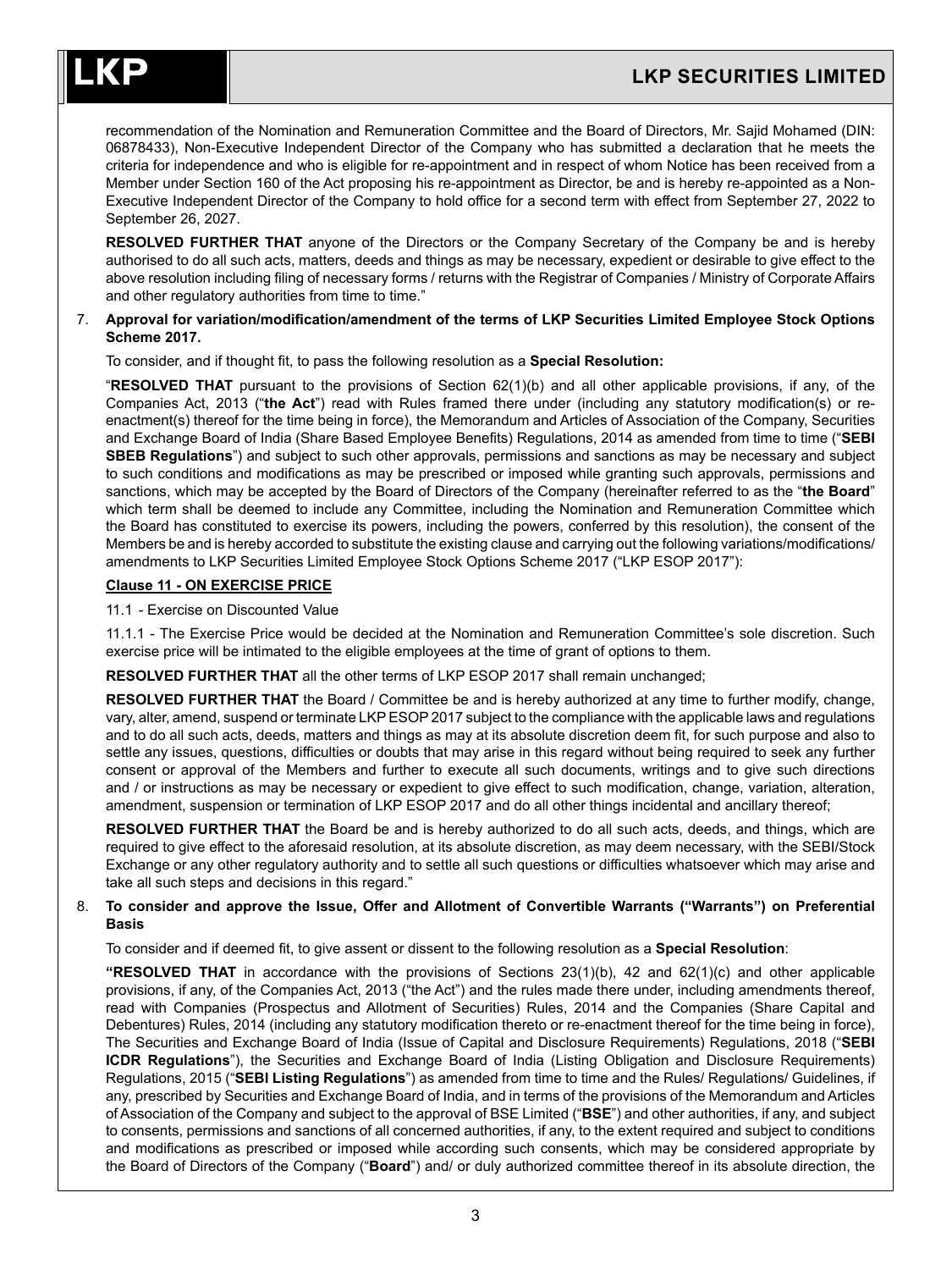consent of the members of the Company be and is hereby accorded to the Board of Directors of the Company to create, offer, issue and/or allot, on preferential basis to the proposed allottees as stated in the explanatory statement hereto, upto 59,88,023 (Fifty Nine Lakhs Eighty Eight Thousand and Twenty Three) Warrants convertible into one equity share each of face value of Rs. 2/- (Rupees Two Only) each, at an issue price of Rs. 16.70/- (Rupees Sixteen and Seventy Paise Only) per equity share [inclusive of a premium of Rs. 14.70/- (Rupees Fourteen and Seventy Paise Only)] at the option of the warrant holder within a period of 18 (Eighteen) months from the date of allotment to the proposed allotees as given in the table below on such term and conditions as may be decided by the Board including the terms of issues and to accept any modifications as SEBI, Stock Exchange or such other appropriate authorities may impose at the time of approvals and as agreed to by the Board without being required to seek any further consent or approval of the Members of the Company .

| Sr. No | Name and Category of the proposed allottee        | <b>Maximum number of Warrants</b> |
|--------|---------------------------------------------------|-----------------------------------|
|        | LKP Finance Limited - Promoter Group              | 29.94.011                         |
|        | Bhavana Holdings Private Limited - Promoter Group | 11.97.605                         |
| 3      | l Mahendra V. Doshi - Promoter                    | 17.96.407                         |
|        | Total                                             | 59,88,023                         |

**RESOLVED FURTHER THAT** in accordance with Regulation 161(a) of the SEBI ICDR Regulations, the 'relevant date' for the purpose of determination of the price for the preferential allotment of Warrants be and is hereby fixed as Friday, May 20, 2022 being 30 days prior to the date of Annual General Meeting i.e Monday, June 20, 2022.

**RESOLVED FURTHER THAT** in accordance with Regulation 169(2) of the SEBI ICDR Regulations, the Warrant Holders shall pay an amount equivalent to at least 25% of the price fixed per Warrant on or before the allotment of the Warrants. The Warrant exercise price equivalent to the 75% of the issue price of Warrants shall be payable by the warrant holders at the time of exercising conversion of Warrants;

**RESOLVED FURTHER THAT** allotment of Warrants be governed by applicable provisions of Regulations and Laws and subject to terms and conditions mentioned in the explanatory statement attached hereto.

**RESOLVED FURTHER THAT** without prejudice to the generality of the above resolution, the issue of the Warrants under the Preferential Allotment shall be subject to the following terms and conditions apart from others as prescribed under applicable laws:

- a) Each Warrants shall be converted into one fully paid-up Equity Shares of Rs.2/- each of the Company.
- b) The Warrants shall be allotted by the Company within a period of 15 (Fifteen) days from the date of passing of the special resolution by the Members, provided that where the allotment of Warrants is subject to receipt of any approval or permission from any regulatory authority or Government of India, the allotment shall be completed within a period of 15 (Fifteen) days from the date of receipt of last of such approvals or permissions.
- c) The option to convert the Warrants into equity shares may be exercised by the Warrant Holders at any time before the expiry of 18 (Eighteen) months from the date of allotment of the Warrants ("Tenure") as specified in the provisions of Chapter V of the SEBI ICDR Regulations.
- d) In the event the Warrant Holders do not exercise the option for conversion of the Warrants within 18 (Eighteen) months from the date of allotment of the Warrants, the option shall lapse and the amount paid on such Warrants shall stand forfeited by the Company;
- e) The Warrant Holders shall be entitled to exercise the option of exercising any or all of the Warrants in one or more tranches by way of a written notice to the Company, specifying the number of Warrants proposed to be exercised along with the aggregate amount thereon, without any further approval from the Shareholders of the Company prior to or at the time of conversion. The Company shall accordingly, issue and allot the corresponding number of Equity Shares to the Warrant holders;
- f) The price determined above shall be subject to appropriate adjustments as permitted under the rules, regulations and laws, as applicable from time to time.
- Upon exercise of the conversion option by the Warrant Holders, the Company shall issue and allot appropriate number of Equity Shares and perform such actions as are required to credit the Equity Shares to the depository account of Warrant Holders and entering the name of Warrant Holders in the records of the Company as the registered owner of such Equity Shares;

The Equity Shares to be so allotted on exercise of the conversion option shall be in dematerialized form and shall be fully paid up and rank pari-passu with the existing Equity Shares of the Company in all respects (including with respect to dividend and voting rights) from the date of allotment thereof, and be subject to the requirements of all applicable laws and shall be subject to the provisions of the Memorandum of Association and Articles of Association of the Company.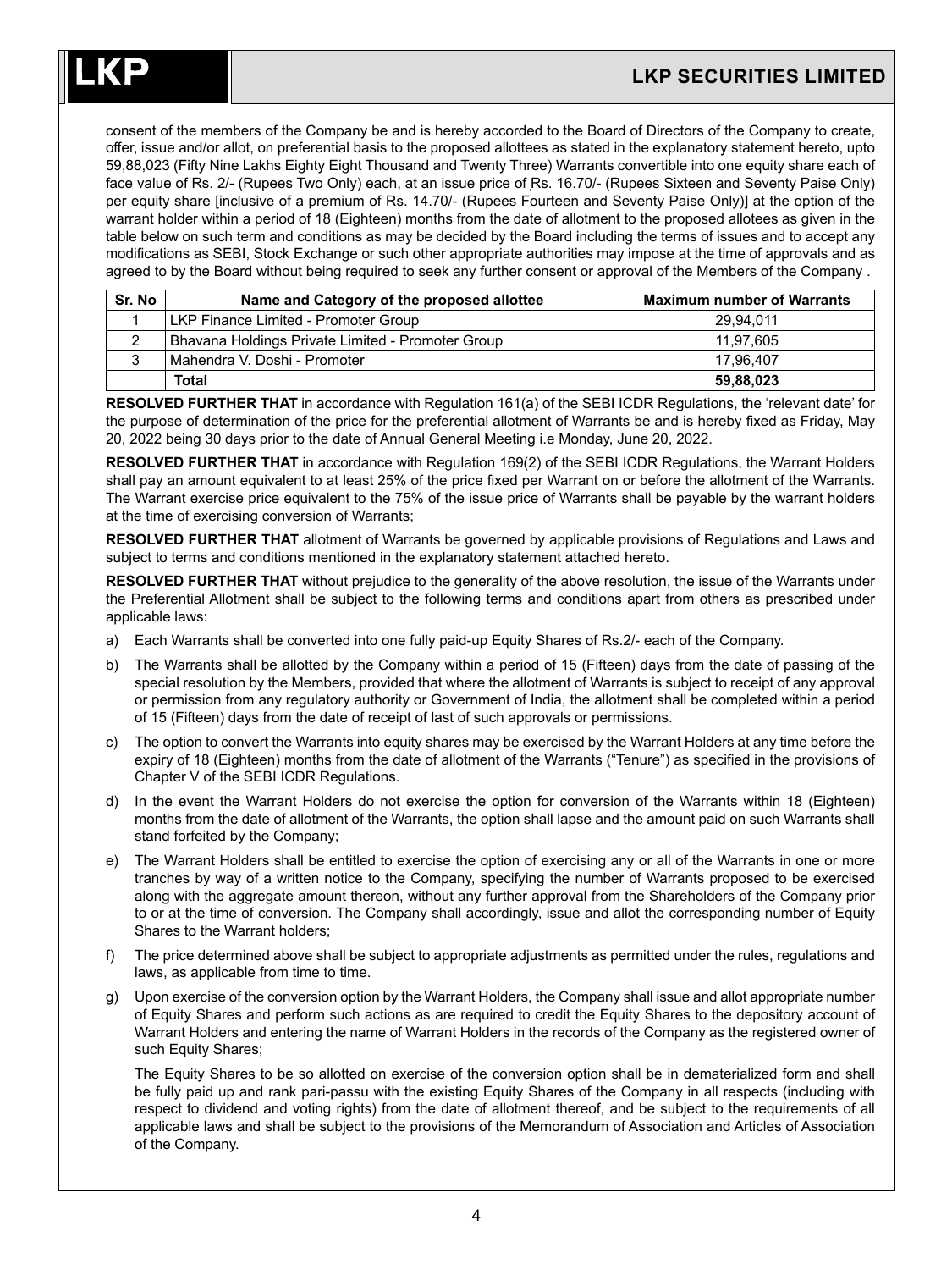- h) Subject to the provisions of Chapter V of the ICDR Regulations, the Warrants and Equity Shares allotted on exercise of such conversion option will be transferable within the Promoters and persons forming part of Promoter Group;
- i) The Equity Shares arising from the exercise of the conversion option will be listed on the Stock Exchanges subject to the receipt of necessary regulatory permissions and approvals as the case may be and shall inter alia be governed by the regulations and guidelines issued by the SEBI or any other statutory authority;
- j) The option to convert the Warrants shall be exercised in a manner that is in compliance with the minimum public shareholding norms prescribed for the Company under the SEBI Listing Regulations and the Securities Contract (Regulation) Rules, 1957;
- k) The Warrants by itself, until exercise of conversion option and Equity Shares allotted, does not give to the Warrant holders thereof any rights with respect to that of a shareholder(s) of the Company; and

**RESOLVED FURTHER THAT** pursuant to the provisions of the Act, the names of the allottees be recorded for the issue of invitation to subscribe to the Warrants and a private placement offer letter in Form No. PAS-4 together with an application form be issued to the allottees inviting them to subscribe to the Warrants.

**RESOLVED FURTHER THAT** the monies received by the Company from the Investors for application of the Warrants pursuant to this preferential issue shall be kept by the Company in a separate bank account.

**RESOLVED FURTHER THAT** for the purpose of giving effect to this resolution, the Board be and is hereby authorized to do all such acts, deeds matters and things as may in its absolute direction deem necessary, desirable and expedient for such purpose, including without limitation, to issue and allot Warrants, issue clarifications, effecting any modifications or changes to the forgoing (including modification to the terms of the issue), entering into contracts, arrangements, agreements documents (including for appointment of agencies, intermediaries and advisors for the issue), in connection therewith and incidental thereto as the Board in its absolute discretion deem fit without being required to seek any approval of the members of the Company and to settle all questions, difficulties or doubts that may arise in regard to the offer, issue allotment of Warrants and utilization proceeds of the Warrants, take all other steps which may be incidental, consequential, relevant or ancillary in this connection and that the decisions of the Board shall be final, binding and conclusive in all respects.

**RESOLVED FURTHER THAT** the Board be and is hereby authorized to delegate all or any of the powers herein conferred by above resolutions to any Director or to any Committee of Directors or any other executive(s)/ officer(s) of the Company or any other person as the Board at its discretion deem appropriate, to do all such acts, deeds, matters and things as also to execute such documents, writings, etc. as may be necessary to give effect to the aforesaid resolution."

#### **NOTES:**

- 1. A statement pursuant to Section 102(1) of the Companies Act, 2013 ('the Act') relating to certain ordinary business and the special businesses to be transacted at the Twenty-Eight AGM is annexed hereto. All documents referred to in the accompanying Notice and the Explanatory Statement along with the Register of Directors and Key Managerial Personnel and their shareholding, and the Register of Contracts or Arrangements in which the Directors are interested, maintained under the Act shall be available for inspection electronically.
- 2. Pursuant to Regulation 36 (3) of the SEBI (Listing Obligations and Disclosure Requirements) Regulations, 2015 ('SEBI Listing Regulation') and Secretarial Standards on General Meeting ('SS-2'), the required details of the Director proposed to be re-appointed and the terms of proposed remuneration of the Directors are given in the Annexure-I forming part of the Notice. Members seeking to inspect such documents can send an email to ho\_compliance@lkpsec.com.
- 3. In view of the continuing COVID-19 pandemic, social distancing norms to be followed and pursuant to General Circular No. 14/2020 dated April 8, 2020 read with General Circular No. 17/2020 dated April 13, 2020 read with General Circular No. 39/2020 dated December 31, 2020 (collectively referred to as "MCA Circulars") and Circular No. SEBI/HO/CFD/CMD1/ CIR/P/2020/79 dated May 12, 2020 read with Circular No. SEBI/HO/CFD/ CMD2/CIR/P/2021/11 dated January 15, 2021 issued by the Securities and Exchange Board of India (collectively referred to as "SEBI Circulars") and in compliance with the provisions of the Companies Act, 2013 and SEBI (Listing Obligations and Disclosure Requirements) Regulations, 2015 permitted holding of Annual General Meeting ("AGM") through Video Conferencing (VC) or Other Audio Visual Means (OAVM) without physical presence of members at a common venue. In compliance with the provisions of the Companies Act, 2013 ("Act"), SEBI (Listing Obligations and Disclosure Requirements) Regulations, 2015 ("SEBI Listing Regulations") and MCA Circulars, the AGM of the Company is being held through VC / OAVM. Hence, Members can attend and participate in the ensuing AGM through VC/OAVM. In compliance with the provisions of the Act read with MCA Circulars and SEBI Listing Regulations, the AGM of the Company will be held through VC/OAVM. The deemed venue for the Twenty-Eight AGM shall be the Registered Office of the Company *i.e.* 203, Embassy Centre, Nariman Point, Mumbai 400 021.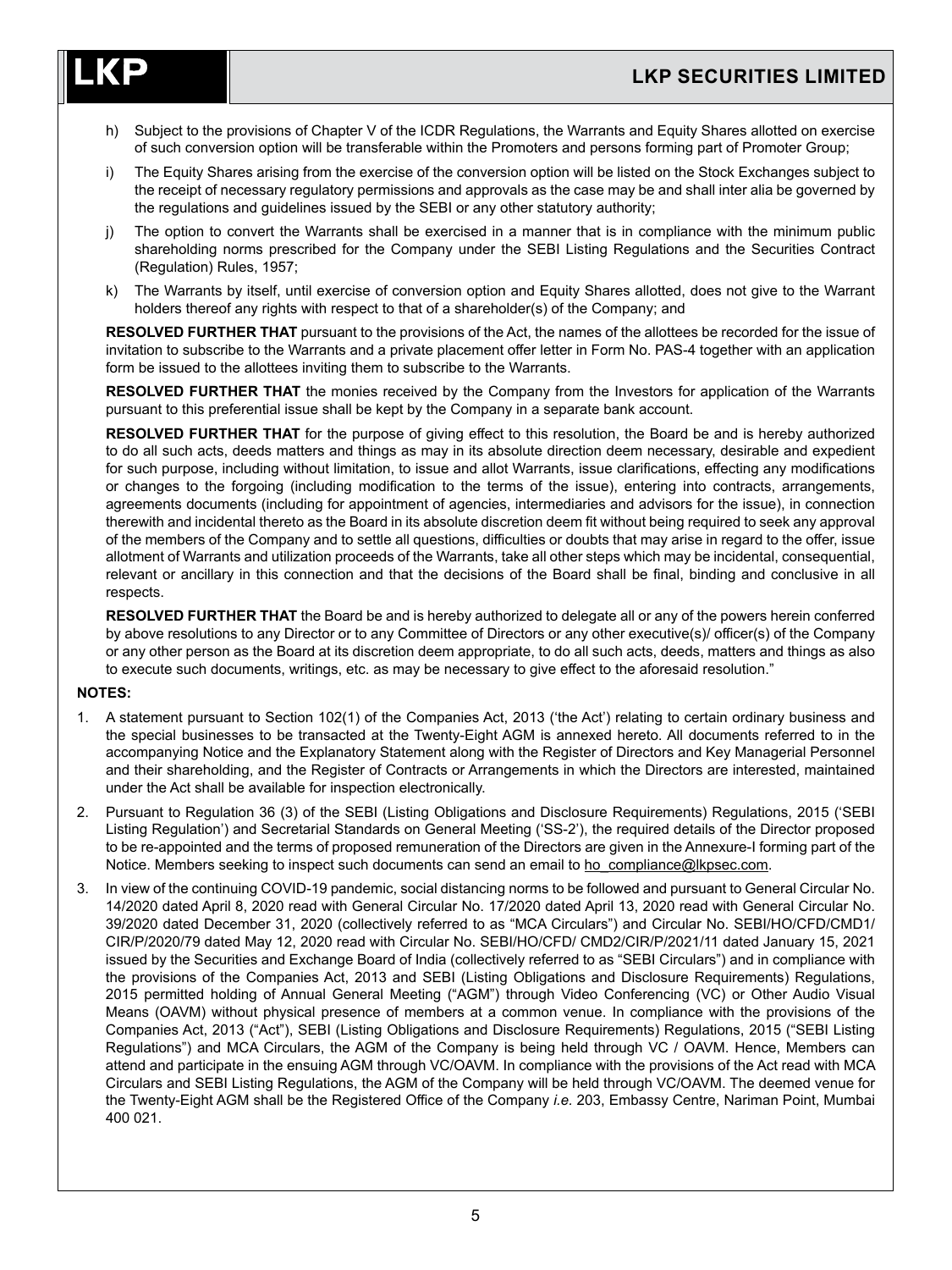- 4. Pursuant to the provisions of Section 108 of the Act read with Rule 20 of the Companies (Management and Administration) Rules, 2014 (as amended) and Regulation 44 of SEBI (Listing Obligations & Disclosure Requirements) Regulations 2015 (as amended), and MCA Circulars dated April 08, 2020, April 13, 2020 and May 05, 2020 the Company is providing facility of remote e-voting to its Members in respect of the business to be transacted at the AGM. For this purpose, the Company has entered into an agreement with Central Depository Services (India) Limited (CDSL) for facilitating voting through electronic means, as the authorized e-Voting's agency. The facility of casting votes by a member using remote e-voting as well as the e-voting system on the date of the AGM will be provided by CDSL.
- 5. The Members can join the AGM in the VC/OAVM mode 30 minutes before the scheduled time of the commencement of the Meeting by following the procedure mentioned in the Notice. The facility of participation at the AGM through VC/OAVM will be made available to atleast 1000 members on first come first served basis. This will not include large Shareholders (Shareholders holding 2% or more shareholding), Promoters, Institutional Investors, Directors, Key Managerial Personnel, the Chairpersons of the Audit Committee, Nomination and Remuneration Committee and Stakeholders Relationship Committee, Auditors etc. who are allowed to attend the AGM without restriction on account of first come first served basis.
- 6. Members attending the AGM through VC/OAVM will be counted for the purpose of reckoning the quorum under Section 103 of the Companies Act, 2013.
- 7. Pursuant to the provisions of the Act, a Member is entitled to attend and vote at the AGM is entitled to appoint proxy to attend and vote on his/her behalf and the proxy need not be a member of the Company. Since, this AGM is being held through VC/OAVM, the physical attendance has been dispensed with. Accordingly, the facility for appointment of proxies by the members to attend and cast vote is not available for this AGM and hence the Proxy Form and Attendance Slip are not annexed to this notice. However, in pursuance of Section 112 and Section 113 of the Companies Act, 2013, representatives of the members such as the President of India or the Governor of a State or body corporate can attend the AGM through VC/OAVM and cast their votes through e-voting.
- 8. In line with the MCA Circulars the Notice calling the AGM along with Annual Report 2021-22 is being sent only through electronic mode to those members whose e-mail address is registered with the Company or the Depository Participant(s). Members may note that the Notice of AGM along with Annual Report has also been uploaded on the website of the Company at www.lkpsec.com, websites of BSE Limited at www.bseindia.com. The AGM Notice is also disseminated on the website of CDSL (agency for providing the Remote e-voting facility and e-voting system during the AGM) at www. evotingindia.com. Members (Physical / Demat) who have not registered their email addresses with the company can get the same registered with the company by requesting to our Registrar and Share Transfer Agent i.e. Adroit Corporate Services Private Limited ('RTA') at info@adroitcorporate.com and to the Company at ho\_compliance@lkpsec.com.
- 9. Institutional/Corporate Shareholders (i.e. other than individuals/HUF, NRI, etc.) are required to send a scanned copy (PDF/ JPG Format) of its Board or governing body Resolution/Authorization etc., authorizing its representative to attend the e-AGM on its behalf and to vote through remote e-voting. The said Resolution/Authorization shall be sent to the Scrutinizer by email through its registered email address to scrutinizerlkpsec@gmail.com or with a copy marked to www.evotingindia.com.
- 10. Notice is also given under Section 91 of the Act read with Regulation 42 of the SEBI Listing Regulations that the Register of Members and the Share Transfer Book of the Company will remain closed from Tuesday, June 14, 2022 to Monday, June 20, 2022 (both days inclusive).
- 11. The information and instructions for shareholders for remote e-voting are as under:
	- I. Pursuant to Section 108 of the Act, Rule 20 of the Companies (Management and Administration) Rules, 2014, as amended and Regulation 44 of SEBI Listing Regulations, the Company is pleased to provide the facility to Members to exercise their right to vote on the resolutions proposed to be passed at AGM by electronic means.
	- II. The Company has engaged the services of Central Depository Services (India) Limited (CDSL) to provide e-voting facility.
	- III. Voting rights shall be reckoned on the paid-up value of shares registered in the name of the member/ beneficial owner (in case of electronic shareholding) as on the cut-off date, i.e., Monday, June 13, 2022. A person who is not a member as on the cut-off date should treat this Notice for information purposes only.
	- IV. A person, whose name is recorded in the register of members or in the register of beneficial owners maintained by the depositories as on the cut-off date, i.e. Monday, June 13, 2022 only shall be entitled to avail the facility of e-voting/ Poll on Demand.
- 12. Information and other instructions relating to e-voting are as under::
	- (i) The voting period begins on Thursday, June 16, 2022 at 09:00 A.M. and ends on Sunday, June 19, 2022 at 05:00 P.M. During this period shareholders' of the Company, holding shares either in physical form or in dematerialized form, as on the cut-off date (record date) of Monday, June 13, 2022 may cast their vote electronically. The e-voting module shall be disabled by CDSL for voting thereafter.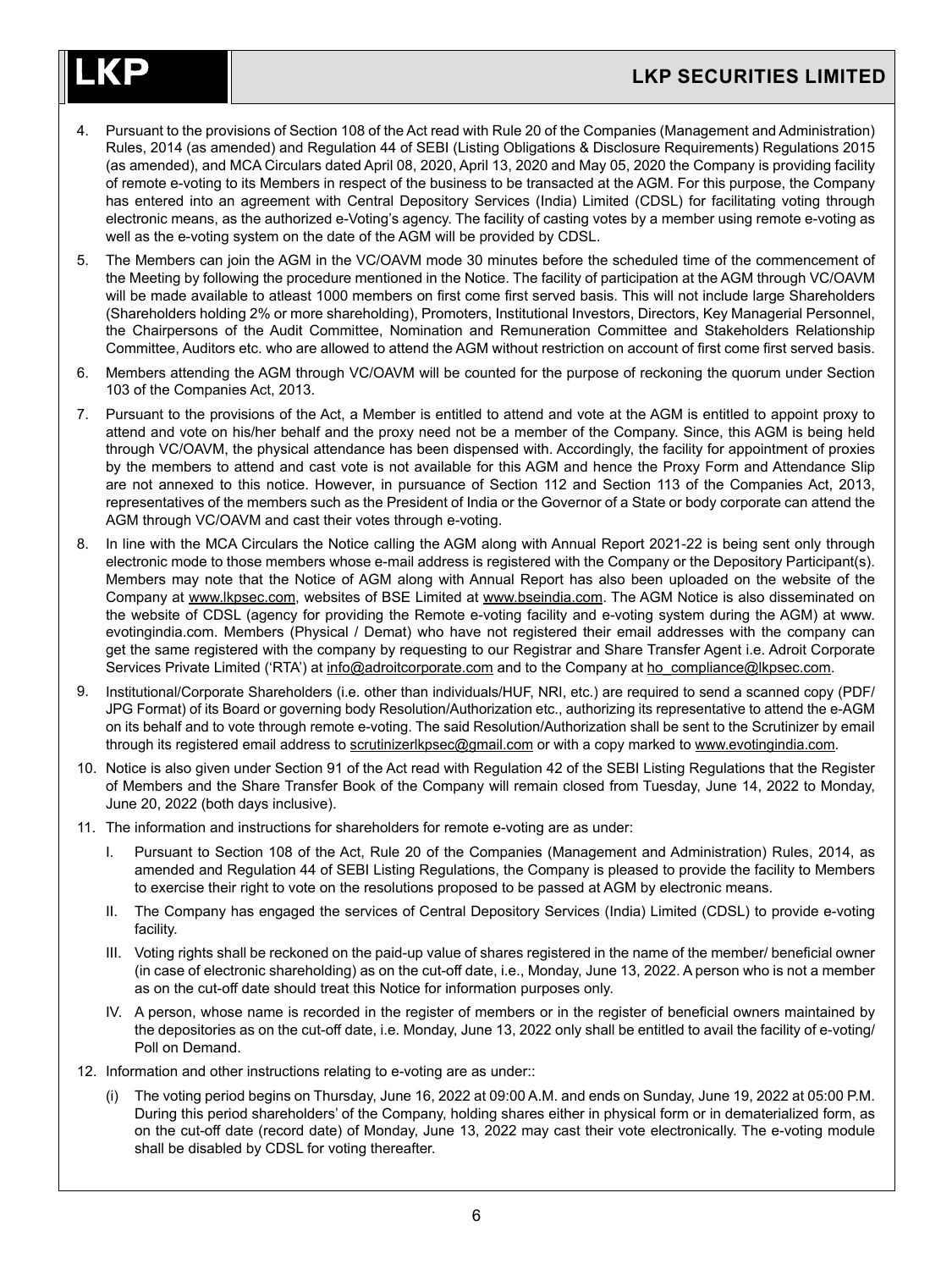(ii) Pursuant to SEBI Circular No. SEBI/HO/CFD/CMD/CIR/P/2020/242 dated December 9, 2020, under Regulation 44 of SEBI Listing Regulations, listed entities are required to provide remote e-voting facility to its shareholders, in respect of all shareholders' resolutions. However, it has been observed that the participation by the public non-institutional shareholders/retail shareholders is at a negligible level.

Currently, there are multiple e-voting service providers (ESPs) providing e-voting facility to listed entities in India. This necessitates registration on various ESPs and maintenance of multiple user IDs and passwords by the shareholders.

In order to increase the efficiency of the voting process, pursuant to a public consultation, it has been decided to enable e-voting to all the demat account holders, by way of a single login credential, through their demat accounts/ websites of Depositories/ Depository Participants. Demat account holders would be able to cast their vote without having to register again with the ESPs, thereby, not only facilitating seamless authentication but also enhancing ease and convenience of participating in e-voting process.

(iii) In terms of SEBI circular no. SEBI/HO/CFD/CMD/CIR/P/2020/242 dated December 9, 2020 on e-Voting facility provided by Listed Companies, Individual shareholders holding securities in demat mode are allowed to vote through their demat account maintained with Depositories and Depository Participants. Shareholders are advised to update their mobile number and email Id in their demat accounts in order to access e-Voting facility.

Pursuant to abovesaid SEBI Circular, Login method for e-Voting and joining virtual meetings for Individual shareholders holding securities in Demat mode is given below:

| Type of<br>shareholders                                                        | <b>Login Method</b>                                                                                                                                                                                                                                                                                                                                                                                                                                                                                                                                                                                                                                                                                                                                                                                                                                                                                    |
|--------------------------------------------------------------------------------|--------------------------------------------------------------------------------------------------------------------------------------------------------------------------------------------------------------------------------------------------------------------------------------------------------------------------------------------------------------------------------------------------------------------------------------------------------------------------------------------------------------------------------------------------------------------------------------------------------------------------------------------------------------------------------------------------------------------------------------------------------------------------------------------------------------------------------------------------------------------------------------------------------|
| Individual<br>Shareholders<br>holding securities<br>in Demat mode              | 1)<br>Users of who have opted for CDSL's Easi / Easiest facility, can login through their existing<br>user id and password. Option will be made available to reach e-Voting page without<br>any further authentication. The URLs for users to login to Easi / Easiest are https://web.<br>cdslindia.com/myeasi/home/login or www.cdslindia.com and click on Login icon and select<br>New System Myeasi.                                                                                                                                                                                                                                                                                                                                                                                                                                                                                                |
| with CDSL                                                                      | After successful login the Easi / Easiest user will be able to see the e-Voting Menu. On<br>2)<br>clicking the e-voting menu, the user will be able to see his/her holdings along with links of<br>the respective e-Voting service provider i.e. CDSL/ NSDL/ KARVY/ LINK INTIME as per<br>information provided by Issuer / Company. Additionally, we are providing links to e-Voting<br>Service Providers, so that the user can visit the e-Voting service providers' site directly.                                                                                                                                                                                                                                                                                                                                                                                                                   |
|                                                                                | If the user is not registered for Easi/Easiest, option to register is available at https://web.<br>3)<br>cdslindia.com/myeasi./Registration/ EasiRegistration                                                                                                                                                                                                                                                                                                                                                                                                                                                                                                                                                                                                                                                                                                                                          |
|                                                                                | Alternatively, the user can directly access e-Voting page by providing Demat Account<br>4)<br>Number and PAN No. from a link in www.cdslindia.com home page. The system will<br>authenticate the user by sending OTP on registered Mobile & Email as recorded in<br>the Demat Account. After successful authentication, user will be provided links for the<br>respective ESP where the e-Voting is in progress during or before the AGM.                                                                                                                                                                                                                                                                                                                                                                                                                                                              |
| Individual<br>Shareholders<br>holding securities<br>in demat mode<br>with NSDL | If you are already registered for NSDL IDeAS facility, please visit the e-Services website of<br>1)<br>NSDL. Open web browser by typing the following URL: https://eservices.nsdl.com either<br>on a Personal Computer or on a mobile. Once the home page of e-Services is launched,<br>click on the "Beneficial Owner" icon under "Login" which is available under 'IDeAS' section.<br>A new screen will open. You will have to enter your User ID and Password. After successful<br>authentication, you will be able to see e-Voting services. Click on "Access to e-Voting"<br>under e-Voting services and you will be able to see e-Voting page. Click on company name<br>or e-Voting service provider name and you will be re-directed to e-Voting service provider<br>website for casting your vote during the remote e-Voting period or joining virtual meeting &<br>voting during the meeting. |
|                                                                                | If the user is not registered for IDeAS e-Services, option to register is available at https://<br>2)<br>eservices.nsdl.com. Select "Register Online for IDeAS "Portal or click at https://eservices.<br>nsdl.com/SecureWeb/IdeasDirectReg.jsp                                                                                                                                                                                                                                                                                                                                                                                                                                                                                                                                                                                                                                                         |
|                                                                                | Visit the e-Voting website of NSDL. Open web browser by typing the following URL: https://<br>3)<br>www.evoting.nsdl.com/ either on a Personal Computer or on a mobile. Once the home<br>page of e-Voting system is launched, click on the icon "Login" which is available under<br>'Shareholder/Member' section. A new screen will open. You will have to enter your User<br>ID (i.e. your sixteen digit demat account number hold with NSDL), Password/OTP and<br>a Verification Code as shown on the screen. After successful authentication, you will be<br>redirected to NSDL Depository site wherein you can see e-Voting page. Click on company<br>name or e-Voting service provider name and you will be redirected to e-Voting service<br>provider website for casting your vote during the remote e-Voting period or joining virtual<br>meeting & voting during the meeting                  |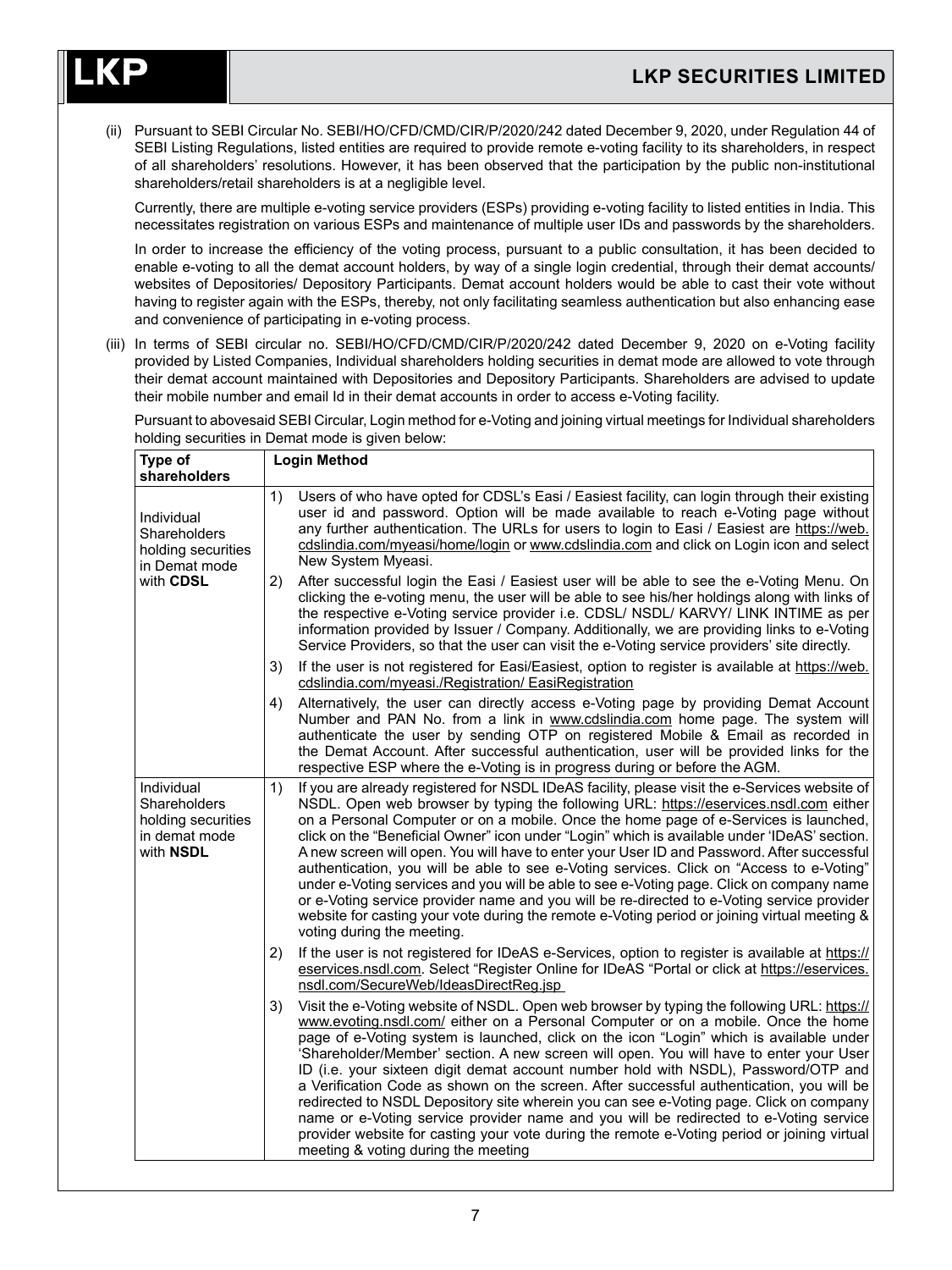Individual **Shareholders** (holding securities in demat mode) login through their **Depository Participants** You can also login using the login credentials of your demat account through your Depository Participant registered with NSDL/CDSL for e-Voting facility. After successful login, you will be able to see e-Voting option. Once you click on e-Voting option, you will be redirected to NSDL/ CDSL Depository site after successful authentication, wherein you can see e-Voting feature. Click on company name or e-Voting service provider name and you will be redirected to e-Voting service provider's website for casting your vote during the remote e-Voting period or joining virtual meeting & voting during the meeting.

**Important note:** Members who are unable to retrieve User ID/ Password are advised to use Forget User ID and Forget Password option available at abovementioned website.

#### **Helpdesk for Individual Shareholders holding securities in demat mode for any technical issues related to login through Depository i.e. CDSL and NSDL**

| Login type                  | <b>Helpdesk details</b>                                                                                      |
|-----------------------------|--------------------------------------------------------------------------------------------------------------|
|                             | Individual Shareholders holding securities in Members facing any technical issue in login can contact CDSL   |
| Demat mode with CDSL        | helpdesk by sending a request at helpdesk evoting@cdslindia.comor                                            |
|                             | contact at 1800 22 55 33.                                                                                    |
|                             | Individual Shareholders holding securities in   Members facing any technical issue in login can contact NSDL |
| Demat mode with <b>NSDL</b> | helpdesk by sending a request at evoting@nsdl.co.in or call at toll                                          |
|                             | free no.: 1800 1020 990 and 1800 22 44 30                                                                    |

(iv) Login method for e-Voting and joining virtual meeting for shareholders other than individual shareholders & physical shareholders.

- 1) The shareholders should log on to the e-voting website www.evotingindia.com.
- 2) Click on "Shareholders" module.
- 3) Now enter your User ID
- a. For CDSL: 16 digits beneficiary ID,
- b. For NSDL: 8 Character DP ID followed by 8 Digits Client ID,
- c. Shareholders holding shares in Physical Form should enter Folio Number registered with the Company.
- 4) Next enter the Image Verification as displayed and Click on Login.
- 5) If you are holding shares in demat form and had logged on to www.evotingindia.com and voted on an earlier e-voting of any company, then your existing password is to be used.
- 6) If you are a first-time user follow the steps given below:

| For Shareholders holding shares in Demat Form other than individual and Physical Form |                                                                                                                                                                                                                                                                                                                                                          |  |  |  |
|---------------------------------------------------------------------------------------|----------------------------------------------------------------------------------------------------------------------------------------------------------------------------------------------------------------------------------------------------------------------------------------------------------------------------------------------------------|--|--|--|
| <b>PAN</b>                                                                            | Enter your 10 digit alpha-numeric *PAN issued by Income Tax Department (Applicable<br>for both demat shareholders as well as physical shareholders)<br>Shareholders who have not updated their PAN with the Company/Depository<br>Participant are requested to use the sequence number sent by Company/RTA or<br>contact Company/RTA.                    |  |  |  |
| Dividend Bank Details  <br><b>OR</b><br>Date of Birth (DOB)                           | Enter the Dividend Bank Details or Date of Birth (in dd/mm/yyyy format) as recorded in<br>your demat account or in the company records in order to login.<br>If both the details are not recorded with the depository or company, please enter<br>the member id / folio number in the Dividend Bank details field as mentioned in<br>instruction $(v)$ . |  |  |  |

- (v) After entering these details appropriately, click on "SUBMIT" tab.
- (vi) Shareholders holding shares in physical form will then directly reach the Company selection screen. However, shareholders holding shares in demat form will now reach 'Password Creation' menu wherein they are required to mandatorily enter their login password in the new password field. Kindly note that this password is to be also used by the demat holders for voting for resolutions of any other company on which they are eligible to vote, provided that company opts for e-voting through CDSL platform. It is strongly recommended not to share your password with any other person and take utmost care to keep your password confidential.
- (vii) For shareholders holding shares in physical form, the details can be used only for e-voting on the resolutions contained in this Notice.
- (viii) Click on the EVSN for LKP SECURITIES LIMITED on which you choose to vote.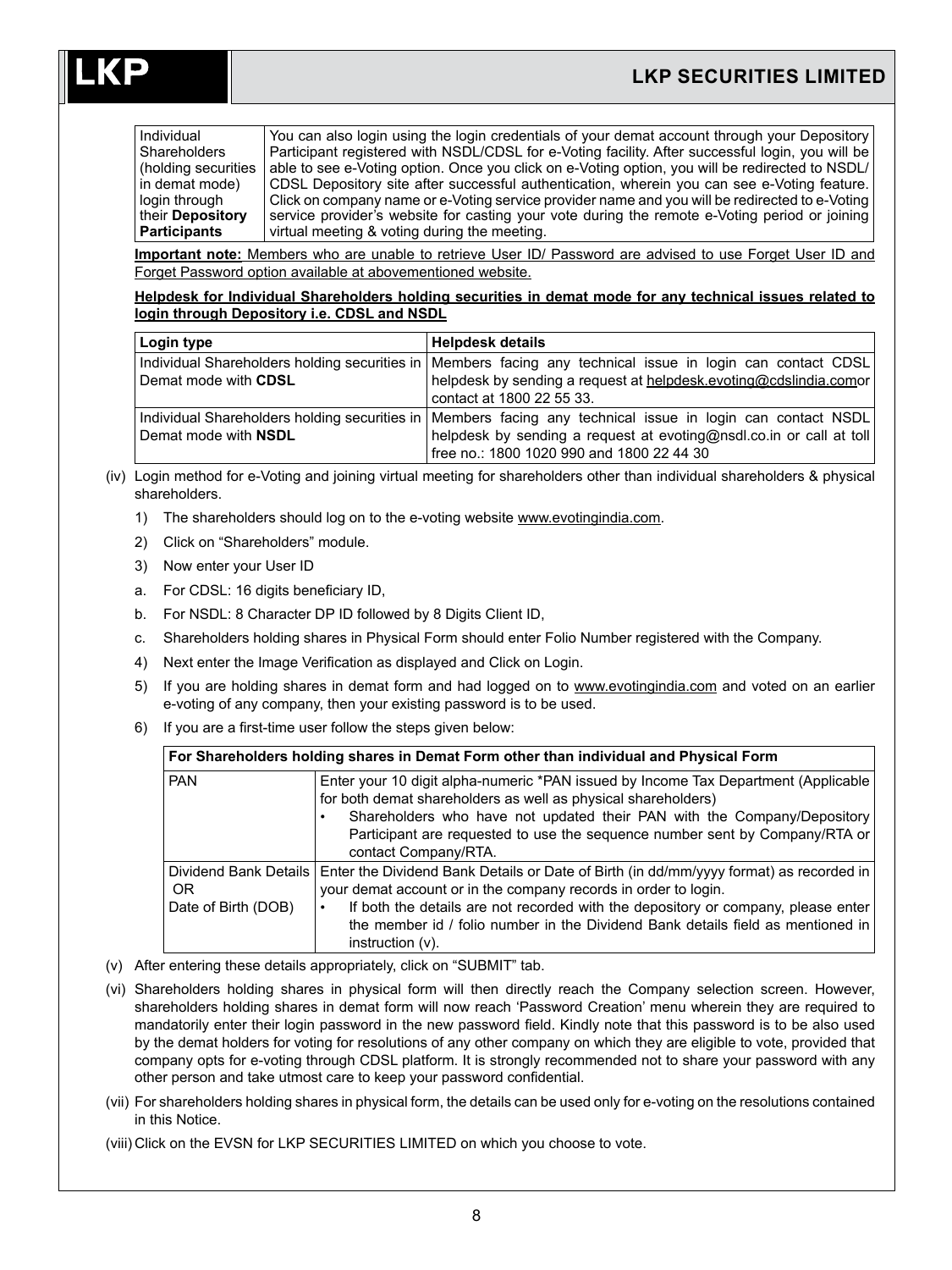- (ix) On the voting page, you will see "RESOLUTION DESCRIPTION" and against the same the option "YES/NO" for voting. Select the option YES or NO as desired. The option YES implies that you assent to the Resolution and option NO implies that you dissent to the Resolution.
- (x) Click on the "RESOLUTIONS FILE LINK" if you wish to view the entire Resolution details.
- (xi) After selecting the resolution, you have decided to vote on, click on "SUBMIT". A confirmation box will be displayed. If you wish to confirm your vote, click on "OK", else to change your vote, click on "CANCEL" and accordingly modify your vote.
- (xii) Once you "CONFIRM" your vote on the resolution, you will not be allowed to modify your vote.
- (xiii) You can also take a print of the votes cast by clicking on "Click here to print" option on the Voting page.
- (xiv)If a demat account holder has forgotten the login password then Enter the User ID and the image verification code and click on Forgot Password & enter the details as prompted by the system.
- (xv) Note for Non Individual Shareholders and Custodians
- Non-Individual shareholders (i.e. other than Individuals, HUF, NRI etc.) and Custodians are required to log on to www. evotingindia.com and register themselves in the "Corporates" module.
- A scanned copy of the Registration Form bearing the stamp and sign of the entity should be emailed to helpdesk. evoting@cdslindia.com.
- After receiving the login details a Compliance User should be created using the admin login and password. The Compliance User would be able to link the account(s) for which they wish to vote on.
- The list of accounts linked in the login should be mailed to helpdesk.evoting@cdslindia.com and on approval of the accounts they would be able to cast their vote.
- A scanned copy of the Board Resolution and Power of Attorney (POA) which they have issued in favour of the Custodian, if any, should be uploaded in PDF format in the system for the scrutinizer to verify the same.
- Alternatively Non Individual shareholders are required to send the relevant Board Resolution/ Authority letter etc. together with attested specimen signature of the duly authorized signatory who are authorized to vote, to the Scrutinizer and to the Company at scrutinizerlkpsec@gmail.com and ho\_compliance@lkpsec.com, if they have voted from individual tab & not uploaded same in the CDSL e-voting system for the scrutinizer to verify the same.

#### **13. Process for those shareholders whose email addresses/mobile no. are not registered with the depositories for obtaining login credentials for e-voting for the resolutions proposed in this notice:**

- i. For Physical shareholders please provide necessary details like Folio No., Name of shareholder, scanned copy of the share certificate (front and back), PAN (self attested scanned copy of PAN card), AADHAR (self attested scanned copy of Aadhar Card) by email to Company at ho compliance@lkpsec.com or RTA at info@adroitcorporate.com.
- ii. For Demat shareholders please update your email id & mobile no. with your respective Depository Participant (DP)
- iii. For Individual Demat shareholders please update your email id & mobile no. with your respective Depository Participant (DP) which is mandatory while e-Voting & joining virtual meetings through Depository.

#### **14. Instructions for shareholders attending the AGM through VC/OAVM are as under:**

- i. Shareholder will be provided with a facility to attend the AGM through VC/OAVM through the CDSL e-Voting system. Shareholders may access the same at www.evotingindia.com under shareholders/members login by using the remote e-voting credentials. The link for VC/OAVM will be available in shareholder/members login where the EVSN of Company will be displayed.
- ii. Shareholders are encouraged to join the Meeting through Laptops / IPads for better experience.
- iii. Further shareholders will be required to allow Camera and use Internet with a good speed to avoid any disturbance during the meeting.
- iv. Please note that Participants Connecting from Mobile Devices or Tablets or through Laptop connecting via Mobile Hotspot may experience Audio/Video loss due to fluctuation in their respective network. It is therefore recommended to use stable Wi-Fi or LAN connection to mitigate any kind of aforesaid glitches.
- v. Shareholders who would like to express their views/ask questions during the meeting may register themselves as a speaker by sending their request before the cut-off date for the AGM (i.e on or before Sunday, June 12, 2022) mentioning their name, demat account number/folio number, email id, mobile number at ho\_compliance@lkpsec.com. The Company reserves the right to restrict the number of questions and number of speakers, as appropriate, to ensure the smooth conduct of the AGM, depending on the availability of time.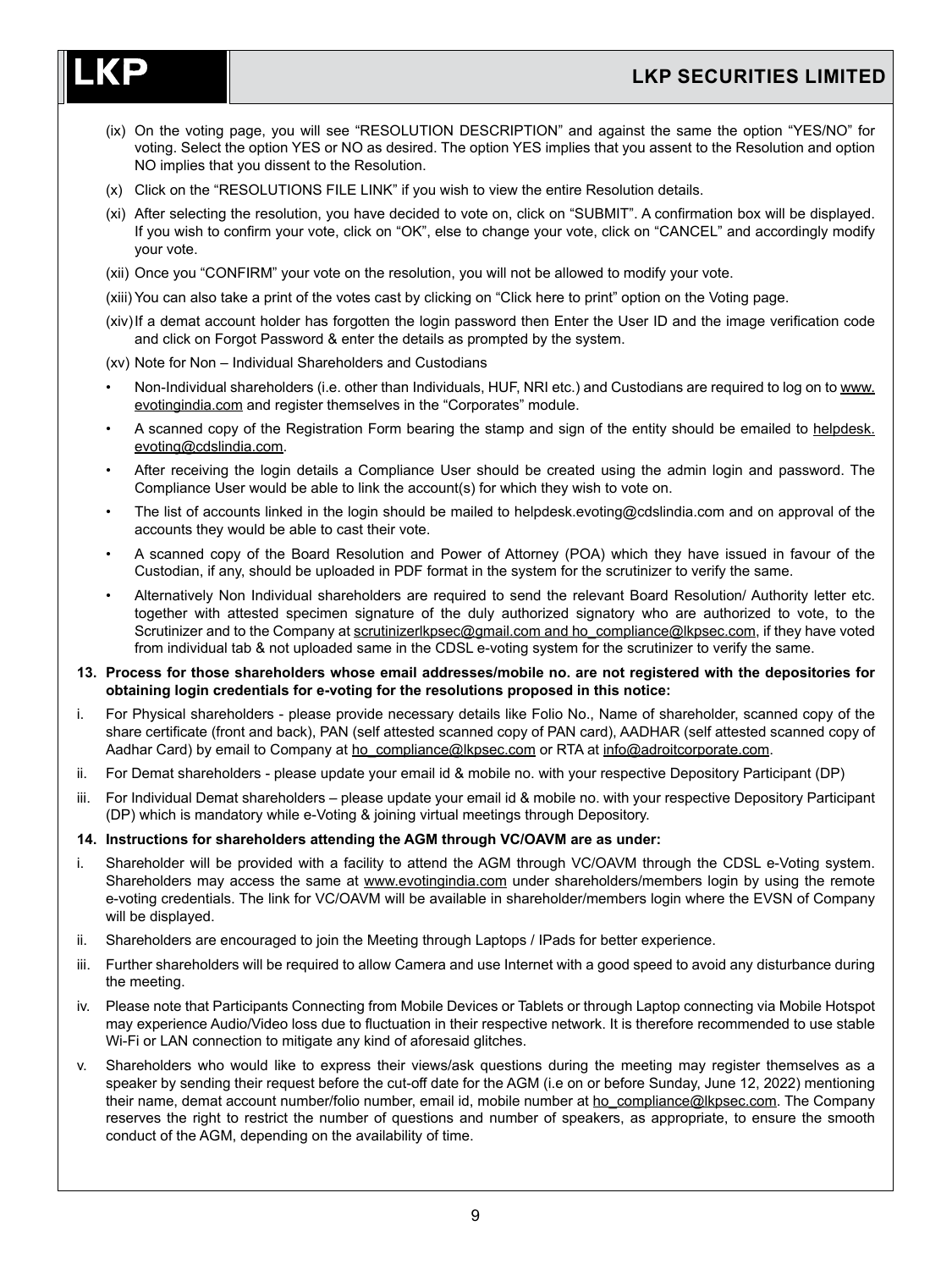- vi. The shareholders who do not wish to speak during the AGM but have queries may send their queries in advance before the cut-off date for the AGM (i.e on or before Sunday, June 12, 2022) mentioning their name, demat account number/folio number, email id, mobile number at ho\_compliance@lkpsec.com. These queries will be replied to by the Company suitably by email.
- vii. Those shareholders who have registered themselves as a speaker will only be allowed to express their views/ask questions during the AGM.
- viii. Only those shareholders, who are present in the AGM through VC/OAVM facility and have not casted their vote on the Resolutions through remote e-Voting and are otherwise not barred from doing so, shall be eligible to vote through e-Voting system available during the AGM.
- ix. If any Votes are cast by the shareholders through the e-voting available during the AGM and if the same shareholders have not participated in the meeting through VC/OAVM facility, then the votes cast by such shareholders shall be considered invalid as the facility of e-voting during the meeting is available only to the shareholders attending the meeting.
- 15. If you have any queries or issues regarding attending AGM & e-Voting from the CDSL e-Voting System, you can write an email to helpdesk.evoting@cdslindia.com or contact at 1800 22 55 33.

All grievances connected with the facility for voting by electronic means may be addressed to Mr. Rakesh Dalvi, Manager, (CDSL) Central Depository Services (India) Limited, A Wing, 25th Floor, Marathon Futurex, Mafatlal Mill Compounds, N M Joshi Marg, Lower Parel (East), Mumbai - 400013 or send an email to helpdesk.evoting@cdslindia.com or call on 1800 22 55 33.

- 16. Members can avail themselves, the facility of nomination in respect of shares held by them in physical form pursuant to the provisions of Section 72 of the Act. Members desiring to avail themselves of this facility may send their nominations in the prescribed Form No. SH-13 duly filled in to the Company's Registrar & Transfer Agents (R&T Agents). Members holding shares in electronic form may contact their respective Depository Participant(s) for availing this facility.
- 17. The Securities and Exchange Board of India ("**SEBI**") has made it mandatory for all companies to use the bank account details furnished by the Depositories for any payment (including dividend) through Electronic Clearing Service ("**ECS**") to investors. In the absence of ECS facility, companies shall mandatorily print the bank account details of the investors on such payment instruments. Members are encouraged to avail ECS facility and requested to update bank account details in the prescribed form to their respective Depository Participant(s) and/or the Company's R&T Agents.
- 18. Members who have not registered their e-mail ID so far are requested to register the same for receiving all communication including Annual Report, Notices, Circulars, etc. from the Company in electronic form.
- 19. Members are requested to intimate changes, if any, pertaining to their name, postal address, e-mail ID, telephone/mobile numbers, Permanent Account Number (PAN), mandates, nominations, power of attorney, bank details such as, name of the bank and branch details, bank account number, MICR code, IFSC code, etc., to their respective Depository Participant(s) in case the shares are held in electronic form and to the Company's R&T Agents in case the shares are held in physical form.
- 20. The Securities and Exchange Board of India ("SEBI") has recently mandated furnishing of PAN, KYC details (i.e., Postal Address with Pin Code, email address, mobile number, bank account details) and nomination details by holders of securities. Effective from 1 January 2022, any service requests or complaints received from the member, will not be processed by RTA till the aforesaid details/ documents are provided to RTA. On or after 1 April 2023, in case any of the above cited documents/ details are not available in the Folio(s), RTA shall be constrained to freeze such Folio(s). Relevant details and forms prescribed by SEBI in this regard are available on the website of the Company at www.lkpsec.com.
- 21. In terms of the Regulation 40 of the SEBI Listing Regulations, securities of listed companies can only be transferred in dematerialised form with effect from April 1, 2019, except in case of transmission or transposition of securities. In view of the above, Members are advised to dematerialise shares held by them in physical form. To comply with the above mandate, members who still hold share certificates in physical form are advised to dematerialise their shareholding to also avail numerous benefits of dematerialisation, which include easy liquidity, ease of trading and transfer, savings in stamp duty and elimination of any possibility of loss of documents and bad deliveries.
- 22. To prevent fraudulent transactions, members are advised to exercise due diligence and notify the Company of any change in address or demise of any member as soon as possible. Members are also advised not to leave their demat account(s) dormant for long. Periodic statement of holdings should be obtained from the concerned Depository Participant and holdings should be verified.
- 23. Mr. V. Ramachandran (Membership No. A-7731 / CP No. 4731), Proprietor M/s. V. R. Associates, Practicing Company Secretaries has been appointed as the Scrutiniser to scrutinise the e-voting process in a fair and transparent manner.
- 24. The Results declared along with the report of the Scrutiniser shall be placed on the website of the Company at www.lkpsec. com and on the website of CDSL immediately after the declaration of result by the Chairperson or a person authorised by him/her in writing. The Results shall also be immediately forwarded to Stock Exchanges.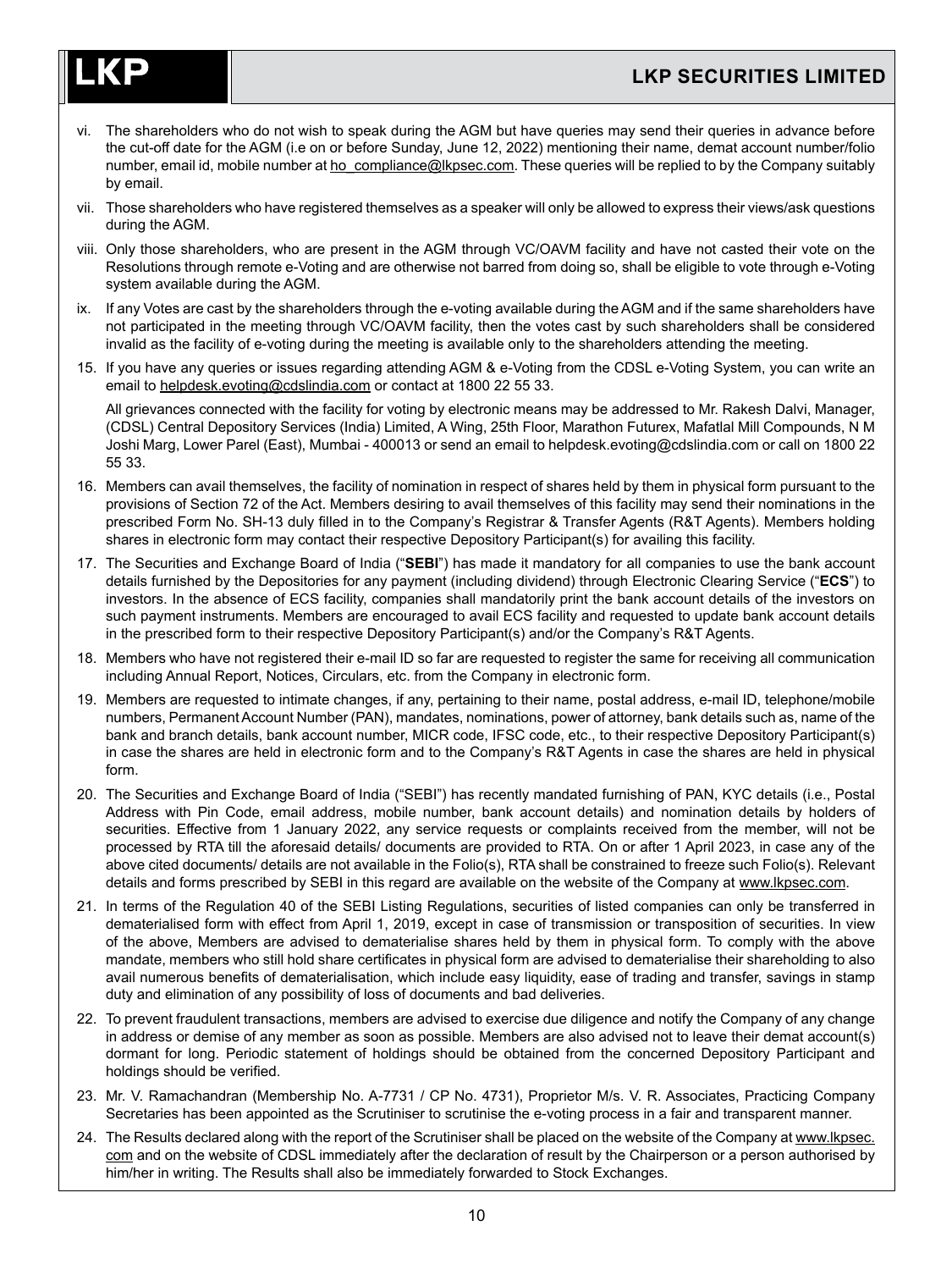- 25. In terms of section 101 and 136 of the Act, read together with the Rules made thereunder, the listed companies may send the notice of AGM and the annual report, including Financial statements, Board Report, etc. by electronic mode. Pursuant to the said provisions of the Act read with MCA Circulars, Notice of the AGM along with the Annual Report 2021-22 is being sent only through electronic mode to those Members whose email addresses are registered with the Company/ Depositories. Members may note that the Notice and Annual Report 2021-22 will also be available on the Company's website at www.lkpsec.com, website of the Stock Exchange i.e. BSE Limited at www.bseindia.com.
- 26. The Ministry of Corporate Affairs had notified provisions relating to unpaid/unclaimed dividend under Sections 124 and 125 of Companies Act, 2013 and Investor Education and Protection Fund (Accounting, Audit, Transfer and Refund) Rules, 2016. As per these Rules, dividends which are not encashed / claimed by the shareholder for a period of seven consecutive years shall be transferred to the Investor Education and Protection Fund (IEPF) Authority. The IEPF Rules mandate the Companies to transfer the shares of shareholders whose dividends remain unpaid / unclaimed for a period of seven consecutive years to the demat account of IEPF Authority. Hence, the Company urges all the shareholders to encash / claim their respective dividend during the prescribed period.
- 27. Members are requested to send all communications to our R&T Agents at the following address:

**Adroit Corporate Services Private Limited** 19, Jafferbhoy Industrial Estate, 1st Floor, Makwana Road, Marol Naka, Andheri East, Mumbai - 400 059 Tel. No.: +91 22 4227 0400; Fax No.: +91 22 2850 3748. E-mail ID: info@adroitcorporate.com

21. Since the meeting will be conducted through VC/OAVM facility, the Route Map is not annexed in this Notice.

By order of the Board of Directors For LKP Securities Limited

Place : Mumbai Date : April 29, 2022

#### **Registered Office:**

LKP Securities Limited (CIN: L67120MH1994PLC080039) 203 , Embassy Centre, Nariman Point, Mumbai – 400 021

#### **Statement pursuant to Section 102 of the Act**

#### **Item No. 5**

Based on the recommendation of the Nomination and Remuneration Committee and the Board of Directors, the Members of the Company at the Annual General Meeting held had appointed Mr. Pratik M. Doshi as Managing Director for a period of 3 (Three) years with effect from October 26, 2019. Accordingly, the present tenure of Mr. Pratik M. Doshi as Managing Director of the Company has come to an end on October 25, 2022.

Mr. Pratik M. Doshi (aged 42 years) is the founder of the Company; he has over 22 Years of experience in Capital Markets. He did his B.A in Business and Financial Economics from University of Leeds, United Kingdom. He has been entrusted and has made significant contribution in various areas of distribution of financial products, wealth management service, investment advisory, strategic financial partners for third party products. Under his leadership the Company has also launched On-line trading application for scalability of the broking business. His strategic leadership skills and ability to deliver results are among the key drivers.

Looking at the performance and growth of the Company which was led by Mr. Pratik M. Doshi in capacity as a Managing Director of the Company and considering the enhanced responsibilities due to expansion of business activities and as per recommendation of Nomination and Remuneration Committee, the Board of Directors has considered and approved reappointment of Mr. Pratik M. Doshi as Managing Director of the Company for a further term of 3 (Three) years effective from October 26, 2022 till October 25, 2025 and payment of remuneration thereof, both on such terms and conditions as stipulated below subject to the approval of the Members of the Company and Central Government, if required:

Sd/- **Akshata Vengurlekar** Company Secretary A 50701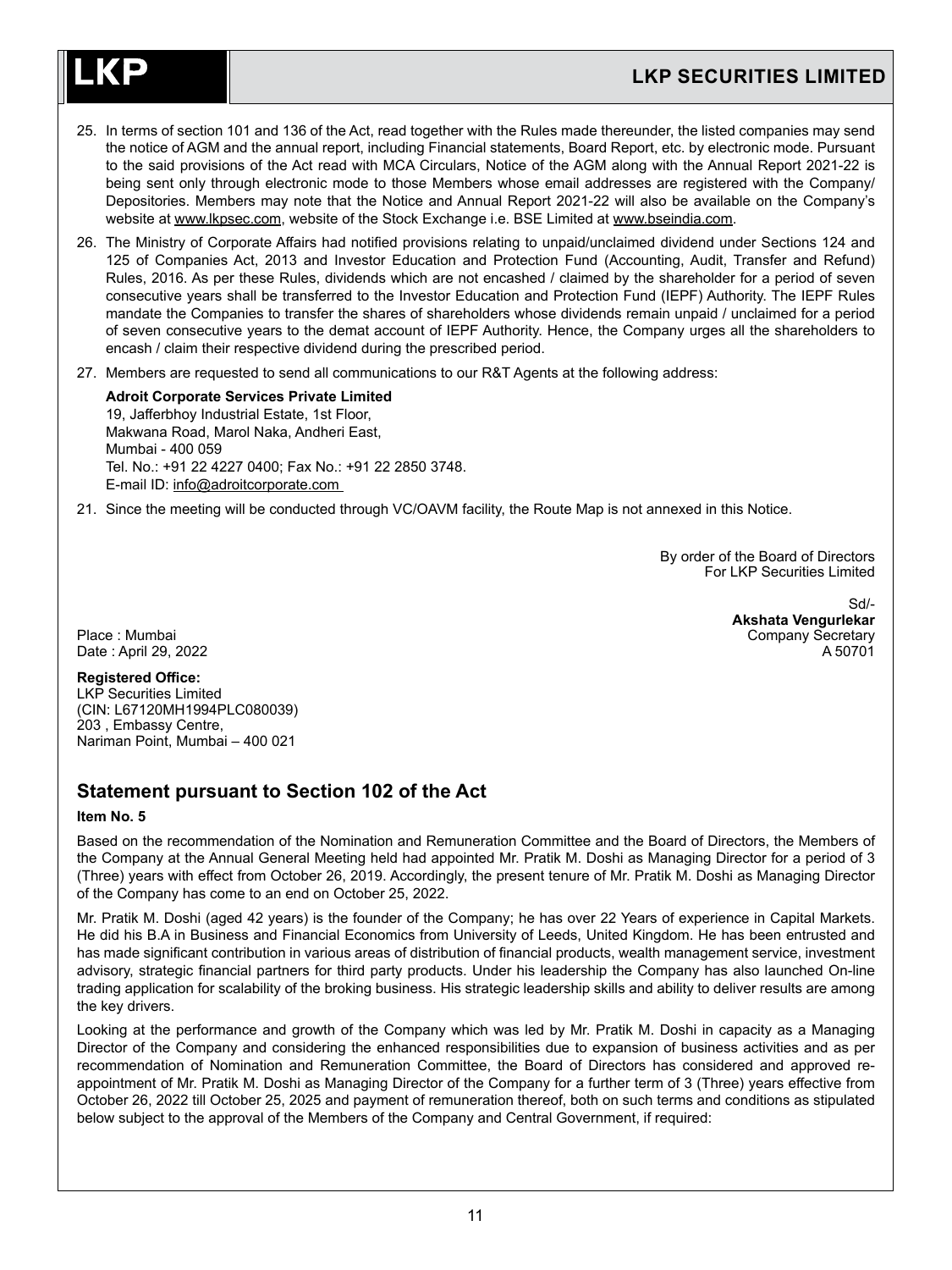

#### **Remuneration:**

Mr. Pratik M. Doshi shall be entitled to receive a minimum salary of Rs. 6,00,000 per month and is eligible for such annual increments, as may be decided by the Board of Directors of the Company on the recommendation of the Nomination and Remuneration Committee or any other Committee constituted by it from time to time. The base pay includes salary, allowances, reimbursements and retirement benefits. He would be allowed to fix various components of salary within the overall limit as stated in the act, and also to avail / encash the benefits in accordance with the schemes and rules of the Company for its staff as applicable from time to time.

#### **Commission:**

In addition, to the salary, Mr. Pratik M. Doshi shall be entitled to receive commission on net profit. The commission payable to him will be determined by the Board for each financial year. The overall remuneration including commission to him shall not exceed 5% of the net profit of the Company for each financial year or part thereof to be computed in the manner referred to under Section 197 of the Act and other applicable provisions thereof, or any statutory modification(s) or re-enactment thereof.

#### **Other Terms and Conditions:**

- a. Perquisites: Subject to overall ceiling as aforesaid, the Managing Director shall have liberty to opt for such other allowances, perquisites and incentive as he deems fit including house rent allowance, medical reimbursement, leave travel concession for self and family, club fees, use of Company cars and such other allowances, benefits, amenities and facilities, etc., as per the Company's Rules or as may be agreed to between the Board and the Managing Director.
- b. Reimbursement of Medical Expenses incurred by him for self and family subject to the ceiling of Rs.15,000/- p.a.
- c. Exempted perquisite: in addition to the perquisites referred above, he will also be eligible to the following perquisites, which shall not be included in the computation of the ceiling on remuneration.
- Contribution to provident fund, superannuation fund or annuity fund to the extent these either singly or put together are not taxable under the Income-tax Act, 1961;
- Gratuity payable at a rate not exceeding half a month's salary for each completed year of service;
- Reimbursement of expenses incurred for the business of the Company.
- d. Subject to the applicable provisions of the Act, perquisites and allowances shall be evaluated as per Income Tax Rules, 1962 wherever applicable and at cost, in the absence of any such Rule.
- e. Subject to the superintendence, control and direction of the Board, the Managing Director shall manage and conduct the business and affairs of the Company.
- f. The Managing Director of the Company shall be entitled to compensation for loss of office as provided under the Act and shall not be subject to retirement by rotation.
- g. The appointment can be terminated by giving 3 (Three) calendar months' notice in writing by either party.

#### **Minimum Remuneration:**

In the event of absence or inadequacy of profits calculated as per Section 198 read with Schedule V and other applicable provisions of the Companies Act, 2013 in any Financial Year(s) Mr. Pratik M. Doshi, Managing Director shall be entitled to a minimum remuneration comprising salary, perquisites and benefits as detailed above, except commission, subject to such other approvals as may be necessary

Furthermore, any recommendation by the Nomination and Remuneration Committee and consideration by the Board for subsequent revisions in the remuneration shall be within the limit and in accordance of the act.

A brief profile of Mr. Pratik M. Doshi, including nature of his expertise, as required under Regulation 36 of SEBI Listing Regulations and SS-2 is provided in the Annexure - I to this Notice. Further, additional information as required under Schedule V to the Act, is provided in the Annexure - II to this Notice and also forms part of the Statement.

Mr. Pratik M. Doshi, Mr. Mahendra V. Doshi and their relatives, if any, shall be deemed to be concerned or interested in the resolution to the extent of his appointment, payment of remuneration and to the extent of their shareholdings in the Company. None of the other Directors, Key Managerial Personnel(s) of the Company and their respective relatives are concerned or interested, financially or otherwise, in the passing of the proposed Resolution(s).

The Board of Directors recommends the resolution at Item No. 5 as Special Resolution for the approval by the Members.

#### **Item No. 6**

Mr. Sajid Mohamed (DIN: 06878433) is a Non-Executive Independent Director of the Company and Member of the Audit and Nomination & Remuneration Committee of the Board of Directors of the Company. He joined the Board of the Company on September 27, 2017. He was appointed as a Non-Executive Independent Director to hold office for five consecutive years for a term up to September 26, 2022, by the Shareholders of the Company in the Twenty-Fourth Annual General Meeting of the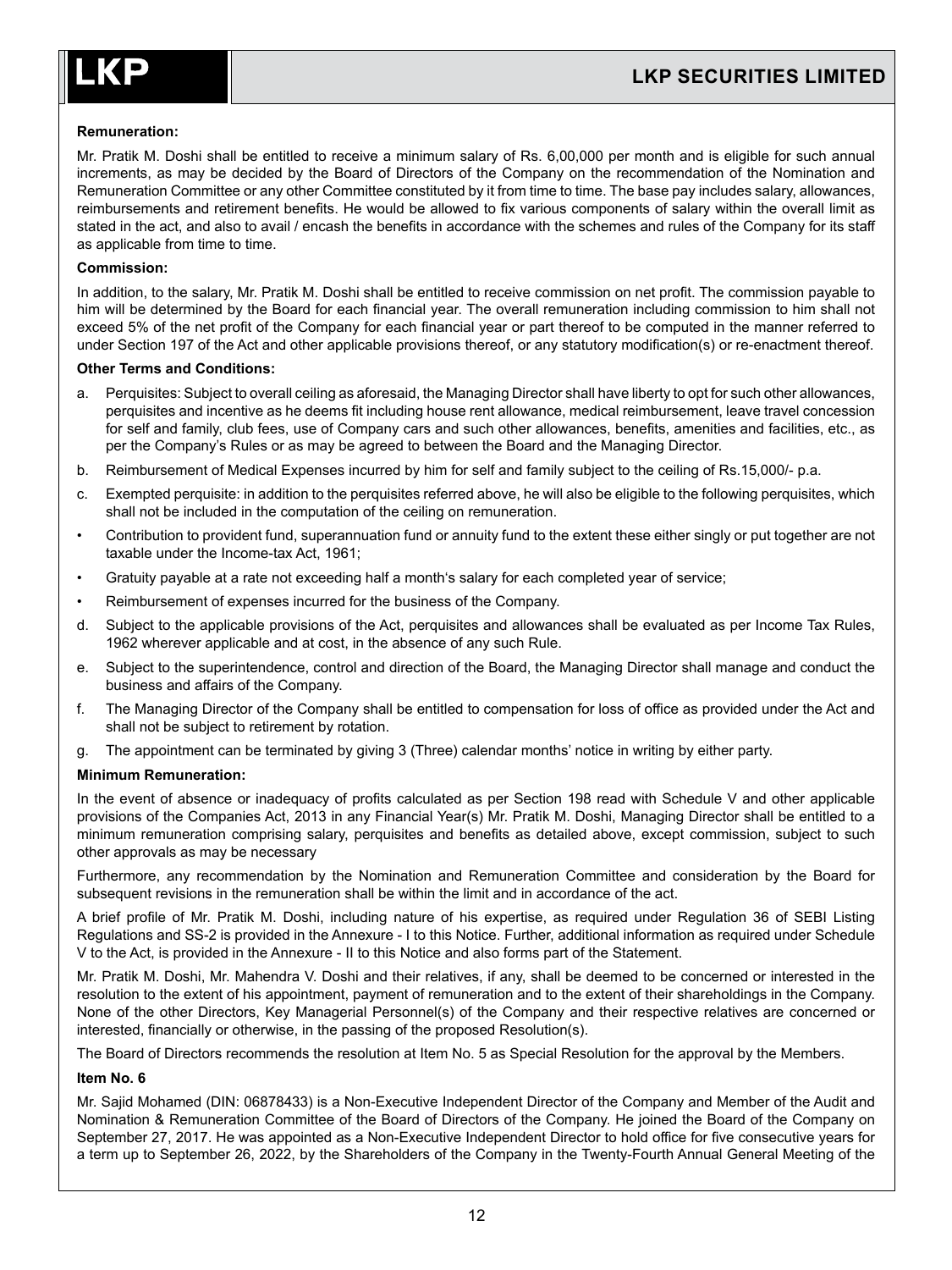Company held on August 24, 2018. Since, Mr. Mohamed, has completed one term as an Independent Director of the Company, he is eligible for re-appointment for the second term.

Based on the performance evaluation of Independent Directors and as per recommendation of Nomination and Remuneration Committee and in terms of the provisions of Sections 149, 150, 152 read with Schedule IV and any other applicable provisions of the Act and the SEBI Listing Regulations, given the background and experience and contribution made by Mr. Mohamed during his tenure, the Board considers that the continued association of Mr. Mohamed would be beneficial to the Company and it is desirable to continue to avail his services as an Independent Director.

Mr. Sajid Mohamed is an Advocate and Member of Bar Council of Maharashtra & Goa, he has extensive experience in the field of Law. He is the Managing Partner of Agrud Partners, Advocates & Solicitors (Erstwhile PDS & Associates). As a lawyer, Mr. Mohamed represents publicly and privately held companies, promoters and managements on growth, expansion and consolidation strategies through legal structuring of private equity, mergers and acquisitions, corporate and finance transactions. His practice also involves extensive experience in structuring, documenting and negotiating a broad range of corporate finance and capital raising transactions including corporate debt restructuring. He has both transactional and counseling background. Among his clients are technology and outsourcing model businesses, non-banking financial companies, biotech and manufacturing companies.

The Board confirms that Mr. Mohamed fulfils the conditions for re-appointment as an Independent Director as specified in the Companies Act, 2013, the rules framed thereunder and the SEBI Listing Regulations and that he is independent of the management of the Company.

A brief profile of Mr. Mohamed, including nature of his expertise, as required under Regulation 36 of SEBI Listing Regulations and SS-2 is provided in the Annexure - I to this Notice.

As per Section 149(10) of the Act, an Independent Director shall hold office for a term of five consecutive years and shall be eligible for re-appointment on passing a special resolution by the Company for another term of up to five consecutive years on the Board of a Company. The Board of Directors recommends the Special Resolution as set out in this Notice for the approval by the Members of the Company.

Except Mr. Mohamed, none of the Directors and Key Managerial Personnel(s) of the Company and their respective relatives are in anyway, concerned or interested, financially or otherwise, in the passing of the above proposed Resolution.

#### **Item No. 7**

The Company with the objective of rewarding and motivating employees for their long association and in recognition of their dedicated service to the Company and also to attract and retain the best talent, has been granting stock options pursuant to the approval of its members granted at the 23rd AGM held on May 24, 2017 which was further amended by the Members of the Company by way of postal ballot dated October 16, 2020, the result of which was declared on November 27, 2020. Rewarding employees with stock options aligns with the long term sustainable growth of the Company and ensures active participation by a team of motivated employees in ensuring its desired growth.

The Board of Directors of the Company upon the recommendations of the Nomination & Remuneration Committee at its meeting held on May 20, 2022 has approved variation/modification/amendment in terms of LKP ESOP 2017 in accordance with the provisions of the SEBI (Share Based Employee Benefits) Regulations, 2014 ("SEBI SBEB Regulations") and other applicable laws.

The details of the major variations in the Plan are as under:

| SI. No. | <b>Existing Clause</b> |                                                                                                        |      | <b>Modified/Amended Clause</b>             |
|---------|------------------------|--------------------------------------------------------------------------------------------------------|------|--------------------------------------------|
| 1.      | 11.                    | <b>ON EXERCISE PRICE</b>                                                                               | 11.  | <b>ON EXERCISE PRICE</b>                   |
|         | 11.1                   | <b>Exercise on Discounted Value</b>                                                                    | 11.1 | <b>Exercise on Discounted Value</b>        |
|         |                        | 11.1.1 The Exercise Price of the Vested Option shall be Rs. 11.1.1 The Exercise Price would be decided |      |                                            |
|         |                        | 7.00 (Rupees Seven only). The Exercise Price shall                                                     |      | at the Nomination and Remuneration         |
|         |                        | be paid to the Company in cash (including payment)                                                     |      | Committee's sole discretion.<br>Such       |
|         |                        | through normal banking channel) upon Exercise of the                                                   |      | exercise price will be intimated to the    |
|         |                        | Vested Options.                                                                                        |      | eligible employees at the time of grant of |
|         |                        |                                                                                                        |      | options to them.                           |

The variation/modification/amendment is not detrimental or prejudicial to the interests of the Employees.

All other terms of LKP ESOP 2017 shall remain unchanged.

Accordingly, pursuant to the provisions of the SEBI SBEB Regulation and other applicable rules and regulations, if any, approval of the Members is sought by way of a Special Resolution for variation/modification/amendment as specified herein above in the terms of LKP ESOP 2017.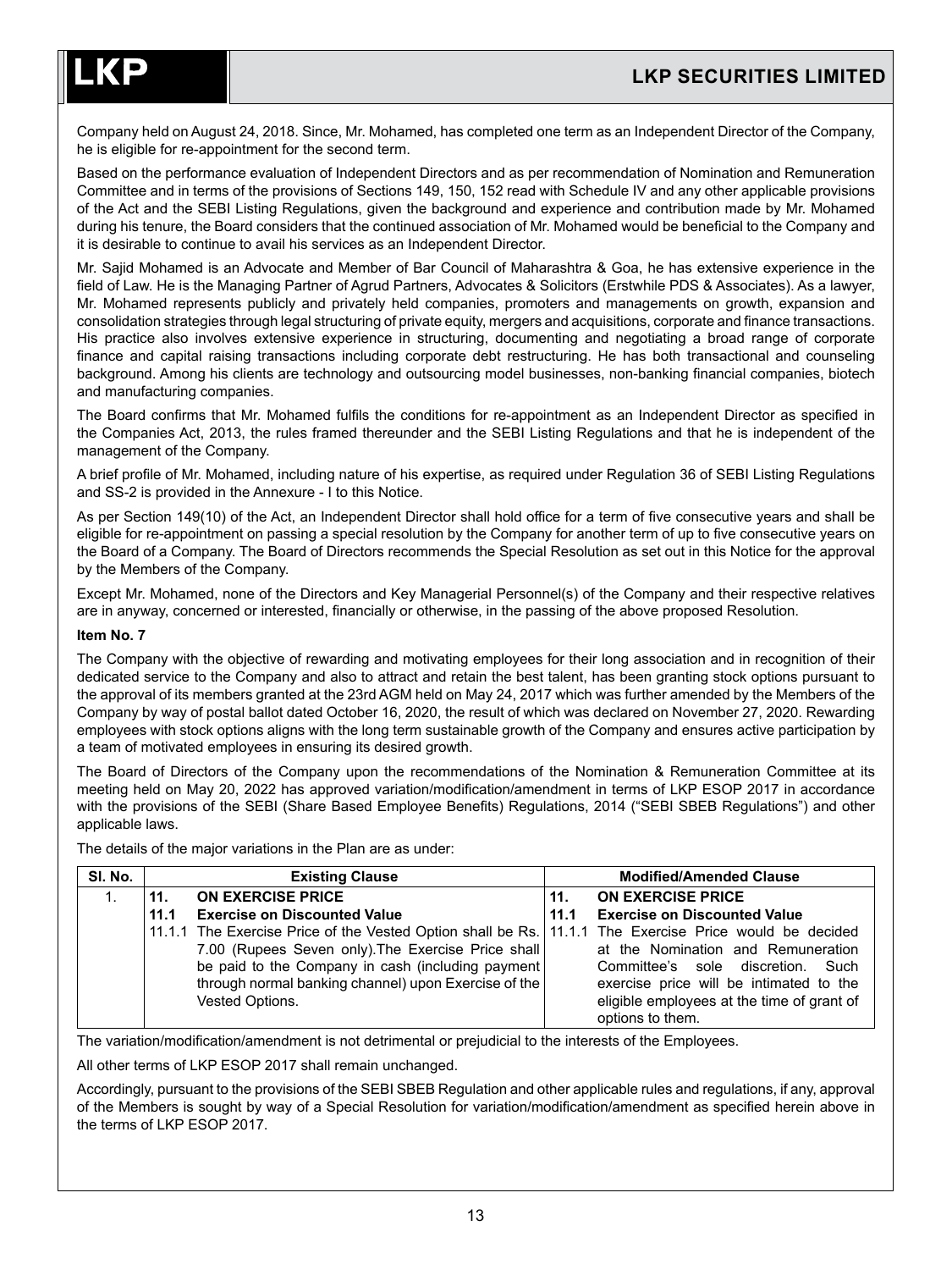None of the Directors, Key Managerial Personnel(s) of the Company and their respective relatives are concerned or interested, financially or otherwise, in the passing of the proposed Resolution.

The Board recommends passing of the Special Resolution as set forth at Item No. 7 of this Notice for approval of the Members.

#### **Item No. 8**

At the Meeting of the Board of Directors of the Company ("the Board") held on May 20, 2022, the Board had, pursuant to the provisions of Section 23(1)(b), 42 and 62 (1)(c) of the Companies Act, 2013 ("the Act") and the Rules framed there under, the Securities and Exchange Board of India (Issue of Capital and Disclosure Requirements) Regulations, 2018, ("SEBI ICDR Regulations"), the Securities and Exchange Board of India (Listing Obligation and Disclosure Requirements) Regulations, 2015 ("SEBI Listing Regulations") as amended, and the Rules/ Regulations/ Guidelines, if any, prescribed by Securities and Exchange Board of India and subject to the approval of members of the Company, BSE Limited ("BSE"), approved to issue and allot, on preferential basis, 59,88,023 (Fifty Nine Lakhs Eighty Eight Thousand and Twenty Three) Warrants, aggregating up to Rs. 10,00,00,000/- (Rupees Ten Crores only). Each warrant will be convertible into one equity share of face value of Rs. 2/-(Rupees Two only) each at an issue price of Rs. 16.70/- (Rupees Sixteen and Seventy Paise only) [inclusive of a premium of Rs. 14.70/- (Rupees Fourteen and Seventy Paise only)] at the option of the warrant holder within a period of 18 (Eighteen) months from the date of allotment on such term and conditions as may be decided by the Board including the terms of issues and to accept any modifications as SEBI, Stock Exchange or such other appropriate authorities may impose at the time of approvals and as agreed to by the Board without being required to seek any further consent or approval of the Members of the Company.

In terms of Section 23(1)(b), 62(1)(c) read with Section 42 of the Act and Rules made thereunder, and in accordance with the provisions of Chapter V "Preferential Issue" of the SEBI ICDR Regulations, and on the terms and conditions and formalities as stipulated in the Act and the SEBI ICDR Regulations, the Preferential Issue requires approval of the Members by way of a special resolution. The Board therefore, seeks approval of the Members as set out in the notice, by way of a special resolution.

The disclosures required to be made in accordance with Chapter V of the ICDR Regulations and Rule 13 of the Companies (Share Capital and Debenture) Rules, 2014, are set out below:

#### **1. Objects of the Preferential issue:**

The proceeds of the issue of Warrants will be used to:-

The Company shall utilise the proceeds from the preferential issue of Warrants to fund the long term capital requirement for the purpose of expansion, for working capital requirements, investment in technology and for general corporate purpose which shall enhance the business of the Company.

#### **2. Total number of Warrants to be issued:**

The Company proposes to issue and allot 59,88,023 (Fifty Nine Lakhs Eighty Eight Thousand and Twenty Three) Warrants to identified allottee's on a preferential basis in compliance with applicable provisions of SEBI ICDR Regulations as stated below:

| Sr. No. | <b>Name of Allottee</b>          | Category              | <b>Number of Warrants</b> |  |
|---------|----------------------------------|-----------------------|---------------------------|--|
|         | LKP Finance Limited              | <b>Promoter Group</b> | 29.94.011                 |  |
| ۷.      | Bhavana Holdings Private Limited | <b>Promoter Group</b> | 11.97.605                 |  |
|         | Mahendra V. Doshi                | Promoter              | 17.96.407                 |  |
|         | <b>TOTAL</b>                     |                       | 59,88,023                 |  |

#### **3. Intention of the promoters, directors or key managerial personnel of the Company to subscribe to the Preferential Allotment:**

The preferential issue of Warrants is being made to proposed Allottees as mentioned in Point No.(2) above. Except as mentioned at point No.(2), none of the Promoters, Directors or Key Managerial Personnel of the Company intend to subscribe to the Offer.

#### **4. The shareholding pattern before and after the preferential issue is given below:**

| <b>Shareholding Pattern</b> |                                             | <b>Pre Issue Shareholding</b>                 |                                | Post Issue shareholding*                      |                                |  |
|-----------------------------|---------------------------------------------|-----------------------------------------------|--------------------------------|-----------------------------------------------|--------------------------------|--|
| Sr.<br>no.                  | <b>Particulars</b>                          | No. of fully<br>paid up equity<br>shares held | % of total<br>no. of<br>shares | No. of fully<br>paid up equity<br>shares held | % of total<br>no. of<br>shares |  |
| (A)                         | Shareholding of Promoter and Promoter Group |                                               |                                |                                               |                                |  |
| 1)                          | Indian                                      |                                               |                                |                                               |                                |  |
| (a)                         | Individual                                  | 1,10,66,382                                   | 14.78                          | 1,28,62,789                                   | 15.91                          |  |
| (b)                         | <b>Bodies Corporate</b>                     | 4,13,57,688                                   | 55.26                          | 4,55,49,304                                   | 56.35                          |  |
|                             | Sub-Total (A)(1)                            | 5,24,24,070                                   | 70.04                          | 5,84,12,093                                   | 72.26                          |  |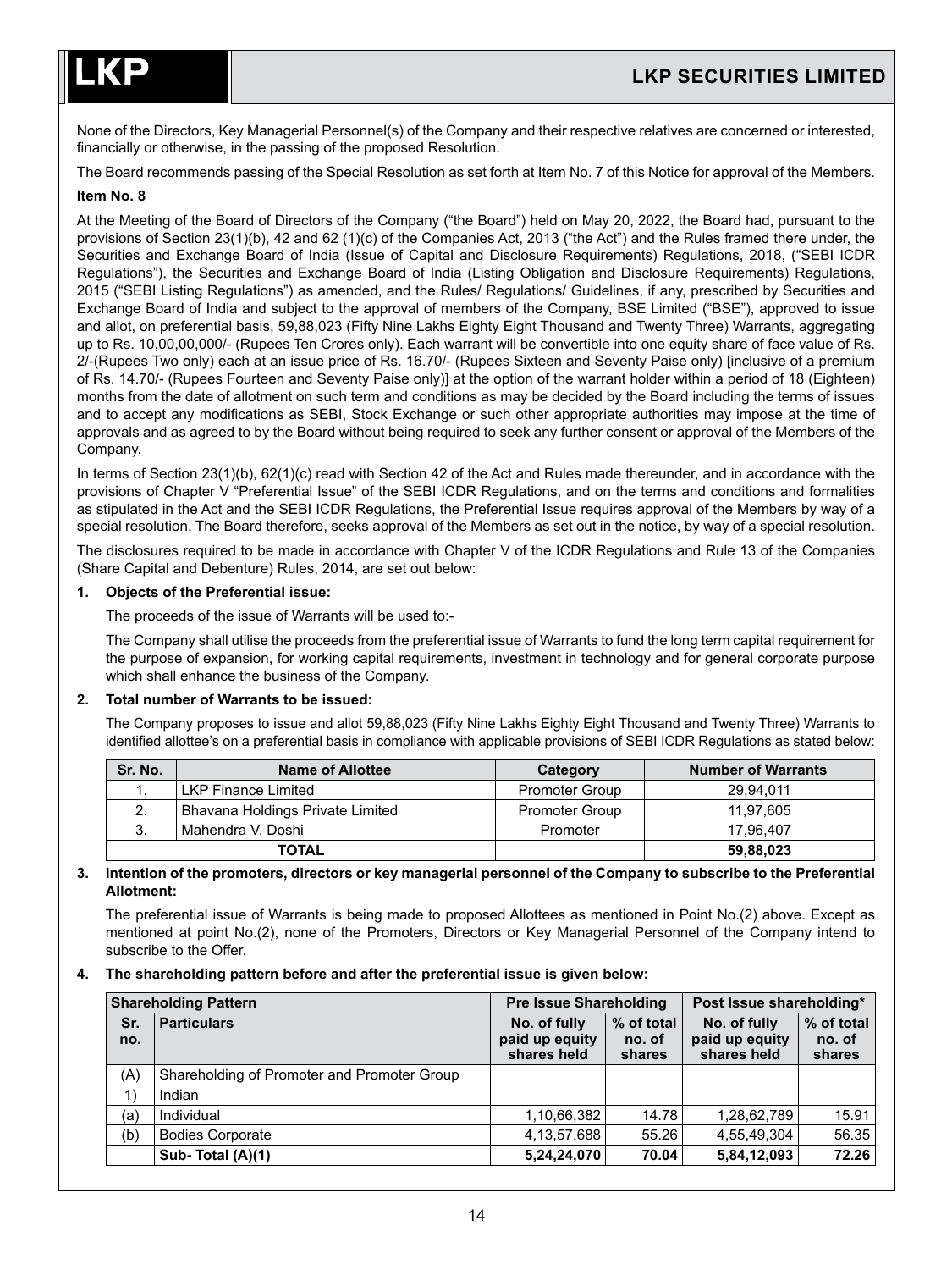|               | <b>Shareholding Pattern</b>                                                    | <b>Pre Issue Shareholding</b>                 |                                | Post Issue shareholding*                      |                                |  |
|---------------|--------------------------------------------------------------------------------|-----------------------------------------------|--------------------------------|-----------------------------------------------|--------------------------------|--|
| Sr.<br>no.    | <b>Particulars</b>                                                             | No. of fully<br>paid up equity<br>shares held | % of total<br>no. of<br>shares | No. of fully<br>paid up equity<br>shares held | % of total<br>no. of<br>shares |  |
| 2)            | Foreign                                                                        | Nil                                           | Nil                            | Nil                                           | Nil                            |  |
|               | Sub-Total (A)(2)                                                               | 5,24,24,070                                   | 70.04                          | 5,84,12,093                                   | 72.26                          |  |
|               | Total Shareholding of Promoter and Promoter<br>Group<br>$(A)=(A)(1)+(A)(2)$    | 5,24,24,070                                   | 70.04                          | 5,84,12,093                                   | 72.26                          |  |
| (B)           | Non - Promoters' holding                                                       |                                               |                                |                                               |                                |  |
| $\mathbf{1}$  | Institutional Investors                                                        | 32,28,698                                     | 4.31                           | 32,28,698                                     | 3.99                           |  |
|               | Sub-Total (B)(1)                                                               | 32,28,698                                     | 4.31                           | 32,28,698                                     | 3.99                           |  |
| $\mathcal{P}$ | Central<br>Government/<br><b>State</b><br>Government(s)/<br>President of India | Nil                                           | Nil                            | Nil                                           | Nil                            |  |
|               | Sub-Total (B)(2)                                                               | Nil                                           | Nil                            | Nil                                           | Nil                            |  |
| 3             | Non-institutional Investors                                                    |                                               |                                |                                               |                                |  |
| (a)           | Individuals                                                                    | 1,58,01,908                                   | 21.11                          | 1,58,01,908                                   | 19.55                          |  |
| (b)           | Any other                                                                      |                                               |                                |                                               |                                |  |
|               | <b>Bodies Corporate</b>                                                        | 17,79,243                                     | 2.38                           | 17,79,243                                     | 2.20                           |  |
|               | Non-Resident Indian (NRI)                                                      | 10,80,668                                     | 1.44                           | 10,80,668                                     | 1.34                           |  |
|               | Director or Director's Relatives                                               | 39,976                                        | 0.05                           | 39,976                                        | 0.05                           |  |
|               | <b>Trusts</b>                                                                  | 1.200                                         | 0.00                           | 1,200                                         | 0.00                           |  |
|               | <b>Clearing Members</b>                                                        | 25,466                                        | 0.03                           | 25,466                                        | 0.03                           |  |
|               | <b>HUF</b>                                                                     | 4,62,347                                      | 0.62                           | 4,62,347                                      | 0.57                           |  |
|               | Sub-Total (B)(3)                                                               | 1,91,90,808                                   | 25.64                          | 1,91,90,808                                   | 23.75                          |  |
|               | Total Shareholding of Non - Promoters' group<br>$(B)=(B)(1)+(B)(2)+(B)(3)$     | 2,24,19,506                                   | 29.96                          | 2,24,19,506                                   | 27.74                          |  |
|               | <b>GRAND TOTAL (A)+(B)</b>                                                     | 7,48,43,576                                   | 100.00                         | 8,08,31,599                                   | 100.00                         |  |

\*Assuming conversion of 59,88,023 warrants into Equity Shares.

#### **5. Proposed time within which the Preferential issue shall be completed:**

The allotment of Warrants shall be completed within a period of 15 (Fifteen) days from the date of passing of the resolution by the shareholders, provided that where allotment is pending on account of pendency of any approval from any regulatory authority/ body, the allotment shall be completed by the Company within a period of 15 (Fifteen) days from the date of receipt of such approvals.

#### **6. Relevant Date:**

Friday, May 20, 2022\* being 30 days prior to the date of Annual General Meeting i.e June 20, 2022.

*\*Since the relevant date was falling on Saturday, May 21, 2022 that is on a weekend, the day preceding the weekend has been taken into consideration as per Regulation 161 of SEBI ICDR Regulation.*

#### **7. The price at which the Allotment is proposed**

The issue price is determined in accordance with the Regulations as applicable for Preferential Issue as contained in Chapter V of the SEBI (ICDR) Regulations, 2018 as amended till date.

The existing Equity Shares of the Company are frequently traded on BSE Limited. The minimum price as per the pricing formula prescribed under SEBI ICDR Regulations for the Preferential Issue of Warrants is Rs. 16.69/- (Rupees Sixteen and Sixty Nine Only) being the higher of the following:

(a) Rs. 16.69/- (Rupees Sixteen and Sixty Nine Paise Only) which is 90 trading days volume weighted average price of the related equity shares on BSE preceding the relevant date

OR

(b) Rs. 14.59/- (Rupees Fourteen and Fifty Nine Paise Only) which is 10 trading days volume weighted average price of the related equity shares on BSE preceding the relevant date

However, your Board proposes to issue the Warrants each carrying a right to subscribe to one Equity Share upon conversion at a Price of Rs. 16.70/- (Rupees Sixteen and Seventy Paise Only) per Share, which price is not less than the minimum price at which the securities are permitted to be issued in accordance with Chapter V of the SEBI ICDR Regulations.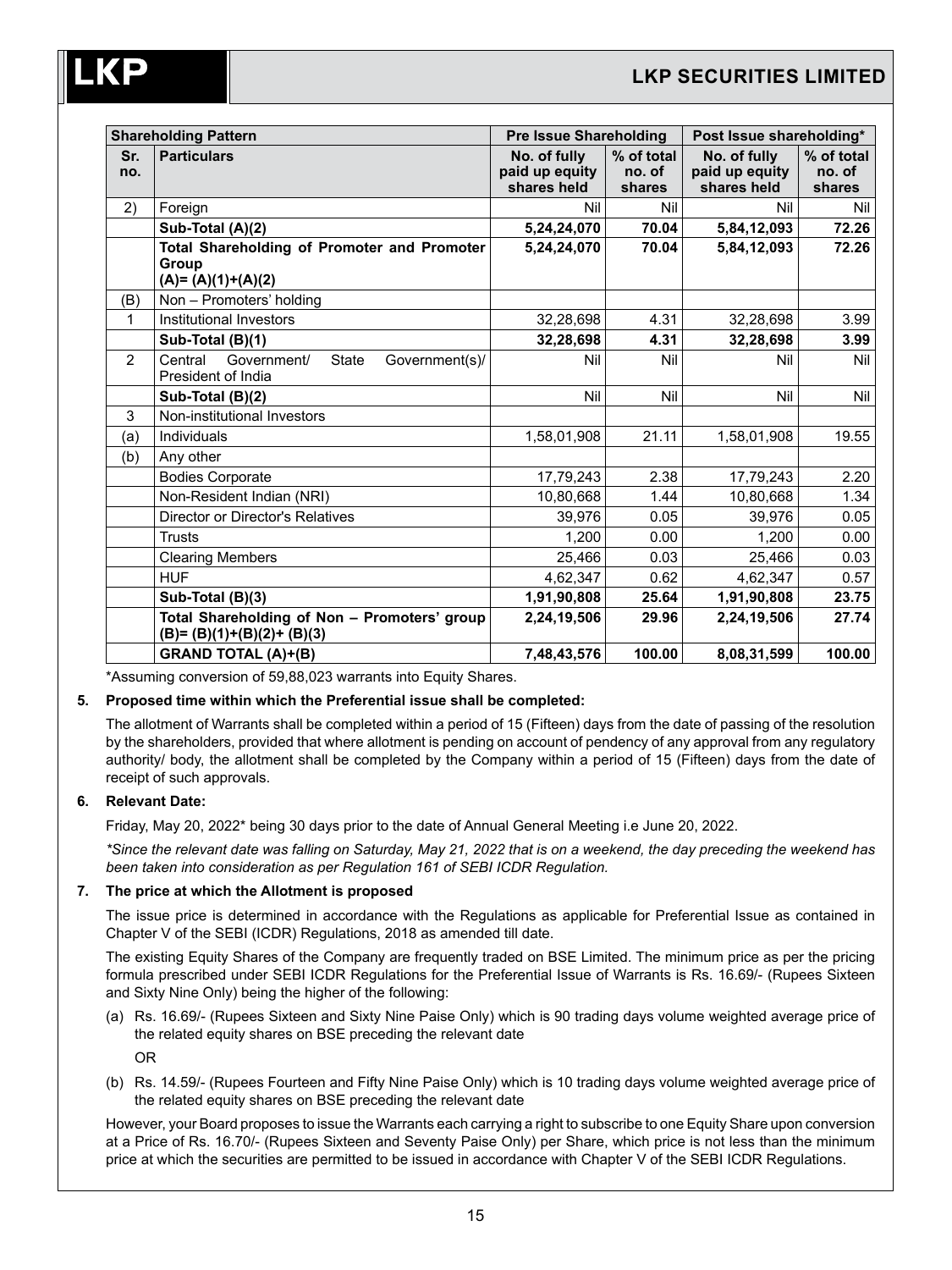#### **Basis of Pricing of the issue:**

The issue price is determined in accordance with the Regulations as applicable for Preferential Issue as contained in Chapter V of the SEBI (ICDR) Regulations, 2018 as amended till date.

#### **8. The class or classes of persons to whom the allotment is proposed to be made:**

| Sr. No. | <b>Name of Allottee</b>          | Category              | <b>Number of Warrants</b> |  |
|---------|----------------------------------|-----------------------|---------------------------|--|
|         | LKP Finance Limited              | <b>Promoter Group</b> | 29,94,011                 |  |
| 2.      | Bhavana Holdings Private Limited | <b>Promoter Group</b> | 11.97.605                 |  |
| ঽ       | Mahendra V. Doshi                | Promoter              | 17.96.407                 |  |
|         | <b>TOTAL</b>                     | 59,88,023             |                           |  |

#### **9. Identity of the proposed Allottee and percentage of post Preferential Issue capital that may be held by them:**

| Sr.                   | Name of                                              |                   | <b>Pre Preferential</b><br><b>Proposed</b> |       | <b>Post Preferential</b>         |                                        | Name of |                                            |
|-----------------------|------------------------------------------------------|-------------------|--------------------------------------------|-------|----------------------------------|----------------------------------------|---------|--------------------------------------------|
| <b>No</b>             | <b>Proposed</b><br>allottee(s)                       | <b>Instrument</b> | holding of the<br>allottees                |       | <b>Preferential</b><br>allotment | allotment holding of<br>the allottees* |         | <b>Ultimate</b><br><b>Beneficial owner</b> |
|                       |                                                      |                   | <b>No. of Shares</b>                       | $\%$  |                                  | <b>No. of Shares</b>                   | $\%$    |                                            |
| $\mathbf{1}$          | <b>LKP Finance</b><br>Limited                        | Warrants          | 35.27.714                                  | 4.71  | 29.94.011                        | 65,21,725                              | 8.07    | Mr. Mahendra V.<br>Doshi                   |
| $\mathcal{P}_{\cdot}$ | Bhavana<br><b>Holdings</b><br><b>Private Limited</b> | Warrants          | 87.22.030                                  | 11.65 | 11,97,605                        | 99,19,635                              | 12.27   | Mr. Mahendra V.<br>Doshi                   |
| 3.                    | Mahendra V.<br>Doshi                                 | Warrants          | 81,61,700                                  | 10.91 | 17,96,407                        | 99,58,107                              | 12.32   | <b>NA</b>                                  |

\*Assuming conversion of 59,88,023 warrants into Equity Shares.

#### **10. Change in control, if any, in the Company that would occur consequent to the preferential offer:**

The proposed preferential allotment would not result in any change in the control over the Company as per the provisions of SEBI (Substantial Acquisition of Shares and Takeovers) Regulations, 2011 and amendments thereto, on account of this proposed preferential allotment except change in shareholding pattern and consequential voting rights on the shares allotted.

The existing Promoters of the Company will continue to be in control of the Company and there will not be any change in the management control or constitution of the Board of Directors.

However, the percentage of shareholding and voting rights exercised by the shareholders of the Company will change in accordance with the change in the shareholding pattern pursuant to the Preferential Allotment.

#### **11. Number of persons to whom allotment on preferential basis have already been made during the year, in terms of number of securities as well as price:**

No allotment(s) has been made on preferential basis from the beginning of the year to date of issuance of this notice.

#### **12. The current and proposed status of the allottee post the preferential issues:-**

As on date the allottees are part of the Promoter and Promoter Group and hold shares in the Company and post the preferential issue the status will remain same.

#### **13. Lock in:**

The Warrants and the Equity shares issued on conversion of the warrants, pursuant to this Preferential Allotment to the Proposed Allottees shall be locked-in as per Regulation 167 and other applicable provisions of SEBI ICDR Regulations. Further the entire pre-preferential holding of the proposed allottees shall also be locked in as required under Regulation 167(6) of the SEBI ICDR Regulations.

#### **14. Auditor' Certificate:**

The certificate from Practicing Company Secretary certifying that the preferential issue is being made in accordance with the requirements of Chapter V of the SEBI ICDR Regulations shall be available for inspection at the registered office of the Company up to the date of declaration of results and has also hosted on the website of the Company at www.lkpsec.com.

#### **15. Undertaking by the Company for re-computing the price of the Warrants:**

This undertaking is not applicable, as the Equity Shares of the Company have been listed on BSE for a period of more than 90 (ninety) trading days prior to the Relevant Date, the Company is neither required to re-compute the price of the warrants nor to submit undertakings specified under relevant provisions of SEBI ICDR Regulations.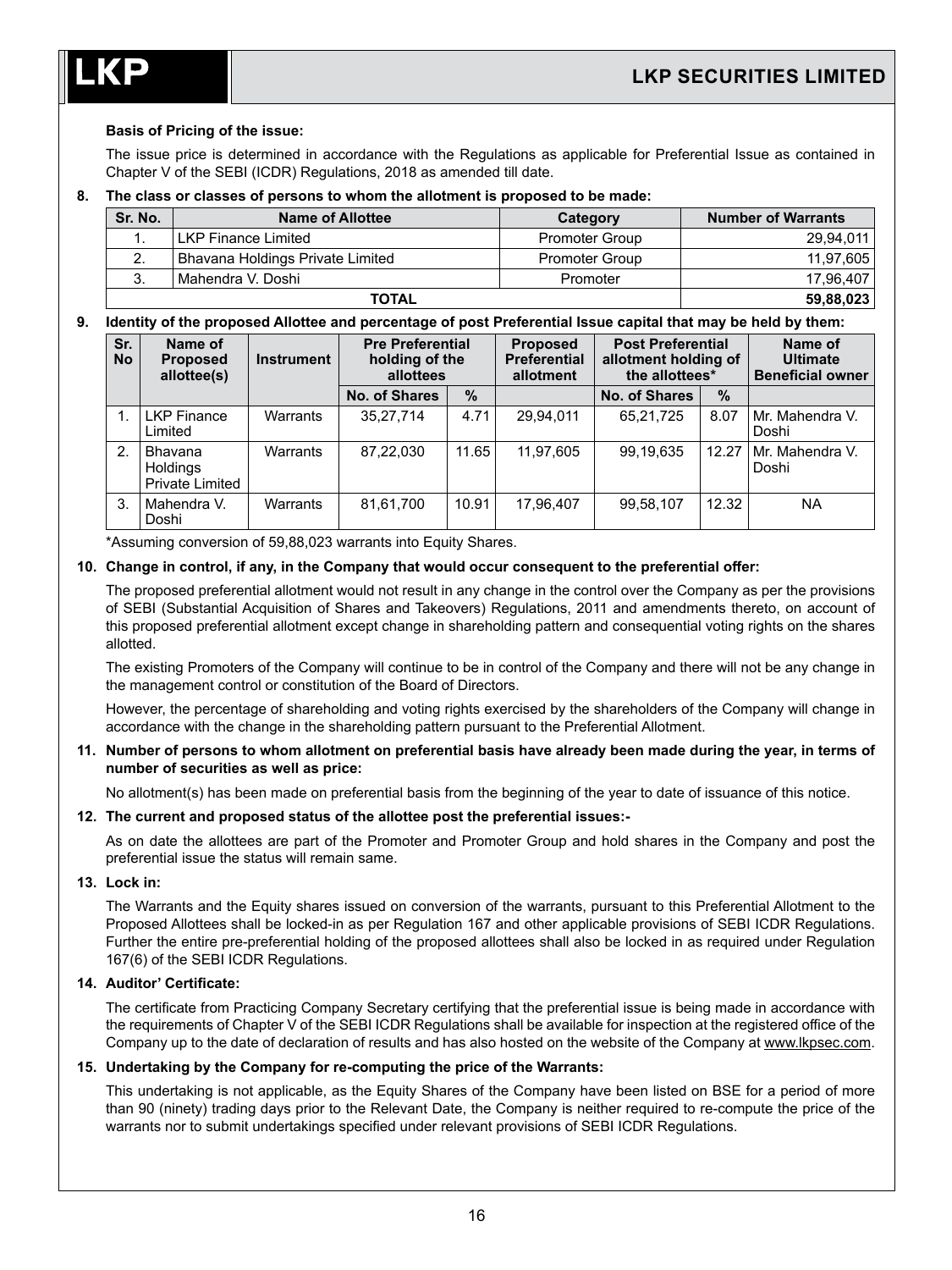#### **16. Other disclosures:**

- Neither the Company nor its Promoters or Directors have been declared as Willful Defaulter, fraudulent borrower or a fugitive economic offender.
- Neither the Proposed Allottees nor the persons belonging to the Promoter / Promoter group of the Company have sold any equity shares during the six months preceding the Relevant Date.

None of the Directors or any Key Managerial Personnel of the Company or their respective relatives are in anyway, concerned or interested, either directly or indirectly in passing of the said Resolution, save and except to the extent of their respective interest as shareholders of the Company.

The Board of Directors of the Company believe that the proposed issue is in the best interest of the Company and its Members and therefore recommends the Special Resolution as set out in Item No. 08 in the accompanying notice for your approval.

> By order of the Board of Directors For LKP Securities Limited

Place : Mumbai Date : April 29, 2022

Sd/- **Akshata Vengurlekar** Company Secretary

#### **Registered Office:** LKP Securities Limited

(CIN: L67120MH1994PLC080039) 203 , Embassy Centre, Nariman Point, Mumbai – 400 021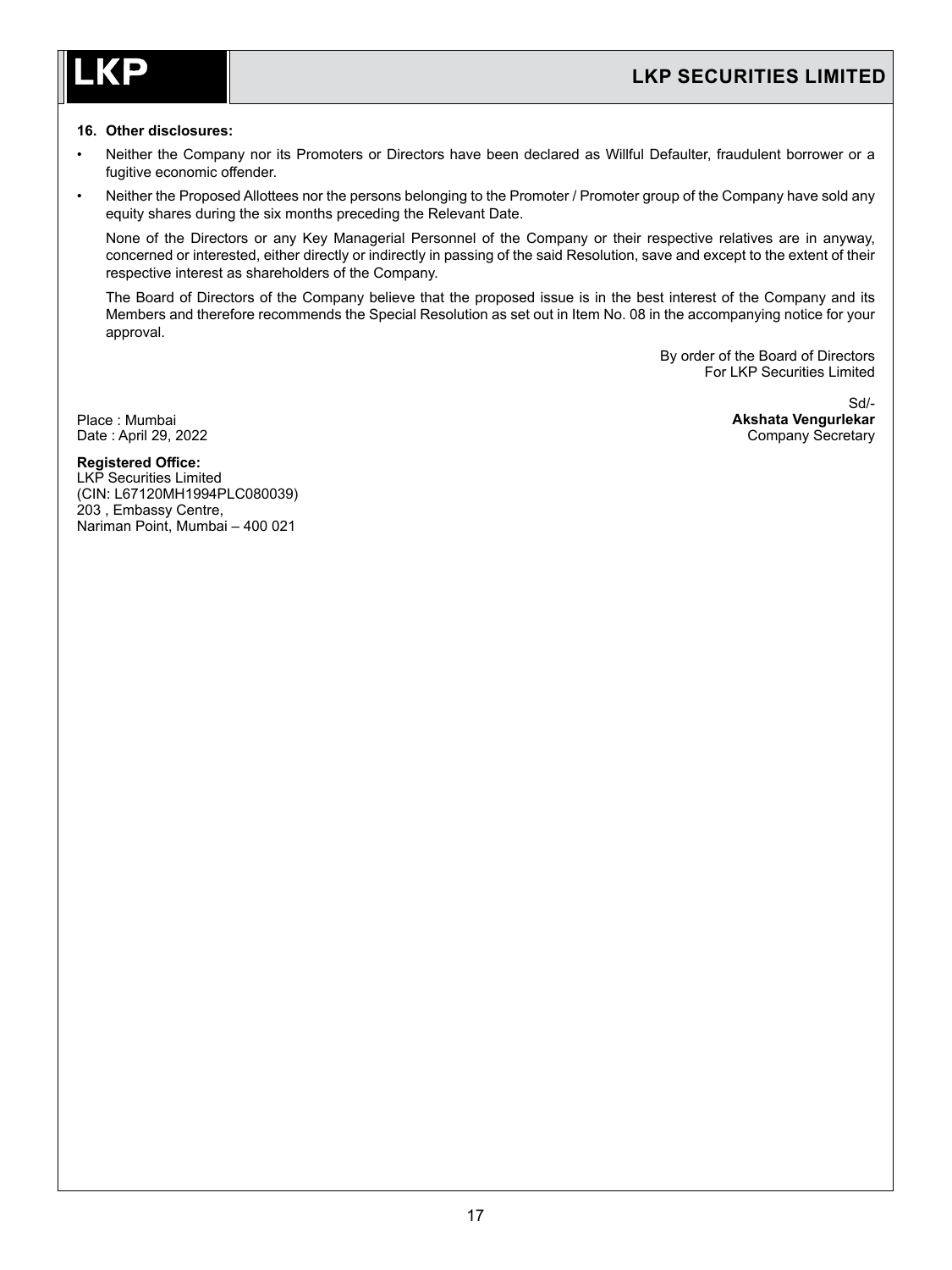#### **Annexure - I**

**Information as required pursuant to Regulation 36 of the SEBI Listing Regulations and Secretarial Standard on General Meetings ("SS-2"), in respect of Directors seeking appointment / re-appointment at the Annual General Meeting:**

| <b>Name of Director</b>                                        | Mr. Mahendra V. Doshi                                            | Mr. Pratik M. Doshi                                       | Mr. Sajid Mohamed                                              |
|----------------------------------------------------------------|------------------------------------------------------------------|-----------------------------------------------------------|----------------------------------------------------------------|
| <b>DIN</b>                                                     | 00123243                                                         | 00131122                                                  | 06878433                                                       |
| Date of Birth                                                  | November 29, 1949                                                | December 01, 1980                                         | November 09, 1979                                              |
| Age                                                            | 72 Years                                                         | 42 Years                                                  | 43 Years                                                       |
| <b>Date</b><br>οf<br>first                                     | August 03, 1994 - Original                                       | October 26, 2010                                          | September 27, 2017                                             |
| Appointment on the                                             | December 14, 2020 -                                              |                                                           |                                                                |
| <b>Board</b>                                                   | Re-appointed                                                     |                                                           |                                                                |
| Qualifications                                                 | MBA - Fort Lauderdale                                            | <b>B.A</b> in Business and Financial                      | Advocate and Member of Bar                                     |
|                                                                | University, USA                                                  | Economics from University of                              | Council of Maharashtra & Goa                                   |
|                                                                |                                                                  | Leeds, United Kingdom                                     |                                                                |
| <b>Experience</b><br>and l                                     | Mr. M. V. Doshi is the Chief                                     | Mr. Pratik M. Doshi has made                              | Mr. Mohamed has an extensive                                   |
| Expertise in Specific                                          | Promoter of LKP Group and                                        | significant<br>contribution<br>in.                        | experience in the field of Law.                                |
| <b>Functional Area</b>                                         | has been instrumental in                                         |                                                           | various areas of distribution $ He$ is the Managing Partner    |
|                                                                | setting-up and growing of LKP                                    | of financial products, wealth                             | of Agrud Partners, Advocates                                   |
|                                                                | Finance Limited and other                                        | management<br>service,                                    | & Solicitors (Erstwhile PDS &                                  |
|                                                                | group Companies. Currently he                                    | investment advisory, strategic                            | Associates). As a lawyer, Mr.                                  |
|                                                                | is designated as an Executive<br>&<br>Chairman<br>Managing       | financial partners for third<br>party products. Under his | Mohamed represents publicly<br>and privately held companies,   |
|                                                                | Director of LKP<br>Finance                                       | leadership the Company has                                | promoters and managements                                      |
|                                                                | Limited. He has expertise in                                     | also launched On-line trading                             | on growth, expansion and                                       |
|                                                                | the field of merchant banking                                    | application for scalability of the                        | consolidation strategies through                               |
|                                                                | and has handled numerous                                         | broking business. His strategic                           | legal structuring of private                                   |
|                                                                | local and International capital                                  | leadership skills and ability to                          | equity, mergers and acquisitions,                              |
|                                                                | market<br>transactions.<br>His                                   | deliver results are among the                             | corporate<br>and<br>finance                                    |
|                                                                | vast experience of over 46                                       | key drivers.                                              | transactions. His practice also                                |
|                                                                | years in the field of Finance,                                   |                                                           | involves extensive experience                                  |
|                                                                | Capital Market and Business                                      |                                                           | in structuring, documenting and                                |
|                                                                | Administration is of immense                                     |                                                           | negotiating a broad range of                                   |
|                                                                | value to the Company. Apart                                      |                                                           | corporate finance and capital                                  |
|                                                                | from LKP group of companies,                                     |                                                           | raising transactions including                                 |
|                                                                | he has been associated as a                                      |                                                           | corporate debt restructuring.<br>He has both transactional and |
|                                                                | Director in Graviss Hospitality<br>Limited, Nilkamal Limited and |                                                           | counseling background.                                         |
|                                                                | more.                                                            |                                                           |                                                                |
|                                                                | <b>Terms and conditions</b> As per the resolution at Item        | As per the resolution at Item                             | As per the resolution at Item No.                              |
| of re-appointment $/ $                                         | No. 3 of the Notice.                                             | No. 5 of the Notice.                                      | 6 of the Notice.                                               |
| revision                                                       |                                                                  |                                                           |                                                                |
| last   Nil<br><b>Remuneration</b>                              |                                                                  | Rs. 72,54,060/-                                           | Nil                                                            |
| drawn                                                          |                                                                  |                                                           |                                                                |
| <b>Number</b><br>of                                            | <b>Board</b> $4$ (Four)                                          | 4 (Four)                                                  | 4 (Four)                                                       |
| <b>Meetings</b><br>attended                                    |                                                                  |                                                           |                                                                |
| during the year 2021-22                                        |                                                                  |                                                           |                                                                |
| <b>Directorship</b> held $\text{in} \cdot$ LKP Finance limited |                                                                  | • LKP Finance limited                                     | • LKP Finance limited                                          |
| other Listed companies   • Nilkamal Limited                    |                                                                  |                                                           |                                                                |
|                                                                | (As on March 31, 2022)   Graviss Hospitality Limited             |                                                           |                                                                |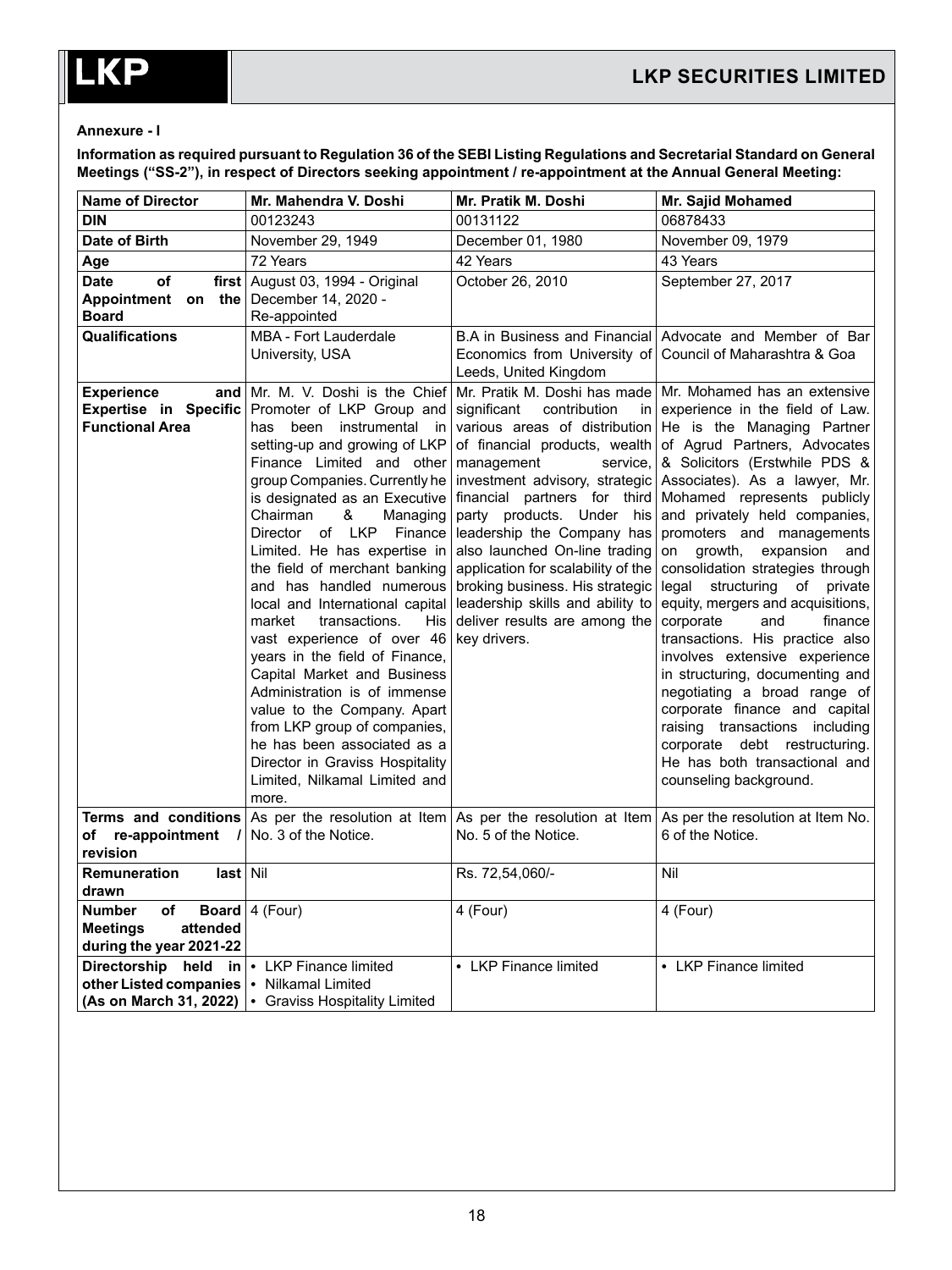| <b>KP</b>                                                                                                                                                                                                                                                                            |                                                                                                                                                                                                                                                                                                                                                                                                    |                                                                                                                                                                                                                                                                                                                              | <b>LKP SECURITIES LIMITE</b>                                         |
|--------------------------------------------------------------------------------------------------------------------------------------------------------------------------------------------------------------------------------------------------------------------------------------|----------------------------------------------------------------------------------------------------------------------------------------------------------------------------------------------------------------------------------------------------------------------------------------------------------------------------------------------------------------------------------------------------|------------------------------------------------------------------------------------------------------------------------------------------------------------------------------------------------------------------------------------------------------------------------------------------------------------------------------|----------------------------------------------------------------------|
| <b>Name of Director</b>                                                                                                                                                                                                                                                              | Mr. Mahendra V. Doshi                                                                                                                                                                                                                                                                                                                                                                              | Mr. Pratik M. Doshi                                                                                                                                                                                                                                                                                                          | Mr. Sajid Mohamed                                                    |
| Directorship in other   • LKP Finance Limited<br>Companies (excluding   • Nilkamal Limited<br>(As on March 31, 2022)                                                                                                                                                                 | <b>foreign</b> companies $\& \cdot \& \cdot$ Graviss Hospitality Limited<br>Section 8 companies) • MKM Share and Stock<br><b>Brokers Limited</b><br>• Bhavana Holdings Private<br>Limited<br>• Peak Plastonics<br>Private<br>Limited<br>• Sea Glimpse Investment<br><b>Private Limited</b><br>• LKP Wealth Advisory Limited  <br>• Raymond Apparel Limited<br>• Raymond Consumer Care<br>Limited   | MKM Share and Stock<br><b>Brokers Limited</b><br>Bhavana Holdings Private<br>$\bullet$<br>Limited<br><b>LKP</b><br>Wealth<br>Advisory<br>I imited<br>Peak Plastonics Private<br>Limited<br>Sea Glimpse Investment<br><b>Private Limited</b><br>Alpha Commodity Private<br>Limited<br>• Astro<br>Sports<br>Private<br>Limited | • LKP Finance limited<br>• Agrud Advisors (India) Private<br>Limited |
| Chairmanship<br>Membership<br><b>Committees</b><br>οf<br>the<br>Board of Directors of<br>on March 31, 2022)<br>[Membership<br>Chairmanship of only<br>Committees $\cdot$<br>Audit<br>Stakeholders'<br>and<br><b>Relationship Committees</b><br>have been included]<br>March 31, 2022 | <b>LKP Finance Limited</b><br>Stakeholders' Relationship<br>of ∣∙<br>Committee - Member.<br><b>Nilkamal Limited</b><br>other Companies $(As \,   \, \cdot \, \text{Audit Committee} - \text{Member})$<br><b>Graviss Hospitality Limited</b><br>Committee<br>and   • Audit<br>Chairman<br>Stakeholders' Relationship<br>Committee - Member.<br><b>Shareholding as on</b> $ 81,61,700$ Equity Shares | <b>LKP Finance Limited</b><br>Stakeholders' Relationship<br>Committee - Member<br>16,04,332 Equity Shares                                                                                                                                                                                                                    | Nil<br>Nil                                                           |
| Relationship<br>with $ $<br><b>Directors</b><br>other<br>$\prime$<br>Key<br><b>Managerial</b><br>Personnel(s)                                                                                                                                                                        | Related to Mr. Pratik M. Doshi.                                                                                                                                                                                                                                                                                                                                                                    | Related to Mr. Mahendra V.<br>Doshi.                                                                                                                                                                                                                                                                                         | Not related to any Director / Key<br>Managerial Personnel(s).        |

*Note: For further details related to remuneration drawn and proposed, directorship / committee membership, please refer to Directors' Report, Corporate Governance Report forming part of the Annual Report and the resolutions proposed in the Notice.*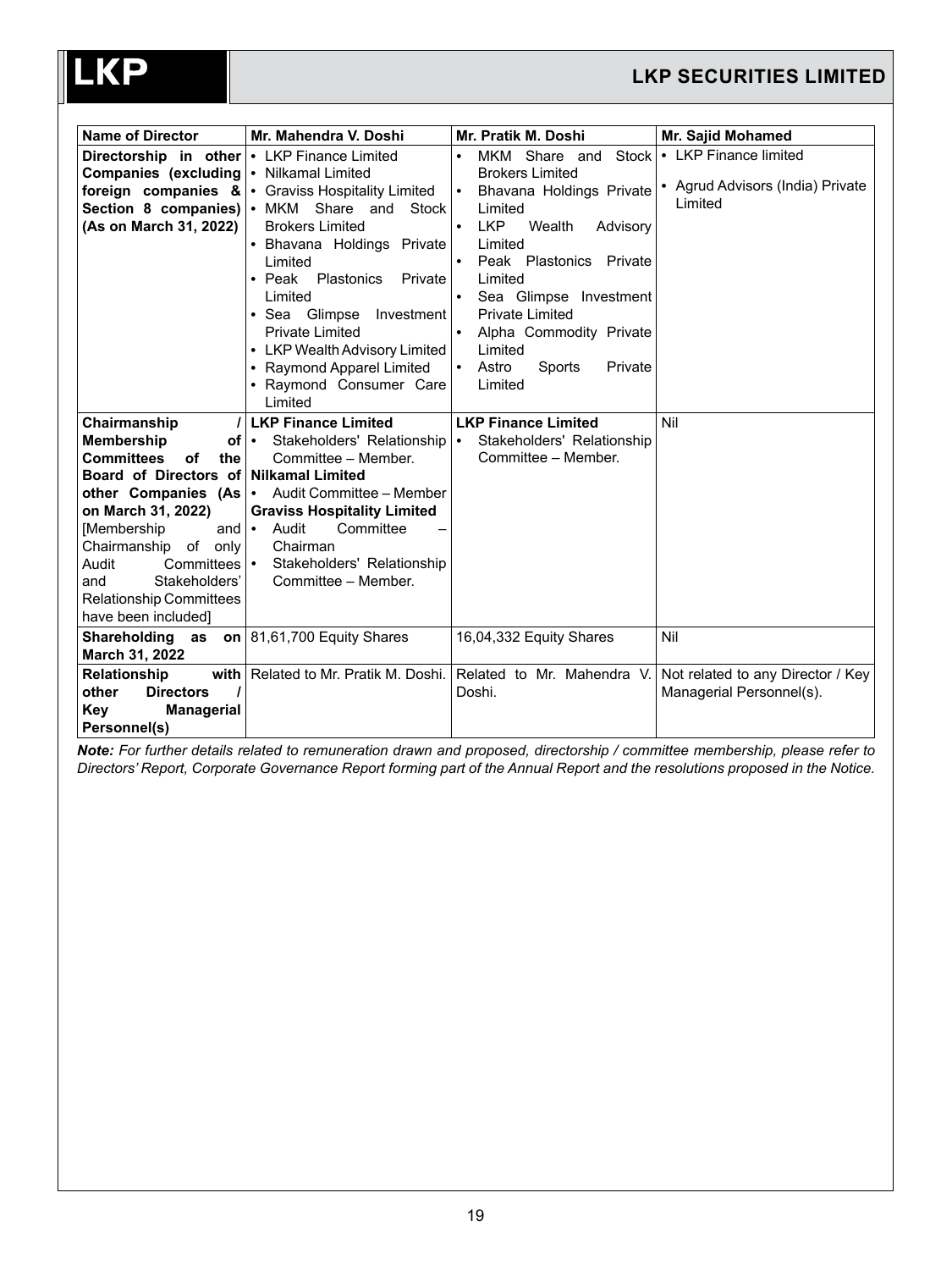#### **Annexure - II**

**Information / Disclosure as required under Schedule V to the Act is given hereunder:**

- **I. General Information**
- 1. **Nature of Industry:** The Company is engaged in Stock Broking business and operates on pan India basis through its various franchises and stores.
- 2. **Date or Expected Date of Commercial Production:** August 03, 1994
- 3. **In case of new companies, expected date of commencement of activities as per project approved by financial institutions appearing in the prospectus:** Not Applicable
- 4. **Standalone financial performance of the Company based on given indicators:**

|                                  |                       | (Rs. in lakh)         |
|----------------------------------|-----------------------|-----------------------|
| <b>Particulars</b>               | <b>March 31, 2022</b> | <b>March 31, 2021</b> |
| Paid-up Share Capital            | 1496.87               | 1478.69               |
| <b>Total Turnover</b>            | 9264.69               | 8,374.29              |
| Profit / (Loss) before tax       | 1804.30               | 553.71                |
| Net Profit / (Loss) after tax    | 1330.77               | 391.70                |
| EPS - Basic and Diluted (in Rs.) | 1.79                  | 0.53                  |

5. **Foreign Investments or collaborations, if any:** Not Applicable

#### **II. Information about the Appointee:**

#### 1. **Background details:**

Mr. Pratik M. Doshi has made significant contribution in various areas of distribution of financial products, wealth management service, investment advisory, strategic financial partners for third party products. Under his leadership the Company has also launched On-line trading application for scalability of the broking business. His strategic leadership skills and ability to deliver results are among the key drivers.

#### 2. **Recognition and Awards:** None

#### 3. **Job Profile and his suitability:**

Mr. Pratik M. Doshi has been entrusted with substantial powers of management subject to the supervision of the Board of Directors. He shall be carrying out his duties as may be entrusted by the Board of Directors and exercise all such powers as are required for managing the affairs of the Company from time to time.

- 4. **Past Remuneration:** During the year 2021-22, Mr. Pratik M. Doshi was paid a remuneration of Rs. 72.54 lakh from the Company
- 5. **Remuneration Proposed:** As mentioned in the resolution and relevant statement.
- 6. **Comparative remuneration profile with respect to industry, size of company, profile of the position and person (in case of expatriates the relevant details would be with respect to the country of his origin):** Taking into consideration the size of the Company, the profile, knowledge, skills and responsibilities shouldered by Mr. Pratik M. Doshi, the remuneration proposed to be paid is commensurate with the remuneration packages paid to his similar counterparts in other companies.
- 7. **Pecuniary relationship directly or indirectly with the Company, or relationship with the managerial personnel(s), if any:** Mr. Pratik M. Doshi is son of Mr. Mahendra V. Doshi (Non-Executive Director) and a part of Promoters / Promoter Group, which holds in aggregate 70.04% (as on March 31, 2022) of the total equity share capital of the Company. Besides the present and proposed remuneration he does not have any other pecuniary relationship with the Company or the managerial personnel(s).
- **III. Other Information:**
- 1. **Reasons of Loss or inadequate profits:** The Company has been profitable in the last couple of years although the proposed remuneration is not falling within the limits specified under Section 197 of the Act, it is in line with the Industrial Standards for managerial personnel falling under the same cadre.
- 2. **Steps taken or proposed to be taken for improvement:** The management is exploring other avenues to increase turnover and profitability of the Company.
- 3. **Expected increase in productivity and profits in measurable terms:** The Company is committed to build the business operations within budget and considering that the business operates on going concern basis, it is believed that financial position of the Company will further improve in near future.
- **IV. Disclosures:**

The information and disclosures of the remuneration package of the managerial personnel have been mentioned in the Corporate Governance Report which forms part of the Annual Report.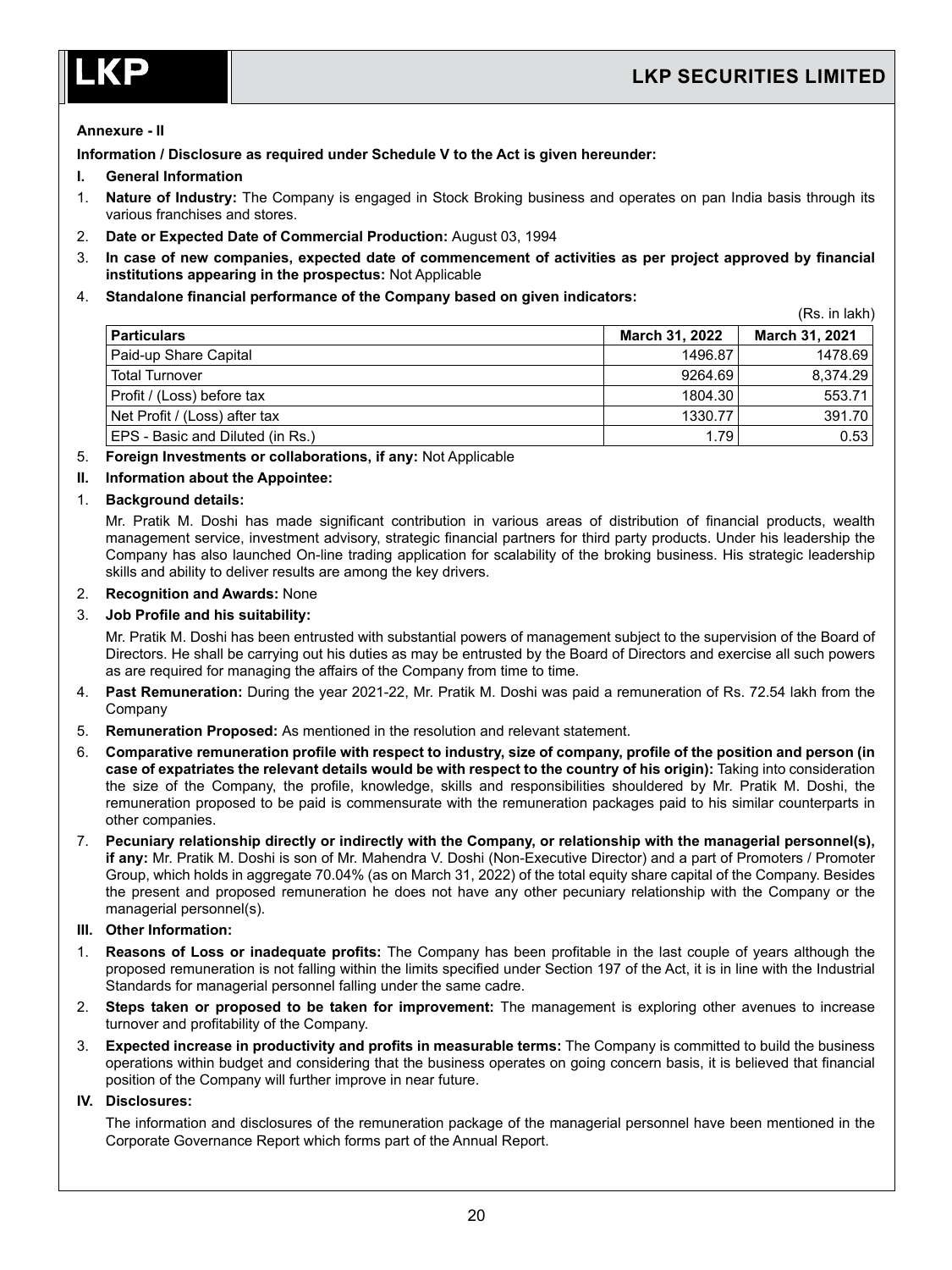$(D<sub>n</sub> - i<sub>n</sub> \mid n \neq s)$ 

# **DIRECTORS' REPORT**

Your Directors are pleased to present the Twenty-Eight Annual Report of the Company together with the Audited Financial Statements for the financial year ended March 31, 2022. The consolidated performance of the Company and its subsidiaries has been referred to wherever required.

#### **FINANCIAL HIGHLIGHTS**

A summary of the Consolidated and Standalone financial performance of your Company, for the financial year ended March 31, 2022, is as under:

|                                                   |                                  |                                  |                                  | (RS. III 1808)                   |  |
|---------------------------------------------------|----------------------------------|----------------------------------|----------------------------------|----------------------------------|--|
| <b>Particulars</b>                                | <b>Standalone</b>                |                                  | <b>Consolidated</b>              |                                  |  |
|                                                   | <b>Financial Year</b><br>2021-22 | <b>Financial Year</b><br>2020-21 | <b>Financial Year</b><br>2021-22 | <b>Financial Year</b><br>2020-21 |  |
| Revenue from Operations                           | 9264.69                          | 8,374.29                         | 9358.44                          | 8,452.90                         |  |
| Other Income                                      | 76.05                            | 65.16                            | 76.05                            | 65.16                            |  |
| <b>Total Revenue</b>                              | 9340.74                          | 8,439.45                         | 9434.49                          | 8,518.06                         |  |
| Profit before Tax                                 | 1804.30                          | 553.71                           | 1825.02                          | 561.56                           |  |
| Less: Tax expense                                 | 473.53                           | 162.01                           | 478.29                           | 164.44                           |  |
| <b>Profit after Tax</b>                           | 1330.77                          | 391.70                           | 1346.73                          | 397.12                           |  |
| Other Comprehensive loss for the year             | 27.94                            | 6.53                             | 27.96                            | 6.53                             |  |
| Total Comprehensive Income for the year           | 1358.71                          | 398.23                           | 1374.69                          | 403.66                           |  |
| Earnings per share on equity shares of Rs. 2 each |                                  |                                  |                                  |                                  |  |
| - Basic (in Rs.)                                  | 1.79                             | 0.53                             | 1.81                             | 0.54                             |  |
| - Diluted (in Rs.)                                | 1.79                             | 0.53                             | 1.81                             | 0.54                             |  |

#### **COVID-19 IMPACT**

The COVID-19 pandemic has emerged as a global challenge, creating disruption across the world. Global solutions are needed to overcome the challenges – businesses & business models have transformed to create a new work order. The swift transition to remote working was facilitated by the Company. As capital markets services were declared as essential services, your Company continued its operations by strictly adhering to the minimal staff strength requirement and maintaining social distancing and other precautions as per the Government directions. Physical and emotional wellbeing of employees continues to be a top priority for the Company, with several initiatives to support employees and their families during the pandemic.

The management has, at the time of approving the financial statements, assessed the potential impact of the Covid-19 on the Company. Barring any future Covid-19 related escalations, based on the current assessment, the management is of the view that impact of Covid-19 on the operations of the Company and the carrying value of its assets and liabilities is not likely to be material.

#### **STATE OF THE COMPANY'S AFFAIRS**

On a consolidated basis, the revenue for FY 2021-22 was Rs. 9358.44 lacs, higher by 10.71% percent over the previous year's revenue of Rs.8,452.90 lacs. The profit after tax (PAT) attributable to shareholders for FY 2021-22 and FY 2020-21 was Rs.1346.73 lacs and Rs.397.12 lacs, respectively.

On a standalone basis, the revenue for FY 2021-22 was Rs.9264.69 lacs, higher by 10.63% percent over the previous year's revenue of Rs.8,374.29 lacs. The profit after tax (PAT) attributable to shareholders for FY 2021-22 and FY 2020-21 was Rs.1330.77 and Rs.391.70 lacs, respectively.

#### **DIVIDEND**

Your Directors are pleased to recommend a Dividend of Rs. 0.30/- (15%) per equity share of Rs. 2/- each for the financial year 2021-22, which is subject to consideration and approval of the Shareholders at the ensuing Annual General Meeting of the Company, and shall be paid within the statutory period to those members whose names appear in the Register of Members as on the date of book closure.

The total outflow on account of the proposed dividend shall amount to Rs. 224.53 lakhs.

#### **RESERVES**

There is no amount proposed to be transferred to Reserves out of profits of the financial year 2021-22.

#### **SHARE CAPITAL**

During year under review, the Company has allotted 9,08,840 equity shares of Rs. 2/- each pursuant to exercise of stock options under the LKP Securities Limited's Employees' Stock Option Scheme 2017.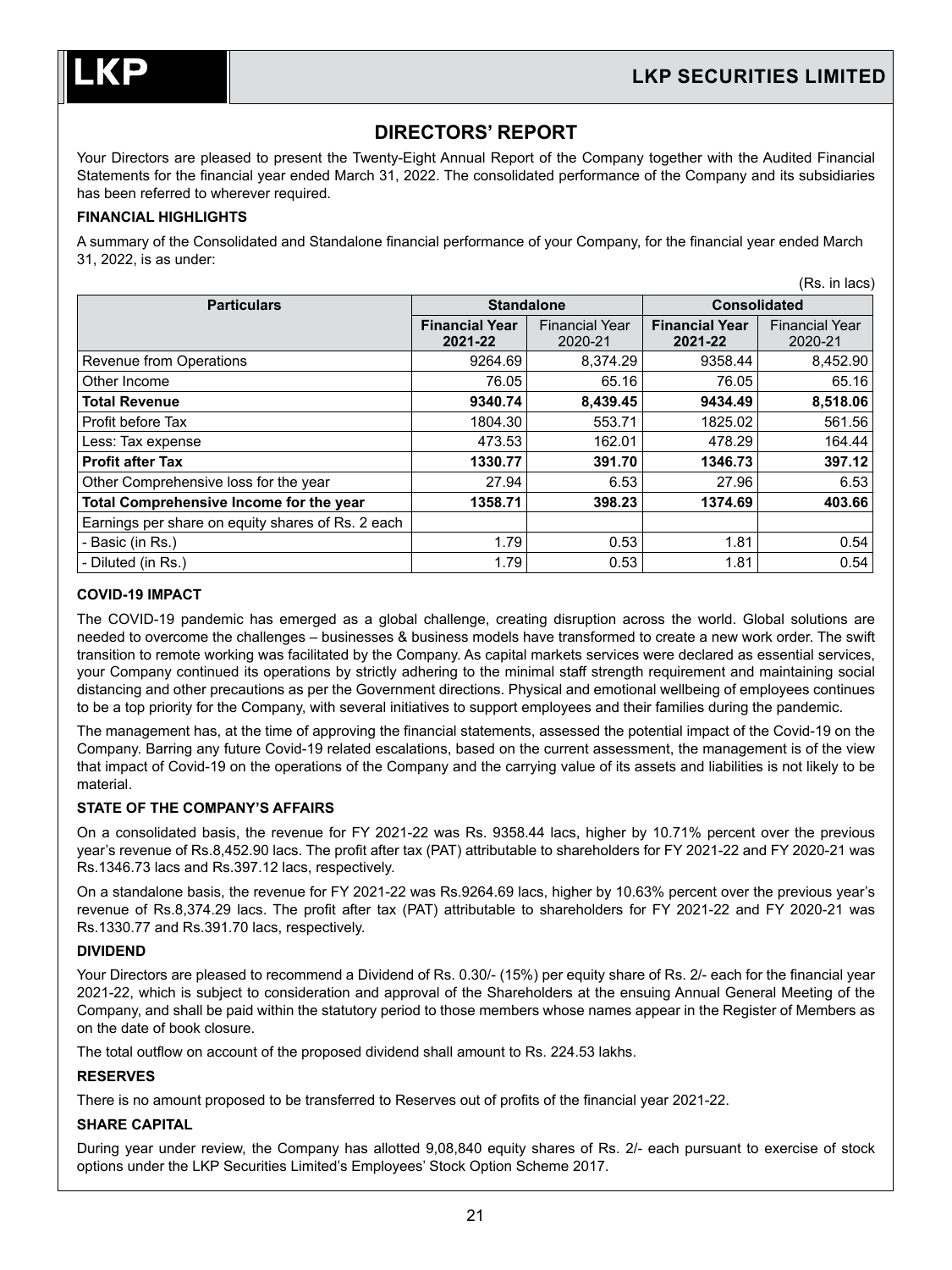As at March 31, 2022, the paid-up Equity Share Capital of the Company stood at Rs. 14,96,87,152/- consisting of 7,48,43,576 Equity Shares of Rs.2/- each.

Further there was no public issue, rights issue, bonus issue or preferential issue, etc. The Company has not issued shares with differential voting rights or sweat equity shares.

#### **EMPLOYEES STOCK OPTIONS PLAN**

The Members of the Company had passed the resolutions at its Annual General Meeting held on May 24, 2017 and approved the LKP Securities Limited's Employees' Stock Option Scheme 2017 ("**LKPS ESOP - 2017**") and also approved to offer, issue and allot at any time or to acquire by way of secondary acquisition, to or for the benefit of eligible employees under LKPS ESOP - 2017, not exceeding 50,00,000 Equity Shares of Rs. 2 each, in one or more tranches, at such price and on such terms and conditions as may be fixed or determined by the Nomination and Remuneration Committee. The Members of the Company had verified modified and amended LKPS ESOP – 2017 by way of postal ballot dated October 16, 2020, the result of which was declared on November 27, 2020, subsequently the Company has granted 4,67,000 stock options on February 03, 2021 and 11,75,580 stock options on October 25, 2021 to its employees under the modified LKPS ESOP – 2017 .

The Members of the Company at its Annual General Meeting held on July 05, 2019 had approved the LKP Securities Limited's Employees' Stock Option Scheme 2019 ("**LKPS ESOP - 2019**") and also approved to offer, issue and allot at any time, to or for the benefit of eligible employees including the employees of its subsidiaries under LKPS ESOP - 2019, not exceeding 35,00,000 Equity Shares of Rs. 2 each, in one or more tranches, at such price and on such terms and conditions as may be fixed or determined by the Nomination and Remuneration Committee.

Pursuant to the applicable provisions of the Companies Act, 2013 ("**the Act**") and the Securities and Exchange Board of India (Share Based Employee Benefits) Regulations, 2014 ("**SBEB Regulations**"), the scheme is administered by the Nomination and Remuneration Committee of the Company.

The applicable disclosures as stipulated under SBEB Regulations as on March 31, 2022 with regard to the LKP ESOP – 2017 are provided in **Annexure - I** to this Report.

#### **SUBSIDIARY COMPANY**

During the year under review, the Board has reviewed the affairs of LKP Wealth Advisory Limited, its subsidiary. The subsidiary has income from operations amounting to Rs. 141.14 lakh and its net profit stood at Rs. 15.97 lakh. There has been no material change in the nature of the business of the subsidiary.

Pursuant to the provisions of Section 129(3) of the Act, a statement containing salient features of the financial statements of the subsidiary as on March 31, 2022 in the prescribed Form AOC-1 is attached to the financial statements, which forms part of this Annual Report.

There are no associates or joint venture companies within the meaning of Section 2(6) of the Act.

#### **CONSOLIDATED FINANCIAL STATEMENTS**

The Consolidated Financial Statements of the Company prepared in accordance with the Act and applicable IND AS along with the relevant documents and Auditors Report is also presented to you and form part of this Annual Report.

In accordance with the provisions of Section 136(1) of the Act, the Annual Report of the Company containing therein the audited standalone and consolidated financial statements and the audited financial statement of the subsidiary will be available for inspection to any member of the Company and has been placed on the website of the Company at www.lkpsec.com.

#### **PARTICULARS OF LOANS, GUARANTEES AND INVESTMENTS**

Details of loans granted, guarantee provided and investment made by the Company which are covered under the provisions of Section 186 of the Act, is provided in Notes forming part of Financial Statements.

#### **MANAGEMENT DISCUSSION AND ANALYSIS**

The Management Discussion and Analysis in accordance with Regulation 34 read with Schedule V of Securities and Exchange Board of India (Listing Obligations and Disclosure Requirements) Regulations, 2015 ("**SEBI Listing Regulations**") forms part of this Annual Report.

#### **CORPORATE GOVERNANCE**

Pursuant to the SEBI Listing Regulations, Company's Corporate Governance Report forms part of this Annual Report along with the reports on Management Discussion and Analysis and General Shareholder Information.

Further all the Board members and Senior Management personnel have affirmed compliance with the Code of Conduct for the financial year 2021-22. A declaration to this effect signed by the Managing Director of the Company also forms part of this Annual Report.

A Certificate from Practicing Company Secretary regarding the compliance with the conditions of Corporate Governance as stipulated under Regulation 34 read with Schedule V of the SEBI Listing Regulations is annexed to this Report.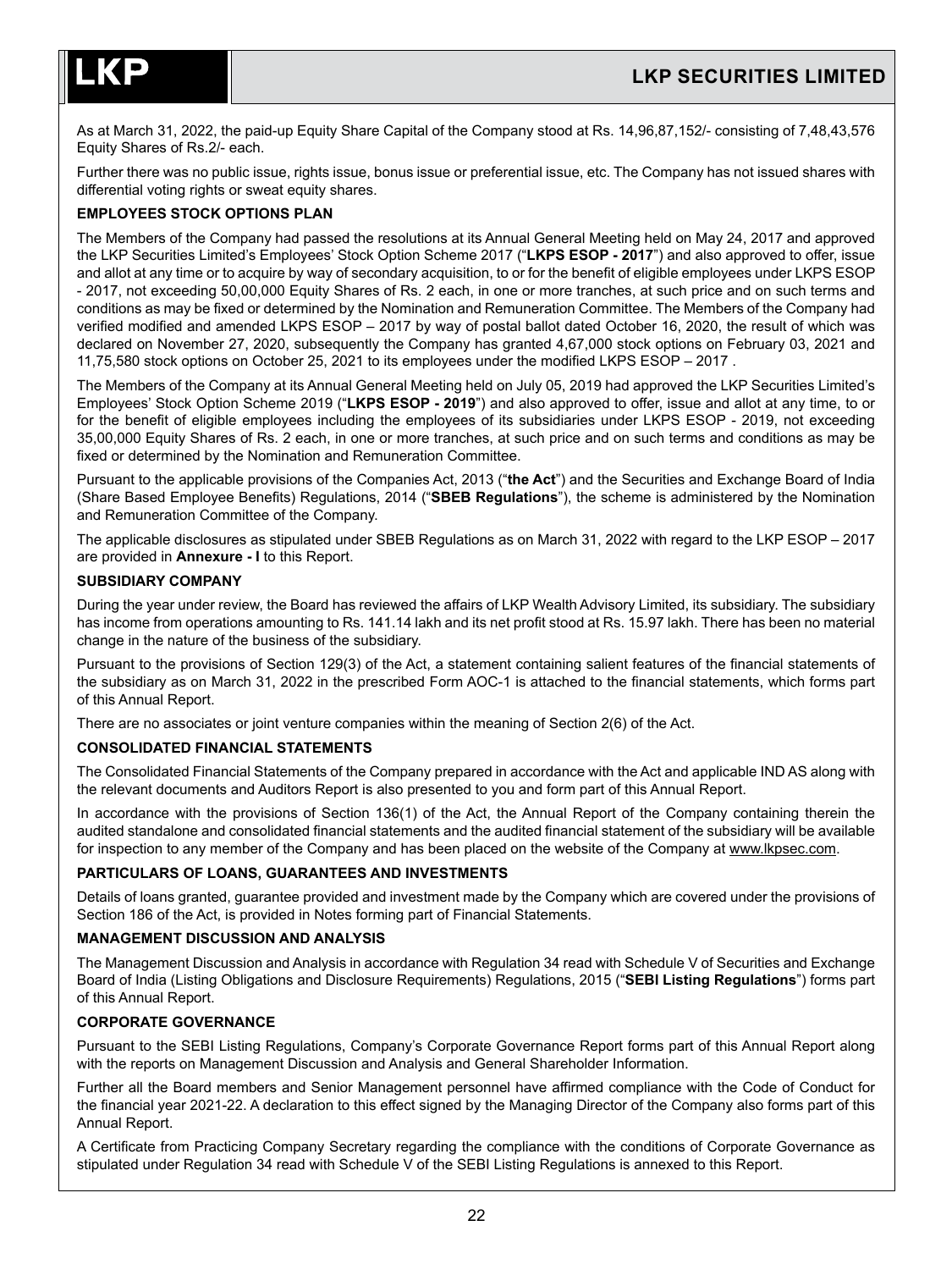#### **DIRECTORS AND KEY MANAGERIAL PERSONNEL(S)**

In terms of Section 152 of the Act, Mr. Mahendra V. Doshi (DIN: 00123243) is liable to retire by rotation at the forthcoming Annual General Meeting ("**AGM**") and being eligible, offers himself for re-appointment. Your Directors have recommended his appointment for approval of the shareholders, in the ensuing AGM of your Company.

The Company has received necessary disclosures and confirmations from concerned Director(s) in connection with their appointment / re-appointment. Additional information on appointment / re-appointment of Directors as required under Regulation 36 of SEBI Listing Regulations is given in the Notice convening the ensuing AGM.

The Company has received necessary declarations from all the Independent Directors under Section 149(7) of the Act that they meet the criteria of independence laid down in Section 149(6) of the Act, Regulation 16(1)(b) and Regulation 25 of SEBI Listing Regulations. None of the Independent Directors held any equity shares of your Company during the financial year ended March 31, 2022. Further, all the Independent Directors of your Company have confirmed their registration/renewal of registration, on Independent Directors' databank.

In terms of Section 203 of the Act, the Company has the following Key Managerial Personnel: Mr. Pratik M. Doshi, Chairman and Managing Director, Mr. Girish Majrekar, Chief Financial Officer and Ms. Akshata Vengurlekar, Company Secretary. There is no change in the Key Managerial Personnel during the year under review.

The composition of the Board of Directors of the Company is in accordance with the provisions of Section 149 of the Act and Regulation 17 of the SEBI Listing Regulations, with an appropriate combination of Executive, Non-Executive and Independent Directors.

#### **COMMITTEES OF THE BOARD**

Details of Committees of the Board of Directors of the Company along with their terms of reference, composition and meetings held during the year, are provided in the Corporate Governance Report, which forms part of this Annual Report.

#### **NUMBER OF MEETINGS OF THE BOARD**

The Board meetings are normally held on a quarterly basis, during the year under review, Four (4) meetings of the Board of Directors were held. The necessary quorum was present for all the meetings. The details of date of above meeting including the attendance of the Directors are given in the Corporate Governance Report that forms part of this Annual Report.

#### **PERFORMANCE EVALUATION**

Pursuant to the provisions of the Act, SEBI Listing Regulations and in line with the Corporate Governance Guidelines of the Company, Annual Performance Evaluation was conducted for all Board Members as well as the working of the Board and its Committees. The evaluation process *inter-alia* reviews participation of Directors at meetings, domain knowledge, business awareness and adherence to governance.

A formal annual evaluation had been made by the Independent Directors and the Board of the performance of the Committees, Individual Directors, Chairman and the Board as whole. The outcome of the Board Evaluation for the financial year 2021-22 was discussed by the Nomination and Remuneration Committee and the Board at their respective meetings.

#### **POLICY ON DIRECTORS' APPOINTMENT AND REMUNERATION**

Company's policy is to have an appropriate mix of executive, non-executive and independent directors to maintain the independence of the Board, and separate its functions of governance and management. As on March 31, 2022, the Board had six members, one of whom is an executive managing director, two non-executive non-independent director and three independent directors. One of whom is a woman independent director.

The Company's policy on Directors' appointment and remuneration and other matters provided in Section 178(3) of the Act, has been disclosed in the Corporate Governance Report, which forms part of this Annual Report.

#### **VIGIL MECHANISM/WHISTLE BLOWER**

In accordance with Section 177(9) of the Act read with Rule 7 of the Companies (Meetings of Board and its Powers) Rules, 2014 and Regulation 22 of the SEBI Listing Regulations, the Company has established a vigil mechanism to provide a framework to promote responsible and secure whistle blowing and to provide a channel to the employee(s) and Directors to report to the management, concerns about unethical behaviour, actual or suspected fraud or violation of the code of conduct or policy/ies of the Company, as adopted/framed from time to time. The mechanism provides for adequate safeguards against victimisation of employee(s) and also provides for direct access to the Chairperson of the Audit Committee in exceptional cases. The said Policy is placed on the Company's website at www.lkpsec.com.

During the financial year 2021-22, no cases under this mechanism were reported to the Company.

#### **PARTICULARS OF CONTRACTS OR ARRANGEMENTS WITH RELATED PARTIES**

The Company has put in place a policy for Related Party Transactions ('RPT'), which has been approved by the Board of Directors. The policy provides for identification of RPTs, necessary approvals by the Audit Committee/Board/Members, reporting and disclosure requirements in compliance with the Act and provisions of SEBI Listing Regulations.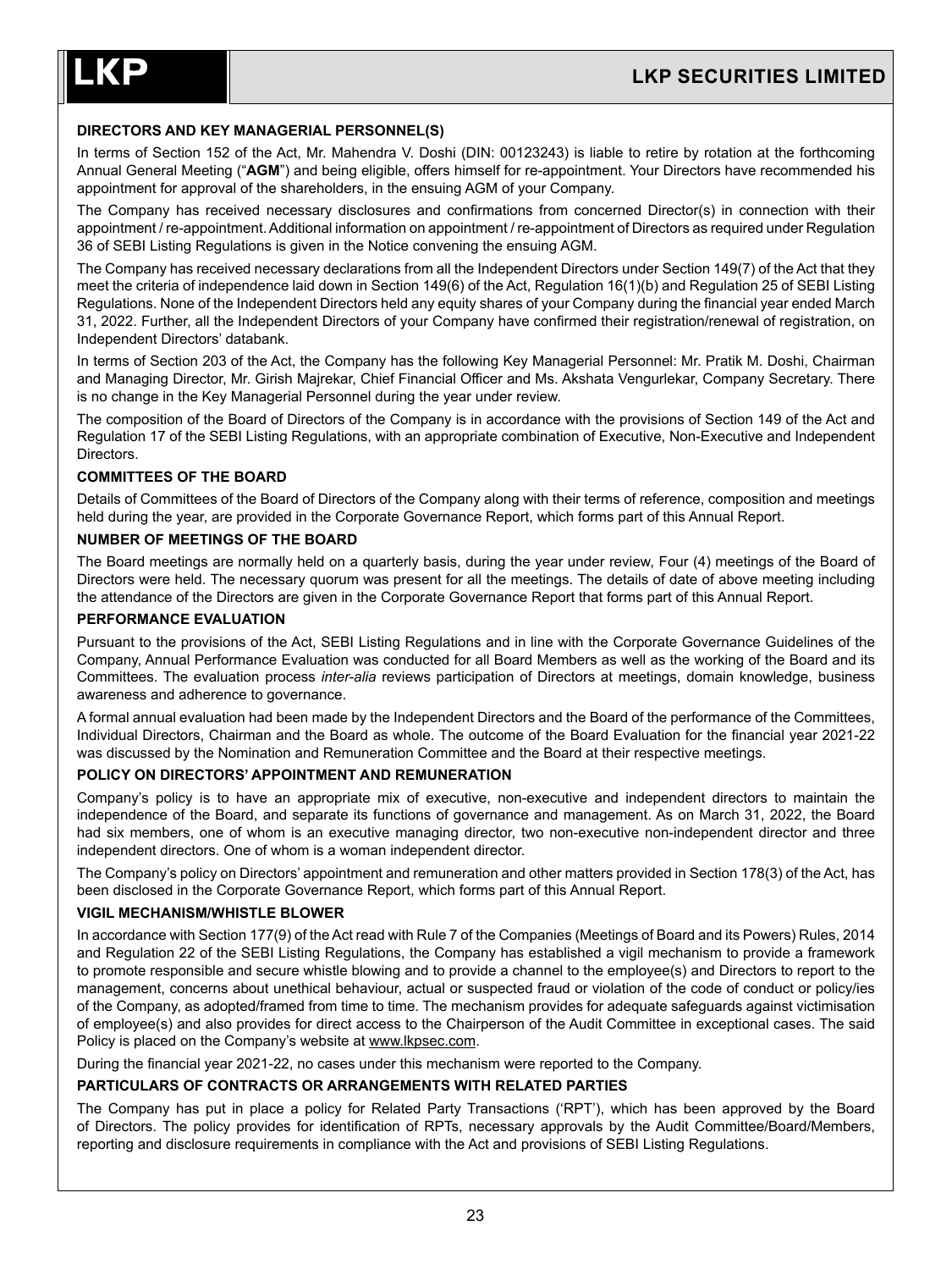During the year under review all contracts/arrangement/transactions entered by the Company with related parties were in compliance with the applicable provisions of the Act and SEBI Listing Regulations. Requisite approval of the Audit Committee was obtained for all related party transactions. All related party transactions entered during the year were on arm's length basis and in the ordinary course of business of the Company. The details of transactions with related parties are provided in the Company's financial statements in accordance with the Indian Accounting Standards.

Further there being no 'material' related party transactions as defined under Regulation 23 of SEBI Listing Regulations, there are no details to be disclosed in Form AOC-2 in that regard.

The Company's policy on materiality of and dealing with related party transactions, as approved by the Board, is uploaded on the website of the Company and can be accessed at www.lkpsec.com.

#### **DIRECTORS' RESPONSIBILITY STATEMENT**

In accordance with Section 134(5) of the Act and to the best of their ability, your Directors state that:

- i. in the preparation of the annual accounts for the financial year ended March 31, 2022, the applicable accounting standards have been followed along with proper explanation relating to material departures;
- ii. they have selected such accounting policies and applied them consistently and made judgments and estimates that are reasonable and prudent so as to give a true and fair view of the state of affairs of the Company at the end of the financial year and of the profit of the Company for the year ended March 31, 2022;
- iii. they have taken proper and sufficient care for the maintenance of adequate accounting records in accordance with the provisions of the Act for safeguarding the assets of the Company and for preventing and detecting fraud and other irregularities;
- iv. they have prepared the annual accounts for the financial year ended March 31, 2022 on a going concern basis;
- v. they have laid down Internal Financial Controls to be followed by the Company and that such internal financial controls are adequate and are operating effectively; and
- vi. they have devised proper systems to ensure compliance with the provisions of all applicable laws and that such systems were adequate and operating effectively.

#### **AUDIT COMMITTEE**

The Audit Committee of the Company comprises of Mr. Ganesh Malhotra, Independent Director as Chairperson of the Committee, Mr. Sajid Mohamed, Independent Director, Mrs. Anjali Suresh, Independent Director and Mr. Pratik M. Doshi, Managing Director are other Members of the Audit Committee. There are no instances where the Board did not accept the recommendations of the Audit Committee. The terms of reference, powers and roles of the Committee are disclosed in the Corporate Governance Report, which forms part of this Annual Report.

#### **PARTICULARS OF EMPLOYEES**

Disclosures pertaining to remuneration and other details, as required under Section 197(12) of the Act read with Rule 5(1) of the Companies (Appointment and Remuneration of Managerial Personnel) Rules, 2014, are given in **Annexure - II** to the Board's Report.

Further, a statement showing the names and other particulars of employees drawing remuneration in excess of the limits as set out in the Rule 5(2) and 5(3) of the aforesaid Rules, forms part of this report. However, in terms of first proviso to Section 136(1) of the Act, the Annual Report and Accounts are being sent to the members and others entitled thereto, excluding the aforesaid information. The said information is available for inspection by the members. Any member interested in obtaining a copy thereof, may write to the Company at ho\_compliance@lkpsec.com.

#### **INTERNAL CONTROL SYSTEMS AND THEIR ADEQUACY**

The Company has an Internal Control System, commensurate with the size, scale and complexity of its operations. The scope and authority of the Internal Auditors' function is defined in their letter of engagement. To maintain its objectivity and independence, the Internal Audit function reports to the Chairperson of the Audit Committee of the Board and to the Managing Director.

The Internal Audit Department monitors and evaluates the efficacy and adequacy of internal control system in the Company, its compliance with operating systems, accounting procedures and policies of the Company. Significant audit observations and recommendations along with corrective actions thereon are presented to the Audit Committee of the Board.

#### **RISK MANAGEMENT**

Your Company recognizes that risk is an integral part of business and is committed to managing the risks in a proactive and efficient manner. The Board of the Company at regular intervals monitors the financial, operational, legal risk to the Company. There is no risk, which in the opinion of the Board which may threaten the existence of the Company.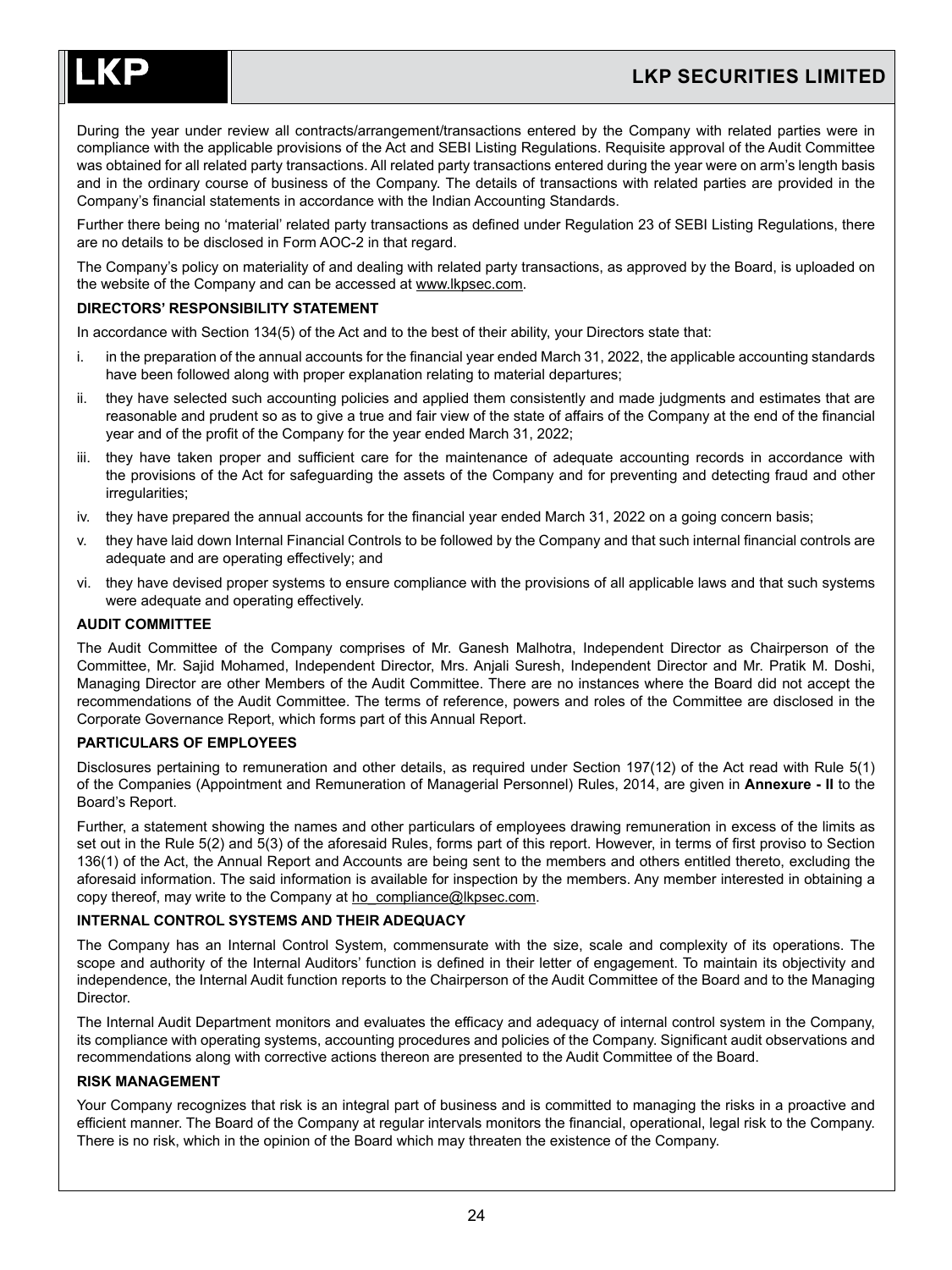#### **STATUTORY AUDITORS**

The term of the existing Statutory Auditors M/s MGB & Co. LLP, Chartered Accountants is coming to an end at the ensuing AGM. The Board of Directors have recommended re-appointment of M/s MGB & Co. LLP to hold office from the conclusion of this AGM till the conclusion of the Twenty-Nine AGM.

The Company has received a written confirmation from the Statutory Auditors confirming that their continued appointment shall be in accordance with the applicable provisions of the Act. The Statutory Auditors have confirmed that they satisfy the criteria of independence, as required under the provisions of the Companies Act, 2013 and that they are holding a valid certificate issued by the Peer Review Board of the Institute of Chartered Accountants of India.

#### **AUDITORS' REPORT**

There are no qualifications, reservations or adverse remarks made by M/s MGB & Co. LLP, Statutory Auditors, in their report for the financial year ended March 31, 2022.

Pursuant to provisions of the Section 143(12) of the Act, the Statutory Auditors have not reported any incident of fraud to the Audit Committee or the Board during the year under review.

#### **SECRETARIAL AUDITOR**

As required under provisions of Section 204 of the Act and read with Rule 9 of the Companies (Appointment and Remuneration of Managerial Personnel) Rules, 2014 made thereunder, Mr. V. Ramachandran (Membership No. A-7731 / CP No. 4731) Proprietor: V. R. Associates, Practicing Company Secretaries was appointed as Secretarial Auditor to conduct the Secretarial Audit of the Company for the financial year 2021-22.

The Secretarial Audit Report for the financial year 2021-22 is appended as **Annexure - III**, which forms part of this Report.

The Secretarial Audit Report states that LKP Finance Limited (Promoter) had acquired 4.77% of total equity shares in the Company through open market on 9th June, 2021. Further, there was an inter-se transfer (by gift) amongst the Promoters of the Company i.e from Mr. Mahendra V. Doshi to Mr. Pratik M. Doshi for 1.32% of total equity shares on 27th August, 2021, thereby crossing the gross acquisition limit of 5% for a financial year, as provided in the Explanation to Regulation 3(2) of the Securities and Exchange Board of India (Substantial Acquisition of Shares and Takeovers) Regulations, 2011, the said inter-se transfer need exemption report as required under regulation 10(6) and 10(7) of the Securities and Exchange Board of India (Substantial Acquisition of Shares and Takeovers) Regulations, 2011, to which the management states that it was missed due to oversight and inadvertence on behalf of the company.

In addition to the above and pursuant to SEBI circular dated February 08, 2019, a report on secretarial compliance by M/s. V. R. Associates, Practicing Company Secretaries for the financial year ended March 31, 2022 is being submitted to stock exchanges.

#### **COMPLIANCE WITH SECRETARIAL STANDARDS**

The Board of Directors states that the Company has complied with Secretarial Standards on meetings of the Board of Directors ("SS-1") and on General Meetings ("SS-2") as amended and issued from time to time by the Institute of Company Secretaries of India in terms of Section 118(10) of the Act.

#### **EXTRACT OF ANNUAL RETURN**

In accordance with Section 92(3) of the Act, a copy of the Annual Return for the financial year ended March 31, 2022 is available on the website of the Company at www.lkpsec.com.

#### **CORPORATE SOCIAL RESPONSIBILITY STATEMENT (CSR)**

During the financial year ended March 31, 2022 pursuant to the provisions of Section 135(1) of the Act, read with the Companies (Corporate Social Responsibility Policy) Rules 2014, no amount is required to be spent by the Company towards CSR.

The composition and terms of reference of the CSR Committee is provided in the Corporate Governance Report, which forms part of this Annual Report. Further in compliance with Rule 3 of the Companies (Corporate Social Responsibility Policy) Rules 2014, the CSR Report is given as **Annexure - IV** which also forms part of this Report.

#### **TRANSFER OF UNCLAIMED/UNPAID AMOUNTS TO THE INVESTOR EDUCATION AND PROTECTION FUND ('IEPF')**

In terms of the provisions of Section 124 of the Act, provisions of the Investor Education and Protection Fund Authority (Accounting, Audit, Transfer and Refund) Rules, 2016 and other applicable provisions, all unpaid or unclaimed dividends are required to be transferred by the Company to the Investor Education and Protection Fund ("**IEPF**") established by the Central Government, after completion of seven years from the date the dividend is transferred to unpaid/unclaimed account. Further, according to the Rules, the shares in respect of which dividend has not been paid or claimed by the members for seven consecutive years or more shall also be transferred to the demat account created by the IEPF Authority.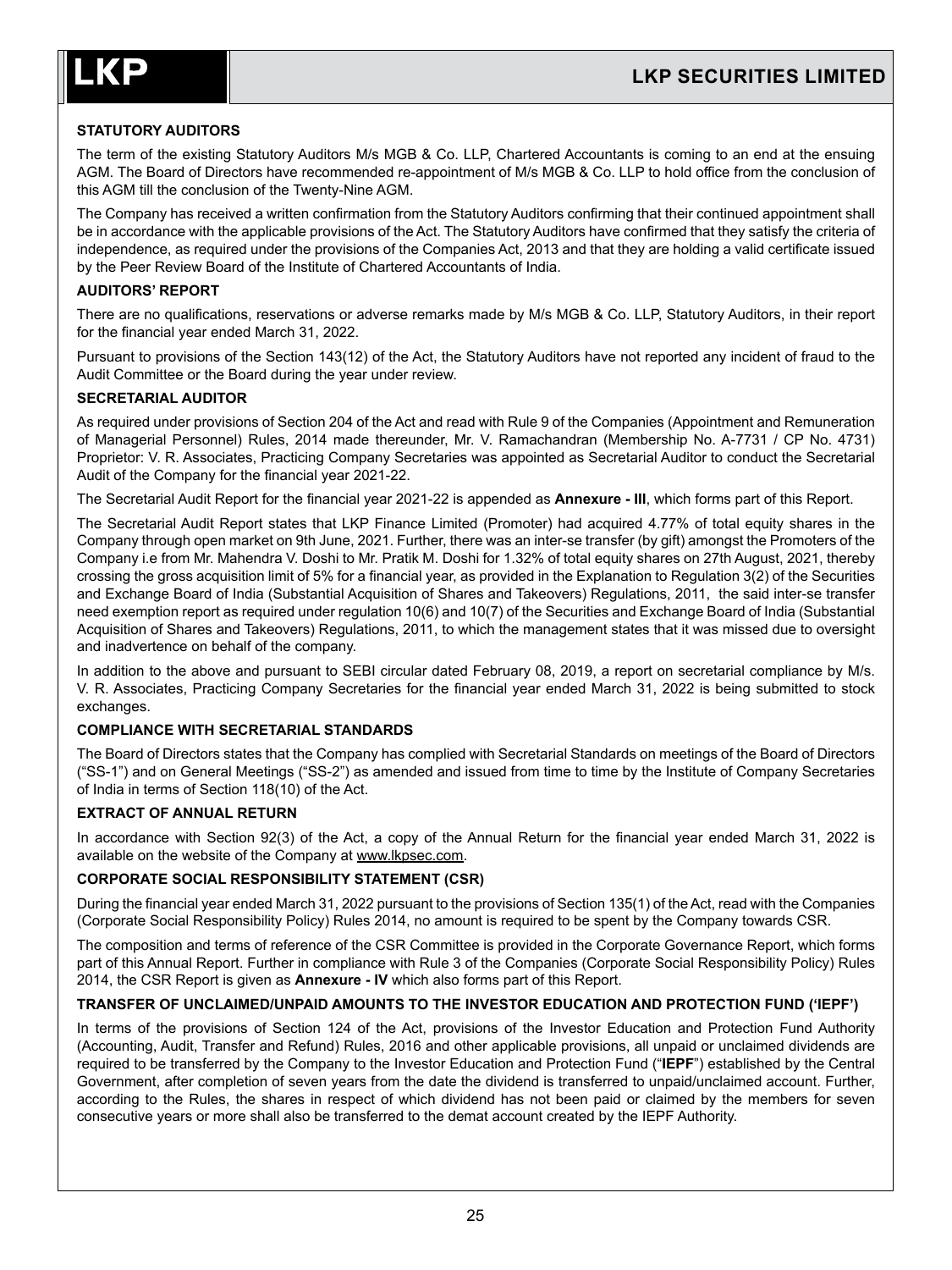#### **CONSERVATION OF ENERGY**

The operations of the Company are not energy intensive. However, the Company has taken various measures for conservation of energy, like switching from conventional lighting systems to LED lights etc. All efforts are made to use more natural lights in office premises to optimize the consumption of energy.

#### **TECHNOLOGY ABSORPTION**

The Company, primarily being a stock broking company and not involved in any industrial or manufacturing activities, has no particulars to report regarding technology absorption as required under Section 134 of the Act and Rules made thereunder.

#### **FOREIGN EXCHANGE EARNINGS AND OUTGO**

The Company did not enter into any foreign currency transactions in the current year and previous year.

#### **DISCLOSURE UNDER THE SEXUAL HARASSMENT OF WOMEN AT WORKPLACE (PREVENTION, PROHIBITION AND REDRESSAL) ACT, 2013**

Providing a safe working environment for all genders, free from sexual harassment and discrimination is among the key priorities of the Company. In compliance with the Sexual Harassment of Women at Workplace (Prevention, Prohibition and Redressal) Act, 2013, the Company has put in place a policy on Prevention of Sexual Harassment of Women at the workplace. The policy includes the scope, consequence of non-compliance and redressal mechanism along with contact details of the Committee members for raising any grievance/complaint under the said policy.

The Company has constituted Internal Complaints Committee under the Sexual Harassment of Women at Workplace (Prevention, Prohibition and Redressal) Act, 2013. Adequate workshops and awareness programs are conducted across the organization.

No. of complaints received: 0

No. of complaints disposed of: 0

No. of cases pending for more than 90 days: 0

#### **DISCLOSURES**

- The Company has not accepted any fixed deposits during the year under review and accordingly, no amount on account of principal or interest on deposits from public and/or Members were outstanding as at March 31, 2022.
- There are no significant and material orders passed by the regulators or courts or tribunals impacting the going concern status and the Company's operations in future.
- During the year under review, the Company has not issued any Debentures.
- No material changes have taken place that could have an impact on the financial position of the Company from the date of closure of financial year under review till the date of signing of Accounts.
- There is no change in the nature of business of the Company.
- The Managing Director, as per the terms of his appointment, does not draw any commission or remuneration from subsidiary company. Thereby, no disclosure is required under Section 197(14) of the Act.
- Maintenance of cost records and requirement of cost Audit as prescribed under the provisions of Section 148(1) of the Act are not applicable to the business activities carried out by the Company.
- There are no shares in the demat suspense account/ unclaimed suspense account at the beginning and at the end of the financial year.

#### **ACKNOWLEDGEMENT**

Your Board of Directors would like to express its gratitude and its appreciation for the continued support and co-operation provided to your Company by its Members, and in particular the customers, regulatory authorities and its banks and financial institutions. Your Directors would also like to place on record its sincere appreciation for the efforts put in by the Management and the employees of the Company.

For and on behalf of the Board of Directors

Place: Mumbai Date : April 29, 2022

Sd/- **Pratik M. Doshi**  Chairman & Managing Director DIN: 00131122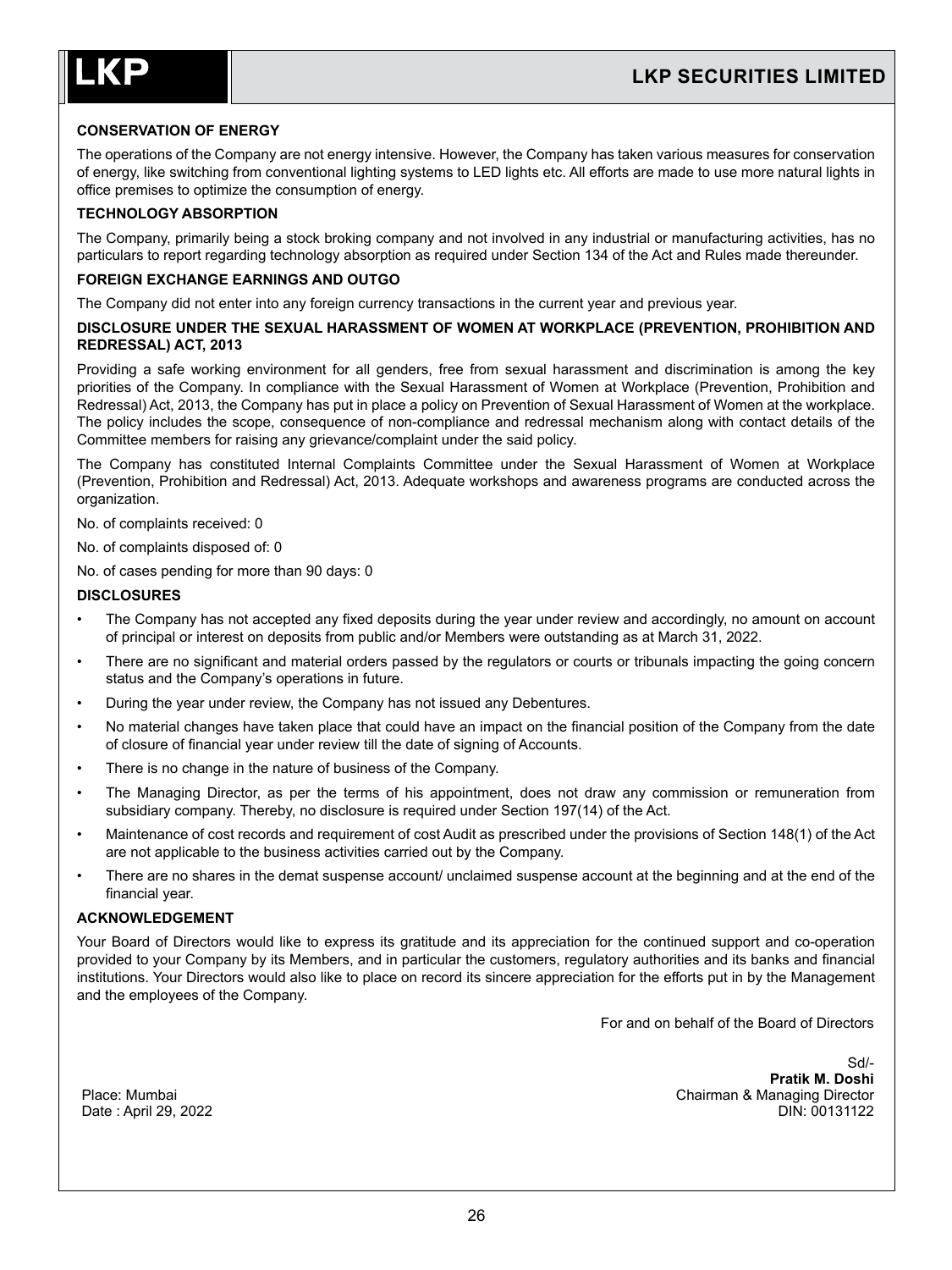#### **ANNEXURE - I**

**Disclosure regarding Employees Stock Option Plan pursuant to SEBI (Share Based Employees Benefits) Regulations, 2014 and Rule 12(9) of the Companies (Share Capital and Debentures) Rules, 2014 forming part of the Directors' Report for the year ended March 31, 2022**

A. The Company has issued stock options to its permanent employees in accordance with the Company's Employee Stock Option Scheme 2017. The Scheme is administered by the Nomination and Remuneration Committee (NRC) pursuant to SEBI (Share based employee benefits) Regulations, 2014. All the permanent employees of the Company, including Directors but excluding Promoters and Independent Director of the Company are eligible to participate in the Scheme. The Committee grants stock options to the employees at its discretion depending upon criteria such as role/designation of the employee, length of service with the Company, past performance record, future potential of the employee and/or such other criteria that may be determined by the Committee.

| ⊏⊃<br>eme               | approval <sup>*</sup><br>Members | of options<br>approved .<br>Nur<br>поег |
|-------------------------|----------------------------------|-----------------------------------------|
| דו∩ר<br>ES(<br>no.<br>⋯ | . 201 $^{\circ}$<br>ΟЛ.<br>Mav   | .000<br>00<br>50                        |

*\*Pursuant to Special Resolution passed by the Members of the Company by way of postal ballot dated October 16, 2020, the result of which were declared on November 27, 2020 have verified modified and amended ESOP – 2017.*

Phase I & II: 38,85,000 Stock Options were granted (Phase I: 37,00,000 & Phase II: 1,85,000) at a price of Rs. 7/- per option to the employees of the Company. As per the scheme, 33%, 33% and 34% of the total grant were vested at the end of every year from the original grant dates. The options vested were exercisable at any time within a period of one year from the date of vesting. Both the schemes have ended by way of exercise/lapse of option during the year.

Phase III & IV: 16,42,580 Stock Options were granted (Phase III: 4,67,000 & Phase IV: 11,75,580) at a price of Rs. 7/- per option to the employees of the Company. As per the grant, 50% of the option shall vest after the expiry of 12 months and 50% of the option shall vest after the expiry of 24 months from the original date of grant. The options vested would be exercisable at any time within a period of three year from the date of vesting.

The exercise price, in cash, is paid/ to be paid by the employee at the time of exercise of the stock option. No stock option is granted in lieu of cash. The lapsed option is available for being re-grant / re-issue at a future date. The stock option vested / shall be vest proportionately as may be decided by NRC committee at the time of grant. The maximum number of options that may be granted to any specific employee is upto 5,00,000 under LKP ESOP 2017. Every one stock option, if exercised, is allotted one equity shares of Rs. 2/- each.

B. Summary of stock options:

| <b>Total Options</b>                                                     | 50,00,000                                                                          |                |                  |                 |  |  |
|--------------------------------------------------------------------------|------------------------------------------------------------------------------------|----------------|------------------|-----------------|--|--|
|                                                                          | Phase I                                                                            | Phase II       | <b>Phase III</b> | <b>Phase IV</b> |  |  |
|                                                                          | March 31, 2022                                                                     | March 31, 2022 | March 31, 2022   | March 31, 2022  |  |  |
| Options outstanding at the beginning of the<br>year                      | 9,33,980                                                                           | 60,000         | 4,67,000         | 11,75,580*      |  |  |
| Options forfeited / lapsed during the year                               | 2,50,940                                                                           | 40,200         | Nil              | <b>NA</b>       |  |  |
| Options vested during the year                                           | 9,33,980                                                                           | 19,800         | 2,33,500         | <b>NA</b>       |  |  |
| Options exercised during the year                                        | 6,83,040                                                                           | 19,800         | 2,06,000         | <b>NA</b>       |  |  |
| Shares arising as a result of exercise of options                        | 6,83,040                                                                           | 19,800         | 2,06,000         | <b>NA</b>       |  |  |
| Source of shares                                                         | Fresh Issue                                                                        |                |                  | <b>NA</b>       |  |  |
| Money realized by exercise of options (Rs.)                              | 47,81,280                                                                          | 1,38,600       | 14,42,000        | <b>NA</b>       |  |  |
| Loan repaid by the trust during the year from<br>exercise price received | <b>NA</b>                                                                          | <b>NA</b>      | ΝA               | <b>NA</b>       |  |  |
| Options outstanding at the end of the year                               | Nil                                                                                | Nil            | 2,61,000         | 11,75,580       |  |  |
| Options exercisable at the end of the year                               | 0                                                                                  | 0              | 27,500           | <b>NA</b>       |  |  |
| Source of shares                                                         |                                                                                    |                | Primary          |                 |  |  |
| Variation in terms of options                                            | <b>NA</b><br>As per modifications approved by<br>Shareholders on November 27, 2020 |                |                  |                 |  |  |
| Method used to account for ESOS                                          | <b>Black Scholes Method</b>                                                        |                |                  |                 |  |  |
| Employee-wise details of options granted<br>during the year to           |                                                                                    |                |                  |                 |  |  |
| (i) KMP / Senior managerial personnel                                    | Nil                                                                                | Nil            |                  |                 |  |  |
| Alpesh Dangodra (SMP)                                                    |                                                                                    |                | 2,00,000         | 2,00,00         |  |  |
| Ketan Shah (SMP)                                                         |                                                                                    |                | 40,000           |                 |  |  |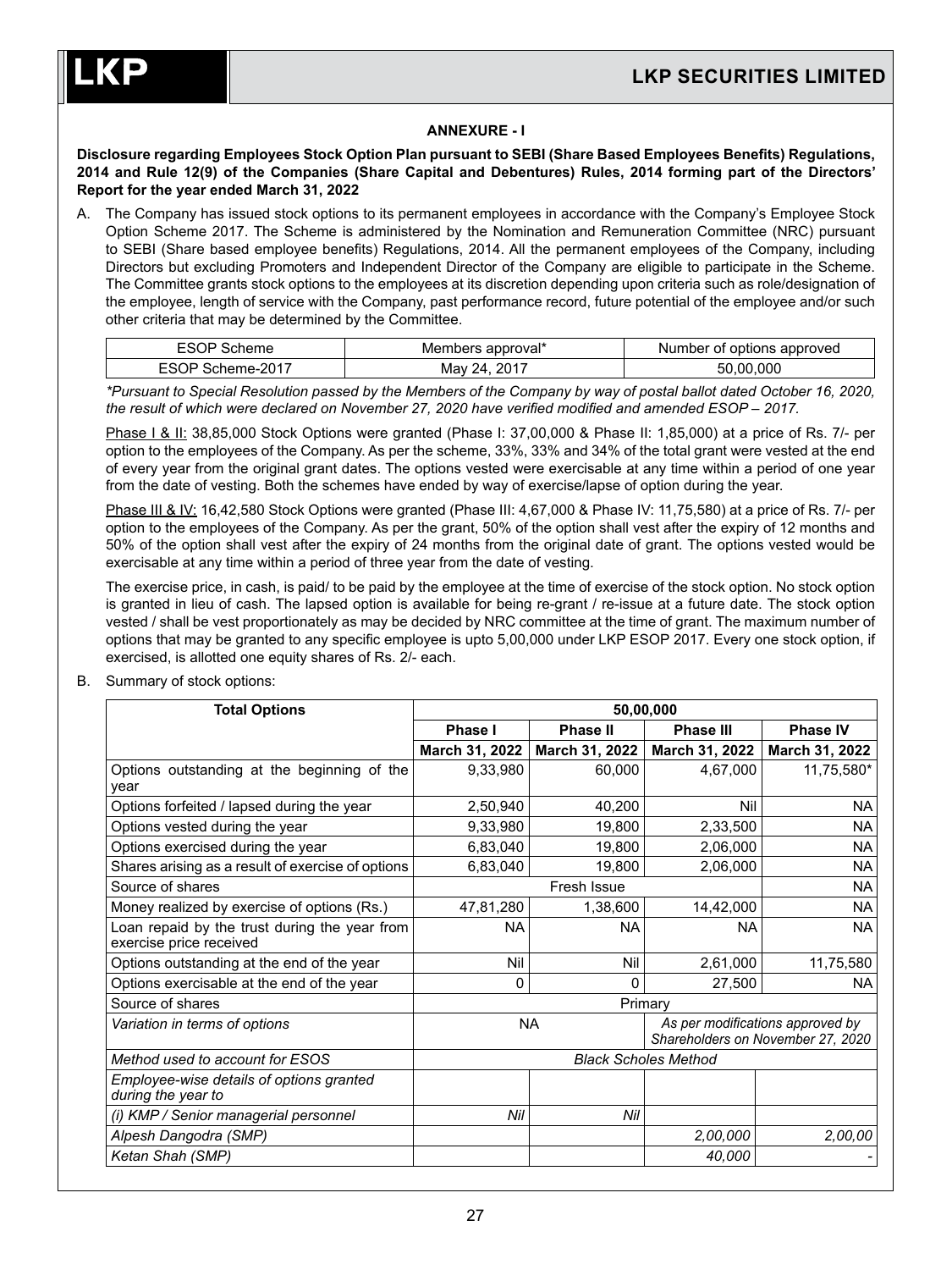# **LKP**

# **LKP SECURITIES LIMITED**

| <b>Total Options</b>                                                                                                                                 |                | 50,00,000       |                       |                 |  |  |  |
|------------------------------------------------------------------------------------------------------------------------------------------------------|----------------|-----------------|-----------------------|-----------------|--|--|--|
|                                                                                                                                                      | Phase I        | <b>Phase II</b> | <b>Phase III</b>      | <b>Phase IV</b> |  |  |  |
|                                                                                                                                                      | March 31, 2022 | March 31, 2022  | <b>March 31, 2022</b> | March 31, 2022  |  |  |  |
| Manish Pandya (SMP)                                                                                                                                  |                |                 | 40,000                | 19,800          |  |  |  |
| Sunita Anant Ambavkar (SMP)                                                                                                                          |                |                 | 50,000                | 16,500          |  |  |  |
| Dinesh Waghela (SMP)                                                                                                                                 |                |                 |                       | 33,000          |  |  |  |
| Akshata Vengurlekar (KMP)                                                                                                                            |                |                 |                       | 50,000          |  |  |  |
| (ii) Other employee who receives a grant in any<br>one year of option amounting to 5% or more<br>of option granted during that year                  | Nil            | Nil             |                       |                 |  |  |  |
| Alpesh Dangodra (SMP)                                                                                                                                |                |                 | 2,00,000              | 2,00,00         |  |  |  |
| (iii) Employees who received the options during<br>the year equal to or exceeding 1% of the<br>issued capital of the Company at the time<br>of grant | Nil            | Nil             | Nil                   | Nil             |  |  |  |
| C.<br>Weighted average shares price on the<br>date of exercise of the options                                                                        | Rs. 13.12/-    | Rs. 14.95/-     | Rs. 14.95/-           | NA.             |  |  |  |

\* Options were granted on October 25, 2021

For and on behalf of the Board of Directors

Place: Mumbai Date : April 29, 2022

Sd/- **Pratik M. Doshi**  Chairman & Managing Director DIN: 00131122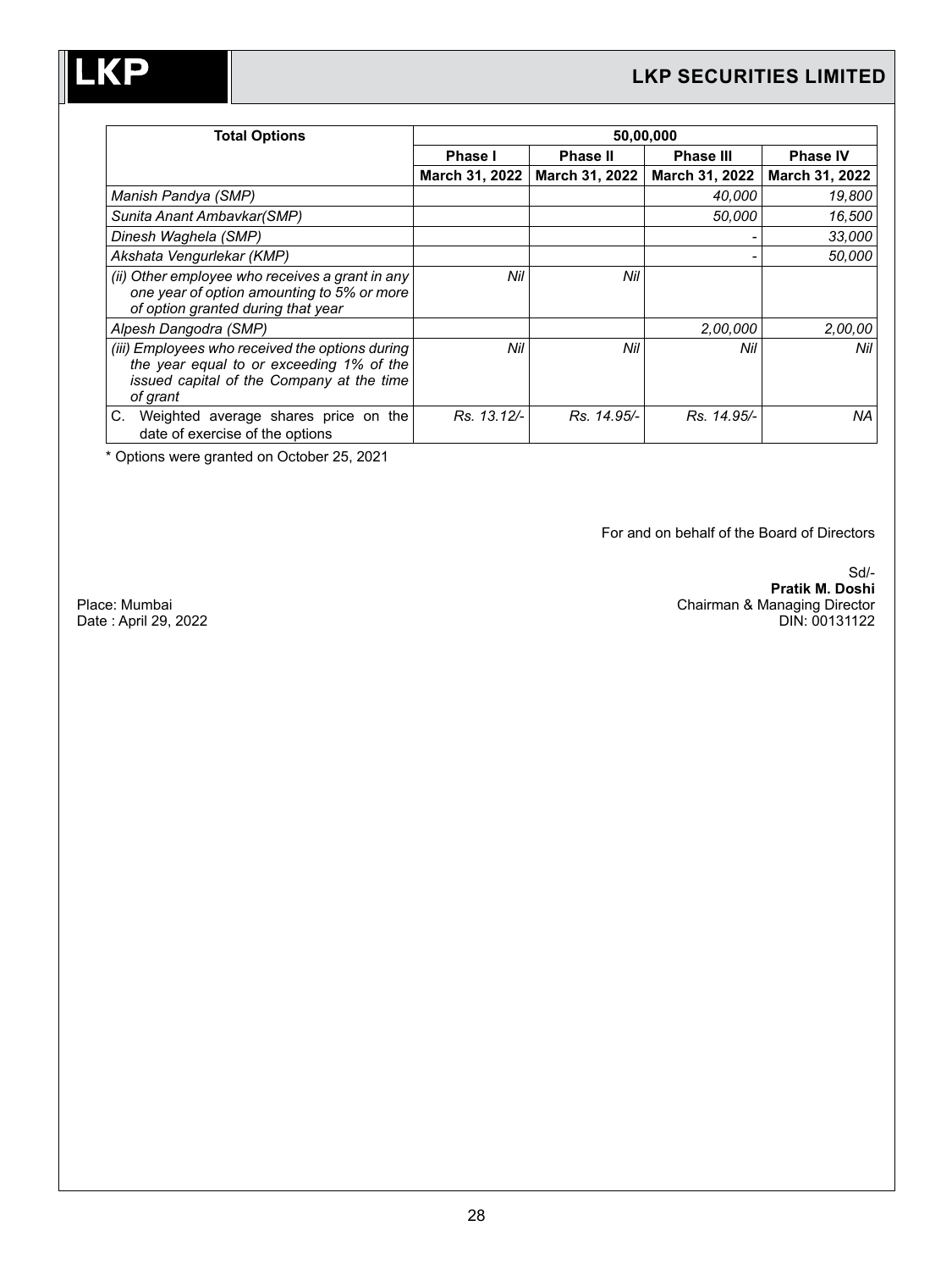#### **ANNEXURE - II**

**Statement of Disclosure of Remuneration under Section 197 of Companies Act, 2013 and Rule 5(1) of Companies (Appointment and Remuneration of Managerial Personnel) Rules, 2014.**

1. The ratio of the remuneration of each director to the median remuneration of the employees of the company for the financial year:

| Name of Director            | <b>Designation</b>   | Ratio to median remuneration of the Employees |
|-----------------------------|----------------------|-----------------------------------------------|
| Doshi<br>Mr.<br>∵ Pratik M… | Director<br>Managing |                                               |

2. The percentage increase in remuneration of each director, Chief Financial Officer, Chief Executive Officer, Company Secretary or Manager, if any, in the financial year:

| <b>Name</b>             | <b>Designation</b>             | % Increase / Decrease of remuneration in 2021-22 as<br>compared to 2020-21 |
|-------------------------|--------------------------------|----------------------------------------------------------------------------|
| l Mr. Pratik M. Doshi   | Managing Director              | 10.02%                                                                     |
| ∣ Mr. Girish Mairekar   | <b>Chief Financial Officer</b> | 3.33%                                                                      |
| Ms. Akshata Vengurlekar | Company Secretary              | 41.03%                                                                     |

3. The percentage increase in median remuneration of employees in the financial year: 4.68

4. There were 382 permanent employees on the rolls of the Company as on March 31, 2022.

5. Average percentile increase already made in the salaries of employees other than the managerial personnel in the last financial year and its comparison with the percentile increase in the managerial remuneration and justification thereof and point out if there are any exceptional circumstances for increase in the managerial remuneration

The median percentage increase made in the salaries of employees other than managerial remuneration was 4.68% whereas the increase in the remuneration of Managerial personnel was 10.84%.

6. It is hereby affirmed that remuneration is as per the remuneration policy of the company.

For and on behalf of the Board of Directors

Place: Mumbai Date : April 29, 2022

Sd/- **Pratik M. Doshi**  Chairman & Managing Director DIN: 00131122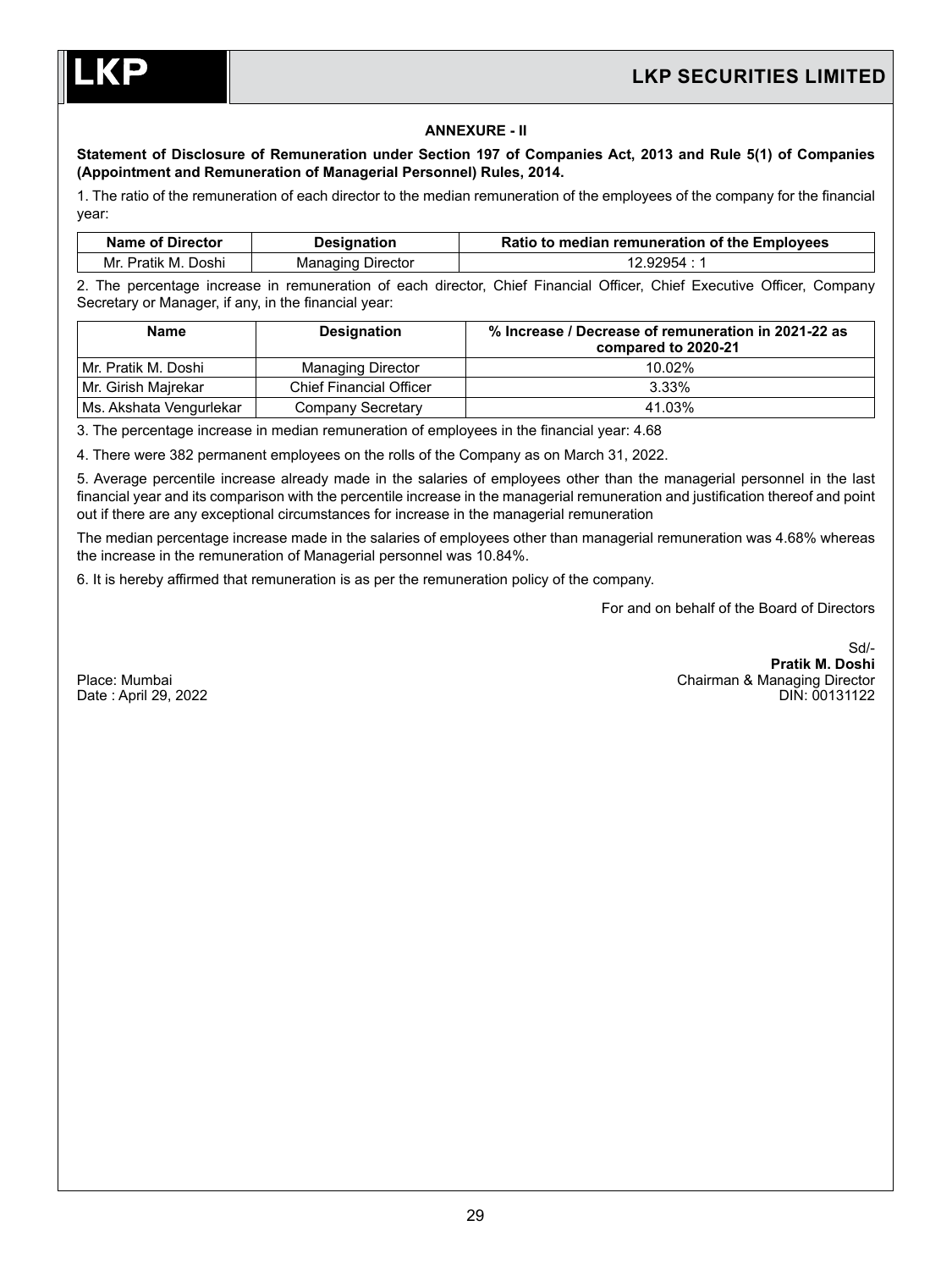#### **ANNEXURE - III**

#### **SECRETARIAL AUDIT REPORT**

**For the financial year ended March 31, 2022**

#### **[Pursuant to section 204(1) of the Companies Act, 2013 and rule No.9 of the Companies (Appointment and Remuneration Personnel) Rules, 2014]**

To,

The Members,

LKP Securities Limited.

We have conducted the secretarial audit of the compliance of applicable statutory provisions and the adherence to good corporate practices by LKP Securities Limited (hereinafter called the Company).

Secretarial Audit was conducted in a manner that provided us a reasonable basis for evaluating the corporate conducts/ statutory compliances and expressing my opinion thereon.

Based on our verification of the Company's books, papers, minute books, forms and returns filed and other records maintained by the Company and also the information provided by the Company, its officers, agents and authorized representatives during the conduct of secretarial audit\*, we hereby report that in my opinion, the Company has, during the audit period covering the financial year ended on 31st March, 2022 complied with the statutory provisions listed hereunder and also that the Company has proper Board-processes and compliance- mechanism in place to the extent, in the manner and subject to the reporting made hereinafter:

We have examined the books, papers, minute books, forms and returns filed and other records maintained\* by the Company for the financial year ended on 31st March, 2022 according to the provisions of:

- (i) The Companies Act, 2013 (the Act) and the rules made thereunder; except for
- (ii) The Securities Contracts (Regulation) Act, 1956 ('SCRA') and the rules made thereunder;
- (iii) The Depositories Act, 1996 and the Regulations and Bye-laws framed thereunder;
- (iv) Foreign Exchange Management Act, 1999 and the rules and regulations made thereunder to the extent of Foreign Direct Investment, Overseas Direct Investment and External Commercial Borrowings;
- (v) The following Regulations and Guidelines prescribed under the Securities and Exchange Board of India Act, 1992 ('SEBI Act') as applicable to the company:-
- (a) The Securities and Exchange Board of India (Substantial Acquisition of Shares and Takeovers) Regulations, 2011;
- (b) The Securities and Exchange Board of India (Prohibition of Insider Trading) Regulations, 2015;
- (c) The Securities and Exchange Board of India (Issue of Capital and Disclosure Requirements) Regulations, 2009; (not applicable to the company during the audit period)
- (d) The Securities and Exchange Board of India Share Based Employee Benefits) Regulations, 2014;
- (e) The Securities and Exchange Board of India (Issue and Listing of Debt Securities) Regulations, 2008; (not applicable to the company during the audit period)
- (f) The Securities and Exchange Board of India (Registrars to an Issue and Share Transfer Agents) Regulations, 1993 regarding the Companies Act and dealing with client;
- (g) The Securities and Exchange Board of India (Delisting of Equity Shares) Regulations, 2009; (not applicable to the company during the audit period) and
- (h) The Securities and Exchange Board of India (Buyback of Securities) Regulations, 1998; (not applicable to the company during the audit period)
- (vi) Other Applicable Acts;
- (a) The Employees Provident Fund & Miscellaneous Provisions Act, 1952;
- (b) Employees State Insurance Act, 1948;
- (c) Payment of Gratuity Act, 1972;
- (d) The Sexual Harassment of Women at Workplace (Prevention, Prohibition & Redressal) Act, 2013;

I/we have also examined compliance with the applicable clauses of the following:

(a) Secretarial Standards issued by The Institute of Company Secretaries of India.

(b) The Securities and Exchange Board of India (Listing Obligations and Disclosure Requirements) Regulations, 2015;

During the period under review the Company has complied with the provisions of the Act, Rules, Regulations, Guidelines, Standards, etc. mentioned above except for the following: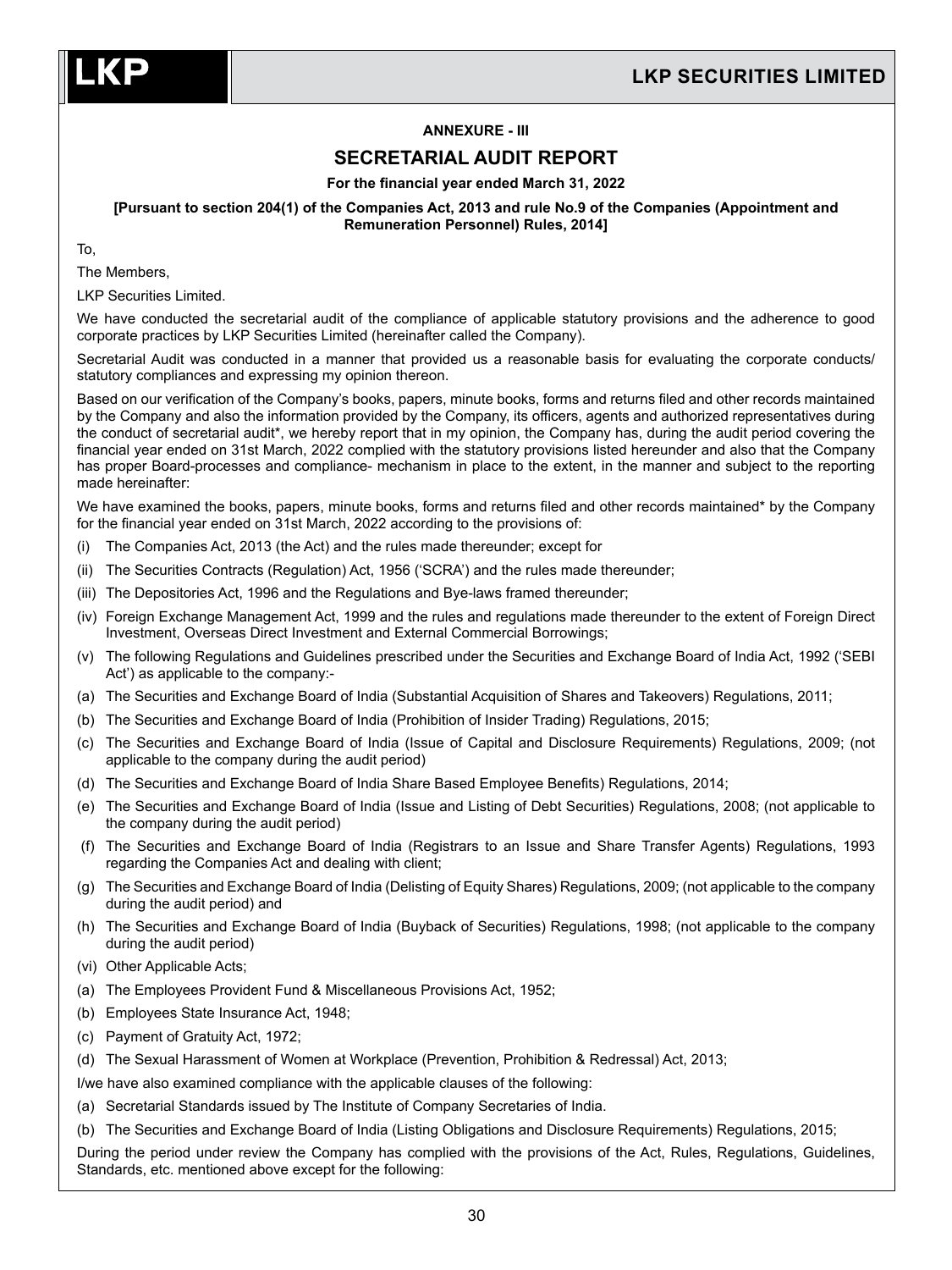LKP Finance Limited (Promoter) had acquired 4.77% of total equity shares in the Company through open market on 9th June, 2021. Further, there was an inter-se transfer (by gift) amongst the Promoters of the Company i.e from Mr. Mahendra V. Doshi to Mr. Pratik M. Doshi for 1.32% of total equity shares on 27th August, 2021, thereby crossing the gross acquisition limit of 5% for a financial year, as provided in the Explanation to Regulation 3(2) of the Securities and Exchange Board of India (Substantial Acquisition of Shares and Takeovers) Regulations, 2011. Hence in our opinion, the said inter-se transfer need exemption report as required under regulation 10(6) and 10(7) of the Securities and Exchange Board of India (Substantial Acquisition of Shares and Takeovers) Regulations, 2011.

I further report that

The Board of Directors of the Company is duly constituted with proper balance of Executive Directors, Non-Executive Directors and Independent Directors. The changes in the composition of the Board of Directors that took place during the period under review were carried out in compliance with the provisions of the Act.

Adequate notice is given to all directors to schedule the Board Meetings, agenda and detailed notes on agenda were sent at least seven days in advance, and a system exists for seeking and obtaining further information and clarifications on the agenda items before the meeting and for meaningful participation at the meeting.

Majority decision is carried through while the dissenting members' views are captured and recorded as part of the minutes.

We further report that there are adequate systems and processes in the company commensurate with the size and operations of the company to monitor and ensure compliance with applicable laws, rules, regulations and guidelines.

We further report that during the audit period the company has not undertaken event/action having a major bearing on the Company's affairs in pursuance of the above referred laws, rules, regulations, guidelines, etc. referred to above except for:

i. Allotment of equity shares to the eligible employees of the Company pursuant to Options Granted under LKPS Employee Stock Option Scheme – 2017.

> For V.R. Associates Company Secretaries

Place : Mumbai Date : 29th April, 2022 UDIN: A007731D000243241 Peer Review Certificate no. 1662/2022

#### **V. Ramachandran** CP 4731

This report is to be read with our letter of even date which is annexed as 'Annexure I' and forms an integral part of this report.

#### **'Annexure I' to Secretarial Audit Report**

To, The Members,

LKP Securities Limited.

Our report of even date is to be read along with this letter.

- 1) Maintenance of Secretarial record is the responsibility of the management of the Company. Our responsibility is to express as opinion on these secretarial records based on my audit.
- 2) We have followed the audit practices and process as were appropriate to obtain reasonable assurance about the correctness of the contents of the Secretarial records. The verification was done on test basis to ensure that correct facts are reflected in secretarial records. We believe that the processes and practices, I followed provide a reasonable basis for my opinion.
- 3) We have not verified the correctness and appropriateness of financial records and Books of Accounts of the Company.
- 4) Where ever required, we have obtained the management representation about the compliance of laws, rules and regulations and happening of events etc.
- 5) The compliance of the provisions of Corporate and other applicable laws, Rules, Regulations, standards is the responsibility of management. Our examination was limited to the verification of procedures on test basis.
- 6) The Secretarial Audit report is neither an assurance as to the future viability of the Company nor of the efficacy or effectiveness with which the management has conducted the affairs of the Company.

Place : Mumbai Date : 29th April, 2022 UDIN: A007731D000243241 Peer Review Certificate no. 1662/2022

For V.R. Associates Company Secretaries

> **V. Ramachandran** CP 4731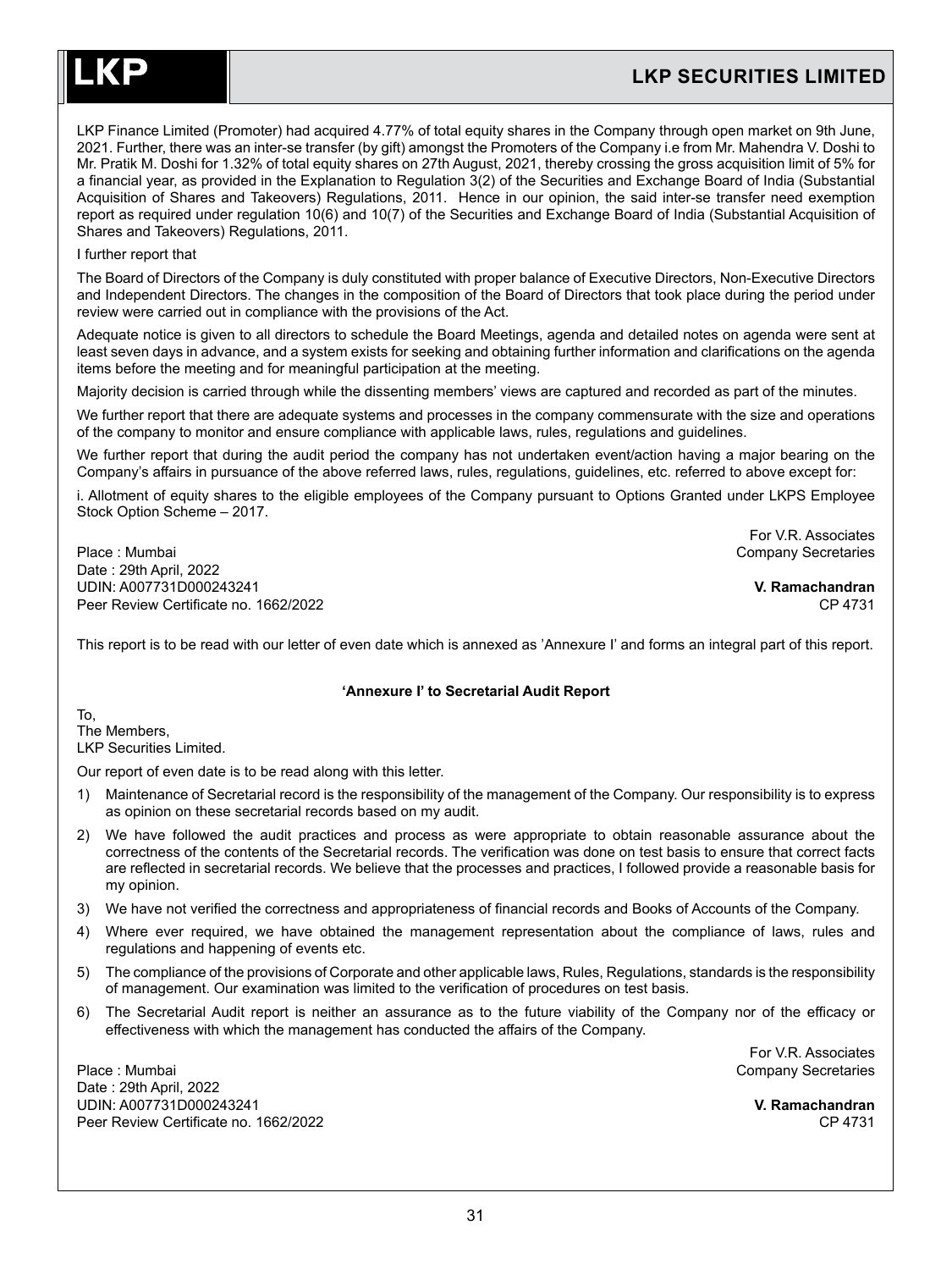#### **ANNEXURE - IV**

#### **A brief outline of the Company's CSR Policy:**

- 1. Brief outline of the Company's CSR policy: The Company is committed to create economic value in a responsible manner. It has put in place a policy on CSR to guide its CSR initiatives that contribute to inclusive growth and equitable development of its communities.The CSR Policy of the Company *inter-alia* includes CSR activities to be undertaken by the Company in line with Schedule VII of the Companies Act, 2013 ("the Act").
- 2. Composition of the CSR Committee

| SI.<br>No. | Name of Directors /<br><b>Members</b> | <b>Designation</b> | No. of meetings held during the tenure of<br>respective Members |                 |
|------------|---------------------------------------|--------------------|-----------------------------------------------------------------|-----------------|
|            |                                       |                    | Held                                                            | <b>Attended</b> |
|            | Mrs. Anjali Suresh                    | Chairperson        |                                                                 |                 |
|            | Mr. Pratik M. Doshi                   | Member             |                                                                 |                 |
|            | Mr. S. S. Gulati                      | Member             |                                                                 |                 |

- 3. Web-link where Composition of CSR committee, CSR Policy and CSR projects approved by the board are disclosed on the website of the Company: www.lkpsec.com.
- 4. Impact assessment of CSR projects carried out in pursuance of sub-rule (3) of rule 8 of the Companies (Corporate Social Responsibility Policy) Rules, 2014, if applicable (attach the report): Not Applicable
- 5. Details of the amount available for set off in pursuance of sub-rule (3) of rule 7 of the Companies (Corporate Social Responsibility Policy) Rules, 2014 and amount required for set off for the financial year, if any: Not Applicable
- 6. Average net profit of the Company as per section 135(5): Not Applicable. Since the Company does not fulfil the criteria as specified in Section 135(1) of the Companies Act, 2013.
- 7. (a) Two percent of average net profit of the Company as per section 135(5): Not Applicable
	- (b) Surplus arising out of the CSR projects or programmes or activities of the previous financial years: Nil
	- (c) Amount required to be set off for the financial year, if any: Nil
	- (d) Total CSR obligation for the financial year (7a+7b-7c): Not Applicable
- 8. (a) CSR amount spent or unspent for the financial year: Not Applicable.
	- (b) Details of CSR amount spent against ongoing projects for the financial year: Not Applicable
	- (c) Details of CSR amount spent against other than ongoing projects for the financial year: Not Applicable
	- (d) Amount spent in Administrative Overheads: Not Appliacble
	- (e) Amount spent on Impact Assessment, if applicable: Not Applicable
	- (f) Total amount spent for the Financial Year: Not Applicable
	- (g) Excess amount for set off: Not Applicable
- 9. (a) Details of Unspent CSR amount for the preceding three financial years: Not Applicable.
	- (b) Details of CSR amount spent in the financial year for ongoing projects of the preceding financial year(s): Not Applicable.
- 10. In case of creation or acquisition of capital asset, furnish the details relating to the asset so created or acquired through CSR spent in the financial year (asset-wise details) – None
	- (a) Date of creation or acquisition of the capital asset(s).
	- (b) Amount of CSR spent for creation or acquisition of capital asset.
	- (c) Details of the entity or public authority or beneficiary under whose name such capital asset is registered, their address etc.
	- (d) Provide details of the capital asset(s) created or acquired (including complete address and location of the capital asset).
- 11. Specify the reason(s), if the Company has failed to spend two Percent of the average net profit as per section 135(5). Not applicable

For and on behalf of the Board of Directors

Sd/- **Pratik M. Doshi**  Chairman & Managing Director Chairperson, CSR Committee DIN: 00131122 Sd/- **Anjali Suresh** DIN: 02545317

Place: Mumbai Date : April 29, 2022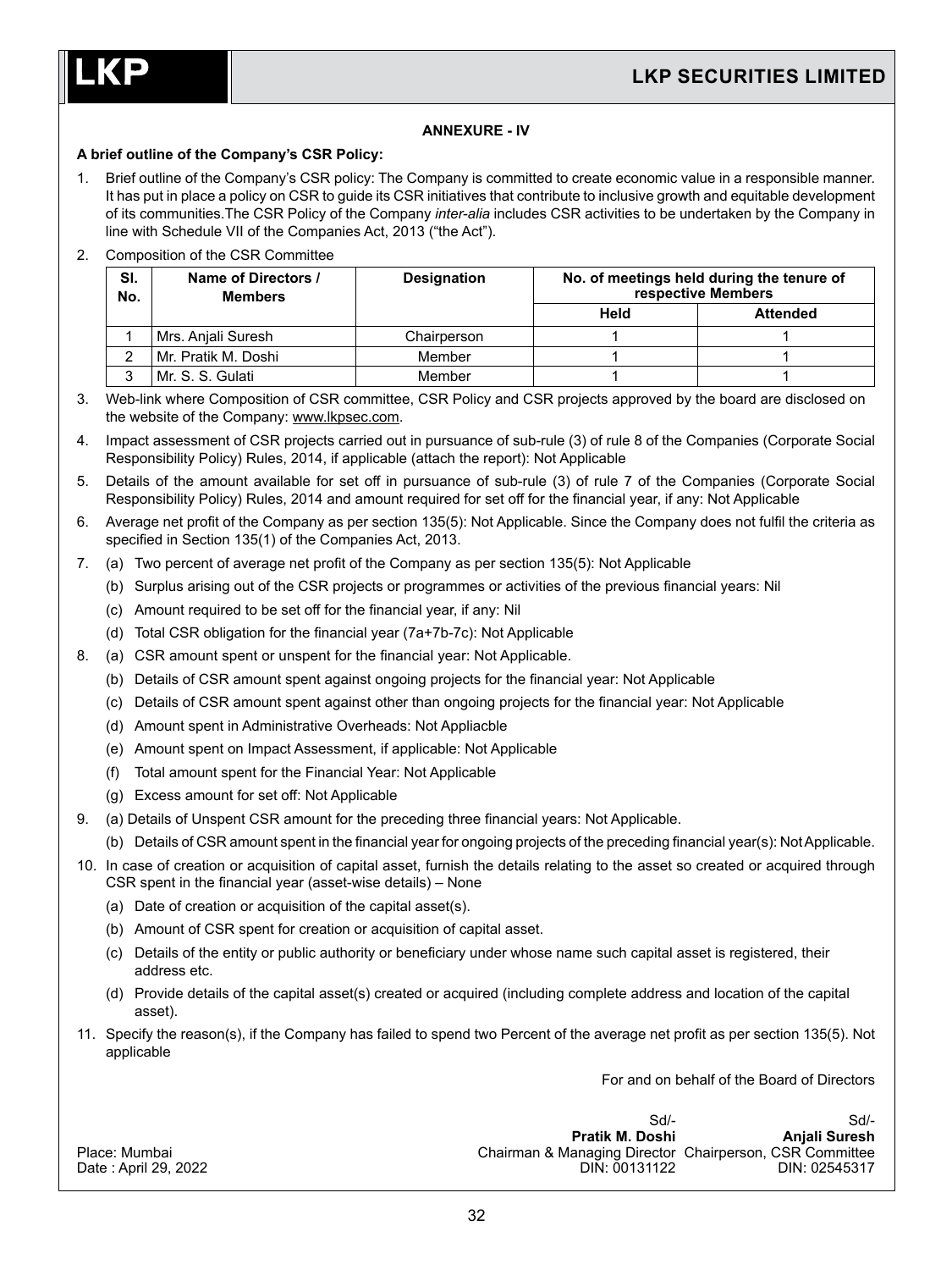#### **CORPORATE GOVERNANCE REPORT**

#### **COMPANY'S PHILOSOPHY ON CORPORATE GOVERNANCE**

The Company is committed to adopt the best Corporate Governance practices to manage the affairs of the Company in an ethical, accountable, transparent and fair way, with the blend of both legal and management practices, to implant the same in the decision making process of the Company, and to communicate the same accurately and timely, in such a way that both stakeholders' expectations and legal standards are not only met, but the Company surpasses them.

The Company has various policies in place which form the foundation of its strong corporate governance ethos. These include code of conduct for Directors and Senior Management, code of conduct for prevention of insider trading, whistle-blower policy, etc. The Company has a well-defined code of practices and procedures for fair disclosure of unpublished price sensitive information, based on the principles of transparency, timeliness, fairness and continuity of information. These policies are reviewed periodically and are implemented in a timely manner.

#### **BOARD OF DIRECTORS**

#### **Composition**

The composition of the Board of Directors ('**the Board'**) is in compliance with the requirement of the Act and Regulation 17 of SEBI Listing Regulations. As on March 31, 2022, the Board comprises of 6 (Six) Directors including 3 (Three) Independent Directors. The Board consists of a balanced combination of Executive Director, Non-executive Director, Independent Directors and Woman Director. None of the Director of the Company have attained the age of 75 (Seventy Five) years. All the Independent Directors of the Company serving in other companies is within the limit as specified in the Act and SEBI Listing Regulations. The Company has received a declaration from Independent Directors that they meet the criteria of independence as per Regulation 16 of SEBI Listing Regulations and the same has been taken on record by the Company.

The Chairman of the Board is an Executive Director and majority of the Board comprises Non-Executive Independent Directors. Except Mr. Pratik M. Doshi and Mr. Mahendra M. Doshi, the Directors do not have any relationship *inter-se* with each other. The Company has obtained Certificate from Practicing Company Secretary that none of the Directors on the Board of the Company have been debarred or disqualified from being appointed or continuing as Directors of companies by SEBI, Ministry of Corporate Affairs or any such statutory authority.

None of the Directors on the Board is a Member of more than 10 (Ten) Committees and/or Chairperson of more than 5 (Five) Committees (as specified in Regulation 26 of SEBI Listing Regulations), across all the public companies in which he/she is a Director. Further, the maximum tenures of Independent Directors are in line with provisions of Section 149 (10) and (11) of the Act and Rules made thereunder.

During the year under review, total 4 (Four) Meetings of Board of Directors were held on April 27, 2021, July 29, 2021, October 25, 2021 and January 31, 2022. The Twenty-Seventh AGM of the Members of the Company was held on Thursday, July 15, 2021.

The information on composition of the Board, category and their Directorships/Committee Membership across all the Companies in which they were Directors, as on March 31, 2022 along with their attendance of Directors at the above Board Meetings and at last AGM is as under:

| S.<br>No.        | Name of the<br><b>Director</b> | Category                                                            |      | <b>Board Meeting</b><br><b>Attended</b> | Attendance<br>at Last<br><b>AGM</b><br>(July 15,<br>2021) |                | No. of Director-<br>ship in Boards<br>(Including LKP)<br><b>Securities</b><br>Limited) |                   | No. of Chairmanship /<br><b>Membership in other Board</b><br><b>Committees (Including LKP</b><br><b>Securities Limited)</b> |
|------------------|--------------------------------|---------------------------------------------------------------------|------|-----------------------------------------|-----------------------------------------------------------|----------------|----------------------------------------------------------------------------------------|-------------------|-----------------------------------------------------------------------------------------------------------------------------|
|                  |                                |                                                                     | Held | <b>Attended</b>                         |                                                           | Public         | <b>Private</b>                                                                         | <b>Membership</b> | Chairmanship*                                                                                                               |
|                  | Mr. Pratik M. Doshi I          | Promoter Group,<br>Executive Chairman &<br><b>Managing Director</b> | 4    | 4                                       | Yes                                                       | 4              | 4                                                                                      | 3                 | 0                                                                                                                           |
| 2.               | Mr. S. S. Gulati               | Non-Executive Director                                              | 4    | 4                                       | Yes                                                       | 1              | 3                                                                                      |                   |                                                                                                                             |
| 3.               | Mr. Ganesh Mal-<br>hotra       | Independent Director                                                | 4    | 4                                       | Yes                                                       | 1              |                                                                                        | 2                 |                                                                                                                             |
| $\overline{4}$ . | Mr. Sajid Mohamed              | Independent Director                                                | 4    | 4                                       | Yes                                                       | $\overline{2}$ |                                                                                        |                   | $\Omega$                                                                                                                    |
| 5.               | Mrs. Anjali Suresh             | Independent Director                                                | 4    | 4                                       | No.                                                       | 2              |                                                                                        | 4                 |                                                                                                                             |
|                  | Mr. Mahendra V.<br>Doshi       | Promoter,<br>Non-Executive Director                                 | 4    | 4                                       | Yes                                                       | 8              | 3                                                                                      | 3                 |                                                                                                                             |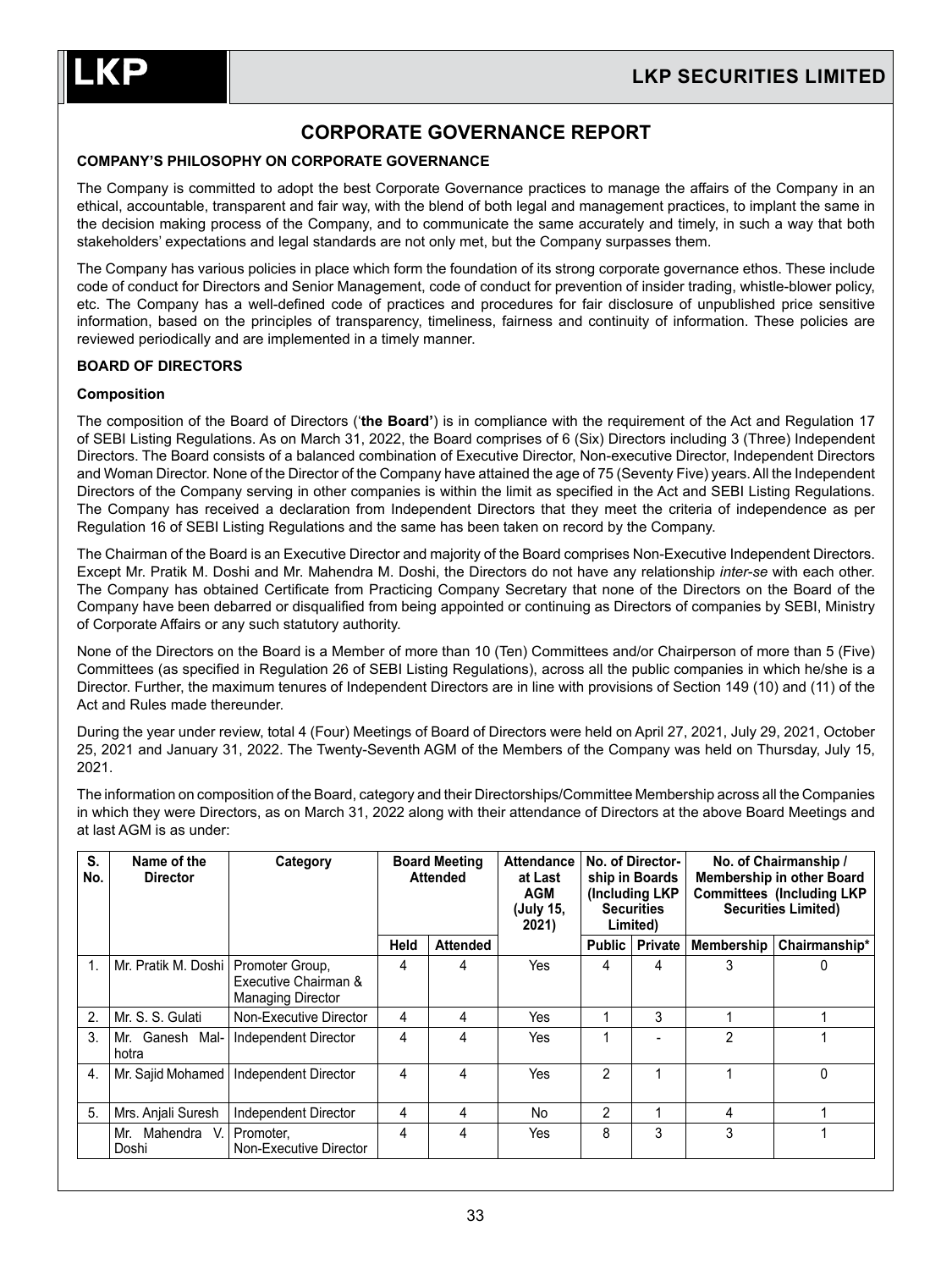Notes:

*\* In accordance with Regulation 26 of SEBI Listing Regulations, Memberships/Chairmanships of only Audit Committees and Stakeholders' Relationship Committees in all public limited companies have been considered.*

Details of Directorships held in other listed entities by the Directors of the Company as on March 31, 2022 and the Category of their Directorship are set out in the table below:

|    | S. No.   Name of the Director | Name of the other listed entity    | Category                     |
|----|-------------------------------|------------------------------------|------------------------------|
|    | Mr. Pratik M. Doshi           | <b>LKP Finance Limited</b>         | Non-Executive Director       |
| 2. | Mr. S. S. Gulati              | Nil                                |                              |
| 3. | Mr. Ganesh Malhotra           | Nil                                |                              |
| 4. | Mr. Sajid Mohamed             | <b>LKP Finance Limited</b>         | Independent Director         |
| 5. | Mrs. Anjali Suresh            | <b>LKP Finance Limited</b>         | Independent Director         |
| 6. | Mr. Mahendra V. Doshi         | <b>LKP Finance Limited</b>         | Promoter, Executive Director |
|    |                               | Nilkamal Limited                   | Independent Director         |
|    |                               | <b>Graviss Hospitality Limited</b> | Independent Director         |

#### **Code of Conduct**

Your Company has adopted a Code of Conduct to regulate, monitor and report trading by the Board, designated persons and their immediate relatives as per the requirements under the Securities and Exchange Board of India (Prohibition of Insider Trading) Regulations, 2015.

The Code lays down the standard procedure of business conduct which is expected to be followed by the Board, designated persons and their immediate relatives in their business dealings and in particular on matters relating to integrity in the work place, in business practices and in dealing with stakeholders. All the Board Members and the Senior Management personnel have confirmed compliance with the Code. This Code is available on the Company's website at www.lkpsec.com.

Pursuant to Regulation 26(5) of the SEBI Listing Regulations, the Senior Management has made periodical disclosures to the Board relating to all material financial and commercial transactions, where they had (or were deemed to have had) personal interest that might have been in potential conflict with the interest of the Company. The same was Nil.

#### **Directors' Shareholding**

The details of equity shares held by the Directors in the Company as on March 31, 2022 are as follows:

| <b>Name of Director</b>                                             | Number of Equity Shares held <sup>#</sup> |
|---------------------------------------------------------------------|-------------------------------------------|
| Mr. Pratik M. Doshi                                                 | 16,04,332                                 |
| Mr. S. S. Gulati                                                    | 39,976                                    |
| Mr. Ganesh Malhotra                                                 | Nil                                       |
| Mr. Sajid Mohamed                                                   | Nil                                       |
| Mrs. Anjali Suresh                                                  | Nil                                       |
| Mr. Mahendra V. Doshi (reflects shares held in individual capacity) | 81,61,700                                 |

Notes:

*# The Company has not issued any convertible instrument during the year under review.*

#### **Independent Directors**

A meeting of the Independent Directors of the Company was held on January 31, 2022 without the presence of Non-Independent Directors and the members of the Management, and all the Independent Directors were present at the meeting. The Independent Directors reviewed the performance of the Non-Independent Directors, the Board of Directors as a whole, the Chairman of the Company, taking into account the views of Non-Executive Directors and the flow of information between the management and the Board of Directors.

Evaluation of Independent Directors was done by the entire Board which included performance of the Directors and fulfilment of the criteria of independence as specified in SEBI Listing Regulations and their independence from the Management. The Board of Directors has confirmed that, in their opinion, the Independent Directors fulfil the conditions specified in the SEBI Listing Regulations and are independent of the management.

The details of the familiarization program of the Independent Directors is available on the website of the Company at the link www.lkpsec.com.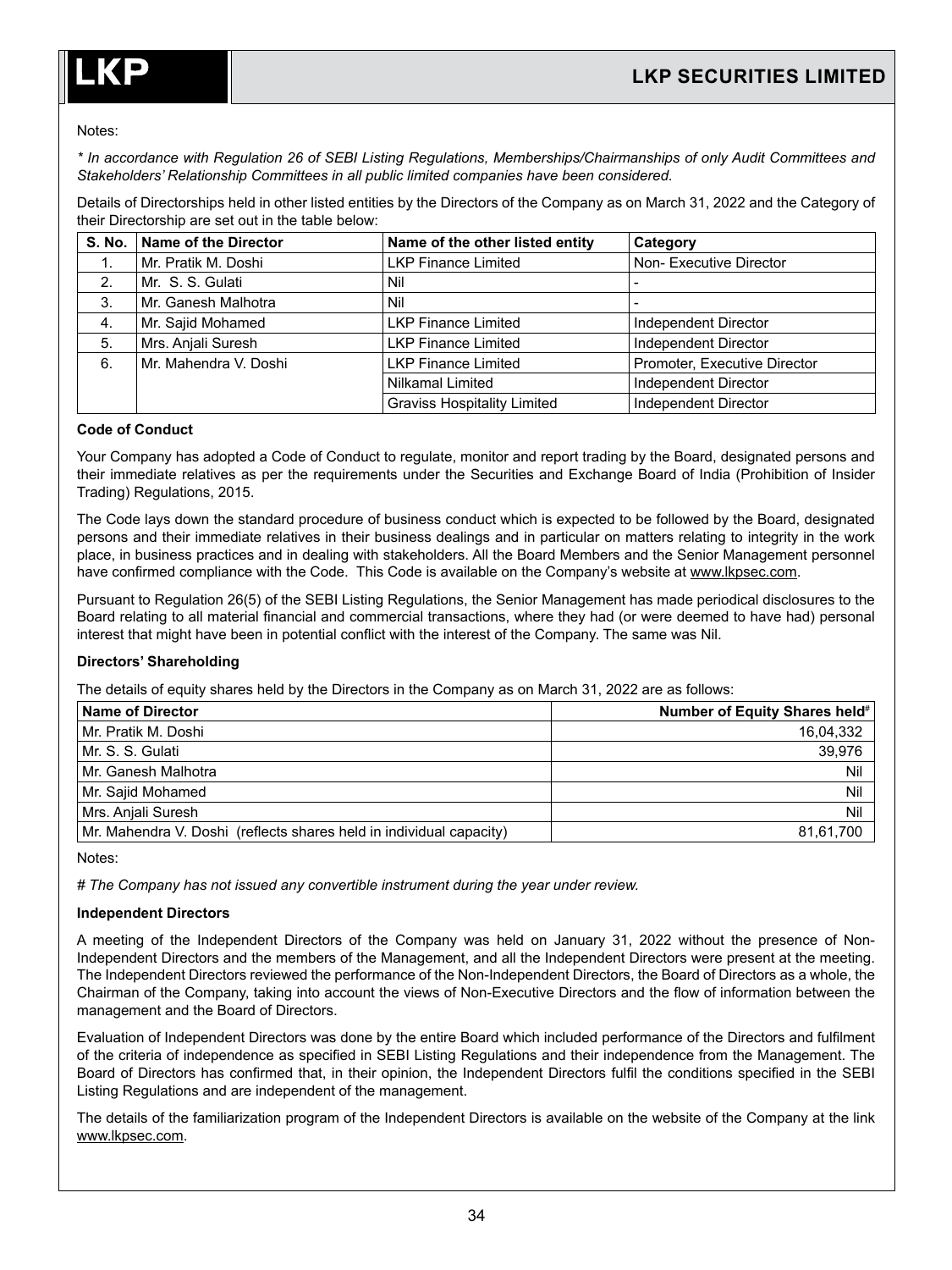Pursuant to Regulation 16(1)(b) of the SEBI Listing Regulations the Independent Directors have submitted declarations that they meet the criteria of independence and that they are not aware of any circumstance or situation, which exist or may be reasonably anticipated, that could impair or impact their ability to discharge their duties with an objective independent judgment and without any external influence. As required under Rule 6 of the Companies (Appointment and Qualification of Directors) Rules, 2014, all the Independent Directors have completed the registration with the Independent Directors Databank.

# **Skills, Expertise and Competencies**

The Board has a right blend of dynamism with each of the Directors having several years of vast experience and knowledge in various diversified functions, *viz.,* investment banking and institutional and retail stock broking, corporate banking and treasury, planning, project finance, business strategies, banking and finance, competition law, corporate affairs, industry, economic regulation and corporate law *etc.*

The Board is suitably equipped to understand the ever changing business dynamics of the stock broking industry in which the Company operates and ensures that appropriate strategies are articulated benefitting the Company in the long run. The Independent Directors provide their treasured inputs and guidance at the Meetings of the Board which have been of immense help to the Company in pursuing strategic goals.

| Skills/Expertise/<br>Competence <sup>\$</sup>                   | Mr. Pratik M.<br>Doshi | Mr. S. S.<br>Gulati | Mr. Ganesh<br><b>Malhotra</b> | Mr. Sajid<br><b>Mohamed</b> | Mrs. Anjali<br><b>Suresh</b> | Mr. Mahendra<br>V. Doshi |
|-----------------------------------------------------------------|------------------------|---------------------|-------------------------------|-----------------------------|------------------------------|--------------------------|
| Knowledge of the Sector                                         |                        |                     |                               |                             |                              |                          |
| Accounting and Finance                                          |                        |                     |                               |                             |                              |                          |
| Investment &<br>Corporate<br>banking and Treasury               |                        |                     |                               |                             |                              |                          |
| Strategy development and<br>implementation                      |                        |                     |                               |                             |                              |                          |
| Corporate Governance,<br>Compliances and Economic<br>regulation |                        |                     |                               |                             |                              |                          |

The skills, expertise and competence of the Directors are given below:

Notes:

\$These skills/competencies are broad-based, encompassing several areas of expertise/experience. Each Director may possess varied combinations of skills/experience within the described set of parameters.

# **AUDIT COMMITTEE**

The Audit Committee comprises of 4(Four) Directors out of which 3(Three) are Independent Directors. All members of the Audit Committee are financially literate and possess accounting and related financial management expertise. The Company Secretary acts as the Secretary to the Committee.

The meetings of the Audit Committee are also attended by the Chief Financial Officer, Internal Auditors and the Statutory Auditors as invitees. The Chairperson of the Committee was present at the Twenty-Seventh AGM of the Company held on Thursday, July 15, 2021.

During the year under review, total 4(Four) Meetings of the Audit Committee were held on April 27, 2021, July 29, 2021, October 25, 2021 and January 31, 2022 and not more than one hundred twenty days elapsed between two meetings.

The composition of the Audit Committee and the attendance of the Members at the above meetings are as under:

| Name of Directors /<br><b>Members</b> | Category                 | <b>Designation</b> | No. of Meetings held during the tenure of<br>respective Members |                 |
|---------------------------------------|--------------------------|--------------------|-----------------------------------------------------------------|-----------------|
|                                       |                          |                    | Held                                                            | <b>Attended</b> |
| Mr. Ganesh Malhotra                   | Independent Director     | Chairperson        |                                                                 |                 |
| Mr. Sajid Mohamed                     | Independent Director     | Member             |                                                                 |                 |
| Mr. Pratik M. Doshi                   | <b>Managing Director</b> | Member             |                                                                 |                 |
| Mrs. Anjali Suresh                    | Independent Director     | Member             |                                                                 |                 |

The Committee's composition meets with the requirements of Section 177 of the Act and Regulation 18 of SEBI Listing Regulations.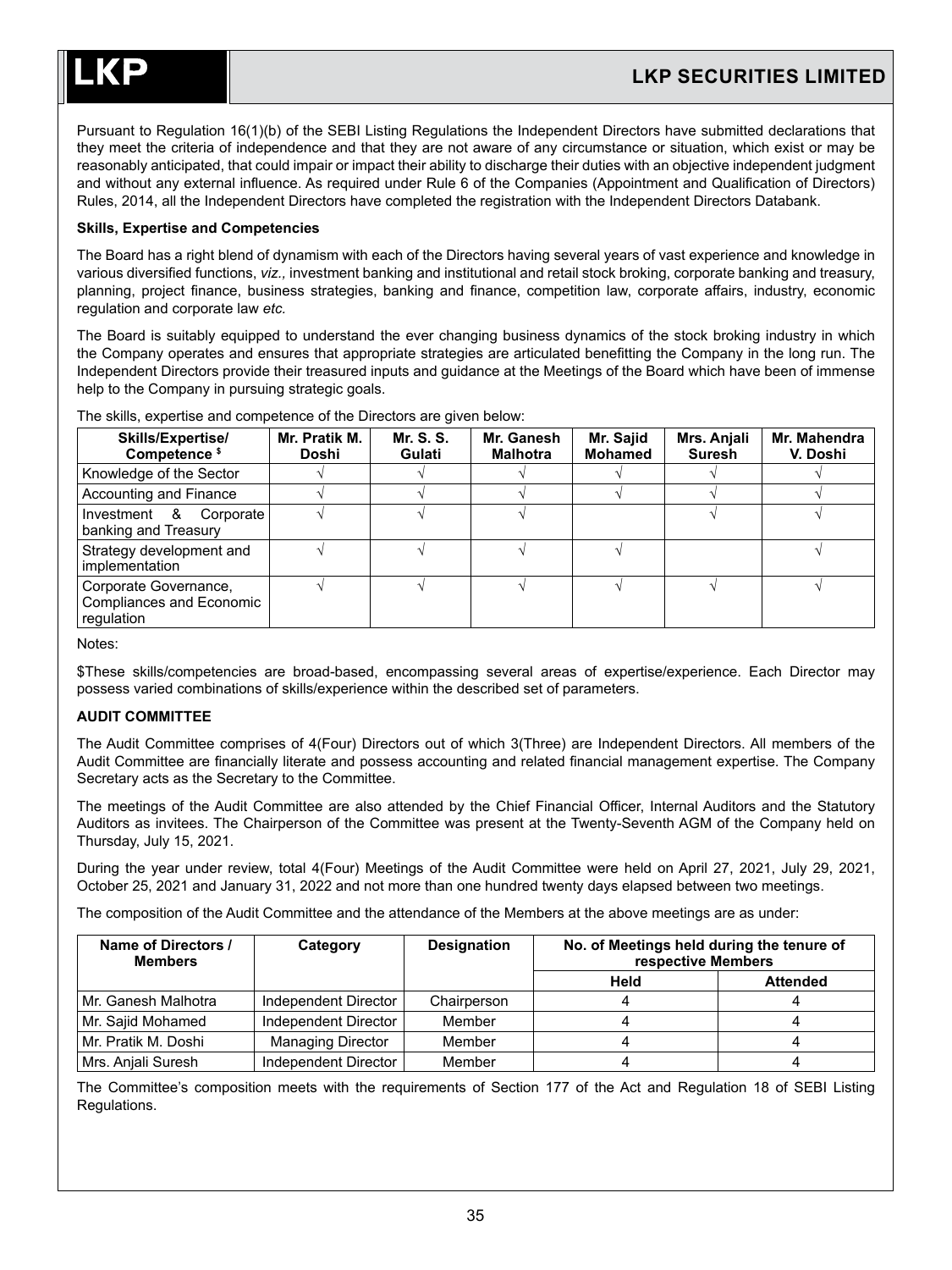# **The terms of reference of the Committee inter-alia includes:**

- Overseeing of the Company's financial reporting process and the disclosure of its financial information to ensure that the financial statement is correct, sufficient and credible;
- Recommendation for appointment, remuneration and terms of appointment of auditors;
- Reviewing, with the management, the financial statements and auditors' report thereon before submission to the Board for approval.
- Reviewing, with the management, the quarterly financial statements before submission to the Board for approval;
- Reviewing and monitoring the auditor's independence and performance, and effectiveness of audit process;
- Approval or any subsequent modification of transactions of the Company with related parties;
- Scrutiny of inter-corporate loans and investments;
- Evaluation of internal financial controls and risk management systems, adequacy of the internal control systems;
- Reviewing the adequacy of internal audit function, if any, including the structure of the internal audit department, staffing and seniority of the official heading the department, reporting structure coverage and frequency of internal audit;
- Reviewing the findings of any internal investigations by the internal auditors into matters where there is suspected fraud or irregularity or a failure of internal control systems of a material nature and reporting the matter to the Board;
- To review the functioning of the whistle blower mechanism;
- Carrying out any other function as is mentioned in the terms of reference of the Audit Committee.

# **NOMINATION AND REMUNERATION COMMITTEE**

The Nomination and Remuneration Committee comprises of 4 (Four) Non-Executive Directors, out of which 3 (Three) are Independent Directors.

During the year under review, total 2 (Two) Meetings of the Nomination and Remuneration Committee were held on April 27, 2021 and October 25, 2021.

The Composition of Nomination and Remuneration Committee and the attendance details of the Members at the above Committee meetings is as under:

| Name of Directors /<br><b>Members</b> | Category               | <b>Designation</b> | No. of Meetings held during the tenure of<br>respective Members |                 |
|---------------------------------------|------------------------|--------------------|-----------------------------------------------------------------|-----------------|
|                                       |                        |                    | Held                                                            | <b>Attended</b> |
| Mr. Ganesh Malhotra                   | Independent Director   | Chairperson        |                                                                 |                 |
| Mr. Sajid Mohamed                     | Independent Director   | Member             |                                                                 |                 |
| Mr. S. S. Gulati                      | Non-Executive Director | Member             |                                                                 |                 |
| Mrs. Anjali Suresh                    | Independent Director   | Member             |                                                                 |                 |

# **The terms of reference of the Committee inter-alia includes:**

- Formulating the criteria for determining qualifications, positive attributes and independence of a director and recommend to the Board a policy, relating to the remuneration for the directors, key managerial personnel and other employees;
- Formulating the criteria for evaluation of performance of Independent Directors and the Board;
- Identifying persons qualified to become directors and who may be appointed in senior management in accordance with the criteria laid down, and recommend to the Board their appointment and removal;
- Recommending to the Board, all remuneration, in whatever form, payable to senior management;
- Acting as Administrator of the Company's Employee Stock Option Plans drawn up from time to time; and
- Such other functions as may be entrusted to it by the Board of Directors, from time to time.

# **REMUNERATION**

During the year under review Mr. Pratik M. Doshi, Managing Director of the Company has been paid Rs. 72.54 lacs towards remuneration.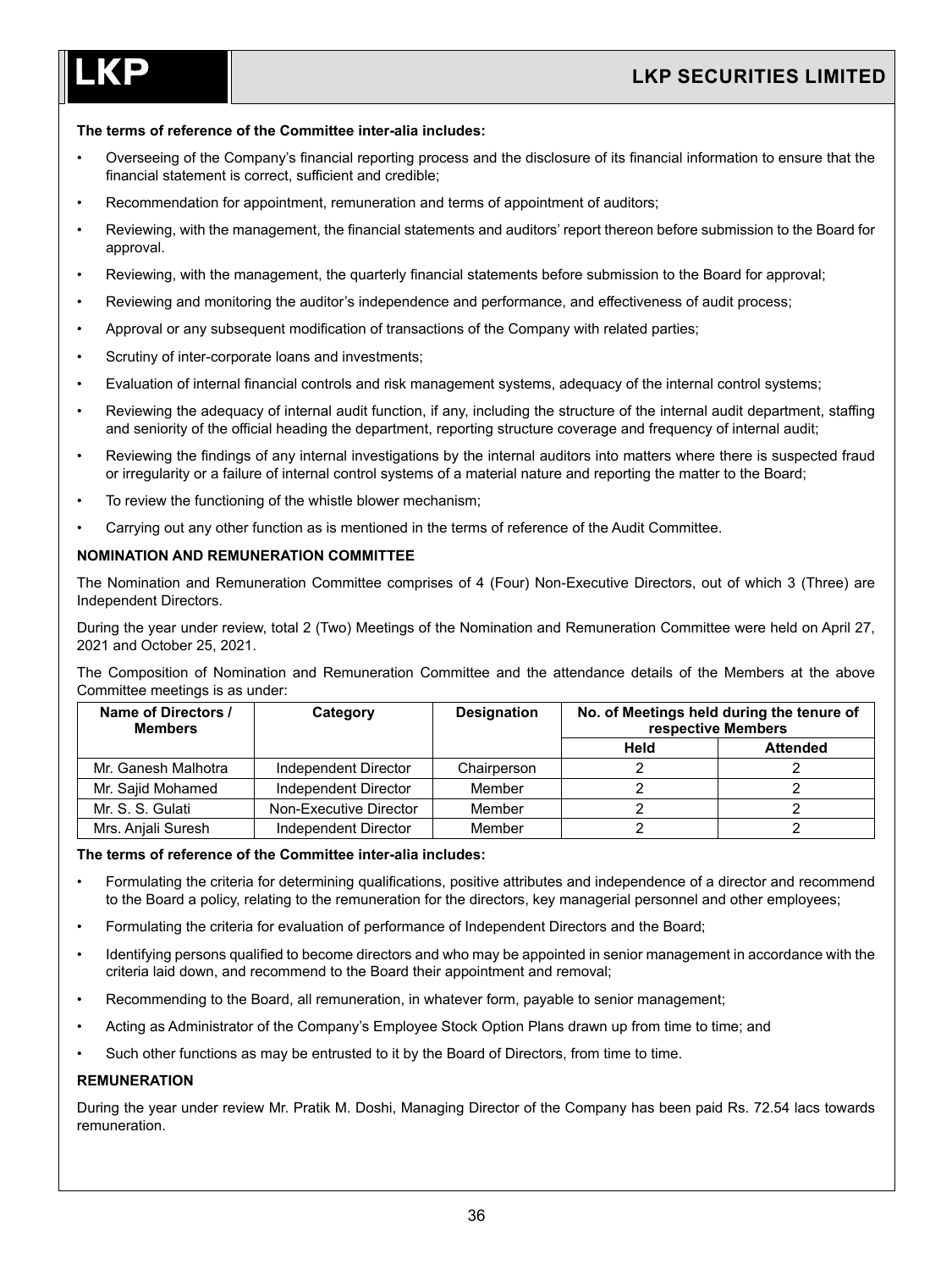The Independent Directors and Non-Executive Directors of the Company are paid sitting fees for attending the meetings of the Board and Committees thereof. The details of sitting fees paid to the Independent Directors and Non-Executive Directors during financial year 2021-22 are as under:

| <b>Name of Director</b>          | <b>Sitting Fees Paid</b> |
|----------------------------------|--------------------------|
| <sup>∣</sup> Mr. Ganesh Malhotra | Rs. 1.00.000/-           |
| Mr. Sajid Mohamed                | Rs. 1.00.000/-           |
| Mrs. Anjali Suresh               | Rs. 1.00.000/-           |
| Mr. S.S. Gulati                  | Rs. 1.00.000/-           |
| Mr. Mahendra V. Doshi            | Rs. 1.00.000/-           |

No stock options were granted to any of the Independent Directors and Promoter Directors during the year 2021-22.

During the financial year 2021-22, the Company did not advance any loans to any of the Non-Executive Directors and/or Managing Director.

# **Pecuniary relationship/transaction with Non-Executive Directors**

During the year under review, there were no pecuniary relationship/transactions with any of the Non-Executive Directors of the Company. The register of contracts is maintained by the Company pursuant to Section 189 of the Act. The register is signed by all the directors present at the respective Board meetings.

# **Criteria of making payments to Non-Executive Directors**

Non-Executive Directors are only paid sitting fees for attending Meeting of the Board. During the year under review, the sitting fee was fixed at Rs. 25,000/- per Board meeting. The criteria of making payments to Non-Executive Directors is placed at www.lkpsec.com.

# **Policy for selection and Appointment of Directors and their Remuneration**

Criteria of selection of Non-executive Directors: The Non-executive Directors shall be of high integrity with relevant expertise and experience so as to have a diverse Board with Directors having expertise in the fields of marketing, finance, taxation, law, governance and general management.

In case of appointment of Independent Directors, the Committee shall satisfy itself with regard to the independent nature of the Directors vis-a-vis the Company so as to enable the Board to discharge its function and duties effectively. The Committee shall ensure that the candidate identified for appointment as a Director is not disqualified for appointment under Section 164 of the Act.

The Committee shall consider the following attributes/criteria, whilst recommending to the Board the candidature for appointment as Director:

- i. Qualification, expertise and experience of the Directors in their respective fields;
- ii. Personal, Professional or business standing;
- iii. Diversity of the Board.

In case of re-appointment of Non-executive Directors, the Board shall take into consideration the performance evaluation of the Director and his engagement level.

Remuneration: A Non-executive Director shall be entitled to receive sitting fees for each meeting of the Board attended by him/her, of such sum as may be approved by the Board of Directors within the overall limits prescribed under the Act and the Companies (Appointment and Remuneration of Managerial Personnel) Rules, 2014.

Managing Director / Director – Criteria for selection / appointment: For the purpose of selection of the Managing Director / Director the Committee shall identify persons of integrity who possess relevant expertise, experience and leadership qualities required for the position and shall take into consideration recommendation, if any, received from any member of the Board. The Committee will also ensure that the incumbent fulfils such other criteria with regard to age and other qualifications as laid down under the Act and other applicable laws.

Remuneration for the Managing Director / Director: At the time of appointment or re-appointment, the Managing Director / Director shall be paid such remuneration as may be mutually agreed between the Company (which includes the Committee and the Board of Directors) and the Managing Director / Director within the overall limits prescribed under the Act.

The remuneration shall be subject to the approval of the Members of the Company in General Meeting. The remuneration of the Managing Director / Director comprises of fixed and variable component as per the provisions of the Act. The fixed component comprises salary, allowances, perquisites, amenities and retiral benefits.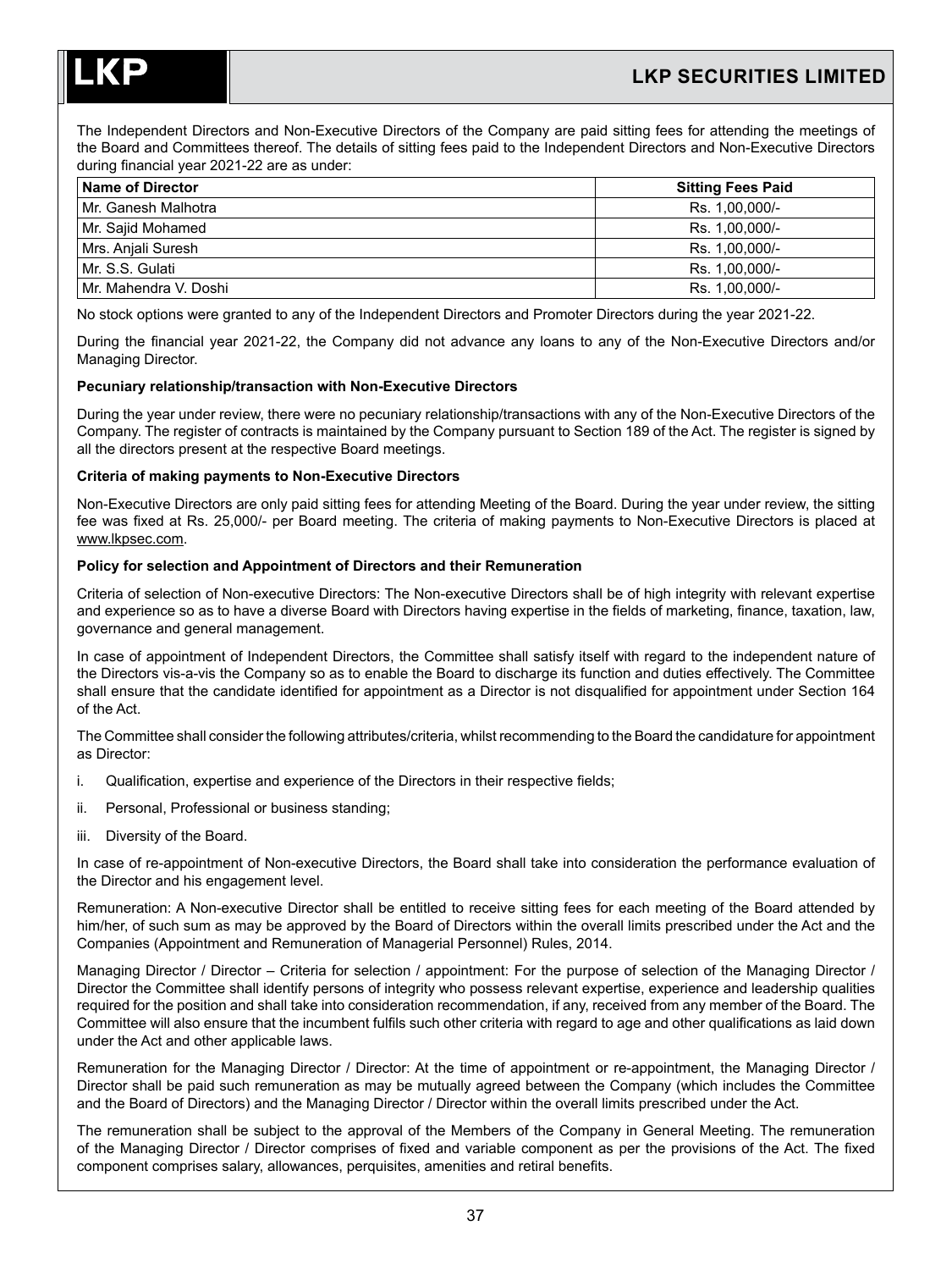Remuneration Policy for the Senior Management Employees: In determining the remuneration of the Senior Management Employees the Committee shall ensure the relationship of remuneration and performance benchmark is clear. The Chairman & Managing Director will carry out the individual performance review based on the respective defined objectives, qualification, expertise, experience and other factors whilst recommending the annual increment and performance incentive to the Committee for its review and approval.

# **STAKEHOLDERS' RELATIONSHIP COMMITTEE**

The Stakeholders' Relationship Committee comprises of 4 (Four) Directors, out of which 3 (Three) are Non-Executive Directors.

The Committee comprised of Mr. S. S. Gulati, Non-Executive Director as a Chairperson of the Committee, Mr. Pratik M. Doshi, Managing Director, Mr. Ganesh Malhotra and Mrs. Anjali Suresh, Independent Directors, as other Members of the Committee. The Company Secretary of the Company acts as the Compliance Officer.

During the year under review, total 4 (Four) Meetings of the Stakeholders' Relationship Committee were held on April 27, 2021, July 29, 2021, October 25, 2021 and January 31, 2022.

The attendance of the Members at the above meetings is as under:

| Name of Directors /<br><b>Members</b> | Category                 | <b>Designation</b> | No. of Meetings held during the tenure of<br>respective Members |                 |
|---------------------------------------|--------------------------|--------------------|-----------------------------------------------------------------|-----------------|
|                                       |                          |                    | Held                                                            | <b>Attended</b> |
| Mr. S. S. Gulati                      | Non-Executive Director   | Chairperson        |                                                                 |                 |
| Mr. Pratik M. Doshi                   | <b>Managing Director</b> | Member             |                                                                 |                 |
| Mr. Ganesh Malhotra                   | Independent Director     | Member             |                                                                 |                 |
| Mrs. Anjali Suresh                    | Independent Director     | Member             |                                                                 |                 |

# **The terms of reference of the Committee inter-alia includes:**

- Resolving the grievances of the security holders and to review the redressal of Investors' complaints.
- To act on behalf of the Board, in the matters connected with transfer/transmission of shares, non-receipt of annual report, non-receipt of declared dividends, issue of new/duplicate certificates, general meetings etc.;
- To oversee performance of the Registrar and Transfer Agents of the Company and recommend measures for overall improvement in the quality of investor services.

With a view to expedite the process of share transfers, necessary authority has been delegated to the Share Transfer Committee.

# **Share Transfer Committee**

The Share Transfer Committee comprises of Mr. Pratik M. Doshi as the Chairperson and Mr. S. S. Gulati as the Member of the Committee. The Share Transfer Committee meets as and when required to consider the transfer proposals and attend to Investors' grievances, transmission of shares, split, consolidation, issue of duplicate share certificate, dematerialisation and rematerialisation of shares.

# **Investors' Grievance Redressal**

Details of investor complaints received and resolved during the year under review are as follows:

| <b>Opening Balance</b> | Received during the year | Resolved during the year | Closing Balance |
|------------------------|--------------------------|--------------------------|-----------------|
| Nil                    | Nil                      | Nil                      |                 |

# **CODE OF PRACTICES AND PROCEDURES FOR FAIR DISCLOSURE OF UNPUBLISHED PRICE SENSITIVE INFORMATION**

In terms of the provisions of Securities and Exchange Board of India (Prohibition of Insider Trading Regulations), 2015, as amended from time to time, the Company had adopted the Code of Practices and Procedures for Fair Disclosure of Unpublished Price Sensitive Information. Pursuant to the requirements prescribed under Securities and Exchange Board of India (Prohibition of Insider Trading) (Amendment) Regulations, 2018, as amended, the revised Code of Practices and Procedures for Fair Disclosure of Unpublished Price Sensitive Information (the "**Code of Fair Disclosures**") was adopted by the Company which comes into effect from April 01, 2019. The Code of Fair Disclosure is posted on Company's website at the weblink www.lkpsec.com.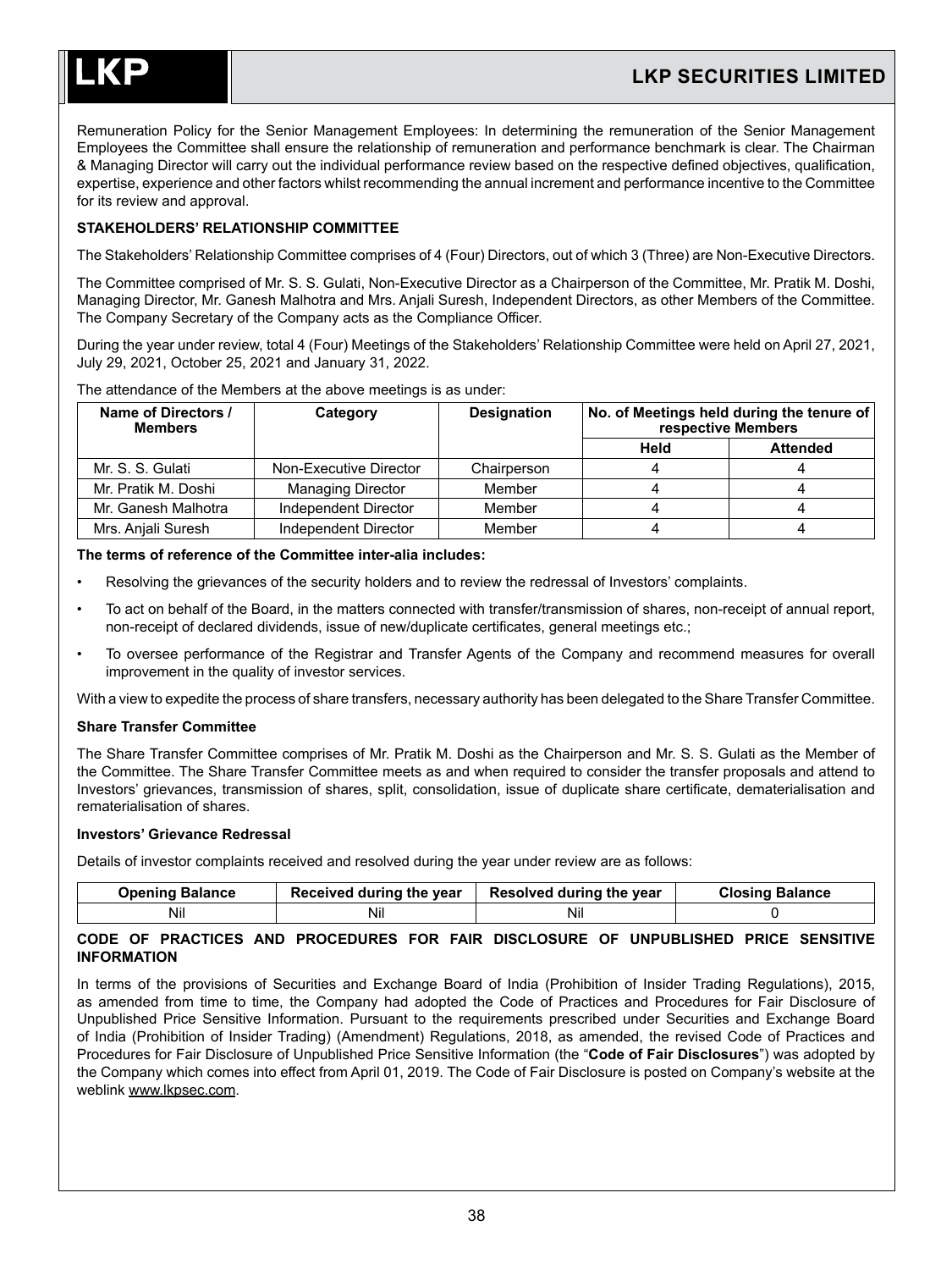# **CORPORATE SOCIAL RESPONSIBILITY COMMITTEE**

The Corporate Social Responsibility Committee was constituted in line with the provisions of Section 135 of the Act. Presently, the Committee comprises of Mrs. Anjali Suresh, Independent Director as the Chairperson of the Committee, Mr. Pratik M. Doshi, Managing Director and Mr. S. S. Gulati, Non-Executive Director as Members of the Committee. During the year under review, 1 (One) Meeting of Corporate Social Responsibility Committee was held on January 31, 2022.

| Name of Directors / Members | <b>Designation</b> | No. of meetings held during the tenure of respective Members |                 |  |
|-----------------------------|--------------------|--------------------------------------------------------------|-----------------|--|
|                             |                    | Held                                                         | <b>Attended</b> |  |
| Mrs. Anjali Suresh          | Chairperson        |                                                              |                 |  |
| Mr. Pratik M. Doshi         | Member             |                                                              |                 |  |
| Mr. S. S. Gulati            | Member             |                                                              |                 |  |

The attendance of the Members at the above meeting is as under:

The Committee functions in accordance with the terms of reference as specified under the Act, and as may be specified by the Board from time to time, which *inter-alia* includes:

- a) formulate and recommend to the Board, a Corporate Social Responsibility Policy which shall indicate the activities to be undertaken by the Company as specified in Schedule VII of the Act;
- b) recommend the amount of expenditure to be incurred on the activities referred to in clause (a); and
- $\circ$ ) monitor the Corporate Social Responsibility Policy of the Company from time to time.

The disclosures as per the Companies (Corporate Social Responsibility Policy) Rules, 2014 is made in prescribed form which is appended to the Directors Report.

# **RISK MANAGEMENT COMMITTEE**

During the year under review the provision relating to the Risk Management Committee under Regulation 21 of SEBI Listing Regulations was not applicable to our Company.

# **COMMITTEE OF DIRECTORS**

The Committee of Directors (earlier known as Banking Operation Committee) comprises of Mr. Pratik M. Doshi, Managing Director as the Chairperson and Mr. S. S. Gulati, Non-Executive Director as the Member of the Committee. The main function of Committee is to handle day-to-day operations and activities of the Company and to ensure smooth functioning and for regular operations. The Committee is further authorised to delegate some of its powers to employees/executives of the Company as authorised therein*.*

# **GENERAL BODY MEETINGS**

## **Annual General Meeting**

The details of the last three Annual General Meetings (AGM) held are as follows:

| Year    | Day, Date & Time of AGM                   | Venue                                                              | <b>Special Resolutions Passed</b>                                                                                                |
|---------|-------------------------------------------|--------------------------------------------------------------------|----------------------------------------------------------------------------------------------------------------------------------|
| 2020-21 | Thursday, July 15, 2021 at<br>11:00 AM    | Video Conferencing<br>('VC') / Other Audio                         | Re-appointment of Mr. Ganesh Malhotra<br>(DIN: 07581670) as an Independent Director                                              |
| 2019-20 | Monday,<br>August 31, 2020<br>at 12:00 PM | Visual Means ('OAVM')                                              | Approval for re-appointment of Mr. Pratik M. Doshi<br>as Managing Director of the Company and payment<br>of remuneration thereof |
| 2018-19 | Friday, July 05, 2019 at                  | M. C. Ghia Hall, Bhogilal                                          | Appointment of Independent Woman Director                                                                                        |
|         | 10:45 AM                                  | Hargovindas Building,<br>18/20, K. Dubash Marg,<br>Mumbai 400 001. | Approval of Employee Stock Option Plan 2019 of the<br>Company                                                                    |
|         |                                           |                                                                    | Approval of grant of options under Employee Stock<br>Option Plan 2019 to eligible employees of the<br>Subsidiary Company (ies)   |

# **Extraordinary General Meeting**

No extraordinary general meeting of the members was held during financial year ended March 31, 2022.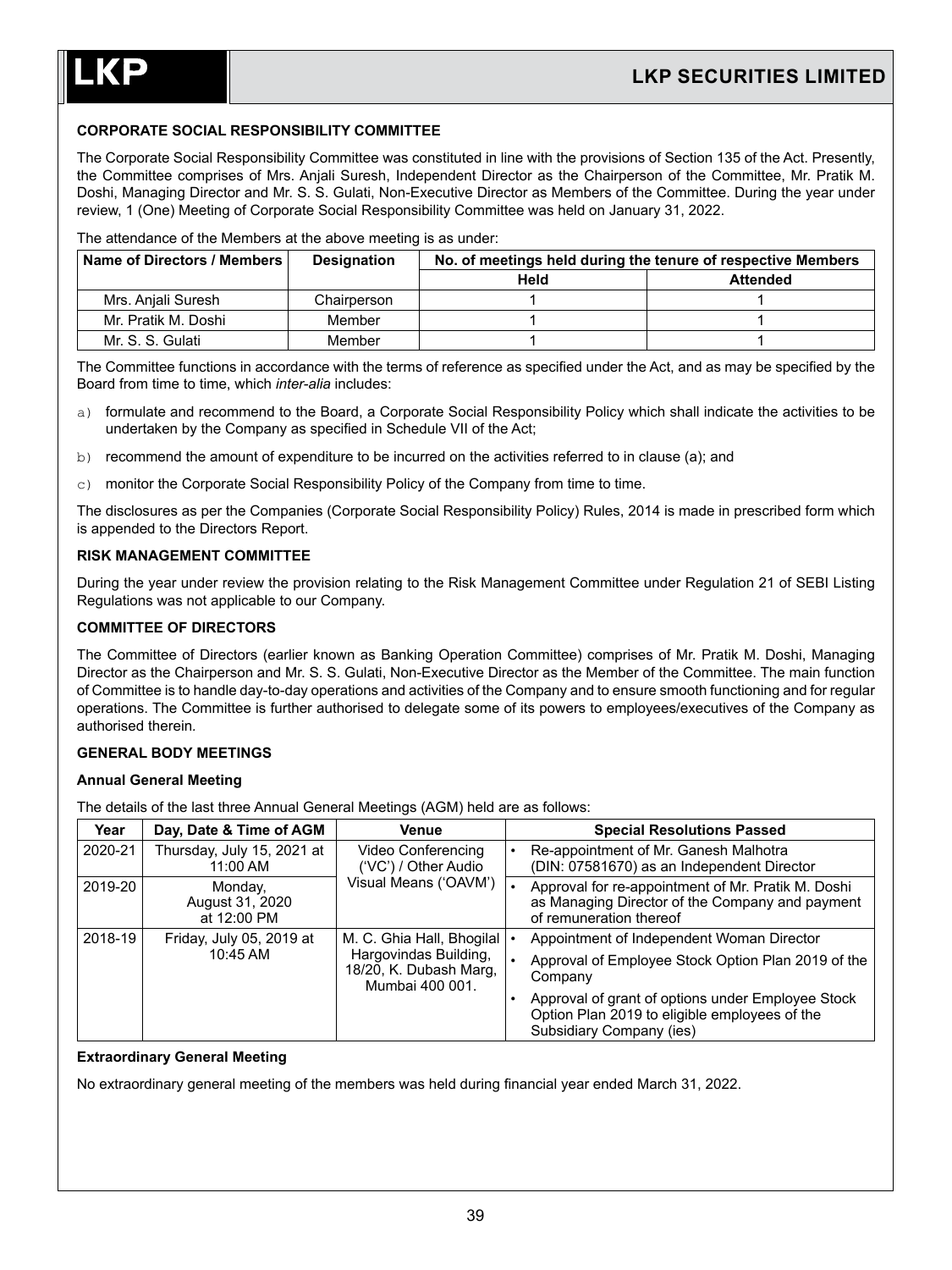# **Postal Ballot**

During the financial year 2021-22, no resolutions were required to be or passed through postal ballot. Further, none of the businesses proposed to be transacted at the ensuing AGM requires passing of a special resolution through postal ballot.

# **MEANS OF COMMUNICATION**

The Company regularly submits quarterly / half yearly / annual Financial Results to the Stock Exchange, as soon as these are taken on record/approved by the Board. The Financial Results are published in leading English and Marathi dailies, viz. "Financial Express" (English Newspaper) and "Mumbai Lakshwadeep dailies" (Marathi Newspaper). The Company's Annual Report, Financial Results, Shareholding Pattern and official news releases are displayed on the Company's website www. lkpsec.com and also posted by BSE at www.bseindia.com.

All filing, disclosures and communications to Stock Exchange are made electronically through their specific web portals in order to disseminate such information and make such information generally available.

# **GENERAL SHAREHOLDER INFORMATION**

| Date, Time and Venue of the Twenty-<br>Eight Annual General Meeting | Monday, June 20, 2022 at 11:30 AM.<br>AGM will be held through Video Conferencing/Other Audio Visual Means (Deemed<br>venue for the AGM will be the Registered Office) |
|---------------------------------------------------------------------|------------------------------------------------------------------------------------------------------------------------------------------------------------------------|
| <b>Financial Year</b>                                               | April 1, 2021 to March 31, 2022.                                                                                                                                       |
| <b>Record Date</b>                                                  | Monday, June 13, 2022                                                                                                                                                  |
| <b>Book Closure</b>                                                 | Tuesday, June 14, 2022 to Monday, June 20, 2022 (both days inclusive)                                                                                                  |
| Dividend                                                            | Rs. 0.30/- (15%) per equity share of Rs. 2/- each                                                                                                                      |
| <b>CIN</b>                                                          | L67120MH1994PLC080039                                                                                                                                                  |
| <b>Registered Office</b>                                            | 203 Embassy Centre, Nariman Point, Mumbai 400 021                                                                                                                      |
| Email                                                               | ho compliance@lkpsec.com                                                                                                                                               |
| Website                                                             | www.lkpsec.com                                                                                                                                                         |
| Listing on Stock Exchanges                                          | BSE Limited, Phiroze Jeejeebhoy Towers, Dalal Street, Mumbai - 400 001                                                                                                 |
| Stock Code:                                                         | 540192 / LKPSEC                                                                                                                                                        |
| <b>ISIN</b>                                                         | INE341H01023                                                                                                                                                           |

The Annual Listing fees have been paid to BSE for the financial year 2021-2022 & 2022-23.

# **Debt Securities**

The Company has not issued / allotted any debentures during the year under review.

## **Market Price Data and Performance in comparison to BSE Sensex**

|               | <b>LKP Securities Ltd</b> |                      | <b>BSE Sensex</b>  |                   |  |
|---------------|---------------------------|----------------------|--------------------|-------------------|--|
|               | <b>LKP High Price</b>     | <b>LKP Low Price</b> | <b>Sensex High</b> | <b>Sensex Low</b> |  |
| Apr-21        | 8.16                      | 6.31                 | 50375.77           | 47204.50          |  |
| $May-21$      | 8.64                      | 7.10                 | 52013.22           | 48028.07          |  |
| <b>Jun-21</b> | 13.50                     | 7.80                 | 53126.73           | 51450.58          |  |
| <b>Jul-21</b> | 17.70                     | 12.25                | 53290.81           | 51802.73          |  |
| Aug-21        | 17.50                     | 12.10                | 57625.26           | 52804.08          |  |
| Sep-21        | 14.48                     | 12.20                | 60412.32           | 57263.90          |  |
| $Oct-21$      | 15.80                     | 13.00                | 62245.43           | 58551.14          |  |
| <b>Nov-21</b> | 14.29                     | 10.65                | 61036.56           | 56382.93          |  |
| $Dec-21$      | 23.24                     | 11.50                | 59203.37           | 55132.68          |  |
| Jan-22        | 20.25                     | 16.50                | 61475.15           | 56409.63          |  |
| Feb-22        | 19.20                     | 12.40                | 59618.51           | 54383.20          |  |
| Mar-22        | 16.29                     | 13.40                | 58890.92           | 52260.82          |  |

[Source: This information is compiled from the data available from the websites of BSE]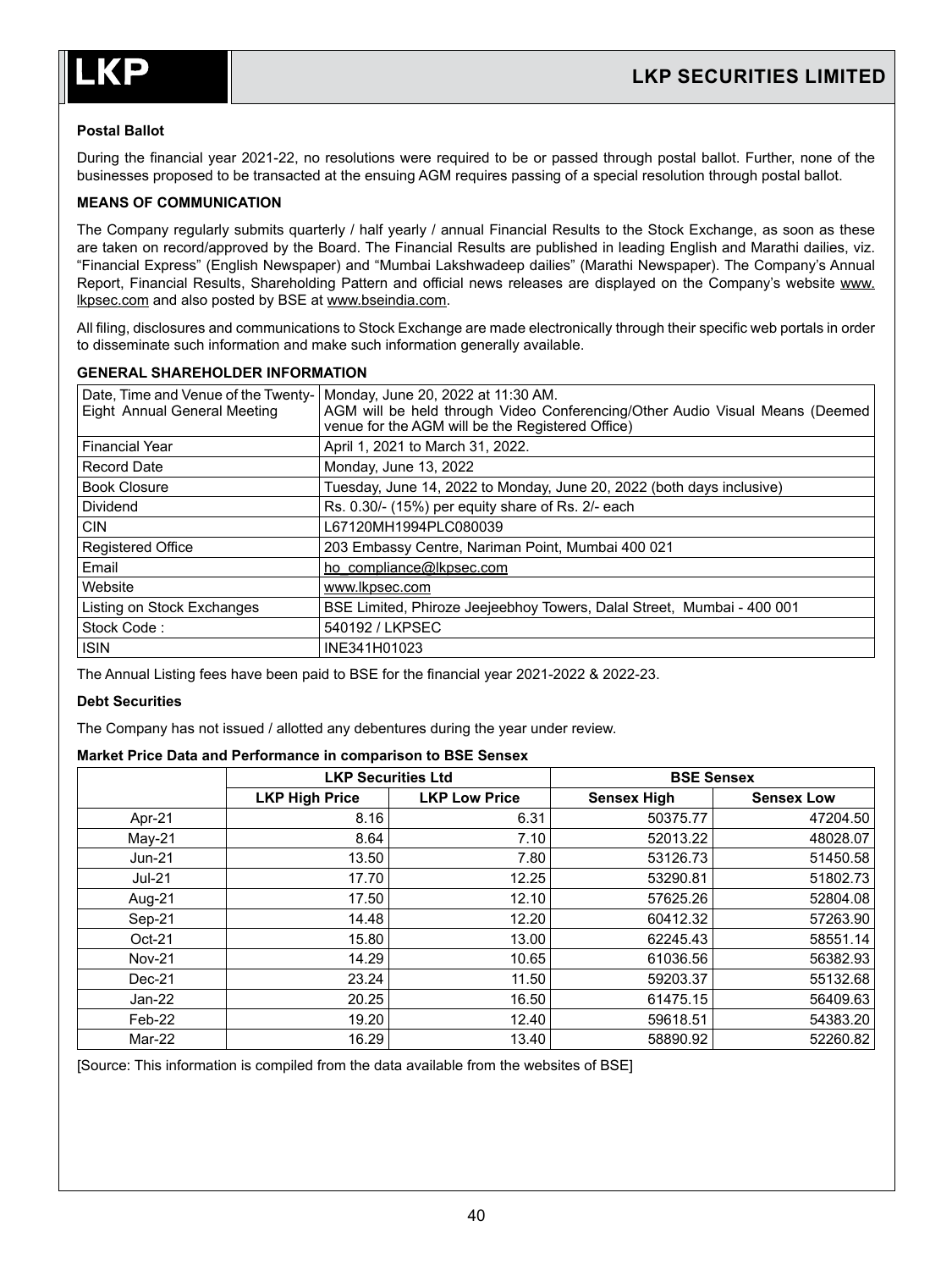# **Performance of Share Price of the Company in comparison to the BSE Sensex**



The performance comparison is based on the closing price / Sensex on the last trading day of the month.

# **Share Transfer System**

Trading in Equity Shares of the Company through recognised Stock Exchanges is permitted only in dematerialised form. Shares sent for transfer in physical form are registered and returned within a period of 15 (Fifteen) days or such other extended period as permitted by regulatory authorities from the date of receipt of the documents, provided the documents are valid and complete in all respects. With a view to expedite the process of share transfers, necessary authority has been delegated to the Share Transfer Committee to approve the transfers of equity shares of the Company.

## **De-materialisation of shares**

As on March 31, 2022, 97.22% of the Equity Shares of the Company have been dematerialised. The Company has entered into agreements with both National Securities Depository Limited and Central Depository Services (India) Limited whereby shareholders have an option to dematerialise their shares with either of the Depositories. Entire shareholding of Promoters and Promoter Group is in dematerialised form. Status of Dematerialisation of Equity Shares as on March 31, 2022 is as under:

| <b>Particulars</b>                            | No. of Shares | % of total Paid-up Capital* |
|-----------------------------------------------|---------------|-----------------------------|
| <b>National Securities Depository Limited</b> | 1,01,78,510   | 13.60                       |
| Central Depository Services (India) Limited   | 6,25,83,420   | 83.62                       |
| <b>Total Dematerialised</b>                   | 7,27,61,930   | 97.22                       |
| Physical                                      | 20.81.646     | 2.78                        |
| <b>Total</b>                                  | 7,48,43,576   | 100.00                      |

# **Distribution of Shareholding of Equity Shares as on March 31, 2022**

| <b>No. of Shares</b> | <b>No. of Shareholders</b> | %     | <b>No. of Shares</b> | Amount in Rs. | %     |
|----------------------|----------------------------|-------|----------------------|---------------|-------|
| <b>UPTO - 100</b>    | 2859                       | 27.69 | 112883               | 225766        | 0.15  |
| $101 - 500$          | 2031                       | 19.67 | 600942               | 1201884       | 0.80  |
| $501 - 1000$         | 2921                       | 28.29 | 1987087              | 3974174       | 2.65  |
| 1001 - 2000          | 1127                       | 10.92 | 1651811              | 3303622       | 2.21  |
| $2001 - 3000$        | 409                        | 3.96  | 1087793              | 2175586       | 1.45  |
| $3001 - 4000$        | 174                        | 1.69  | 627486               | 1254972       | 0.84  |
| 4001 - 5000          | 185                        | 1.79  | 877423               | 1754846       | 1.17  |
| 5001 - 10000         | 306                        | 2.96  | 2211936              | 4423872       | 2.96  |
| 10001 - 20000        | 178                        | 1.72  | 2496883              | 4993766       | 3.34  |
| 20001 - 50000        | 85                         | 0.82  | 2647538              | 5295076       | 3.54  |
| 50001 & Above        | 50                         | 0.48  | 60541794             | 121083588     | 80.89 |
| <b>Total</b>         | 10325                      | 100   | 74843576             | 149687152     | 100   |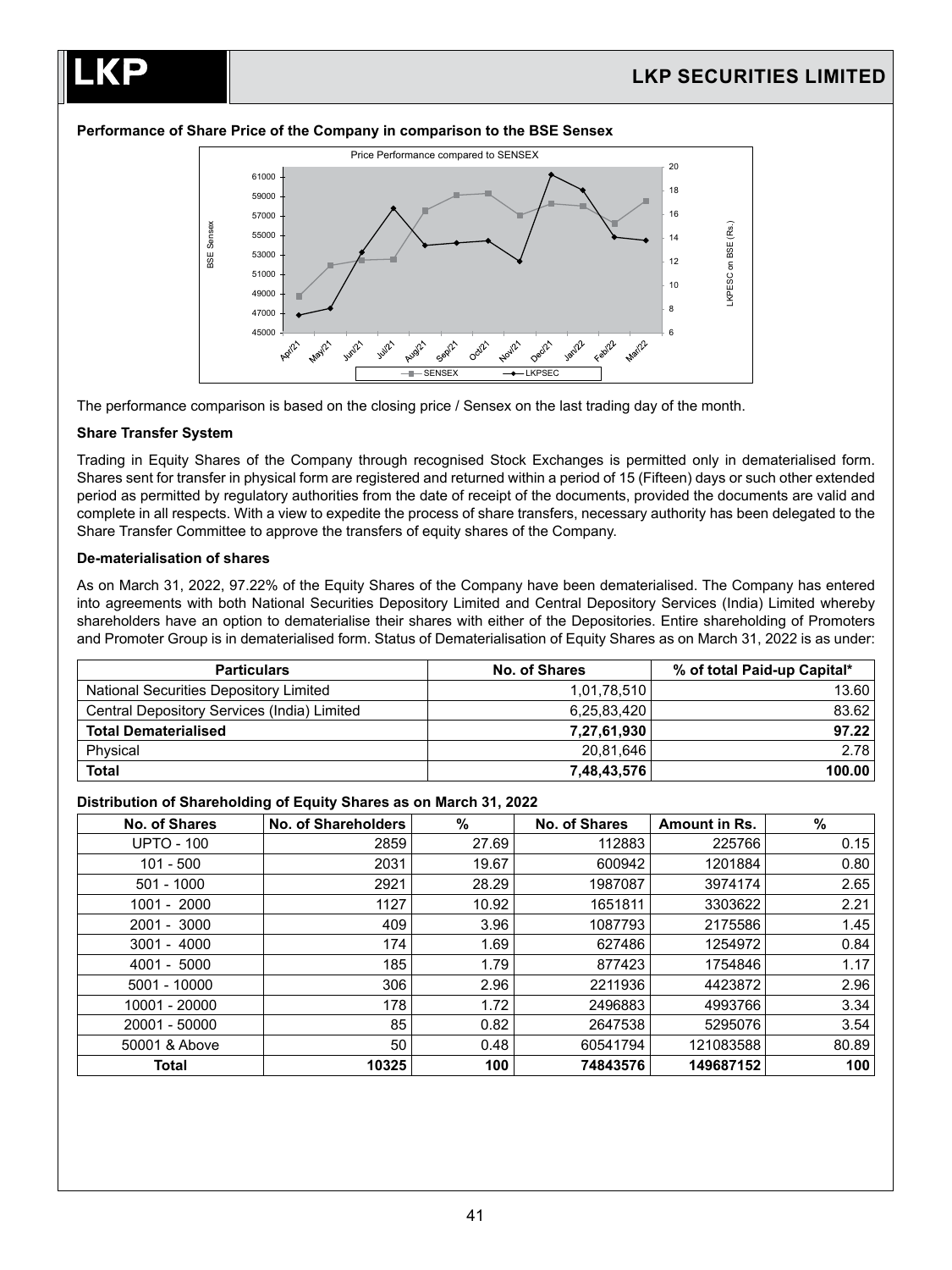# **Shareholding Pattern as on March 31, 2022**

| Category                                      | No. of Equity shares | % of holding |
|-----------------------------------------------|----------------------|--------------|
| Promoters and Promoter Group                  | 52,424,070           | 70.04        |
| Foreign Portfolio Investor                    | 3,209,198            | 4.29         |
| <b>Mutual Funds</b>                           | 4,200                | 0.01         |
| Individuals - holding up to Rs.2 Lakhs        | 14,272,144           | 19.07        |
| Individuals - holding in excess of Rs.2 Lakhs | 1,529,764            | 2.04         |
| <b>Banks, Financial Institutions</b>          | 15,300               | 0.02         |
| <b>Clearing Members</b>                       | 25.466               | 0.03         |
| Non Resident Indians                          | 1,080,668            | 1.44         |
| <b>Corporate Bodies</b>                       | 1,779,243            | 2.38         |
| Directors & their Relatives                   | 39.976               | 0.05         |
| Trust                                         | 1,200                | 0.00         |
| Hindu Undivided Family (HUF)                  | 462.347              | 0.62         |
| Total                                         | 74,843,576           | 100          |

# **Outstanding GDR /ADR /Warrants or any convertible instruments, conversion date and impact on equity.**

As on March 31, 2022 the Company has not issued any GDR / ADR / Warrants or any convertible instruments.

### **Credit Rating**

During the year under review, no credit ratings were obtained by the Company from any credit rating agencies.

## **Address for Investor Correspondence**

#### **Registrar and Share Transfer Agents**

M/s. Adroit Corporate Services Private Limited 19, Jafarbhoy Industrial Estate, 1<sup>st</sup> Floor, Makawana Road, Marol Naka, Andheri (East), Mumbai 400 059. Tel. No.022- 28590942 E-mail: info@adroitcorporate.com Website: www.adroitcorporate.com

#### **Company Secretary**

Ms. Akshata Vengurlekar, LKP Securities Limited 203 Embassy Centre, Nariman Point, Mumbai 400 021 Tel No.: +91 22 4002 4712 / 85 / 86 Fax No.: +91 2287 4787 E-mail: ho\_compliance@lkpsec.com; Website: www.lkpsec.com

## **DISCLOSURES**

### **Related Party Transactions**

Related party transactions were reviewed / approved by the Audit Committee and were entered into in the ordinary course of business and at arm's length basis. There were no materially significant transactions entered into with the related parties that may have potential conflict with the interests of the Company at large. The details of related party transactions are given in Notes forming part of the financial statements for the year ended March 31, 2022. Policy on dealing with related party transactions is available on the website of the Company at the link www.lkpsec.com.

## **Disclosure of Accounting Treatment**

During the year under review, the Company followed the applicable Accounting Standards as specified under Section 133 of the Act, in the preparation of its Financial Statements.

## **Management**

A Management Discussion and Analysis ("MDA") forms part of this Annual Report.

All Members of the Senior Management have confirmed to the Board that there are no material, financial and/or commercial transactions between them and the Company, which could have any potential conflict of interest with the Company at large.

## **CEO/CFO Certification**

As required under Regulation 17(8) of the SEBI Listing Regulations, the Managing Director and the Chief Financial Officer of the Company have certified to the Board regarding the financial statements for the year ended March 31, 2022.

## **Subsidiary Companies**

The Company does not have any material subsidiary company as on March 31, 2022. The detail of subsidiary company of the Company has been disclosed in the Directors Report forming part of this Annual Report. However, the Company has a policy for determining material subsidiaries of the Company, which is available on the website of the Company at the link www.lkpsec.com.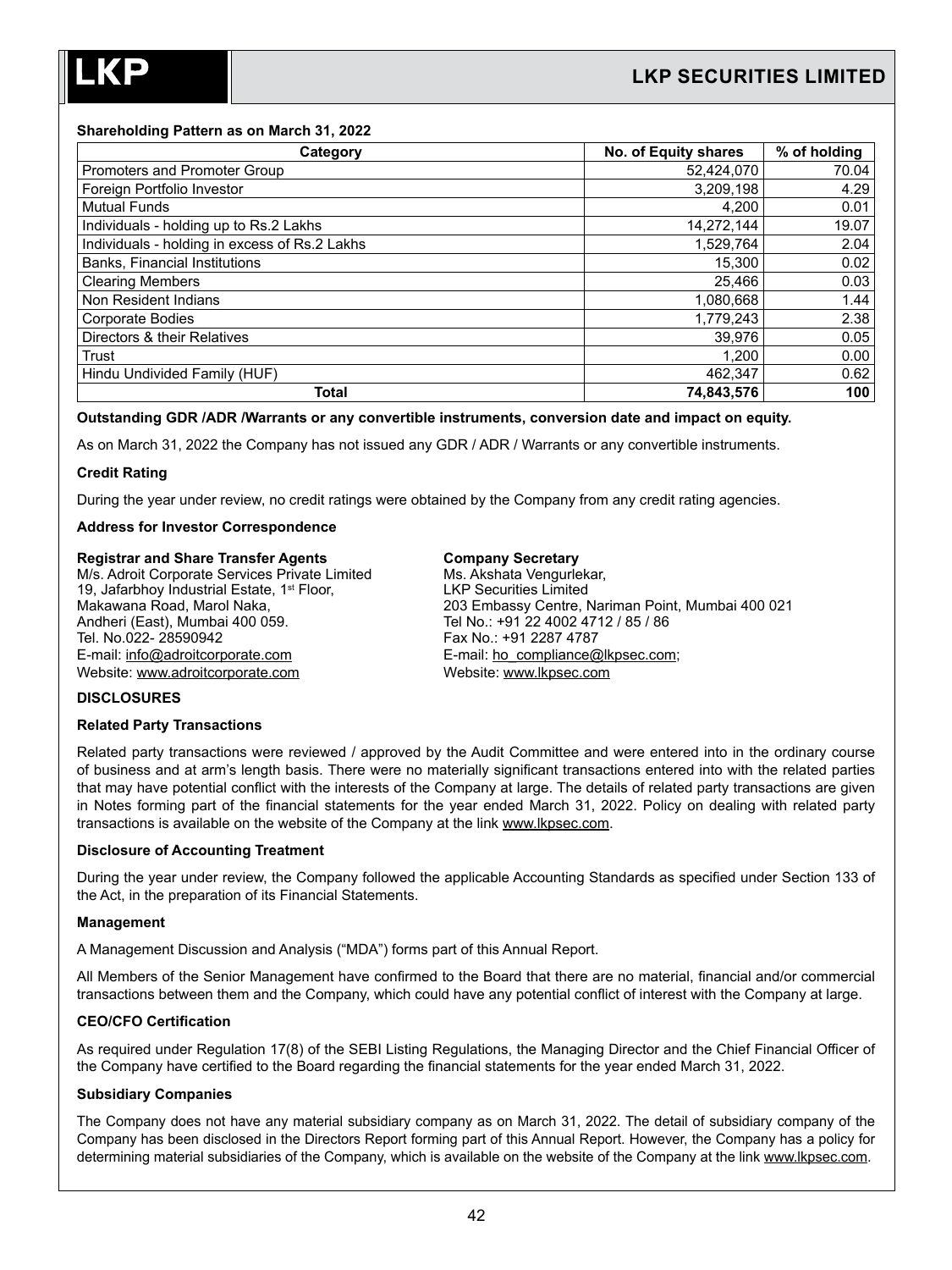# **Details of non-compliance**

The Company has complied with the requirements of regulatory authorities. During the financial year under review, there were no instances of non-compliance by the Company and no penalty or restrictions were imposed on the Company by the Stock Exchange(s) or Securities and Exchange Board of India or any statutory authority, on any matter related to the capital markets. During the financial year 2020-21 the Company was not in compliance as per Regulation 17(1) of the SEBI Listing Regulations for which a fine of Rupees Ten Lakh Seventy Nine Thousand Seven Hundred was levied by BSE Limited, pursuant to company's appeal BSE Limited has waived off the fine, further an adjudication order no. Order/ GR/ KG/ 2019-20/6773 dated February 12, 2020 was passed during financial year 2019-20 against the Company in respect of violation under SEBI Act, 1992, SEBI (Stock Brokers and Sub Brokers) Regulations, 1992 and Securities Contracts (Regulation) Act, 1956 for which a penalty of Rupees Five Lakh has been paid by the Company on February 18, 2020.

# **Certificate from Practicing Company Secretary**

A certificate has been received from M/s. V. R. Associates, Practicing Company Secretaries, that none of the Directors on the Board of the Company has been debarred or disqualified from being appointed or continuing as Directors by the Securities and Exchange Board of India, Ministry of Corporate Affairs or any such statutory authority.

# **Non acceptance of recommendations of Committees of the Board**

During the year under review, there were no instances where the Board did not accept any recommendations of any Committee of the Board which was mandatorily required.

# **Establishment of Whistle Blower Policy/Vigil Mechanism**

The Company has established a whistle blower policy/vigil mechanism. This policy aims to provide an avenue for Stakeholders to raise genuine concerns of any violations of legal or regulatory requirements, actual or suspected fraud or violation of the Company's code of conduct and ethical business practices. This Policy *inter-alia* provides a direct access to a Whistle Blower to the Chairperson of the Audit Committee. The establishment of Vigil Mechanism/ whistle blower policy is available on the website of the Company at the link www.lkpsec.com.

# **Fees to Statutory Auditors**

Total fees for all services paid by the Company and its subsidiaries, on a consolidated basis, to the statutory auditor and all entities in the network firm/network entity are as follows:

(Rs. in lakh)

|               |                                                                                        | .      |
|---------------|----------------------------------------------------------------------------------------|--------|
| <b>S. No.</b> | <b>Particulars</b>                                                                     | Amount |
|               | MGB & CO. LLP - Statutory Audit Fees                                                   | 10.00  |
|               | Ford Rhodes Parks & Co. LLP - Statutory Audit Fees (Subsidiary)                        | 1.00   |
| -3.           | Ford Rhodes Parks & Co. LLP - Certification & Consultation Fees (Company & Subsidiary) | 2.10   |
|               | Total                                                                                  | 13.10  |

# **Disclosure in relation to Sexual Harassment of Woman at workplace (Prevention, Prohibition and Redressal) Act, 2013**

During the year under review, no case was reported under the Sexual Harassment of Women at Workplace (Prevention, Prohibition and Redressal) Act, 2013.

# **Compliance with Mandatory requirements**

Your Company has complied with all the mandatory requirements of SEBI Listing Regulations relating to Corporate Governance.

# **Discretionary requirements (Part E of Schedule II of SEBI Listing Regulations)**

**The Board:** The Company has an Executive Chairman and hence the requirement pertaining to reimbursement of expenses to a Non-Executive Chairman does not arise.

**Shareholders' Rights:** Quarterly and half yearly financial results of the Company are furnished to the Stock Exchanges and are also published in the newspapers and uploaded on website of the Company. Significant events are also posted on the Company's website under the Investors section. Hence, no half yearly results and significant events were sent to each of household of Shareholders.

**Modified opinion(s) in audit report:** During the year under review, the Company has unmodified audit opinion on the Company's financial statements. The Company continues to adopt best practices and has ensured a track record of financial statements with unmodified audit opinion on financial statements.

**Separate posts of Chairperson and CEO:** The positions of Chairman & Managing Director are not separately held.

**Reporting of Internal Auditor**: Internal Auditors are invited to the meetings of Audit Committee to make presentation to the Committee on their observations and suggestions during the course of their Internal Audit.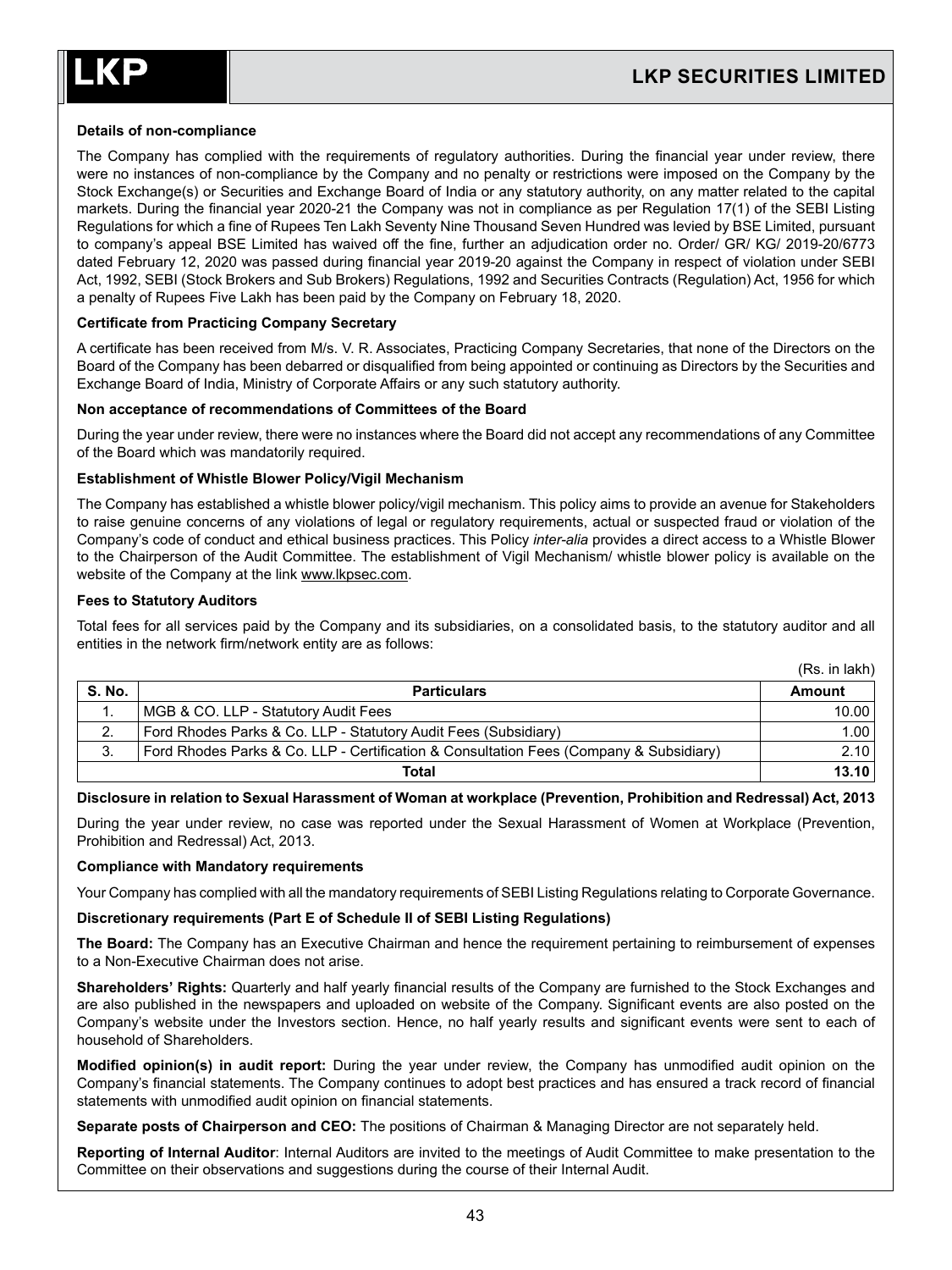# **PRACTISING COMPANY SECRETARIES' CERTIFICATE ON CORPORATE GOVERNANCE**

To,

The Members of

LKP Securities Limited

We have examined the compliance of conditions of Corporate Governance by LKP Securities Limited ("the Company") for the financial year ended on March 31, 2022 as stipulated in Regulations 17 to 27 and clauses (b) to (i) of sub-regulation (2) of regulation 46 and Para C, D and E of Schedule V of the Securities and Exchange Board of India (Listing Obligations and Disclosure Requirements) Regulations, 2015 ("Listing Regulations").

The compliance of conditions of Corporate Governance is the responsibility of the management. Our examination was limited to procedures and implementation thereof, adopted by the Company for ensuring the compliance of the provisions relating to Corporate Governance. It is neither an audit nor an expression of opinion on the financial statements of the Company.

In our opinion and to the best of our information and according to the explanations given to us, we certify that the Company has complied in all material aspects with the conditions of Corporate Governance as stipulated in the above-mentioned Listing Regulations as applicable.

We further state that such compliance is neither an assurance as to the future viability of the Company nor the efficiency or effectiveness with which the management has conducted the affairs of the Company.

> For V.R. Associates Company Secretaries

Place : Mumbai Date : 29th April, 2022 UDIN: A007731D000244231 Peer Review Certificate no. 1662/2022

Sd/- **V. Ramachandran** CP 4731

DIN: 00131122

# **DECLARATION ON COMPLIANCE OF CODE OF CONDUCT**

To,

The Members of

LKP Securities Limited

I hereby declare that the Directors and Senior Managerial Personnel of the Company have affirmed in writing, their compliances with the Company's Code of Conduct, during the year ended March 31, 2022.

For and on behalf of the Board of Directors Sd/- Place: Mumbai **Pratik M. Doshi**  Date : April 29, 2022 Chairman & Managing Director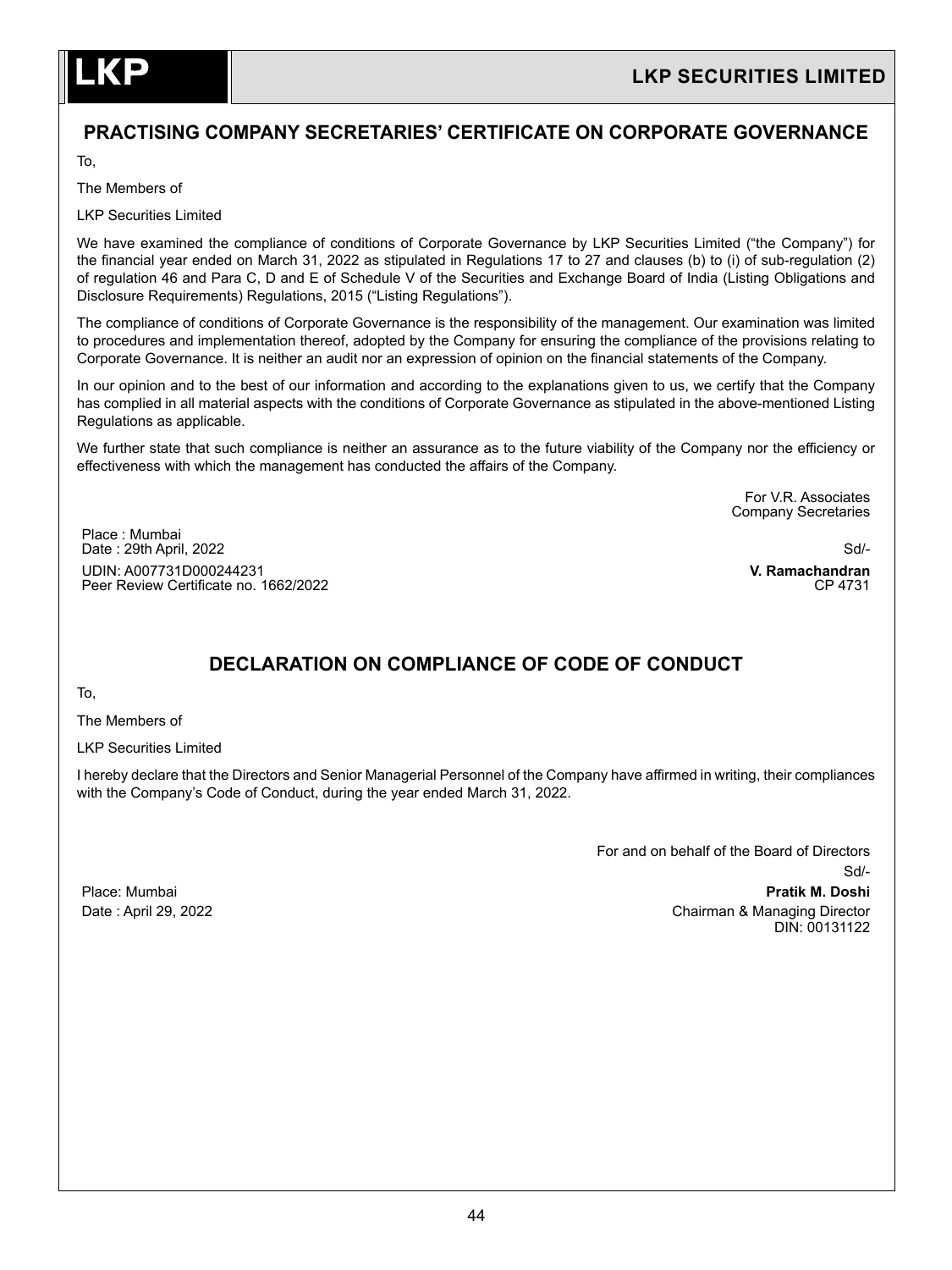# **CERTIFICATE OF NON-DISQUALIFICATION OF DIRECTORS**

*(pursuant to Regulation 34(3) and Schedule V Para C clause (10)(i) of the SEBI (Listing Obligations and Disclosure Requirements) Regulations, 2015***)**

To,

The Members,

LKP Securities Limited

We have examined the relevant registers, records, forms, returns and disclosures received from the Directors of LKP Securities Limited having CIN L67120MH1994PLC080039 and having Registered Office at 203, Embassy Centre, Nariman Point, Mumbai 400 021 (hereinafter referred to as 'the Company'), produced before us by the Company for the purpose of issuing this Certificate, in accordance with Regulation 34(3) read with Schedule V Para C sub clause 10(i) of the Securities Exchange Board of India (Listing Obligations and Disclosure Requirements) Regulations, 2015.

In our opinion and to the best of our information and according to the verifications (including Directors Identification Number (DIN) status at the portal www.mca.gov.in) as considered necessary and explanations furnished to us by the Company & its officers, we hereby certify that none of the Directors on the Board of the Company as stated below for the financial year ended on March 31, 2022 have been debarred or disqualified from being appointed or continuing as Directors of the Company by the Securities and Exchange Board of India, Ministry of Corporate Affairs or any such other statutory authority.

|    | Sr. No.   Name of the Director | <b>DIN</b> | Date of appointment in the Company |
|----|--------------------------------|------------|------------------------------------|
| 1. | Mr. Pratik Mahendra Doshi      | 00131122   | October 26, 2010                   |
| 2. | Mr. Satvinderpal Singh Gulati  | 02404230   | July 08, 2016                      |
| 3. | Mr. Ganesh Arun Malhotra       | 07581670   | August 03, 2016                    |
| 4. | Mr. Sajid Mohamed              | 06878433   | September 27, 2017                 |
| 5. | Ms. Anjali Suresh              | 02545317   | December 18, 2018                  |
| 6. | Mr. Mahendra Vasantrai Doshi   | 00123243   | December 14, 2020                  |

Ensuring the eligibility for the appointment/continuity of every Director on the Board is the responsibility of the management of the Company. Our responsibility is to express an opinion on these based on our verification. This certificate is neither an assurance as to the future viability of the Company nor of the efficiency or effectiveness with which the management has conducted the affairs of the Company.

> For V.R. Associates Company Secretaries

Place : Mumbai Date : 29th April, 2022 UDIN: A007731D000244220 Peer Review Certificate no. 1662/2022

Sd/- V. Ramachandran CP 4731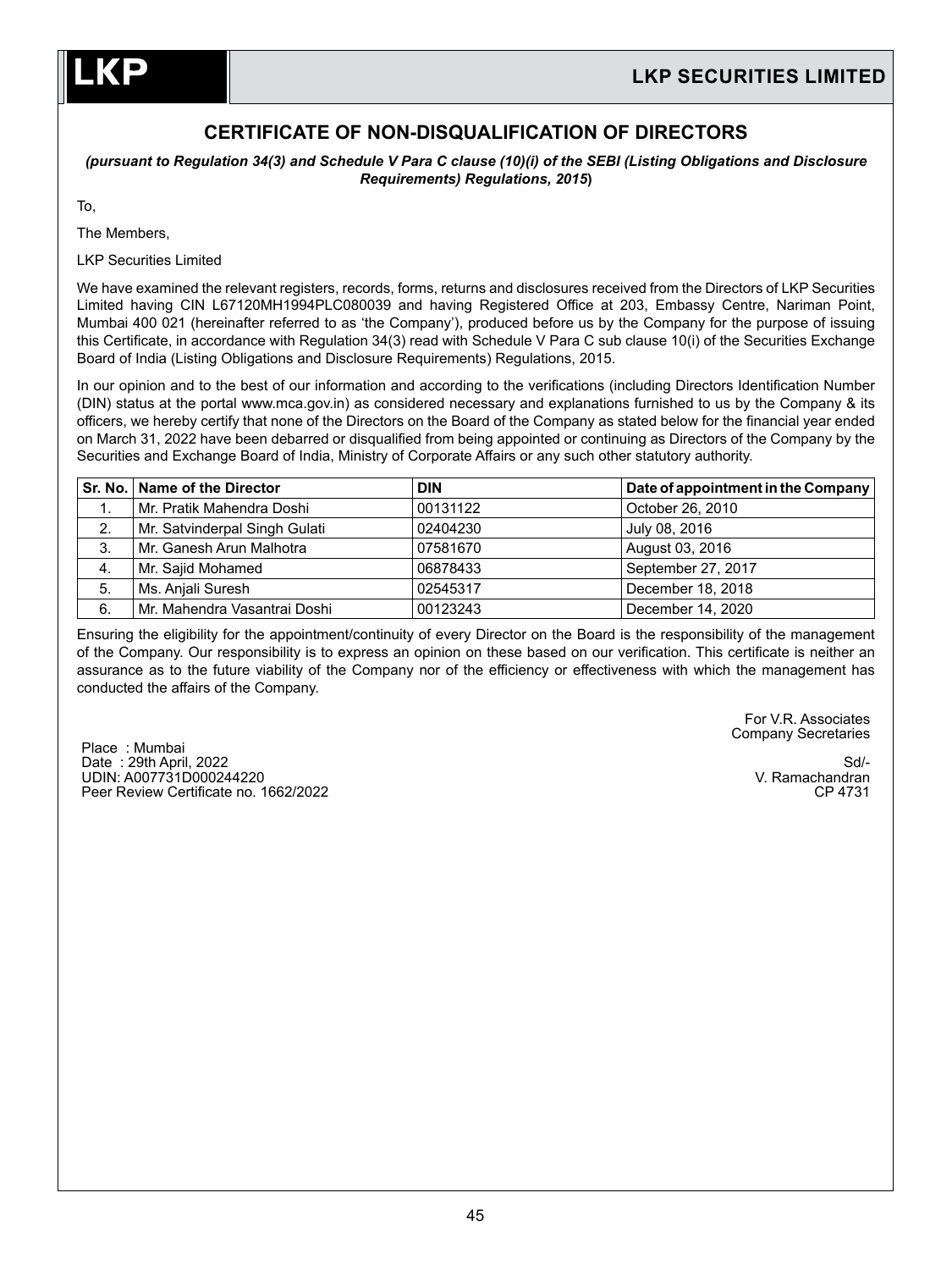# **MANAGEMENT DISCUSSION AND ANALYSIS**

# **INDUSTRY STRUCTURE AND DEVELOPMENTS**

With the successful rollout of vaccines this year started on an optimistic note for the global capital markets. Across the world, asset classes have witnessed unparalleled growth, driven by enhanced liquidity and prospects of a strong post-pandemic economic recovery. Retail investors are one of the primary drivers for this growth in liquidity.

Tackling several obstruction, such as the continuous northward movement of crude oil prices coupled with supplyside disruptions, which led to inflationary pressure that drove up commodity and food prices, relentless selling by foreign investors along with the emergence of new COVID variants, the hawkish stance of the US Fed and geopolitical conflict, Indian equity markets performed reasonably well during this financial year.

Despite the developments, the benchmark stock market indices in India – Sensex and Nifty 50 – surged by 18.3% and 18.9%, respectively. This performance was supported by strong corporate earnings, sharp rise in COVID-19 vaccination, opening up of business establishments across the country and, more importantly, explosive growth in the size of India's retail investor segment that is increasingly looking at equity investments as a viable and sustainable option to the sublime returns offered by risk free assets.

ADTO (Average Daily Turnover) has shown increasing trend since past months especially during the lockdown period, which was a result of buoyancy in equity markets and increasing retail participation. However, it would be key to watch how the trend behaves in coming months as margin requirement rises in step wise manner as per SEBI's new regulation. Robust client addition and market volatility are key factors for surging volumes largely led by options.

We believe the industry is moving towards fee for service model wherein a customer is charged fee as per services availed instead of a standard or fixed charge. With financial savings rising and lower interest rates, equity as an asset class will continue to remain attractive, Capital market businesses are currently in a sweet spot in the journey or transition of business model. While we expect discount brokers to continue with growth ahead, however revenue growth is largely dependent on client additions as scope for higher pricing remains difficult. Hence, earnings growth from pure brokerage income to remain limited.

# **OPPORTUNITIES AND THREATS**

With the increase in size and importance of India's financial sector relative to its overall economy, the equity broking industry is set for increased volumes over the next few years. Further, since equities are expected to do well over the longer term, we will likely see increased investor participation.

Ability to onboard clients and complete their KYC journey digitally has been a big boost for the industry. Extensive use of Artificial Intelligence and Machine Learning capabilities are imperative to create a vital differentiator across the entire value chain of the business. The digital brokerages today garner a dominant share in the industry with their service offerings to clients using digital trading platforms. Facilitated by seamless DIY registration, ease of transacting, offering an open architecture with integration of 3rd party products, the industry is experiencing a surge in retail investor participation, which, in turn, is boosting the overall trading volumes.

Acquainted of the situations the Company is making conscious efforts to increase investor participation and has plans to increase its overall market share by targeting profitable segments. The Company is also focusing on efficient use of technology to become a cost efficient performer in the market. The Company will continue to focus on technology, drive client acquisition, increase its business partner network, provide efficient trading tools and value added research advice to its clients. The overall strategic focus is to create product and service differentiators across all segments.

# **SEGMENT WISE / PRODUCT WISE PERFORMANCE**

The Company offers research based equity advisory and trading services to individuals, corporates and retail clients. With presence in more than 150 cities in India through network of branches and franchisees, it has helped the Company achieve a de-risked business model and a wide spread presence.

# **OUTLOOK**

The broking industry is growing immensely with negligible penetration in tier II, III and beyond geographies where about 60% of the country's population resides. With these geographies accessible largely through digital means, a significantly large market share will be up for grabs between the top 10 digital players. The Company is pushing hard to demonstrate its capabilities to harness this opportunity over the last few years. With its strong understanding of these markets supported by its best-in-class digital products, the Company will aggressively take a dominant market share amongst these players.

The Company's technology-based platforms play a key role in facilitating business from self-serviced segments, and provide a larger base for cross-selling financial products. Its strategy continues to be built on improving and fortifying research content,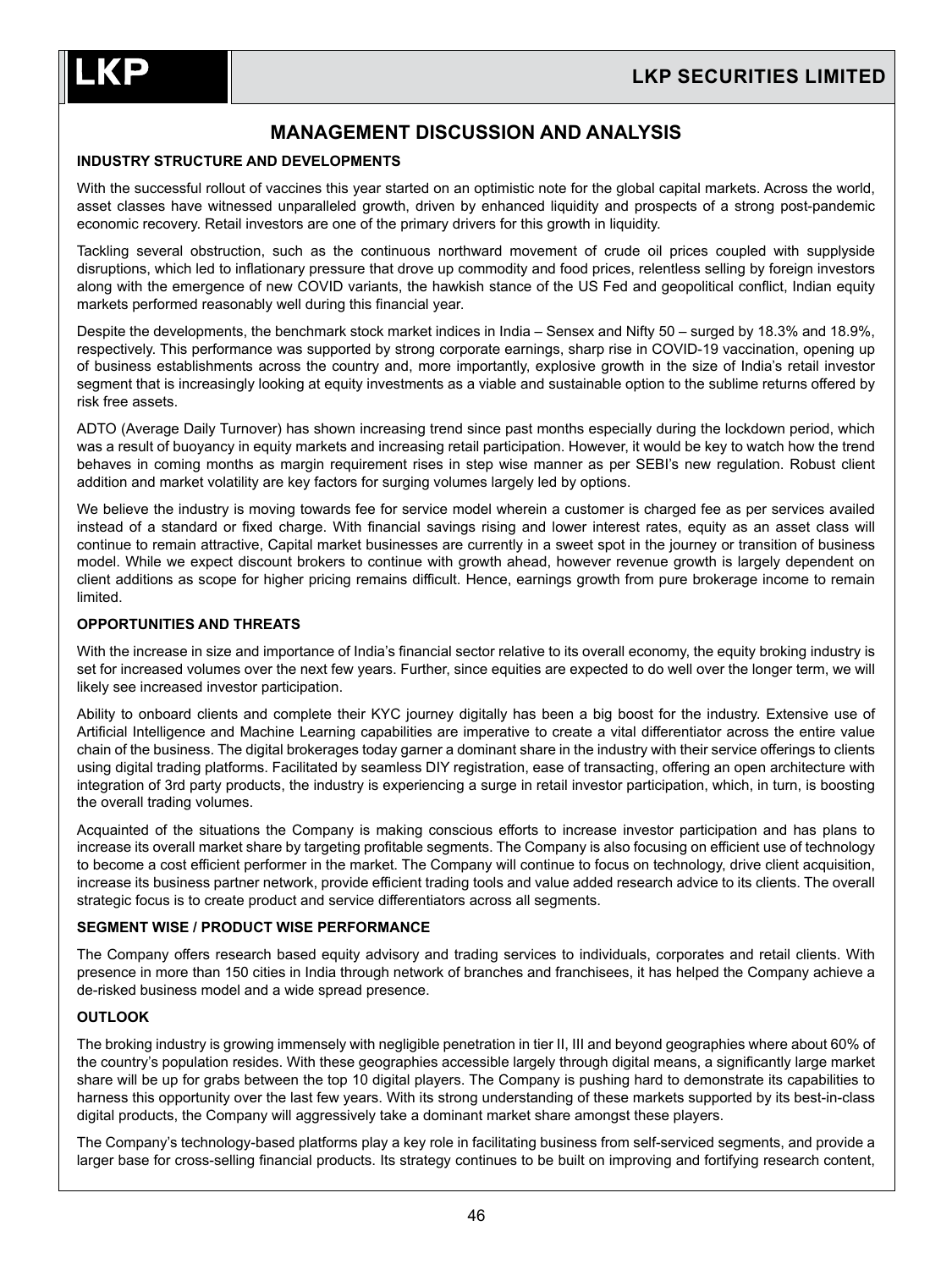investing in technology for trading platform as well as human resources. The Company during the financial year under review has made substantial investments in people, processes and technology and continues to focus on delivering steady performance. The Company has taken into consideration the changes in the capital market and brokerage segment and is well prepared to overcome challenges and perform sustainably.

# **RISKS AND CONCERNS**

The very nature of the Company's business makes it subject to various kinds of risks. The Company encounters market risk, credit risk and operational risks in its daily business operations. Further the stock broking industry has witnessing intense competition, falling brokerage rates and the entry of several big players. The Capital market industry in which your Company is operating is subject to extensive regulation. The Company evaluates the technological obsolescence and the associated risk and makes investment accordingly.

Risk management is a key element of our business strategy and is integrated seamlessly across all of its business operations. The objective of the risk management process is to optimize the risk-return equation and ensure prudent financial management; along with meticulous compliance with all extant laws, rules, and regulations applicable to all its business activities. A strong risk culture is designed to help reinforce resilience by encouraging a holistic approach to the management of risk throughout the organisation. The Company has invested in people, processes and technology to mitigate both external and internal risks.

# **INTERNAL CONTROL SYSTEMS AND THEIR ADEQUACY**

The Company has an adequate system of internal controls to ensure accuracy of accounting records, compliance with all laws & regulations and compliance with all rules, procedures & guidelines prescribed by the management. An extensive internal audit is carried out by independent firm of Chartered Accountants. An internal team of inspection also regularly visits branches for ensuring regulatory compliance. The Board/Audit Committee reviews the overall risk management framework and the adequacy of internal controls instituted by the management team. The Audit Committee reviews major instances on a quarterly basis and actions are taken on the same. It also focusses on the implementation of the necessary systems and controls to strengthen the system and prevent such recurrence. The internal processes have been designed to ensure adequate checks and balances and regulatory compliances at every stage. Internal audit team carries out a risk-based audit of these processes to provide assurance on the adequacy and effectiveness of internal controls for prevention, detection, reporting and remediation of frauds. Post audit reviews are also carried out to ensure follow up on the observations made.

# **FINANCIAL PERFORMANCE AND OPERATIONAL REVIEW**

# **Share Capital**

The paid up equity share capital of the Company as on March 31, 2022 stands at Rs. 14,96,87,152/- divided into 7,48,43,576 fully paid up equity shares of Rs. 2/- each.

# **Net Worth**

The Net Worth of the Company stands at Rs. 5,689.37 lakh.

# **Secured Loans**

The Company has secured borrowings of Rs. 911.45 lakh in the current year.

# **Total Income**

During the year total income was reported at Rs.9,340.74 lakh.

# **Finance Cost**

The finance cost of the Company stands at Rs. 240.04 lakh.

# **Tax Expense**

The Company has incurred a tax expense of Rs. 473.53 lakh in the current year.

# **HUMAN RESOURCES**

During the year under review there has been no material development on the Human Resource/Industrial Relations front during the year. The Company places significant importance to its human capital. As on March 31, 2022 there are 382 employees employed by the Company. The Company's focus is on recruitment of good talent and retention of the talent pool. The Company has been paying special attention to improve the skill set of the employees through various training programs. All employees are encouraged and motivated to get themselves certified in relevant industry standard certifications such as CFP, NCFM, NISM, BSEC & AMFI.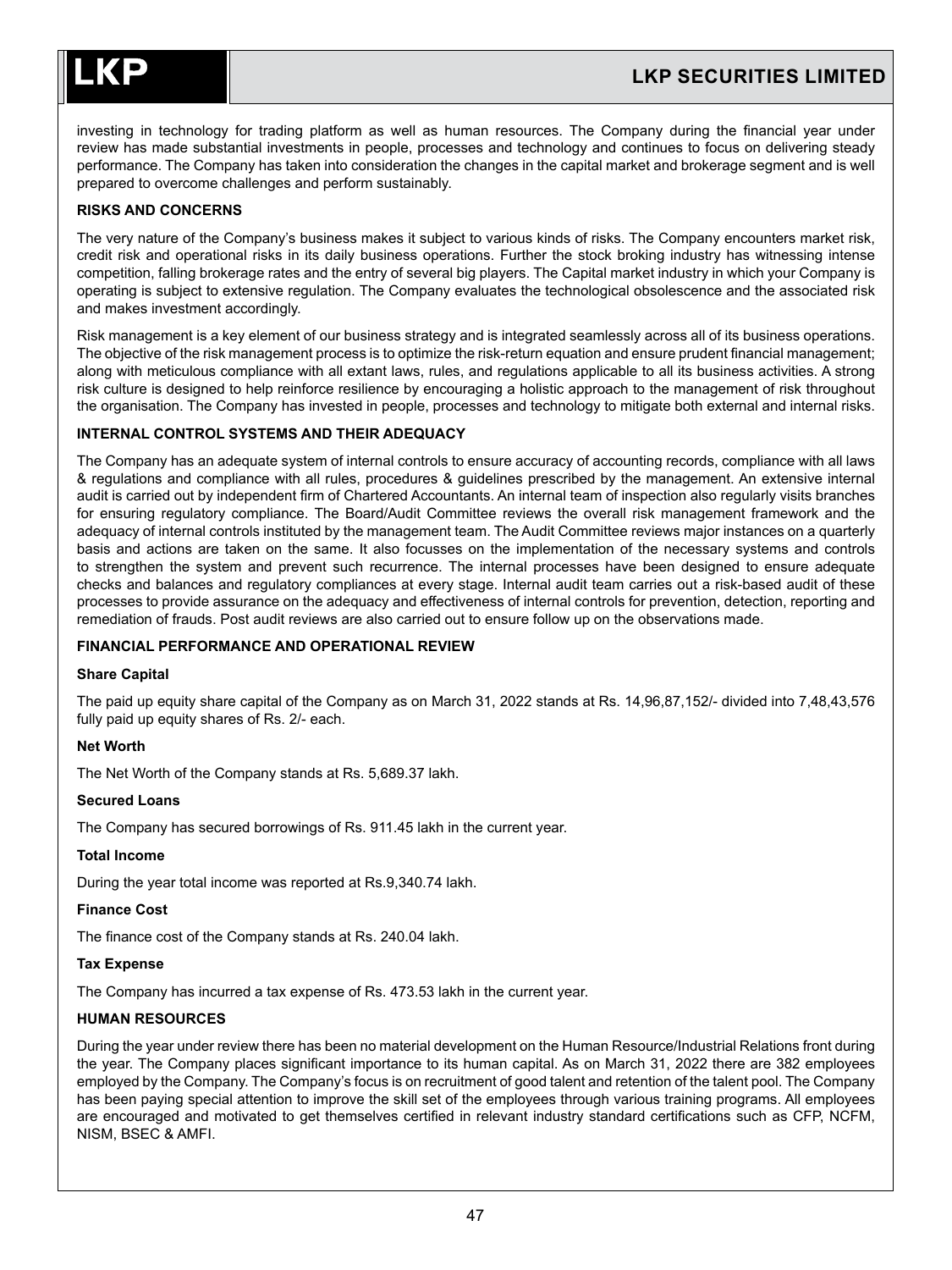# **KEY FINANCIAL RATIOS**

The key financial ratios and details of significant changes in these ratios, to the extent applicable, as required by SEBI Listing Regulations are given below:

| <b>Key Financial Ratios</b>        | <b>Financial Year 2021-22</b> | <b>Financial Year 2020-21</b> |
|------------------------------------|-------------------------------|-------------------------------|
| (i)<br><b>Debtors Turnover</b>     | 1:4.23                        | 1:3.63                        |
| (ii)<br>Interest Coverage Ratio    | 1:8.52                        | 1:5.66                        |
| (iii) Current Ratio                | 1:1.29                        | 1:1.19                        |
| (iv) Debt Equity Ratio             | 1:0.23                        | 1:0.23                        |
| Operating Profit Margin (%)<br>(v) | 21.07%                        | 7.20%                         |
| (vi) Net Profit Margin (%)         | 14.25%                        | 4.64%                         |

*Cautionary statement*

*Statements in this Management Discussion and Analysis describing the Company's objectives, projections, estimates and expectations may be 'forward looking' within the meaning of applicable laws and regulations. Actual results may differ from those expressed or implied. Investors are advised to exercise due care and caution while interpreting these statements.*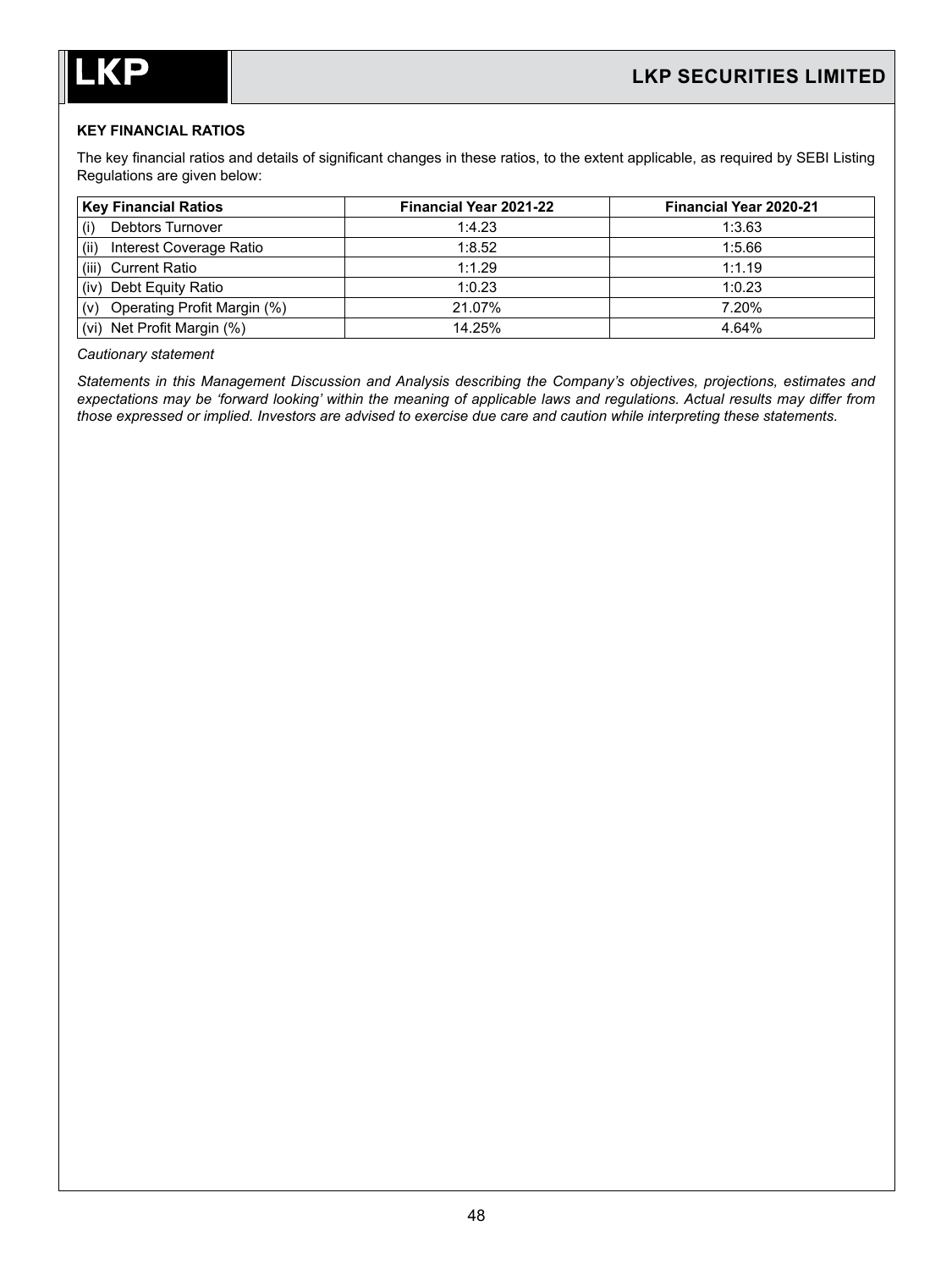# **Independent Auditor's Report on the Audit of Standalone Financial Statements**

### To

### The Members of **LKP Securities Limited**

#### 1. **Opinion**

 We have audited the accompanying standalone financial statements of **LKP Securities Limited** ("the Company"), which comprise the balance sheet as at 31 March 2022, the statement of profit and loss (including other comprehensive income), the statement of changes in equity and the statement of cash flows for the year then ended, and notes to the standalone financial statements including a summary of significant accounting policies and other explanatory information (herein after referred to as "standalone financial statements").

 In our opinion and to the best of our information and according to the explanations given to us, the aforesaid standalone financial statements give the information required by the Companies Act, 2013 ("the Act") in the manner so required and give a true and fair view in conformity with the Indian Accounting Standards (Ind AS) prescribed under section 133 of the Act read with the Companies (Indian Accounting Standards) Rules, 2015, as amended and other accounting principles generally accepted in India, of the state of affairs of the Company as at 31 March 2022, its profit, total comprehensive income, changes in equity and its cash flows for the year ended on that date.

#### 2. **Basis for Opinion**

 We conducted our audit of the standalone financial statements in accordance with the Standards on Auditing (SAs) specified under section 143(10) of the Act. Our responsibilities under those Standards are further described in the Auditor's Responsibilities for the Audit of the Standalone Financial Statements section of our report. We are independent of the Company in accordance with the Code of Ethics issued by the Institute of Chartered Accountants of India (ICAI) together with the ethical requirements that are relevant to our audit of the standalone financial statements under the provisions of the Act and the Rules made thereunder, and we have fulfilled our other ethical responsibilities in accordance with these requirements and the ICAI's Code of Ethics. We believe that the audit evidence obtained by us is sufficient and appropriate to provide a basis for our audit opinion on the standalone financial statements.

#### 3. **Key Audit Matters**

 Key audit matters are those matters that, in our professional judgment, were of most significance in our audit of the standalone financial statements for the year ended 31 March 2022. These matters were addressed in the context of our audit of the standalone financial statements as a whole, and in forming our opinion thereon, and we do not provide a separate opinion on these matters.

| Sr. No | <b>Key Audit Matter</b>                                                                                                                                                                                                                                                                                                                                                                                                                                                                                                 | <b>Auditor's Response</b>                                                                                                                                                                                                                                                                                                                                                                                                                                                                                                                                                                                                                                                                                                                                                                                                                                                                                                                                                                                                                                                                                                           |
|--------|-------------------------------------------------------------------------------------------------------------------------------------------------------------------------------------------------------------------------------------------------------------------------------------------------------------------------------------------------------------------------------------------------------------------------------------------------------------------------------------------------------------------------|-------------------------------------------------------------------------------------------------------------------------------------------------------------------------------------------------------------------------------------------------------------------------------------------------------------------------------------------------------------------------------------------------------------------------------------------------------------------------------------------------------------------------------------------------------------------------------------------------------------------------------------------------------------------------------------------------------------------------------------------------------------------------------------------------------------------------------------------------------------------------------------------------------------------------------------------------------------------------------------------------------------------------------------------------------------------------------------------------------------------------------------|
| 1.     | Accuracy and completeness of revenue recognized and<br>related IT systems<br>The application of revenue recognition accounting standards<br>involves revenue arrangements and relevant contracts.<br>Due to the different revenue arrangements and the degree<br>of complexity of IT systems and processes used, we have<br>considered this matter as a key audit matter.<br>The Company's accounting policies relating to revenue  -<br>recognition are presented in note 2 to the standalone<br>financial statements. | <b>Principal Audit Procedures</b><br>Our audit approach was a combination of test of internal controls<br>and substantive procedures which included the following:<br>Understanding the significant revenue processes including<br>performance of an end to end walkthrough of the revenue<br>assurance process and identifying the relevant controls<br>(including IT systems, interfaces and reports).<br>Reviewing sample contracts for accounting treatments<br>opted and testing the related revenues recognized during<br>the year and to have reasonable assurance of adequate IT<br>controls.<br>Performing data analysis and analytical reviews of<br>significant revenue streams;<br>Reviewing key reconciliations performed by the Revenue<br>Assurance team of the Company;<br>Performing specific procedures to test the accuracy and<br>completeness of adjustments relating revenue; and<br>Performing procedures to ensure that the revenue<br>$\overline{\phantom{a}}$<br>recognition criteria adopted by the Company for all major<br>revenue streams is appropriate and in line with the<br>accounting policies. |
|        |                                                                                                                                                                                                                                                                                                                                                                                                                                                                                                                         | Conclusion                                                                                                                                                                                                                                                                                                                                                                                                                                                                                                                                                                                                                                                                                                                                                                                                                                                                                                                                                                                                                                                                                                                          |
|        |                                                                                                                                                                                                                                                                                                                                                                                                                                                                                                                         | Our procedures did not identify any material exceptions.                                                                                                                                                                                                                                                                                                                                                                                                                                                                                                                                                                                                                                                                                                                                                                                                                                                                                                                                                                                                                                                                            |

#### 4. **Other Information**

The Company's Board of Directors is responsible for the other information. The other information comprises the information included in the Management Discussion and Analysis, Board's Report including Annexures to Board's Report, Corporate Governance and Shareholder's Information, but does not include the standalone financial statements and our auditor's report thereon.

 Our opinion on the standalone financial statements does not cover the other information and we do not express any form of assurance conclusion thereon.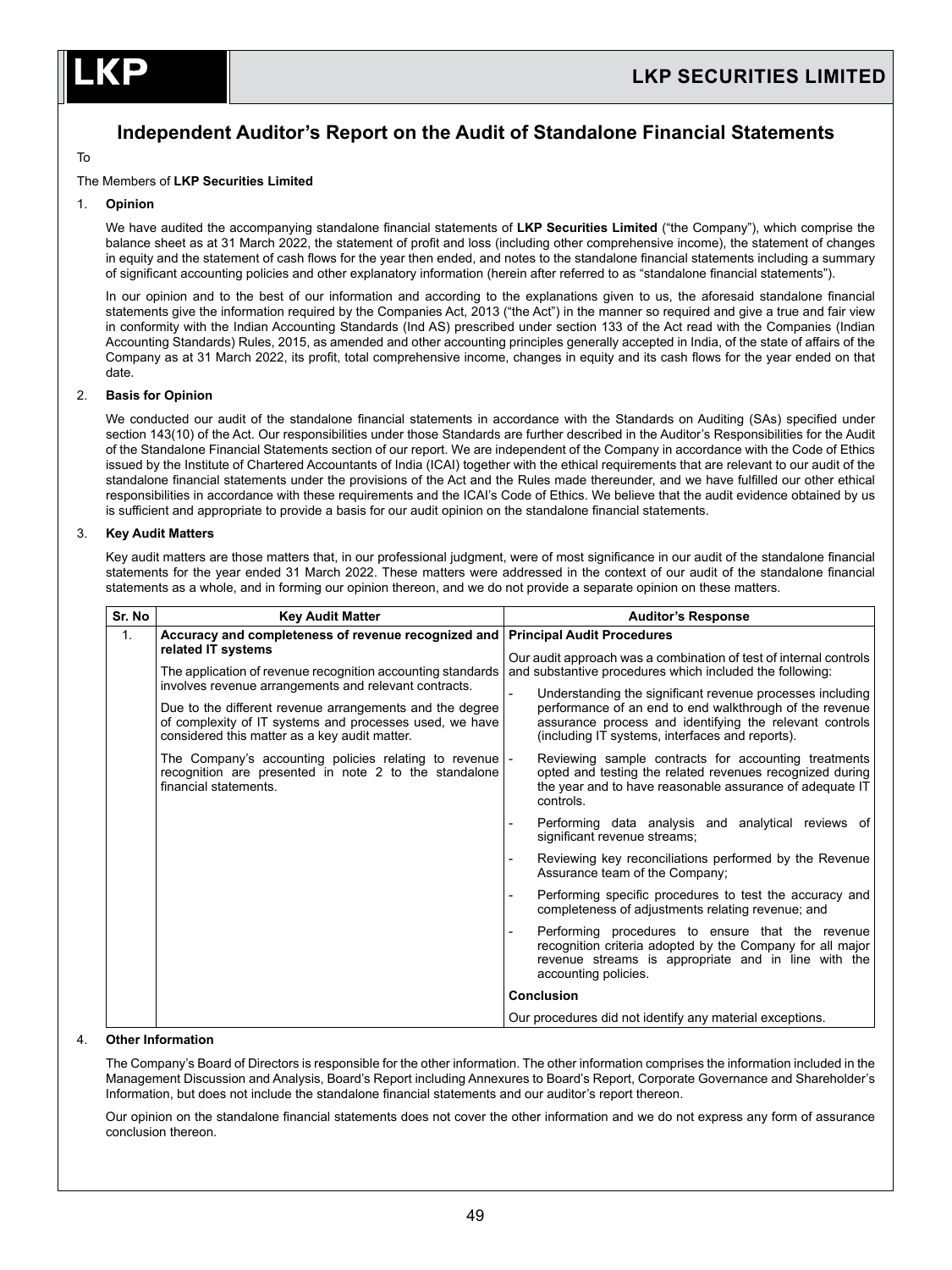In connection with our audit of the standalone financial statements, our responsibility is to read the other information and, in doing so, consider whether the other information is materially inconsistent with the standalone financial statements or our knowledge obtained in the audit or otherwise appears to be materially misstated. If, based on the work we have performed, we conclude that there is a material misstatement of this other information we are required to report that fact. We have nothing to report in this regard

#### 5. **Management's Responsibility for the Standalone Financial Statements**

The Company's Board of Directors is responsible for the matters stated in Section 134(5) of the Act with respect to the preparation of these standalone financial statements that give a true and fair view of the financial position, financial performance (including other comprehensive income), changes in equity and cash flows of the Company in accordance with the accounting principles generally accepted in India, including the Ind AS prescribed under Section 133 of the Act read with the Companies (Indian Accounting Standards) Rules, 2015, as amended.

This responsibility also includes maintenance of adequate accounting records in accordance with the provisions of the Act for safeguarding the assets of the Company and for preventing and detecting frauds and other irregularities; selection and application of appropriate accounting policies; making judgments and estimates that are reasonable and prudent; and design, implementation and maintenance of adequate internal financial controls, that were operating effectively for ensuring the accuracy and completeness of the accounting records, relevant to the preparation and presentation of the standalone financial statements that give a true and fair view and are free from material misstatement, whether due to fraud or error.

 In preparing the standalone financial statements, Company's Board of Directors are responsible for assessing the Company's ability to continue as a going concern, disclosing, as applicable, matters related to going concern and using the going concern basis of accounting unless Company's Board of Directors either intends to liquidate the Company or to cease operations, or has no realistic alternative but to do so. The Board of Directors are responsible for overseeing the Company's financial reporting process.

#### 6. **Auditor's Responsibilities for the Audit of the Standalone Financial Statements**

 Our objectives are to obtain reasonable assurance about whether the standalone financial statements as a whole are free from material misstatement, whether due to fraud or error, and to issue an auditor's report that includes our opinion. Reasonable assurance is a high level of assurance, but is not a guarantee that an audit conducted in accordance with SAs will always detect a material misstatement when it exists. Misstatements can arise from fraud or error and are considered material if, individually or in the aggregate, they could reasonably be expected to influence the economic decisions of users taken on the basis of these standalone financial statements.

 As part of an audit in accordance with SAs, we exercise professional judgment and maintain professional skepticism throughout the audit. We also:

- Identify and assess the risks of material misstatement of the standalone financial statements, whether due to fraud or error, design and perform audit procedures responsive to those risks, and obtain audit evidence that is sufficient and appropriate to provide a basis for our opinion. The risk of not detecting a material misstatement resulting from fraud is higher than for one resulting from error, as fraud may involve collusion, forgery, intentional omissions, misrepresentations, or the override of internal control.
- Obtain an understanding of internal control relevant to the audit in order to design audit procedures that are appropriate in the circumstances. Under section 143(3)(i) of the Act, we are also responsible for expressing our opinion on whether the Company has adequate internal financial controls system in place and the operating effectiveness of such controls.
- Evaluate the appropriateness of accounting policies used and the reasonableness of accounting estimates and related disclosures made by management.
- Conclude on the appropriateness of management's use of the going concern basis of accounting and, based on the audit evidence obtained, whether a material uncertainty exists related to events or conditions that may cast significant doubt on the Company's ability to continue as a going concern. If we conclude that a material uncertainty exists, we are required to draw attention in our auditor's report to the related disclosures in the standalone financial statements or, if such disclosures are inadequate, to modify our opinion. Our conclusions are based on the audit evidence obtained up to the date of our auditor's report. However, future events or conditions may cause the Company to cease to continue as a going concern.
- Evaluate the overall presentation, structure and content of the standalone financial statements, including the disclosures, and whether the standalone financial statements represent the underlying transactions and events in a manner that achieves fair presentation.

We communicate with those charged with governance regarding, among other matters, the planned scope and timing of the audit and significant audit findings, including any significant deficiencies in internal control that we identify during our audit.

We also provide those charged with governance with a statement that we have complied with relevant ethical requirements regarding independence, and to communicate with them all relationships and other matters that may reasonably be thought to bear on our independence, and where applicable, related safeguards.

 From the matters communicated with those charged with governance, we determine those matters that were of most significance in the audit of the standalone financial statements of the current period and are therefore the key audit matters. We describe these matters in our auditor's report unless law or regulation precludes public disclosure about the matter or when, in extremely rare circumstances, we determine that a matter should not be communicated in our report because the adverse consequences of doing so would reasonably be expected to outweigh the public interest benefits of such communication.

#### 7. **Report on Other Legal and Regulatory requirements**

I. As required by the Companies (Auditor's Report) Order, 2020 issued by the Central Government of India in terms of Section 143(11) of the Act ("the Order"), and on the basis of such checks of the books and records of the Company as we considered appropriate and according to the information and explanations given to us, we give in the "Annexure A" a statement on the matters specified in the paragraph 3 and 4 of the Order.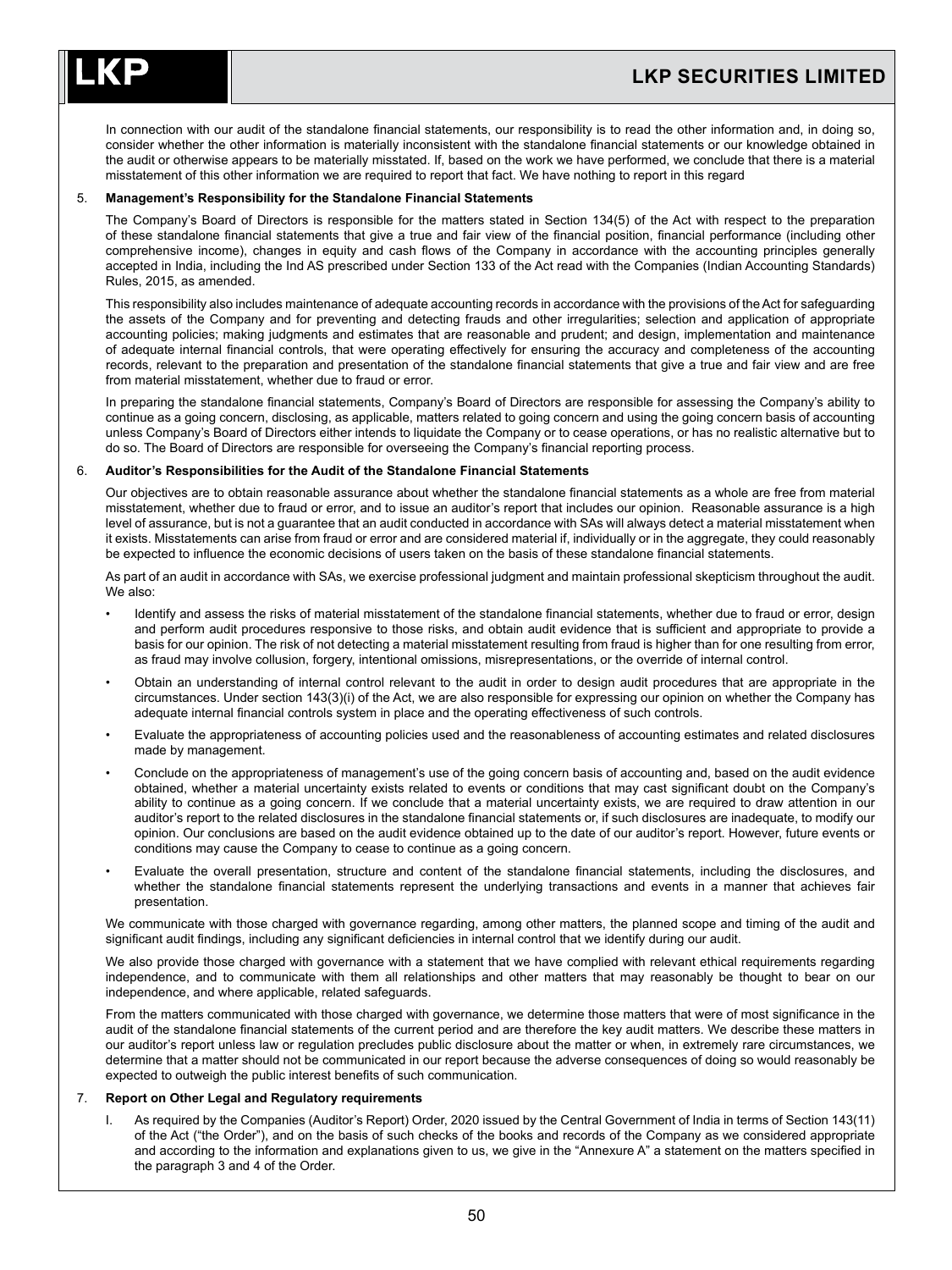- II. As required by Section 143 (3) of the Act, we report that:
	- a) We have sought and obtained all the information and explanations which to the best of our knowledge and belief were necessary for the purposes of our audit;
	- b) In our opinion, proper books of account as required by law have been kept by the Company so far as it appears from our examination of those books;
	- c) The balance sheet, the statement of profit and loss including other comprehensive income, the statement of changes in equity and the statement of cash flows dealt with by this Report are in agreement with the books of account;
	- d) In our opinion, the aforesaid standalone financial statements comply with the Indian Accounting Standards specified under Section 133 of the Act, read with the Companies (Indian Accounting Standards) Rules, 2015, as amended;
	- e) On the basis of the written representations received from the directors as on 31 March 2022 taken on record by the Board of Directors, none of the directors is disqualified as on 31 March 2022 from being appointed as a director in terms of Section 164(2) of the Act;
	- f) With respect to the adequacy of the internal financial controls over financial reporting of the Company and the operating effectiveness of such controls, refer to our separate Report in "Annexure B";
	- g) With respect to the other matters to be included in the Auditor's Report in accordance with the requirements of section 197(16) of the Act, as amended:

 In our opinion and to the best of our information and according to the explanations given to us, the remuneration paid/payable by the Company to its directors during the year is in accordance with the provisions of Section 197 of the Act; and

- h) With respect to the other matters to be included in the Auditor's Report in accordance with Rule 11 of the Companies (Audit and Auditors) Rules, 2014, in our opinion and to the best of our information and according to the explanations given to us:
	- i. The Company has disclosed the impact of pending litigations on its financial position in its standalone financial statements;
	- ii. The Company did not have any long-term contracts including derivative contracts having any material foreseeable losses; and
	- iii. There are no amounts required to be transferred to the Investor Education and Protection Fund by the Company during the year.
	- iv. (a) The management has represented, that, to the best of its knowledge and belief, other than as disclosed in notes to the accounts, no funds have been advanced or loaned or invested (either from borrowed funds or share premium or any other sources or kind of funds) by the Company to or in any other persons or entities, including foreign entities ("Intermediaries"), with the understanding, whether recorded in writing or otherwise, that the Intermediary shall, whether, directly or indirectly lend or invest in other persons or entities identified in any manner whatsoever by or on behalf of the Company ("Ultimate Beneficiaries") or provide any guarantee, security or the like on behalf of the Ultimate Beneficiaries

(b) The management has represented, that, to the best of its knowledge and belief, other than as disclosed in the notes to the accounts, no funds have been received by the Company from any persons or entities, including foreign entities ("Funding Parties"), with the understanding, whether recorded in writing or otherwise, that the Company shall, whether, directly or indirectly, lend or invest in other persons or entities identified in any manner whatsoever by or on behalf of the Funding Party ("Ultimate Beneficiaries") or provide any guarantee, security or the like on behalf of the Ultimate Beneficiaries; and

(c) Based on the information and details provided and other audit procedures followed, nothing has come to our notice that has caused us to believe that the representations under subclause iv(a) and (b) contain any material misstatement.

- v. As stated in Note 48 to the standalone financial statements
	- (a) The final dividend proposed in the previous year declared and paid by the Company during the year is in accordance with Section 123 of the Act.
	- (b) The Board of Directors of the Company have proposed final dividend for the year which is subject to approval of the members at the ensuing Annual General Meeting. The amount of dividend proposed is in accordance with Section 123 of the Act.

#### **For MGB & Co LLP**

Chartered Accountants Firm Registration Number 101169W/W-100035

**Sanjay Kothari** Partner Membership Number 048215

Mumbai, 29 April 2022 UDIN: 22048215AICICP1893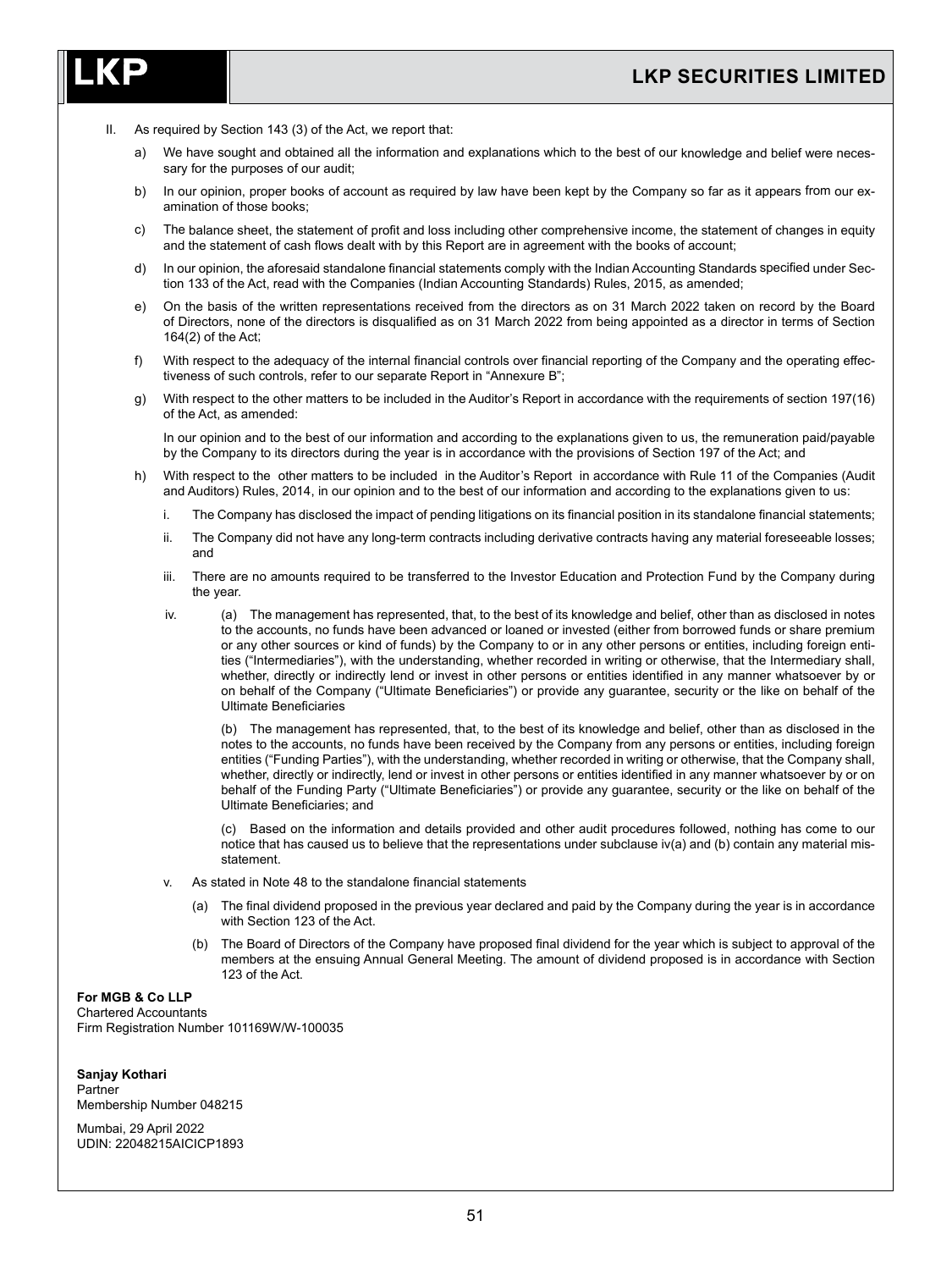# **Annexure - A to the Independent Auditor's Report**

**Annexure referred to in paragraph 7(I) under "Report on other Legal and Regulatory requirements" of our report of even date to the members of the Company on the standalone financial statements for the year ended 31 March 2022**

- **i.** (a) A) The Company has maintained proper records showing full particulars, including quantitative details and situation of Property, Plant and Equipment and relevant details of right of use assets.
	- B) The Company has maintained proper records showing full particulars of Intangible assets.
	- (b) As explained to us, all the property, plant and equipment have been physically verified by the management during the year, which in our opinion, is reasonable having regard to the size of the Company and nature of its assets. As informed to us, no discrepancies were noticed on such verification.
	- (c) According to the information and explanations given to us and on the basis of our examination of the records of the Company, there are no immovable properties held in the name of the Company except assets held for sale for which the title deeds are not held in the name of the Company.

| Description of<br><b>Property</b>                                                    | <b>Gross</b><br>Carrying<br>value (Rs./<br>Lakhs) |                                    | Held in name of   |                 | Whether<br>promoter, director,<br>or their relative or<br>employee                                                                                 | Period held-<br>indicate<br>range, where<br>appropriate | Reason for being held<br>in the name of the<br>Company |  |
|--------------------------------------------------------------------------------------|---------------------------------------------------|------------------------------------|-------------------|-----------------|----------------------------------------------------------------------------------------------------------------------------------------------------|---------------------------------------------------------|--------------------------------------------------------|--|
| Asset Held for sale-4<br>parcels of Agricultural<br>Land<br>Alibaug,<br>at<br>Raigad | 669.54                                            | Mahendra<br>Mr.<br>Vasantrai Doshi | Promoter/Director | 2020-2021<br>FY | Agricultural<br>land<br>cannot<br>and FY 2021-22 I transferred in the name of<br>the company, hence held<br>as nominee on behalf of the<br>Company |                                                         |                                                        |  |

- (d) The Company has not revalued its Property, Plant and Equipment (including Right to Use assets) and intangible assets during the year and hence clause 3(i)(d) of the Order is not applicable.
- (e) There are no proceedings initiated or pending against the Company for holding any benami property under the Benami Transactions (Prohibition) Act, 1988 (45 of 1988) and rules made thereunder, and hence clause 3(i)(e) of the Order is not applicable.
- **ii.** (a) The Company is involved in the business of rendering services. Accordingly, the provisions stated in paragraph 3(ii) of the Order is not applicable to the Company.
	- (b) The Company has been sanctioned working capital limits in excess of five crore rupees, in aggregate, on the basis of security of current assets. On the basis of examination of records, the discrepancies noticed on quarterly statements submitted to bank with books of account maintained (Refer note 14 to standalone financial statements).

| Quarter   | Name of the<br><b>Bank</b> | <b>Particulars</b><br>of Securities<br>provided | Amount as<br>per books of<br>accounts (Rs.<br>Lakhs) | Amount is reported<br>in the Quarterly<br>return/statement<br>(Rs. Lakhs) | Amount of<br>difference (Rs.<br>Lakhs) | <b>Reasons</b><br>for material<br>discrepancies             |
|-----------|----------------------------|-------------------------------------------------|------------------------------------------------------|---------------------------------------------------------------------------|----------------------------------------|-------------------------------------------------------------|
| Quarter 2 |                            | Bank of India   Trade receivable                | 7.366.16                                             | 3,084.43                                                                  | 4,281.73                               | Inadvertently<br>wrong date report<br>filled with the bank. |

iii (a) According to the information and explanations given to us, the Company has not granted loans secured or unsecured, to companies, firms, Limited Liability Partnerships or any other parties except interest free loans to employees. The Company has not provided guarantees and securities during the year. The aggregate amount of loan given and balance outstanding as at the balance sheet date with respect to loans given is as under

| Name of the Party   Relationship |             | <b>Nature</b> | Amount during the year (Rs.Lakhs)   Balance outstanding (Rs.lakhs) |      |
|----------------------------------|-------------|---------------|--------------------------------------------------------------------|------|
| Employee Loan                    | Other party | Loan given    | 3.10                                                               | 2.25 |

- (b) In our opinion, the investments made and other terms and conditions of the grant of loans during the year are, prima facie, not prejudicial to the interest of the Company. The Company has not given guarantees or provided securities during the year.
- (c) In respect of loans granted by the Company, the repayments of principal amounts are generally regular considering the stipulation to repayment.
- (d) There is no overdue amount in respect of loans granted for more than 90 days considering the stipulations to repayment.
- (e) On the basis of examination, no loan granted by the Company which has fallen due during the year, has been renewed or extended or fresh loans granted to settle the overdues of existing loans given to same parties.
- On the basis of examination of records, the Company has not granted any loans or advances in the nature of loans either repayable on demand or without specifying any terms or period of repayment during the year. Hence, reporting under clause 3(iii) (f) is not applicable to the Company.
- iv In our opinion and according to the information and explanations given to us, the Company has not given guarantees or provided securities during the year. The Company has complied with the provisions of section 185 and 186 of the Act with respect to loans given and investments made as applicable.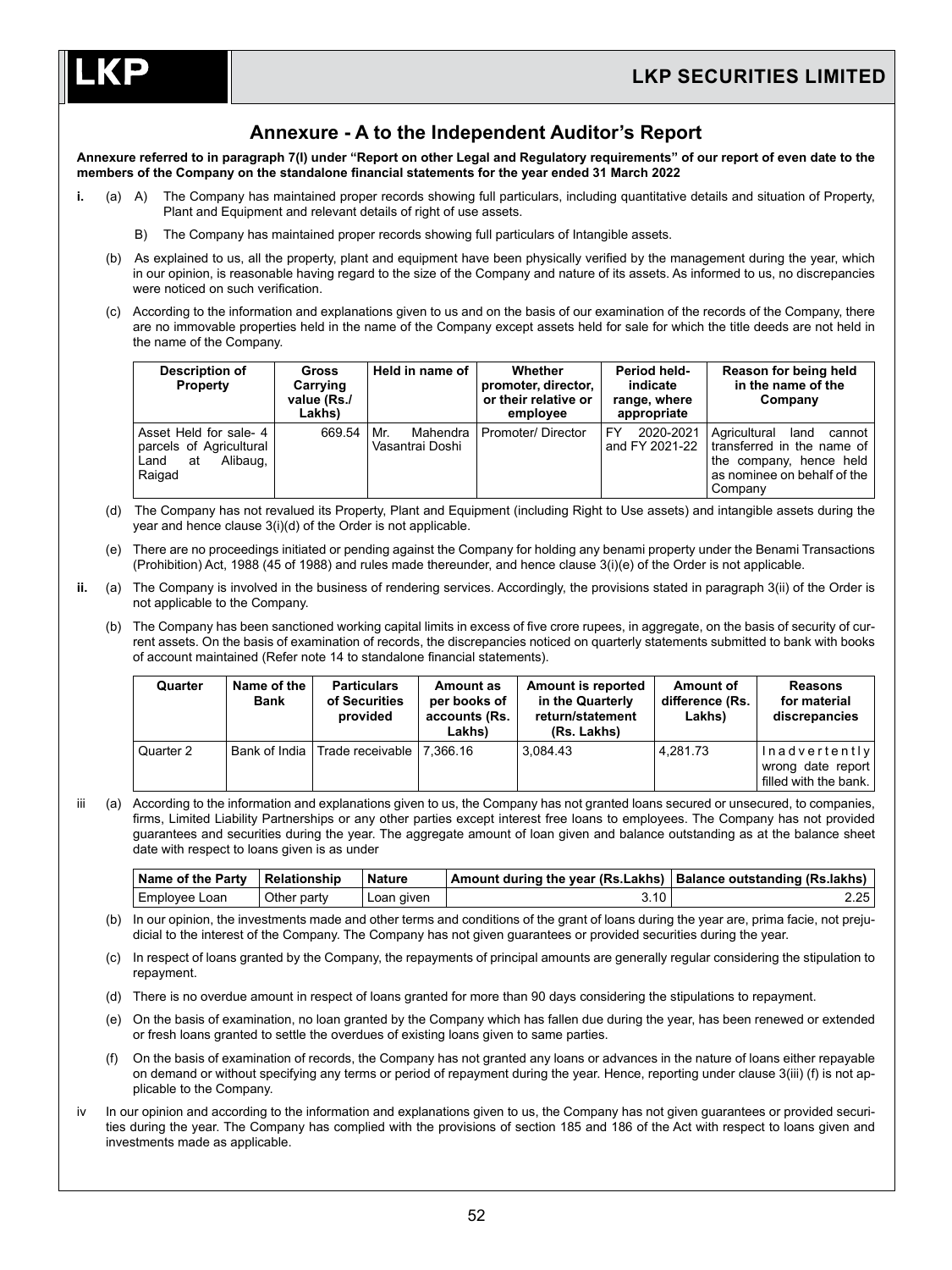- The Company has not accepted any deposits or amounts which are deemed to be deposits, from the public within the directives issued by Reserve Bank of India and within the meaning of Sections 73 to 76 of the Act and the rules framed thereunder.
- vi According to information and explanation given to us, the Central Government of India has not prescribed the maintenance of cost records under Section 148(1) of the Act, for any of the activities carried on by of the Company.
- vii According to the records of the Company examined by us and information and explanations given to us:
	- a) Undisputed statutory dues including provident fund, employees' state insurance, income tax, sales tax, service tax, goods and services tax , duty of customs, duty of excise, value added tax , cess and others as applicable have generally been regularly deposited with the appropriate authorities except delays in few cases. There are no undisputed amounts payable in respect of aforesaid dues outstanding as at 31 March 2022 for a period of more than six months from the date they became payable.
	- b) There are no amounts of any statutory dues which are yet to be deposited on account of any dispute except as stated below:

| Name of the Statute   | Nature of the<br><b>Dues</b> | Amount<br>(In lakhs) | Period to which the<br>amount relate | Forum where dispute is pending         |
|-----------------------|------------------------------|----------------------|--------------------------------------|----------------------------------------|
| Income Tax Act 1961   | Income Tax                   | 6.82                 | AY 2008-2009                         | Commissioner of Income Tax (Appeals)   |
| Income Tax Act 1961   | Income Tax                   | 146.21               | AY 2017-2018                         | National Faceless Appeal Center (NFAC) |
| Income Tax Act 1961   | Income Tax                   | 72.58                | AY 2016-2017                         | National Faceless Appeal Center (NFAC) |
| Maharashtra Stamp Act | Stamp duty                   | 50.51                | FY 2015-2016                         | Controller of Stamps (ENF-1)           |

- viii According to the records of the Company examined by us, and information and explanations given to us, there are no such transactions related to unrecorded income that have been surrendered or disclosed as income during the year in the tax assessments under the Income Tax Act, 1961 (43 of 1961).
- ix (a) According to the records of the Company examined by us and the information and explanations given to us, the Company has not defaulted in repayment of loans or borrowings to banks. The Company has not taken any loans from Government and has not issued any debentures.
	- (b) According to the records of the Company examined by us, and information and explanations given to us, the Company is not declared wilful defaulter by any bank or financial institution or other lender.
	- (c) According to the records of the Company examined by us, and information and explanations given to us, the Company has not taken any term loan during the year and there are no outstanding term loans at the beginning of the year and hence, reporting under clause 3(ix)(c) of the Order is not applicable.
	- (d) According to the records of the Company examined by us, and information and explanations given to us, funds raised on short term basis have been not been utilised for long term purposes.
	- (e) According to the records of the Company examined by us, and information and explanations given to us, the Company has not taken any funds from entities to meet obligations of its subsidiaries and there are no joint ventures and associates.
	- According to the records of the Company examined by us, and information and explanations given to us, the Company has not raised any loans during the year on the pledge of securities held in its subsidiaries and there are no joint ventures and associates.
- x (a) In our opinion and according to the information and explanations given to us, the Company has not raised any money by way of initial public offer or further public offer (including debt instruments) and hence reporting on clause 3(ix)(f) of the Order is not applicable.
	- (b) According to the records of the Company examined by us, and information and explanations given to us, the Company has not made any preferential allotment or private placement of shares or fully or partly or optionally convertible debentures and hence clause 3(x) (b) of the Order is not applicable.
- xi (a) During the course of our examination of the books and records of the Company, carried out in accordance with the generally accepted auditing practices in India, and according to the information and explanations given to us, we have neither come across any instance of fraud by the Company or on the Company, noticed or reported during the year, nor have been informed of any such case by the Management.
	- (b) No report under sub-section (12) of section 143 of the Act has been filed in Form ADT-4 as prescribed under rule 13 of Companies (Audit and Auditors) Rules, 2014 with the Central Government, during the year and upto the date of this report.
	- (c) According to the records of the Company examined by us, and information and explanations given to us, there are no whistle blower complaints received during the year.
- xii In our opinion and according to the information and explanations given to us, the Company is not a Nidhi company and the Nidhi Rules, 2014 are not applicable to it. Hence clause (xii) of the Order are not applicable.
- xiii According to the information and explanations given to us and based on our examination of the records of the Company, transactions with the related parties are in compliance with Sections 177 and 188 of the Act, and details of such transactions have been disclosed in the standalone Ind AS financial statements as required by the applicable Accounting Standards.
- xiv (a) During the year, Internal audit has been carried out by the Independent firm of Chartered accountants. In our opinion and according to the information and explanations given to us, the scope and coverage is commensurate with the size of the Company and the nature of its business.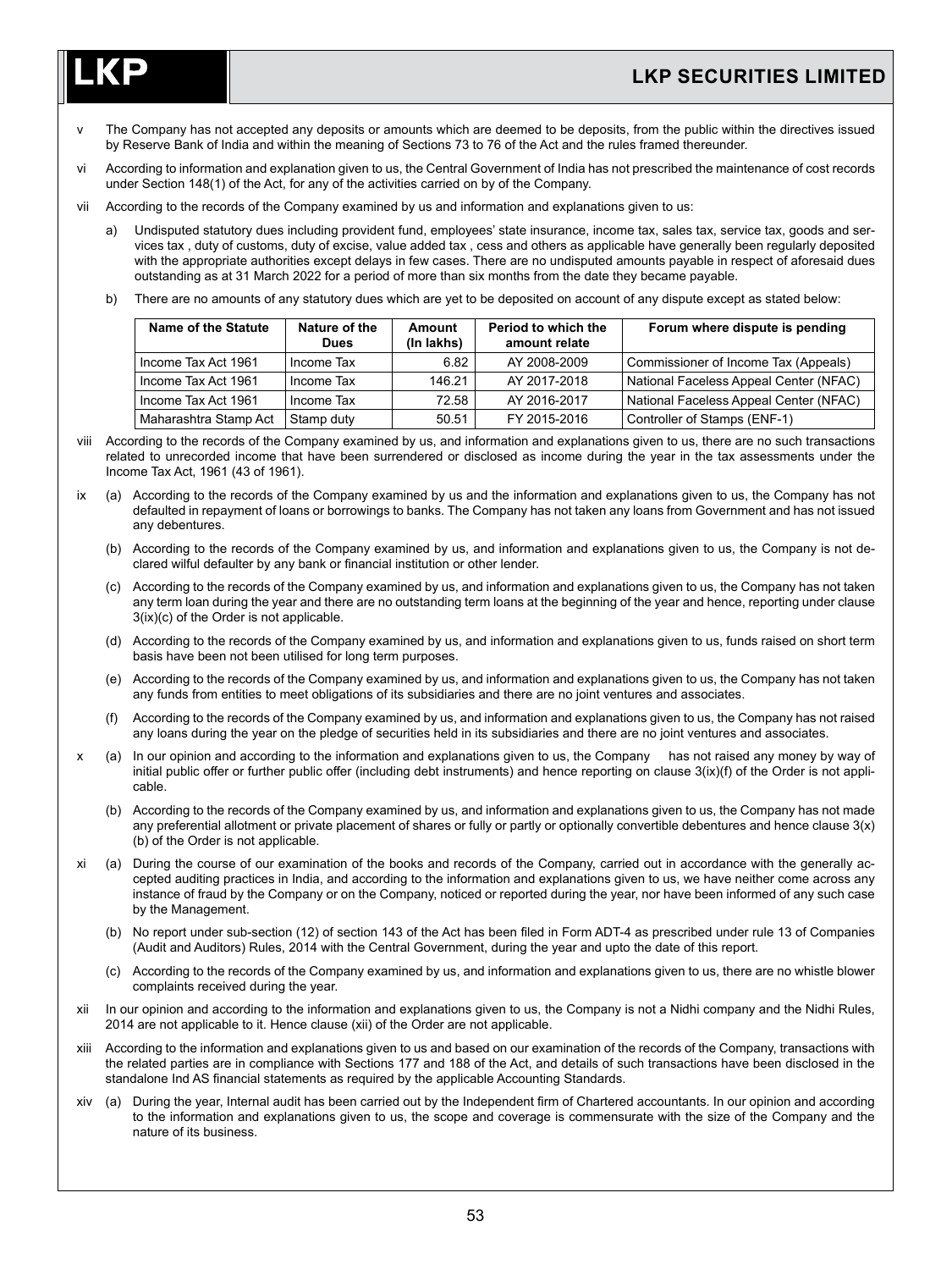- (b) We have considered the internal audit reports for the year under audit, issued by Company during the year and till date, in determining the nature, timing and extent of our audit procedures.
- xv According to the records of the Company examined by us, and information and explanations given to us, the Company has not entered into non-cash transactions with directors or persons connected with him and hence provisions of section 192 of the Act are not applicable to the Company.
- xvi a) The Company is not required to be registered under Section 45-IA of the Reserve Bank of India Act, 1934, hence clause (xvi) (a),(b) and (c) of the Order are not applicable
	- b) In our opinion, the Company is not a core investment company and accordingly reporting under clause 3(xvi)(d) of the Order is not applicable.
- xvii According to the records of the Company examined by us, and information and explanations given to us, the Company has not incurred cash losses neither in the current financial year nor in the immediately preceding financial year.
- xviii There has been no resignation of statutory auditor during the year, hence reporting under clause (xviii) of the Order is not applicable.
- xix On the basis of the financial ratios, ageing and expected dates of realisation of financial assets and payment of financial liabilities, other information accompanying the financial statements, the auditor's knowledge of the Board of Directors and management plans, there is no material uncertainty that exists as on the date of the audit report and that the Company is capable of meeting its liabilities existing at the date of balance sheet as and when they fall due within a period of one year from the balance sheet date. We, however, state that this is not an assurance as to the future viability of the company. We further state that our reporting is based on the facts up to the date of the audit report and we neither give any guarantee nor any assurance that all liabilities falling due within a period of one year from the balance sheet date, will get discharged by the company as and when they fall due.
- xx a) The Company is not required to spend towards Corporate Social responsibility (CSR) and hence clause 3(xx) of the Order is not applicable.

#### For **MGB & Co LLP** Chartered Accountants

Firm Registration Number: 101169W/W-100035

#### **Sanjay Kothari** Partner Membership Number 048215 Mumbai, 29 April 2022 UDIN: 22048215AICICP1893

# **Annexure - B to the Independent Auditor's Report**

**Report on the Internal Financial Controls under Clause (i) of Sub-section 3 of Section 143 of the Companies Act, 2013 ("the Act") as referred to in paragraph 7(II)(f) under "Report on other Legal and Regulatory requirements" of our report of even date to the members of LKP Securities Limited on the standalone financial statements for the year ended 31 March 2022**

We have audited the internal financial controls over financial reporting of **LKP Securities Limited** ("the Company") as of 31 March 2022 in conjunction with our audit of the standalone financial statements of the Company for the year ended on that date.

## **Management's Responsibility for Internal Financial Controls**

The Company's management is responsible for establishing and maintaining internal financial controls based on the internal control over financial reporting criteria established by the Company considering the essential components of internal control stated in the Guidance Note on Audit of Internal Financial Controls Over Financial Reporting (the "Guidance Note") issued by the Institute of Chartered Accountants of India (ICAI). These responsibilities include the design, implementation and maintenance of adequate internal financial controls that were operating effectively for ensuring the orderly and efficient conduct of its business, including adherence to company's policies, the safeguarding of its assets, the prevention and detection of frauds and errors, the accuracy and completeness of the accounting records, and the timely preparation of reliable financial information, as required under the Act.

#### **Auditor's Responsibility**

Our responsibility is to express an opinion on the Company's internal financial controls over financial reporting based on our audit. We conducted our audit in accordance with the Guidance Note on "Audit of Internal Financial Controls over Financial Reporting" (the "Guidance Note") issued by the Institute of Chartered Accountants of India and the Standards on Auditing prescribed under Section 143(10) of the Companies Act 2013, to the extent applicable to an audit of internal financial controls. Those Standards and the Guidance Note require that we comply with ethical requirements and plan and perform the audit to obtain reasonable assurance about whether adequate internal financial controls over financial reporting was established and maintained and if such controls operated effectively in all material respects.

Our audit involves performing procedures to obtain audit evidence about the adequacy of the internal financial controls system over financial reporting and their operating effectiveness. Our audit of internal financial controls over financial reporting included obtaining an understanding of internal financial controls over financial reporting, assessing the risk that a material weakness exists, and testing and evaluating the design and operating effectiveness of internal control based on the assessed risk. The procedures selected depend on the auditor's judgment, including the assessment of the risks of material misstatement of the standalone financial statements, whether due to fraud or error.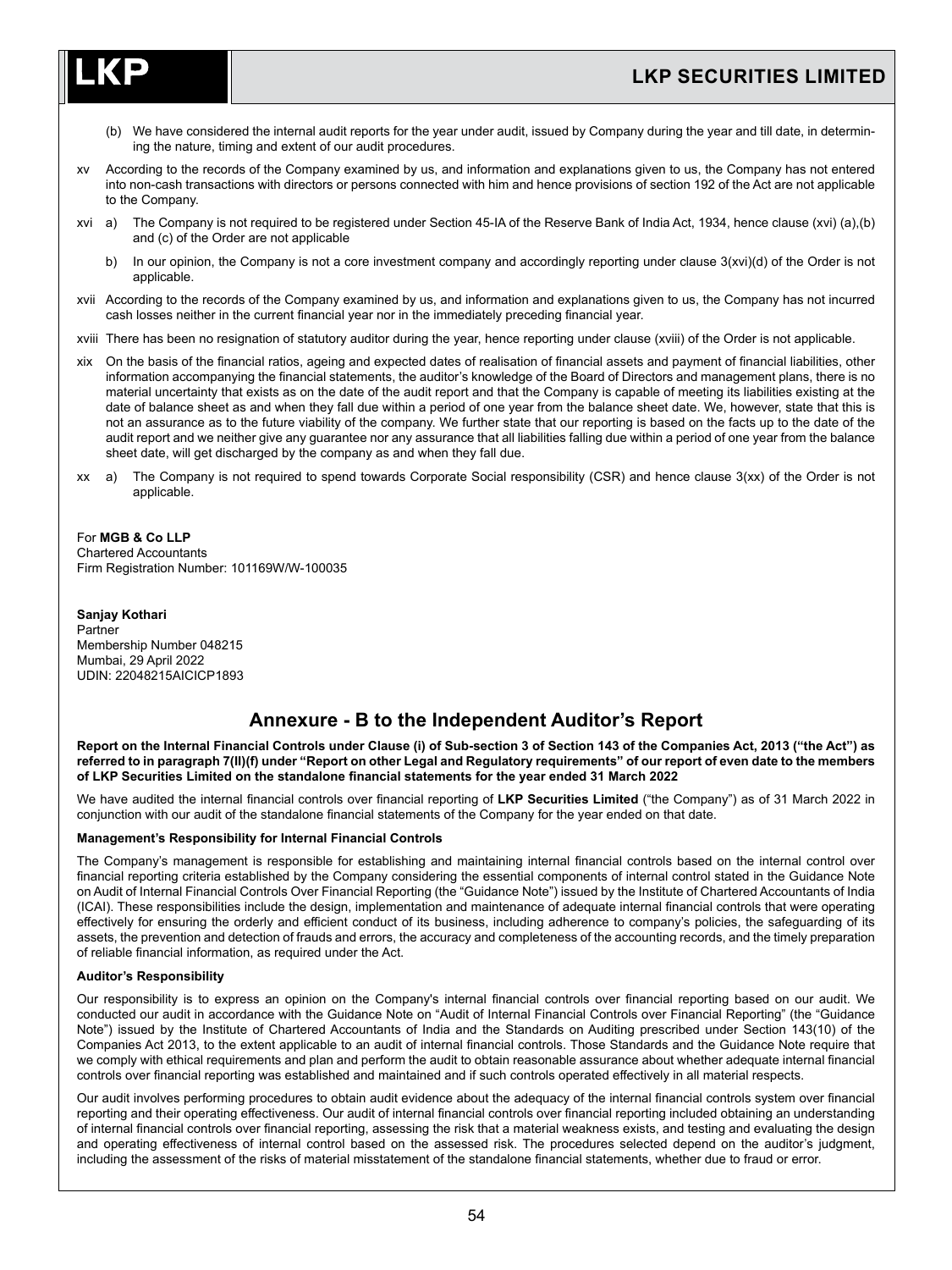We believe that the audit evidence obtained by us is sufficient and appropriate to provide a basis for our audit opinion on the Company's internal financial controls system over financial reporting.

## **Meaning of Internal Financial Controls over Financial Reporting**

A Company's internal financial control over financial reporting is a process designed to provide reasonable assurance regarding the reliability of financial reporting and the preparation of standalone financial statements for external purposes in accordance with generally accepted accounting principles. A company's internal financial control over financial reporting includes those policies and procedures that (1) pertain to the maintenance of records that, in reasonable detail, accurately and fairly reflect the transactions and dispositions of the assets of the company; (2) provide reasonable assurance that transactions are recorded as necessary to permit preparation of standalone financial statements in accordance with generally accepted accounting principles, and that receipts and expenditures of the company are being made only in accordance with authorisations of management and directors of the company; and (3) provide reasonable assurance regarding prevention or timely detection of unauthorised acquisition, use, or disposition of the company's assets that could have a material effect on the standalone financial statements.

## **Inherent Limitations of Internal Financial Controls over Financial Reporting**

Because of the inherent limitations of internal financial controls over financial reporting, including the possibility of collusion or improper management override of controls, material misstatements due to error or fraud may occur and not be detected. Also, projections of any evaluation of the internal financial controls over financial reporting to future periods are subject to the risk that the internal financial control over financial reporting may become inadequate because of changes in conditions, or that the degree of compliance with the policies or procedures may deteriorate.

#### **Opinion**

In our opinion, the Company has, in all material respects, an adequate internal financial controls system over financial reporting and such internal financial controls over financial reporting were operating effectively as at 31 March 2022, based on the internal control over financial reporting criteria established by the Company considering the essential components of internal control stated in the Guidance Note on Audit of Internal Financial Controls Over Financial Reporting issued by the Institute of Chartered Accountants of India.

## **For MGB & Co LLP**

Chartered Accountants Firm Registration Number 101169W/W-100035

## **Sanjay Kothari**

Partner Membership Number 048215 Mumbai, 29 April 2022 UDIN: 22048215AICICP1893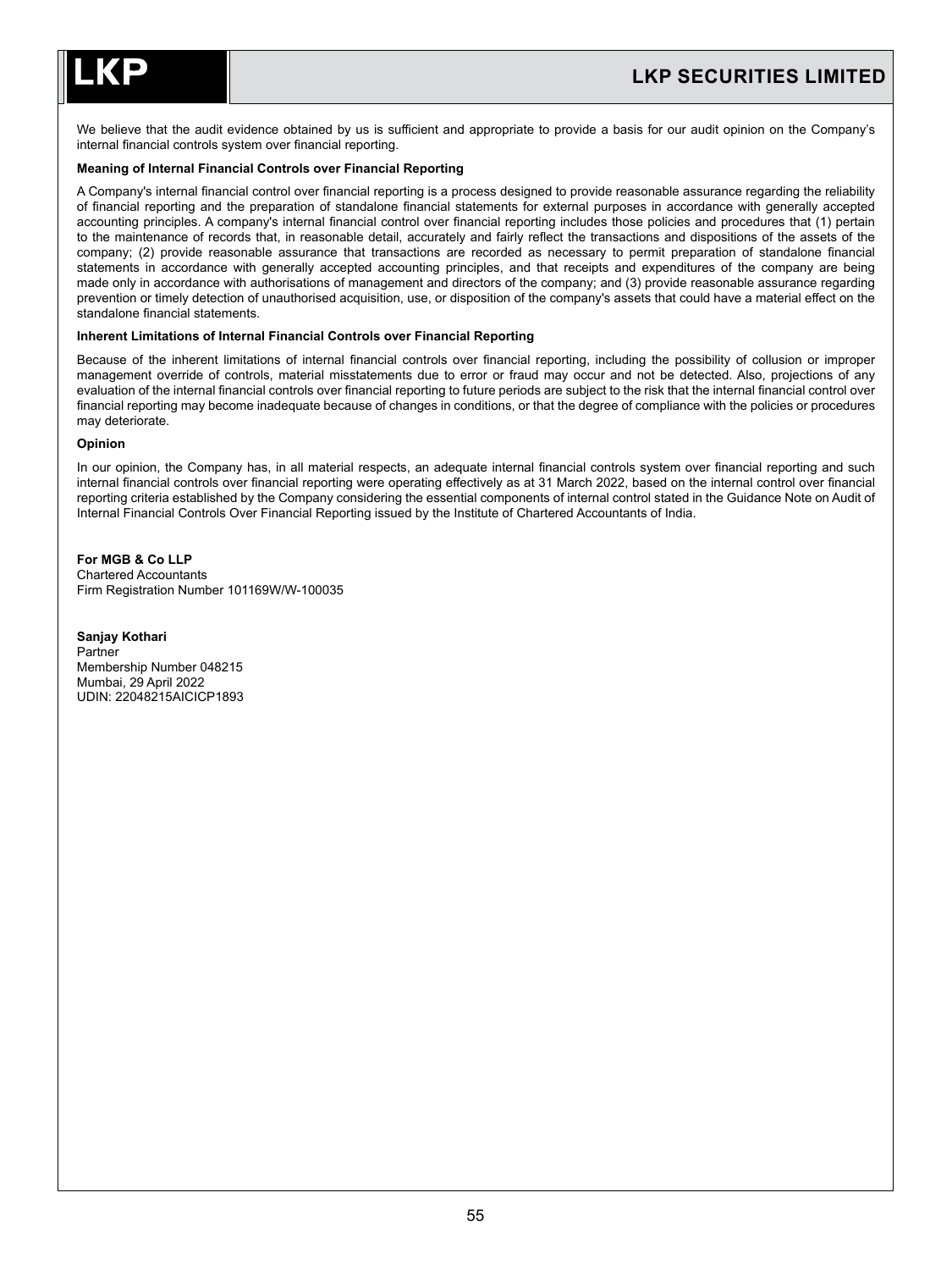# **STANDALONE BALANCE SHEET AS AT 31 MARCH 2022**

|     |                                                                                 |                |               | (Rs. Lakhs)   |
|-----|---------------------------------------------------------------------------------|----------------|---------------|---------------|
|     |                                                                                 | <b>Note</b>    | 31 March 2022 | 31 March 2021 |
|     | <b>ASSETS</b>                                                                   |                |               |               |
|     | (1) Financial Assets                                                            |                |               |               |
|     | (a) Cash and cash equivalents                                                   | 3(a)           | 8,325.38      | 6,058.37      |
|     | (b) Bank balance other than (a) above                                           | 3(b)           | 4,140.80      | 3,622.71      |
|     | (c) Receivables                                                                 | 4              |               |               |
|     | (i) Trade receivables                                                           |                | 2,118.24      | 1,813.42      |
|     | (ii) Other receivables                                                          |                | 18.20         | 17.13         |
|     |                                                                                 |                | 20.23         | 24.19         |
|     | (d) Loans                                                                       | 5              |               |               |
|     | (e) Investments                                                                 | 6              | 476.69        | 376.73        |
|     | <b>Other Financial assets</b><br>(f)                                            | $\overline{7}$ | 3,370.39      | 4,973.65      |
|     | <b>Total Financial Assets</b>                                                   |                | 18,469.93     | 16,886.20     |
| (2) | <b>Non-Financial Assets</b>                                                     |                |               |               |
|     | (a) Current tax assets                                                          | 8              | 154.71        | 154.01        |
|     | (b) Deferred tax assets (net)                                                   | 9              | 165.22        | 356.91        |
|     | (c) Property, Plant and Equipment                                               | 10(a)          | 289.76        | 277.72        |
|     | (d) Right-of-use assets                                                         | 10(b)          | 475.65        | 517.54        |
|     | (e) Capital work-in-Progress                                                    | 10(c)          | 26.50         |               |
|     | Intangible assets under development<br>(f)                                      | 10(d)          | 17.00         |               |
|     | (g) Goodwill                                                                    | 11(a)          | 652.31        | 652.31        |
|     | <b>Other Intangible Assets</b>                                                  | 11(b)          | 47.20         | 68.90         |
|     | (h) Other non-financial assets                                                  | 12             | 77.48         | 116.37        |
|     | <b>Total Non-Financial Assets</b>                                               |                | 1,905.83      | 2,143.76      |
|     | (3) Assets held for Sale (Refer note 50)                                        |                | 669.54        | 439.26        |
|     | <b>Total Assets</b>                                                             |                | 21,045.30     | 19,469.22     |
|     | <b>LIABILITIES AND EQUITY</b>                                                   |                |               |               |
|     | <b>LIABILITIES</b>                                                              |                |               |               |
|     | (1) Financial Liabilities                                                       |                |               |               |
|     | (a) Payables                                                                    |                |               |               |
|     | (I) Trade payables                                                              | 13             |               |               |
|     | (i) total outstanding dues of micro enterprises and small enterprises           |                |               |               |
|     | (ii) total outstanding dues of creditors other than micro enterprises and small |                | 9,775.76      | 9,074.51      |
|     |                                                                                 |                |               |               |
|     | enterprises                                                                     |                |               |               |
|     | (II) Other payables                                                             |                |               |               |
|     | (i) total outstanding dues of micro enterprises and small enterprises           |                | 33.86         | 0.43          |
|     | (ii) total outstanding dues of creditors other than micro enterprises and small |                | 220.58        | 109.68        |
|     | enterprises                                                                     |                |               |               |
|     | (b) Borrowings                                                                  | 14             | 911.45        | 1,015.52      |
|     | (c) Deposits                                                                    | 15             | 296.99        | 291.51        |
|     | (d) Lease Liabilities                                                           | 16(a)          | 522.88        | 524.24        |
|     | (e) Other financial liabilities                                                 | 16(b)          | 3,285.06      | 3,717.69      |
|     | <b>Total Financial Liabilities</b>                                              |                | 15,046.59     | 14,733.58     |
| (2) | <b>Non-Financial Liabilities</b>                                                |                |               |               |
|     | (a) Current tax liabilities                                                     | 17             | 41.04         |               |
|     | (b) Provisions                                                                  | 18             | 64.45         | 198.08        |
|     | (c) Other non-financial liabilities                                             | 19             | 203.85        | 166.11        |
|     | <b>Total Non-financial liabilities</b>                                          |                | 309.34        | 364.19        |
|     | (3) EQUITY                                                                      |                |               |               |
|     | (a) Equity Share Capital                                                        | 20             | 1,496.87      | 1,478.69      |
|     | (b) Other Equity                                                                | 21             | 4,192.50      | 2,892.75      |
|     | <b>Total Equity</b>                                                             |                | 5,689.37      | 4,371.44      |
|     | <b>Total Liabilities and Equity</b>                                             |                | 21,045.30     | 19,469.22     |
|     |                                                                                 |                |               |               |

**The accompanying notes are an integral part of the financials statements 1-59**

In terms of our report attached

**For MGB & Co.LLP For and on behalf of the board** Chartered Accountants Firm Registration Number: 101169W/W-100035

**Sanjay Kothari Pratik Doshi S.S Gulati**  Membership Number: 048215

Managing Director<br>DIN: 00131122

Chief Financial Officer

Place : Mumbai **Girish Majrekar Akshata Vengurlekar** A 50701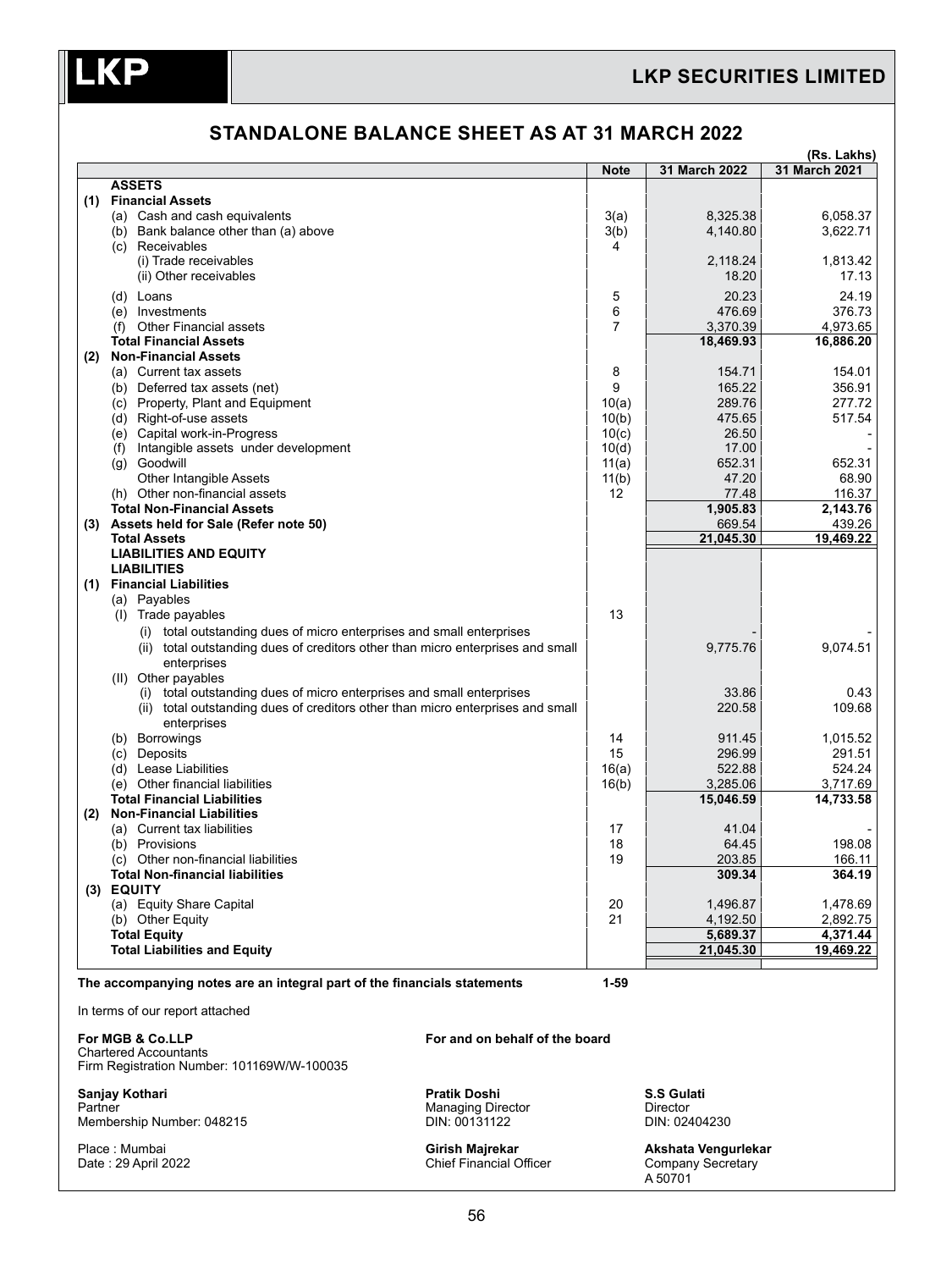# **STANDALONE STATEMENT OF PROFIT AND LOSS FOR THE YEAR ENDED 31 MARCH 2022**

|                                                                            |             |               | (Rs.Lakhs)    |
|----------------------------------------------------------------------------|-------------|---------------|---------------|
|                                                                            | <b>Note</b> | 31 March 2022 | 31 March 2021 |
| <b>Revenue from operations</b>                                             | 22          |               |               |
| Interest Income<br>(i)                                                     |             | 802.83        | 667.33        |
| Dividend Income<br>(ii)                                                    |             | 0.46          |               |
| Fees and Commission Income<br>(iii)                                        |             | 8,307.72      | 7,530.80      |
| Net gain on fair value changes<br>(iv)                                     |             | 93.51         | 138.14        |
| Others<br>(v)                                                              |             | 60.17         | 38.02         |
| <b>Total Revenue from operations</b>                                       |             | 9,264.69      | 8,374.29      |
| Other Income                                                               | 23          | 76.05         | 65.16         |
| <b>Total Income</b>                                                        |             | 9,340.74      | 8,439.45      |
| <b>Expenses</b>                                                            |             |               |               |
| <b>Finance Costs</b><br>(i)                                                | 24          | 240.04        | 118.77        |
| Fees and commission expense<br>(ii)                                        | 25          | 2,798.79      | 2,520.22      |
| Impairment on financial instruments<br>(iii)                               | 26          | 24.88         | 910.36        |
| Employee benefits expenses<br>(iv)                                         | 27          | 3,215.98      | 3,083.78      |
| Depreciation, amortisation and impairment<br>(v)                           | 28          | 208.67        | 163.61        |
| Other expenses<br>(vi)                                                     | 29          | 1,048.08      | 1,089.00      |
| <b>Total Expenses</b>                                                      |             | 7,536.44      | 7,885.74      |
| <b>Profit before tax</b>                                                   |             | 1,804.30      | 553.71        |
| <b>Tax expenses</b>                                                        | 30          |               |               |
| Current tax - current year                                                 |             | 446.80        | 59.85         |
| - earlier year                                                             |             |               | (0.76)        |
| Deferred tax including Minimum Alternate Tax (MAT) - current years         |             | 64.12         | 84.34         |
| - earlier years                                                            |             | (37.39)       | 18.58         |
| <b>Total tax expenses</b>                                                  |             | 473.53        | 162.01        |
| Profit for the year                                                        |             | 1,330.77      | 391.70        |
| <b>Other Comprehensive Income</b>                                          |             |               |               |
| Items that will not be reclassified to profit or loss                      |             |               |               |
| Remeasurement gains/(losses) on defined benefit plan                       |             | 22.17         | 0.45          |
| Fair value change on equity instruments through other comprehensive income |             | 5.79          | 6.08          |
| Other Comprehensive Income/ (loss) for the year                            |             | 27.94         | 6.53          |
| Total comprehensive Income for the year                                    |             | 1,358.71      | 398.23        |
| Earnings per equity share (face value of Rs. 2 each)                       | 41          |               |               |
| Basic EPS (in Rs.)                                                         |             | 1.79          | 0.53          |
| Diluted EPS (in Rs.)                                                       |             | 1.79          | 0.53          |
|                                                                            |             |               |               |

**The accompanying notes are an integral part of the financials statements 1-59**

In terms of our report attached

**For MGB & Co.LLP For and on behalf of the board** Chartered Accountants Firm Registration Number: 101169W/W-100035

**Sanjay Kothari Pratik Doshi S.S Gulati**  Membership Number: 048215

Partner Managing Director Director

Date : 29 April 2022 Chief Financial Officer Company Secretary

Place : Mumbai **Girish Majrekar Akshata Vengurlekar** A 50701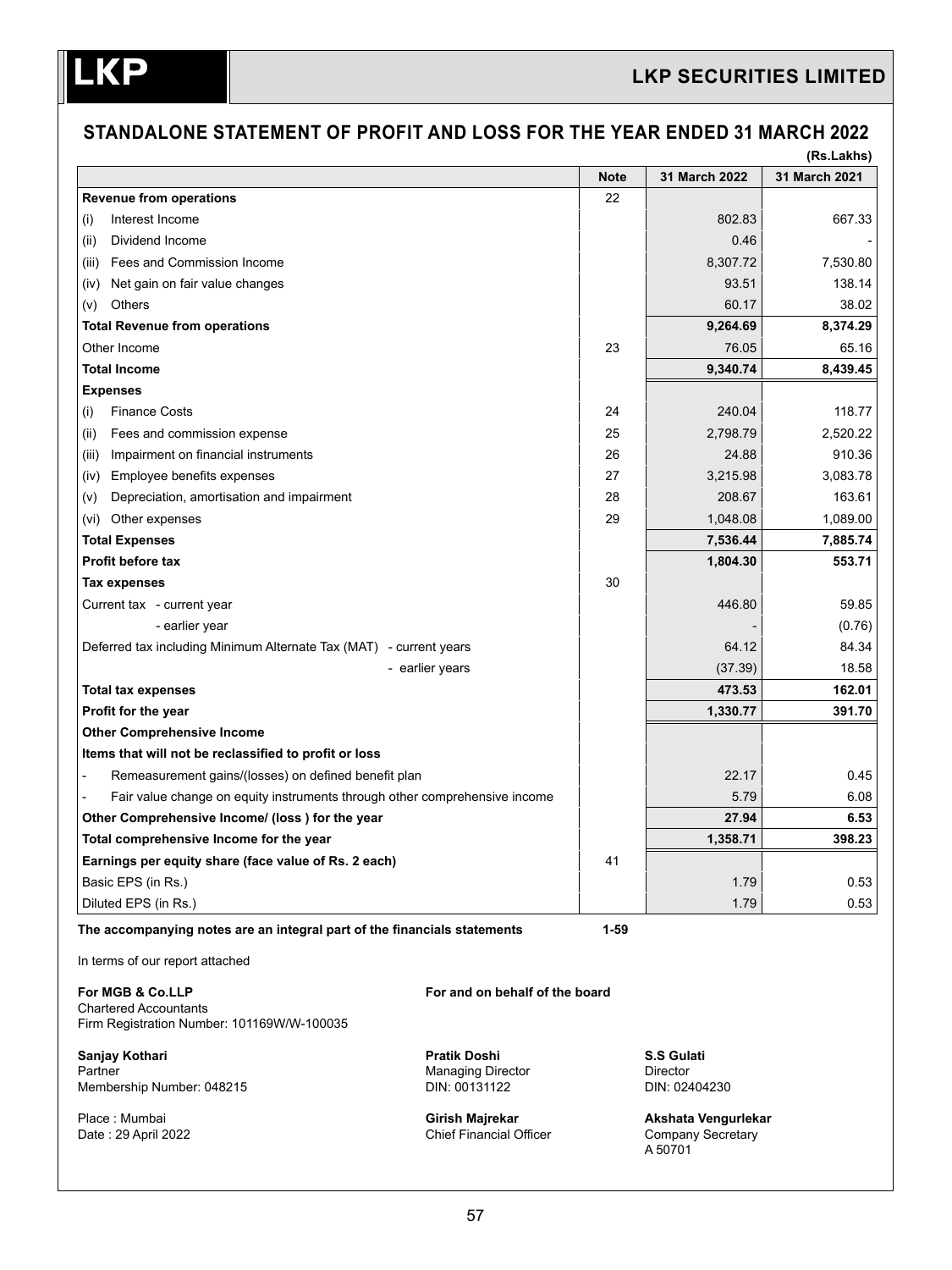# **STATEMENT OF CHANGES IN EQUITY FOR THE YEAR ENDED 31 MARCH 2022**

# **A. Equity Share Capital**

|  | (1) Balance as at 31 March 2022 |  |  |  |  |  |
|--|---------------------------------|--|--|--|--|--|
|--|---------------------------------|--|--|--|--|--|

| Balance as at 31 March 2022                                       |                                     |                                                                           |                                                                |                           |                                    |  |                                        | (Rs. Lakhs)                         |
|-------------------------------------------------------------------|-------------------------------------|---------------------------------------------------------------------------|----------------------------------------------------------------|---------------------------|------------------------------------|--|----------------------------------------|-------------------------------------|
| <b>Balance at the beginning</b>                                   |                                     | <b>Changes in Equity</b>                                                  | Restated balance at the                                        |                           | <b>Changes in equity</b>           |  | Balance at the end of                  |                                     |
| of the current reporting                                          |                                     | <b>Share Capital due to</b>                                               | beginning of the current                                       |                           | share capital during               |  | the current reporting                  |                                     |
| period                                                            |                                     | prior period errors                                                       | reporting period                                               |                           | the current year                   |  |                                        | period                              |
| 1,478.69                                                          |                                     |                                                                           | 1.478.69                                                       |                           | 18.18                              |  |                                        | 1,496.87                            |
| Balance as at 31 March 2021                                       |                                     |                                                                           |                                                                |                           |                                    |  |                                        | (Rs. Lakhs)                         |
| <b>Balance at the beginning</b>                                   |                                     | <b>Changes in Equity</b>                                                  | <b>Restated balance at</b>                                     |                           | <b>Changes in equity</b>           |  |                                        | Balance at the end of               |
| of the previous reporting                                         |                                     | <b>Share Capital due to</b>                                               | the beginning of the                                           |                           | share capital during               |  |                                        | the previous reporting              |
| period                                                            |                                     | prior period errors                                                       | previous reporting<br>period<br>1,478.69<br>٠                  |                           | the previous year                  |  |                                        | period                              |
| 1,478.69                                                          |                                     | $\blacksquare$                                                            |                                                                |                           |                                    |  |                                        | 1,478.69                            |
| <b>Other Equity</b>                                               |                                     |                                                                           |                                                                |                           |                                    |  |                                        | (Rs. Lakhs)                         |
|                                                                   |                                     |                                                                           | <b>Reserves and Surplus</b>                                    |                           |                                    |  | Other<br>Comprehensive<br>Income (OCI) | <b>Total other</b><br><b>Equity</b> |
|                                                                   | <b>Securities</b><br><b>Premium</b> | <b>Preference</b><br><b>Share</b><br><b>Redemption</b><br><b>Reserves</b> | Equity-<br><b>Settled</b><br>Share based<br>payment<br>reserve | General<br><b>Reserve</b> | <b>Retained</b><br><b>Earnings</b> |  | <b>Equity</b><br><b>Instruments</b>    |                                     |
| <b>Balance as at 31</b><br><b>March 2021</b>                      | 89.54                               | 1,960.39                                                                  | 86.28                                                          | 92.95                     | 795.31                             |  | $-131.71$                              | 2,892.75                            |
| Profit for the year                                               |                                     |                                                                           |                                                                |                           | 1,330.77                           |  |                                        | 1,330.77                            |
| Remeasurement of<br>defined benefit plan<br>(net of deferred tax) |                                     |                                                                           |                                                                |                           | 22.17                              |  |                                        | 22.17                               |
| Premium of Equity<br>Shares Issued                                | 45.44                               |                                                                           |                                                                |                           |                                    |  |                                        | 45.44                               |
| Dividend                                                          |                                     |                                                                           |                                                                |                           | (147.87)                           |  |                                        | (147.87)                            |

| Balance as at 31<br><b>March 2022</b>                                                                                          | 202.35 | 1,960.39 | 38.07   | 117.23 | 2,000.37 | (125.92) | 4,192.50 |
|--------------------------------------------------------------------------------------------------------------------------------|--------|----------|---------|--------|----------|----------|----------|
| <b>Transfer from Share</b><br>based payment reserve<br>to Securities Premium<br>on account of shares<br>issued during the year | 67.37  |          | (67.37) |        |          |          |          |
| <b>Transfer from Share</b><br>based payment reserve<br>to General Reserve on<br>account of Esop lapsed<br>during the year      |        |          | (24.29) | 24.29  |          |          |          |
| Share based payments                                                                                                           |        |          | 43.45   |        |          |          | 43.45    |
| <b>Total comprehensive</b><br>income                                                                                           | 134.98 | 1,960.39 | 86.29   | 92.95  | 2,000.37 | (125.92) | 4,149.05 |
| Fair value change on<br>equity instruments<br>through OCI                                                                      |        |          |         |        |          | 5.79     | 5.79     |
| Other comprehensive<br>income (OCI)                                                                                            |        |          |         |        |          |          |          |
| Dividend                                                                                                                       |        |          |         |        | (147.87) |          | (147.87) |
| Shares Issued                                                                                                                  |        |          |         |        |          |          |          |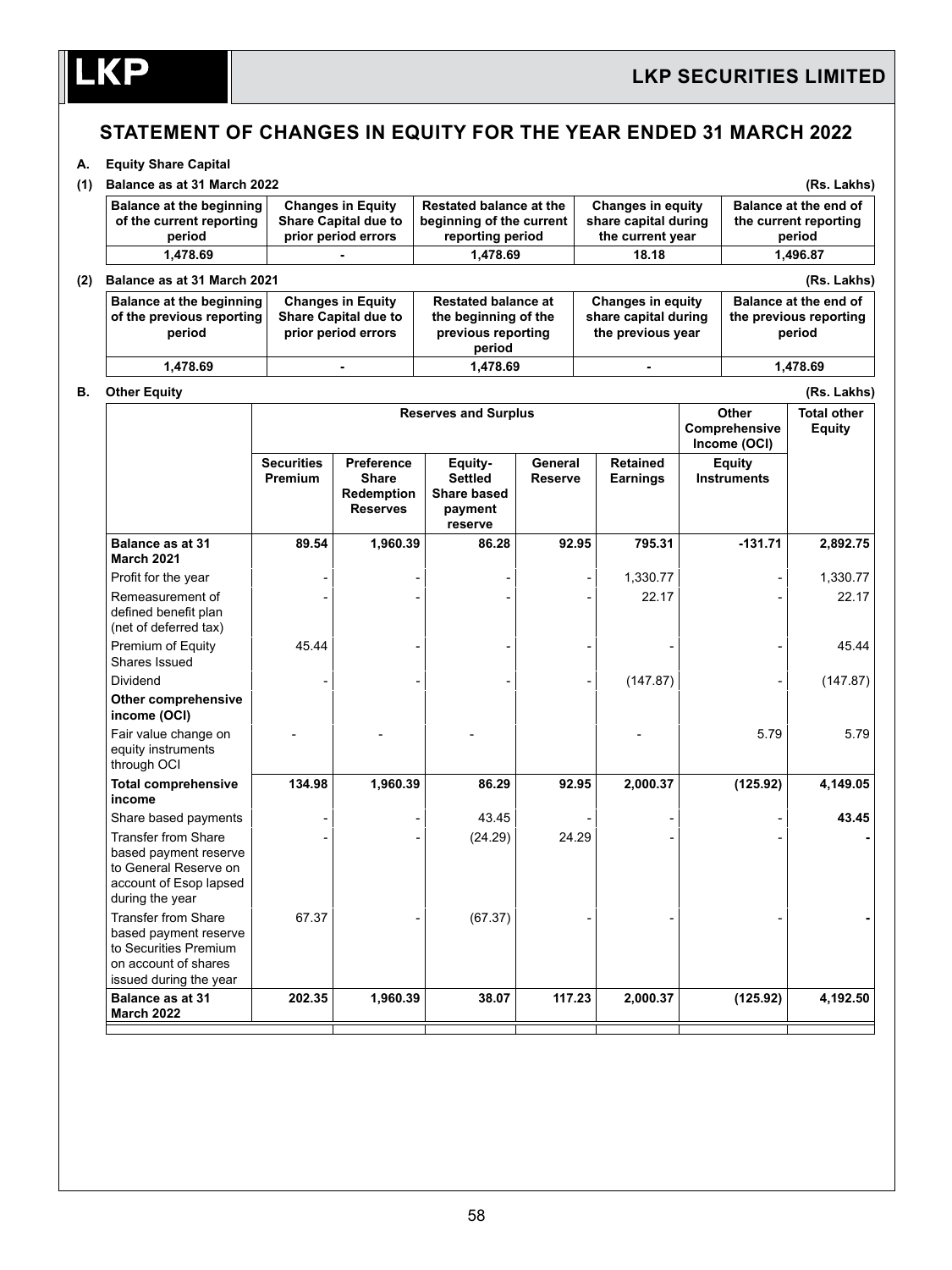# **STATEMENT OF CHANGES IN EQUITY FOR THE YEAR ENDED 31 MARCH 2022**

|                                                                                                                           |                                     |                                                                    | <b>Reserves and Surplus</b>                                                  | Other<br>Comprehensive<br>Income (OCI) | <b>Total other</b><br>Equity       |                                     |          |
|---------------------------------------------------------------------------------------------------------------------------|-------------------------------------|--------------------------------------------------------------------|------------------------------------------------------------------------------|----------------------------------------|------------------------------------|-------------------------------------|----------|
|                                                                                                                           | <b>Securities</b><br><b>Premium</b> | <b>Preference</b><br><b>Share</b><br>Redemption<br><b>Reserves</b> | <b>Equity-</b><br><b>Settled</b><br><b>Share based</b><br>payment<br>reserve | General<br><b>Reserve</b>              | <b>Retained</b><br><b>Earnings</b> | <b>Equity</b><br><b>Instruments</b> |          |
| Balance as at 31<br><b>March 2020</b>                                                                                     | 89.54                               | 1,960.39                                                           | 161.88                                                                       |                                        | 403.16                             | (137.79)                            | 2,477.18 |
| Profit for the Year                                                                                                       |                                     |                                                                    |                                                                              |                                        | 391.70                             |                                     | 391.70   |
| Remeasurement of<br>defined benefit plan<br>(net of deferred tax)                                                         |                                     |                                                                    |                                                                              |                                        | 0.45                               |                                     | 0.45     |
| Other comprehensive<br>income (OCI)                                                                                       |                                     |                                                                    |                                                                              |                                        |                                    |                                     |          |
| Fair value change on<br>equity instruments<br>through OCI                                                                 |                                     |                                                                    |                                                                              |                                        |                                    | 6.08                                | 6.08     |
| Changes in accountin<br>g policy/prior period<br>errors                                                                   |                                     |                                                                    |                                                                              |                                        |                                    |                                     |          |
| <b>Total comprehensive</b><br>income                                                                                      | 89.54                               | 1960.39                                                            | 161.88                                                                       | 0.00                                   | 795.31                             | (131.71)                            | 2875.40  |
| Share based payments                                                                                                      |                                     |                                                                    | 17.35                                                                        |                                        |                                    |                                     | 17.35    |
| <b>Transfer from Share</b><br>based payment reserve<br>to General Reserve on<br>account of Esop lapsed<br>during the year |                                     |                                                                    | (92.95)                                                                      | 92.95                                  |                                    |                                     |          |
| Balance as at 31<br><b>March 2021</b>                                                                                     | 89.54                               | 1,960.39                                                           | 86.28                                                                        | 92.95                                  | 795.31                             | (131.71)                            | 2,892.75 |

1) Securities premium is created on issue of shares

2) Preference shares redemption reserve is created on cancellation of redeemable preference shares under scheme of demerger.

3) Shares Based payment reserve is related to share options granted by the company to its employee under its employee share option plan.

4) General reserve is a distributable reserves maintained by the Company out of transfers made from profits.

5) Retained earnings represent the accumulated earnings net of losses if any made by the company over the years.

6) Other comprehensive income (OCI) includes fair value gain on equity instruments measured at fair value through OCI and remeasurement of defined benefit plan. 

7) There are no changes in other equity due to change in accounting policy/prior period errors.

**The accompanying notes are an integral part of the financials statements 1-59**

In terms of our report attached

**For MGB & Co.LLP For and on behalf of the board** Chartered Accountants Firm Registration Number: 101169W/W-100035

**Sanjay Kothari Pratik Doshi S.S Gulati**  Partner **Managing Director** Director **Director** Director Membership Number: 048215 DIN: 00131122 DIN: 02404230

Date : 29 April 2022 Chief Financial Officer Company Secretary

Place : Mumbai **Girish Majrekar Akshata Vengurlekar** A 50701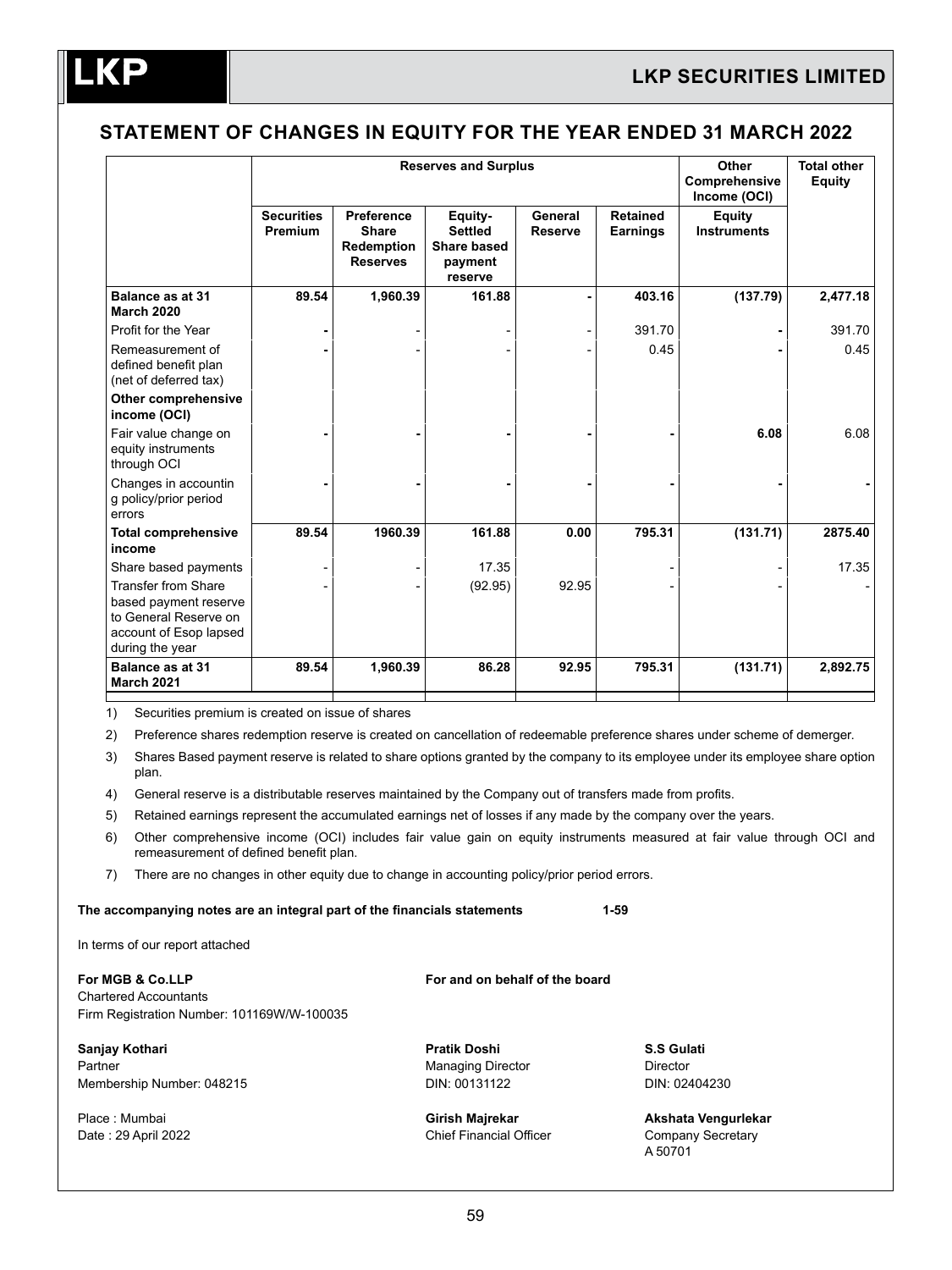# **STANDALONE CASH FLOW STATEMENT FOR THE YEAR ENDED 31 MARCH 2022**

| А. |                                                                                                                                 | 31 March 2022 | 31 March 2021 |
|----|---------------------------------------------------------------------------------------------------------------------------------|---------------|---------------|
|    |                                                                                                                                 |               |               |
|    | Cash flow from operating activities                                                                                             |               |               |
|    | <b>Profit before tax</b>                                                                                                        | 1,804.30      | 553.71        |
|    | Adjustments for:                                                                                                                |               |               |
|    | Depreciation and amortization expense                                                                                           | 208.67        | 163.61        |
|    | Interest expense                                                                                                                | 230.49        | 108.81        |
|    | Interest Income                                                                                                                 | (802.83)      | (667.33)      |
|    | Dividend Income                                                                                                                 | (0.46)        |               |
|    | Impairment allowance on trade and other receivables (net)                                                                       | 24.88         | 910.36        |
|    | Net loss/ (gain) on Investments carried at fair value through profit and loss                                                   | (93.51)       | (138.14)      |
|    | (Profit)/loss on sale of investments (net)                                                                                      | (60.17)       | (38.02)       |
|    | Share based expenses                                                                                                            | 43.45         | 17.35         |
|    | (Profit)/loss on sale/discard of property, plant and equipment and intangible assets (net)                                      |               | 17.05         |
|    | Balances written back                                                                                                           | (1.16)        | (0.34)        |
|    | Unwinding of discount on security deposits                                                                                      | (3.50)        | (1.55)        |
|    | Net gain on derecognition of Right of use Assets                                                                                | (3.21)        |               |
|    | Operating profit before working capital changes                                                                                 | 1,346.95      | 925.52        |
|    | Adjustments for:                                                                                                                |               |               |
|    | Decrease/(increase) in Trade and other Receivables                                                                              | 1,343.57      | (646.23)      |
|    | (Decrease) /increase in Trade and other Payables                                                                                | 319.18        | 4,335.44      |
|    | Cash generated from operations                                                                                                  | 3,009.70      | 4,614.73      |
|    | Direct tax paid (net of refunds)                                                                                                | (250.03)      | 79.92         |
|    | Net cash from/ (used in) operating activities (A)                                                                               | 2,759.67      | 4,694.65      |
| В. | Cash flow from investing activities                                                                                             |               |               |
|    | Purchase of property, plant and equipement and intangible assets including assets held<br>for sale and Capital work-in-progress | (348.61)      | (61.27)       |
|    | Purchase consideration for acquisition of commodity business (Refer note 53)                                                    |               | (318.00)      |
|    | Sale of property, plant and equipment and intangible assets                                                                     |               | 0.90          |
|    | Purchase of investments                                                                                                         | (31,920.38)   | (15, 856.22)  |
|    | Sale of investments                                                                                                             | 31,979.91     | 16,346.40     |
|    | Repayment of loans given (net)                                                                                                  | 3.96          | 2.03          |
|    | (Increase)/ decrease in bank deposits                                                                                           | (525.76)      | (1,727.73)    |
|    | Interest received                                                                                                               | 810.51        | 635.63        |
|    | Dividend received                                                                                                               | 0.46          |               |
|    | Net cash from/ (used in) investing activities (B)                                                                               | 0.09          | (978.26)      |
| C. | Cash flow from financing activities                                                                                             |               |               |
|    | Proceeds from issues of shares on ESOP including securities premium                                                             | 63.62         |               |
|    | <b>Dividend Paid</b>                                                                                                            | (144.52)      |               |
|    | Proceeds from borrowing                                                                                                         | 7,600.00      | 63,395.00     |
|    | Repayments of borrowings                                                                                                        | (7,600.00)    | (63, 395.00)  |
|    | Increase/ (Decrease) in borrowings from banks (net)                                                                             | (104.06)      | (494.73)      |
|    | Payment of Lease Liabilities                                                                                                    | (139.24)      | (82.03)       |
|    | Interest paid                                                                                                                   | (168.55)      | (78.05)       |
|    | Net cash from/ (used in) financing activities (C)                                                                               | (492.75)      | (654.81)      |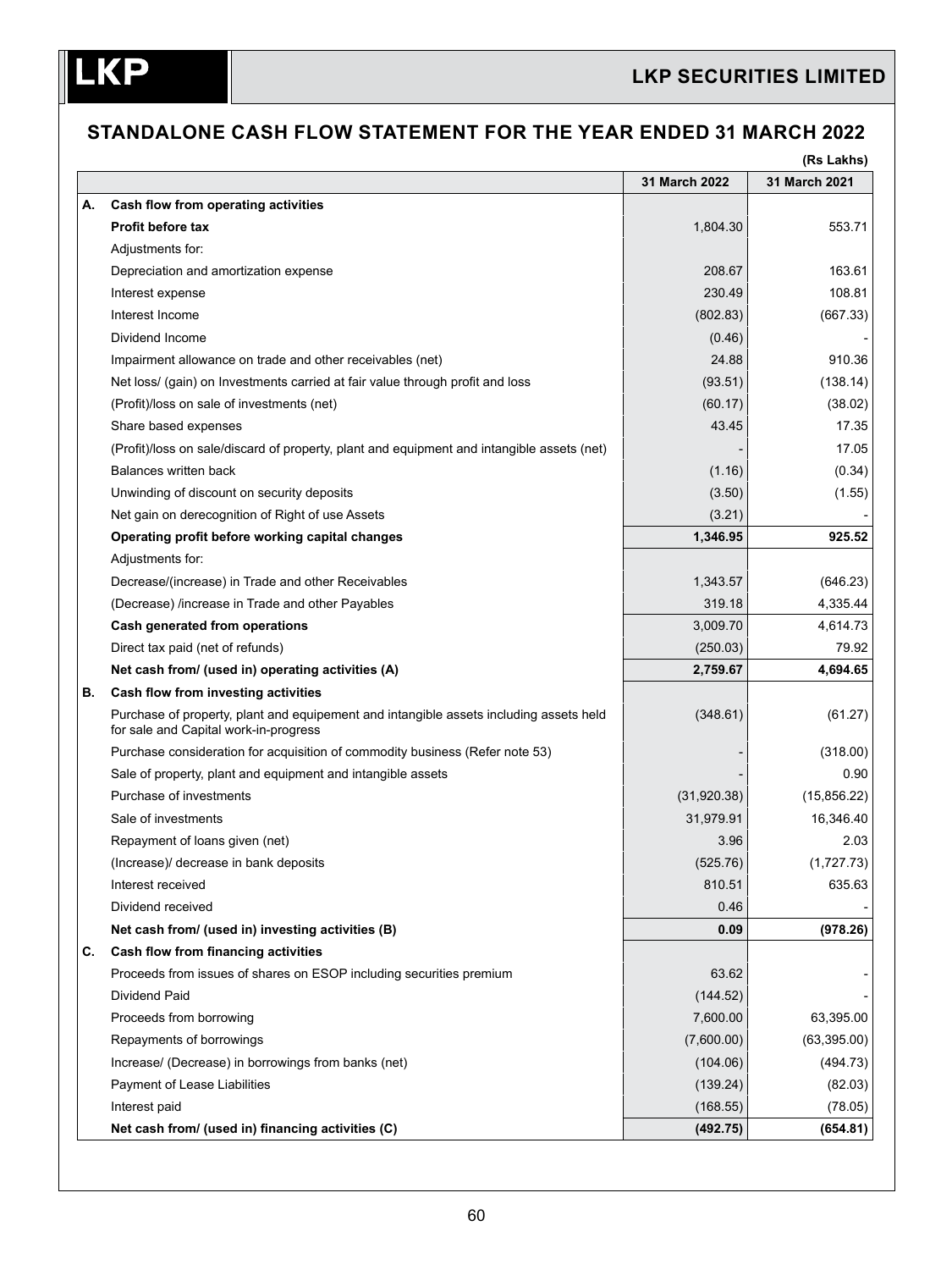# **STANDALONE CASH FLOW STATEMENT FOR THE YEAR ENDED 31 MARCH 2022**

|                                                               |               | (Rs Lakhs)    |
|---------------------------------------------------------------|---------------|---------------|
|                                                               | 31 March 2022 | 31 March 2021 |
| Net changes in cash and cash equivalents (A+B+C)              | 2,267.01      | 3,061.58      |
| Cash and cash equivalents at the beginning of the year        | 6,058.37      | 2,986.84      |
| Addition on acquisition of Commodity business (Refer note 53) |               | 9.95          |
| Cash and cash equivalents at the end of the year              | 8,325.38      | 6,058.37      |
| Other bank balances                                           | 4,140.80      | 3,622.71      |
| Cash and bank balances at the end of the year                 | 12,466.18     | 9,681.08      |

### **Notes:**

1. The impact of non-cash transactions have not been given in the above cash flow statement details of which are given in note 42

2. The disclosures relating to changes in liabilities arising from financing activities (Refer Note 42)

3. The above statements of the cash flow has been prepared under the "Indirect methods" set out in Ind-As 7 on 'Statement of Cash Flow'

4. Component of Cash and bank balances

| Cash in Hand                             | 0.31      | 0.47     |
|------------------------------------------|-----------|----------|
| Balances with bank - In Current accounts | 8,325.07  | 6,057.89 |
| Other Bank Balances                      | 4.140.80  | 3,622.71 |
| <b>Total</b>                             | 12,466.18 | 9,681.08 |

5. Previous year figures have been regrouped or recast wherever, considered necessary

| The accompanying notes are an integral part of the financials statements<br>1-59                                                 |                                                                  |                                                     |  |  |  |  |  |  |
|----------------------------------------------------------------------------------------------------------------------------------|------------------------------------------------------------------|-----------------------------------------------------|--|--|--|--|--|--|
| In terms of our report attached                                                                                                  |                                                                  |                                                     |  |  |  |  |  |  |
| For MGB & Co.LLP<br>For and on behalf of the board<br><b>Chartered Accountants</b><br>Firm Registration Number: 101169W/W-100035 |                                                                  |                                                     |  |  |  |  |  |  |
| Sanjay Kothari<br>Partner<br>Membership Number: 048215                                                                           | <b>Pratik Doshi</b><br><b>Managing Director</b><br>DIN: 00131122 | <b>S.S Gulati</b><br>Director<br>DIN: 02404230      |  |  |  |  |  |  |
| Place: Mumbai<br>Date: 29 April 2022                                                                                             | Girish Majrekar<br><b>Chief Financial Officer</b>                | Akshata Vengurlekar<br>Company Secretary<br>A 50701 |  |  |  |  |  |  |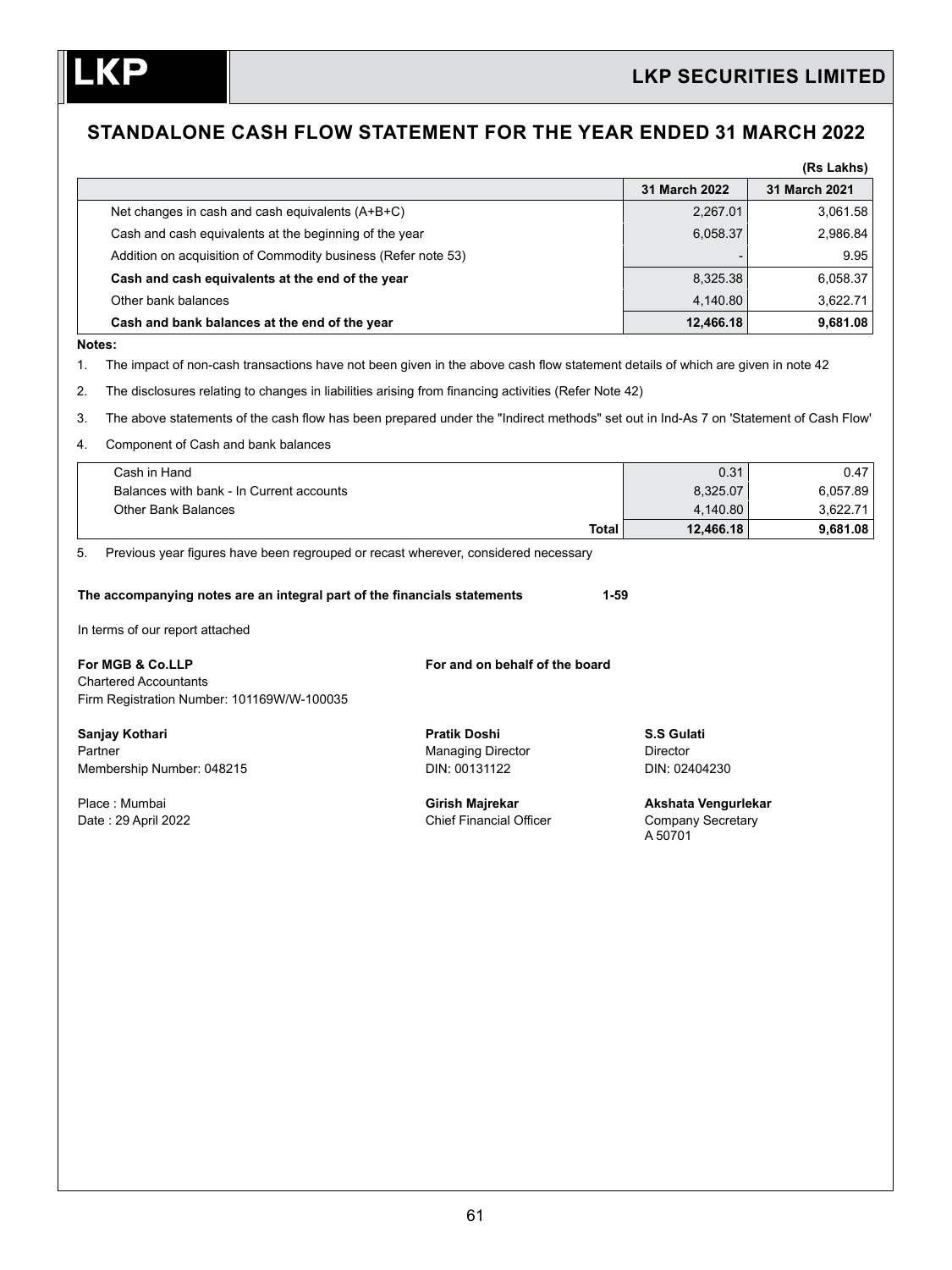# **NOTES FORMING PART OF THE STANDALONE FINANCIAL STATEMENTS**

#### **1 Company information**

LKP Securities Limited ("the Company') is domiciled and incorporated in India and its shares are publicly traded on the Bombay Stock Exchange(BSE) in India. The Company's registered office is located at 203, Embassy centre, Nariman point, Mumbai 400021, Maharashtra, India. The Company is engaged as a stock and securities broker and providing other financial service with nationwide network across assets classes equities, debt, structured products, Portfolio Management services and Third party distribution.

 The seperate financial statement (hereinafter referred to as "Financial Statements") of the Company for the year ended 31 March 2022 were authorised for issued by the Board of Directors at the meeting held on 29 April 2022.

#### **2 Significant accounting policies**

#### **(a) Basis of preparation**

 These financial statements have been prepared in accordance with the Indian Accounting Standards (hereinafter referred to as the 'Ind AS') as notified by Ministry of Corporate Affairs pursuant to Section 133 of the Companies Act, 2013 ('Act') read with the Companies (Indian Accounting Standards) Rules, 2015 as amended and other relevant provisions of the Act.

 These financial statements have been prepared and presented under the historical cost convention, on the accrual basis of accounting except for certain financial assets and liabilities defined benefit plan liabilites and share based payments that are measured at fair values at the end of each reporting period, as stated in the accounting policies stated out below. The Company presents its Balance sheet in the order of Liquidity.

 Accounting policies have been consistently applied except where newly issued accounting standard is initially adopted or a revision to an existing accounting standard requires a change in the accounting policy hitherto in use.

#### **Rounding of amounts**

 All amounts disclosed in the financial statements and notes have been rounded off to the nearest lakh as per the requirement of schedule III (except per share data), unless otherwise stated. 0 (Zero) denotes amount less than thousand.

#### **(b) Property, plant and equipment**

All property, plant and equipment are stated at cost, less accumulated depreciation and impairment loss, if any. The Cost comprises purchase cost, borrowing costs if capitalisation criteria are met and directly attributable cost of bringing the asset to its working condition for the intended use.

**Right to Use Assets ( ROU)**: The Company as a lessee records an ROU asset for each lease with an original term greater than 12 months. ROU assets are included Office premises , with the corresponding lease liabilities disclosed in financial liabilities. Depreciation on ROU asset is being charged on the basis of Lease term

#### **(c) Intangible assets**

Intangible assets acquired or developed are measured on initial recognition at cost and stated at cost less accumulated amortisation and impairment loss, if any. Expenditure incurred on acquisition / development of intangible assets which are not put / ready to use at the reporting date is disclosed under intangible assets under development.

- **(d) Depreciation on property, plant & equipment/ intangible assets**
- i) Depreciable amount for property, plant and equipment / intangible assets is the cost of an asset, or other amount substituted for cost, less its estimated residual value.

Depreciation on property, plant and equipment is provided on straight-line method as per the useful life prescribed in Schedule II to the Companies Act, 2013 except servers which are depreciated on straight line basis over a period of 3 Years.

- ii) Intangible assets primarily includes software which are amortised on straight line basis over a period of 3 years as estimated by the management.
- **(e)** Capital work-in-progress and Capital advances:

Capital work-in-progress are property, plant and equipment which are not yet ready for their intended use. Advances given towards acquisition of Property, Plant and equipment outstanding at each reporting date are shown as other nonfinancial assets.

Depreciation is not recorded on capital work-inprogress until construction and installation is completed and assets are ready for its intended use.

#### **(f) Derecognition of property, plant and equipment / intangible assets**

The carrying amount of an item of property, plant and equipment / intangibles is derecognised on disposal or when no future economic benefits are expected from its use or disposal. The gain or loss arising from the derecognition of an item of property, plant and equipment / intangibles is measured as the difference between the net disposal in proceeds and the carrying amount of the item and is recognised in the statement of profit and loss when the item is derecognised.

#### **(g) Goodwill**

 Goodwill represents excess of the cost of acquisition over the net fair value of the identifiable assets and liabilities or recognition at deemed cost on date of transition . No amortisation is charged on the goodwill. Goodwill recognized is tested for impairment annually and when there are indications that the carrying amount may exceed the recoverable amount.

#### **(h) Leases**

The Company's lease asset primarily consist of leases for Office premises . The Company assesses whether a contract contains a lease, at inception of a contract. A contract is, or contains, a lease if the contract conveys the right to control the use of an identified asset for a period of time in exchange for consideration. To assess whether a contract conveys the right to control the use of an identified asset, the Company assesses whether: (i) the contract involves the use of an identified asset (ii) the Company has substantially all of the economic benefits from use of the asset through the period of the lease and (iii) the Company has the right to direct the use of the asset.

At the date of commencement of the lease, the Company recognizes a right-of-use asset ("ROU") and a corresponding lease liability for all lease arrangements in which it is a lessee, except for leases with a term of twelve months or less (shortterm leases) and low value leases. For these short-term and low value leases, the Company recognizes the lease payments as an operating expense on a straight-line basis over the term of the lease.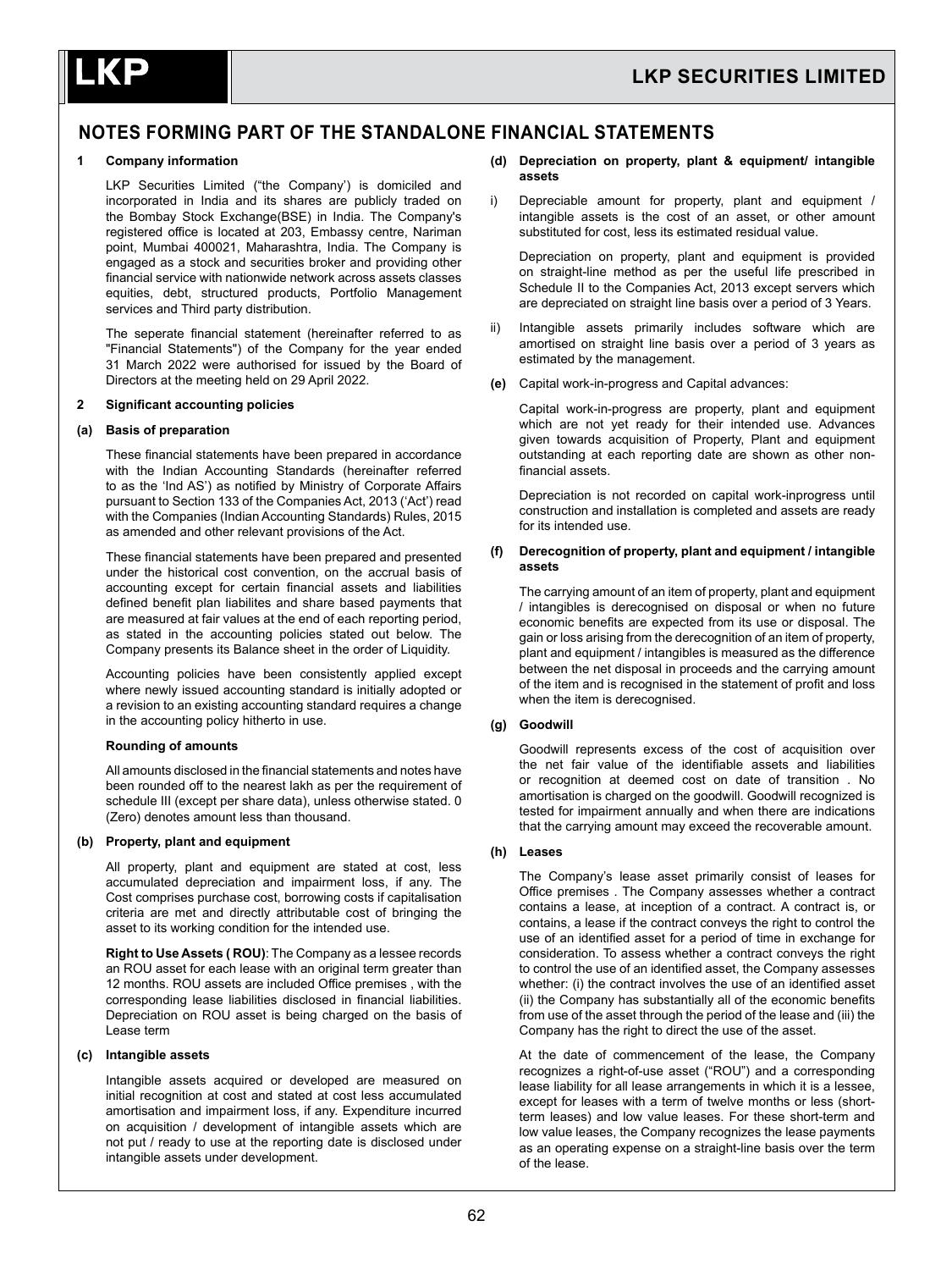Certain lease arrangements includes the options to extend or terminate the lease before the end of the lease term. ROU assets and lease liabilities includes these options when it is reasonably certain that they will be exercised.

The right-of-use assets are initially recognized at cost, which comprises the initial amount of the lease liability adjusted for any lease payments made at or prior to the commencement date of the lease plus any initial direct costs less any lease incentives. They are subsequently measured at cost less accumulated depreciation and impairment losses.

#### **(i) Cash and cash equivalents**

- Cash and cash equivalents in the balance sheet comprise cash at bank and cash on hand and short-term deposit with original maturity upto three months, which are subject to insignificant risk of changes in value.
- (ii) For the purpose of presentation in the statement of cash flows, cash and cash equivalents consists of cash and short-term deposit, as defined as they are considered as integral part of company's cash management.

#### **(j) Fair value measurement**

The Company has an established control framework with respect to the measurement of fair values. The management regularly reviews significant unobservable inputs and valuation adiustments.

 All financial assets and financial liabilities for which fair value is measured or disclosed in the financial statements are categorised within the fair value hierarchy, described as follows, based on the lowest level input that is significant to the fair value measurement as a whole:

- **Level 1** Quoted (unadjusted) market prices in active markets for identical assets or liabilities;
- **Level 2** Valuation techniques for which the lowest level input that is significant to the fair value measurement is directly or indirectly observable, or
- **Level 3** Valuation techniques for which the lowest level input that is significant to the fair value measurement is unobservable.

The Company recognises transfers between levels of the fair value hierarchy at the end of the reporting period during which the change has occurred.

#### **(I) Financial instruments**

 Financial instruments is any contract that gives rise to a financial asset of one entity and a financial liability or equity instrument of another entity.

#### **Financial assets**

#### **i Initial recognition**

Financial assets are recognized when the company becomes a party to the contractual provisions of the financial insturment.

 Financial assets and financial liabilities are initially measured at fair value. Transaction costs that are directly attributable to the acquisition or issue of financial assets and financial liabilities (other than financial assets and financial liabilities at fair value through profit and loss) are added to or deducted from the fair value of the financial assets or financial liabilities, as appropriate, on initial recognition. Transaction costs directly attributable to the acquisition of financial assets or financial liabilities at fair value through profit and loss are recognised immediately in the statement of profit and loss.

#### **ii Subsequent measurement**

 Financial assets are classified into the following specified categories: amortised cost, financial assets 'at fair value through profit and loss' (FVTPL), 'Fair value through other comprehensive income' (FVTOCI). The classification depends on the Company's business model for managing the financial assets and the contractual terms of cash flows.

## **Debt Instrument**

## Amortised Cost

 A financial asset is subsequently measured at amortised cost if it is held within a business model whose objective is to hold the asset in order to collect contractual cash flows and the contractual terms of the financial asset give rise on specified dates to cash flows that are solely payments of principal and interest on the principal amount outstanding. This category generally applies to trade and other receivables.

#### **Fair value through other comprehensive income (FVTOCI)**

 A 'debt instrument' is classified as at the FVTOCI if both of the following criteria are met:

- a. The objective of the business model is achieved both by collecting contractual cash flows and selling the financial assets.
- b. The asset's contractual cash flows represent solely payments of principal and interest.

Debt instruments included within the FVTOCI category are measured initially as well as at each reporting date at fair value. Fair value movements are recognized in the other comprehensive income (OCI). However, the Company recognizes interest income, impairment losses and reversals and foreign exchange gain or loss in the statement of profit and loss. On derecognition of the asset, cumulative gain or loss previously recognised in OCI is reclassified from the equity to statement of profit and loss. Interest earned whilst holding FVTOCI debt instrument is reported as interest income using the EIR method.

#### **Fair value through Profit and Loss (FVTPL)**

FVTPL is a residual category for debt instruments. Any debt instrument, which does not meet the criteria for categorization as at amortized cost or as FVTOCI, is classified as at FVTPL. In addition, the Company may elect to designate a debt instrument, which otherwise meets amortized cost or FVTOCI criteria, as at FVTPL. However, such election is considered only if doing so reduces or eliminates a measurement or recognition inconsistency (referred to as 'accounting mismatch').

Debt instruments included within the FVTPL category are measured at fair value with all changes recognized in the statement of profit and loss.

#### **Equity investments**

The Company measures its equity investments other than in subsidiary at fair value through profit and loss. However where the Company's management makes an irrevocable choice on initial recognition to present fair value gains and losses on specific equity investments in other comprehensive income, there is no subsequent reclassification, on sale or otherwise, of fair value gains and losses to statement of profit and loss.

#### **Investment in subsidiary**

Investment in subsidiary are carried at cost less impairment loss in accordance with IND AS 27 on "Separate Financial Statements". Refer note 6 for list of investments.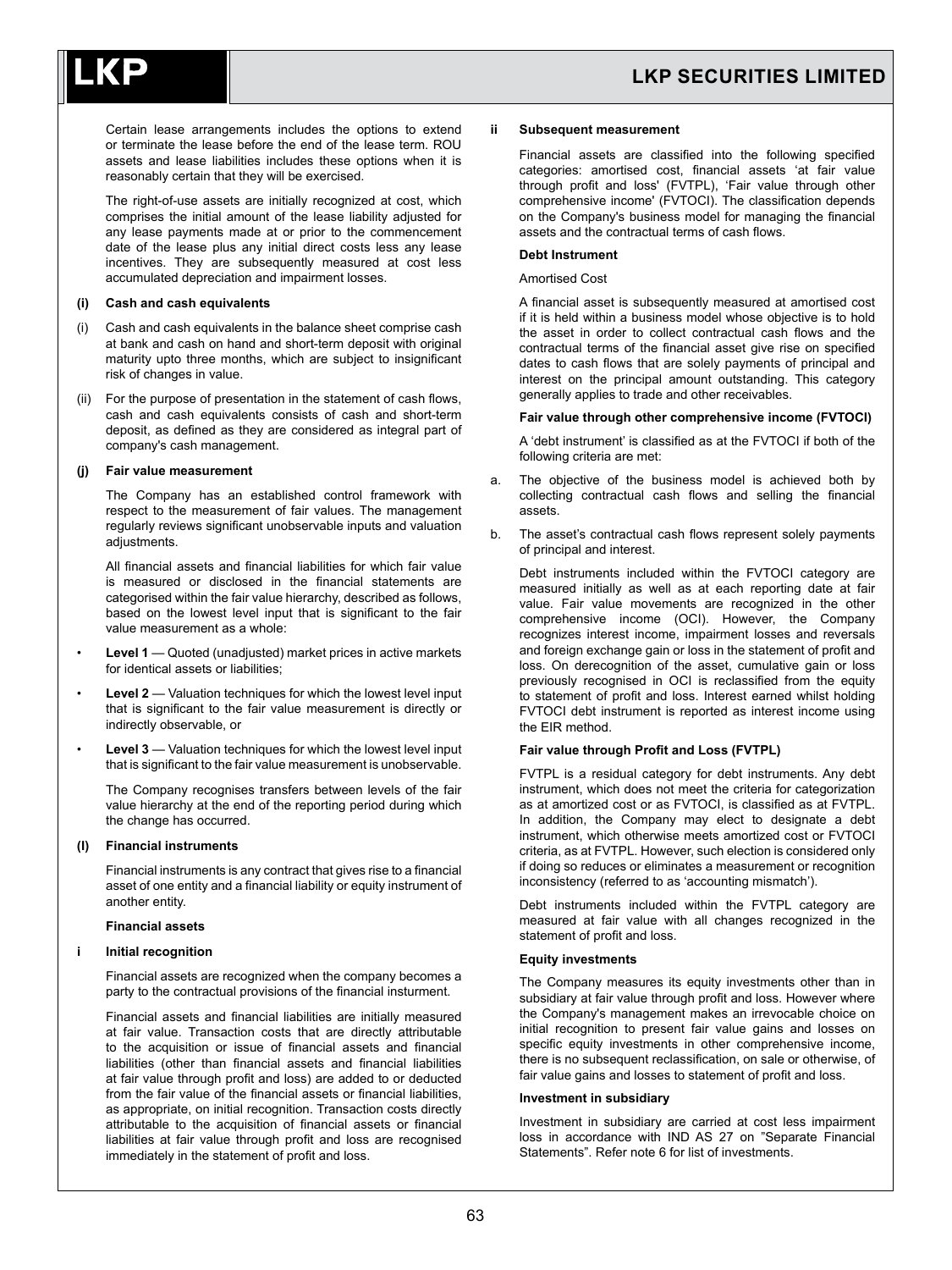### **Derivative financial instruments**

 Derivative financial instruments are classified and measured at fair value through profit and loss.

### **iii Derecognition of financial assets**

 A financial asset is derecognised only when

i) The Company has transferred the rights to receive cash flows from the asset or the rights have expired.

or

ii) The Company retains the contractual rights to receive the cash flows of the financial asset, but assumes a contractual obligation to pay the cash flows to one or more recipients in an arrangement.

Where the entity has transferred an asset, the Company evaluates whether it has transferred substantially all risks and rewards of ownership of the financial asset. In such cases, the financial asset is derecognised. Where the entity has not transferred substantially all risks and rewards of ownership of the financial asset, the financial asset is not derecognised.

## **Impairment of financial assets**

 The Company measures the expected credit loss associated with its assets based on historical trend, industry practices and the business enviornment in which the entity operates or any other appropriate basis. The impairment methodology applied depends on whether there has been a significant increase in credit risk.

### **Financial liabilities and equity instruments**

 Debt or equity instruments issued by the Company are classified as either financial liabilities or as equity in accordance with the substance of the contractual arrangements and the definitions of a financial liability and an equity instrument.

## **Equity instruments**

An equity instrument is any contract that evidences a residual interest in the assets of an entity after deducting all of its liabilities. Equity instruments issued by the Company are recognised at the proceeds received, net of direct issue costs.

 Repurchase of the Company's own equity instruments is recognised and deducted directly in equity. No gain or loss is recognised on the purchase, issue or cancellation of the Company's own equity instruments.

#### **Financial liabilities**

## **i Classification**

Financial liabilties are recognized when company becomes party to contractual provisions of the instrument.

 The Company classifies all financial liabilities at amortised cost or fair value through profit or loss.

#### **ii Subsequent measurement**

 The measurement of financial liabilities depends on their classification, as described below:

#### **Financial liabilities at fair value through profit or loss**

 Financial liabilities at fair value through profit or loss include financial liabilities held for trading and financial liabilities designated upon initial recognition as at fair value through profit or loss. Financial liabilities are classified as held for trading if they are incurred for the purpose of repurchasing in

the near term. Gains or losses on liabilities held for trading are recognised in the profit or loss.

## **iii De-recognition of financial liabilities**

 A financial liability is de-recognised when the obligation under the liability is discharged or cancelled or expires. When an existing financial liability is replaced by another from the same lender on substantially different terms, or the terms of an existing liability are substantially modified, such an exchange or modification is treated as the de-recognition of the original liability and the recognition of a new liability. The difference in the respective carrying amounts is recognised in the statement of profit or loss.

## **(k) Borrowings and Borrowing costs**

Borrowings are initially recognised at net of transaction costs incurred and measured at amortised cost. Any difference between the proceeds (net of transaction costs) and the redemption amount is recognised in the Statement of Profit and Loss over the period of the borrowings using the Effective Interest rate (EIR)

Preference shares, which are mandatorily redeemable on a specific date are classified as liabilities.

Borrowing costs attributable to the acquisition or construction of qualifying assets till the time such assets are ready for intended use are capitalised as part of cost of the assets. All other borrowing costs are expensed in the period they occur.

### **(l) Provisions, contingent liabilities and contingent assets**

The Company recognizes provisions when a present obligation (legal or constructive) as a result of a past event exists and it is probable that an outflow of resources embodying economic benefits will be required to settle such obligation and the amount of such obligation can be reliably estimated.

 If the effect of time value of money is material, provisions are discounted using a current pre-tax rate that reflects, when appropriate, the risks specific to the liability. When discounting is used, the increase in the provision due to the passage of time is recognized as a finance cost.

A disclosure for a contingent liability is made when there is a possible obligation or a present obligation that may, but probably will not require an outflow of resources embodying economic benefits or the amount of such obligation cannot be measured reliably. When there is a possible obligation or a present obligation in respect of which likelihood of outflow of resources embodying economic benefits is remote, no provision or disclosure is made.

 Contingent assets are notrecognised in the financial statements, however they are disclosed where the inflow of economic benefits is probable. When the realisation of income is virtually certain, then the related asset is no longer a contingent asset and is recognised as an asset.

## **(m) Revenue recognition**

The Companies (Indian Accounting Standards) Amendment Rules, 2018 issued by the Ministry of Corporate Affairs (MCA) notified Ind AS 115 "Revenue from Contracts with Customers" related to revenue recognition which replaces all existing revenue recognition standards and provide a single, comprehensive model for all contracts with customers. The revised standard contains principles to determine the measurement of revenue and timing of when it is recognized. The amendment also requires additional disclosure about the nature, amount, timing and uncertainty of revenue and cash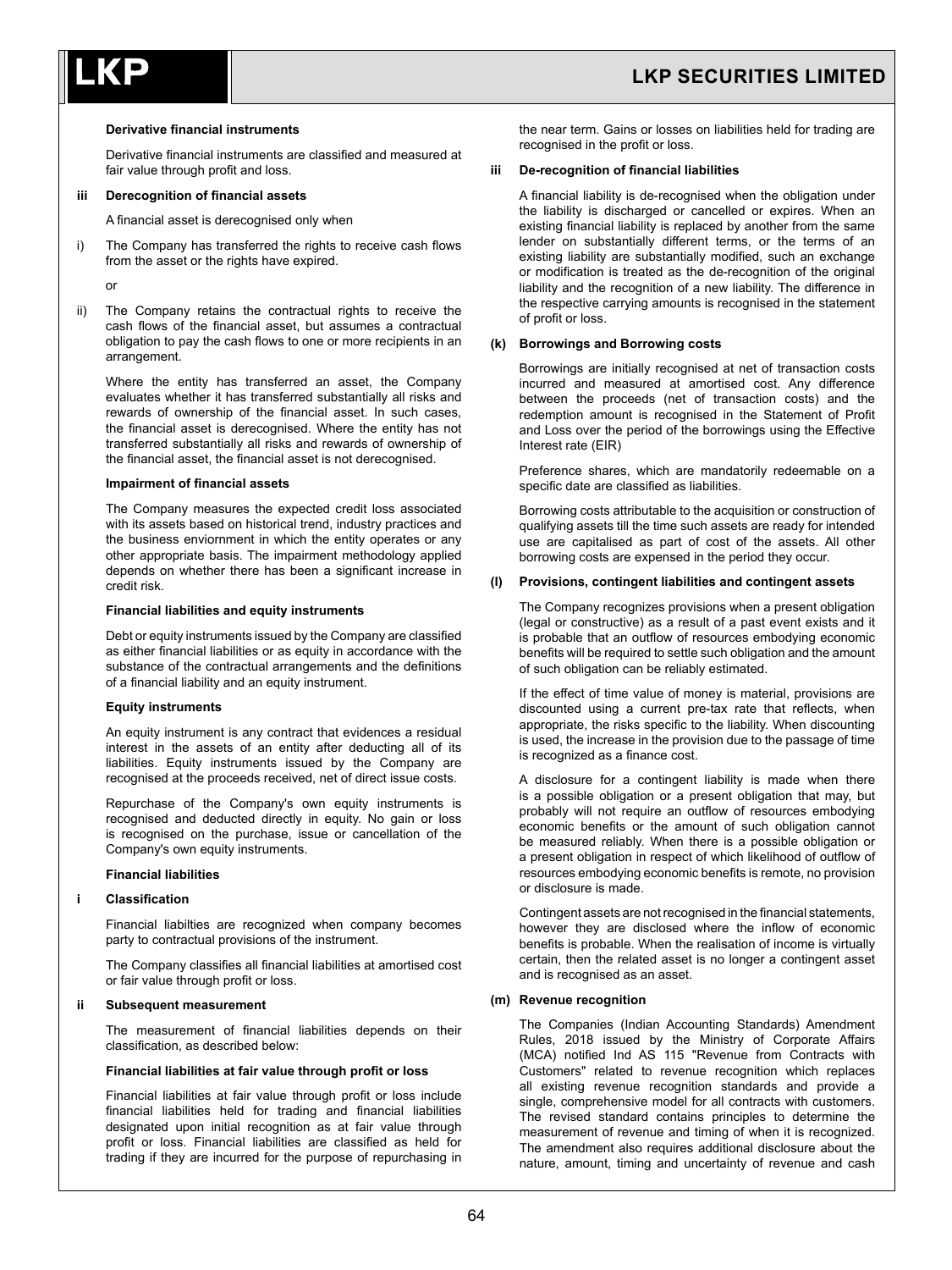flows arising from customer contracts, including significant judgments and changes in those judgments as well as assets recognized from costs incurred to fulfill these contracts.

- A. Revenue Revenue is measured at the fair value of consideration received or receivable. Revenue is recognised only when it can be reliably measured and it is probable that future economic benefits will flow to the Company.
- a) Company recognizes Brokerage income as per contracted rates on the execution of transactions on behalf of the clients on trade date on the basis of the date of settlement of respective exchanges.
- b) Account maintenance charges (AMC) included in other fees are recognized on time basis over the period of the contract.
- c) Interest income from a financial asset is recognised when it is probable that the economic benefits will flow to the Company and the amount of income can be measured reliably.
- d) Dividend income is recognised when the Company's right to receive dividend is established.

 Transaction price is accounted net of GST. Since GST is not received by the company on its own account, rather, it is collected by the Company on behalf of the government. Accordingly, it is excluded from revenue.

B. Contract Costs

In accordance with Ind AS - 115, incremental costs to obtain a contract are capitalized and amortized over the contract term if the cost are expected to be recoverable. The Company does not capitalize incremental costs to obtain a contract where the contract duration is expected to be one year or less.

C. Arrangements with Multiple Performance Obligations

The Company's contracts with customers may include multiple performance obligations. For such arrangements, the Company allocates revenue to each performance obligation based on its relative standalone selling price, which is generally determined based on the price charged to customers.

D. Contract assets and liabilities

Contract assets relate primarily to the Company's rights to consideration for work completed but not billed at each reporting date. Contract assets are transferred to receivables when the rights become unconditional. This usually occurs when the Company issues an invoice to a customer.

Contract liabilities primarily relate to consideration received in advance from customers, for which the performance obligation is yet to be satisfied.

## **(n) Retirement and other employee benefits**

(i) The Company operates both defined benefit and defined contribution schemes for its employees.

 For defined contribution schemes the amount charged as expense is equal to the contributions paid or payable when employees have rendered services entitling them to the contributions.

 For defined benefit plans, actuarial valuations are carried out at each balance sheet date using the Projected Unit Credit Method. The Company makes contribution to a scheme administered by the Life Insurance Corporation of India ("LIC") to discharge the gratuity liability to employees. The Company records its gratuity liability based on an actuarial valuation made by an independent actuary as at year end. Contribution made

to the LIC fund and provision made for the funded amounts are expensed in the books of accounts.

 All expenses represented by current service cost, past service cost, if any, and net interest on the defined benefit liability/ (asset) are recognized in the Statement of Profit and Loss. Remeasurements of the net defined benefit liability/ (asset) comprising actuarial gains and losses (excluding interest on the net defined benefit liability/ (asset)) are recognised in Other Comprehensive Income (OCI). Such remeasurements are not reclassified to the statement of profit and loss, in the subsequent periods.

(ii) Short term employee benefits: All employee benefits payable wholly within twelve months of rendering the service are classified as short term employee benefits and they are recognized in the period in which the employee renders the related service. The Company recognizes the undiscounted amount of short term employee benefits expected to be paid in exchange for services rendered as a liability.

### **(o) Transactions in foreign currencies**

- (i) The functional currency of the Company is Indian Rupees ("Rs."). Foreign currency transactions are accounted at the exchange rate prevailing on the date of such transactions.
- (ii) Foreign currency monetary items are translated using the exchange rate prevailing at the reporting date. Exchange differences arising on settlement of monetary items or on reporting such monetary items at rates different from those at which they were initially recorded during the period, or reported in previous financial statements are recognised as income or as expenses in the period in which they arise.
- (iii) Non-monetary foreign currency items are carried at historical cost and translated at the exchange rate prevelant at the date of the transaction.

## **(p) Accounting for taxes on income**

 Tax expense comprises of current and deferred tax.

## **Current tax**

 Current tax is the amount of income taxes payable in respect of taxable profit for a period. Current tax for current and prior periods is recognized at the amount expected to be paid to or recovered from the tax authorities, using the tax rates and tax laws that have been enacted or substantively enacted at the balance sheet date. Management periodically evaluates positions taken in the tax returns with respect to situations in which applicable tax regulations are subject to interpretation and establishes provisions where appropriate.

 Current tax is recognized in the statement of profit and loss except to the extent that the tax relates to items recognized directly in other comprehensive income or directly in equity.

#### **Deferred tax**

 Deferred tax assets and liabilities are recognized for all temporary differences arising between the tax bases of assets and liabilities and their carrying amounts in the financial statements except when the deferred tax arises from the initial recognition of an asset or liability that effects neither accounting nor taxable profit or loss at the time of transition.

 Deferred tax assets and liabilities are measured using tax rates and tax laws that have been enacted or substantively enacted at the balance sheet date and are expected to apply to taxable income in the years in which those temporary differences are expected to be recovered or settled.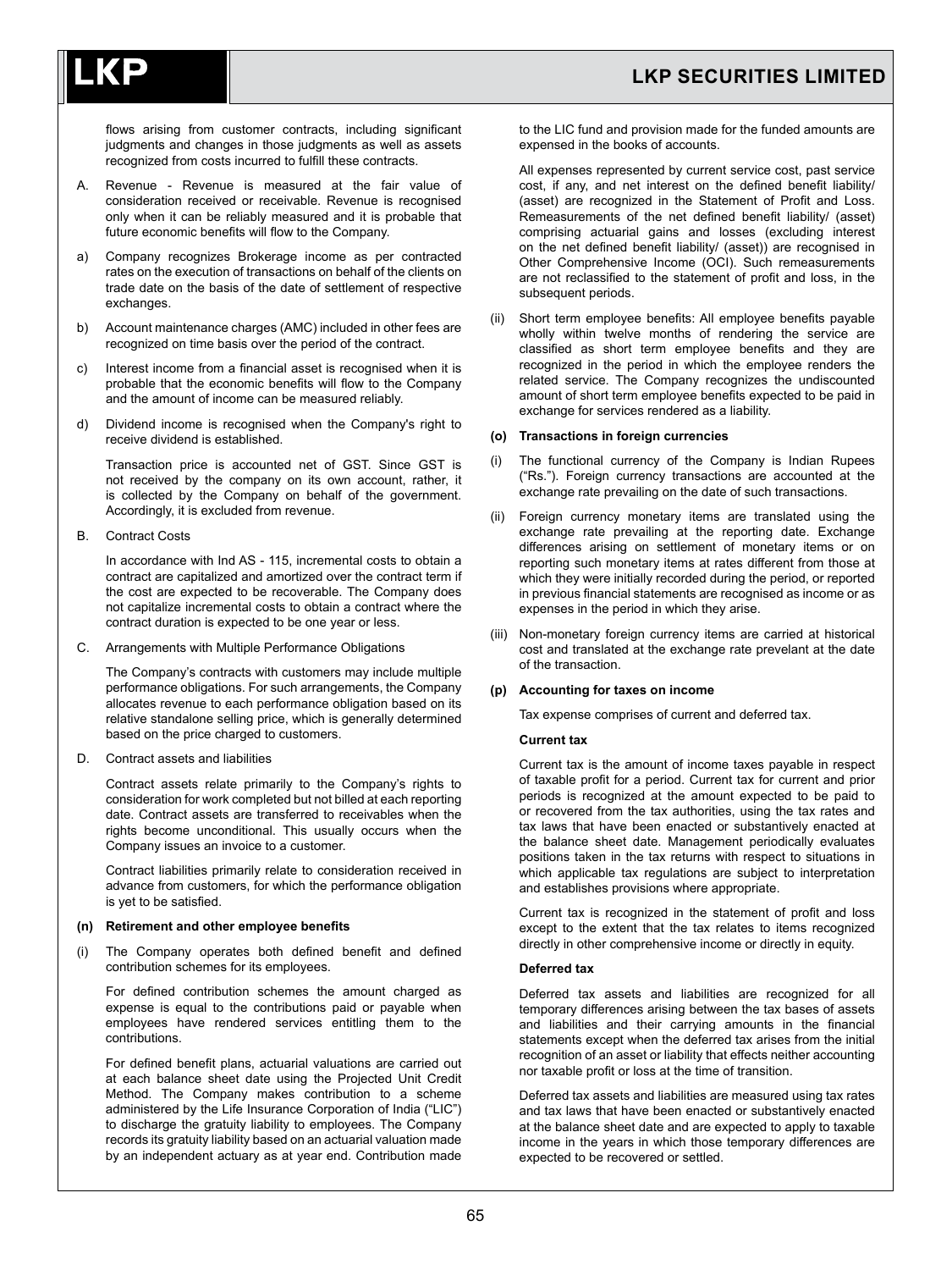#### **Presentation of current and deferred tax**

 Current and deferred tax are recognized as income or an expense in the statement of profit and loss, except to the extent they relate to items that are recognized in other comprehensive income, in which case, the current and deferred tax income / expense are recognised in other comprehensive income.

 Deferred tax assets are also recognised with respect to carry forward of unused tax losses and unused tax credits (including Minimum Alternative Tax credit) to the extent that it is probable that future taxable profit will be available against which the unused tax losses and unused tax credits can be utilised. Deferred tax assets are reviewed at each reporting date and are reduced to the extent that it is no longer probable that the related tax benefit will be realized.

 Minimum Alternate Tax (MAT) paid in accordance with tax laws, which give rise to future economic benefits in the form of adjustment of future tax liability, is recognised as an asset only when, based on convincing evidence, it is probable that the future economic benefits associated with it will flow to the company and the assets can be measured reliably.

#### **(q) Impairment of non-financial assets**

 The carrying amounts of non financial assets are reviewed at each balance sheet date if there is any indication of impairment based on internal/external factors. An asset is treated as impaired when the carrying amount exceeds its recoverable value. The recoverable amount is the greater of an asset's or cash generating unit's, net selling price and value in use. In assessing value in use, the estimated future cash flows are discounted to the present value using a pre-tax discount rate that reflects current market assessment of the time value of money and risks specific to the assets. An impairment loss is charged to the statement of profit and loss in the year in which an asset is identified as impaired.After impairment, depreciation is provided on the revised carrying amount of the asset over its remaining useful life. The impairment loss recognized in prior accounting periods is reversed by crediting the statement of profit and loss if there has been a change in the estimate of recoverable amount.

### **(r) Provisions**

Provision is recognised when an enterprise has a present obligation (legal or constructive) as a result of a past event and it is probable that an outflow of resources will be required to settle the obligation, in respect of which a reliable estimate can be made. Provisions are determined based on management estimates required to settle the obligation at the balance sheet date, supplemented by experience of similar transactions. These are reviewed at the balance sheet date and adjusted to reflect the current management estimates.

#### **(s) Earnings per share**

Basic earnings per share is computed and disclosed using the weighted average number of equity shares outstanding during the period. Dilutive earnings per share is computed and disclosed using the weighted average number of equity and dilutive equity equivalent shares outstanding during the period, except when the results would be anti-dilutive.

#### **(t) Share based payments**

 The Company recognizes compensation expense relating to share-based payments in net profit using fair-value in accordance with Ind AS 102, Share- Based Payment. The estimated fair value of awards is charged to statement of profit and loss on a straight-line basis over the requisite service

period for each separately vesting portion of the award as if the award was in substance, multiple awards with a corresponding increase to share based payment reserves.

#### **(u) Dividend**

Provision is made for the amount of any dividend declared on or before the end of the reporting period but remaining undistributed at the end of the reporting period, where the same has been appropriately authorised and is no longer at the discretion of the entity.

### **(v) Contributed equity**

 Equity shares are classified as equity. Incremental costs directly attributable to the issue of new shares or options are shown in equity as a deduction, net of tax, from the proceeds.

#### **(w) Exceptional items**

Certain occassions, the size, type, or incidences of the item of income or expenses pertaining to the ordinary activities of the Company is such that its disclosure improves the understanding of the performance of the Company, such income or expenses are classified as an exceptional item and accordingly, disclosed in the financial statements.

#### **Critical accounting judgment and estimates**

 The preparation of financial statements requires management to exercise judgment in applying the Company's accounting policies. It also requires the use of estimates and assumptions that affect the reported amounts of assets, liabilities, income and expenses and the accompanying disclosures including disclosure of contingent liabilities. Actual results may differ from these estimates. Estimates and underlying assumptions are reviewed on an ongoing basis, with revisions recognised in the period in which the estimates are revised and in any future periods affected.

#### **a Contingencies**

In the normal course of business, contingent liabilities may arise from litigation and other claims against the Company. Potential liabilities that have a low probability of crystallising or are very difficult to quantify reliably, are treated as contingent liabilities. Such liabilities are disclosed in the notes but are not provided for in the financial statements. There can be no assurance regarding the final outcome of these legal proceedings.

#### **b Useful lives and residual values**

The Company reviews the useful lives and residual values of property, plant and equipment and intangible assets at each financial year end.

#### **c Impairment testing**

Judgement is also required in evaluating the likelihood of collection of customer debt after revenue has been recognised. This evaluation requires estimates to be made, including the level of provision to be made for amounts with uncertain recovery profiles. Provisions are based on historical trends in the percentage of debts which are not recovered, or on more detailed reviews of individually significant balances.

Determining whether the carrying amount of these assets has any indication of impairment also requires judgment. If an indication of impairment is identified, further judgment is required to assess whether the carrying amount can be supported by the net present value of future cash flows forecast to be derived from the asset. This forecast involves cash flow projections and selecting the appropriate discount rate.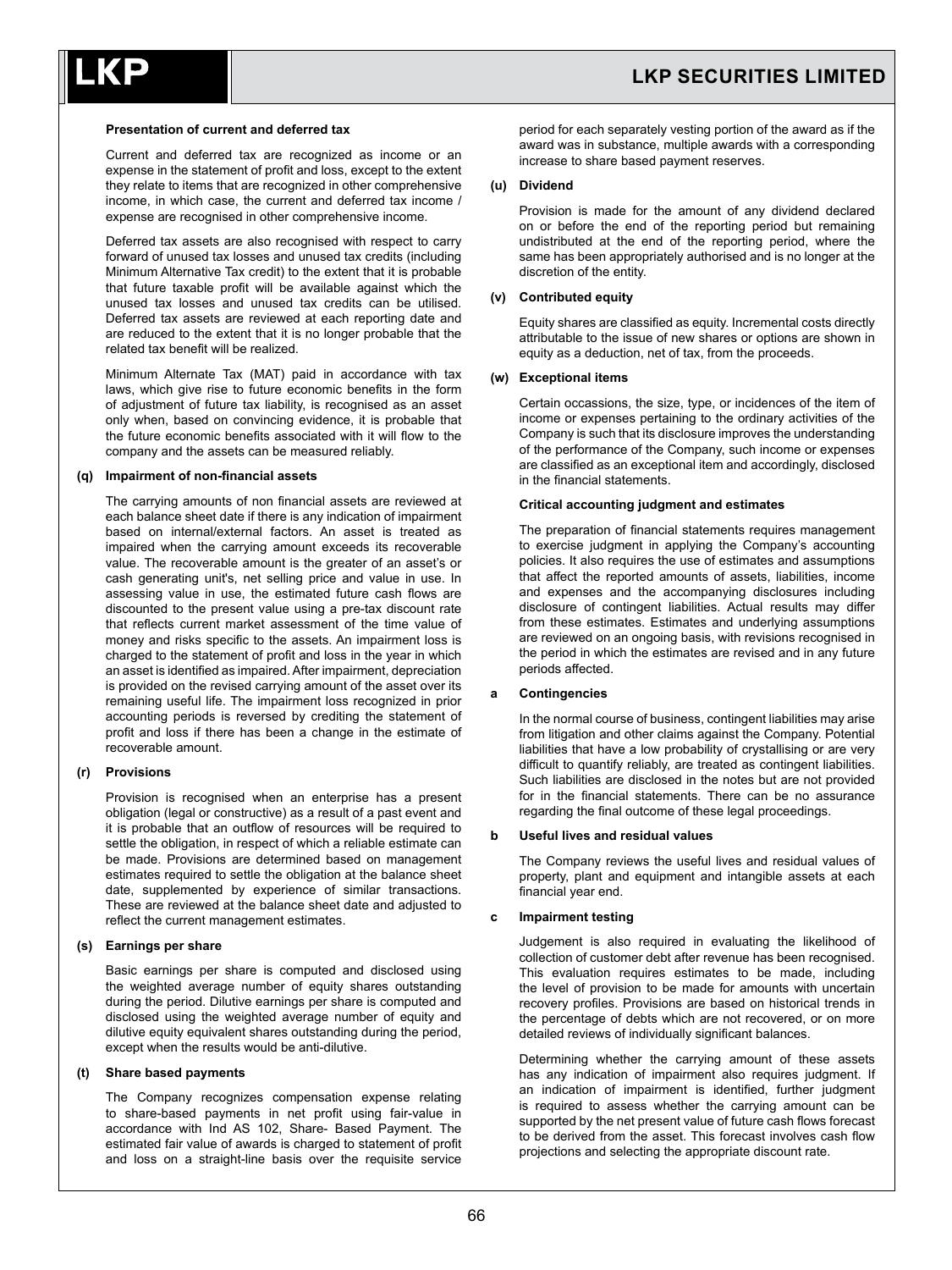## **d Tax**

 The Company's tax charge is the sum of the total current and deferred tax charges. The calculation of the Company's total tax charge necessarily involves a degree of estimation and judgement in respect of certain items whose tax treatment cannot be finally determined until resolution has been reached with the relevant tax authority or, as appropriate, through a formal legal process.

 Accruals for tax contingencies require management to make judgments and estimates in relation to tax related issues and exposures.

 The recognition of deferred tax assets is based upon whether it is more likely than not that sufficient and suitable taxable profits will be available in the future against which the reversal of temporary differences can be deducted. Where the temporary differences are related to losses, the availability of the losses to offset against forecast taxable profits is also considered. Recognition therefore involves judgment regarding the future financial performance of the particular legal entity or tax Company in which the deferred tax asset has been recognized.

#### **e Fair value measurement**

A number of Company's accounting policies and disclosures require the measurement of fair values, for both financial and non- financial assets and liabilities.

When measuring the fair value of an asset or a liability, the Company uses observable market data as far as possible. Fair values are categorized into different levels in a fair value hierarchy based on the inputs used in the valuation techniques as follows:

- Level 1: quoted prices (unadjusted) in active markets for identical assets or liabilities.
- Level 2: inputs other than quoted prices included in Level 1 that are observable for the asset or liability, either directly (i.e. prices) or indirectly (i.e. derived from prices).
- Level 3: inputs for the asset or liability that are not based on observable market data (unobservable inputs).

If the inputs used to measure the fair value of an asset or a liability fall into different levels of a fair value hierarchy, then the fair value measurement is categorized in its entirety in the same level of the fair value hierarchy as the lowest level input that is significant to the entire measurement.

The Company recognizes transfers between levels of the fair value hierarchy at the end of reporting year during which the change has occurred.

#### **f Defined benefit obligation**

The costs of providing pensions and other post-employment benefits are charged to the Statement of Profit and Loss in accordance with Ind AS 19 'Employee benefits' over the period during which benefit is derived from the employees' services. The costs are assessed on the basis of assumptions selected by the management. These assumptions include salary escalation rate, discount rates, expected rate of return on assets and mortality rates. The same is disclosed in Note 39, 'Employee benefits'.

### **g Fair valuation of employee share options**

The fair valuation of the employee share options is based on the Black-Scholes model used for valuation of options. Further details are discussed in note 20

#### **h Determining whether an arrangement contains a lease**

In determining whether an arrangement is, or contains a lease is based on the substance of the arrangement at the inception of the lease. The arrangement is, or contains, a lease date if fulfilment of the arrangement is dependent on the use of a specific asset or assets and the arrangement conveys a right to use the asset, even if that right is not explicitly specified in the arrangement

#### **i Impairment of financial assets**

 The Company recognizes loss allowances for expected credit losses on its financial assets measured at amortized cost. At each reporting date, the Company assesses whether financial assets carried at amortized cost are credit- impaired. A financial asset is 'credit impaired' when one or more events that have a detrimental impact on the estimated future cash flows of the financial asset have occurred.

#### **g Recent accounting pronouncements**

 Ministry of Corporate Affairs ("MCA") notifies new standards or amendments to the existing standards under Companies (Indian Accounting Standards) Rules as issued from time to time. On March 23, 2022, MCA amended the Companies (Indian Accounting Standards) Amendment Rules, 2022, as below.

#### **IndAS 16 – Property Plant and equipment-**

 The amendment clarifies that excess of net sale proceeds of items produced over the cost of testing, if any, shall not be recognised in the profit or loss but deducted from the directly attributable costs considered as part of cost of an item of property, plant, and equipment. The effective date for adoption of this amendment is annual periods beginning on or after April 1, 2022. The Company has evaluated the amendment and there is no impact on its consolidated financial statements.

#### **IndAS 37–Provisions, Contingent Liabilities and Contingent Assets –**

 The amendment specifies that the 'cost of fulfilling' a contract comprises the 'costs that relate directly to the contract'. Costs that relate directly to a contract can either be incremental costs of fulfilling that contract (examples would be direct labour, materials) or an allocation of other costs that relate directly to fulfilling contracts (an example would be the allocation of the depreciation charge for an item of property, plant and equipment used in fulfilling the contract). The effective date for adoption of this amendment is annual periods beginning on or after April 1, 2022, although early adoption is permitted. The Company has evaluated the amendment and the impact is not expected to be material.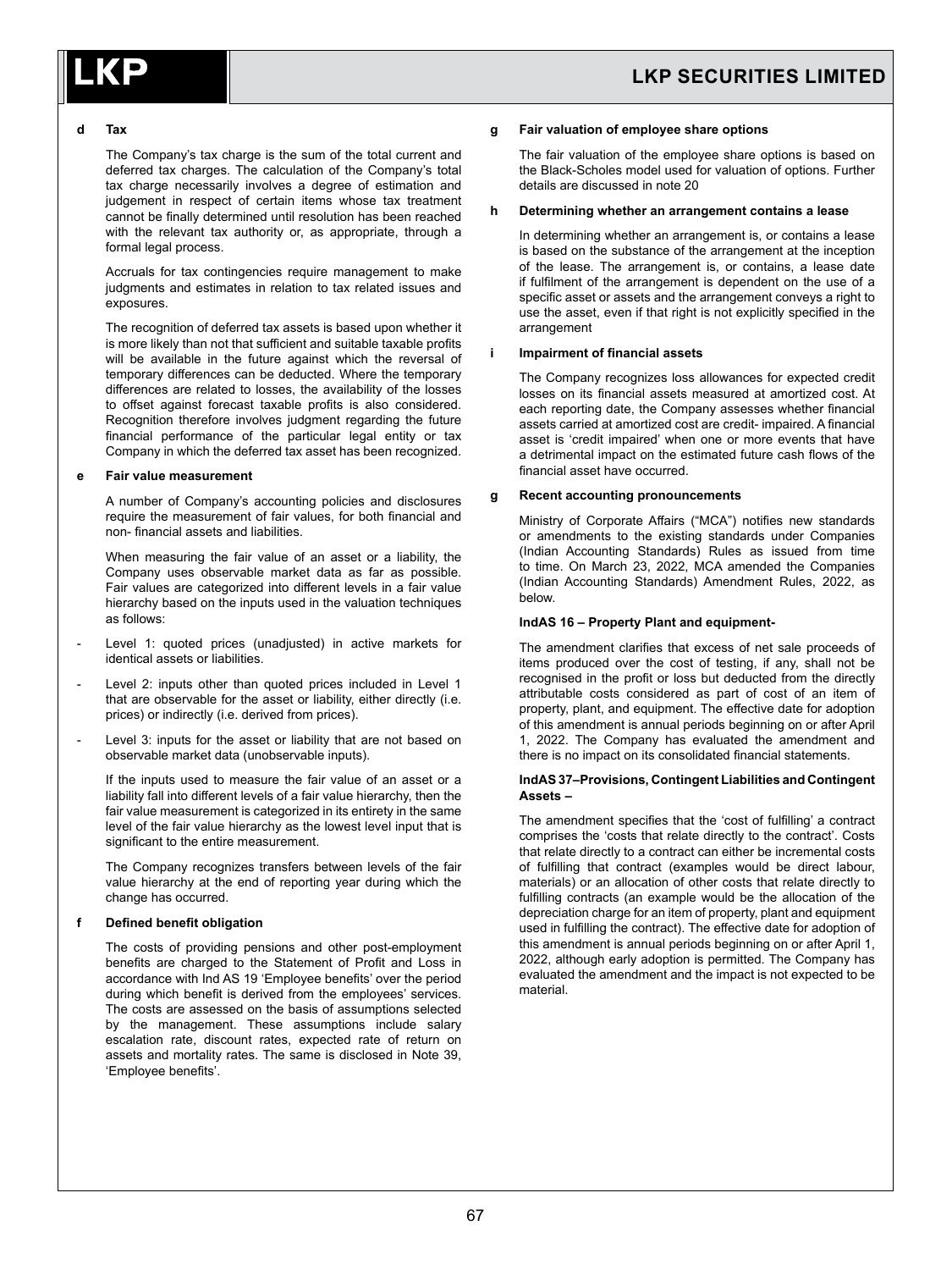**(Rs.Lakhs)**

# **NOTES FORMING PART OF THE STANDALONE FINANCIAL STATEMENTS**

|      |                                                                                                       |               | (Rs.Lakhs)    |
|------|-------------------------------------------------------------------------------------------------------|---------------|---------------|
|      |                                                                                                       | 31 March 2022 | 31 March 2021 |
| 3(a) | <b>Cash and Cash Equivalents</b>                                                                      |               |               |
|      | Cash on hand                                                                                          | 0.31          | 0.47          |
|      | Balances with bank - In Current accounts                                                              | 8,325.07      | 6,057.89      |
|      | Total                                                                                                 | 8.325.38      | 6,058.37      |
| 3(b) | Bank balances other than (a) above                                                                    |               |               |
|      | Balances with bank - In Unclaimed dividend                                                            | 4.87          | 1.52          |
|      | Earmarked balances with bank against bank deposits*                                                   | 4,135.93      | 3.611.88      |
|      | Bank deposit having original maturity period of more than three months but less than<br>twelve months |               | 9.31          |
|      | Total                                                                                                 | 4,140.80      | 3,622.71      |
|      |                                                                                                       |               |               |

\*Bank deposit of Rs.2,937.89 lakhs (Rs.2,572.62 lakhs) are marked as lien for meeting margin requirements and Rs.1,188.21 lakhs (Rs.1,029.85 lakhs) are provided as security against Overdraft facility and Rs.9.83 lakhs (Rs.9.41 lakhs) for Others. **(Rs.Lakhs)**

|   |                                     | 31 March 2022 | 31 March 2021 |
|---|-------------------------------------|---------------|---------------|
| 4 | <b>Receivables</b>                  |               |               |
|   | Trade receivables*                  |               |               |
|   | Considered good - secured           | 1,469.81      | 1,328.69      |
|   | Considered good - Unsecured         | 555.77        | 388.29        |
|   | Significant increase in credit risk | 181.35        | 186.38        |
|   | Less: Impairment loss Allowance     | (88.70)       | (89.94)       |
|   | Credit Impaired                     | 192.65        | 265.43        |
|   | Less: Impairment loss Allowance     | (192.65)      | (265.43)      |
|   |                                     | 2,118.24      | 1,813.42      |
|   | Other receivables                   |               |               |
|   | Considered good - secured           |               |               |
|   | Considered good - Unsecured         | 18.20         | 17.13         |
|   |                                     | 18.20         | 17.13         |
|   |                                     |               |               |
|   | Total                               | 2,136.43      | 1,830.55      |
|   |                                     |               |               |

\*Trade receivables are non-interest bearing till settlement date

For related party transactions Refer note 40

Trade Receivables includes of Rs.19.51 Lakhs. (Rs.0.27 Lakhs) are due from directors or other officers of the company either severally or jointly with any other person or are due from firms or private companies respectively in which director is a partner, director or member

#### **Trade Receivables ageing schedule**

|       | 31-Mar-22                                                                        |                                                             |                        |                  |                  |                      |          |  |
|-------|----------------------------------------------------------------------------------|-------------------------------------------------------------|------------------------|------------------|------------------|----------------------|----------|--|
|       | <b>Particulars</b>                                                               | Outstanding for following periods from due date of payment# | <b>Total</b>           |                  |                  |                      |          |  |
|       |                                                                                  | Less than<br>6 months                                       | $6$ months -<br>1 year | $1 - 2$<br>vears | $2 - 3$<br>vears | More than<br>3 years |          |  |
| (i)   | Undisputed Trade receivables - considered<br>qood                                | 1,818.47                                                    | 60.80                  | 54.56            | 55.95            | 35.81                | 2,025.58 |  |
| (ii)  | Undisputed Trade Receivables - which have<br>significant increase in credit risk |                                                             |                        |                  |                  |                      |          |  |
| (iii) | Undisputed Trade Receivables - credit<br>impaired                                | 2.63                                                        | 14.18                  | 23.50            | 39.96            | 112.37               | 192.65   |  |
| (iv)  | Disputed Trade Receivables-considered<br>qood                                    |                                                             |                        |                  |                  |                      |          |  |
| (v)   | Disputed Trade Receivables- which have<br>significant increase in credit risk    |                                                             |                        |                  |                  | 181.35               | 181.35   |  |
| (vi)  | Disputed Trade Receivables - credit<br>impaired                                  |                                                             |                        |                  |                  |                      |          |  |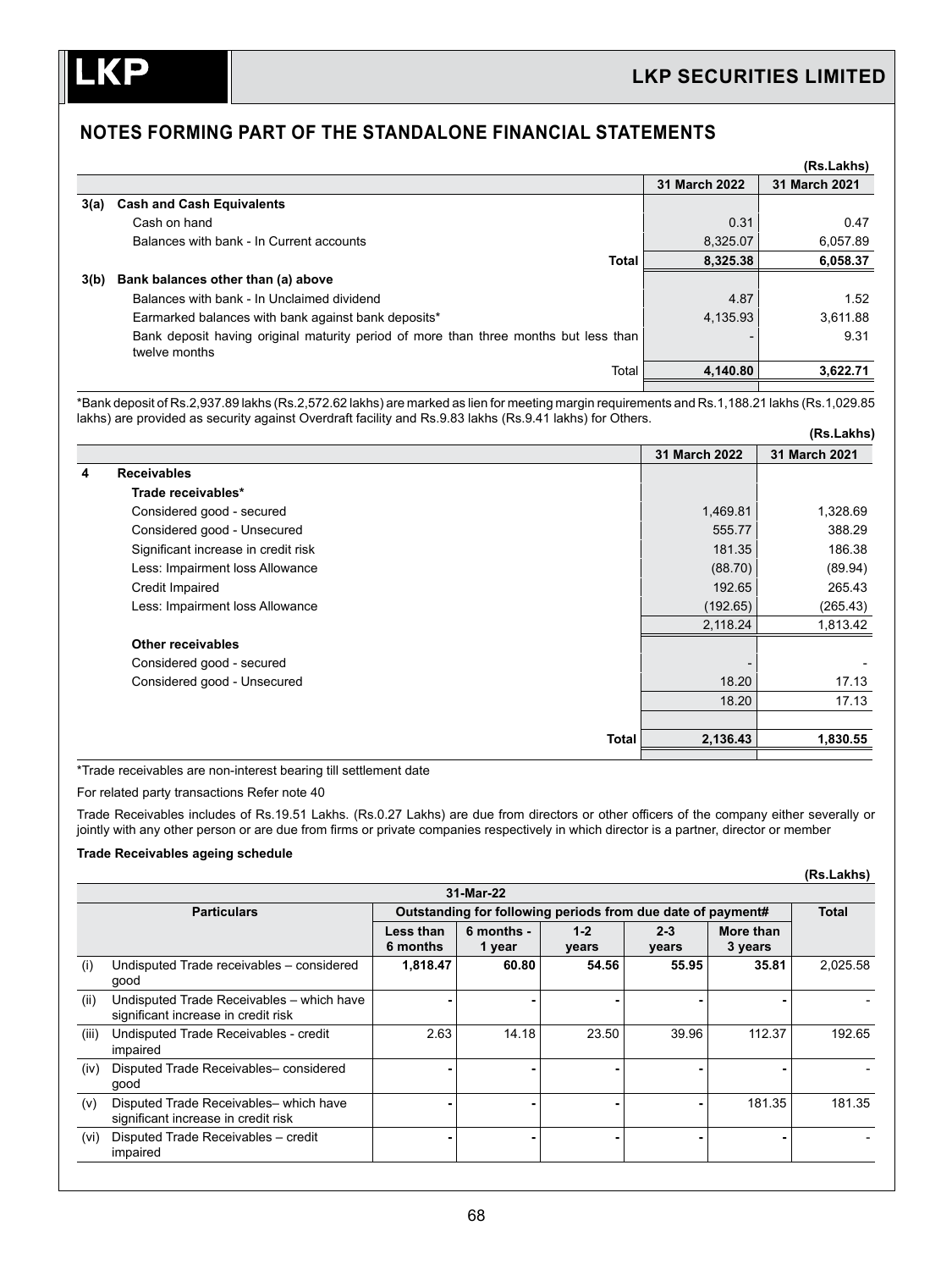# **NOTES FORMING PART OF THE STANDALONE FINANCIAL STATEMENTS**

|       | <b>Particulars</b>                                                                                            |                       | 31-Mar-21                                                   |                  |                  |                      |        |               |
|-------|---------------------------------------------------------------------------------------------------------------|-----------------------|-------------------------------------------------------------|------------------|------------------|----------------------|--------|---------------|
|       |                                                                                                               |                       | Outstanding for following periods from due date of payment# |                  |                  |                      |        | <b>Total</b>  |
|       |                                                                                                               | Less than<br>6 months | 6 months -<br>1 year                                        | $1 - 2$<br>years | $2 - 3$<br>years | More than<br>3 years |        |               |
| (i)   | Undisputed Trade receivables - considered<br>good                                                             | 1,533.23              | 73.90                                                       | 77.36            | 6.33             | 26.17                |        | 1,716.99      |
| (ii)  | Undisputed Trade Receivables - which have<br>significant increase in credit risk                              |                       |                                                             |                  |                  |                      |        |               |
| (iii) | Undisputed Trade Receivables - credit<br>impaired                                                             | 7.24                  | 6.36                                                        | 44.40            | 9.34             |                      | 198.10 | 265.43        |
| (iv)  | Disputed Trade Receivables- considered<br>good                                                                |                       |                                                             |                  |                  |                      |        |               |
| (v)   | Disputed Trade Receivables- which have<br>significant increase in credit risk                                 |                       |                                                             | ٠                |                  |                      | 186.38 | 186.38        |
| (vi)  | Disputed Trade Receivables - credit<br>impaired                                                               |                       |                                                             | -                |                  |                      |        |               |
|       |                                                                                                               |                       |                                                             |                  |                  |                      |        | (Rs.Lakhs)    |
|       |                                                                                                               |                       |                                                             |                  | 31 March 2022    |                      |        | 31 March 2021 |
| 5     | Loans (Unsecured)                                                                                             |                       |                                                             |                  |                  |                      |        |               |
|       | Loans to employees - Considred Good                                                                           |                       |                                                             |                  |                  | 20.23                |        | 24.19         |
|       |                                                                                                               |                       |                                                             | <b>Total</b>     |                  | 20.23                |        | 24.19         |
|       |                                                                                                               |                       |                                                             |                  |                  |                      |        |               |
|       |                                                                                                               |                       |                                                             |                  |                  |                      |        | (Rs. Lakhs)   |
|       | Investments                                                                                                   |                       |                                                             |                  | 31 March 2022    |                      |        | 31 March 2021 |
| 6     | <b>Investment in Mutual Funds</b>                                                                             |                       |                                                             |                  |                  |                      |        |               |
|       | (A)                                                                                                           |                       |                                                             |                  |                  |                      |        |               |
|       | Investment carried at Fair value through profit and loss<br>face value of Rs 100 each                         |                       |                                                             |                  |                  |                      |        |               |
|       | 1.024 (2021:0.976) liquidbees of NIP ETF                                                                      |                       |                                                             |                  |                  | 0.01                 |        | 0.01          |
|       |                                                                                                               |                       |                                                             | (A)              |                  | 0.01                 |        | 0.01          |
|       | Investment in equity shares<br>(B)                                                                            |                       |                                                             |                  |                  |                      |        |               |
|       | Investment carried at Fair value through other comprehensive income<br>(i)                                    |                       |                                                             |                  |                  |                      |        |               |
|       | Equity shares of face value of Rs 10 each (quoted)                                                            |                       |                                                             |                  |                  |                      |        |               |
|       | 8,900 (2021 : 8,900) of Roopa Industries Limited                                                              |                       |                                                             |                  |                  | 2.23                 |        | 0.83          |
|       | 17,440 (2021 : 17,440) of Reliance Power Limited                                                              |                       |                                                             |                  |                  | 2.35                 |        | 0.76          |
|       | 74,500 (2021 : 74,500) of Infra Industries Limited                                                            |                       |                                                             |                  |                  | 5.38                 |        | 4.84          |
|       | Equity shares of face value of Rs 2 each (quoted)                                                             |                       |                                                             |                  |                  |                      |        |               |
|       | 5,000 (2021: 5,000) of TV 18 Broadcast Limited                                                                |                       |                                                             |                  |                  | 3.70                 |        | 1.44          |
|       |                                                                                                               |                       |                                                             |                  |                  | 13.66                |        | 7.87          |
|       | Investment in equity shares (unquoted)                                                                        |                       |                                                             |                  |                  |                      |        |               |
|       | Equity shares of face value of Rs 10 each                                                                     |                       |                                                             |                  |                  |                      |        |               |
|       | 11,200(2021: 11,200) of Gobind Sugar Limited                                                                  |                       |                                                             |                  |                  | 8.85                 |        | 8.85          |
|       | Less: Provision for Impairment                                                                                |                       |                                                             |                  |                  | (8.85)               |        | (8.85)        |
|       |                                                                                                               |                       |                                                             |                  |                  |                      |        |               |
|       |                                                                                                               |                       |                                                             | (i)              |                  | 13.66                |        | 7.87          |
|       | Investment carried at Fair value through profit and loss<br>(ii)<br>Equity shares of face value of Rs 10 each |                       |                                                             |                  |                  |                      |        |               |
|       | 100 (2021:100) of Alacrity Electronics Limited#                                                               |                       |                                                             |                  |                  | 0.00                 |        | 0.01          |
|       | 41(2021: 41) of Norben Tea & Exports Limited#                                                                 |                       |                                                             |                  |                  | 0.00                 |        | 0.00          |
|       | 658 (2021: 658) of Reliance Industries Limited                                                                |                       |                                                             |                  |                  | 17.33                |        | 13.18         |
|       |                                                                                                               |                       |                                                             |                  |                  |                      |        | 0.01          |
|       | Nil (2021:51) of Simplex Mills Company Limited                                                                |                       |                                                             |                  |                  |                      |        |               |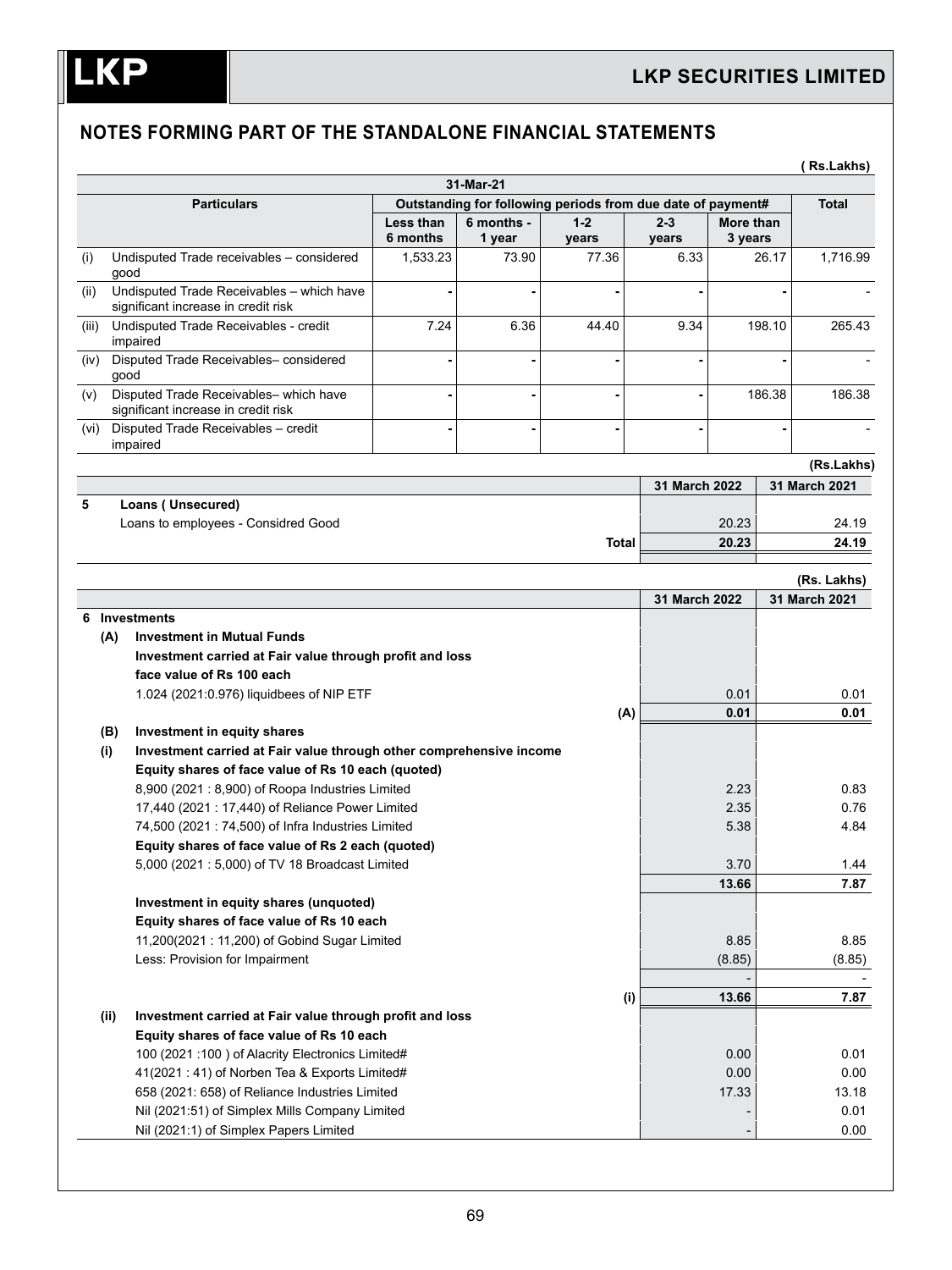# **NOTES FORMING PART OF THE STANDALONE FINANCIAL STATEMENTS**

|     |                                                                                                                     |               | (Rs. Lakhs)   |
|-----|---------------------------------------------------------------------------------------------------------------------|---------------|---------------|
|     |                                                                                                                     | 31 March 2022 | 31 March 2021 |
|     | 48,890 (2021 : 48,890) of Ironwood Education Limited (formerly known as Greycells<br>Education Limited)             | 16.13         | 9.80          |
|     | 200 (2021: Nil) Pan India corporation Limited                                                                       | 0.01          |               |
|     | Nil (2021: 3480 )Techindia Nirman Limited                                                                           |               | 0.09          |
|     | 145 (2021: 165 ) Vision Cinemas Limited#                                                                            | 0.00          | 0.00          |
|     | 2,08,403 (2021: 208403) of Shree Rama Newsprint Limited                                                             | 35.53         | 34.70         |
|     | Equity shares of face value of Rs 2 each                                                                            |               |               |
|     | 450 (2021 : 450) of Housing Development Finance Corporation Limited                                                 | 10.75         | 11.24         |
|     | Nil (2021: 5) of Dhani Services Limited (formerly Indiabulls Ventures Limited)                                      |               | 0.01          |
|     | 100,000 (2021: 100,000) of CG Power and Industrial Solutions Limited                                                | 189.25        | 66.85         |
|     | 106 (2021: Nil) of Glenmark Life Sciences Limited                                                                   | 0.49          |               |
|     | Equity shares of face value of Re 1 each                                                                            |               |               |
|     | 2,35,610 (2021 : 2,35,610) of Vakrangee Limited                                                                     | 81.76         | 132.06        |
|     | 8,250 (2021: 8,250) Tata Motors Limited                                                                             | 35.76         | 24.90         |
|     | (ii)                                                                                                                | 387.02        | 292.85        |
|     |                                                                                                                     |               |               |
|     | (B)                                                                                                                 | 400.68        | 300.72        |
| (C) | Investment in equity shares -unquoted                                                                               |               |               |
|     | Investments carried at cost                                                                                         |               |               |
|     | In Wholly owned subsidiary- equity shares of Rs 10 each                                                             |               |               |
|     | 760,000 (2021 : 760,000) of LKP Wealth Advisory Limited (Formerly known as LKP<br>Wealth Advisory Private Limited.) | 76.00         | 76.00         |
|     | (C)                                                                                                                 | 76.00         | 76.00         |
|     | Total Investments (A+B+C)                                                                                           | 476.69        | 376.73        |
|     | # "0" (Zero) denotes amounts less than thousand                                                                     |               |               |
|     | <b>Total Investments</b>                                                                                            | 476.69        | 376.73        |
|     | Aggregate book value of quoted investments                                                                          | 400.68        | 300.72        |
|     | Aggregate book value of unquoted investments (including subsidiary)                                                 | 84.85         | 84.85         |
|     | Aggregate market value of quoted investments                                                                        | 400.68        | 300.72        |
|     | Investment in subsidiary is stated at cost                                                                          | 76.00         | 76.00         |
|     | Provision for impairment                                                                                            | 8.85          | 8.85          |
|     |                                                                                                                     |               | (Rs. Lakhs)   |
|     |                                                                                                                     | 31 March 2022 | 31 March 2021 |
| 7   | <b>Other Financial Assets</b>                                                                                       |               |               |
|     | Deposits- (unsecured and considered good)                                                                           |               |               |
|     | - related parties* (Refer note 40)                                                                                  | 300.00        | 300.00        |
|     | - others                                                                                                            | 326.81        | 275.03        |
|     | Balance with exchange and clearing members                                                                          | 2,702.63      | 4,382.71      |
|     | Other Advances - unsecured                                                                                          | 37.80         | 15.91         |
|     | <b>Unbilled Revenue</b>                                                                                             | 3.15          |               |
|     | Total                                                                                                               | 3,370.39      | 4,973.65      |

\* Rs.300 Lakhs (2021 : 300 Lakhs) are due from firms or private companies respectively in which director is a partner, director or member.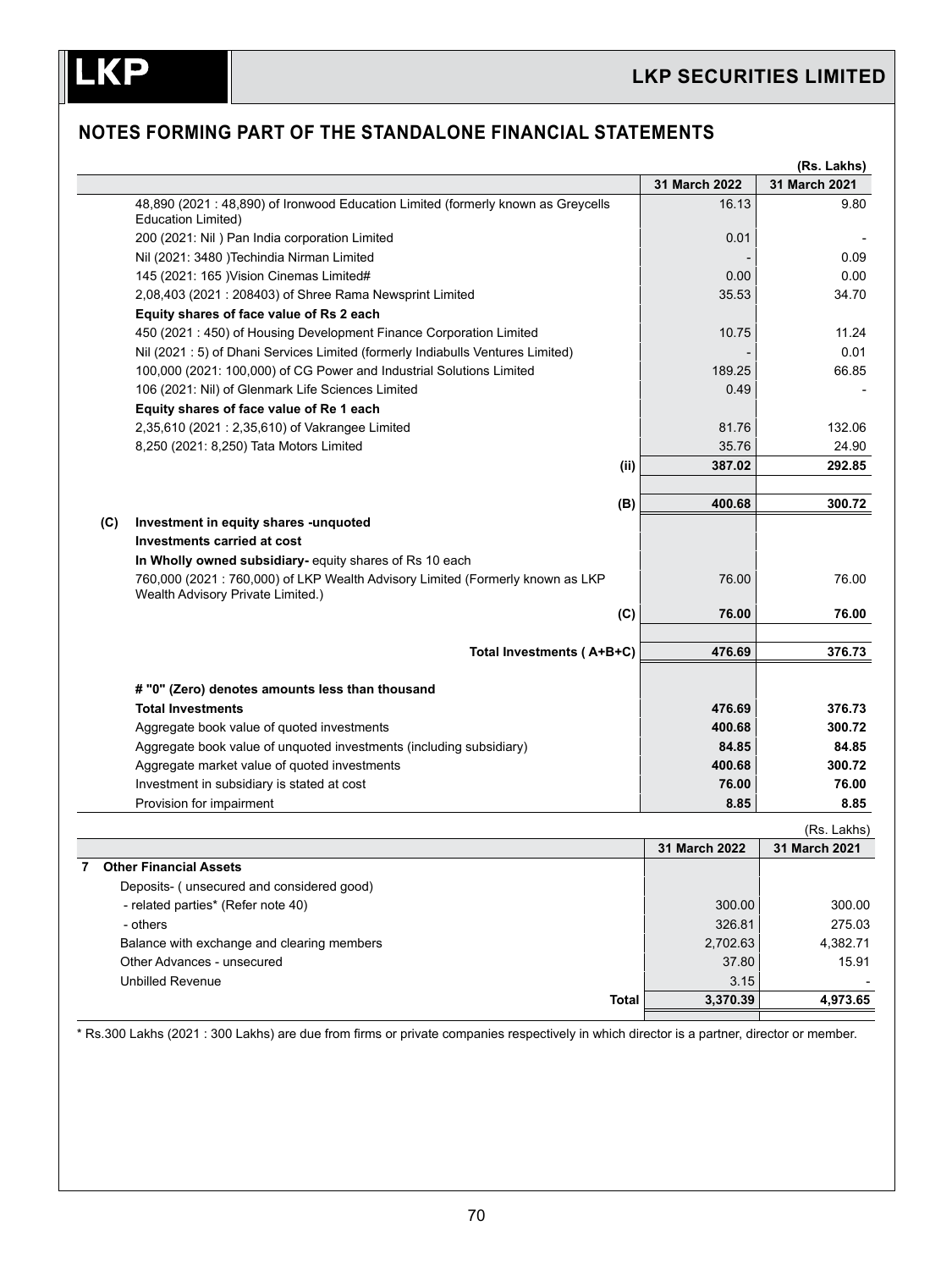|   |                                                    |               | (Rs. Lakhs)   |
|---|----------------------------------------------------|---------------|---------------|
|   |                                                    | 31 March 2022 | 31 March 2021 |
| 8 | <b>Current Tax assets (net)</b>                    |               |               |
|   | <b>Balance with Government Authorities</b>         |               |               |
|   | Advance Direct Tax (net of provisions)             | 154.71        | 154.01        |
|   | <b>Total</b>                                       | 154.71        | 154.01        |
| 9 | Defered tax assets (net)                           |               |               |
|   | Deferred tax assets/ (liabilities)                 |               |               |
|   | Property Plant and equipment and intangible assets | 22.44         | 27.43         |
|   | Employee benefits                                  | 17.93         | 55.11         |
|   | Allowances for credit losses                       | 78.27         | 98.87         |
|   | Fair valuation of Financial Instruments            | (62.07)       | (37.17)       |
|   | Others                                             | 13.14         | (1.86)        |
|   | <b>MAT Credit Entitlement</b>                      | 95.51         | 214.54        |
|   | Total                                              | 165.22        | 356.91        |
|   |                                                    |               |               |

### **10(a) Property, Plant and Equipments**

|                                 |                  |                 |               |                  |                   |             | (Rs. Lakhs)  |
|---------------------------------|------------------|-----------------|---------------|------------------|-------------------|-------------|--------------|
| <b>Description of Assets</b>    | <b>Furniture</b> | <b>Vehicles</b> | <b>Office</b> | <b>Computers</b> | <b>Electrical</b> | Leasehold   | <b>Total</b> |
|                                 | and Fixtures     |                 | Equipment     |                  | <b>Fittings</b>   | Improvement |              |
| <b>I. Gross Block</b>           |                  |                 |               |                  |                   |             |              |
| At cost as at 1 April 2020      | 77.66            | 220.06          | 112.27        | 127.78           | 2.13              | 89.53       | 629.43       |
| Additions                       | 0.59             |                 | 4.46          | 13.48            | $\blacksquare$    | 25.74       | 44.27        |
| Disposals/Adjustment/Deductions |                  |                 | 5.49          | 0.16             |                   | 89.53       | 95.18        |
| At cost as at 31 March 21       | 78.25            | 220.06          | 111.25        | 141.10           | 2.13              | 25.74       | 578.52       |
| Additions                       |                  | 26.70           | 3.66          | 28.00            |                   | 9.04        | 67.40        |
| Disposals/Adjustment/Deductions |                  |                 |               |                  |                   |             |              |
| At cost as at 31 March 2022     | 78.25            | 246.76          | 114.91        | 169.10           | 2.13              | 34.77       | 645.92       |
| II. Accumulated Depreciation    |                  |                 |               |                  |                   |             |              |
| Balance as at 1 April, 2020     | 38.06            | 69.62           | 56.74         | 88.37            | 1.24              | 61.45       | 315.48       |
| Additions during the year       | 5.26             | 25.04           | 8.26          | 12.25            | 0.04              | 11.69       | 62.53        |
| Disposals/Adjustment/Deductions |                  |                 | 5.00          | 0.15             |                   | 72.06       | 77.21        |
| Balance as at 31 March 2021     | 43.32            | 94.66           | 59.99         | 100.47           | 1.28              | 1.08        | 300.79       |
| Additions during the year       | 5.09             | 24.70           | 8.71          | 11.30            | 0.03              | 5.54        | 55.37        |
| Disposals/Adjustment/Deductions |                  |                 |               |                  |                   |             |              |
| Balance as at 31 March 2022     | 48.41            | 119.36          | 68.70         | 111.76           | 1.30              | 6.62        | 356.16       |
| Net block                       |                  |                 |               |                  |                   |             |              |
| As at 31 March 2022             | 29.84            | 127.40          | 46.20         | 57.34            | 0.83              | 28.15       | 289.76       |
| As at 31 March 2021             | 34.93            | 125.40          | 51.26         | 40.63            | 0.85              | 24.66       | 277.72       |

### **10(b) Right of use assets (ROU)**

|                                 | (Rs. Lakhs)            |
|---------------------------------|------------------------|
| <b>Description of Assets</b>    | <b>Office Premises</b> |
| <b>I. Gross Block</b>           |                        |
| At cost as at 1 April 2020      | 110.73                 |
| Additions (refer note 32)       | 490.24                 |
| Disposals/Adjustment/Deductions |                        |
| Balance as at 31 March 2021     | 600.97                 |
| Additions (refer note 32)       | 91.95                  |
| Disposals/Adjustment/Deductions | 18.17                  |
| Balance as at 31 March 2022     | 674.76                 |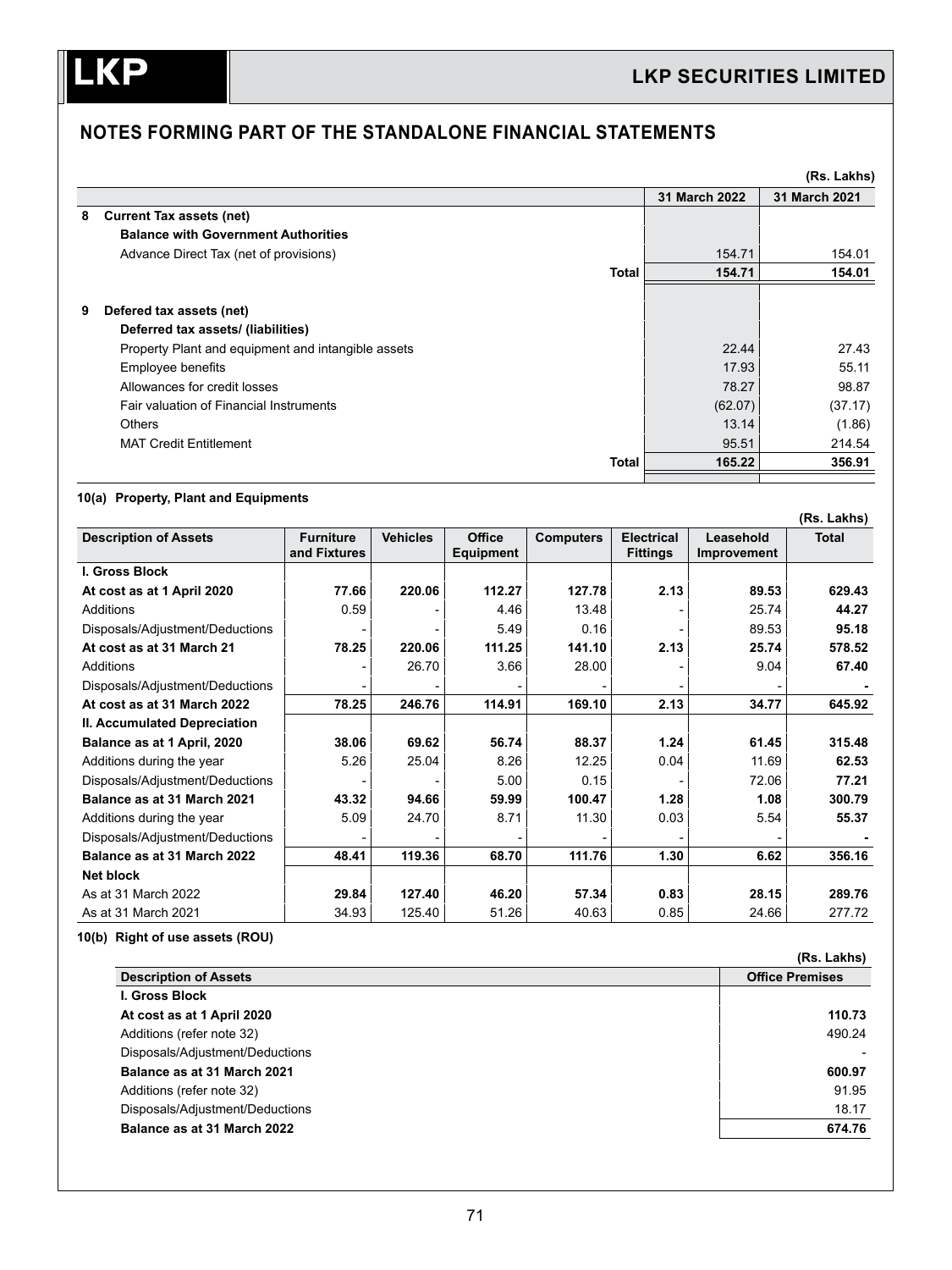|                                 | (Rs. Lakhs)            |
|---------------------------------|------------------------|
| <b>Description of Assets</b>    | <b>Office Premises</b> |
|                                 |                        |
| II. Accumulated Depreciation    |                        |
| Balance as at 1 April, 2020     | 15.99                  |
| Additions during the year       | 67.44                  |
| Disposals/Adjustment/Deductions |                        |
| Balance as at 31 March 2021     | 83.44                  |
| Additions during the year       | 124.17                 |
| Disposals/Adjustment/Deductions | 8.50                   |
| Balance as at 31 March 2022     | 199.10                 |
| Net block                       |                        |
| As at 31 March 2022             | 475.65                 |
| As at 31 March 2021             | 517.54                 |

**(Rs. Lakhs)**

| 10(c) | 31 March 2022                   |                                                 |              |           |             |       |  |
|-------|---------------------------------|-------------------------------------------------|--------------|-----------|-------------|-------|--|
|       |                                 | Amount in Capital Work in Progress for a period | <b>Total</b> |           |             |       |  |
|       | Capital-Work-in Progress (CWIP) | Less than 1                                     | 1-2 vears    | 2-3 years | More than 3 |       |  |
|       |                                 | vear                                            |              |           | vears       |       |  |
|       | Projects in progress            | 26.50                                           |              |           |             | 26.50 |  |

### **10(d) Intangible assets under development**

|                                 | (Rs. Lakhs) |
|---------------------------------|-------------|
| <b>Description of Assets</b>    |             |
| As on 1 April 2020              | 15.30       |
| Additions                       |             |
| Disposals/Adjustment/Deductions | 15.30       |
| Balance as at 31 March 2021     |             |
| Additions                       | 17.00       |
| Disposals/Adjustment/Deductions |             |
| Balance as at 31 March 2022     | 17.00       |
| As at 31 March 2022             | 17.00       |
| As at 31 March 2021             |             |

|                                     |                                                            |           |           |             | (Rs. Lakhs)  |  |  |
|-------------------------------------|------------------------------------------------------------|-----------|-----------|-------------|--------------|--|--|
| <b>31 March 2022</b>                |                                                            |           |           |             |              |  |  |
|                                     | Amount in Intangible Assets under development for a period |           |           |             | <b>Total</b> |  |  |
| Intangible assets under development | Less than 1                                                | 1-2 years | 2-3 years | More than 3 |              |  |  |
|                                     | vear                                                       |           |           | years       |              |  |  |
| <b>Projects in progress</b>         | 17.00                                                      |           |           |             | 17.00        |  |  |

| 11(a)<br>Goodwill                                | (Rs Lakhs)               |
|--------------------------------------------------|--------------------------|
| <b>Description of Assets</b>                     | Goodwill                 |
| As on 1 April 2020                               | 125.59                   |
| Additions arising on acquisition (Refer note 53) | 526.72                   |
| <b>Disposals</b>                                 |                          |
| Balance as at 31 March 2021                      | 652.31                   |
| Additions                                        |                          |
| <b>Disposals</b>                                 | $\overline{\phantom{0}}$ |
| Balance as at 31 March 2022                      | 652.31                   |
| As at 31 March 2022                              | 652.31                   |
| As at 31 March 2021                              | 652.31                   |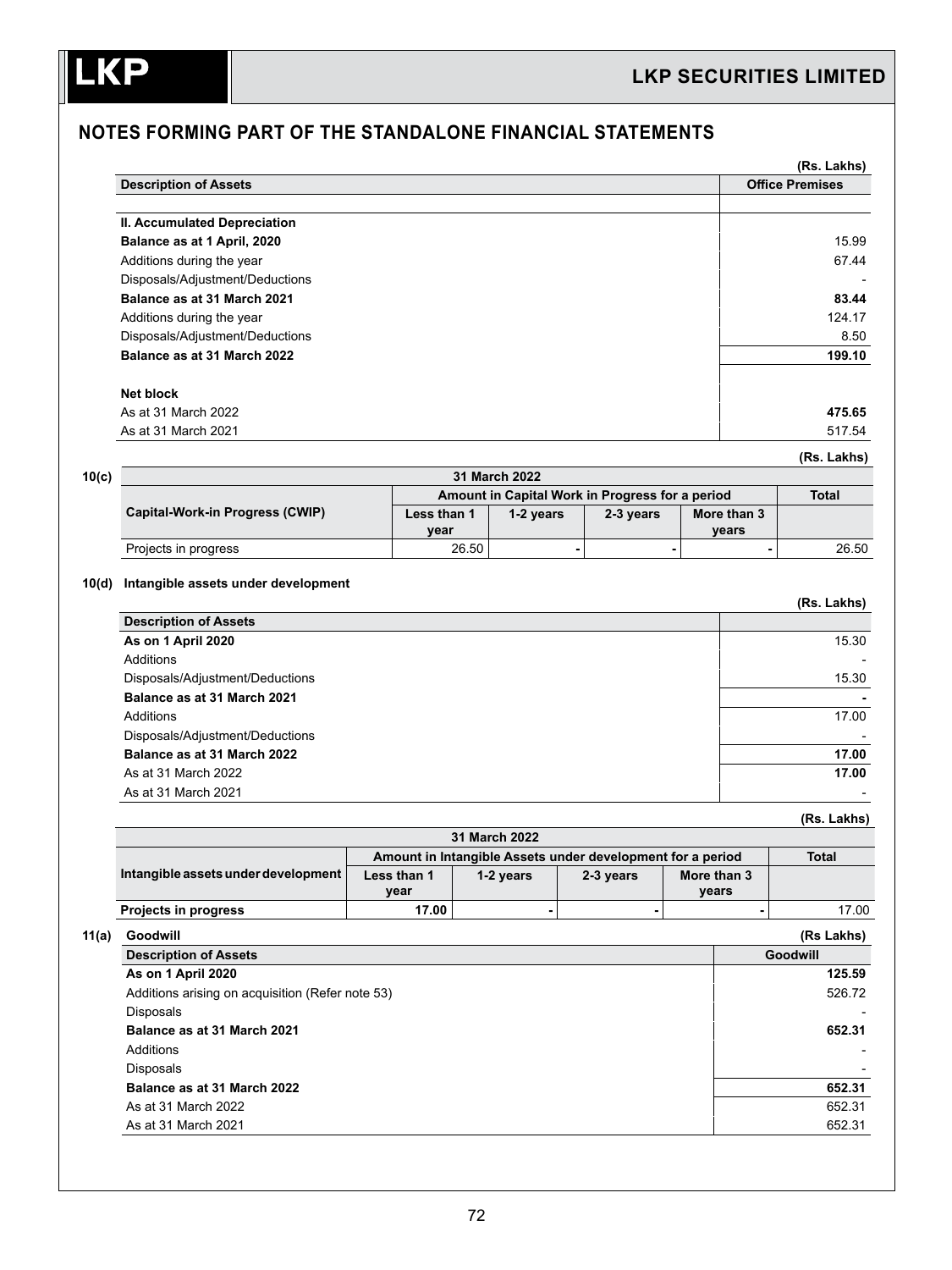| <b>Other Intangible Assets</b><br>11(b) | (Rs Lakhs)               |
|-----------------------------------------|--------------------------|
| <b>Description of Assets</b>            | <b>Computer Software</b> |
| I. Gross Block                          |                          |
| At cost at 1 April 2020                 | 157.27                   |
| Additions                               | 19.20                    |
| Disposals                               |                          |
| At cost at 31 March 2021                | 176.47                   |
| Additions                               | 7.44                     |
| <b>Disposals</b>                        |                          |
| At cost as at 31 March 2022             | 183.91                   |
| <b>II. Accumulated Amortization</b>     |                          |
| Balance as on 1 April 2020              | 73.93                    |
| Amortization charged for the year       | 33.64                    |
| Disposals                               |                          |
| Balance as on 31 March 2021             | 107.57                   |
| Amortization charged for the year       | 29.14                    |
| <b>Disposals</b>                        |                          |
| Balance as at 31 March 2022             | 136.71                   |
| Net book value                          |                          |
| As at 31 March 2022                     | 47.20                    |
| As at 31 March 2021                     | 68.90                    |

|               | ບບ.ວບ         |
|---------------|---------------|
|               | (Rs. Lakhs)   |
| 31 March 2022 | 31 March 2021 |
|               |               |
|               |               |
| 51.94         | 48.00         |
|               |               |
| 10.05         | 10.05         |

|    |      | Prepaid expenses                                                                                         | 51.94    | 48.00    |
|----|------|----------------------------------------------------------------------------------------------------------|----------|----------|
|    |      | <b>Other Advances</b>                                                                                    |          |          |
|    |      | - Considered Good                                                                                        | 10.05    | 10.05    |
|    |      | <b>Balance with Government authorities</b>                                                               |          |          |
|    |      | - Indirect taxes                                                                                         | 15.49    | 58.32    |
|    |      | Total                                                                                                    | 77.48    | 116.37   |
| 13 |      | <b>Financial Liabilities</b>                                                                             |          |          |
|    |      | <b>Payables</b>                                                                                          |          |          |
|    | I)   | Trade Payables (Refer note 36)                                                                           |          |          |
|    |      | i) total outstanding dues of micro enterprises and small enterprises (MSME)                              |          |          |
|    |      | ii) total outstanding dues of creditors other than micro enterprises and small enterprises<br>$(MSME)^*$ | 9,775.76 | 9,074.51 |
|    |      | Total                                                                                                    | 9,775.76 | 9,074.51 |
|    |      |                                                                                                          |          |          |
|    | (II) | Other Payables (Refer note 36)                                                                           |          |          |
|    |      | i) total outstanding dues of micro enterprises and small enterprises (MSME)                              | 33.86    | 0.43     |
|    |      | ii) total outstanding dues of creditors other than micro enterprises and small<br>enterprises(MSME)      | 220.58   | 109.68   |
|    |      | Total                                                                                                    | 254.44   | 110.12   |
|    |      |                                                                                                          |          |          |

Trade payables and other payables are non-interest bearing and are normally settled as per payment terms mentioned in the contract.

For transactions relating to related party payables refer note 40.

\* Margin money shown seperately in other financial liabilities

**12 Other Non-Financial Assets Others Assets**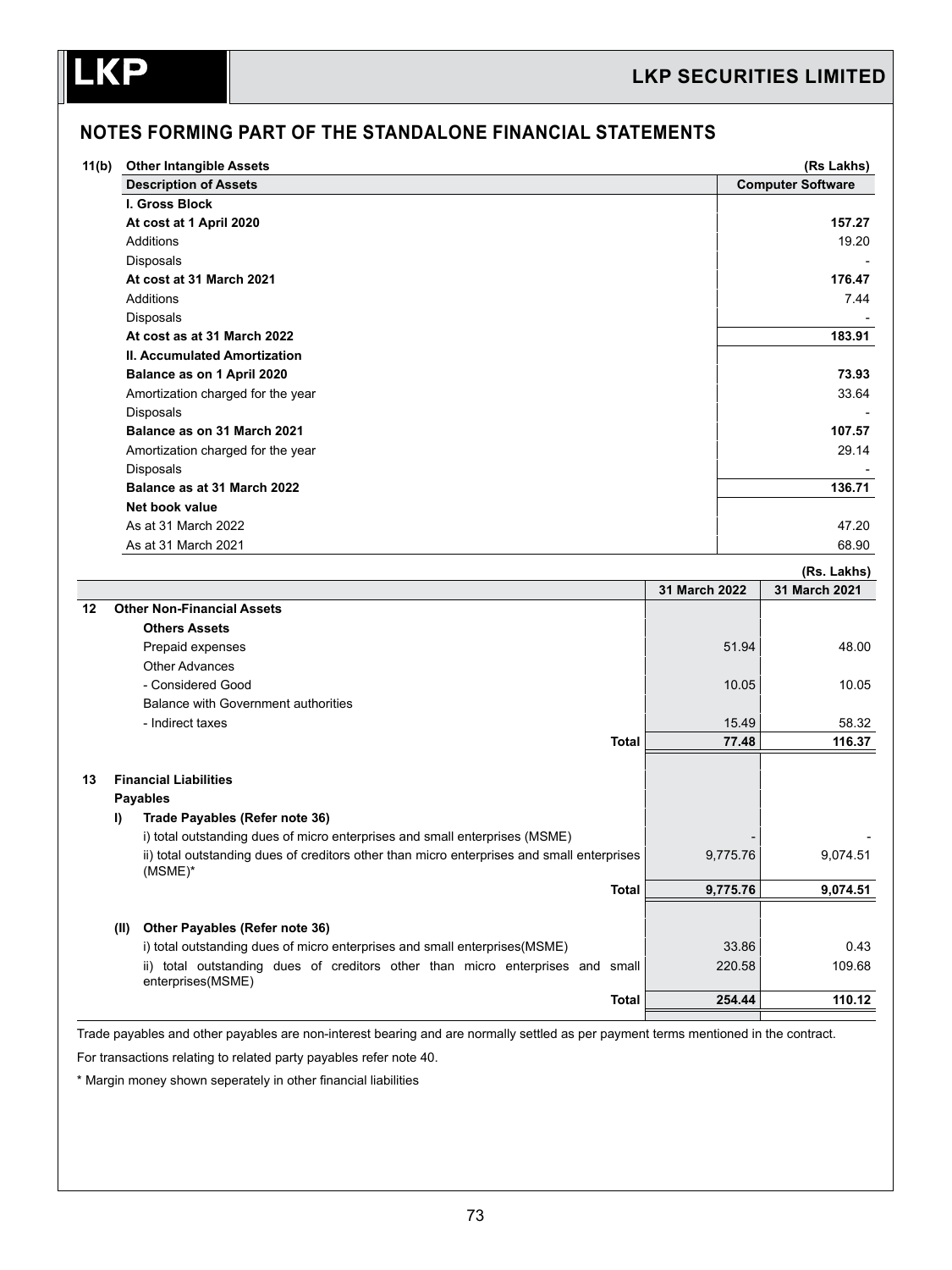|       |                        |                  |                                                            |           |                   | (Rs. Lakhs)  |
|-------|------------------------|------------------|------------------------------------------------------------|-----------|-------------------|--------------|
|       |                        |                  | 31 March 2022                                              |           |                   |              |
|       | <b>Trade Payables</b>  |                  | Outstanding for following periods from due date of payment |           |                   | <b>Total</b> |
|       |                        | Less than 1 year | 1-2 years                                                  | 2-3 years | More than 3 years |              |
|       | <b>MSME</b>            |                  |                                                            |           |                   |              |
| (ii)  | Others                 | 9,673.39         | 75.34                                                      | 18.04     | 8.99              | 9,775.76     |
| (iii) | Disputed dues - MSME   |                  |                                                            |           |                   |              |
| (iv)  | Disputed dues - Others |                  |                                                            |           |                   |              |
|       |                        |                  |                                                            |           |                   | (Rs. Lakhs)  |

|       | 31 March 2021                                                                       |                  |           |           |                   |              |  |  |
|-------|-------------------------------------------------------------------------------------|------------------|-----------|-----------|-------------------|--------------|--|--|
|       | Outstanding for following periods from due date of payment<br><b>Trade Payables</b> |                  |           |           |                   | <b>Total</b> |  |  |
|       |                                                                                     | Less than 1 year | 1-2 years | 2-3 years | More than 3 years |              |  |  |
|       | <b>MSME</b>                                                                         |                  |           |           |                   |              |  |  |
| (ii)  | Others                                                                              | 9.017.54         | 11.41     | 9.82      | 35.75             | 9.074.51     |  |  |
| (iii) | Disputed dues - MSME                                                                |                  |           |           |                   |              |  |  |
| (iv)  | Disputed dues - Others                                                              |                  |           |           |                   |              |  |  |
|       |                                                                                     |                  |           |           |                   | (Rs. Lakhs)  |  |  |

|    |                                     |               | ,,,,,,,,,,,,,,, |
|----|-------------------------------------|---------------|-----------------|
|    |                                     | 31 March 2022 | 31 March 2021   |
| 14 | <b>Borrowings:</b>                  |               |                 |
|    | At amortised cost                   |               |                 |
|    | Loans repayable on demand - Secured |               |                 |
|    | Overdraft facility from Banks       | 911.45        | 1.015.52        |
|    | (Refer note (a) and (b) below)      |               |                 |
|    | <b>Total</b>                        | 911.45        | 1,015.52        |
|    |                                     |               |                 |

a. Overdraft facility from Bank of India of Rs.910.45 Lakhs (Rs.1015.52 Lakhs) [Sanctioned Rs.1016.00 Lakhs] is secured by hypothecation of receivables of T+3 days with 50% margin and first pari passu charge on book debts of the Company both present and future. The overdraft facility is further secured by a collateral security of 50% in form of TDR, equitable mortgage of property and corporate guarantee from a related party and personal guarantee from directors . The loan is repayable on demand and carries interest @ 11.90%. p.a.

b. Fund based Overdraft facility from Axis Bank Limited of Rs.1.00 Lakh (Rs. NIL) [Sanctioned Rs.100.00 Lakhs] is secured by pledge of Fixed deposits with bank.

c. Non Fund based facility from Axis Bank Limited of Rs 2,000 lakhs [Sanctioned Rs.2000 Lakhs] is secured by pledge of fixed deposits and personal guarantee from directors.

d. The details of quarterly returns filled by the company against security provided is as under

| Quarter          | Name of Bank  | <b>Particulars of</b><br><b>Security Provided</b> | Amount as<br>per books of<br>accounts | <b>Amount as</b><br>reported in<br>quarterly Returns/<br><b>Statements</b> | <b>Amount of</b><br><b>Diffrence</b> | <b>Reason for material</b><br><b>Discrepencies</b>          |
|------------------|---------------|---------------------------------------------------|---------------------------------------|----------------------------------------------------------------------------|--------------------------------------|-------------------------------------------------------------|
| <b>June 2021</b> | Bank of India | <b>Trade Receivables</b>                          | 3,928.35                              | 3,928.35                                                                   |                                      |                                                             |
| Sept 2021        | Bank of India | <b>Trade Receivables</b>                          | 7.366.16                              | 3.084.43                                                                   | (4,281.73)                           | Inadvertently<br>wrong date<br>report filled with the bank. |
| Dec 2021         | Bank of India | <b>Trade Receivables</b>                          | 4,198.47                              | 4,198.47                                                                   |                                      |                                                             |
| March 2022       | Bank of India | <b>Trade Receivables</b>                          | 4,113.32                              | 4.113.32                                                                   | $\overline{\phantom{0}}$             |                                                             |

e. The Company has not been declared as a wilfull defaulter by any lender

f. The Company has used the borrowings from banks for the purpose for which it was taken as at the balance sheet date

|       |                                    |               | (Rs. Lakhs)   |
|-------|------------------------------------|---------------|---------------|
|       |                                    | 31 March 2022 | 31 March 2021 |
| 15    | <b>Deposits</b>                    |               |               |
|       | Security Deposits from Sub Brokers | 296.99        | 291.51        |
|       | <b>Total</b>                       | 296.99        | 291.51        |
| 16(a) | <b>Lease Liabilities</b>           |               |               |
|       | Lease Liabilities                  | 522.88        | 524.24        |
|       | Total                              | 522.88        | 524.24        |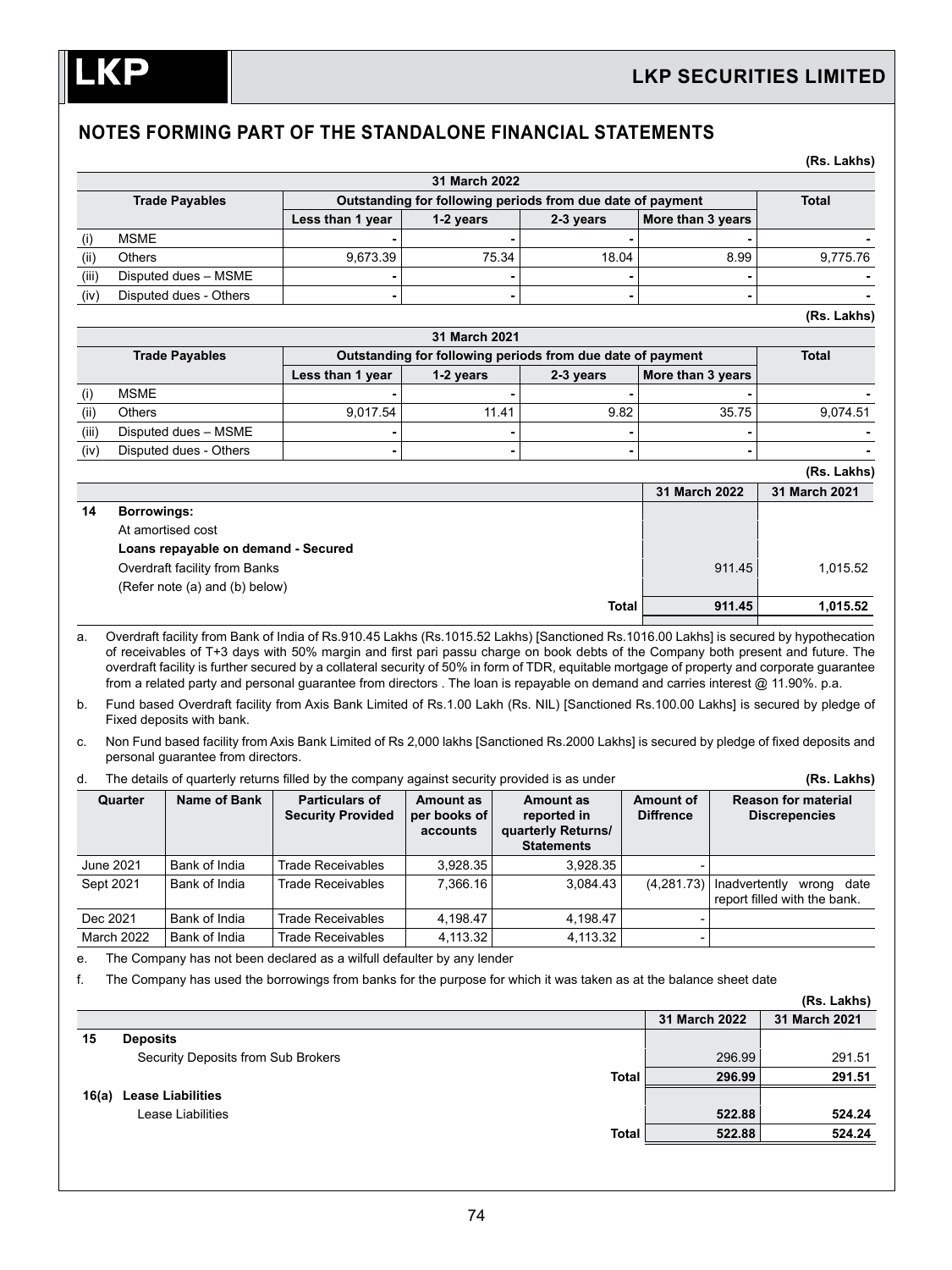**(Rs. Lakhs)** 

# **NOTES FORMING PART OF THE STANDALONE FINANCIAL STATEMENTS**

|       |                                                                  |               | (Rs. Lakhs)   |
|-------|------------------------------------------------------------------|---------------|---------------|
|       |                                                                  | 31 March 2022 | 31 March 2021 |
| 16(b) | <b>Other Financial Liabilities</b>                               |               |               |
|       | Margin money                                                     | 3,280.19      | 3,716.17      |
|       | Unclaimed dividend (Refer note 44)                               | 4.87          | 1.52          |
|       | <b>Total</b>                                                     | 3,285.06      | 3,717.69      |
| 17    | <b>Current Tax Liabilities (net)</b>                             |               |               |
|       | Provision for tax (net of advances)                              | 41.04         |               |
|       | <b>Total</b>                                                     | 41.04         |               |
|       |                                                                  |               |               |
| 18    | <b>Provisions</b>                                                |               |               |
|       | Provision for Employee Benefits                                  |               |               |
|       | Gratuity                                                         | 64.45         | 198.08        |
|       | <b>Total</b>                                                     | 64.45         | 198.08        |
| 19    | <b>Other Non-Financial Liabilities</b>                           |               |               |
|       | Statutory dues payable                                           | 203.85        | 166.11        |
|       | <b>Total</b>                                                     | 203.85        | 166.11        |
|       |                                                                  |               |               |
|       |                                                                  |               | (Rs. Lakhs)   |
|       |                                                                  | 31 March 2022 | 31 March 2021 |
| 20    | <b>Equity Share Capital</b>                                      |               |               |
|       | <b>Authorised</b>                                                |               |               |
|       | 125,000,000 (2021: 125,000,000) Equity shares of Rs.2/- each     | 2,500.00      | 2,500.00      |
|       | 10,000,000(2021: 10,000,000) Unclassified shares of Rs 10/- each | 1,000.00      | 1,000.00      |
|       |                                                                  | 3,500.00      | 3,500.00      |
|       |                                                                  |               |               |

### **Issued, subscribed and fully paid up**

74,843,576 (2021: 73,934,736) Equity shares of Rs.2/- each **1,496.87 1,478.69** 

#### **a) Reconciliation of the equity shares outstanding at the beginning and at the end of the reporting year**

|                                    |                                   |          |                                   | (ING. LANIIS) |
|------------------------------------|-----------------------------------|----------|-----------------------------------|---------------|
|                                    | <b>31 March 2022</b>              |          | 31 March 2021                     |               |
|                                    | Number of<br><b>Equity shares</b> | Rs.      | Number of<br><b>Equity shares</b> | Rs.           |
| At the beginning of the year       | 7,39,34,736                       | 1,478.69 | 7,39,34,736                       | 1.478.69      |
| Add: Share issued during the year  | 9.08.840                          | 18.18    |                                   |               |
| Outstanding at the end of the year | 7,48,43,576                       | 1,496.87 | 7,39,34,736                       | 1.478.69      |

### **b) Terms/rights attached to equity shares**

The Company has issued only one class of equity shares having a par value of Rs.2 per share. Each holder of equity shares is entitled to one vote per share. The Company declares and pays dividend in Indian rupees. The final dividend proposed by the Board of Directors is subject to the approval of the shareholders in the ensuing Annual General Meeting.

In the event of liquidation of the company, the holders of equity shares will be entitled to receive remaining assets of the company, after distribution of all preferential amounts. The distribution will be in proportion to the number of equity shares held by the shareholders.

#### **c) Details of shareholders holding more than 5% shares in the company:**

| Name of shareholders                           | 31 March 2022 |           | 31 March 2021 |           |  |
|------------------------------------------------|---------------|-----------|---------------|-----------|--|
|                                                | No. of shares | % Holding | No. of shares | % Holding |  |
| Mr Mahendra V Doshi                            | 81,61,700     | 10.91%    | 91,61,700     | 12.39%    |  |
| Mr Mahendra V Doshi- Partner in M/s L K Panday | 1,31,67,854   | 17.59%    | 1,31,67,854   | 17.81%    |  |
| Sea Glimpse Investments Private Limited        | 1,59,40,090   | 21.30%    | 1,59,40,090   | 21.56%    |  |
| Bhavana Holdings Private Limited               | 87,22,030     | 11.65%    | 87,22,030     | 11.80%    |  |
| <b>Agrud Capital PTE Limited</b>               |               |           | 43,64,934     | 5.90%     |  |

**d)** Aggregate number of bonus shares issued, shares issued for consideration other than cash and shares bought back during the period of five years immediately preceding the reporting date: NIL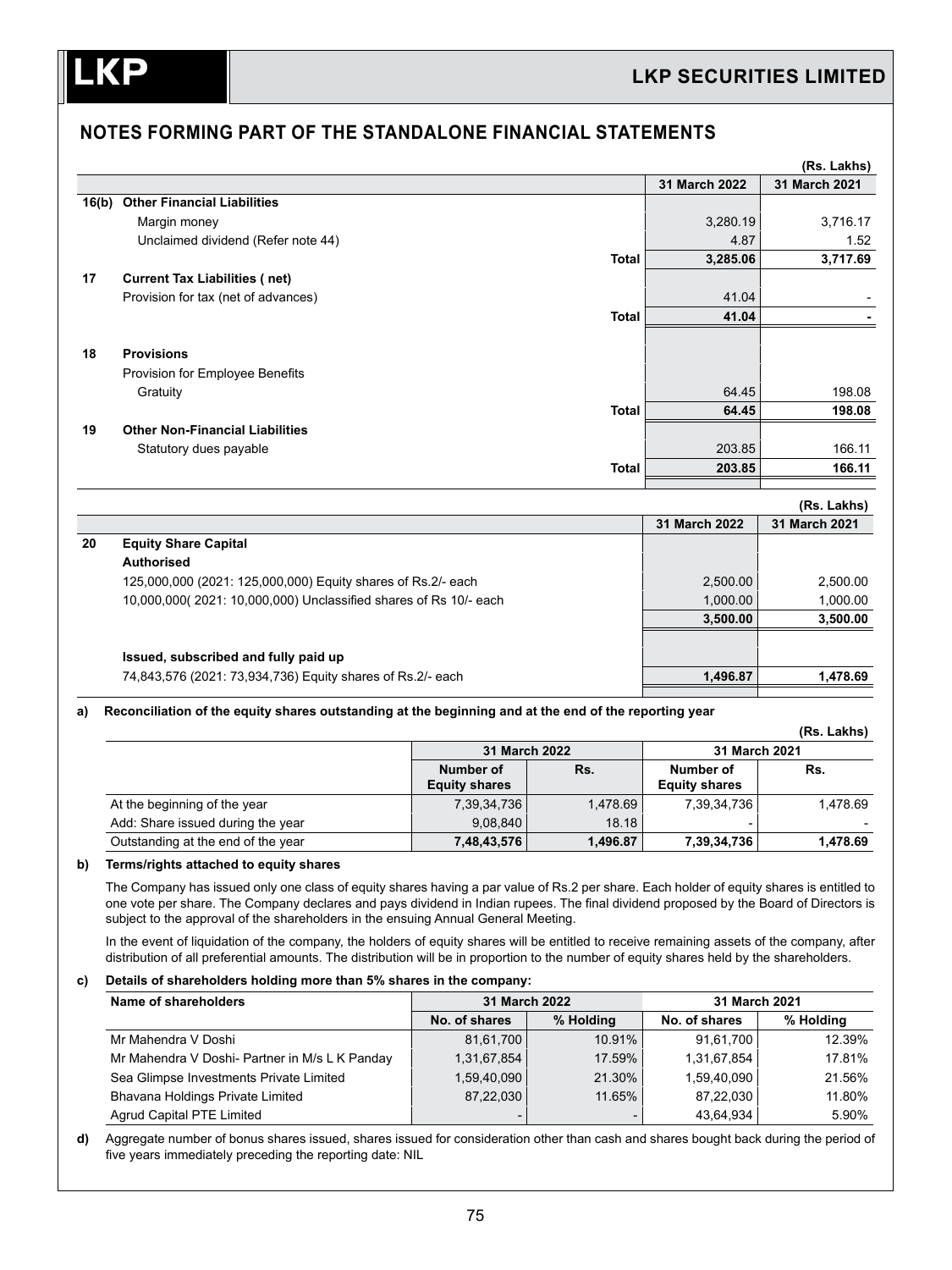### **e) Shares held by promoters at the end of the year**

| Sr.<br><b>No</b> | Promoter<br>name                                                  | No. of<br><b>Shares</b> | %of total<br>shares | % Change during<br>the year |
|------------------|-------------------------------------------------------------------|-------------------------|---------------------|-----------------------------|
|                  | Mahendra V.Doshi                                                  | 81,61,700               | 10.91%              | $-12%$                      |
| 2                | Mahendra. V. Doshi (on behalf of pratnership Firm, M/s LK Panday) | 1,31,67,854             | 17.59%              | No Change                   |
| 3                | Pratik.M. Doshi                                                   | 16,04,332               | 2.14%               | 165.47%                     |
| 4                | Ira Pratik Doshi                                                  | 6,00,000                | 0.81%               | No Change                   |
| 5                | Samaya Pratik Doshi                                               | 6,00,000                | 0.81%               | No Change                   |
| 6                | Shital A. Sonpal                                                  | 1,00,350                | 0.13%               | No Change                   |
|                  | Bhavana Holdings Private Limited                                  | 87,22,030               | 11.65%              | No Change                   |
| 8                | Sea Glimpse Investment Private Limited                            | 1,59,40,090             | 21.30%              | No Change                   |
| 9                | <b>LKP Finance Limited</b>                                        | 35,27,714               | 4.71%               | 100%                        |

### **f) Employees Stock Option Scheme (ESOP)**

The Company had instituted an Employee Stock Option Plan ("ESOP - 2017 or "the Scheme") as approved by Board of Directors and Shareholders of the Company. Under the scheme, 38,85,000 Stock Options were granted (Phase I: 37,00,000 & Phase II: 1,85,000) at a price of Rs. 7/- per option to the employees of the Company. As per the scheme, 33%, 33% and 34% of the total grant shall be vested at the end of every year from the original grant dates. The options vested would be exercisable at any time within a period of one year from the date of vesting and the equity shares arising on exercise of options shall not be subject to any lock in. No options are outstanding as at 31 March, 2022. During the year 7,02,840 options were excersied and balance lapsed. Further the scheme has been discontinued duing the year.

 Further the Members of the Company had verified modified and amended ESOP – 2017 by way of postal ballot dated October 16, 2020, the result of which was declared on November 27, 2020, subsequently the Company has granted 4,67,000 options and 11,75,580 options under phase III and phase IV respectively to its employees under the modified LKPS ESOP – 2017, from the lapsed options at a price of Rs. 7/- per option. As per the grant, 50% of the option shall vest after the expiry of 12 months and 50% of the option shall vest after the expiry of 24 months from the original date of grant. The options vested would be exercisable at any time within a period of three years from the date of vesting and the equity shares arising on exercise of options shall not be subject to any lock in. There are 2,61,000 Options and 11,75,580 Options outstanding as at 31 March, 2022 under Phase III and Phase IV respectively. ESOP – 2017 is administered by the Nomination and Remuneration Committee of the Board.

#### **g) Summary of Options granted under the scheme**

|                                                  | 31 March 2022 |                  |                 | 31 March 2021 |                  |  |
|--------------------------------------------------|---------------|------------------|-----------------|---------------|------------------|--|
|                                                  | Phase I & II  | <b>Phase III</b> | <b>Phase IV</b> | Phase I & II  | <b>Phase III</b> |  |
| Options outstanding at the beginning of the year | 9.93.980      | 4,67,000         |                 | 21,86,960     |                  |  |
| Option issued during the year                    |               |                  | 11,75,580       |               | 4,67,000         |  |
| Options exercised during the year                | 7.02.840      | 2,06,000         |                 |               |                  |  |
| Options lapsed during the year                   | 2,91,140      |                  |                 | 11.92.980     |                  |  |
| Option outstanding at the end of the year        |               | 2,61,000         | 11,75,580       | 9,93,980      | 4,67,000         |  |

### **h) Expiry date and exercise prices of the share options outstanding at the end of the year:**

| <b>Grant date</b> | <b>Expiry date</b> | <b>Exercise price</b> | <b>Share options</b> |               |
|-------------------|--------------------|-----------------------|----------------------|---------------|
|                   |                    | (Rs.)                 | 31 March 2022        | 31 March 2021 |
| 29 September 2017 | 28 September 2021  | 7.00                  |                      | 9,33,980      |
| 2 May 2019        | 1 May 2023         | 7.00                  |                      | 60,000        |
| 3 February 2021   | 2 February 2024    | 7.00                  | 2,61,000             | 4.67.000      |
| 25 October 2021   | 25 October 2025    | 7.00                  | 11,75,580            |               |

#### **i) The fair value of each option granted is estimated on the date of grant using the black scholes model with the following assumptions**

| <b>Scheme</b>                                           | <b>Phase IV</b> | <b>Phase III</b> | <b>Phase II</b> | Phase I           |
|---------------------------------------------------------|-----------------|------------------|-----------------|-------------------|
| Grant date                                              | 25 October 2021 | 3 February 2021  | 2 May 2019      | 29 September 2017 |
| Weighted average fair value of options<br>granted (Rs.) | 8.82            | 2.90             | 5.76            | 8.21              |
| Exercise price (Rs.)                                    | 7.00            | 7.00             | 7.00            | 7.00              |
| Expected volatility                                     | 67.52%          | 65.60%           | 62.15%          | 54.20%            |
| Risk free interest rate                                 | 6.23%           | 6.45%            | 6.90%           | 6.31%             |
| Dividend yield                                          | $0.00\%$        | $0.00\%$         | $0.00\%$        | $0.00\%$          |

 The expected price volatility is based on the historic volatility (based on the remaining life of the options), adjusted for any expected changes to future volatility due to publicly available information.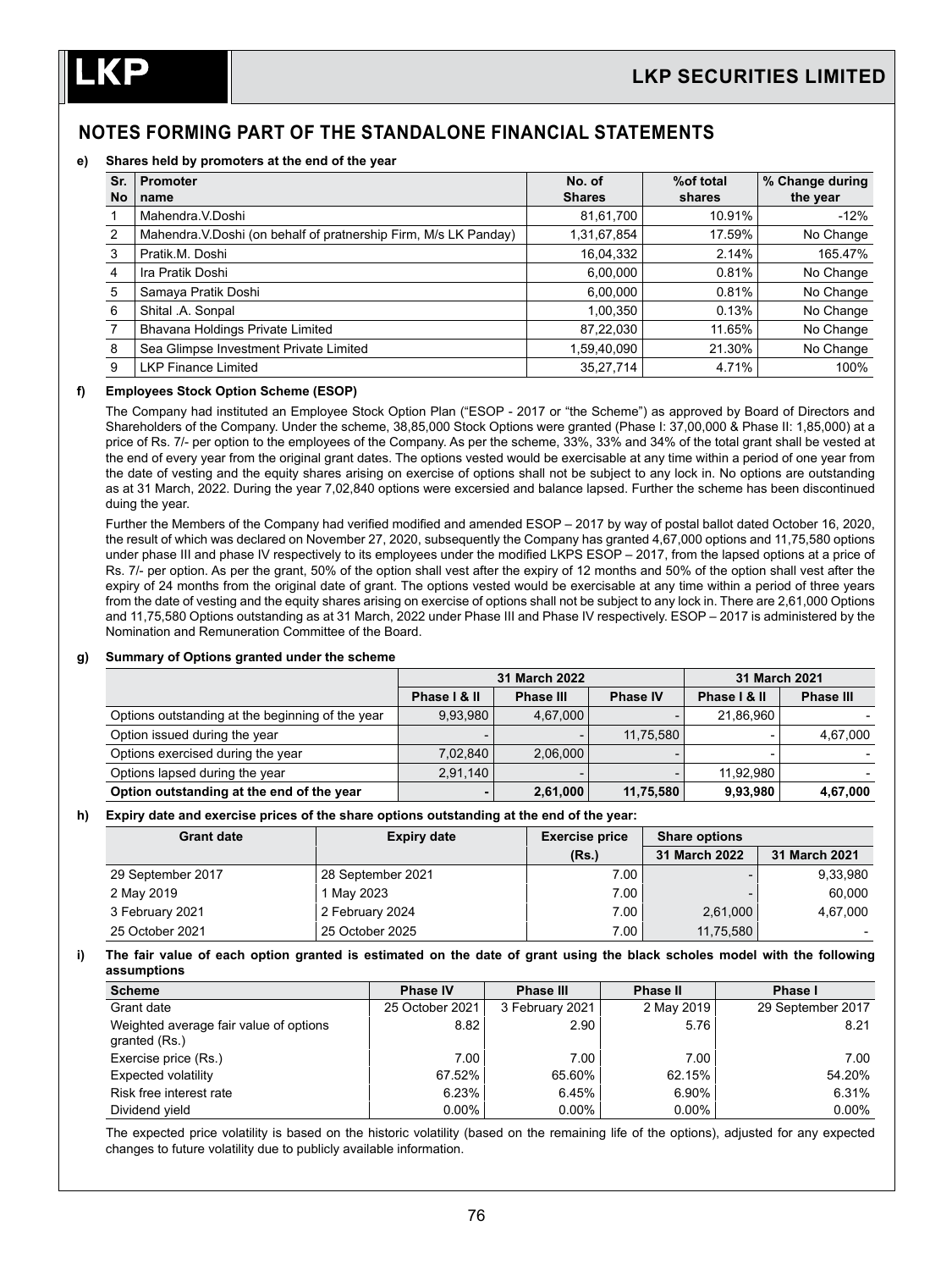### **j) Expense arising from share based payment transactions**

|                                                                                               |                   | (Rs in Lakhs) |
|-----------------------------------------------------------------------------------------------|-------------------|---------------|
|                                                                                               | 31 March 2022     | 31 March 2021 |
| Carrying amount at the start of the year of Share Options Outstanding Account                 | 86.28             | 161.88        |
| Expense arising from employee share based payment plans                                       | 43.45             | 17.35         |
| Amount transferred to general reserve on account of ESOP lapsed during the year               | (24.29)           | (92.95)       |
| Amount transferred to Securities Premiuim on account of Shares issued during the year         | (67.37)           |               |
| Total carrying amount at the end of the year of Share Options outstanding account             | 38.07             | 86.28         |
|                                                                                               |                   | (Rs. Lakhs)   |
|                                                                                               | 31 March 2022     | 31 March 2021 |
| <b>Other Equity</b><br>21                                                                     |                   |               |
| <b>Securities Premium</b>                                                                     |                   |               |
| Balance as at beginning of the year                                                           | 89.54             | 89.54         |
| Add : Premium on issue of equity share during the year                                        | 45.44             |               |
| Add: Transfer from Share based payment reserve on account of shares issued during the<br>year | 67.37             |               |
| Balance as at end of the year                                                                 | 202.35            | 89.54         |
| Preference shares redemption Reserve                                                          |                   |               |
| Balance as at beginning of the year                                                           | 1,960.39          | 1,960.39      |
| Balance as at end of the year                                                                 | 1,960.39          | 1,960.39      |
| <b>Shares Based Payment Reserve</b>                                                           |                   |               |
| Balance as at beginning of the year                                                           | 86.28             | 161.88        |
| Less: Transfer to General reserve on account of Esop lapsed during the year                   | (24.29)           | (92.95)       |
| Less: Transfer to Securities Premium on account of shares issued during the year              | (67.37)           |               |
| Add: Expense on account of Employee Share based plans                                         | 43.45             | 17.35         |
| Balance as at end of the year                                                                 | 38.07             | 86.28         |
| <b>General Reserve</b>                                                                        |                   |               |
| Balance as at beginning of the year                                                           | 92.95             |               |
| Add : Transfer from Share based payment reserve on account of Esop lapsed during the<br>year  | 24.29             | 92.95         |
| Balance as at end of the year                                                                 | 117.23            | 92.95         |
| <b>Retained Earnings</b>                                                                      |                   |               |
| Balance as at beginning of the year                                                           | 795.31            | 403.16        |
| Profit for the year                                                                           | 1,330.77          | 391.70        |
| Dividend Paid                                                                                 |                   |               |
|                                                                                               | (147.87)<br>22.17 | 0.45          |
| Remeasurement of Defined benefit plans                                                        | 2,000.37          | 795.31        |
| Balance as at end of the year                                                                 |                   |               |
| Other Comprehensive income - fair value on equity instruments                                 |                   |               |
| Balance as at beginning of the year                                                           | (131.71)          | (137.79)      |
| Gain on fair value of financial asset through other comprehensive income                      | 5.79              | 6.08          |
| Balance as at end of the year                                                                 | (125.92)          | (131.71)      |
| <b>Total Other Equity</b>                                                                     | 4,192.50          | 2,892.75      |
|                                                                                               |                   |               |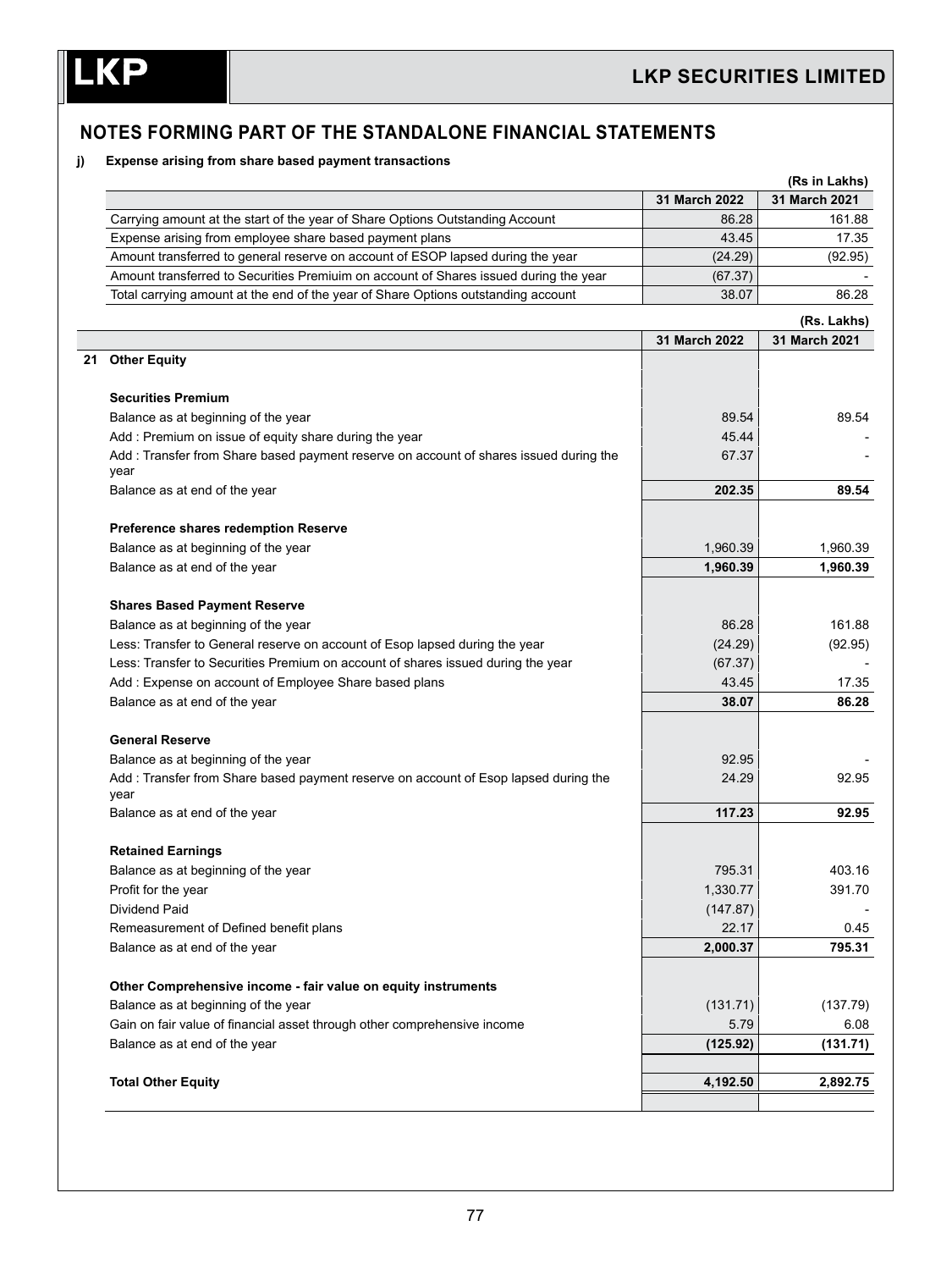|    |                 |                                                                         |              |               | (Rs. Lakhs)   |
|----|-----------------|-------------------------------------------------------------------------|--------------|---------------|---------------|
|    |                 |                                                                         |              | 31 March 2022 | 31 March 2021 |
| 22 |                 | <b>Revenue from Operations</b>                                          |              |               |               |
|    | (i)             | <b>Interest Income</b>                                                  |              |               |               |
|    |                 | Interest - Loans                                                        |              | 0.03          | 0.70          |
|    |                 | - deposits with banks                                                   |              | 249.63        | 206.14        |
|    |                 | - others (including broking activities)                                 |              | 553.18        | 460.49        |
|    |                 |                                                                         | <b>Total</b> | 802.83        | 667.33        |
|    |                 |                                                                         |              |               |               |
|    | (ii)            | Dividend Income on Investments                                          |              | 0.46          |               |
|    |                 |                                                                         | <b>Total</b> | 0.46          |               |
|    | (iii)           | <b>Fees and Commission Income</b>                                       |              |               |               |
|    |                 | Brokerage Income                                                        |              | 8,093.65      | 7,244.94      |
|    |                 | Other fees                                                              |              | 214.08        | 285.86        |
|    |                 |                                                                         | <b>Total</b> | 8,307.72      | 7,530.80      |
|    | (iv)            | Net gain on fair value changes                                          |              |               |               |
|    |                 | Net gain on financial instruments at fair value through profit and loss |              | 93.51         | 138.14        |
|    |                 |                                                                         | <b>Total</b> | 93.51         | 138.14        |
|    | (v)             | <b>Others</b>                                                           |              |               |               |
|    |                 | Net gain on sale of securities                                          |              | 60.17         | 38.02         |
|    |                 |                                                                         | <b>Total</b> | 60.17         | 38.02         |
|    |                 |                                                                         |              |               |               |
| 23 |                 | <b>Other Income</b>                                                     |              |               |               |
|    |                 | Other non operating income                                              |              | 68.18         | 63.27         |
|    |                 | Unwinding of discounting of deposits                                    |              | 3.50          | 1.55          |
|    |                 | Net gain on derecognition of Right of use Assets                        |              | 3.21          |               |
|    |                 | Balances written back (net)                                             |              | 1.16          | 0.34          |
|    |                 |                                                                         | <b>Total</b> | 76.05         | 65.16         |
|    |                 |                                                                         |              |               |               |
|    |                 |                                                                         |              |               | (Rs. Lakhs)   |
|    |                 |                                                                         |              | 31 March 2022 | 31 March 2021 |
|    | <b>Expenses</b> |                                                                         |              |               |               |
| 24 |                 | <b>Finance Costs</b>                                                    |              |               |               |
|    |                 | Interest on borrowings                                                  |              | 156.30        | 53.32         |
|    |                 | on retirement benefits                                                  |              | 9.32          | 13.38         |
|    |                 | on leased liability                                                     |              | 61.94         | 38.94         |
|    | others          |                                                                         |              | 2.94          | 3.18          |
|    |                 | Other financial charges                                                 |              | 9.55          | 9.96          |
|    |                 |                                                                         | <b>Total</b> | 240.04        | 118.77        |
| 25 |                 | Fees and commision expense                                              |              |               |               |
|    |                 | Commission and sub-brokerage                                            |              | 2,798.79      | 2,520.22      |
|    |                 |                                                                         |              | 2,798.79      | 2,520.22      |
| 26 |                 | Impairment on financial instruments                                     |              |               |               |
|    |                 | At amortised cost                                                       |              |               |               |
|    |                 | Impairment allowances/(reversal) on trade receivables (Net)             |              | (74.03)       | (114.47)      |
|    |                 | Bad debts written off (refer Note 50)                                   |              | 98.91         | 1,024.83      |
|    |                 |                                                                         |              | 24.88         | 910.36        |
| 27 |                 | <b>Employee benefits expense</b>                                        |              |               |               |
|    |                 | Salaries and allowances                                                 |              | 2,988.99      | 2,899.29      |
|    |                 | Contribution to provident and other funds                               |              | 100.71        | 96.58         |
|    |                 | Gratuity expense                                                        |              | 63.19         | 57.92         |
|    |                 | Share based expenses                                                    |              | 43.45         | 17.35         |
|    |                 | Staff welfare expenses                                                  |              | 19.64         | 12.65         |
|    |                 |                                                                         |              |               |               |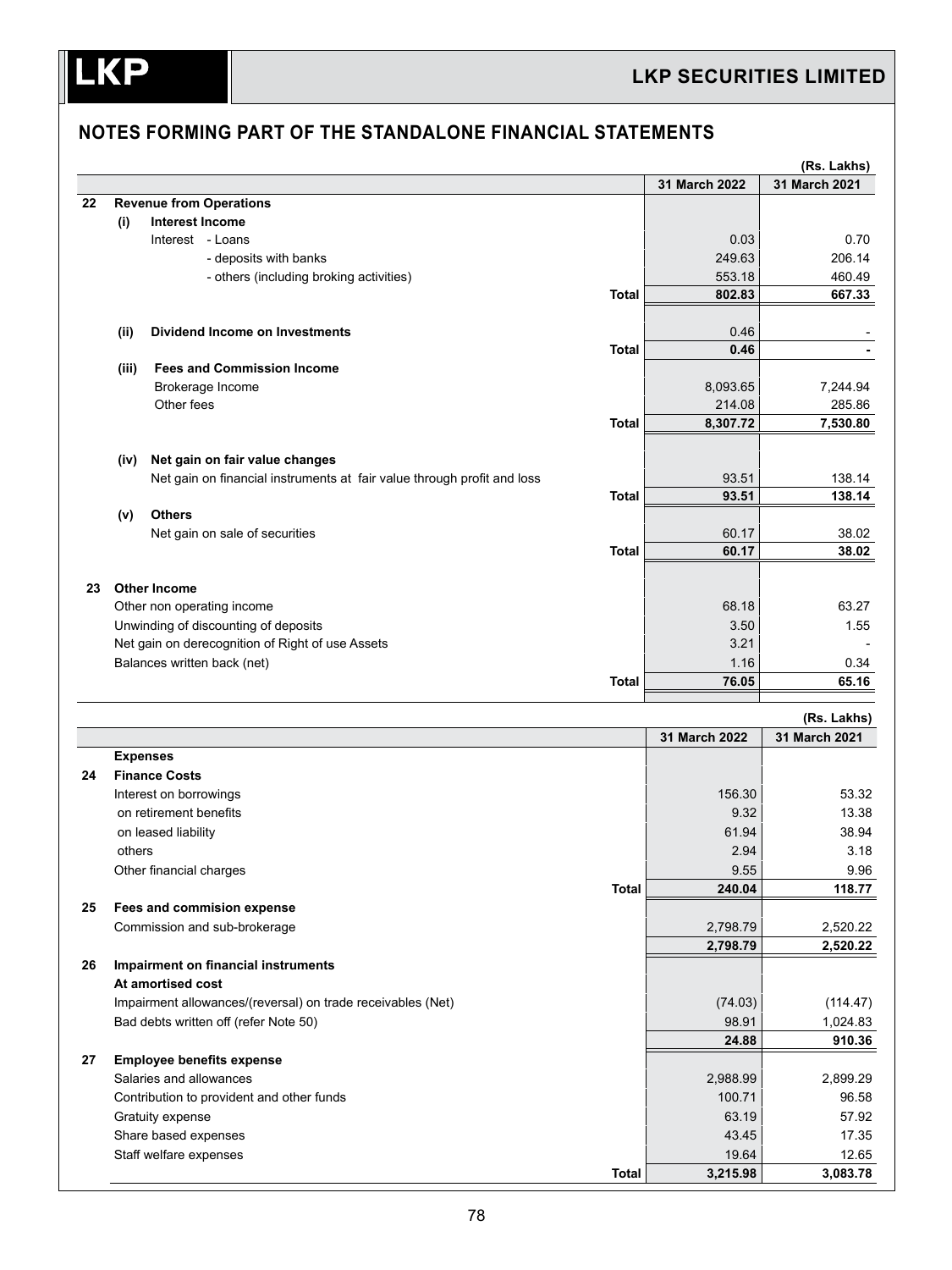|                                                            |               | (Rs. Lakhs)   |
|------------------------------------------------------------|---------------|---------------|
|                                                            | 31 March 2022 | 31 March 2021 |
| 28<br>Depreciation and amortisation                        |               |               |
| Depreciation on property, plant and equipments             | 55.37         | 62.53         |
| Depreciation on Right of use assets                        | 124.17        | 67.44         |
| Amortisation of intangible assets                          | 29.14         | 33.64         |
| <b>Total</b>                                               | 208.67        | 163.61        |
| 29<br><b>Other expenses</b>                                |               |               |
| Rent                                                       | 81.07         | 117.60        |
| Rates and taxes                                            | 38.03         | 30.01         |
| Repairs and maintenance                                    | 40.30         | 29.82         |
| Electricity expenses                                       | 34.34         | 27.04         |
| Communication expenses                                     | 116.48        | 117.43        |
| Travelling and Conveyance expenses                         | 36.83         | 28.26         |
| Printing and stationery                                    | 17.04         | 11.57         |
| Computer and Software usage Charges                        | 182.07        | 214.81        |
| Legal and professional charges                             | 190.92        | 188.41        |
| Directors sitting fees                                     | 5.00          | 3.35          |
| Subscription and Membership fees                           | 37.65         | 32.21         |
| Payments to auditors (Refer Note 35)                       | 10.00         | 10.00         |
| Loss on sale/discard of Property plant and equipment (net) |               | 17.05         |
| <b>Business Promotion and Marketing expenses</b>           | 107.05        | 99.29         |
| Stock Exchange, Clearing and Depository expenses           | 112.50        | 130.05        |
| Miscellaneous expenses                                     | 38.80         | 32.11         |
| <b>Total</b>                                               | 1,048.08      | 1,089.00      |

### **30 Tax Expense**

### **(a) The major components of income tax for the year are as under:**

i) Income tax related to items recognised directly in the statement of profit and loss

|                                                               |               | (Rs. Lakhs)   |
|---------------------------------------------------------------|---------------|---------------|
|                                                               | 31 March 2022 | 31 March 2021 |
| <b>Current tax</b>                                            |               |               |
| Current tax on profits for the year- current year             | 446.80        | 59.85         |
| - earlier year                                                |               | (0.76)        |
| Deferred tax (Credit) / Charge                                |               |               |
| Relating to origination and reversal of temporary differences | 64.12         | 92.39         |
| MAT Credit entitlement - current year                         |               | (8.05)        |
| MAT Credit entitlement - earlier years                        | (37.39)       | 18.58         |
| <b>Total</b>                                                  | 473.53        | 162.01        |
| <b>Effective tax rate #</b>                                   | 26.24%        | 29.26%        |

 # A reconciliation of income tax expense applicable to profit before income tax at statutory rate to the income tax expense at Company's effective income tax rate for the year ended 31 March 2022

| ii) | Deferred tax related to items recognised in the other comprehensive income (OCI) during the year |               | (Rs. Lakhs)   |
|-----|--------------------------------------------------------------------------------------------------|---------------|---------------|
|     |                                                                                                  | 31 March 2022 | 31 March 2021 |
|     | Deferred tax on remeasurement (gains)/losses on defined benefit plan                             |               | (0.17)        |
|     | Deferred tax charged to OCI                                                                      |               | (0.17)        |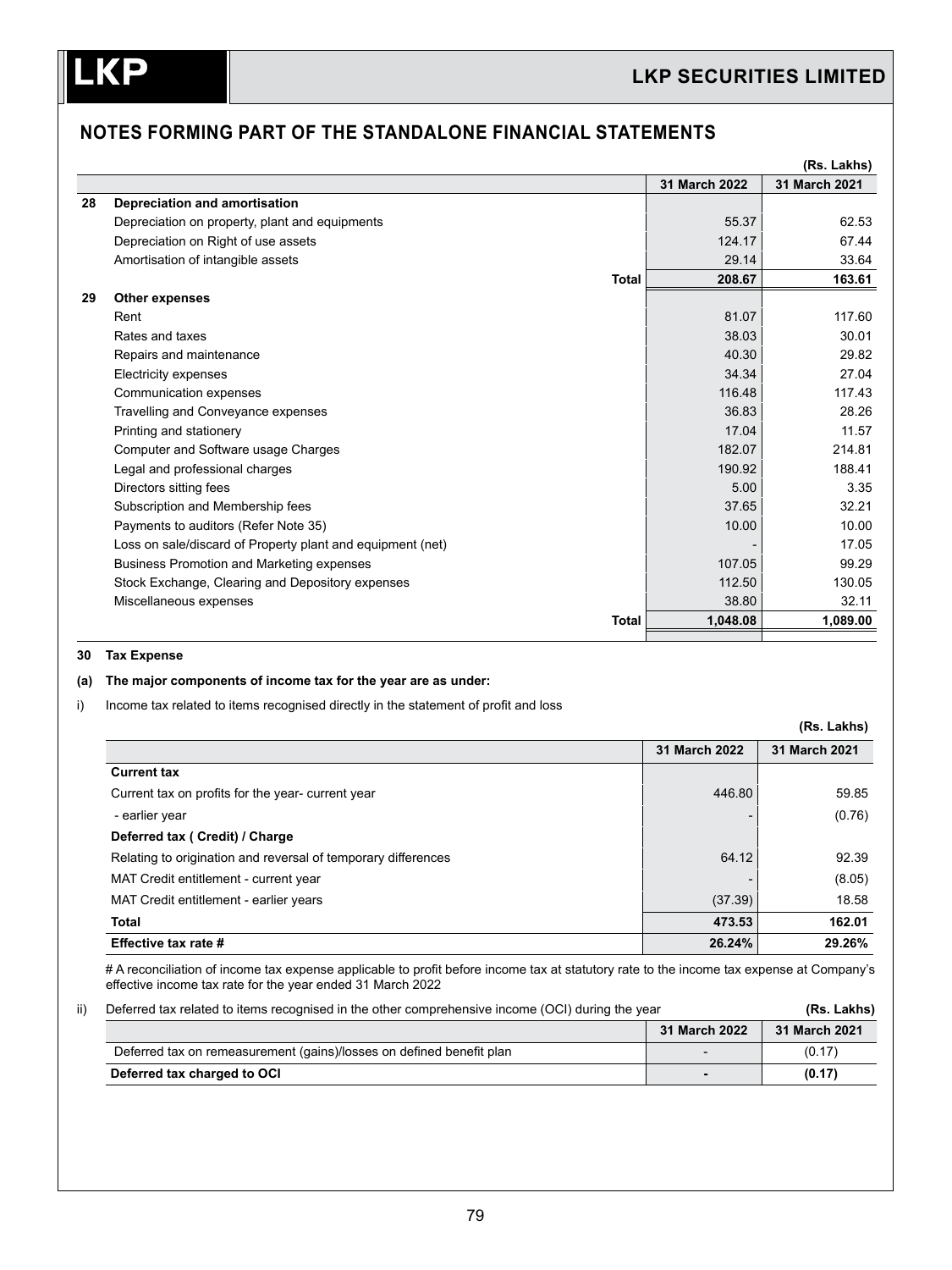| Reconciliation of tax expense and the accounting profit multiplied by tax rate: |               | (Rs. Lakhs)   |
|---------------------------------------------------------------------------------|---------------|---------------|
|                                                                                 | 31 March 2022 | 31 March 2021 |
| <b>Accounting Profit/(Loss) before tax</b>                                      | 1,804.30      | 553.71        |
|                                                                                 |               |               |
| Income tax expense calculated at corporate tax rate                             | 501.96        | 154.04        |
| Tax effect on non-deductible expenses                                           | (12.68)       | (6.12)        |
| Other permanent difference                                                      |               | 4.32          |
| Other temporary differences                                                     | 21.65         |               |
| Earlier year tax                                                                |               | (0.76)        |
| MAT Credit adjustment (current + earlier year)                                  | (37.39)       | 10.54         |
| Tax expense recognized in the statement of profit and loss                      | 473.53        | 162.01        |

 The applicable tax rate is the standard effective corporate income tax rate in India. The tax rate is 27.82% for the year ended 31 March 2022.

 Deferred tax assets and liabilities are offset where the Company has a legally enforceable right to do so. For analysis of the deferred tax balances (after offset) for financial reporting purposes refer note 9.

 The Company does not have any temporary differences in respect of unutilized tax losses as at 31 March 2022.

| Deferred tax relates to the following:                                       |               | (Rs. Lakhs)                  |
|------------------------------------------------------------------------------|---------------|------------------------------|
| Reconciliation of deferred tax assets / (liabilities) net:                   | 31 March 2022 | 31 March 2021                |
| Opening balance                                                              | 356.91        | 460.01                       |
| Deferred tax (charge)/credit recognised in                                   |               |                              |
| - Statement of profit and loss                                               | (64.12)       | (92.39)                      |
| - Recognised in other comprehensive income                                   |               | (0.17)                       |
| <b>MAT Credit availed</b>                                                    | (119.03)      | (10.54)                      |
| Total                                                                        | 173.77        | 356.91                       |
| Deferred tax recognized in statement of profit or loss<br>For the year ended | 31 March 2022 | (Rs. Lakhs)<br>31 March 2021 |
| Property Plant and equipment                                                 | 4.99          | 1.04                         |
| Employee retirement benefits obligation                                      | 28.64         | 14.85                        |
| Allowance for credit losses                                                  | 20.59         | 34.90                        |
| Fare valuation of Financial Instruments                                      | 24.90         | 39.73                        |
| <b>Others</b>                                                                | (15.00)       | 1.86                         |
| Total                                                                        | 64.12         | 92.39                        |
| Deferred tax recognized in statement of Other Comprehensive Income           |               | (Rs. Lakhs)                  |
| For the year ended                                                           | 31 March 2022 | 31 March 2021                |

**(d)**  The Company does not have any unrecorded transactions that have been surrenderred or disclosed as income during the year in the tax assessment under Income Tax Act, 1961.

**Total - -** 

#### **31 Leases**

Employee retirement benefits obligation

For short-term leases (lease term of 12 months or less) and leases of low-value assets , the Company has opted to recognise a lease expense on a straight-line basis as permitted by Ind AS 116. This expense is presented within 'other expenses' forming part of the Financial Statements.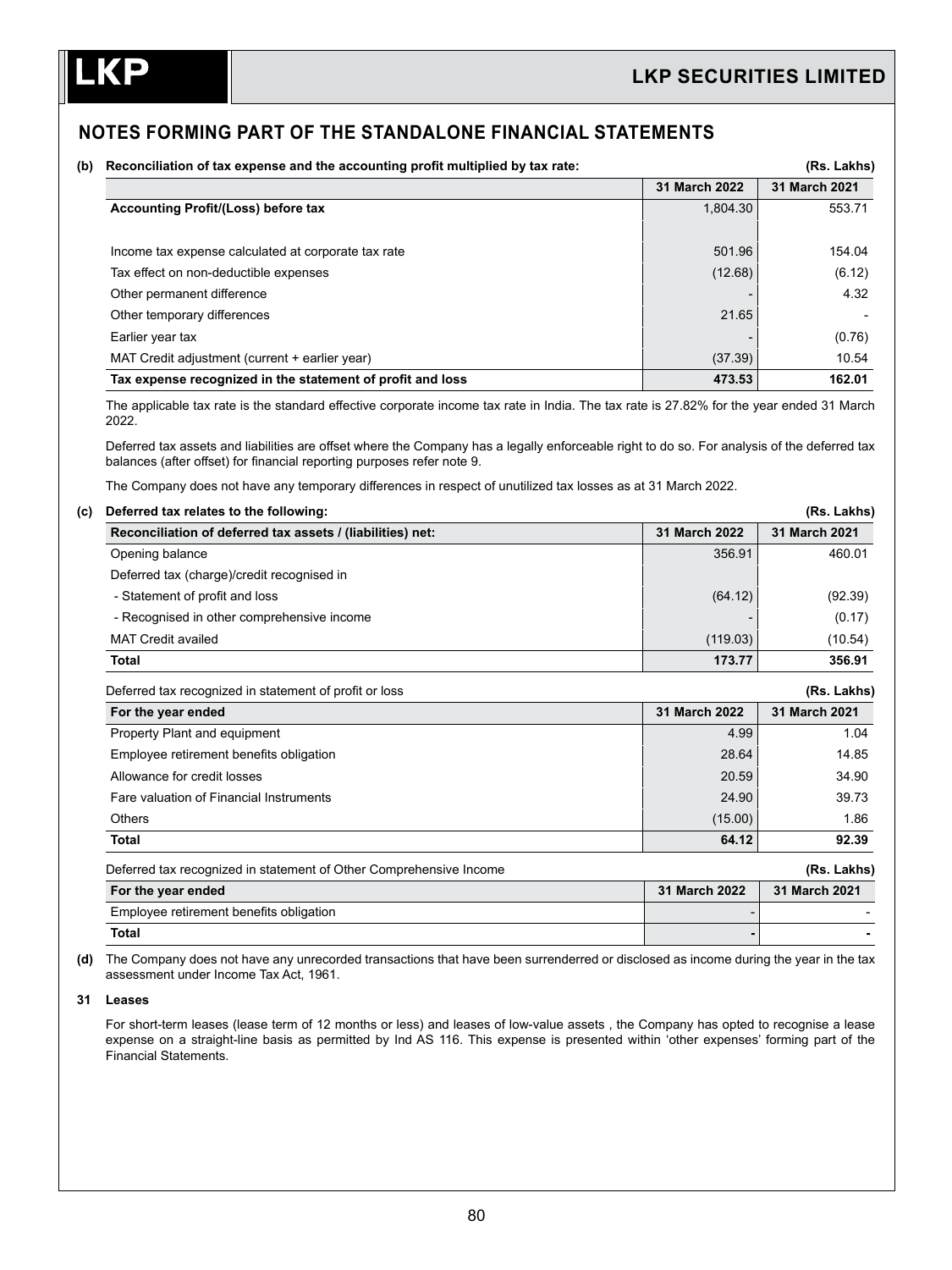### **32 Disclosure under IND AS 116**

**Right of Use Asset- Office premises (ROU)**

#### **a) ROU asset' comprises leased assets of office/branch premises that do not meet the definition of investment property.**

|                                |               | (Rs in Lakhs) |
|--------------------------------|---------------|---------------|
|                                | 31 March 2022 | 31 March 2021 |
| <b>Opening Balance</b>         | 517.54        | 94.74         |
| Additions during the year      | 91.95         | 490.24        |
| Deletion during the year (Net) | 9.67          |               |
| Depreciation during the year   | 124.17        | 67.44         |
| Closing Balance                | 475.65        | 517.54        |

 The aggregate depreciation expense on right-of-use asset is included under depreciation and amortisation expense in the Statement of Profit and Loss.

#### **b) The following is the break-up of current and non-current lease liabilities**

|                               |               | (Rs in Lakhs) |
|-------------------------------|---------------|---------------|
|                               | 31 March 2022 | 31 March 2021 |
| Current                       | 115.41        | 82.66         |
| Non Current Lease Liabilities | 407.47        | 441.57        |
| Total                         | 522.88        | 524.24        |

#### **c) The following is the movement in lease liabilities**

|                                       |               | (Rs in Lakhs) |
|---------------------------------------|---------------|---------------|
|                                       | 31 March 2022 | 31 March 2021 |
| <b>Opening Balance</b>                | 524.24        | 95.81         |
| Additions (Net)                       | 75.95         | 471.53        |
| Finance Cost incurred during the year | 61.94         | 38.94         |
| Payment of lease liabilities          | 139.24        | 82.03         |
| <b>Closing Balance</b>                | 522.88        | 524.24        |

#### **d) Lease liabilities Maturity Analysis**

| (Rs in Lakhs)                                           |               |
|---------------------------------------------------------|---------------|
|                                                         | 31 March 2022 |
| Maturity analysis - contractual undiscounted cash flows |               |
| Less than one year                                      | 137.11        |
| One to five years                                       | 617.84        |
| More than five years                                    |               |
| Total undiscounted lease liabilities at 31 March 2022   | 754.95        |

**e)** Lease rentals of Rs.81.07 lakhs (2021- Rs.117.60 Lakhs) pertaining to short term leases and low value asset has been charged to statement of profit and loss

#### **33** (i) **Contingent Liabilities and other Litigations**

|                                            |               | (Rs. Lakhs)   |
|--------------------------------------------|---------------|---------------|
|                                            | 31 March 2022 | 31 March 2021 |
| a) Bank Guarantee with exchanges as margin | 2,000.00      |               |
| b) Disputed Direct Taxes                   | 225.61        | 6.82          |
| c) Legal cases against the Company#        | 148.31        | 126.51        |
| d) Disputed stamp duty                     | 50.71         |               |

 # The amount represents the best possible estimates arrived at on the basis of available information. The Company has engaged reputed advocates to protect its interests and has been advised that it has strong legal positions against such disputes.`

(ii) **Litigation**

 The Company has filed various cases for recovery of dues and suits are pending in various courts. The company has engaged advocates to protect the interest of the company and expects favourable decision.

#### (iii) **Capital Commitments**

 Estimated amount of contracts remaining to be executed on capital account not provided for (net of advances) is Rs. 55.00 Lakhs (2021 : Rs.Nil)

(iv) No proceedings are initiated or pending against the company for holding benami property under the Benami Transactions (Prohibition) Act, 1988 (45 of 1988)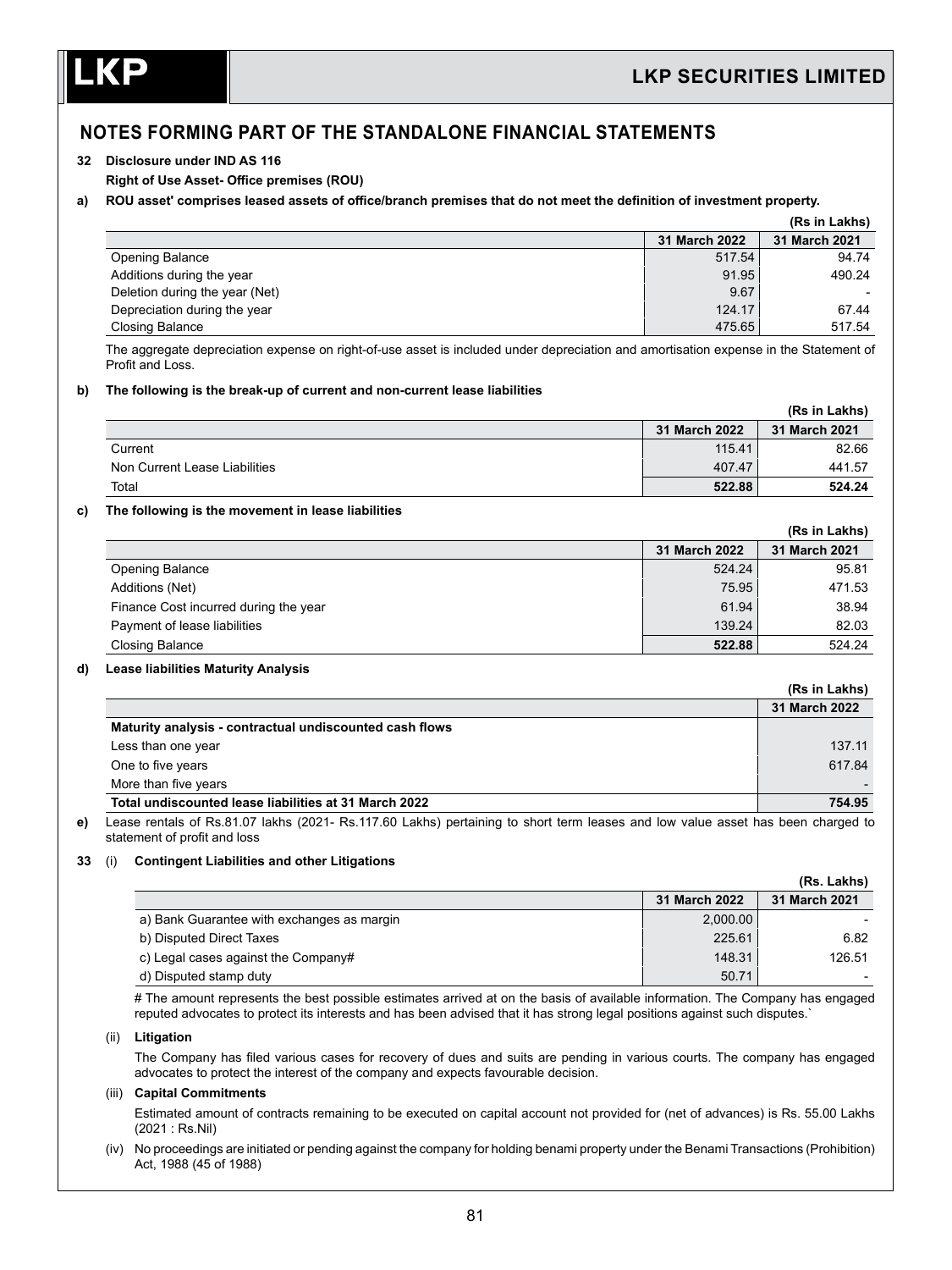**(Rs .Lakhs)**

# **NOTES FORMING PART OF THE STANDALONE FINANCIAL STATEMENTS**

#### **34 Segment Informations**

Disclosure under Indian Accounting Standard 108 – 'Operating Segments' is not given as, in the opinion of the management, the entire business activity falls under one segment, viz. ,primarily engaged as stock and securities broker and providing the financial services. The Company conducts its business only in one Geographical Segment, viz., India.

#### **35 Payment to Auditors (Rs .Lakhs)**

|              | 31 March 2022 | 31 March 2021 |
|--------------|---------------|---------------|
| Audit fees   | 10.00         | 10.00         |
| <b>Total</b> | 10.00         | 10.00         |

#### **36 Micro, small and medium enterprises**

Trade payables and other payables include amount payable to Micro, Small and Medium Enterprises. Under the Micro, Small and Medium Enterprises Development Act, 2006, (MSMEDA) which came into force from 02 October , 2006, certain disclosures are required to be made relating to Micro, Small and Medium enterprises. On the basis of the information and records available with the management, the following disclosures are made for the amounts due to the Micro, Small and Medium enterprises, who have registered with the competent authorities.

|                                                                                                                                                                                                                                                                                                                                        | 31 March 2022 | 31 March 2021 |
|----------------------------------------------------------------------------------------------------------------------------------------------------------------------------------------------------------------------------------------------------------------------------------------------------------------------------------------|---------------|---------------|
| Principal amount remaining unpaid to any supplier as at the year end                                                                                                                                                                                                                                                                   | 33.86         | 0.43          |
| Interest due thereon                                                                                                                                                                                                                                                                                                                   |               |               |
| Amount of interest paid by the company in terms of section 16 of the MSMEDA, along with the<br>amount of the payment made to the supplier beyond the appointed day during the accounting<br>year                                                                                                                                       |               |               |
| Amount of interest due and payable for the year of delay in making payment (which have been<br>paid but beyond the appointed day during the year) but without adding the interest specified<br>under the MSMEDA                                                                                                                        |               |               |
| Amount of interest accrued and remaining unpaid at the end of the accounting year                                                                                                                                                                                                                                                      |               |               |
| The amount of further interest remaining due and payable even in the succeeding years,<br>until such date when the interest dues above are actually paid to the small enterprise, for the<br>purpose of disallowance of a deductible expenditure under section 23 of the Micro, Small and<br>Medium Enterprises Development Act, 2006. |               |               |

The Company has compiled the relevent information from its suppliers about their coverage under the Mico, Small and Medium Enterperises Development Act, 2006 (MSMED Act).

#### **37 Financial Instruments**

#### **i) Financial risk management objective and policies**

 The Company's principal financial liabilities, comprise loans and borrowings, trade and other payables. The main purpose of these financial liabilities is to finance the Company's operations. The Company's principal financial assets include investments, loans, trade receivables, other receivables, and cash and bank balances that derive directly from its operations.

 The Company is exposed to market risk, credit risk and liquidity risk. The Company's management oversees the management of these risks.

#### **a) Market risk:**

 Market risk is the risk that the fair value of future cash flows of a financial instrument will fluctuate because of changes in market prices. Market risk comprises three types of risk: interest rate risk, foreign currency risk and other price risk such as equity price risk. Financial instruments affected by market risk include loans and borrowings, deposits, other financial instruments.

#### **1) Interest rate risk:**

 Interest rate risk can be either fair value interest rate risk or cash flow interest rate risk. Fair value interest rate risk is the risk of changes in fair value of fixed interest bearing investments because of fluctuations in the interest rates. Cash flow interest rate risk is the risk that future cash flows of floating interest bearing investments will vary because of fluctuations in interest rates.

 The Company's exposure to the risk of changes in market interest rates relates primarily to the Company's short-term loans from banks, hence is not considered for calculation of interest rate sensitivity of the company.

| Interest rate risk exposure |                      | (Rs Lakhs)    |
|-----------------------------|----------------------|---------------|
|                             | <b>31 March 2022</b> | 31 March 2021 |
| Variable rate borrowings    | 911.45               | 1.015.52      |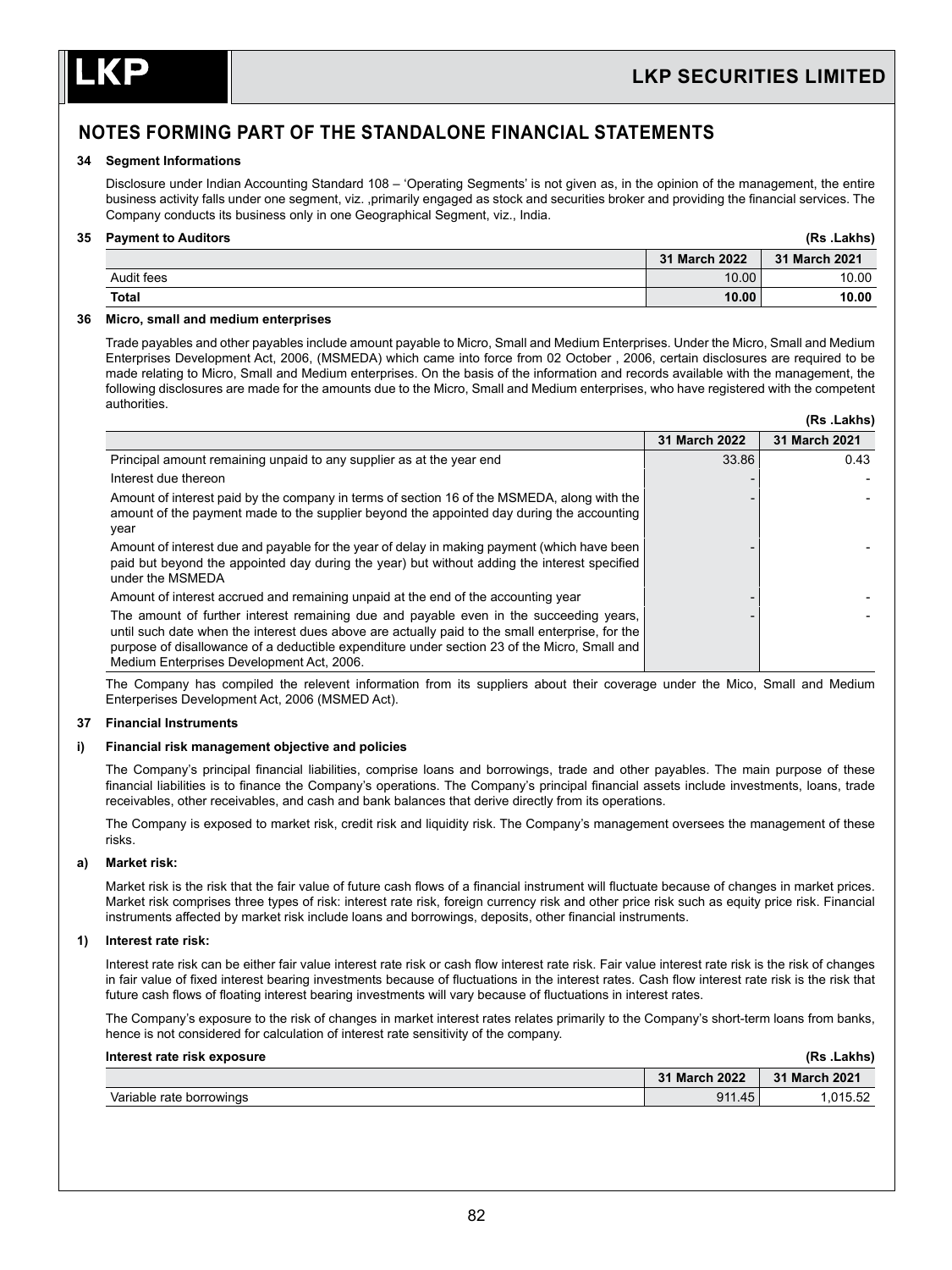The following table demonstrates the sensitivity to a reasonably possible change in interest rates on that portion of loans and borrowings affected. With all other variables held constant, the Company's profit before tax is affected through the impact of change in interest rate of borrowings, as follows:

|                     |                                        | (Rs. Lakhs)                           |
|---------------------|----------------------------------------|---------------------------------------|
|                     | Increase / decrease in<br>basis points | <b>Effect on Profit before</b><br>tax |
| As on 31 March 2022 | $+50/ -50$                             | 4.56                                  |
| As on 31 March 2021 | $+50/ -50$                             | 5.08                                  |

#### **2) Foreign currency risk:**

 The company enters into transactions in currency other than its functional currency and is therefore exposed to foreign currency risk. The Company analyses currency risk as to which balances outstanding in currency other than the functional currency of that company. The management has taken a position not to hedge this currency risk.

 The company undertakes transactions denominated in foreign currencies, consequently, exposures to exchange rate fluctuations arise. Exchange rate exposures are not hedged considering the insignificant impact and period involved on such exposure.

The Company does not have any foreign currency risk. Hence no sensitivity analysis is required

#### **3) Credit Risk:**

 Credit risk is the risk of financial loss to the Company if a customer or counterparty to a financial instrument fails to meet its contractual obligations, and arises principally from the Company's receivables from customers, deposits and loans given, investments and balances at bank.

 The Company measures the expected credit loss of trade receivables based on historical trend, industry practices and the business environment in which the entity operates. Expected Credit Loss is based on actual credit loss experienced and past trends based on the historical data.

|                                                                        |             |                             | Rs. Lakhs)                  |
|------------------------------------------------------------------------|-------------|-----------------------------|-----------------------------|
| <b>Trade Receivables</b>                                               |             | Year ended<br>31 March 2022 | Year ended<br>31 March 2021 |
| More than Six months                                                   |             | 578.48                      | 628.33                      |
| Others                                                                 |             | 1,821.10                    | 1,540.47                    |
| Total                                                                  | (A)         | 2,399.58                    | 2,168.79                    |
|                                                                        |             | Year ended<br>31 March 2022 | Year ended<br>31 March 2021 |
| Movement in allowance for credit loss during the year was as follows : |             |                             |                             |
| <b>Opening Balance</b>                                                 |             | (355.37)                    | (469.84)                    |
| Add :- Provided during the year                                        |             | (98.68)                     | (67.01)                     |
| Less :- Reversal during the year                                       |             | 172.71                      | 181.48                      |
| Balance as at 31 March                                                 | (B)         | (281.35)                    | (355.37)                    |
| Net Trade receivable                                                   | $(A) + (B)$ | 2,118.24                    | 1,813.42                    |

 Credit risk on cash and cash equivalents is limited as the Company generally invest in deposits with banks and financial institutions with high credit ratings assigned by credit rating agencies. Investments primarily include investment in equity shares and bonds.

#### **b) Liquidity Risk:**

 Liquidity risk refers to the risk that the Company cannot meet its financial obligations. The Company's principal source of liquidity are cash and cash equivalents and the cash flow i.e. generated from operations. The Company consistently generated strong cash flows from operations which together with the available cash and cash equivalents and current investment provides adequate liquidity in short terms as well in the long term.

 The table below provides details regarding the contractual maturities of financial liabilities including estimated interest payments as at: **(Rs .Lakhs)**

|                               | <b>Carrying Amount</b> | 31 March 2022    |           |                   |              |
|-------------------------------|------------------------|------------------|-----------|-------------------|--------------|
|                               |                        | Less than 1 year | 2-5 years | More than 5 years | <b>Total</b> |
| <b>Financial Liabilities:</b> |                        |                  |           |                   |              |
| <b>Borrowings</b>             | 911.45                 | 911.45           |           |                   | 911.45       |
| Deposits *                    | 296.99                 |                  |           | 296.99            | 296.99       |
| Trade payables                | 9,775.76               | 9,775.76         |           |                   | 9,775.76     |
| Other payables                | 254.44                 | 254.44           |           |                   | 254.44       |
| Lease Liabilities             | 522.88                 | 115.41           | 407.47    |                   | 522.88       |
| Other financial liabilities   | 3,285.06               | 3,285.06         |           |                   | 3,285.06     |
|                               | 15,046.59              | 14,342.13        | 407.47    | 296.99            | 15,046.59    |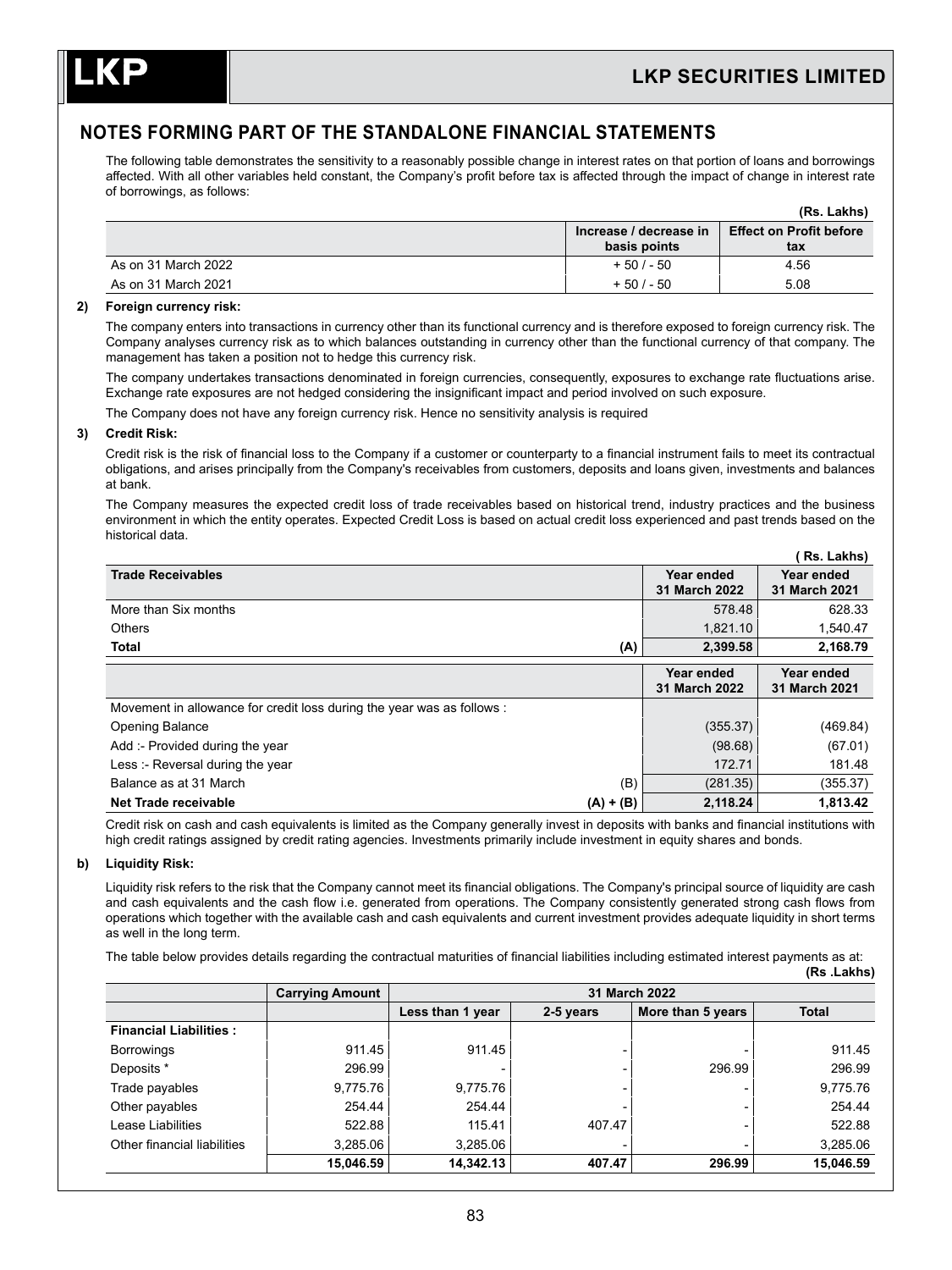|                               |                        |                  |           |                          | (Rs .Lakhs)  |
|-------------------------------|------------------------|------------------|-----------|--------------------------|--------------|
|                               | <b>Carrying Amount</b> | 31 March 2021    |           |                          |              |
|                               |                        | Less than 1 year | 2-5 years | More than 5<br>years     | <b>Total</b> |
| <b>Financial Liabilities:</b> |                        |                  |           |                          |              |
| <b>Borrowings</b>             | 1,015.52               | 1,015.52         |           |                          | 1,015.52     |
| Deposits *                    | 291.51                 |                  |           | 291.51                   | 291.51       |
| Trade payables                | 9,074.51               | 9,074.51         |           | -                        | 9,074.51     |
| Other payables                | 110.12                 | 110.12           |           |                          | 110.12       |
| Lease Liabilities             | 524.24                 | 82.66            | 441.57    | $\overline{\phantom{0}}$ | 524.24       |
| Other financial liabilities   | 3,717.69               | 4,241.93         |           |                          | 3,717.69     |
|                               | 14,733.59              | 14.524.74        | 441.57    | 291.51                   | 14,733.59    |

\* pertains to deposits received from sub-broker as per contract till the continuation of the service.

#### **ii) Capital Management**

 For the purpose of Company's capital management, capital includes issued capital and other equity reserves. The primary objective of the Company's Capital Management is to maximize shareholder value. The Company manages its capital structure and makes adjustments in the light of changes in economic environment and the requirements of the financial covenants.

The company monitors capital using gearing ratio, which is Net debt divided by total capital. **(Rs .Lakhs)** (Rs .Lakhs)

**(Rs Lakhs)**

|                              | As at<br>31 March 2022 | As at<br>31 March 2021 |
|------------------------------|------------------------|------------------------|
| Gross debt                   | 15,046.59              | 14,733.59              |
| Less: Cash and bank balances | 12,466.18              | 9,681.08               |
| Net debt                     | 2,580.41               | 5,052.51               |
| Total equity                 | 5,689.37               | 4,371.44               |
| <b>Total capital</b>         | 8,269.78               | 9,423.95               |
| Gearing ratio                | 31.20%                 | 53.61%                 |

No changes were made in the objectives, policies or processes for managing capital during the years ended 31 March 2022 and 31 March 2021.

#### **iii) Categories of financial instruments and fair value thereof**

|                                                                      |                    |                   |                    | $(0.5$ Lanis)     |  |
|----------------------------------------------------------------------|--------------------|-------------------|--------------------|-------------------|--|
|                                                                      | 31 March 2022      |                   | 31 March 2021      |                   |  |
|                                                                      | Carrying<br>Amount | <b>Fair Value</b> | Carrying<br>Amount | <b>Fair Value</b> |  |
| A) Financial Assets (other than investment in subsidiaries at cost): |                    |                   |                    |                   |  |
| i) Measured at amortised cost                                        |                    |                   |                    |                   |  |
| Cash and cash equivalents                                            | 8,325.38           | 8,325.38          | 6,058.37           | 6,058.37          |  |
| Bank Balances other than cash & cash equivalents                     | 4,140.80           | 4,140.80          | 3,622.71           | 3,622.71          |  |
| Trade receivables                                                    | 2,118.24           | 2,118.24          | 1,813.42           | 1,813.42          |  |
| Other receivables                                                    | 18.20              | 18.20             | 17.13              | 17.13             |  |
| Loans                                                                | 20.23              | 20.23             | 24.19              | 24.19             |  |
| Other Financial assets                                               | 3,370.39           | 3,370.39          | 4,973.65           | 4,973.65          |  |
| ii) Measured at Fair value through other comprehensive income        |                    |                   |                    |                   |  |
| Investments                                                          | 13.66              | 13.66             | 7.87               | 7.87              |  |
| iii) Measured at Fair value through profit and loss account          |                    |                   |                    |                   |  |
| Investments                                                          | 387.03             | 387.03            | 292.86             | 292.86            |  |
| <b>B) Financial liabilities</b>                                      |                    |                   |                    |                   |  |
| i) Measured at amortised cost                                        |                    |                   |                    |                   |  |
| <b>Borrowings</b>                                                    | 911.45             | 911.45            | 1,015.52           | 1,015.52          |  |
| Trade payables                                                       | 9,775.76           | 9,775.76          | 9,074.51           | 9,074.51          |  |
| <b>Other Financial Liabilities</b>                                   | 4,359.37           | 4,359.37          | 4,643.56           | 4,643.56          |  |

 The management assessed that cash and cash equivalents and bank balances, trade receivables, other financial assets, certain investments, trade payables and other current liabilities approximate their fair value largely due to the short-term maturities of these instruments. Difference between carrying amount and fair value of bank deposits, other financial assets, other financial liabilities and borrowings subsequently measured at amortised cost is not significant in each of the year presented.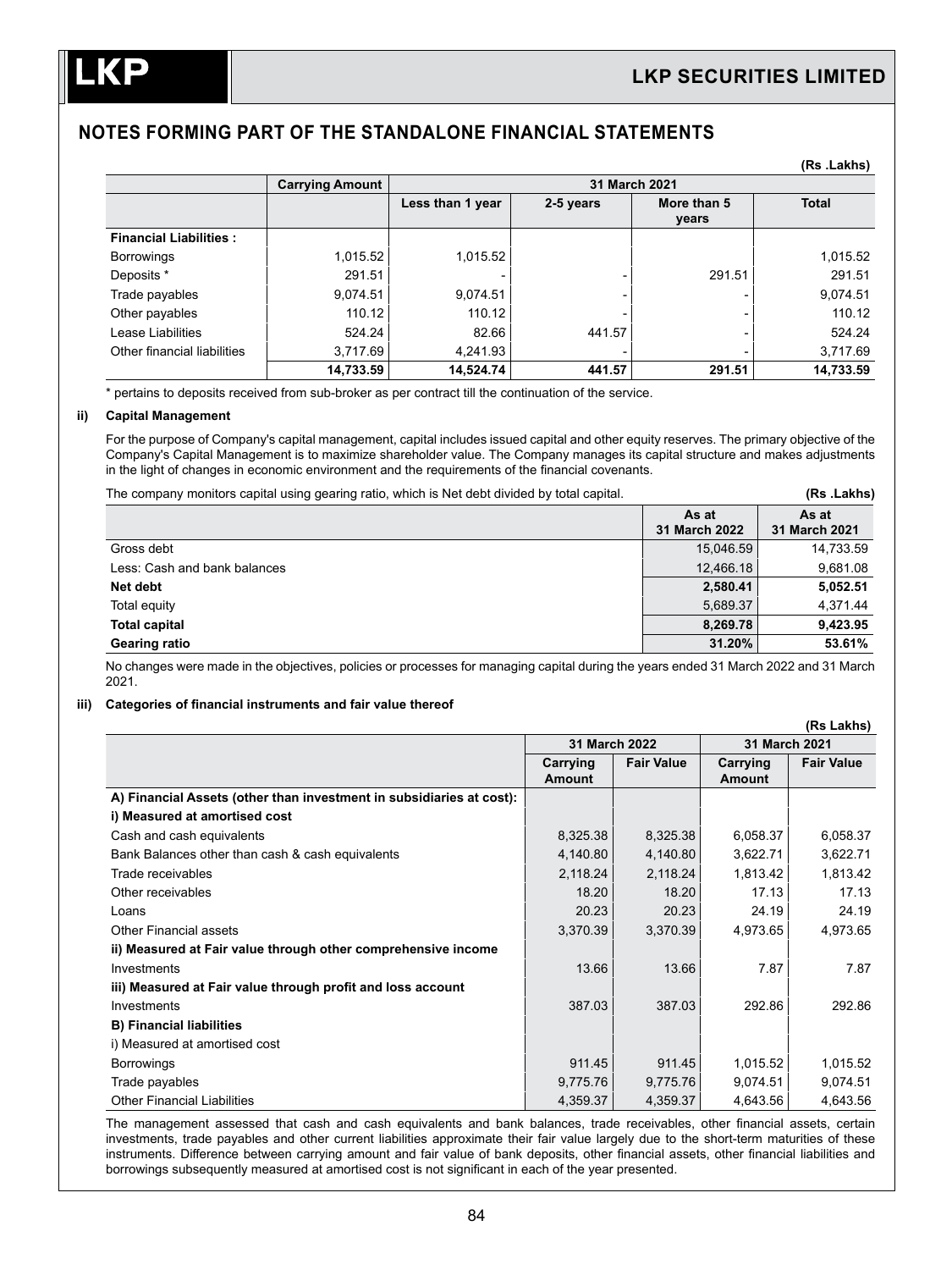### **38 Fair Value Hierarchy :**

- Level 1: quoted prices (unadjusted) in active markets for identical assets or liabilities.
- Level 2: inputs other than quoted prices included in Level 1 that are observable for the asset or liability, either directly (i.e. prices) or indirectly (i.e. derived from prices).
- Level 3: inputs for the asset or liability that are not based on observable market data (unobservable inputs).

 If the inputs used to measure the fair value of an asset or a liability fall into different levels of a fair value hierarchy, then the fair value measurement is categorized in its entirety in the same level of the fair value hierarchy as the lowest level input that is significant to the entire measurement.

The Following table provides the fair value measurement hierarchy of the Company's assets and liabilities.

Quantitative disclosures of fair value measurement hierarchy for assets and liabilities as at 31 March 2022

#### **(Rs. Lakhs) Financial Assets Assets Assets** as at **Fair Value Hierarchy Valuation technique(s) & key inputs used 31 March 2022 31 March 2021** Investments in equity shares- Non-current Investments 13.66 7.87 Level 1 Quoted in an active market Investments in equity shares- Current Investments 387.01 292.85 Level 1 Quoted in an active market Investments in Mutual Fund- Current Investments 0.01 0.01 Level 1 Quoted in an active market  **400.68 300.72**

 Financial assets not measured at fair value includes cash and cash equivalents, trade receivables, loans and other financial assets. These are financial assets whose carrying amounts approximate fair value, due to their short-term nature

 Additionally, financial liabilities such as trade payables and other financial liabilities are not measured at FVTPL, whose carrying amounts approximate fair value, because of their short-term nature.

#### **39 Gratuity and other post employment benefit plans**

 The disclosures of employee benefits as defined in the Ind AS 19 "Employee Benefits" are given below:

The gratuity plan is a funded plan and the company makes contributions to recognised funds in india. The details of post retirement gratuity plan are as follows:

#### I. **Expenses recognised during the year in the statement of profit and loss**

|                      |               | (Rs Lakhs)    |
|----------------------|---------------|---------------|
|                      | 31 March 2022 | 31 March 2021 |
| Current service cost | 63.19         | 57.92         |
| Interest cost (net)  | 9.32          | 13.38         |
| Net expenses         | 72.51         | 71.30         |

#### II **Expenses recognised during the year in other comprehensive income (OCI)**

|                                                                           |                      | (Rs Lakhs)    |
|---------------------------------------------------------------------------|----------------------|---------------|
|                                                                           | <b>31 March 2022</b> | 31 March 2021 |
| Actuarial (gains)/ losses arising from changes in demographic assumptions | 0.63                 | 5.85          |
| Actuarial (gains)/ losses arising from changes in financial assumptions   | (21.82)              | 42.96         |
| Actuarial (gains)/ losses arising from changes in experience assumptions  | (25.50)              | (49.43)       |
| Actuarial (gains)/ losses arising from changes in Return on Plan assets   | 15.97                |               |
| Recognised during the year                                                | (30.71)              | (0.62)        |

#### III **Net liability recognised in the balance sheet**

|                                       |               | (Rs Lakhs)    |
|---------------------------------------|---------------|---------------|
|                                       | 31 March 2022 | 31 March 2021 |
| Fair value of plan assets             | (485.32)      | (367.68)      |
| Present value of obligation           | 549.76        | 565.76        |
| Liability recognized in balance sheet | 64.45         | 198.08        |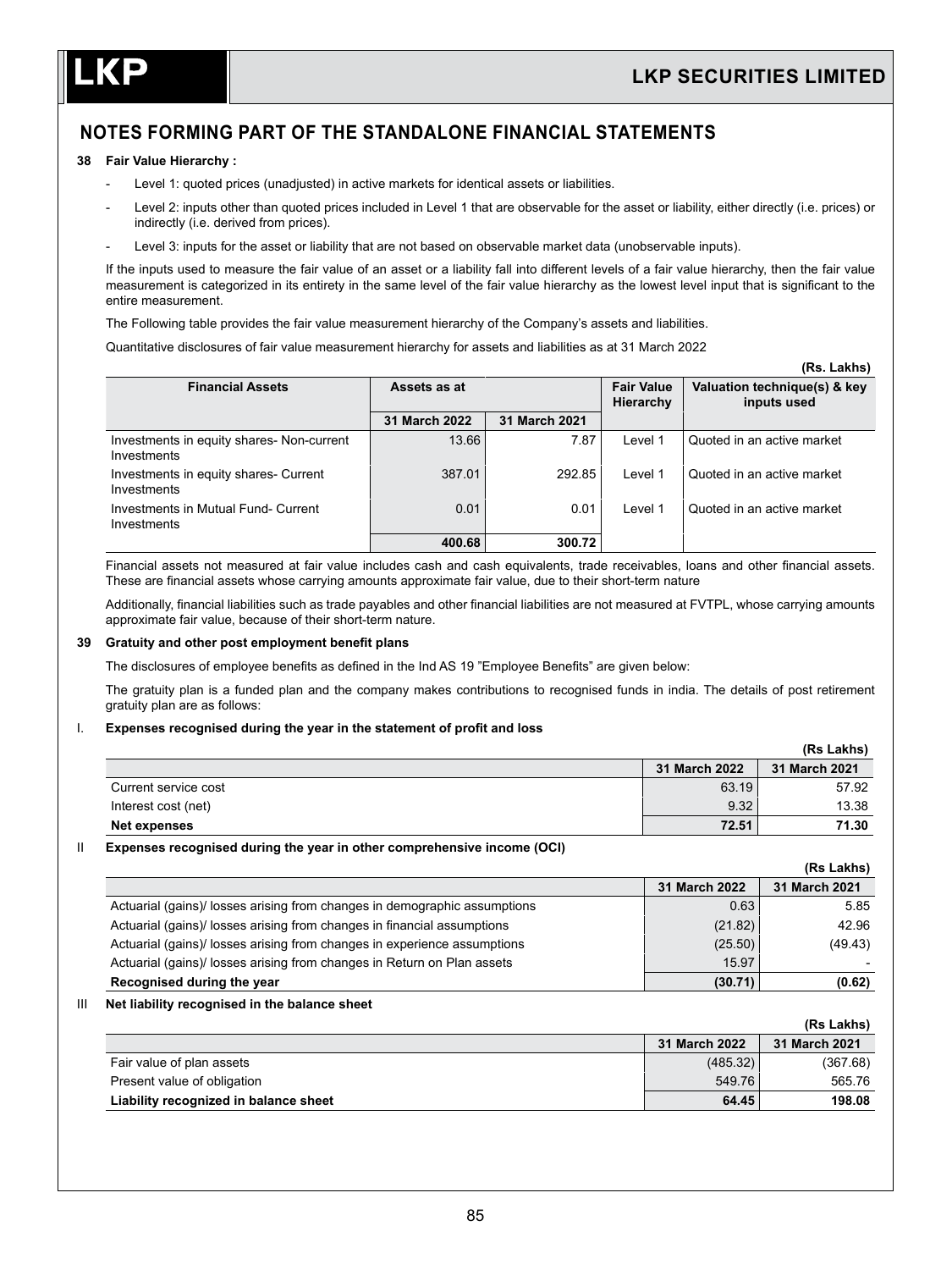### **NOTES FORMING PART OF THE STANDALONE FINANCIAL STATEMENTS** IV **Reconciliation of opening and closing balances of defined benefit obligation (Rs Lakhs) 31 March 2022 31 March 2021** Defined benefit obligation as at the beginning of the year 565.76 565.76 565.76 Current Service Costs 63.19 **63.19** 57.92 Interest Costs 31.49 28.80 Actuarial (gain)/ loss on obligation (0.62) (0.62) (0.62) Benefits paid (64.00) (19.21) **Defined benefit obligation at the end of the year 549.76 <b>565.76** 565.76 V **Reconciliation of opening and closing balance of fair value of plan assets (Rs Lakhs) 31 March 2022 31 March 2021** Fair value of plan assets at the beginning of the year 367.68 367.68 246.80 Interest income  $22.17$  15.43 Contributions paid 105.45 Actuarial Gains/ (Losses) (15.97) - Benefits paid the contract of the contract of the contract of the contract of the contract of the contract of the contract of the contract of the contract of the contract of the contract of the contract of the contract of **Fair value of plan assets at year end 485.32 367.68**  VI **Actuarial Assumptions (Rs Lakhs) 31 March 2022 31 March 2021** Discount rate (Per annum) 6.45% 6.03% Rate of escalation in salary (per annum) 10.00% 10.00% 10.00% 10.00% Attrition rate **PS : 0 to 42 : PS : 0 to 42 : 35% & 10% PS : 0 to 42 : 36% & 10%**  Mortality Table **Indian Assured** Indian Assured Lives mortality (2012-14)Ultimate Indian Assured Lives mortality (2012-14)Ultimate VII **Quantitative Sensitivity Analysis (Rs Lakhs) 31 March 2022 31 March 2021 Projected benefit obligation on current assumptions** Increase by 1% in Discount rate  $530.20$   $545.64$ Decrease by 1% in Discount rate 687.29 and 587.29 and 587.29 and 587.29 becrease by 1% in Discount rate Increase by 1% in Rate of salary increase for the state of salary increase for the state of salary increase for Decrease by 1% in Rate of salary increase Fig. All the control of the control of the control of the control of the control of the control of the control of the control of the control of the control of the control of the co VIII **Maturity analysis of projected benefit obligation : from the fund (Rs Lakhs) Projected benefits payable in future years from the date of reporting 31 March 2022 31 March 2021** 1st Following Year 154.78 (1999) 154.78 (1999) 154.78 (1999) 154.78 (1999) 154.78 (1999) 154.78 (1999) 154.78 2nd Following Year 100.42 103.77 3rd Following Year 82.64 79.33 4th Following Year 65.89 (1999) 65.89 (1999) 65.89 (1999) 665.89 (1999) 665.89 (1999) 65.89 (1999) 65.89 (1999) 5th Following Year 48.73 52.70 5th Following Year 48.73 52.70 Sum of years 6 to 10 165.72 **Notes:** (a) The estimate of future salary increases considered in the actuarial valuation takes into account the rate of inflation, seniority, promotion and other relevant factors, such as supply and demand in the employment market.

(b) The company provided for gratuity for employees in India as per the payment of Gratuity Act, 1972. employees who are in continues service for peroid of 5 years are eligible for gratuity. The gratuity plan is funded and the company make contribution to recognised funds in India.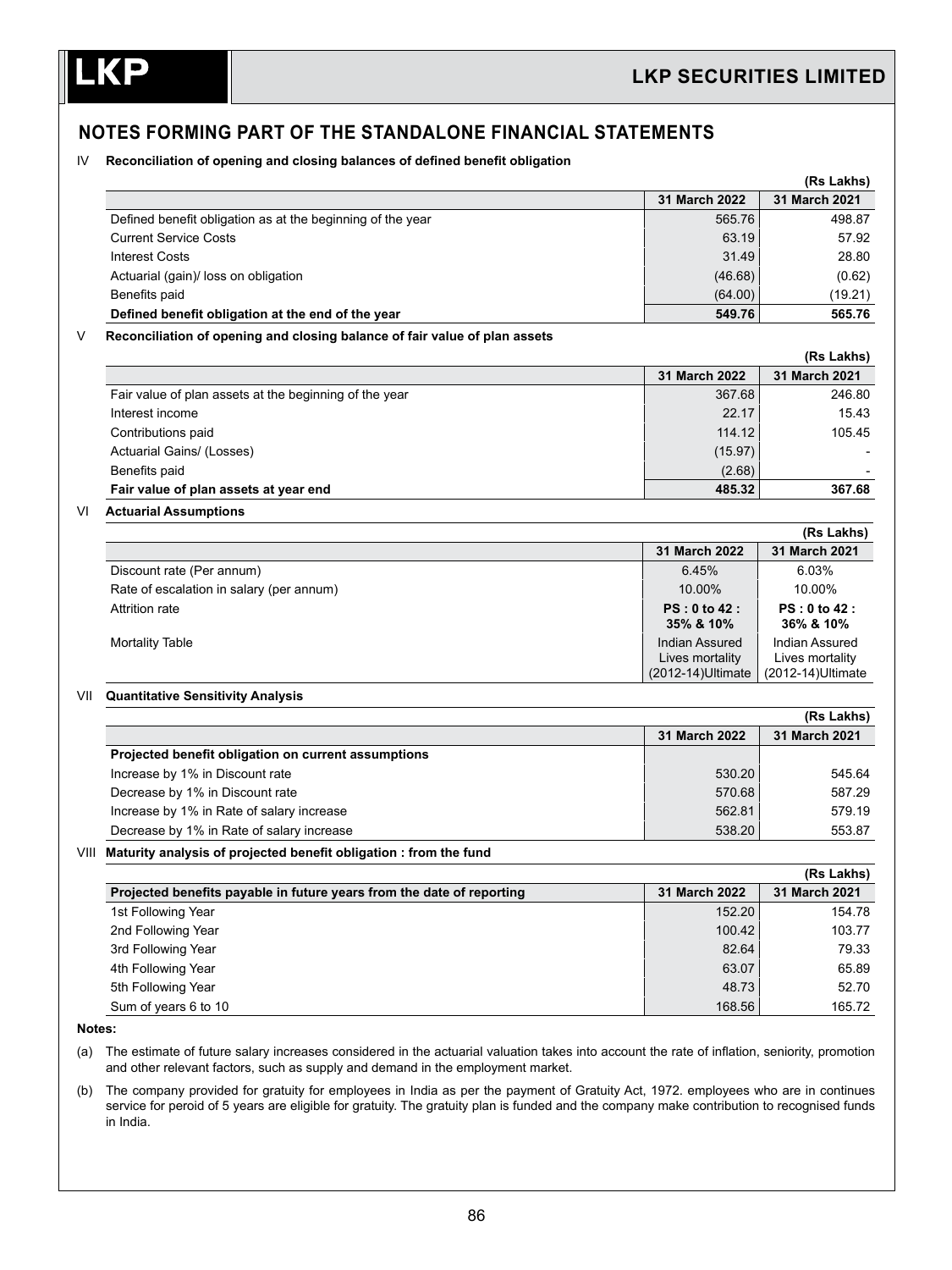### **40 Related party transactions**

#### **Subsidiary Company**

LKP Wealth Advisory Limited (formerly known as LKP Wealth Advisory Private Limited)

| <b>Key Management Personnel</b> | Nature of relationship           |
|---------------------------------|----------------------------------|
| Mr Pratik Doshi                 | <b>Managing Director</b>         |
| Mr S S Gulati                   | Non-Executive Director           |
| Mr Ganesh Malhotra              | Independent Director             |
| Mr Sajid Mohamed                | Independent Director             |
| Mrs Anjali Suresh               | Independent Director             |
| Mr Mahendra V Doshi             | Promoter, Non-Executive Director |
| Girish Majrekar                 | <b>Chief Financial Officer</b>   |
| Akshata Vengurlekar             | Company Secretary                |

### **Other related parties with whom transactions have taken place during the year.**

#### LKP Finance Limited

Bhavna Holdings Private Limited Bond Street Capital Private Limited (Formerly known as Gayatri Cements and Chemicals Private Limited) MKM Share & Stock Brokers Limited Sea Glimpse Investments Private Limited Alpha Commodity Private Limited M/s L K Panday M/s Agrud Partners Smt Jayalaxmi Vasantrai Doshi Charitable Trust

#### **Transactions with Related parties: (Rs. Lakhs)**

|                                                 | 31 March 2022 | 31 March 2021 |
|-------------------------------------------------|---------------|---------------|
| <b>Remuneration to Key Management Personnel</b> |               |               |
| Mr.Pratik Doshi                                 | 75.00         | 66.13         |
| Girish Majrekar                                 | 15.50         | 15.57         |
| Akshata Vengurlekar                             | 8.86          | 6.28          |
| <b>Brokerage Income</b>                         |               |               |
| <b>LKP Finance Limited</b>                      | 82.11         | 26.52         |
| Sea Glimps Investments Private Limited          | 0.94          | 0.02          |
| Bhavana Holdings Private Limited                | 2.85          |               |
| <b>Bond Street Capital Private Limited</b>      | 1.18          |               |
| Other Related Parties#                          |               | 0.01          |
| <b>Other Income</b>                             |               |               |
| <b>LKP Finance Limited</b>                      | 0.45          |               |
| Fees and commission expense                     |               |               |
| <b>LKP Wealth Advisory Limited</b>              | 47.40         | 25.88         |
|                                                 |               |               |
| <b>Interest Expenses</b>                        |               |               |
| <b>LKP Finance Limited</b>                      | 59.51         | 17.57         |
| <b>Bond Street Capital Private Limited</b>      | 2.21          | 0.19          |
| <b>Legal Professional Fees</b>                  |               |               |
| M/s Agrud Partners                              | 18.00         | 18.00         |
| <b>Donation</b>                                 |               |               |
| Smt Jayalaxmi Vasantrai Doshi Charitable Trust  | 6.00          |               |
|                                                 |               |               |
| <b>Business Purchase</b>                        |               |               |
| Alpha Commodity Private Limited (Refer Note 53) |               | 318.00        |
| <b>Advances Recovered</b>                       |               |               |
| Alpha Commodity Private Limited                 | -             | 924.10        |
| Loans Taken/ Repayment                          |               |               |
| <b>LKP Finance Limited</b>                      | 7,400.00      | 63,395.00     |
| <b>Bond Street Capital Private Limited</b>      | 7,800.00      | 350.00        |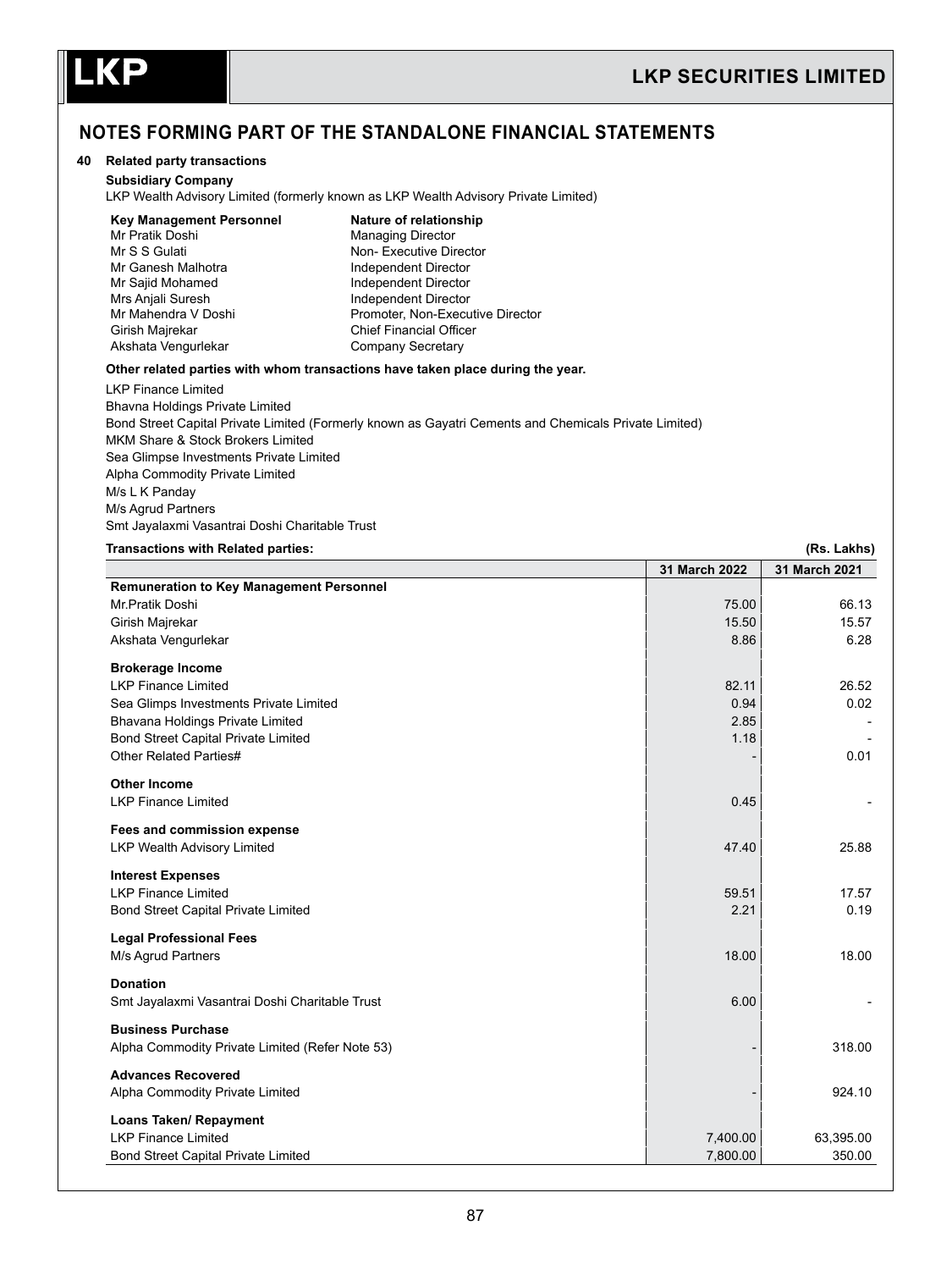# **LKP SECURITIES LIMITED**

# **NOTES FORMING PART OF THE STANDALONE FINANCIAL STATEMENTS**

| Balances as at 31 March 2022            |               | (Rs Lakhs)    |
|-----------------------------------------|---------------|---------------|
|                                         | 31 March 2022 | 31 March 2021 |
| Trade Payables*                         |               |               |
| <b>LKP Finance Limited</b>              |               | 284.39        |
| <b>LKP Wealth Advisory Limited</b>      | 4.01          |               |
| <b>Other Financial Liabilities**</b>    |               |               |
| <b>LKP Finance Limited</b>              |               | 80.14         |
| <b>Other Payables</b>                   |               |               |
| Alpha Commodity Private Limited         |               | 74.55         |
| M/s Agrud Partners                      | 1.39          | 1.39          |
| Trade Receivables*                      |               |               |
| MKM Share & Stock Brokers Limited       |               | 0.27          |
| Bhavna Holdings Private Limited         | 19.49         |               |
| Other Related Parties#                  | 0.02          |               |
| <b>Investments</b>                      |               |               |
| <b>LKP Wealth Advisory Limited</b>      | 76.00         | 76.00         |
| <b>Deposits</b>                         |               |               |
| Sea Glimpse Investments Private Limited | 140.00        | 140.00        |
| M/s L K Panday                          | 160.00        | 160.00        |

\* Closing balance of trade payable and trade receivable includes transaction pertaining to purchase and sale of securities as broker on behalf of related parties in the ordinary course of business

\*\* Closing balance of Other Financial Liabilities includes Margin money held in the ordinary course of business

# Transaction below 10% in value shown as other related parties

Transactions effected on exchange platforms are not considered

#### **41 Earnings per share**

|                                          |               | (Rs. Lakhs)   |
|------------------------------------------|---------------|---------------|
|                                          | 31 March 2022 | 31 March 2021 |
| Profit after tax (Rs.)                   | 1,330.77      | 391.70        |
| Weighted average number of equity shares |               |               |
| - for Basic Earnings per share           | 7,43,73,205   | 7,39,34,736   |
| - for Diluted Earnings per share         | 7,45,53,021   | 7,39,34,736   |
| Face value of equity share (Rs/ share)   |               | 2             |
| Basic earnings per share (Rs/share)      | 1.79          | 0.53          |
| Diluted Earnings per share (Rs/share)    | 1.79          | 0.53          |

**42 Reconciliation between opening and closing balances in the balance sheet for liabilities arising from financing activities as required by Ind AS 7 "Statement of Cash Flows" is as under:**

**(Rs. Lakhs)**

|                                 | As at 31          | <b>Cash Inflows</b> | <b>Cash outflows</b> | <b>Non Cash Changes</b>           |                                | As at 31          |
|---------------------------------|-------------------|---------------------|----------------------|-----------------------------------|--------------------------------|-------------------|
|                                 | <b>March 2021</b> |                     |                      | <b>Interest</b><br><b>Accrued</b> | <b>Other</b><br><b>Charges</b> | <b>March 2022</b> |
| <b>Short Term Borrowings</b>    | 1.015.52          | 8.511.45            | (8,615.52)           |                                   |                                | 911.45            |
| (Overdraft facility from banks) |                   |                     |                      |                                   |                                |                   |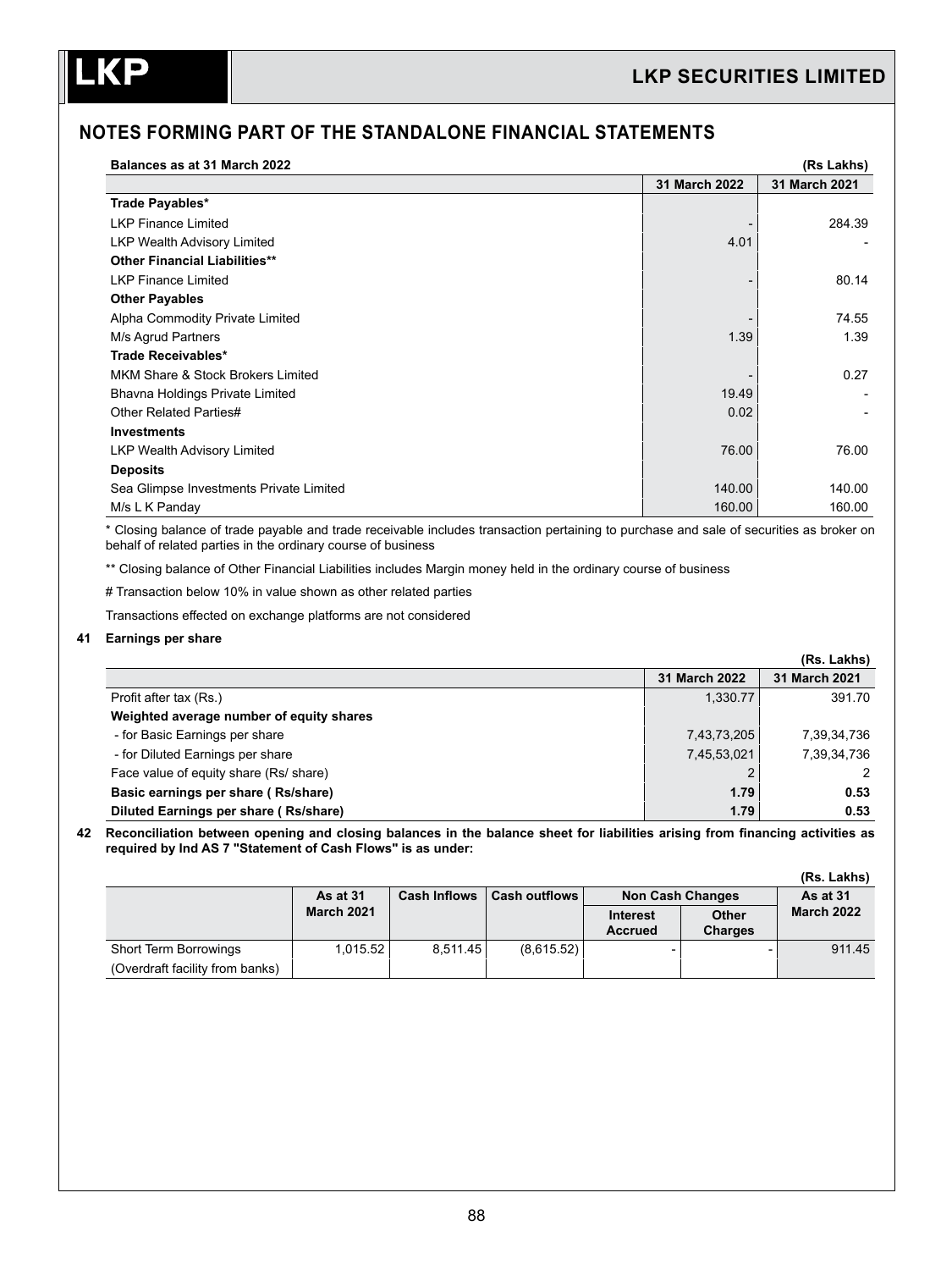**(Rs. Lakhs)**

# **NOTES FORMING PART OF THE STANDALONE FINANCIAL STATEMENTS**

### **43 Disclosures as required by Ind AS 115**

|  | <b>Revenue Consist of following</b> |  |
|--|-------------------------------------|--|

| <b>Revenue Consist of following</b>                                     |               | (Rs. Lakhs)     |
|-------------------------------------------------------------------------|---------------|-----------------|
|                                                                         | 31 March 2022 | 31 March 2021   |
| Interest Income                                                         | 802.83        | 667.33          |
| Dividend Income                                                         | 0.46          |                 |
| Fees and Commission Income                                              | 8,307.71      | 7,530.80        |
| Net Gain on fair value changes                                          | 93.51         | 138.14          |
| Other operating revenue                                                 | 60.17         | 38.02           |
| <b>Total</b>                                                            | 9,264.69      | 8,374.29        |
| Revenue Disaggregation by Industrial Vertical & Geography is as follows |               | (Rs. Lakhs)     |
| <b>Revenue by offerings</b>                                             | 31 March 2022 | 31 March 2021   |
| Financial Services/ India                                               | 9.264.69      | 8.374.29        |
| <b>Total</b>                                                            | 9,264.69      | 8.374.29        |
| <b>Timing of Revenue Recognition</b>                                    |               | $(Re$ $l$ akhe) |

|                                          |               | ,             |
|------------------------------------------|---------------|---------------|
|                                          | 31 March 2022 | 31 March 2021 |
| Services transferred at point in time    | 8.461.86      | 7.706.96      |
| Services transferred over period in time | 802.83        | 667.33        |
| <b>Total</b>                             | 9.264.69      | 8.374.29      |

**44** There are no unclaimed dividend for a period of more than seven years. Further, there are no amounts due and outstanding to be credited to Investor's Education and Protection Fund as on 31 March 2022

**45** The Company, has no long-term contracts including derivative contracts having material foreseeable losses as at 31 March 2022.

**46** Disclosure as required by schedule V (A) (2) of the SEBI (Listing Obligation and Disclosure Requirements)

 The Company has not given any Loans and advances in the nature of loans to firms/companies in which director is interested .

**47** As per section 135 of the Companies Act, 2013, no amount is required to be spent by the company during the year ended 31 March 2022 and 31 March 2021 on Corporate Social Responsibility (CSR).

#### **48 Dividend Recommendation:**

The board proposed dividend on equity shares after the balance sheet date

|                                                                                                                     |        | $\cdots$ |
|---------------------------------------------------------------------------------------------------------------------|--------|----------|
|                                                                                                                     | 2022   | 2021     |
| Proposed dividend on equity shares for the year ended on 31 March, 2022: Rs.0.30/-per<br>share (Rs.0.20/-per share) | 224.53 | 147.87   |
|                                                                                                                     |        |          |

 \* Payment of the proposed dividend is subject to its approval by the sahreholders, in the ongoing Annual General Meeting of the Company.

#### **49 Information required under Section 186(4) of the Companies Act, 2013**

- a) There are no loans given, guarantee given and securities provided during the year
- b) There are no investments made other than disclosed in Note 6.
- **50** a) During the previous year, The Company had trade receivable of Rs. 1,451.23 lakhs. The Company had settled the debt for Rs. 426.40 lakhs which amount has been received by way of immovable property. The Company has written off the balance amount of Rs.1,024.83 lakhs as bad debts under impairment of financial instruments during the previous year .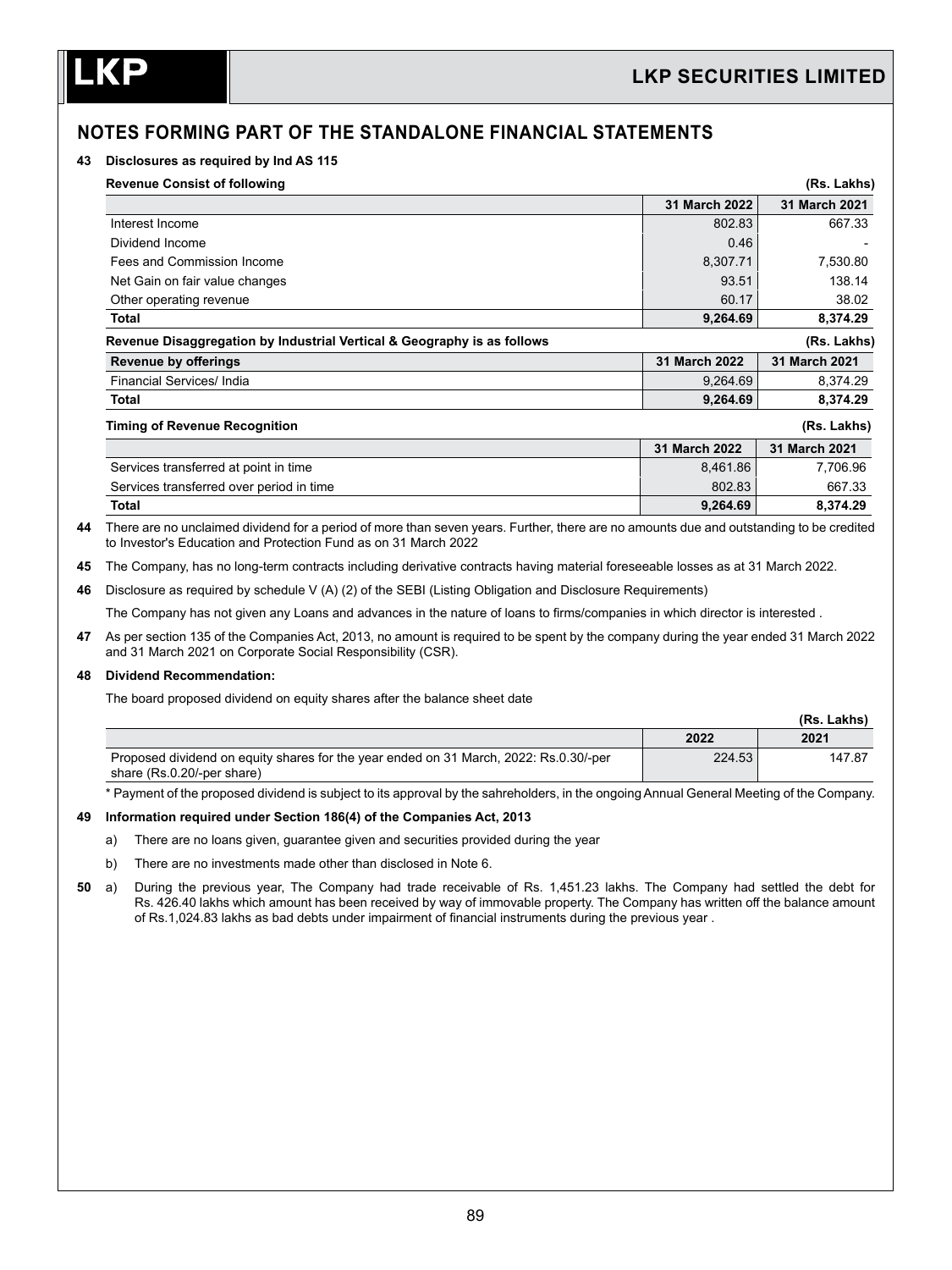b) The Board of Directors of the Company had decided to sell, the Immovable property acquired pursuant to settlement as stated in note 50(a) above for Rs.439.26 lakhs, During the year Company has purchased a parcel of land for Rs.230.28 lakhs. The Company has classified the land as per Ind AS 105 " Non-current Assets Held for Sale and Discontinued Operations ".

|                                                      |                                              |                                   |                                    |                                                                                                                                  |                                             | (Rs Lakhs)                                                                                                                    |
|------------------------------------------------------|----------------------------------------------|-----------------------------------|------------------------------------|----------------------------------------------------------------------------------------------------------------------------------|---------------------------------------------|-------------------------------------------------------------------------------------------------------------------------------|
| <b>Relevant line item</b><br>in the Balance<br>sheet | <b>Description</b><br>of item of<br>property | <b>Gross</b><br>carrying<br>value | Title deeds held in<br>the name of | Whether title deed<br>holder is promoter,<br>director or relative of<br>promoter/director or<br>employee of<br>promoter/director | <b>Property held</b><br>since which<br>date | Reason for not being<br>held in the name of<br>the company                                                                    |
| Asset held for sale                                  | Land                                         | 669.54                            | Mr.Mahendra Doshi                  | Promoter/Director                                                                                                                | 2021 and 2022                               | Agricultural land<br>cannot transfered<br>in the name of the<br>company, hence held<br>as nominee on behalf<br>of the Company |

**51** Due to the lockdown on account of COVID-19, although the capital market were impacted and volatility has increased in the stock market; the Company being a SEBI registered intermediary and considered among essential services, continued to operate during the lockdown in India and there was no major impact on our business as the capital markets remained open and functioned normally.

#### **52 Maturity Analysis of Assets and Liabilities (Rs Lakhs)**

|     |                                   |                                                                                              | As at 31 Mar 2022                |                                                |              | As at 31 Mar 2021                |                                                |           |
|-----|-----------------------------------|----------------------------------------------------------------------------------------------|----------------------------------|------------------------------------------------|--------------|----------------------------------|------------------------------------------------|-----------|
|     |                                   |                                                                                              | Within 12<br>months<br>(Current) | After 12<br><b>Months</b><br>(Non-<br>Current) | <b>Total</b> | Within 12<br>months<br>(Current) | After 12<br><b>Months</b><br>(Non-<br>Current) | Total     |
| (1) | <b>Financial Assets</b>           |                                                                                              |                                  |                                                |              |                                  |                                                |           |
|     | (a)                               | Cash and cash equivalents                                                                    | 8,325.38                         |                                                | 8,325.38     | 6,058.37                         |                                                | 6,058.37  |
|     | (b)                               | Bank Balance other than (a) above                                                            | 4,140.80                         |                                                | 4,140.80     | 3,622.71                         |                                                | 3,622.71  |
|     | (c)<br>Receivables                |                                                                                              |                                  |                                                |              |                                  |                                                |           |
|     | (i)                               | Trade receivables                                                                            | 2,118.24                         |                                                | 2,118.24     | 1,813.42                         |                                                | 1,813.42  |
|     | (ii)                              | Other receivables                                                                            | 18.20                            |                                                | 18.20        | 17.13                            |                                                | 17.13     |
|     | (d)<br>Loans                      |                                                                                              | 20.23                            |                                                | 20.23        | 23.94                            | 0.25                                           | 24.19     |
|     | (e)<br>Investments                |                                                                                              | 387.03                           | 89.66                                          | 476.69       | 292.86                           | 83.87                                          | 376.73    |
|     | Other financial assets<br>(f)     |                                                                                              | 3,293.03                         | 77.36                                          | 3,370.39     | 4,916.99                         | 56.66                                          | 4,973.65  |
|     | <b>Total Financial Assets</b>     |                                                                                              | 18,302.90                        | 167.02                                         | 18,469.92    | 16,745.42                        | 140.78                                         | 16,886.20 |
| (2) | <b>Non-Financial Assets</b>       |                                                                                              |                                  |                                                |              |                                  |                                                |           |
|     | (a)                               | Current tax assets (net)                                                                     |                                  | 154.71                                         | 154.71       |                                  | 154.01                                         | 154.01    |
|     | Deferred Tax Asset<br>(b)         |                                                                                              |                                  | 165.22                                         | 165.22       |                                  | 356.91                                         | 356.91    |
|     | (c)                               | Property, plant and Equipment                                                                |                                  | 289.76                                         | 289.76       |                                  | 277.72                                         | 277.72    |
|     | (d)<br><b>Right to Use Asset</b>  |                                                                                              | 128.50                           | 347.16                                         | 475.65       | 25.46                            | 492.08                                         | 517.54    |
|     | (e)                               | Capital Work-in-progress                                                                     | 26.50                            |                                                | 26.50        |                                  |                                                |           |
|     | (f)                               | Intangible assets under development                                                          |                                  | 17.00                                          | 17.00        |                                  |                                                |           |
|     | Goodwill<br>(g)                   |                                                                                              |                                  | 652.31                                         | 652.31       |                                  | 652.31                                         | 652.31    |
|     | (h)                               | Other Intangible Assets                                                                      |                                  | 47.20                                          | 47.20        |                                  | 68.90                                          | 68.90     |
|     | (i)                               | Other non-financial assets                                                                   | 77.48                            |                                                | 77.48        | 116.37                           | (0.00)                                         | 116.37    |
|     | <b>Total Non-Financial Assets</b> |                                                                                              | 232.47                           | 1,673.36                                       | 1,905.84     | 141.83                           | 2,001.93                                       | 2,143.76  |
| (3) | <b>Assets Held for Sale</b>       |                                                                                              | 669.54                           |                                                | 669.54       | 439.26                           |                                                | 439.26    |
|     | <b>TOTAL ASSETS</b>               |                                                                                              | 19,204.92                        | 1,840.39                                       | 21,045.30    | 17,326.50                        | 2,142.72                                       | 19,469.22 |
| (1) | <b>Financial Liabilities</b>      |                                                                                              |                                  |                                                |              |                                  |                                                |           |
|     | $(a)$ $(l)$<br>Trade payable      |                                                                                              |                                  |                                                |              |                                  |                                                |           |
|     | (i)                               | total outstanding dues of micro<br>enterprises and small enterprises                         |                                  |                                                |              |                                  |                                                |           |
|     | (ii)                              | total outstanding dues of creditors<br>other than micro enterprises and<br>small enterprises | 9,775.76                         |                                                | 9,775.76     | 9,074.51                         |                                                | 9,074.51  |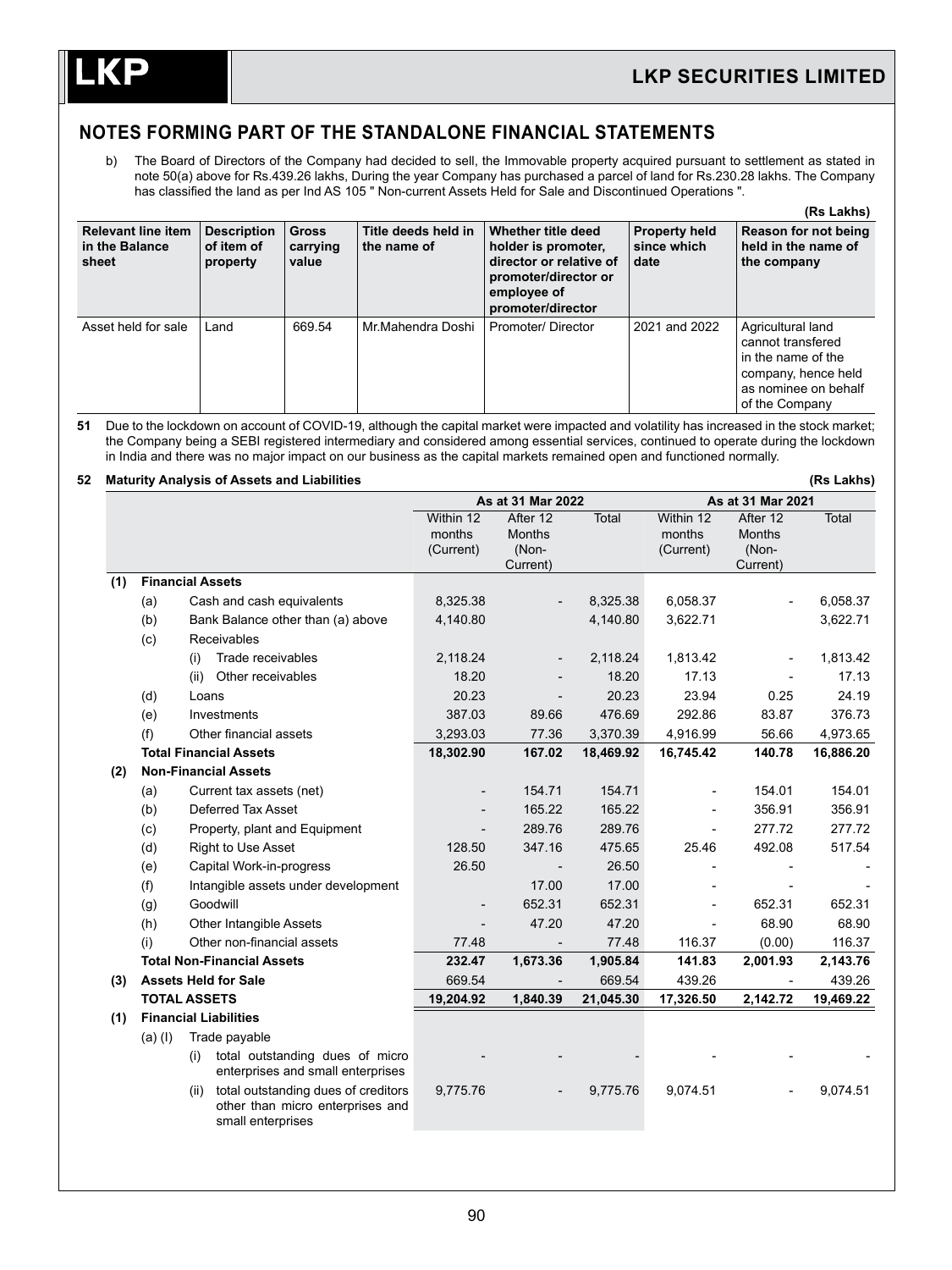|     |      |                                                                                                      |                                  | As at 31 Mar 2022<br>As at 31 Mar 2021         |           |                                  |                                                |           |
|-----|------|------------------------------------------------------------------------------------------------------|----------------------------------|------------------------------------------------|-----------|----------------------------------|------------------------------------------------|-----------|
|     |      |                                                                                                      | Within 12<br>months<br>(Current) | After 12<br><b>Months</b><br>(Non-<br>Current) | Total     | Within 12<br>months<br>(Current) | After 12<br><b>Months</b><br>(Non-<br>Current) | Total     |
|     | (II) | Other payable                                                                                        |                                  |                                                |           |                                  |                                                |           |
|     |      | total outstanding dues of micro<br>(i)<br>enterprises and small enterprises                          | 33.86                            |                                                | 33.86     | 0.43                             |                                                | 0.43      |
|     |      | total outstanding dues of creditors<br>(ii)<br>other than micro enterprises and<br>small enterprises | 220.58                           |                                                | 220.58    | 109.68                           |                                                | 109.68    |
|     | (b)  | <b>Borrowings</b>                                                                                    | 911.45                           |                                                | 911.45    | 1,015.52                         |                                                | 1,015.52  |
|     | (c)  | Deposits                                                                                             |                                  | 296.99                                         | 296.99    |                                  | 291.51                                         | 291.51    |
|     | (d)  | Lease Liabilities                                                                                    | 115.41                           | 407.47                                         | 522.88    | 82.67                            | 441.57                                         | 524.24    |
|     | (e)  | Other financial liabilities                                                                          | 3,280.19                         | 4.87                                           | 3,285.06  | 3,716.17                         | 1.52                                           | 3,717.69  |
|     |      | <b>Total Financial Liabilities</b>                                                                   | 14,337.26                        | 709.33                                         | 15,046.59 | 13,998.98                        | 734.60                                         | 14,733.59 |
| (2) |      | <b>Non-Financial Liabilities</b>                                                                     |                                  |                                                |           |                                  |                                                |           |
|     | (a)  | <b>Current Tax Liabilities</b>                                                                       | 41.04                            |                                                | 41.04     |                                  |                                                |           |
|     | (b)  | <b>Provisions</b>                                                                                    |                                  | 64.45                                          | 64.45     | 52.63                            | 145.45                                         | 198.08    |
|     | (c)  | Other non-financial liabilities                                                                      | 203.85                           |                                                | 203.85    | 166.11                           | $\overline{\phantom{a}}$                       | 166.11    |
|     |      | <b>Total Non-financial liabilities</b>                                                               | 244.90                           | 64.45                                          | 309.34    | 218.74                           | 145.45                                         | 364.19    |
|     |      | <b>TOTAL LIABILITIES</b>                                                                             | 14,582.16                        | 773.77                                         | 15,355.93 | 14,217.72                        | 880.05                                         | 15,097.78 |

### **53 Acquisition of business of Alpha commidity Private Limited**

During the previous year In order to further strengthen the business, the Company entered into a Business Transfer Agreement (BTA) on 26 September, 2020 with Alpha Commodity Private Limited (Alpha) through which the LKP Securities Limited acquired commodity business of the Alpha as a going concern on a slump sale basis with effect from 30 September, 2020.

 Details of the purchase consideration, the net identifiable assets and goodwill are as follows:

|                                                   | (Rs Lakhs) |
|---------------------------------------------------|------------|
| <b>Particulars</b>                                | Amount     |
| <b>Total Consideration</b>                        | 318.00     |
| Net Identifiable Assets                           | (208.72)   |
| Excess/(Shortfall) Purchase Price to be Allocated | 526.72     |
| Goodwill                                          | 526.72     |

The acquisition date fair values (based on valuation report issued by merchant banker) of the assets taken over and liabilities assumed as a result of the acquisition are as follows:

|                                     | (Rs Lakhs) |
|-------------------------------------|------------|
| <b>Particulars</b>                  | Amount     |
| Long-term loans and advances        | 62.81      |
| Trade receivables                   | 25.25      |
| Cash and bank balances              | 9.95       |
| Short-term loans and advances       | 60.12      |
| <b>Identifiable Assets</b>          | 158.13     |
| Trade payables                      | 291.42     |
| Other current liabilities           | 75.43      |
| <b>Net Identifiable Assets</b>      | (208.72)   |
| <b>Stake Acquired</b>               | 100%       |
| Net Identifiable Assets Transferred | (208.72)   |
| <b>Recognition of Goodwill</b>      |            |
| Consideration transferred           | 318.00     |
| (Less): Net Identifiable Assets     | (208.72)   |
| Goodwill                            | 526.72     |

Amount and factors for recognition of goodwill

**Factors for recognition of goodwill:**

 The goodwill primarily reflects the excess earning capacity and synergistic effects with the existing business.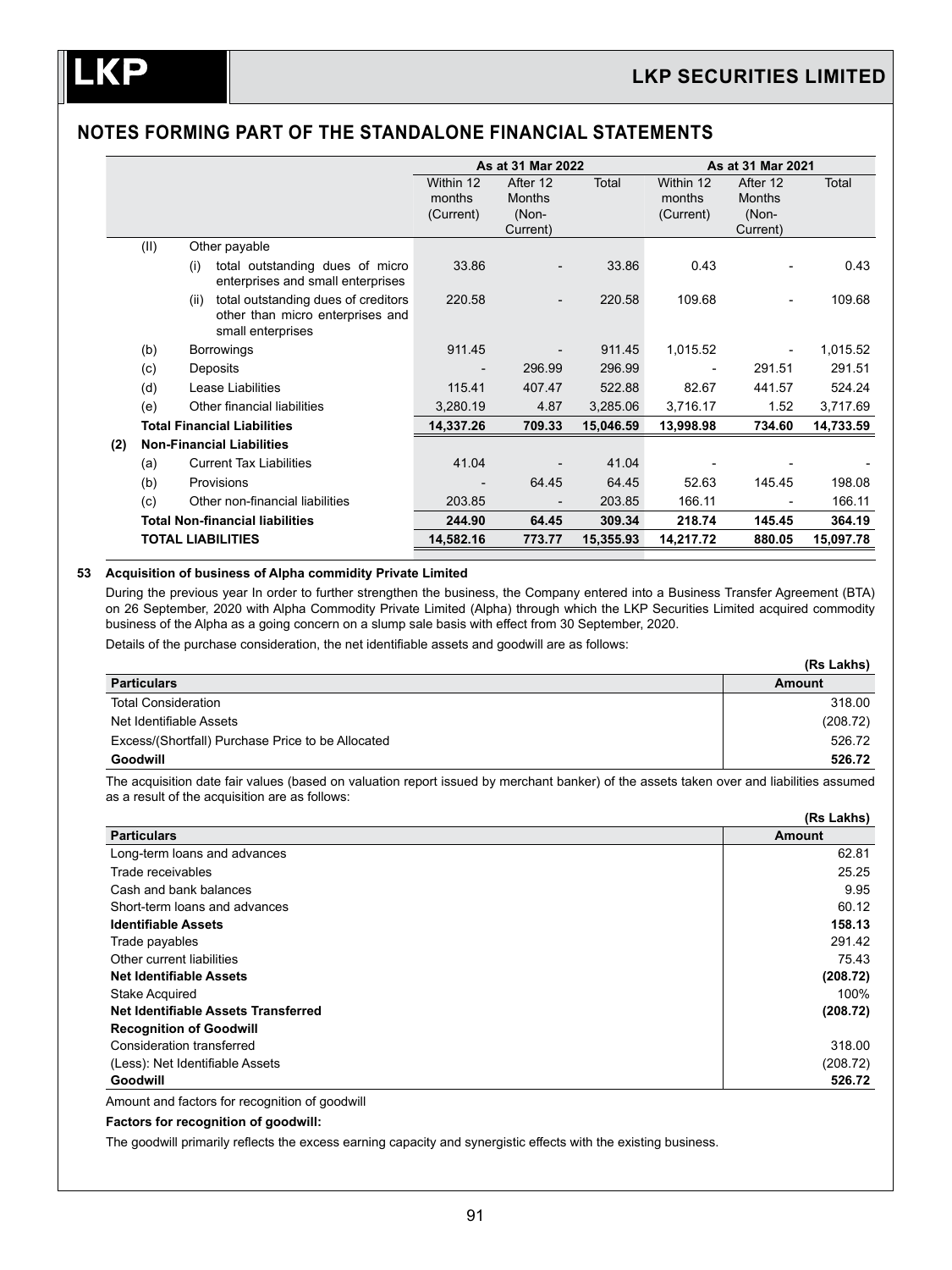### **54 Struck of companies**

 There are no transactions during the year with struck off companies except balances outstanding as at 31 March 2022

|                                                      |                               |                | (Rs Lakhs)               |
|------------------------------------------------------|-------------------------------|----------------|--------------------------|
| Name of struck off Company                           | <b>Nature of transactions</b> | <b>Balance</b> | <b>Relationship with</b> |
|                                                      | with struck-off Company       | outstanding*   | the Struck off company   |
| <b>Tiwary Holdings Private Limited</b>               | <b>Receivables</b>            | 0.01           | <b>Others</b>            |
| Desai Consulting Private Ltd                         | <b>Receivables</b>            | 0.01           | <b>Others</b>            |
| Virgo Merchantile Private Limited                    | <b>Receivables</b>            | 0.01           | <b>Others</b>            |
| Black Horse Media And Entertainment Private Limited  | <b>Receivables</b>            | 0.02           | <b>Others</b>            |
| Margdarshan Trading Company Pvt.Ltd                  | <b>Receivables</b>            | 0.00           | <b>Others</b>            |
| Mmb International Private Limited.                   | <b>Receivables</b>            | 0.00           | <b>Others</b>            |
| Upright Exim Private Limited.                        | <b>Receivables</b>            | 0.02           | <b>Others</b>            |
| Desai Consulting Private Limited.                    | Receivables                   | 0.02           | <b>Others</b>            |
| Black Horse Media And Entertainment Private Limited. | <b>Receivables</b>            | 0.02           | <b>Others</b>            |
| Glory Tradecom Private Limited.                      | <b>Receivables</b>            | 0.02           | <b>Others</b>            |
| Goldstar Dealcom Private Limited.                    | <b>Receivables</b>            | 0.02           | <b>Others</b>            |
| Redhill Iron & Steel Private Limited Rispl           | <b>Receivables</b>            | 0.02           | <b>Others</b>            |
| Abhishek Building Promoters (P) Ltd Abppl            | <b>Receivables</b>            | 0.02           | <b>Others</b>            |
| Dhiriti Traders Private Limited.                     | <b>Receivables</b>            | 0.01           | <b>Others</b>            |
| Bhatia Worldwide Team Private Limited.               | <b>Receivables</b>            | 0.01           | <b>Others</b>            |
| Mili Commodities Private Limited.                    | <b>Receivables</b>            | 0.02           | <b>Others</b>            |
| Shree Suvarn Consultants Private Limited. Sscpl      | <b>Receivables</b>            | 0.02           | <b>Others</b>            |
| Total                                                |                               | 0.27           |                          |

\* The total outstanding with struck of companies have been provdied as impairment allowance

- 55 The company has not traded or invested in crypto currency or Virtual currency during the year
- 56 During the year the company has not advanced or loaned or invested funds (either borrowed funds or share premium or any other sources or kind of funds) to any other person or entity incuding foreign entities (intermediaries) with the understanding (whether recorded in writing or otherwise) that the intermediary shall (i) directly or indirectly lend or invest in other person or entities identified in any manner whatsoever by or on behalf of company (ultimate beneficaries) or (ii) provide any guarantee, security or the like to or behalf of the ultimate beneficaries.
- 57 The Company has not received any fund from any person(s) or entity(ies) including foreign entities (funding party) with the understanding (ehether recorded in writing or otherwise) that the Compnay shall (i) directly or indirectly lendor invest in any manner whatsoever by or on behalf of the funding party (ultimate beneficaries) or (ii) provide any gurantee, security or the to or behalf of the (ultimate beneficaries) or (iii) provide any gurantee, security or the like to or on behlaf of the ultimate beneficaries.
- 58 Additional regulatory information required under (WB) (xvi) of Division III of Schedule III amendment, disclosure of ratios, is not applicable to the Company as it is in broking business and not an NBFC registered under Section 45-IA of Reserve Bank of India Act, 1934.

#### 59 **Prior Year Comparatives**

Previous year's figures have been regrouped / reclassified/rearranged wherever necessary to correspond with the current year's classifications / disclosures. Figures in brackets pertain to previous year

In terms of our report attached

**For MGB & Co.LLP For and on behalf of the board** Chartered Accountants Firm Registration Number: 101169W/W-100035

**Sanjay Kothari Pratik Doshi S.S Gulati**  Partner Managing Director Nanaging Director Membership Number: 048215 DIN: 00131122 DIN: 02404230

Date : 29 April 2022 Chief Financial Officer Company Secretary

Place : Mumbai **Girish Majrekar Akshata Vengurlekar** A 50701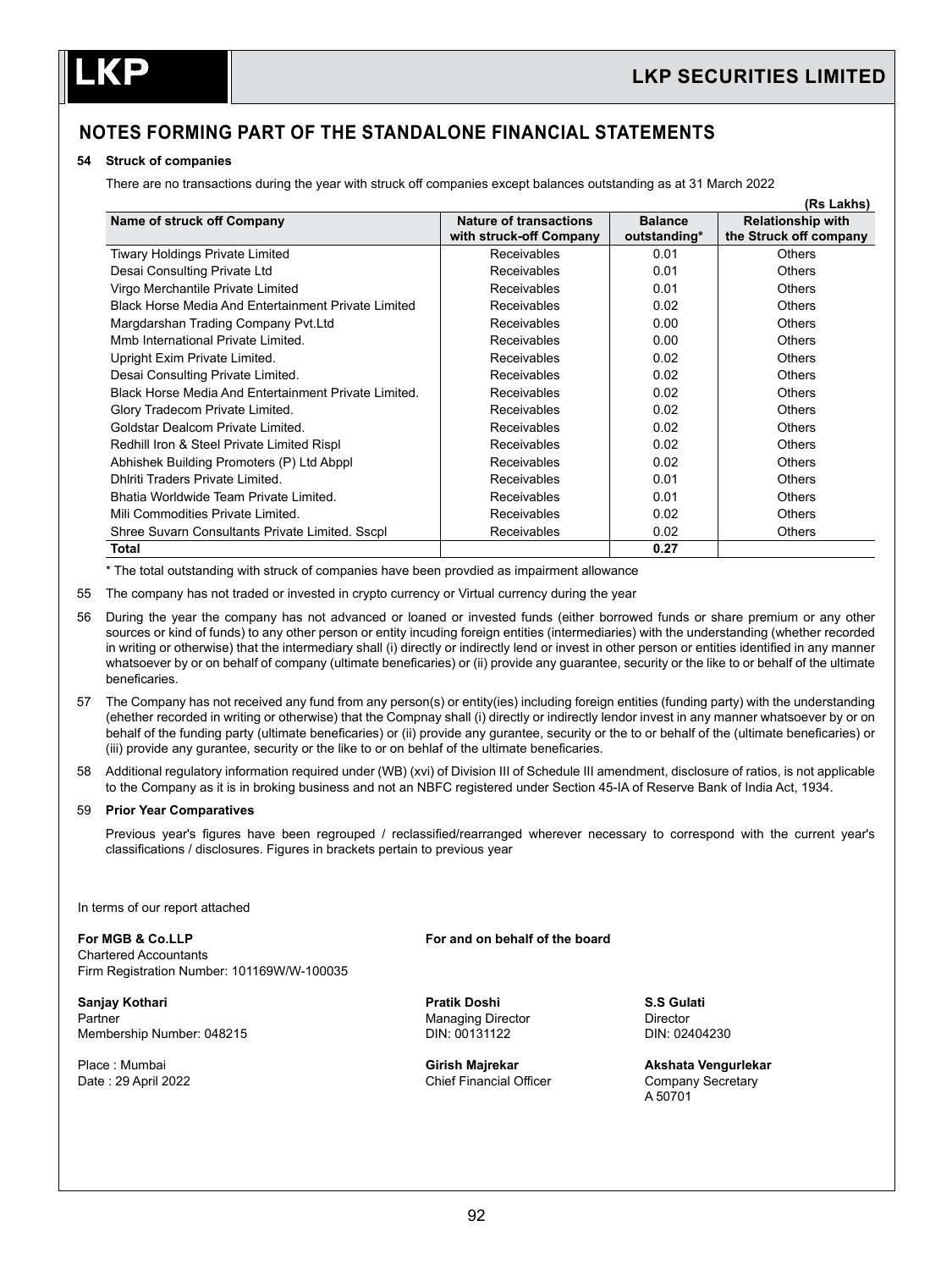## **Independent Auditor's Report on the Audit of Consolidated Financial Statements**

### To

### The Members of **LKP Securities Limited**

#### 1. **Opinion**

 We have audited the accompanying consolidated financial statements of **LKP Securities Limited** ("the Holding Company or the Company") and its subsidiary (Holding Company and its subsidiary together referred to as " the Group), which comprise the consolidated balance sheet as at 31 March 2022, the consolidated statement of profit and loss (including other comprehensive income), the consolidated statement of changes in equity and the consolidated statement of cash flows for the year then ended, and notes to the consolidated financial statements including a summary of significant accounting policies and other explanatory information (herein after referred to as "consolidated financial statements").

 In our opinion and to the best of our information and according to the explanations given to us, the aforesaid consolidated financial statements give the information required by the Companies Act, 2013 ("the Act") in the manner so required and give a true and fair view in conformity with the Indian Accounting Standards (Ind AS) prescribed under section 133 of the Act read with the Companies (Indian Accounting Standards) Rules, 2015, as amended and other accounting principles generally accepted in India, of the consolidated state of affairs of the Company as at 31 March 2022, its consolidated profit, consolidated total comprehensive income, changes in equity and its consolidated cash flows for the year ended on that date.

#### 2. **Basis for Opinion**

 We conducted our audit of the consolidated financial statements in accordance with the Standards on Auditing (SAs) specified under section 143(10) of the Act. Our responsibilities under those Standards are further described in the Auditor's Responsibilities for the Audit of the Consolidated Financial Statements section of our report. We are independent of the Group in accordance with the Code of Ethics issued by the Institute of Chartered Accountants of India (ICAI) together with the ethical requirements that are relevant to our audit of the consolidated financial statements under the provisions of the Act and the Rules made thereunder, and we have fulfilled our other ethical responsibilities in accordance with these requirements and the ICAI's Code of Ethics. We believe that the audit evidence obtained by us is sufficient and appropriate to provide a basis for our audit opinion on the consolidated financial statements.

#### 3. **Key Audit Matters**

 Key audit matters are those matters that, in our professional judgment, were of most significance in our audit of the consolidated financial statements for the year ended 31 March 2022. These matters were addressed in the context of our audit of the consolidated financial statements as a whole, and in forming our opinion thereon, and we do not provide a separate opinion on these matters.

| Sr. No | <b>Key Audit Matter</b>                                                                                                                                              | <b>Auditor's Response</b>                                                                                                                                                                  |
|--------|----------------------------------------------------------------------------------------------------------------------------------------------------------------------|--------------------------------------------------------------------------------------------------------------------------------------------------------------------------------------------|
| 1.     | Accuracy and completeness of revenue recognized and                                                                                                                  | <b>Principal Audit Procedures</b>                                                                                                                                                          |
|        | related IT systems<br>The application of revenue recognition accounting standards                                                                                    | Our audit approach was a combination of test of internal controls<br>and substantive procedures which included the following:                                                              |
|        | involves revenue arrangements and relevant contracts.                                                                                                                | Understanding the significant revenue processes including                                                                                                                                  |
|        | Due to the different revenue arrangements and the degree<br>of complexity of IT systems and processes used, we have<br>considered this matter as a key audit matter. | performance of an end to end walkthrough of the revenue<br>assurance process and identifying the relevant controls<br>(including IT systems, interfaces and reports).                      |
|        | The Group's accounting policies relating to revenue -<br>recognition are presented in note 2 to the consolidated<br>financial statements.                            | Reviewing sample contracts for accounting treatments<br>opted and testing the related revenues recognized during<br>the year and to have reasonable assurance of adequate IT<br>controls.  |
|        |                                                                                                                                                                      | Performing data analysis and analytical reviews of<br>significant revenue streams;                                                                                                         |
|        |                                                                                                                                                                      | Reviewing key reconciliations performed by the Revenue<br>Assurance team of the Company;                                                                                                   |
|        |                                                                                                                                                                      | Performing specific procedures to test the accuracy and<br>completeness of adjustments relating revenue; and                                                                               |
|        |                                                                                                                                                                      | Performing procedures to ensure that the revenue<br>recognition criteria adopted by the Group for all major<br>revenue streams is appropriate and in line with the<br>accounting policies. |
|        |                                                                                                                                                                      | Conclusion                                                                                                                                                                                 |
|        |                                                                                                                                                                      | Our procedures did not identify any material exceptions.                                                                                                                                   |

#### 4. **Other Information**

The Holding Company's Board of Directors is responsible for the other information. The other information comprises the information included in the Management Discussion and Analysis, Board's Report including Annexures to Board's Report, Corporate Governance and Shareholder's Information, but does not include the consolidated financial statements and our auditor's report thereon.

 Our opinion on the consolidated financial statements does not cover the other information and we do not express any form of assurance conclusion thereon.

 In connection with our audit of the consolidated financial statements, our responsibility is to read the other information and, in doing so, consider whether the other information is materially inconsistent with the consolidated financial statements or our knowledge obtained in the audit or otherwise appears to be materially misstated. If, based on the work we have performed, we conclude that there is a material misstatement of this other information we are required to report that fact. We have nothing to report in this regard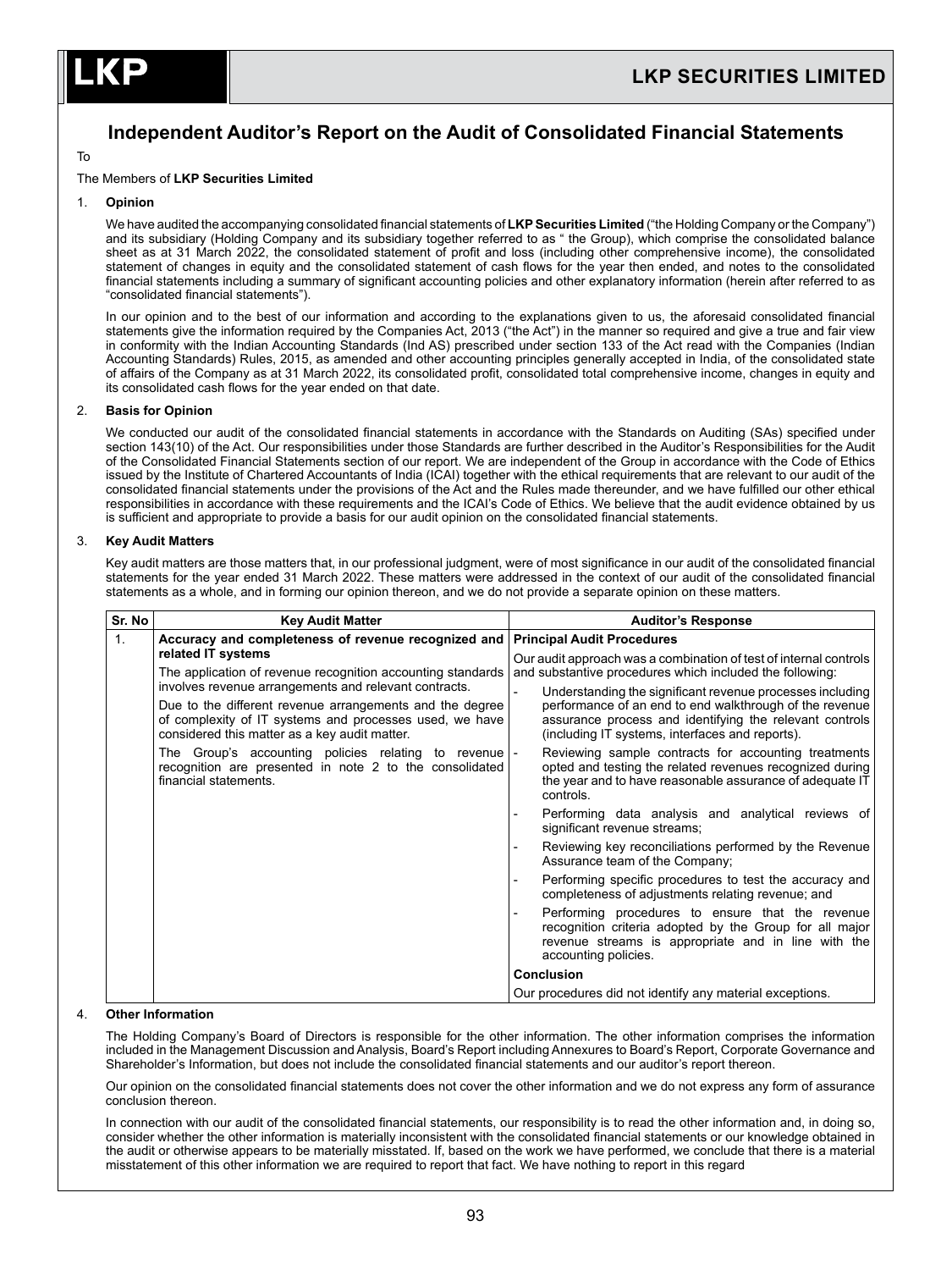#### 5. **Management's Responsibility for the Consolidated Financial Statements**

The Holding Company's Board of Directors is responsible for the matters stated in Section 134(5) of the Act with respect to the preparation of these consolidated financial statements that give a true and fair view of the financial position, financial performance (including other comprehensive income), changes in equity and cash flows of the Company in accordance with the accounting principles generally accepted in India, including the Ind AS prescribed under Section 133 of the Act read with the Companies (Indian Accounting Standards) Rules, 2015, as amended.

The respective Board of Directors of the companies included in the Group are responsible for maintenance of adequate accounting records in accordance with the provisions of the Act for safeguarding the assets of the Group and for preventing and detecting frauds and other irregularities; selection and application of appropriate accounting policies; making judgments and estimates that are reasonable and prudent; and design, implementation and maintenance of adequate internal financial controls, that were operating effectively for ensuring the accuracy and completeness of the accounting records, relevant to the preparation and presentation of the consolidated financial statements that give a true and fair view and are free from material misstatement, whether due to fraud or error.

 In preparing the consolidated financial statements, the respective Board of Directors of the Companies are responsible for assessing the Group's ability to continue as a going concern, disclosing, as applicable, matters related to going concern and using the going concern basis of accounting unless the management either intends to liquidate the Group or to cease operations, or has no realistic alternative but to do so. The respective Board of Directors of the companies are responsible for overseeing the Group's financial reporting process.

#### 6. **Auditor's Responsibilities for the Audit of the Consolidated Financial Statements**

 Our objectives are to obtain reasonable assurance about whether the consolidated financial statements as a whole are free from material misstatement, whether due to fraud or error, and to issue an auditor's report that includes our opinion. Reasonable assurance is a high level of assurance, but is not a guarantee that an audit conducted in accordance with SAs will always detect a material misstatement when it exists. Misstatements can arise from fraud or error and are considered material if, individually or in the aggregate, they could reasonably be expected to influence the economic decisions of users taken on the basis of these consolidated financial statements.

 As part of an audit in accordance with SAs, we exercise professional judgment and maintain professional skepticism throughout the audit. We also:

- Identify and assess the risks of material misstatement of the consolidated financial statements, whether due to fraud or error, design and perform audit procedures responsive to those risks, and obtain audit evidence that is sufficient and appropriate to provide a basis for our opinion. The risk of not detecting a material misstatement resulting from fraud is higher than for one resulting from error, as fraud may involve collusion, forgery, intentional omissions, misrepresentations, or the override of internal control.
- Obtain an understanding of internal control relevant to the audit in order to design audit procedures that are appropriate in the circumstances. Under section 143(3)(i) of the Act, we are also responsible for expressing our opinion on whether the Company has adequate internal financial controls system in place and the operating effectiveness of such controls.
- Evaluate the appropriateness of accounting policies used and the reasonableness of accounting estimates and related disclosures made by management.
- Conclude on the appropriateness of management's use of the going concern basis of accounting and, based on the audit evidence obtained, whether a material uncertainty exists related to events or conditions that may cast significant doubt on the Group's ability to continue as a going concern. If we conclude that a material uncertainty exists, we are required to draw attention in our auditor's report to the related disclosures in the consolidated financial statements or, if such disclosures are inadequate, to modify our opinion. Our conclusions are based on the audit evidence obtained up to the date of our auditor's report. However, future events or conditions may cause the Group to cease to continue as a going concern.
- Evaluate the overall presentation, structure and content of the consolidated financial statements, including the disclosures, and whether the consolidated financial statements represent the underlying transactions and events in a manner that achieves fair presentation.

We communicate with those charged with governance of the Holding Company and such other entity included in the consolidated financial statements of which we are independent auditors regarding, among other matters, the planned scope and timing of the audit and significant audit findings, including any significant deficiencies in internal control that we identify during our audit.

We also provide those charged with governance with a statement that we have complied with relevant ethical requirements regarding independence, and to communicate with them all relationships and other matters that may reasonably be thought to bear on our independence, and where applicable, related safeguards.

 From the matters communicated with those charged with governance, we determine those matters that were of most significance in the audit of the consolidated financial statements of the current period and are therefore the key audit matters. We describe these matters in our auditor's report unless law or regulation precludes public disclosure about the matter or when, in extremely rare circumstances, we determine that a matter should not be communicated in our report because the adverse consequences of doing so would reasonably be expected to outweigh the public interest benefits of such communication.

#### 7. **Other matters**

We did not audit the financial statements of a subsidiary company whose financial statements reflect total assets of Rs. 182.87 lakhs as at 31 March 2022, total revenues of Rs. 141.14 lakhs, total net profit after tax of Rs. 15.97 lakhs and total other comprehensive income of Rs. 15.97 lakhs for the year ended on that date, as considered in the consolidated financial statements. The financial statements have been audited by other auditor whose reports has been furnished to us by the Management and our opinion on the consolidated annual financial results, in so far as it relates to the amounts and disclosures included in respect of the subsidiary is based solely on the reports of the other auditors

 Our opinion on the consolidated financial statements, and our report on Other Legal and Regulatory Requirements below, is not modified in respect of the above matters with respect to our reliance on the work done and the reports of the other auditors and the financial statements / financial information certified by the Management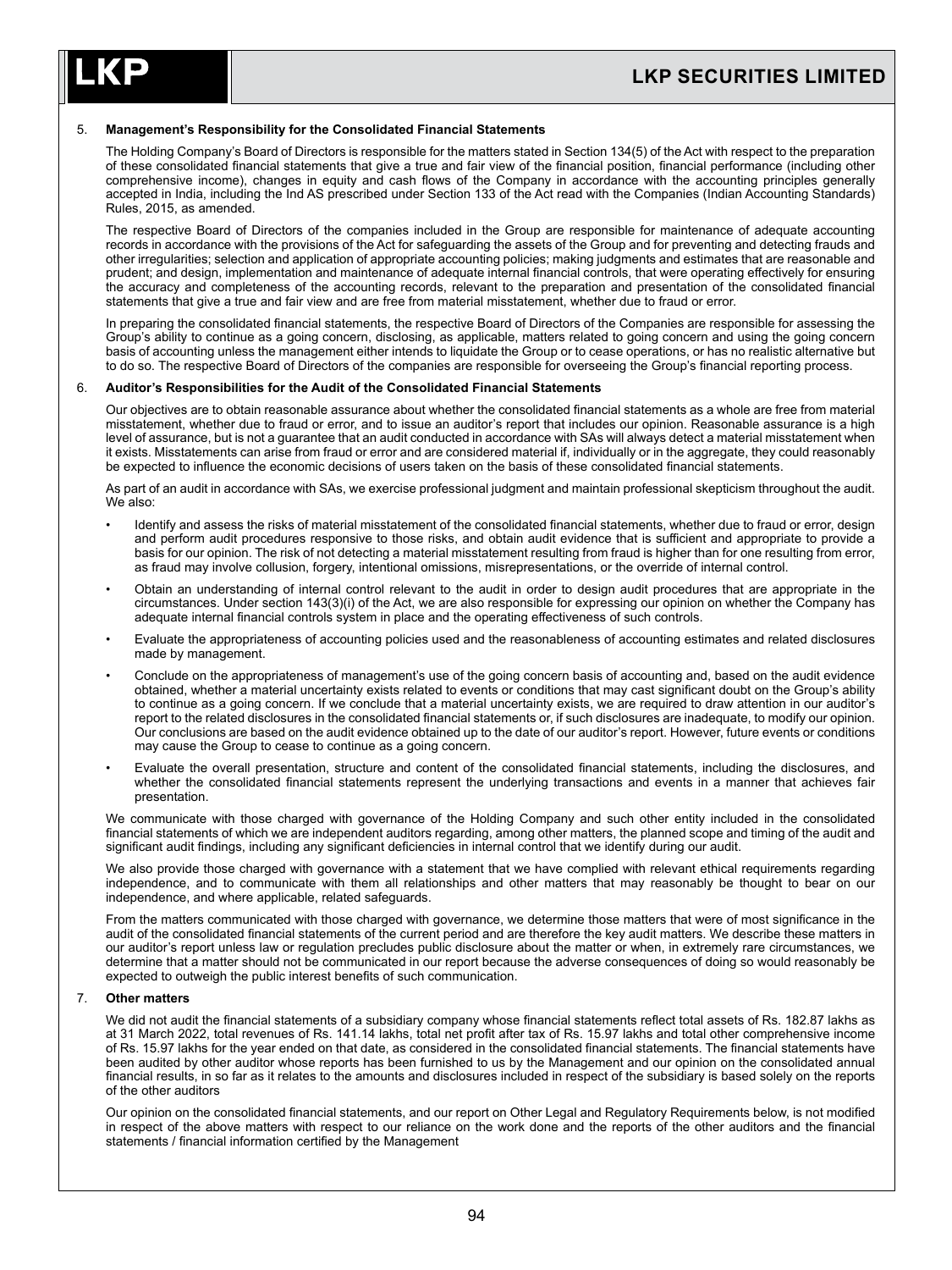### 8. **Report on Other Legal and Regulatory requirements**

- As required by Section 143 (3) of the Act, we report that:
	- a) We have sought and obtained all the information and explanations which to the best of our knowledge and belief were necessary for the purposes of our audit of the aforesaid consolidated financial statements.
	- b) In our opinion, proper books of account as required by law relating to preparation of the aforesaid consolidated financial statements have been kept so far as it appears from our examination of those books and the reports of the other auditors.
	- c) The Consolidated Balance Sheet, the Consolidated Statement of Profit and Loss including Other Comprehensive Income, Consolidated Statement of Changes in Equity and the Consolidated Statement of Cash Flow dealt with by this Report are in agreement with the books of account for the purpose of preparation of the consolidated financial statements.
	- d) In our opinion, the aforesaid consolidated financial statements comply with the Indian Accounting Standards specified under Section 133 of the Act.
	- On the basis of the written representations received from the directors of the Holding Company as on 31 March, 2022 taken on record by the Board of Directors of the Holding Company and the reports of the statutory auditors of its subsidiary company is disqualified as on 31 March, 2022 from being appointed as a director in terms of Section 164 (2) of the Act.
	- f) With respect to the adequacy of the internal financial controls over financial reporting of the Group and the operating effectiveness of such controls, refer to our separate Report in "Annexure A".
	- g) With respect to the other matters to be included in the Auditor's Report in accordance with Rule 11 of the Companies (Audit and Auditors) Rules, 2014 as amended, in our opinion and to the best of our information and according to the explanations given to us:
		- i. The consolidated financial statements disclose the impact of pending litigations on the consolidated financial position of the Group to the consolidated financial statements.
		- ii. The Group did not have any material foreseeable losses on long-term contracts including derivative contracts; and
		- iii. There were no amounts which were required to be transferred to the Investor Education and Protection Fund by the Holding Company, and its subsidiary company incorporated in India
		- iv. (a) The respective managements of the Company and its subsidiary have represented, that, to the best of their knowledge and belief, other than as disclosed in notes to the accounts, no funds have been advanced or loaned or invested (either from borrowed funds or share premium or any other sources or kind of funds) by the Company and the subsidiary to or in any other persons or entities, including foreign entities ("Intermediaries"), with the understanding, whether recorded in writing or otherwise, that the Intermediary shall, whether, directly or indirectly lend or invest in other persons or entities identified in any manner whatsoever by or on behalf of the Company and the subsidiary ("Ultimate Beneficiaries") or provide any guarantee, security or the like on behalf of the Ultimate Beneficiaries
			- (b) The respective managements of the Company and its subsidiary has represented, that, to the best of its knowledge and belief, other than as disclosed in the notes to the accounts, no funds have been received by the Company and the subsidiary from any persons or entities, including foreign entities ("Funding Parties"), with the understanding, whether recorded in writing or otherwise, that the Company and the subsidiary shall, whether, directly or indirectly, lend or invest in other persons or entities identified in any manner whatsoever by or on behalf of the Funding Party ("Ultimate Beneficiaries") or provide any guarantee, security or the like on behalf of the Ultimate Beneficiaries; and
			- (c) Based on the audit procedures that have been considered reasonable and appropriate in the circumstances performed by the Company and its subsidiary, nothing has come to our notice that has caused us to believe that the representations under subclause iv(a) and (b) contain any material misstatement.
		- v. As stated in Note 48 to the consolidated financial statements
			- (a) The final dividend proposed in the previous year declared and paid by the Company during the year is in accordance with Section 123 of the Act.
			- (b) The Board of Directors of the Company have proposed final dividend for the year which is subject to approval of the members at the ensuing Annual General Meeting. The amount of dividend proposed is in accordance with Section 123 of the Act.
		- vi With respect to the matters specified in para 3(xxi) and 4 of the Companies (Auditor's Report) Order, 2020 (the "Order"/ "CARO") issued by the Central Government in terms of Section 143 (11) of the Act, to be included in the Auditor's report, according to the information and explanations given to us, and based on the CARO reports issued by us for the Company and the CARO report issued by other auditor for the subsidiary company included in the Consolidated financial statements of the Company, we report that there are no qualifications or adverse remarks in these CARO reports

**For MGB & Co LLP** Chartered Accountants Firm Registration Number 101169W/W-100035

**Sanjay Kothari**

Partner Membership Number 048215 Mumbai, 29 April 2022 UDIN: 22048215AICIKA4049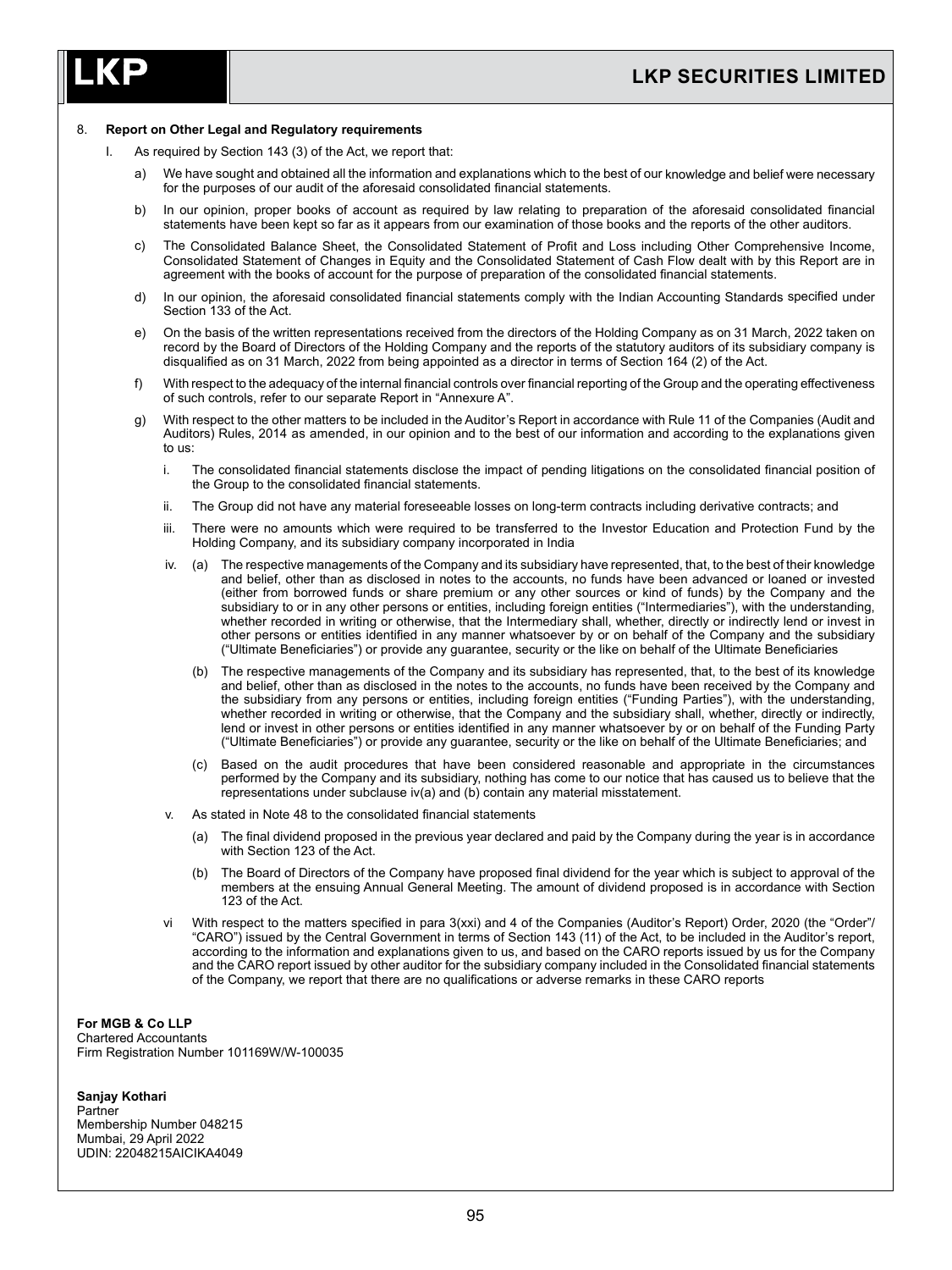### **Annexure - A to the Independent Auditor's Report**

**Report on the Internal Financial Controls under clause (i) of sub-section 3 of Section 143 of the Companies Act, 2013 ("the Act") as referred to in paragraph 8(f) under 'Report on Other Legal and Regulatory Requirements' of our Report of even date to the members of the LKP Securities Limited on the consolidated financial statements for the year ended 31 March 2022**

We have audited the internal financial controls over financial reporting of **LKP Securities Limited** ("the Company" or "the Holding Company"), and its subsidiary, incorporated in India (the Holding Company and its subsidiary together referred to as "the Group") as of 31 March 2022 in conjunction with our audit of the consolidated financial statements of the Group for the year ended on that date.

#### **Management's Responsibility for Internal Financial Controls**

The respective Board of Directors of the companies included in the Group are responsible for establishing and maintaining internal financial controls based on the internal control over financial reporting criteria established by the Holding Company considering the essential components of internal control stated in the Guidance Note on Audit of Internal Financial Controls over Financial Reporting (the "Guidance Note") issued by the Institute of Chartered Accountants of India ("ICAI'). These responsibilities include the design, implementation and maintenance of adequate internal financial controls that were operating effectively for ensuring the orderly and efficient conduct of its business, including adherence to respective company's policies, the safeguarding of its assets, the prevention and detection of frauds and errors, the accuracy and completeness of the accounting records, and the timely preparation of reliable financial information, as required under the Act.

#### **Auditor's Responsibility**

Our responsibility is to express an opinion on the internal financial controls over financial reporting of the Group based on our audit. We conducted our audit in accordance with the Guidance Note and the Standards on Auditing, issued by ICAI and deemed to be prescribed under Section 143(10) of the Act, to the extent applicable to an audit of internal financial controls. Those Standards and the Guidance Note require that we comply with ethical requirements and plan and perform the audit to obtain reasonable assurance about whether adequate internal financial controls over financial reporting was established and maintained and if such controls operated effectively in all material respects.

Our audit involves performing procedures to obtain audit evidence about the adequacy of the internal financial controls system over financial reporting and their operating effectiveness. Our audit of internal financial controls over financial reporting included obtaining an understanding of internal financial controls over financial reporting, assessing the risk that a material weakness exists, and testing and evaluating the design and operating effectiveness of internal control based on the assessed risk. The procedures selected depend on the auditor's judgment, including the assessment of the risks of material misstatement of the financial statements, whether due to fraud or error.

We believe that the audit evidence obtained by us and the audit evidence obtained by the other auditor of the subsidiary, incorporated in India, in terms of the report referred to in the Other Matter paragraph below is sufficient and appropriate to provide a basis for our audit opinion on the internal financial controls system over financial reporting of the Group.

#### **Meaning of Internal Financial Controls over Financial Reporting**

A company's internal financial control over financial reporting is a process designed to provide reasonable assurance regarding the reliability of financial reporting and the preparation of financial statements for external purposes in accordance with generally accepted accounting principles. A company's internal financial control over financial reporting includes those policies and procedures that (1) pertain to the maintenance of records that, in reasonable detail, accurately and fairly reflect the transactions and dispositions of the assets of the company; (2) provide reasonable assurance that transactions are recorded as necessary to permit preparation of financial statements in accordance with generally accepted accounting principles, and that receipts and expenditures of the company are being made only in accordance with authorisations of management and directors of the company; and (3) provide reasonable assurance regarding prevention or timely detection of unauthorised acquisition, use, or disposition of the company's assets that could have a material effect on the financial statements.

#### **Inherent Limitations of Internal Financial Controls over Financial Reporting**

Because of the inherent limitations of internal financial controls over financial reporting, including the possibility of collusion or improper management override of controls, material misstatements due to error or fraud may occur and not be detected. Also, projections of any evaluation of the internal financial controls over financial reporting to future periods are subject to the risk that the internal financial control over financial reporting may become inadequate because of changes in conditions, or that the degree of compliance with the policies or procedures may deteriorate.

#### **Opinion**

In our opinion, the Holding Company, and its subsidiary incorporated in India, have, in all material respects, an adequate internal financial controls system over financial reporting and such internal financial controls over financial reporting were operating effectively as at 31 March 2022, based on the internal control over financial reporting criteria established by the Holding Company considering the essential components of internal control stated in the Guidance Note issued by the ICAI.

#### **Other Matter**

Our aforesaid reports under Section 143(3)(i) of the Act on the adequacy and operating effectiveness of the internal financial controls over financial reporting in so far as it relates to a subsidiary incorporated in India, is based solely on corresponding reports of the auditor of such company incorporated in India. Our opinion is not qualified in respect of this matter.

### **For MGB & Co LLP**

Chartered Accountants Firm Registration Number 101169W/W-100035

#### **Sanjay Kothari**

**Partner** Membership Number 048215 Mumbai, 29 April 2022 UDIN: 22048215AICIKA4049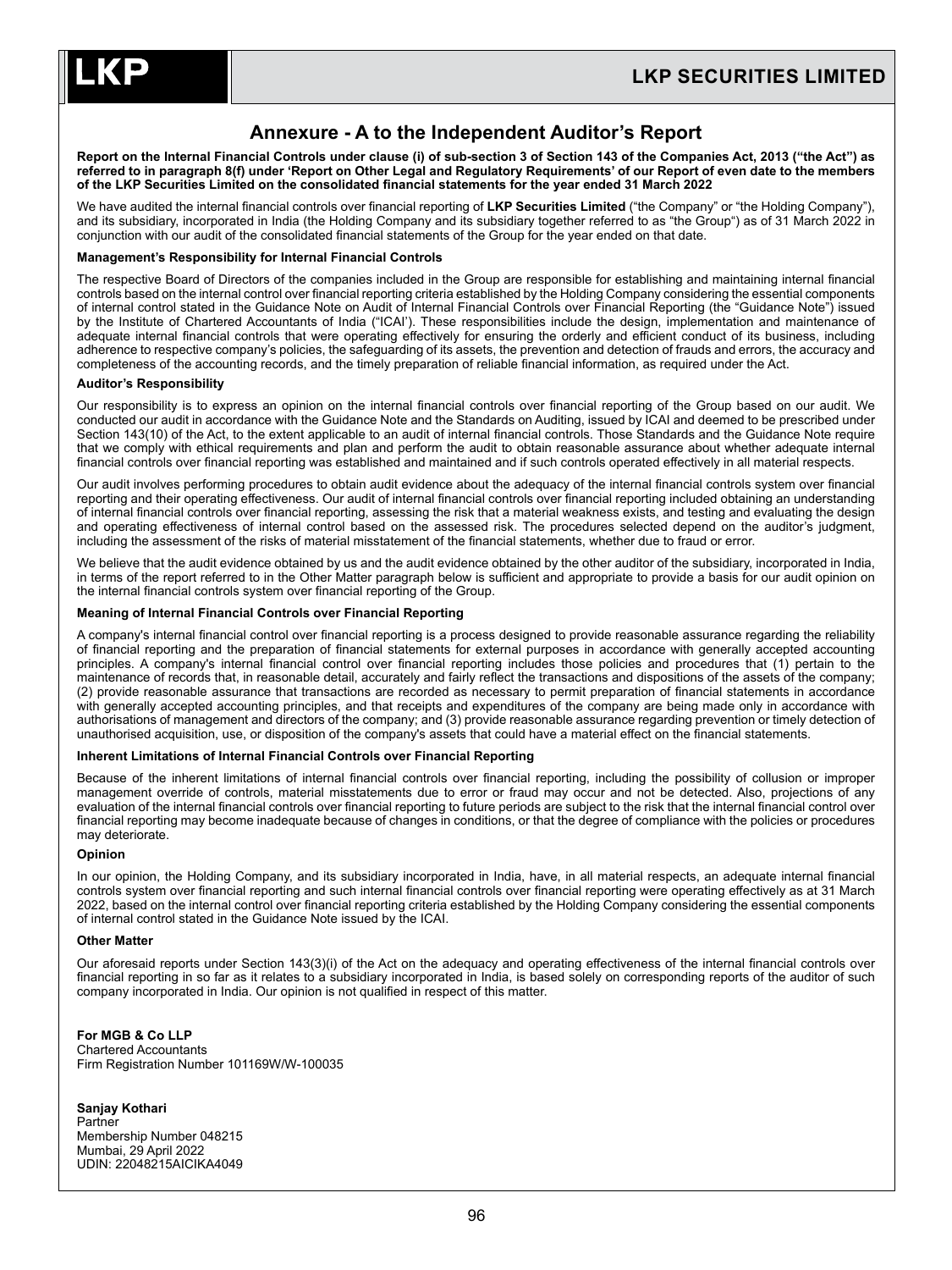### **LKP SECURITIES LIMITED**

# **CONSOLIDATED BALANCE SHEET AS AT 31 MARCH 2022**

|               |                                                                                    |             |                    | (Rs. Lakhs)        |
|---------------|------------------------------------------------------------------------------------|-------------|--------------------|--------------------|
|               |                                                                                    | <b>Note</b> | 31 March 2022      | 31 March 2021      |
| <b>ASSETS</b> |                                                                                    |             |                    |                    |
| (1)           | <b>Financial Assets</b>                                                            |             |                    |                    |
|               | Cash and cash equivalents<br>(a)                                                   | 3(a)        | 8,392.23           | 6,110.94           |
|               | (b)<br>Bank balance other than (a) above                                           | 3(b)        | 4,140.80           | 3,622.71           |
|               | Receivables<br>(c)                                                                 | 4           |                    |                    |
|               | Trade receivables<br>(i)                                                           |             | 2,132.93           | 1,832.30           |
|               | (ii)<br>Other receivables                                                          |             | 18.20              | 17.13              |
|               | (d)<br>Loans                                                                       | 5           | 20.23              | 24.19              |
|               | (e)<br>Investments                                                                 | 6           | 468.10             | 365.97             |
|               | <b>Other Financial assets</b><br>(f)                                               | 7           | 3,374.22           | 4,978.66           |
|               | <b>Total Financial Assets</b>                                                      |             | 18,546.71          | 16,951.91          |
| (2)           | <b>Non-Financial Assets</b>                                                        |             |                    |                    |
|               | (a)<br>Current tax assets (net)                                                    | 8           | 162.15             | 158.31             |
|               | Deferred tax assets (net)<br>(b)                                                   | 9           | 165.23             | 356.91             |
|               | Property, Plant and Equipment<br>(c)                                               | 10(a)       | 289.76             | 277.72             |
|               | Right-of-use assets<br>(d)                                                         | 10(b)       | 475.65             | 517.54             |
|               | Capital work-in-Progress<br>(e)                                                    | 10(c)       | 26.50              |                    |
|               | Intangible assets under development<br>(f)                                         | 10(d)       | 17.00              | 9.92               |
|               | Goodwill                                                                           | 11(a)       | 652.31             | 652.31             |
|               | (g)<br>Other Intangible Assets<br>(h)                                              | 11(b)       | 65.82              | 70.10              |
|               | Other non-financial assets<br>(i)                                                  | 12          | 77.48              |                    |
|               | <b>Total Non-Financial Assets</b>                                                  |             |                    | 118.91             |
|               |                                                                                    |             | 1,931.90<br>669.54 | 2,161.72<br>439.26 |
| (3)           | Assets held for Sale (Refer note 51)                                               |             |                    |                    |
|               | <b>Total Assets</b><br><b>LIABILITIES AND EQUITY</b>                               |             | 21,148.15          | 19,552.89          |
|               |                                                                                    |             |                    |                    |
|               | <b>LIABILITIES</b>                                                                 |             |                    |                    |
| (1)           | <b>Financial Liabilities</b>                                                       |             |                    |                    |
|               | Payables<br>(a)                                                                    |             |                    |                    |
|               | (1)<br>Trade payables                                                              | 13          |                    |                    |
|               | total outstanding dues of micro enterprises and small enterprises<br>(i)           |             |                    |                    |
|               | total outstanding dues of creditors other than micro enterprises and small<br>(ii) |             | 9,778.57           | 9,074.50           |
|               | enterprises                                                                        |             |                    |                    |
|               | Other payables<br>(II)                                                             |             |                    |                    |
|               | total outstanding dues of micro enterprises and small enterprises<br>(i)           |             | 33.86              | 0.43               |
|               | (ii)<br>total outstanding dues of creditors other than micro enterprises and small |             | 231.67             | 122.52             |
|               | enterprises                                                                        |             |                    |                    |
|               | <b>Borrowings</b><br>(b)                                                           | 14          | 911.45             | 1,015.52           |
|               | Deposits<br>(c)                                                                    | 15          | 296.99             | 291.51             |
|               | Lease Liabilities<br>(d)                                                           | 16(a)       | 522.88             | 524.24             |
|               | Other financial liabilities<br>(e)                                                 | 16(b)       | 3,285.06           | 3,717.69           |
|               | <b>Total Financial Liabilities</b>                                                 |             | 15,060.48          | 14,746.42          |
| (2)           | <b>Non-Financial Liabilities</b>                                                   |             |                    |                    |
|               | (a)<br><b>Current tax liabilities</b>                                              | 17          | 41.03              |                    |
|               | Provisions<br>(b)                                                                  | 18          | 64.45              | 198.08             |
|               | Deferred tax liabilities (net)<br>(c)                                              | 19          | 1.18               |                    |
|               | Other non-financial liabilities<br>(d)                                             | 20          | 208.17             | 169.42             |
|               | <b>Total Non-financial liabilities</b>                                             |             | 314.83             | 367.50             |
| (3)           | <b>EQUITY</b>                                                                      |             |                    |                    |
|               | <b>Equity Share Capital</b><br>(a)                                                 | 21          | 1,496.87           | 1,478.69           |
|               | <b>Other Equity</b><br>(b)                                                         | 22          | 4,275.97           | 2,960.29           |
|               | <b>Total Equity</b>                                                                |             | 5,772.84           | 4,438.98           |
|               | <b>Total Liabilities and Equity</b>                                                |             | 21,148.15          | 19,552.89          |
|               |                                                                                    |             |                    |                    |

### **The accompanying notes are an integral part of the financials statements 1-61**

In terms of our report attached

### For **MGB & Co. LLP**

Chartered Accountants Firm Registration Number 101169W/W-100035

### **Sanjay Kothari**

Partner Membership Number 048215

Place : Mumbai Date : April 29, 2022 For and on behalf of the board

**Pratik Doshi**  Managing Director (DIN: 00131122)

**Girish Majrekar**  Chief Financial Officer **S. S. Gulati**  Director (DIN: 02404230)

**Akshata Vengurlekar** Company Secretary A 50701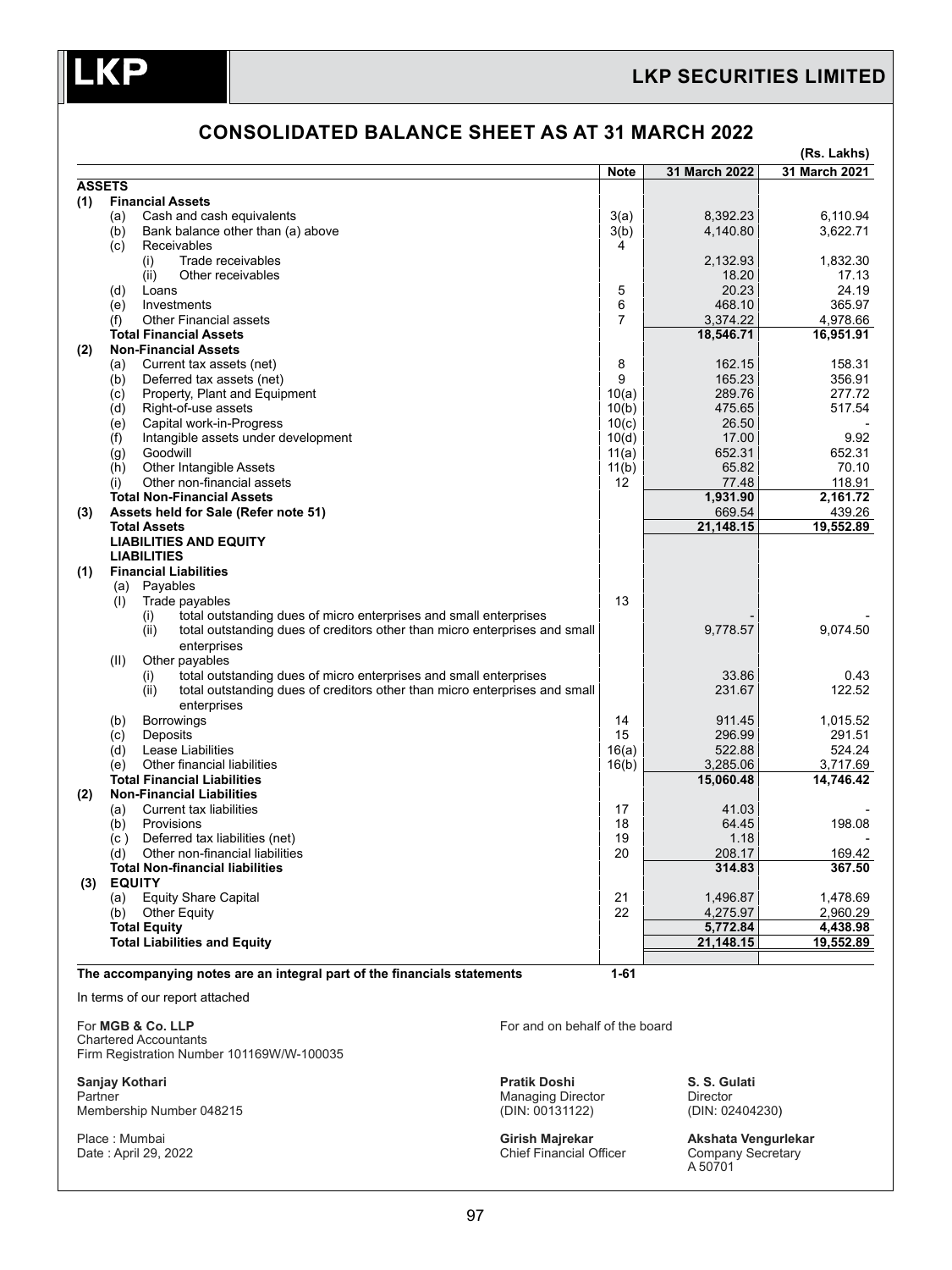# **Consolidated Statement of Profit and Loss for the year ended 31 March 2022**

|                                                                            |             |               | (Rs. Lakhs)   |
|----------------------------------------------------------------------------|-------------|---------------|---------------|
|                                                                            | <b>Note</b> | 31 March 2022 | 31 March 2021 |
| <b>Revenue from operations</b>                                             | 23          |               |               |
| Interest Income<br>(i)                                                     |             | 803.28        | 668.42        |
| Dividend Income<br>(ii)                                                    |             | 0.46          |               |
| (iii) Fees and Commission Income                                           |             | 8,398.84      | 7,606.15      |
| Net gain on fair value changes<br>(iv)                                     |             | 95.69         | 140.31        |
| <b>Others</b><br>(v)                                                       |             | 60.17         | 38.02         |
| <b>Total Revenue from operations</b>                                       |             | 9,358.44      | 8,452.90      |
| Other Income                                                               | 24          | 76.05         | 65.16         |
| <b>Total Income</b>                                                        |             | 9,434.49      | 8,518.06      |
| <b>Expenses</b>                                                            |             |               |               |
| <b>Finance Costs</b><br>(i)                                                | 25          | 240.42        | 118.84        |
| Fees and commission expense<br>(ii)                                        | 26          | 2,825.66      | 2,566.44      |
| Impairment on financial instruments<br>(iii)                               | 27          | 35.37         | 920.46        |
| (iv) Employee benefits expenses                                            | 28          | 3,243.65      | 3,083.78      |
| Depreciation, amortisation and impairment<br>(V)                           | 29          | 211.75        | 163.66        |
| Other expenses<br>(vi)                                                     | 30          | 1,052.62      | 1,103.32      |
| <b>Total Expenses</b>                                                      |             | 7,609.47      | 7,956.50      |
| <b>Profit before tax</b>                                                   |             | 1,825.02      | 561.56        |
| <b>Tax expenses</b>                                                        | 31          |               |               |
| Current tax-current year                                                   |             | 451.10        | 62.36         |
| -earlier year                                                              |             | (0.72)        | (0.84)        |
| Deferred tax including Minimum Alternate Tax (MAT)-current year            |             | 65.30         | 84.34         |
| -earlier year                                                              |             | (37.39)       | 18.58         |
| <b>Total tax expenses</b>                                                  |             | 478.29        | 164.44        |
| Profit for the year                                                        |             | 1,346.73      | 397.12        |
| <b>Other Comprehensive Income</b>                                          |             |               |               |
| Items that will not be reclassified to profit or loss (net of tax)         |             |               |               |
| Remeasurement gains/(losses) on defined benefit plans                      |             | 22.17         | 0.45          |
| Fair value change on equity instruments through other comprehensive income |             | 5.79          | 6.08          |
| Other Comprehensive Income/ (loss) for the year                            |             | 27.96         | 6.53          |
| Total comprehensive Income for the year                                    |             | 1,374.69      | 403.66        |
| Earnings per equity share (face value of Rs. 2 each)                       | 42          |               |               |
| Basic EPS (in Rs.)                                                         |             | 1.81          | 0.54          |
| Diluted EPS (in Rs.)                                                       |             | 1.81          | 0.54          |
| The accompanying notes are an integral part of the financials statements   | $1 - 61$    |               |               |

For **MGB & Co. LLP** Chartered Accountants Firm Registration Number 101169W/W-100035

**Sanjay Kothari** Partner Membership Number 048215

Place : Mumbai Date : April 29, 2022 For and on behalf of the board

**Pratik Doshi**  Managing Director (DIN: 00131122)

**Girish Majrekar**  Chief Financial Officer **S. S. Gulati**  Director (DIN: 02404230)

**Akshata Vengurlekar** Company Secretary A 50701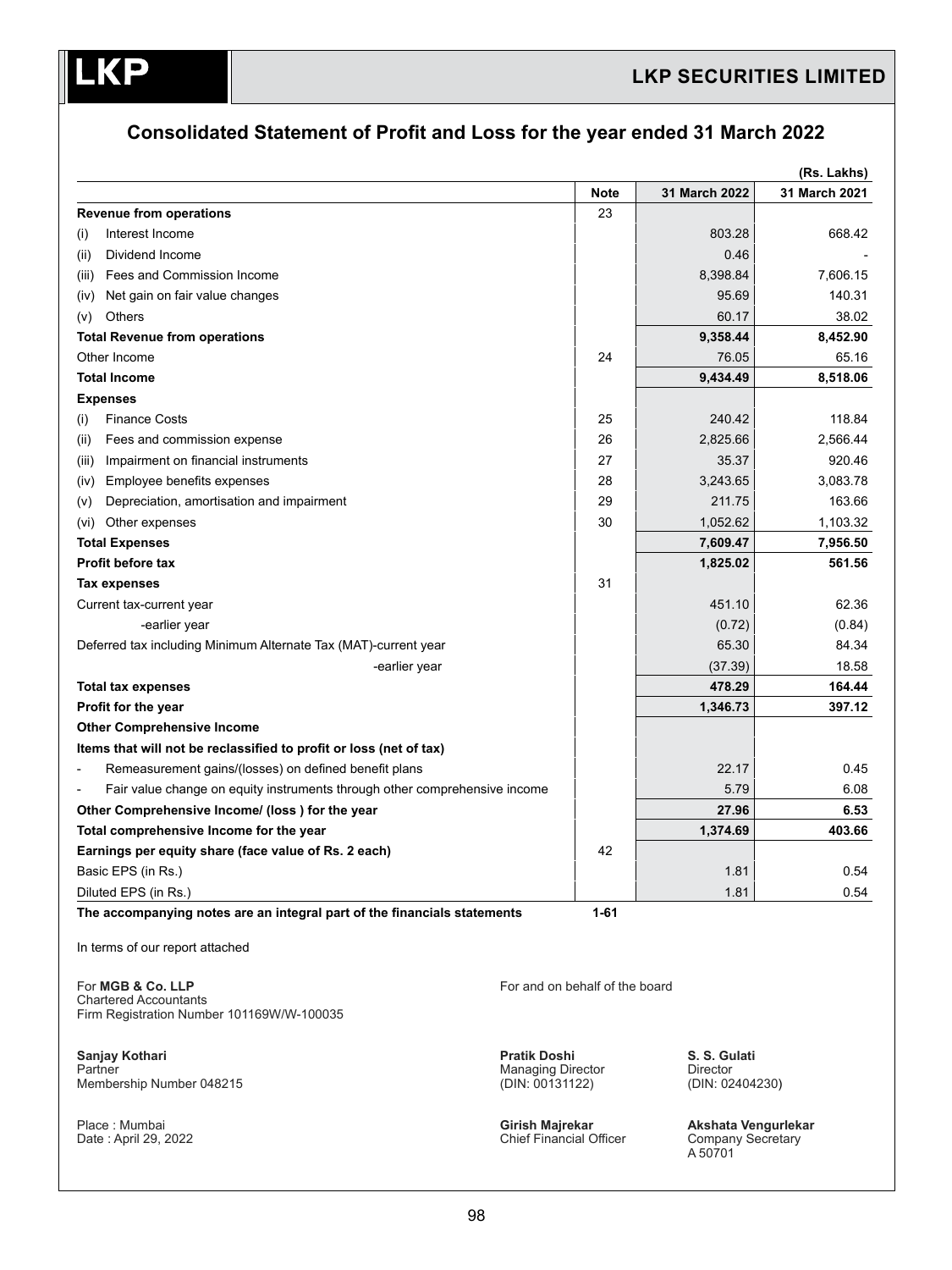# **STATEMENT OF CHANGES IN EQUITY FOR THE YEAR ENDED 31 MARCH 2022**

### **A. Equity Share Capital**

| Balance at the beginning<br>Restated balance at the<br><b>Changes in Equity Share</b><br>Changes in equity share  | Balance at the end of the |
|-------------------------------------------------------------------------------------------------------------------|---------------------------|
| Capital due to prior period<br>capital during the current<br>of the current reporting<br>beginning of the current | current reporting period  |
| reporting period<br>period<br>errors<br>vear                                                                      |                           |
| 18.18<br>1.478.69<br>1.478.69                                                                                     | 1.496.87                  |

| (2) | Balance as at 31 March 2021                                     |                                                                                                   |                                             |                                                                       | (Rs Lakhs)                                               |
|-----|-----------------------------------------------------------------|---------------------------------------------------------------------------------------------------|---------------------------------------------|-----------------------------------------------------------------------|----------------------------------------------------------|
|     | Balance at the beginning<br>of the previous reporting<br>period | <b>Changes in Equity Share</b><br>Capital due to prior period beginning of the previous<br>errors | Restated balance at the<br>reporting period | <b>Changes in equity</b><br>share capital during the<br>previous year | Balance at the end of the  <br>previous reporting period |
|     | l.478.69 l                                                      |                                                                                                   | 1,478.69                                    |                                                                       | 1.478.69丨                                                |

| В. | <b>Other Equity</b>                                                                                               |                              |                                                                 |                                                         |                           |                             |                                     | (Rs Lakhs)                      |
|----|-------------------------------------------------------------------------------------------------------------------|------------------------------|-----------------------------------------------------------------|---------------------------------------------------------|---------------------------|-----------------------------|-------------------------------------|---------------------------------|
|    |                                                                                                                   |                              | <b>Reserves and Surplus</b>                                     |                                                         |                           |                             |                                     | Total<br>other<br><b>Equity</b> |
|    |                                                                                                                   | <b>Securities</b><br>Premium | <b>Preference Share</b><br><b>Redemption</b><br><b>Reserves</b> | <b>Equity-Settled</b><br>Share based<br>payment reserve | General<br><b>Reserve</b> | <b>Retained</b><br>Earnings | <b>Equity</b><br><b>Instruments</b> |                                 |
|    | Balance as at 31 March 2021                                                                                       | 89.54                        | 1,960.39                                                        | 86.28                                                   | 92.95                     | 865.94                      | $-134.82$                           | 2,960.28                        |
|    | Profit for the year                                                                                               |                              |                                                                 |                                                         |                           | 1,346.72                    |                                     | 1,346.72                        |
|    | Remeasurement of defined benefit<br>plan (net of deferred tax)                                                    |                              |                                                                 |                                                         |                           | 22.17                       |                                     | 22.17                           |
|    | Premium of Equity Shares Issued                                                                                   | 45.44                        |                                                                 |                                                         |                           |                             |                                     | 45.44                           |
|    | Dividend                                                                                                          |                              |                                                                 |                                                         |                           | (147.87)                    |                                     | (147.87)                        |
|    | Other comprehensive income (OCI)                                                                                  |                              |                                                                 |                                                         |                           |                             |                                     |                                 |
|    | Fair value change on equity<br>instruments through OCI                                                            |                              |                                                                 |                                                         |                           |                             | 5.79                                | 5.79                            |
|    | Total comprehensive income                                                                                        | 134.98                       | 1,960.39                                                        | 86.28                                                   | 92.95                     | 2,086.96                    | (129.03)                            | 4,232.52                        |
|    | Share based payments                                                                                              |                              |                                                                 | 43.45                                                   |                           |                             |                                     | 43.45                           |
|    | Transfer from Share based payment<br>reserve to General Reserve on<br>account of Esop lapsed during the year      |                              |                                                                 | (24.29)                                                 | 24.29                     |                             |                                     |                                 |
|    | Transfer from Share based payment<br>reserve to Securities Premium on<br>account of shares issued during the year | 67.37                        |                                                                 | (67.37)                                                 |                           |                             |                                     |                                 |
|    | Balance as at 31 March 2022                                                                                       | 202.35                       | 1,960.39                                                        | 38.07                                                   | 117.23                    | 2,086.96                    | (129.03)                            | 4,275.97                        |

|                                                                         | <b>Reserves and Surplus</b>         |                                                          |                                                         |                           | Other<br>Comprehensive<br>Income (OCI) | <b>Total</b><br>other<br><b>Equity</b> |          |
|-------------------------------------------------------------------------|-------------------------------------|----------------------------------------------------------|---------------------------------------------------------|---------------------------|----------------------------------------|----------------------------------------|----------|
|                                                                         | <b>Securities</b><br><b>Premium</b> | <b>Preference Share</b><br>Redemption<br><b>Reserves</b> | <b>Equity-Settled</b><br>Share based<br>payment reserve | General<br><b>Reserve</b> | <b>Retained</b><br><b>Earnings</b>     | <b>Equity</b><br><b>Instruments</b>    |          |
| Balance as at 31 March 2020                                             | 89.54                               | 1,960.39                                                 | 161.88                                                  |                           | 468.37                                 | (140.90)                               | 2,539.27 |
| Profit for the Year                                                     |                                     |                                                          |                                                         |                           | 397.13                                 |                                        | 397.13   |
| Remeasurement of defined benefit<br>plan (net of deferred tax)          |                                     |                                                          |                                                         |                           | 0.45                                   |                                        | 0.45     |
| Other comprehensive income (OCI)                                        |                                     |                                                          |                                                         |                           |                                        |                                        |          |
| Fair value change on equity<br>instruments through OCI                  |                                     |                                                          |                                                         |                           |                                        | 6.08                                   | 6.08     |
| Changes in accounting policy/prior<br>period errors                     |                                     |                                                          |                                                         |                           |                                        |                                        |          |
| Total comprehensive income                                              | 89.54                               | 1960.39                                                  | 161.88                                                  | 0.00                      | 865.94                                 | (134.82)                               | 2942.93  |
| Share based payments                                                    |                                     |                                                          | 17.35                                                   |                           |                                        |                                        | 17.35    |
| Transfer from Share based payment                                       |                                     |                                                          | (92.95)                                                 | 92.95                     |                                        |                                        |          |
| reserve to General Reserve on account<br>of Esop lapsed during the year |                                     |                                                          |                                                         |                           |                                        |                                        |          |
| Balance as at 31 March 2021                                             | 89.54                               | 1,960.39                                                 | 86.28                                                   | 92.95                     | 865.94                                 | (134.82)                               | 2,960.29 |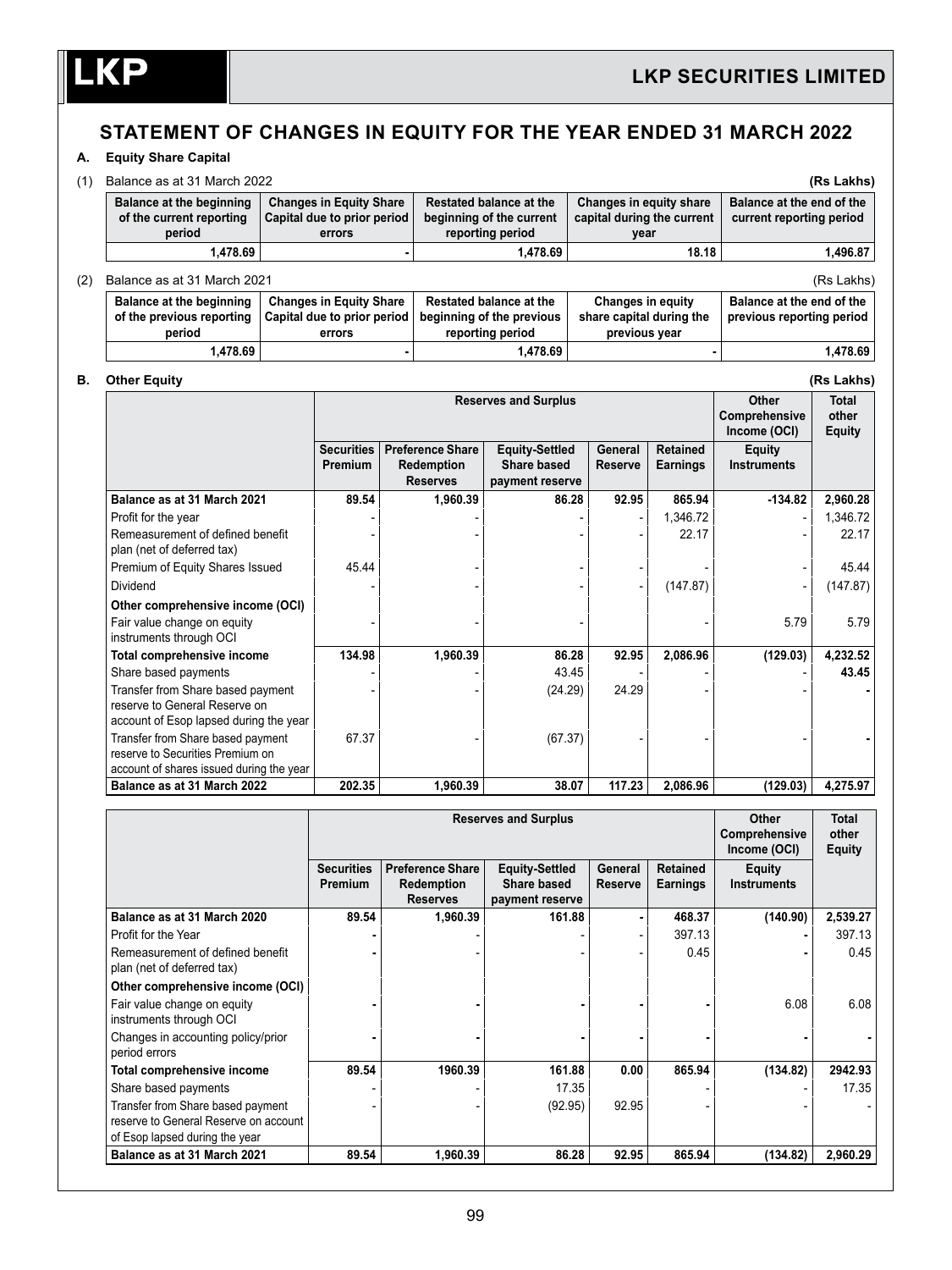# **LKP SECURITIES LIMITED**

- 1) Securities premium is created on issue of shares
- 2) Preference shares redemption reserve is created on cancellation of redeemable preference shares under scheme of demerger.
- 3) Shares Based payment reserve is related to share options granted by the company to its employee under its employee share option plan.
- 4) General reserve is a distributable reserves maintained by the Company out of transfers made from profits.
- 5) Other comprehensive income includes fair value gain on equity instruments measured at fair value through other comprehensive income.
- 6) Other comprehensive income (OCI) includes fair value gain on equity instruments measured at fair value through OCI and remeasurement of defined benefit plan.
- 7) There are no changes in other equity dut to change in accounting policy/prior period errors.

### **The accompanying notes are an integral part of the financials statements 1-61**

In terms of our report attached

For **MGB & Co. LLP** Chartered Accountants Firm Registration Number 101169W/W-100035

**Sanjay Kothari** Partner Membership Number 048215

Place : Mumbai Date : April 29, 2022

For and on behalf of the board

**Pratik Doshi**  Managing Director (DIN: 00131122)

**Girish Majrekar**  Chief Financial Officer **S. S. Gulati**  Director (DIN: 02404230)

**Akshata Vengurlekar** Company Secretary A 50701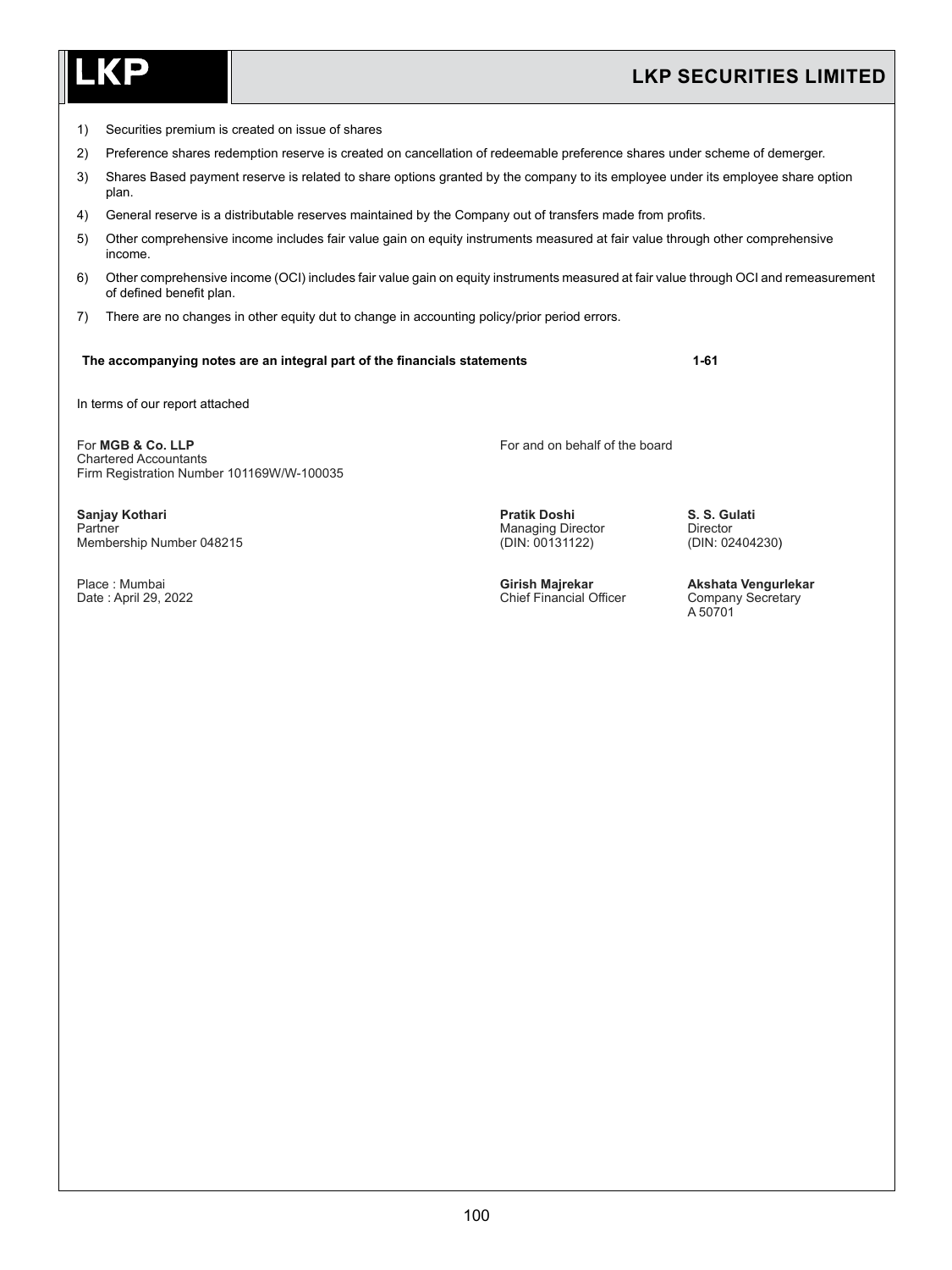### **Consolidated Cash flow statement for the year ended 31 March 2022**

| 31 March 2021<br>Cash flow from operating activities<br>А.<br>Profit before tax<br>561.56<br>1,825.03<br>Adjustments for:<br>163.66<br>Depreciation and amortization expense<br>211.75<br>230.49<br>108.81<br>Interest expense<br>Interest Income<br>(803.28)<br>(668.42)<br>Dividend Income<br>(0.46)<br>35.37<br>Impairment allowance on trade and other receivables (net)<br>920.46<br>Net loss/ (gain) on Investments carried at fair value through profit and loss<br>(95.69)<br>(140.31)<br>(Profit)/loss on sale of investments (net)<br>(60.17)<br>(38.02)<br>Share based expenses<br>43.45<br>17.35<br>(Profit)/loss on sale/discard of property, plant and equipment and intangible assets (net)<br>1.59<br>17.05<br>Unwinding of discount on security deposits<br>(3.50)<br>(1.55)<br>Balances written back(net)<br>(1.16)<br>(0.34)<br>Net gain on derecognition of Right of use Assets<br>(3.21)<br>Operating profit before working capital changes<br>1.380.20<br>940.26<br>Adjustments for:<br>Decrease/(increase) in Trade and other Receivables<br>1,340.99<br>(646.52)<br>4.342.71<br>(Decrease) /increase in Trade and other payables<br>324.61<br>3.045.80<br>Cash generated from operations<br>4.636.45<br>Direct tax paid (net of refunds)<br>(256.77)<br>95.44<br>Net cash from/ (used in) operating activities (A)<br>4.731.89<br>2,789.03<br>В.<br>Cash flow from investing activities<br>Purchase of property, plant and equipement and intangible assets including assets held for<br>(72.44)<br>(369.11)<br>sale and Capital work-in-progress<br>Purchase consideration for acquisition of commodity business (Refer note 54)<br>(318.00)<br>Sale of property, plant and equipment and intangible assets<br>8.33<br>0.90<br>(15, 856.22)<br>Purchase of investments<br>(31,920.38)<br>Sale of investments<br>31,979.91<br>16,346.40<br>Repayment of loans given (net)<br>3.96<br>2.03<br>(Increase)/ decrease in bank deposits<br>(525.76)<br>(1,727.73)<br>Interest received<br>810.95<br>636.71<br>Dividend received<br>0.46<br>(988.34)<br>Net cash from/ (used in) investing activities (B)<br>(11.64)<br>C.<br>Cash flow from financing activities<br>Proceeds from issues of shares on ESOP including securities premium<br>63.62<br>Dividend Paid<br>(147.87)<br>Proceeds from borrowings<br>7.600.00<br>63.745.00<br>Repayments of borrowings<br>(7,600.00)<br>(63,745.00)<br>Increase/ (Decrease) in borrowings from banks (net)<br>(104.06)<br>(494.73)<br>Payment of Lease Liabilities<br>(139.24)<br>(82.03)<br>78.05)<br>Interest paid<br>(168.55)<br>Net cash from/ (used in) financing activities (C)<br>(496.10)<br>(654.81)<br>2,281.29<br>3,088.72<br>Net changes in cash and cash equivalents (A+B+C)<br>Cash and cash equivalents at the beginning of the year<br>6,110.94<br>3,012.27<br>Addition on acquisition of Commodity business (Refer note 54)<br>9.95<br>Cash and cash equivalents at the end of the year<br>8,392.23<br>6.110.94<br>Other bank balances<br>4.140.80<br>3.622.71<br>12,533.03<br>Cash and bank balances at the end of the year<br>9,733.65<br>Notes: |  |               | (Rs Lakhs) |
|--------------------------------------------------------------------------------------------------------------------------------------------------------------------------------------------------------------------------------------------------------------------------------------------------------------------------------------------------------------------------------------------------------------------------------------------------------------------------------------------------------------------------------------------------------------------------------------------------------------------------------------------------------------------------------------------------------------------------------------------------------------------------------------------------------------------------------------------------------------------------------------------------------------------------------------------------------------------------------------------------------------------------------------------------------------------------------------------------------------------------------------------------------------------------------------------------------------------------------------------------------------------------------------------------------------------------------------------------------------------------------------------------------------------------------------------------------------------------------------------------------------------------------------------------------------------------------------------------------------------------------------------------------------------------------------------------------------------------------------------------------------------------------------------------------------------------------------------------------------------------------------------------------------------------------------------------------------------------------------------------------------------------------------------------------------------------------------------------------------------------------------------------------------------------------------------------------------------------------------------------------------------------------------------------------------------------------------------------------------------------------------------------------------------------------------------------------------------------------------------------------------------------------------------------------------------------------------------------------------------------------------------------------------------------------------------------------------------------------------------------------------------------------------------------------------------------------------------------------------------------------------------------------------------------------------------------------------------------------------------------------------------------------------------------------------------------------------------------------------------------------|--|---------------|------------|
|                                                                                                                                                                                                                                                                                                                                                                                                                                                                                                                                                                                                                                                                                                                                                                                                                                                                                                                                                                                                                                                                                                                                                                                                                                                                                                                                                                                                                                                                                                                                                                                                                                                                                                                                                                                                                                                                                                                                                                                                                                                                                                                                                                                                                                                                                                                                                                                                                                                                                                                                                                                                                                                                                                                                                                                                                                                                                                                                                                                                                                                                                                                                |  | 31 March 2022 |            |
|                                                                                                                                                                                                                                                                                                                                                                                                                                                                                                                                                                                                                                                                                                                                                                                                                                                                                                                                                                                                                                                                                                                                                                                                                                                                                                                                                                                                                                                                                                                                                                                                                                                                                                                                                                                                                                                                                                                                                                                                                                                                                                                                                                                                                                                                                                                                                                                                                                                                                                                                                                                                                                                                                                                                                                                                                                                                                                                                                                                                                                                                                                                                |  |               |            |
|                                                                                                                                                                                                                                                                                                                                                                                                                                                                                                                                                                                                                                                                                                                                                                                                                                                                                                                                                                                                                                                                                                                                                                                                                                                                                                                                                                                                                                                                                                                                                                                                                                                                                                                                                                                                                                                                                                                                                                                                                                                                                                                                                                                                                                                                                                                                                                                                                                                                                                                                                                                                                                                                                                                                                                                                                                                                                                                                                                                                                                                                                                                                |  |               |            |
|                                                                                                                                                                                                                                                                                                                                                                                                                                                                                                                                                                                                                                                                                                                                                                                                                                                                                                                                                                                                                                                                                                                                                                                                                                                                                                                                                                                                                                                                                                                                                                                                                                                                                                                                                                                                                                                                                                                                                                                                                                                                                                                                                                                                                                                                                                                                                                                                                                                                                                                                                                                                                                                                                                                                                                                                                                                                                                                                                                                                                                                                                                                                |  |               |            |
|                                                                                                                                                                                                                                                                                                                                                                                                                                                                                                                                                                                                                                                                                                                                                                                                                                                                                                                                                                                                                                                                                                                                                                                                                                                                                                                                                                                                                                                                                                                                                                                                                                                                                                                                                                                                                                                                                                                                                                                                                                                                                                                                                                                                                                                                                                                                                                                                                                                                                                                                                                                                                                                                                                                                                                                                                                                                                                                                                                                                                                                                                                                                |  |               |            |
|                                                                                                                                                                                                                                                                                                                                                                                                                                                                                                                                                                                                                                                                                                                                                                                                                                                                                                                                                                                                                                                                                                                                                                                                                                                                                                                                                                                                                                                                                                                                                                                                                                                                                                                                                                                                                                                                                                                                                                                                                                                                                                                                                                                                                                                                                                                                                                                                                                                                                                                                                                                                                                                                                                                                                                                                                                                                                                                                                                                                                                                                                                                                |  |               |            |
|                                                                                                                                                                                                                                                                                                                                                                                                                                                                                                                                                                                                                                                                                                                                                                                                                                                                                                                                                                                                                                                                                                                                                                                                                                                                                                                                                                                                                                                                                                                                                                                                                                                                                                                                                                                                                                                                                                                                                                                                                                                                                                                                                                                                                                                                                                                                                                                                                                                                                                                                                                                                                                                                                                                                                                                                                                                                                                                                                                                                                                                                                                                                |  |               |            |
|                                                                                                                                                                                                                                                                                                                                                                                                                                                                                                                                                                                                                                                                                                                                                                                                                                                                                                                                                                                                                                                                                                                                                                                                                                                                                                                                                                                                                                                                                                                                                                                                                                                                                                                                                                                                                                                                                                                                                                                                                                                                                                                                                                                                                                                                                                                                                                                                                                                                                                                                                                                                                                                                                                                                                                                                                                                                                                                                                                                                                                                                                                                                |  |               |            |
|                                                                                                                                                                                                                                                                                                                                                                                                                                                                                                                                                                                                                                                                                                                                                                                                                                                                                                                                                                                                                                                                                                                                                                                                                                                                                                                                                                                                                                                                                                                                                                                                                                                                                                                                                                                                                                                                                                                                                                                                                                                                                                                                                                                                                                                                                                                                                                                                                                                                                                                                                                                                                                                                                                                                                                                                                                                                                                                                                                                                                                                                                                                                |  |               |            |
|                                                                                                                                                                                                                                                                                                                                                                                                                                                                                                                                                                                                                                                                                                                                                                                                                                                                                                                                                                                                                                                                                                                                                                                                                                                                                                                                                                                                                                                                                                                                                                                                                                                                                                                                                                                                                                                                                                                                                                                                                                                                                                                                                                                                                                                                                                                                                                                                                                                                                                                                                                                                                                                                                                                                                                                                                                                                                                                                                                                                                                                                                                                                |  |               |            |
|                                                                                                                                                                                                                                                                                                                                                                                                                                                                                                                                                                                                                                                                                                                                                                                                                                                                                                                                                                                                                                                                                                                                                                                                                                                                                                                                                                                                                                                                                                                                                                                                                                                                                                                                                                                                                                                                                                                                                                                                                                                                                                                                                                                                                                                                                                                                                                                                                                                                                                                                                                                                                                                                                                                                                                                                                                                                                                                                                                                                                                                                                                                                |  |               |            |
|                                                                                                                                                                                                                                                                                                                                                                                                                                                                                                                                                                                                                                                                                                                                                                                                                                                                                                                                                                                                                                                                                                                                                                                                                                                                                                                                                                                                                                                                                                                                                                                                                                                                                                                                                                                                                                                                                                                                                                                                                                                                                                                                                                                                                                                                                                                                                                                                                                                                                                                                                                                                                                                                                                                                                                                                                                                                                                                                                                                                                                                                                                                                |  |               |            |
|                                                                                                                                                                                                                                                                                                                                                                                                                                                                                                                                                                                                                                                                                                                                                                                                                                                                                                                                                                                                                                                                                                                                                                                                                                                                                                                                                                                                                                                                                                                                                                                                                                                                                                                                                                                                                                                                                                                                                                                                                                                                                                                                                                                                                                                                                                                                                                                                                                                                                                                                                                                                                                                                                                                                                                                                                                                                                                                                                                                                                                                                                                                                |  |               |            |
|                                                                                                                                                                                                                                                                                                                                                                                                                                                                                                                                                                                                                                                                                                                                                                                                                                                                                                                                                                                                                                                                                                                                                                                                                                                                                                                                                                                                                                                                                                                                                                                                                                                                                                                                                                                                                                                                                                                                                                                                                                                                                                                                                                                                                                                                                                                                                                                                                                                                                                                                                                                                                                                                                                                                                                                                                                                                                                                                                                                                                                                                                                                                |  |               |            |
|                                                                                                                                                                                                                                                                                                                                                                                                                                                                                                                                                                                                                                                                                                                                                                                                                                                                                                                                                                                                                                                                                                                                                                                                                                                                                                                                                                                                                                                                                                                                                                                                                                                                                                                                                                                                                                                                                                                                                                                                                                                                                                                                                                                                                                                                                                                                                                                                                                                                                                                                                                                                                                                                                                                                                                                                                                                                                                                                                                                                                                                                                                                                |  |               |            |
|                                                                                                                                                                                                                                                                                                                                                                                                                                                                                                                                                                                                                                                                                                                                                                                                                                                                                                                                                                                                                                                                                                                                                                                                                                                                                                                                                                                                                                                                                                                                                                                                                                                                                                                                                                                                                                                                                                                                                                                                                                                                                                                                                                                                                                                                                                                                                                                                                                                                                                                                                                                                                                                                                                                                                                                                                                                                                                                                                                                                                                                                                                                                |  |               |            |
|                                                                                                                                                                                                                                                                                                                                                                                                                                                                                                                                                                                                                                                                                                                                                                                                                                                                                                                                                                                                                                                                                                                                                                                                                                                                                                                                                                                                                                                                                                                                                                                                                                                                                                                                                                                                                                                                                                                                                                                                                                                                                                                                                                                                                                                                                                                                                                                                                                                                                                                                                                                                                                                                                                                                                                                                                                                                                                                                                                                                                                                                                                                                |  |               |            |
|                                                                                                                                                                                                                                                                                                                                                                                                                                                                                                                                                                                                                                                                                                                                                                                                                                                                                                                                                                                                                                                                                                                                                                                                                                                                                                                                                                                                                                                                                                                                                                                                                                                                                                                                                                                                                                                                                                                                                                                                                                                                                                                                                                                                                                                                                                                                                                                                                                                                                                                                                                                                                                                                                                                                                                                                                                                                                                                                                                                                                                                                                                                                |  |               |            |
|                                                                                                                                                                                                                                                                                                                                                                                                                                                                                                                                                                                                                                                                                                                                                                                                                                                                                                                                                                                                                                                                                                                                                                                                                                                                                                                                                                                                                                                                                                                                                                                                                                                                                                                                                                                                                                                                                                                                                                                                                                                                                                                                                                                                                                                                                                                                                                                                                                                                                                                                                                                                                                                                                                                                                                                                                                                                                                                                                                                                                                                                                                                                |  |               |            |
|                                                                                                                                                                                                                                                                                                                                                                                                                                                                                                                                                                                                                                                                                                                                                                                                                                                                                                                                                                                                                                                                                                                                                                                                                                                                                                                                                                                                                                                                                                                                                                                                                                                                                                                                                                                                                                                                                                                                                                                                                                                                                                                                                                                                                                                                                                                                                                                                                                                                                                                                                                                                                                                                                                                                                                                                                                                                                                                                                                                                                                                                                                                                |  |               |            |
|                                                                                                                                                                                                                                                                                                                                                                                                                                                                                                                                                                                                                                                                                                                                                                                                                                                                                                                                                                                                                                                                                                                                                                                                                                                                                                                                                                                                                                                                                                                                                                                                                                                                                                                                                                                                                                                                                                                                                                                                                                                                                                                                                                                                                                                                                                                                                                                                                                                                                                                                                                                                                                                                                                                                                                                                                                                                                                                                                                                                                                                                                                                                |  |               |            |
|                                                                                                                                                                                                                                                                                                                                                                                                                                                                                                                                                                                                                                                                                                                                                                                                                                                                                                                                                                                                                                                                                                                                                                                                                                                                                                                                                                                                                                                                                                                                                                                                                                                                                                                                                                                                                                                                                                                                                                                                                                                                                                                                                                                                                                                                                                                                                                                                                                                                                                                                                                                                                                                                                                                                                                                                                                                                                                                                                                                                                                                                                                                                |  |               |            |
|                                                                                                                                                                                                                                                                                                                                                                                                                                                                                                                                                                                                                                                                                                                                                                                                                                                                                                                                                                                                                                                                                                                                                                                                                                                                                                                                                                                                                                                                                                                                                                                                                                                                                                                                                                                                                                                                                                                                                                                                                                                                                                                                                                                                                                                                                                                                                                                                                                                                                                                                                                                                                                                                                                                                                                                                                                                                                                                                                                                                                                                                                                                                |  |               |            |
|                                                                                                                                                                                                                                                                                                                                                                                                                                                                                                                                                                                                                                                                                                                                                                                                                                                                                                                                                                                                                                                                                                                                                                                                                                                                                                                                                                                                                                                                                                                                                                                                                                                                                                                                                                                                                                                                                                                                                                                                                                                                                                                                                                                                                                                                                                                                                                                                                                                                                                                                                                                                                                                                                                                                                                                                                                                                                                                                                                                                                                                                                                                                |  |               |            |
|                                                                                                                                                                                                                                                                                                                                                                                                                                                                                                                                                                                                                                                                                                                                                                                                                                                                                                                                                                                                                                                                                                                                                                                                                                                                                                                                                                                                                                                                                                                                                                                                                                                                                                                                                                                                                                                                                                                                                                                                                                                                                                                                                                                                                                                                                                                                                                                                                                                                                                                                                                                                                                                                                                                                                                                                                                                                                                                                                                                                                                                                                                                                |  |               |            |
|                                                                                                                                                                                                                                                                                                                                                                                                                                                                                                                                                                                                                                                                                                                                                                                                                                                                                                                                                                                                                                                                                                                                                                                                                                                                                                                                                                                                                                                                                                                                                                                                                                                                                                                                                                                                                                                                                                                                                                                                                                                                                                                                                                                                                                                                                                                                                                                                                                                                                                                                                                                                                                                                                                                                                                                                                                                                                                                                                                                                                                                                                                                                |  |               |            |
|                                                                                                                                                                                                                                                                                                                                                                                                                                                                                                                                                                                                                                                                                                                                                                                                                                                                                                                                                                                                                                                                                                                                                                                                                                                                                                                                                                                                                                                                                                                                                                                                                                                                                                                                                                                                                                                                                                                                                                                                                                                                                                                                                                                                                                                                                                                                                                                                                                                                                                                                                                                                                                                                                                                                                                                                                                                                                                                                                                                                                                                                                                                                |  |               |            |
|                                                                                                                                                                                                                                                                                                                                                                                                                                                                                                                                                                                                                                                                                                                                                                                                                                                                                                                                                                                                                                                                                                                                                                                                                                                                                                                                                                                                                                                                                                                                                                                                                                                                                                                                                                                                                                                                                                                                                                                                                                                                                                                                                                                                                                                                                                                                                                                                                                                                                                                                                                                                                                                                                                                                                                                                                                                                                                                                                                                                                                                                                                                                |  |               |            |
|                                                                                                                                                                                                                                                                                                                                                                                                                                                                                                                                                                                                                                                                                                                                                                                                                                                                                                                                                                                                                                                                                                                                                                                                                                                                                                                                                                                                                                                                                                                                                                                                                                                                                                                                                                                                                                                                                                                                                                                                                                                                                                                                                                                                                                                                                                                                                                                                                                                                                                                                                                                                                                                                                                                                                                                                                                                                                                                                                                                                                                                                                                                                |  |               |            |
|                                                                                                                                                                                                                                                                                                                                                                                                                                                                                                                                                                                                                                                                                                                                                                                                                                                                                                                                                                                                                                                                                                                                                                                                                                                                                                                                                                                                                                                                                                                                                                                                                                                                                                                                                                                                                                                                                                                                                                                                                                                                                                                                                                                                                                                                                                                                                                                                                                                                                                                                                                                                                                                                                                                                                                                                                                                                                                                                                                                                                                                                                                                                |  |               |            |
|                                                                                                                                                                                                                                                                                                                                                                                                                                                                                                                                                                                                                                                                                                                                                                                                                                                                                                                                                                                                                                                                                                                                                                                                                                                                                                                                                                                                                                                                                                                                                                                                                                                                                                                                                                                                                                                                                                                                                                                                                                                                                                                                                                                                                                                                                                                                                                                                                                                                                                                                                                                                                                                                                                                                                                                                                                                                                                                                                                                                                                                                                                                                |  |               |            |
|                                                                                                                                                                                                                                                                                                                                                                                                                                                                                                                                                                                                                                                                                                                                                                                                                                                                                                                                                                                                                                                                                                                                                                                                                                                                                                                                                                                                                                                                                                                                                                                                                                                                                                                                                                                                                                                                                                                                                                                                                                                                                                                                                                                                                                                                                                                                                                                                                                                                                                                                                                                                                                                                                                                                                                                                                                                                                                                                                                                                                                                                                                                                |  |               |            |
|                                                                                                                                                                                                                                                                                                                                                                                                                                                                                                                                                                                                                                                                                                                                                                                                                                                                                                                                                                                                                                                                                                                                                                                                                                                                                                                                                                                                                                                                                                                                                                                                                                                                                                                                                                                                                                                                                                                                                                                                                                                                                                                                                                                                                                                                                                                                                                                                                                                                                                                                                                                                                                                                                                                                                                                                                                                                                                                                                                                                                                                                                                                                |  |               |            |
|                                                                                                                                                                                                                                                                                                                                                                                                                                                                                                                                                                                                                                                                                                                                                                                                                                                                                                                                                                                                                                                                                                                                                                                                                                                                                                                                                                                                                                                                                                                                                                                                                                                                                                                                                                                                                                                                                                                                                                                                                                                                                                                                                                                                                                                                                                                                                                                                                                                                                                                                                                                                                                                                                                                                                                                                                                                                                                                                                                                                                                                                                                                                |  |               |            |
|                                                                                                                                                                                                                                                                                                                                                                                                                                                                                                                                                                                                                                                                                                                                                                                                                                                                                                                                                                                                                                                                                                                                                                                                                                                                                                                                                                                                                                                                                                                                                                                                                                                                                                                                                                                                                                                                                                                                                                                                                                                                                                                                                                                                                                                                                                                                                                                                                                                                                                                                                                                                                                                                                                                                                                                                                                                                                                                                                                                                                                                                                                                                |  |               |            |
|                                                                                                                                                                                                                                                                                                                                                                                                                                                                                                                                                                                                                                                                                                                                                                                                                                                                                                                                                                                                                                                                                                                                                                                                                                                                                                                                                                                                                                                                                                                                                                                                                                                                                                                                                                                                                                                                                                                                                                                                                                                                                                                                                                                                                                                                                                                                                                                                                                                                                                                                                                                                                                                                                                                                                                                                                                                                                                                                                                                                                                                                                                                                |  |               |            |
|                                                                                                                                                                                                                                                                                                                                                                                                                                                                                                                                                                                                                                                                                                                                                                                                                                                                                                                                                                                                                                                                                                                                                                                                                                                                                                                                                                                                                                                                                                                                                                                                                                                                                                                                                                                                                                                                                                                                                                                                                                                                                                                                                                                                                                                                                                                                                                                                                                                                                                                                                                                                                                                                                                                                                                                                                                                                                                                                                                                                                                                                                                                                |  |               |            |
|                                                                                                                                                                                                                                                                                                                                                                                                                                                                                                                                                                                                                                                                                                                                                                                                                                                                                                                                                                                                                                                                                                                                                                                                                                                                                                                                                                                                                                                                                                                                                                                                                                                                                                                                                                                                                                                                                                                                                                                                                                                                                                                                                                                                                                                                                                                                                                                                                                                                                                                                                                                                                                                                                                                                                                                                                                                                                                                                                                                                                                                                                                                                |  |               |            |
|                                                                                                                                                                                                                                                                                                                                                                                                                                                                                                                                                                                                                                                                                                                                                                                                                                                                                                                                                                                                                                                                                                                                                                                                                                                                                                                                                                                                                                                                                                                                                                                                                                                                                                                                                                                                                                                                                                                                                                                                                                                                                                                                                                                                                                                                                                                                                                                                                                                                                                                                                                                                                                                                                                                                                                                                                                                                                                                                                                                                                                                                                                                                |  |               |            |
|                                                                                                                                                                                                                                                                                                                                                                                                                                                                                                                                                                                                                                                                                                                                                                                                                                                                                                                                                                                                                                                                                                                                                                                                                                                                                                                                                                                                                                                                                                                                                                                                                                                                                                                                                                                                                                                                                                                                                                                                                                                                                                                                                                                                                                                                                                                                                                                                                                                                                                                                                                                                                                                                                                                                                                                                                                                                                                                                                                                                                                                                                                                                |  |               |            |
|                                                                                                                                                                                                                                                                                                                                                                                                                                                                                                                                                                                                                                                                                                                                                                                                                                                                                                                                                                                                                                                                                                                                                                                                                                                                                                                                                                                                                                                                                                                                                                                                                                                                                                                                                                                                                                                                                                                                                                                                                                                                                                                                                                                                                                                                                                                                                                                                                                                                                                                                                                                                                                                                                                                                                                                                                                                                                                                                                                                                                                                                                                                                |  |               |            |
|                                                                                                                                                                                                                                                                                                                                                                                                                                                                                                                                                                                                                                                                                                                                                                                                                                                                                                                                                                                                                                                                                                                                                                                                                                                                                                                                                                                                                                                                                                                                                                                                                                                                                                                                                                                                                                                                                                                                                                                                                                                                                                                                                                                                                                                                                                                                                                                                                                                                                                                                                                                                                                                                                                                                                                                                                                                                                                                                                                                                                                                                                                                                |  |               |            |
|                                                                                                                                                                                                                                                                                                                                                                                                                                                                                                                                                                                                                                                                                                                                                                                                                                                                                                                                                                                                                                                                                                                                                                                                                                                                                                                                                                                                                                                                                                                                                                                                                                                                                                                                                                                                                                                                                                                                                                                                                                                                                                                                                                                                                                                                                                                                                                                                                                                                                                                                                                                                                                                                                                                                                                                                                                                                                                                                                                                                                                                                                                                                |  |               |            |
|                                                                                                                                                                                                                                                                                                                                                                                                                                                                                                                                                                                                                                                                                                                                                                                                                                                                                                                                                                                                                                                                                                                                                                                                                                                                                                                                                                                                                                                                                                                                                                                                                                                                                                                                                                                                                                                                                                                                                                                                                                                                                                                                                                                                                                                                                                                                                                                                                                                                                                                                                                                                                                                                                                                                                                                                                                                                                                                                                                                                                                                                                                                                |  |               |            |
|                                                                                                                                                                                                                                                                                                                                                                                                                                                                                                                                                                                                                                                                                                                                                                                                                                                                                                                                                                                                                                                                                                                                                                                                                                                                                                                                                                                                                                                                                                                                                                                                                                                                                                                                                                                                                                                                                                                                                                                                                                                                                                                                                                                                                                                                                                                                                                                                                                                                                                                                                                                                                                                                                                                                                                                                                                                                                                                                                                                                                                                                                                                                |  |               |            |
|                                                                                                                                                                                                                                                                                                                                                                                                                                                                                                                                                                                                                                                                                                                                                                                                                                                                                                                                                                                                                                                                                                                                                                                                                                                                                                                                                                                                                                                                                                                                                                                                                                                                                                                                                                                                                                                                                                                                                                                                                                                                                                                                                                                                                                                                                                                                                                                                                                                                                                                                                                                                                                                                                                                                                                                                                                                                                                                                                                                                                                                                                                                                |  |               |            |
|                                                                                                                                                                                                                                                                                                                                                                                                                                                                                                                                                                                                                                                                                                                                                                                                                                                                                                                                                                                                                                                                                                                                                                                                                                                                                                                                                                                                                                                                                                                                                                                                                                                                                                                                                                                                                                                                                                                                                                                                                                                                                                                                                                                                                                                                                                                                                                                                                                                                                                                                                                                                                                                                                                                                                                                                                                                                                                                                                                                                                                                                                                                                |  |               |            |
|                                                                                                                                                                                                                                                                                                                                                                                                                                                                                                                                                                                                                                                                                                                                                                                                                                                                                                                                                                                                                                                                                                                                                                                                                                                                                                                                                                                                                                                                                                                                                                                                                                                                                                                                                                                                                                                                                                                                                                                                                                                                                                                                                                                                                                                                                                                                                                                                                                                                                                                                                                                                                                                                                                                                                                                                                                                                                                                                                                                                                                                                                                                                |  |               |            |
|                                                                                                                                                                                                                                                                                                                                                                                                                                                                                                                                                                                                                                                                                                                                                                                                                                                                                                                                                                                                                                                                                                                                                                                                                                                                                                                                                                                                                                                                                                                                                                                                                                                                                                                                                                                                                                                                                                                                                                                                                                                                                                                                                                                                                                                                                                                                                                                                                                                                                                                                                                                                                                                                                                                                                                                                                                                                                                                                                                                                                                                                                                                                |  |               |            |
|                                                                                                                                                                                                                                                                                                                                                                                                                                                                                                                                                                                                                                                                                                                                                                                                                                                                                                                                                                                                                                                                                                                                                                                                                                                                                                                                                                                                                                                                                                                                                                                                                                                                                                                                                                                                                                                                                                                                                                                                                                                                                                                                                                                                                                                                                                                                                                                                                                                                                                                                                                                                                                                                                                                                                                                                                                                                                                                                                                                                                                                                                                                                |  |               |            |
|                                                                                                                                                                                                                                                                                                                                                                                                                                                                                                                                                                                                                                                                                                                                                                                                                                                                                                                                                                                                                                                                                                                                                                                                                                                                                                                                                                                                                                                                                                                                                                                                                                                                                                                                                                                                                                                                                                                                                                                                                                                                                                                                                                                                                                                                                                                                                                                                                                                                                                                                                                                                                                                                                                                                                                                                                                                                                                                                                                                                                                                                                                                                |  |               |            |
|                                                                                                                                                                                                                                                                                                                                                                                                                                                                                                                                                                                                                                                                                                                                                                                                                                                                                                                                                                                                                                                                                                                                                                                                                                                                                                                                                                                                                                                                                                                                                                                                                                                                                                                                                                                                                                                                                                                                                                                                                                                                                                                                                                                                                                                                                                                                                                                                                                                                                                                                                                                                                                                                                                                                                                                                                                                                                                                                                                                                                                                                                                                                |  |               |            |
|                                                                                                                                                                                                                                                                                                                                                                                                                                                                                                                                                                                                                                                                                                                                                                                                                                                                                                                                                                                                                                                                                                                                                                                                                                                                                                                                                                                                                                                                                                                                                                                                                                                                                                                                                                                                                                                                                                                                                                                                                                                                                                                                                                                                                                                                                                                                                                                                                                                                                                                                                                                                                                                                                                                                                                                                                                                                                                                                                                                                                                                                                                                                |  |               |            |
|                                                                                                                                                                                                                                                                                                                                                                                                                                                                                                                                                                                                                                                                                                                                                                                                                                                                                                                                                                                                                                                                                                                                                                                                                                                                                                                                                                                                                                                                                                                                                                                                                                                                                                                                                                                                                                                                                                                                                                                                                                                                                                                                                                                                                                                                                                                                                                                                                                                                                                                                                                                                                                                                                                                                                                                                                                                                                                                                                                                                                                                                                                                                |  |               |            |

1. The impact of non-cash transactions have not been given in the above cash flow statement details of which are given in note 43<br>
2. The disclosures relating to changes in liabilities arising from financing activities (Re 2. The disclosures relating to changes in liabilities arising from financing activities (Refer Note 43)<br>3. The above statements of the cash flow has been prepared under the "Indirect methods" set out in Ind-As 7 on 'Stat Component of Cash and bank balances

| Cash in Hand                                   |       | 0.41            | --<br>U.57          |
|------------------------------------------------|-------|-----------------|---------------------|
| Balances with bank<br>ี่ - In Current accounts |       | 8,391.82        | <sub>ີ</sub> 110.ວັ |
| Other Bank Balances                            |       | .140.80         | 3,622.7'            |
|                                                | Total | .2.533.03<br>40 | .733.65             |

5. Previous year figures have been regrouped or recast wherever, considered necessary

**The accompanying notes are an integral part of the financials statements**

**For MGB & Co. LLP**

Chartered Accountants Firm Registration Number 101169W/W-100035

**Sanjay Kothari**

Partner Membership Number 048215

Place : Mumbai Date : 29 April 2022 **For and on behalf of the board**

**Pratik Doshi** Managing Director (DIN: 00131122)

**Girish Majrekar** Chief Financial Officer

**S.S Gulati** Director (DIN: 02404230)

**Akshata Vengurlekar** Company Secretary A 50701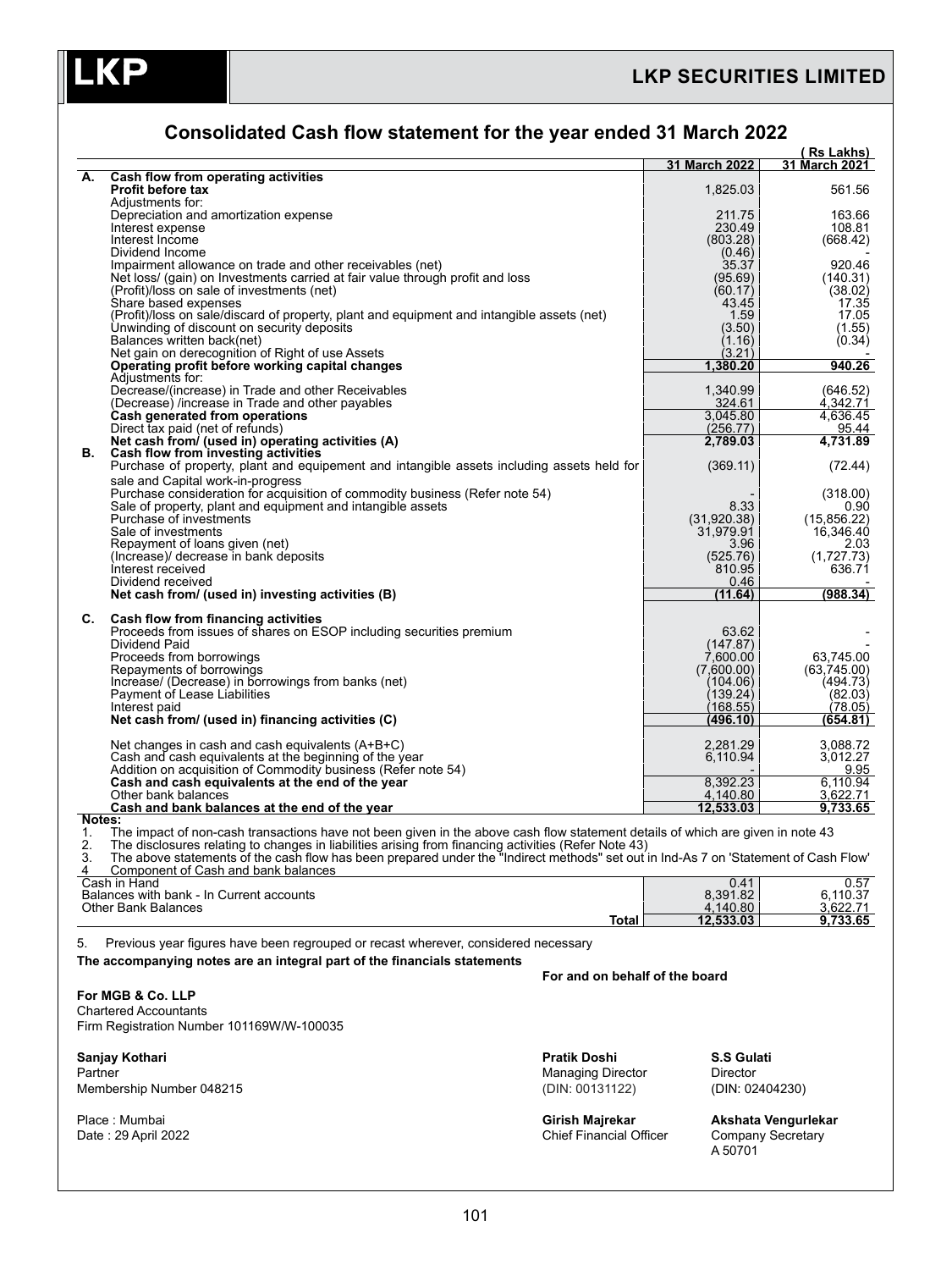#### **1 Company information**

 LKP Securities Limited ("the Company') is domiciled and incorporated in India and its shares are publicly traded on the Bombay Stock Exchange(BSE) in India. The Company's registered office is located at 203, Embassy centre, Nariman point, Mumbai 400021, Maharashtra, India. The Company is engaged as a stock and securities broker and providing other financial service with nationwide network across assets classes equities, debt, structured products, Portfolio Management services and Third party distribution.

 The seperate financial statement (hereinafter referred to as "Financial Statements") of the Group for the year ended 31 March 2022 were authorised for issue by the Board of Directors at the meeting held on 29 April 2022.

#### **2 Significant accounting policies**

#### **(a) Basis of preparation**

 These financial statements have been prepared in accordance with the Indian Accounting Standards (hereinafter referred to as the 'Ind AS') as notified by Ministry of Corporate Affairs pursuant to Section 133 of the Companies Act, 2013 ('Act') read with the Companies (Indian Accounting Standards) Rules, 2015 as amended and other relevant provisions of the Act.

 These financial statements have been prepared and presented under the historical cost convention, on the accrual basis of accounting except for certain financial assets and liabilities defined benefit plan liabilites and share based payments that are measured at fair values at the end of each reporting period, as stated in the accounting policies stated out below. The group presents its Balance sheet in the order of Liquidity.

 Accounting policies have been consistently applied except where newly issued accounting standard is initially adopted or a revision to an existing accounting standard requires a change in the accounting policy hitherto in use.

#### **Rounding of amounts**

 All amounts disclosed in the financial statements and notes have been rounded off to the nearest lakh as per the requirement of schedule III (except per share data), unless otherwise stated. 0 (Zero) denotes amount less than thousand.

#### **(b) Property, plant and equipment**

All property, plant and equipment are stated at cost, less accumulated depreciation and impairment loss, if any. The Cost comprises purchase cost, borrowing costs if capitalisation criteria are met and directly attributable cost of bringing the asset to its working condition for the intended use.

Right to Use Assets ( ROU): The group as a lessee records an ROU asset for each lease with an original term greater than 12 months. ROU assets are included Office premises , with the corresponding lease liabilities disclosed in financial liabilities. Depreciation on ROU asset is being charged on the basis of Lease term

#### **(c) Intangible assets**

Intangible assets acquired or developed are measured on initial recognition at cost and stated at cost less accumulated amortisation and impairment loss, if any. Expenditure incurred on acquisition / development of intangible assets which are not put / ready to use at the reporting date is disclosed under intangible assets under development.

#### **(d) Depreciation on property, plant & equipment/ intangible assets**

i) Depreciable amount for property, plant and equipment / intangible assets is the cost of an asset, or other amount substituted for cost, less its estimated residual value.

Depreciation on property, plant and equipment is provided on straight-line method as per the useful life prescribed in Schedule II to the Companies Act, 2013 except servers which are depreciated on straight line basis over a period of 3 years.

ii) Intangible assets primarily includes software which are amortised on straight line basis over a period of 3 years as estimated by the management.

#### **(e) Capital work-in-progress and Capital advances:**

Capital work-in-progress are property, plant and equipment which are not yet ready for their intended use. Advances given towards acquisition of Property, Plant and equipment outstanding at each reporting date are shown as other nonfinancial assets.

Depreciation is not recorded on capital work-inprogress until construction and installation is completed and assets are ready for its intended use.

#### **(f) Derecognition of property, plant and equipment / intangible assets**

The carrying amount of an item of property, plant and equipment / intangibles is derecognised on disposal or when no future economic benefits are expected from its use or disposal. The gain or loss arising from the derecognition of an item of property, plant and equipment / intangibles is measured as the difference between the net disposal in proceeds and the carrying amount of the item and is recognised in the statement of profit and loss when the item is derecognised.

#### **(g) Goodwill**

 Goodwill represents excess of the cost of acquisition over the net fair value of the identifiable assets and liabilities or recognition at deemed cost on date of transition. No amortisation is charged on the goodwill. Goodwill recognized is tested for impairment annually and when there are indications that the carrying amount may exceed the recoverable amount.

#### **(h) Leases**

 The Group's lease asset primarily consist of leases for Office premises . The Group assesses whether a contract contains a lease, at inception of a contract. A contract is, or contains, a lease if the contract conveys the right to control the use of an identified asset for a period of time in exchange for consideration. To assess whether a contract conveys the right to control the use of an identified asset, the Group assesses whether: (i) the contract involves the use of an identified asset (ii) the Group has substantially all of the economic benefits from use of the asset through the period of the lease and (iii) the Group has the right to direct the use of the asset.

At the date of commencement of the lease, the Group recognizes a right-of-use asset ("ROU") and a corresponding lease liability for all lease arrangements in which it is a lessee, except for leases with a term of twelve months or less (shortterm leases) and low value leases. For these short-term and low value leases, the Group recognizes the lease payments as an operating expense on a straight-line basis over the term of the lease.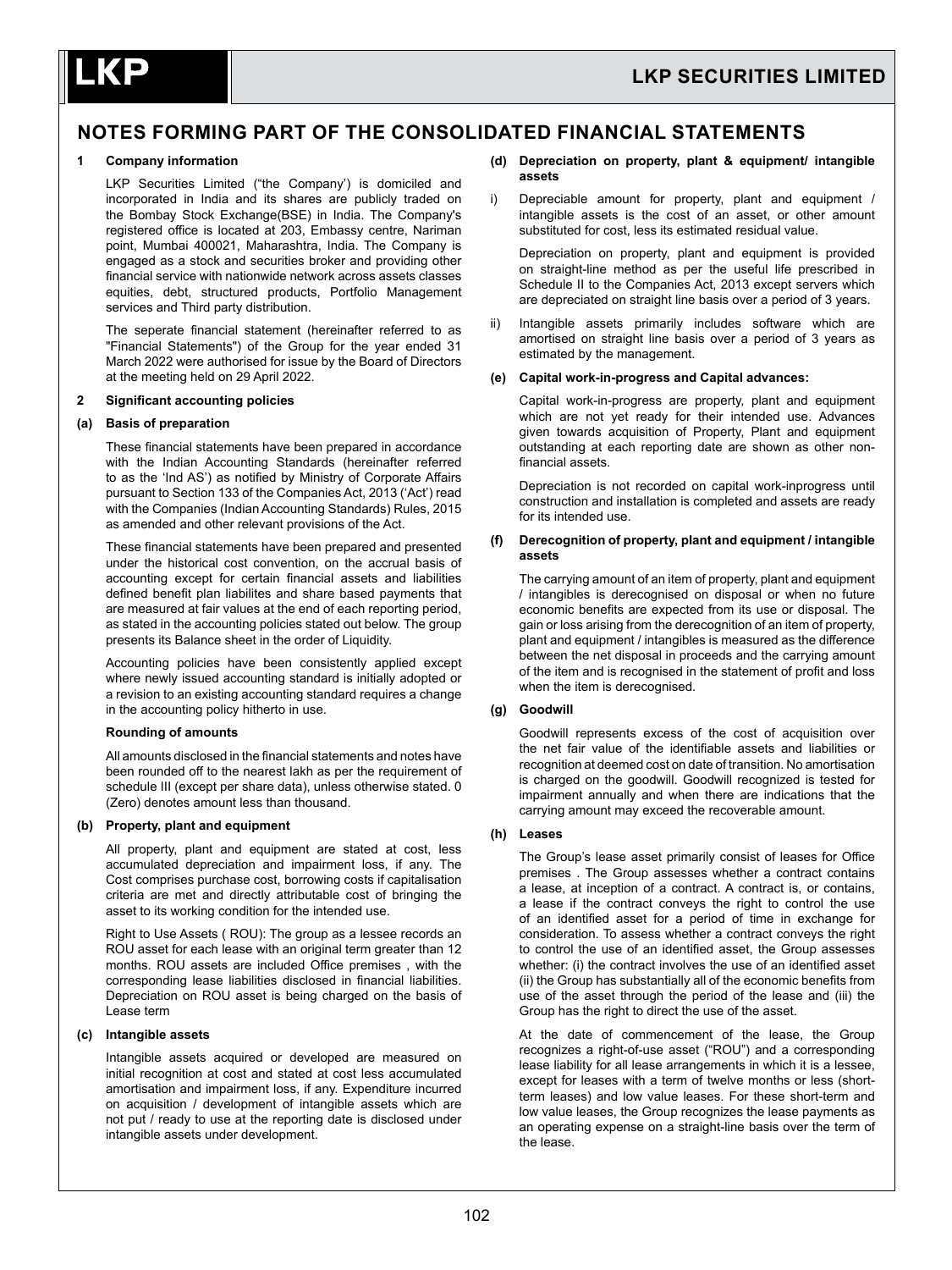Certain lease arrangements includes the options to extend or terminate the lease before the end of the lease term. ROU assets and lease liabilities includes these options when it is reasonably certain that they will be exercised.

The right-of-use assets are initially recognized at cost, which comprises the initial amount of the lease liability adjusted for any lease payments made at or prior to the commencement date of the lease plus any initial direct costs less any lease incentives. They are subsequently measured at cost less accumulated depreciation and impairment losses.

#### **(i) Cash and cash equivalents**

- (i) Cash and cash equivalents in the balance sheet comprise cash at bank and cash on hand and short-term deposit with original maturity upto three months, which are subject to insignificant risk of changes in value.
- (ii) For the purpose of presentation in the statement of cash flows, cash and cash equivalents consists of cash and short-term deposit, as defined as they are considered as integral part of group's cash management.

### **(j) Fair value measurement**

The group has an established control framework with respect to the measurement of fair values. The management regularly reviews significant unobservable inputs and valuation adjustments.

 All financial assets and financial liabilities for which fair value is measured or disclosed in the financial statements are categorised within the fair value hierarchy, described as follows, based on the lowest level input that is significant to the fair value measurement as a whole:

- **Level 1** Quoted (unadjusted) market prices in active markets for identical assets or liabilities;
- **Level 2** Valuation techniques for which the lowest level input that is significant to the fair value measurement is directly or indirectly observable, or
- **Level 3** Valuation techniques for which the lowest level input that is significant to the fair value measurement is unobservable.

The group recognises transfers between levels of the fair value hierarchy at the end of the reporting period during which the change has occurred.

#### **(I) Financial instruments**

 Financial instruments is any contract that gives rise to a financial asset of one entity and a financial liability or equity instrument of another entity.

#### **Financial assets**

### **i Initial recognition**

Financial assets are recognized when the group becomes a party to the contractual provisions of the financial insturment.

 Financial assets and financial liabilities are initially measured at fair value. Transaction costs that are directly attributable to the acquisition or issue of financial assets and financial liabilities (other than financial assets and financial liabilities at fair value through profit and loss) are added to or deducted from the fair value of the financial assets or financial liabilities, as appropriate, on initial recognition. Transaction costs directly attributable to the acquisition of financial assets or financial liabilities at fair value through profit and loss are recognised immediately in the statement of profit and loss.

#### **ii Subsequent measurement**

 Financial assets are classified into the following specified categories: amortised cost, financial assets 'at fair value through profit and loss' (FVTPL), 'Fair value through other comprehensive income' (FVTOCI). The classification depends on the group's business model for managing the financial assets and the contractual terms of cash flows.

#### **Debt Instrument**

### Amortised Cost

 A financial asset is subsequently measured at amortised cost if it is held within a business model whose objective is to hold the asset in order to collect contractual cash flows and the contractual terms of the financial asset give rise on specified dates to cash flows that are solely payments of principal and interest on the principal amount outstanding. This category generally applies to trade and other receivables.

#### **Fair value through other comprehensive income (FVTOCI)**

 A 'debt instrument' is classified as at the FVTOCI if both of the following criteria are met:

- a. The objective of the business model is achieved both by collecting contractual cash flows and selling the financial assets.
- b. The asset's contractual cash flows represent solely payments of principal and interest.

Debt instruments included within the FVTOCI category are measured initially as well as at each reporting date at fair value. Fair value movements are recognized in the other comprehensive income (OCI). However, the group recognizes interest income, impairment losses and reversals and foreign exchange gain or loss in the statement of profit and loss. On derecognition of the asset, cumulative gain or loss previously recognised in OCI is reclassified from the equity to statement of profit and loss. Interest earned whilst holding FVTOCI debt instrument is reported as interest income using the EIR method.

 Fair value through Profit and Loss (FVTPL)

 FVTPL is a residual category for debt instruments. Any debt instrument, which does not meet the criteria for categorization as at amortized cost or as FVTOCI, is classified as at FVTPL. In addition, the group may elect to designate a debt instrument, which otherwise meets amortized cost or FVTOCI criteria, as at FVTPL. However, such election is considered only if doing so reduces or eliminates a measurement or recognition inconsistency (referred to as 'accounting mismatch').

 Debt instruments included within the FVTPL category are measured at fair value with all changes recognized in the statement of profit and loss.

#### **Equity investments**

The group measures its equity investments other than in subsidiary at fair value through profit and loss. However where the group's management makes an irrevocable choice on initial recognition to present fair value gains and losses on specific equity investments in other comprehensive income, there is no subsequent reclassification, on sale or otherwise, of fair value gains and losses to statement of profit and loss.

#### **Investment in subsidiary**

Investment in subsidiary are carried at cost less impairment loss in accordance with IND AS 27 on "Separate Financial Statements". Refer note 6 for list of investments.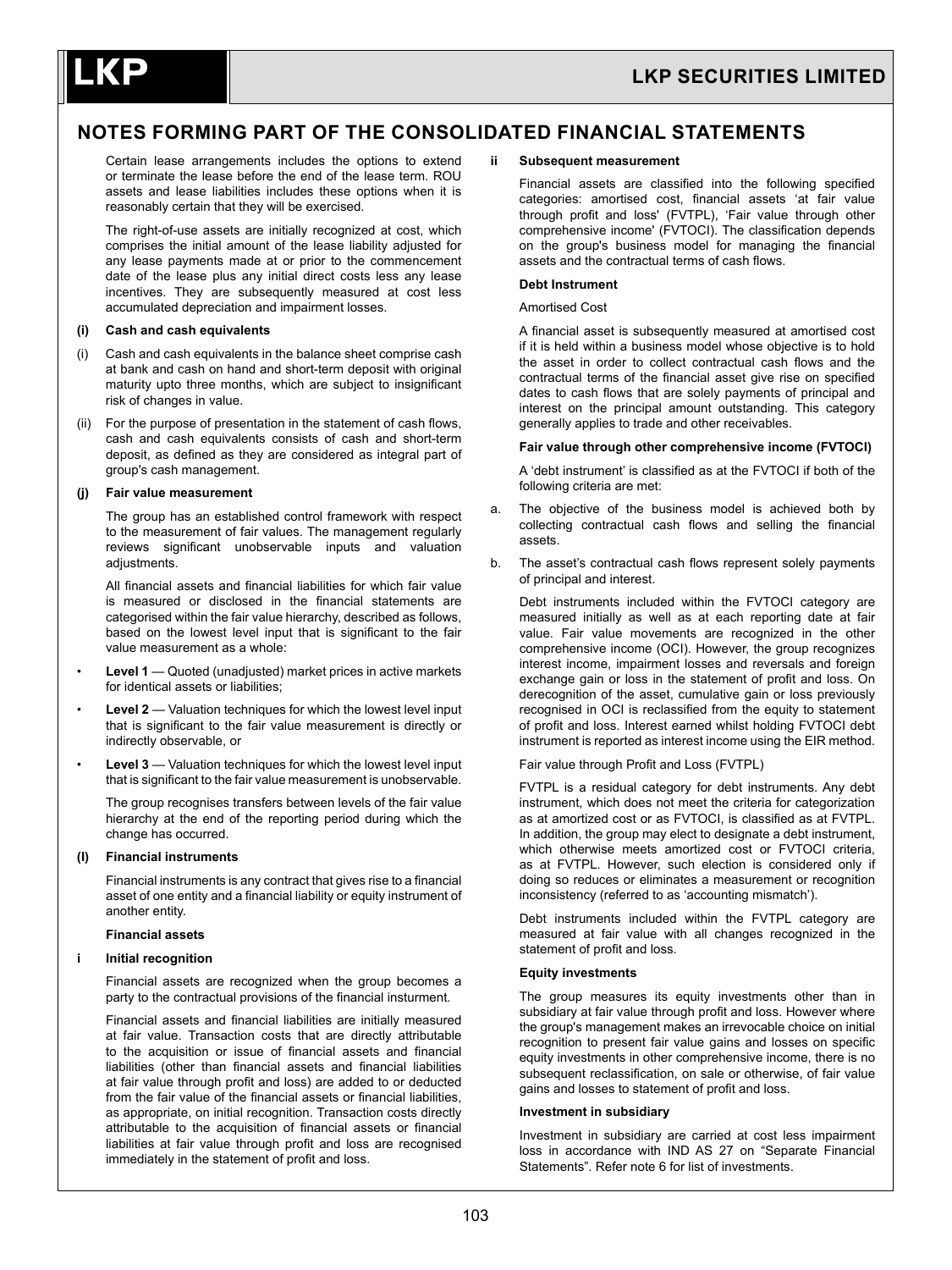#### **Derivative financial instruments**

 Derivative financial instruments are classified and measured at fair value through profit and loss.

#### **iii Derecognition of financial assets**

 A financial asset is derecognised only when

i) The group has transferred the rights to receive cash flows from the asset or the rights have expired.

or

ii) The group retains the contractual rights to receive the cash flows of the financial asset, but assumes a contractual obligation to pay the cash flows to one or more recipients in an arrangement.

Where the entity has transferred an asset, the group evaluates whether it has transferred substantially all risks and rewards of ownership of the financial asset. In such cases, the financial asset is derecognised. Where the entity has not transferred substantially all risks and rewards of ownership of the financial asset, the financial asset is not derecognised.

#### **Impairment of financial assets**

 The group measures the expected credit loss associated with its assets based on historical trend, industry practices and the business enviornment in which the entity operates or any other appropriate basis. The impairment methodology applied depends on whether there has been a significant increase in credit risk.

Financial liabilities and equity instruments

 Debt or equity instruments issued by the group are classified as either financial liabilities or as equity in accordance with the substance of the contractual arrangements and the definitions of a financial liability and an equity instrument.

#### **Equity instruments**

An equity instrument is any contract that evidences a residual interest in the assets of an entity after deducting all of its liabilities. Equity instruments issued by the group are recognised at the proceeds received, net of direct issue costs.

Repurchase of the group's own equity instruments is recognised and deducted directly in equity. No gain or loss is recognised on the purchase, issue or cancellation of the group's own equity instruments.

#### **Financial liabilities**

#### **i Classification**

Financial liabilties are recognized when group becomes party to contractual provisions of the instrument.

 The group classifies all financial liabilities at amortised cost or fair value through profit or loss.

#### **ii Subsequent measurement**

 The measurement of financial liabilities depends on their classification, as described below:

#### **Financial liabilities at fair value through profit or loss**

 Financial liabilities at fair value through profit or loss include financial liabilities held for trading and financial liabilities designated upon initial recognition as at fair value through profit or loss. Financial liabilities are classified as held for trading if they are incurred for the purpose of repurchasing in the near term. Gains or losses on liabilities held for trading are recognised in the profit or loss.

#### **iii De-recognition of financial liabilities**

 A financial liability is de-recognised when the obligation under the liability is discharged or cancelled or expires. When an existing financial liability is replaced by another from the same lender on substantially different terms, or the terms of an existing liability are substantially modified, such an exchange or modification is treated as the de-recognition of the original liability and the recognition of a new liability. The difference in the respective carrying amounts is recognised in the statement of profit or loss.

#### **(k) Borrowings and Borrowing costs**

Borrowings are initially recognised at net of transaction costs incurred and measured at amortised cost. Any difference between the proceeds (net of transaction costs) and the redemption amount is recognised in the Statement of Profit and Loss over the period of the borrowings using the Effective Interest rate ( EIR )

Preference shares, which are mandatorily redeemable on a specific date are classified as liabilities.

Borrowing costs attributable to the acquisition or construction of qualifying assets till the time such assets are ready for intended use are capitalised as part of cost of the assets. All other borrowing costs are expensed in the period they occur.

#### **(l) Provisions, contingent liabilities and contingent assets**

The group recognizes provisions when a present obligation (legal or constructive) as a result of a past event exists and it is probable that an outflow of resources embodying economic benefits will be required to settle such obligation and the amount of such obligation can be reliably estimated.

 If the effect of time value of money is material, provisions are discounted using a current pre-tax rate that reflects, when appropriate, the risks specific to the liability. When discounting is used, the increase in the provision due to the passage of time is recognized as a finance cost.

A disclosure for a contingent liability is made when there is a possible obligation or a present obligation that may, but probably will not require an outflow of resources embodying economic benefits or the amount of such obligation cannot be measured reliably. When there is a possible obligation or a present obligation in respect of which likelihood of outflow of resources embodying economic benefits is remote, no provision or disclosure is made.

 Contingent assets are notrecognised in the financial statements, however they are disclosed where the inflow of economic benefits is probable. When the realisation of income is virtually certain, then the related asset is no longer a contingent asset and is recognised as an asset.

#### **(m) Revenue recognition**

The Companies (Indian Accounting Standards) Amendment Rules, 2018 issued by the Ministry of Corporate Affairs (MCA) notified Ind AS 115 "Revenue from Contracts with Customers" related to revenue recognition which replaces all existing revenue recognition standards and provide a single, comprehensive model for all contracts with customers. The revised standard contains principles to determine the measurement of revenue and timing of when it is recognized. The amendment also requires additional disclosure about the nature, amount, timing and uncertainty of revenue and cash flows arising from customer contracts, including significant judgments and changes in those judgments as well as assets recognized from costs incurred to fulfill these contracts.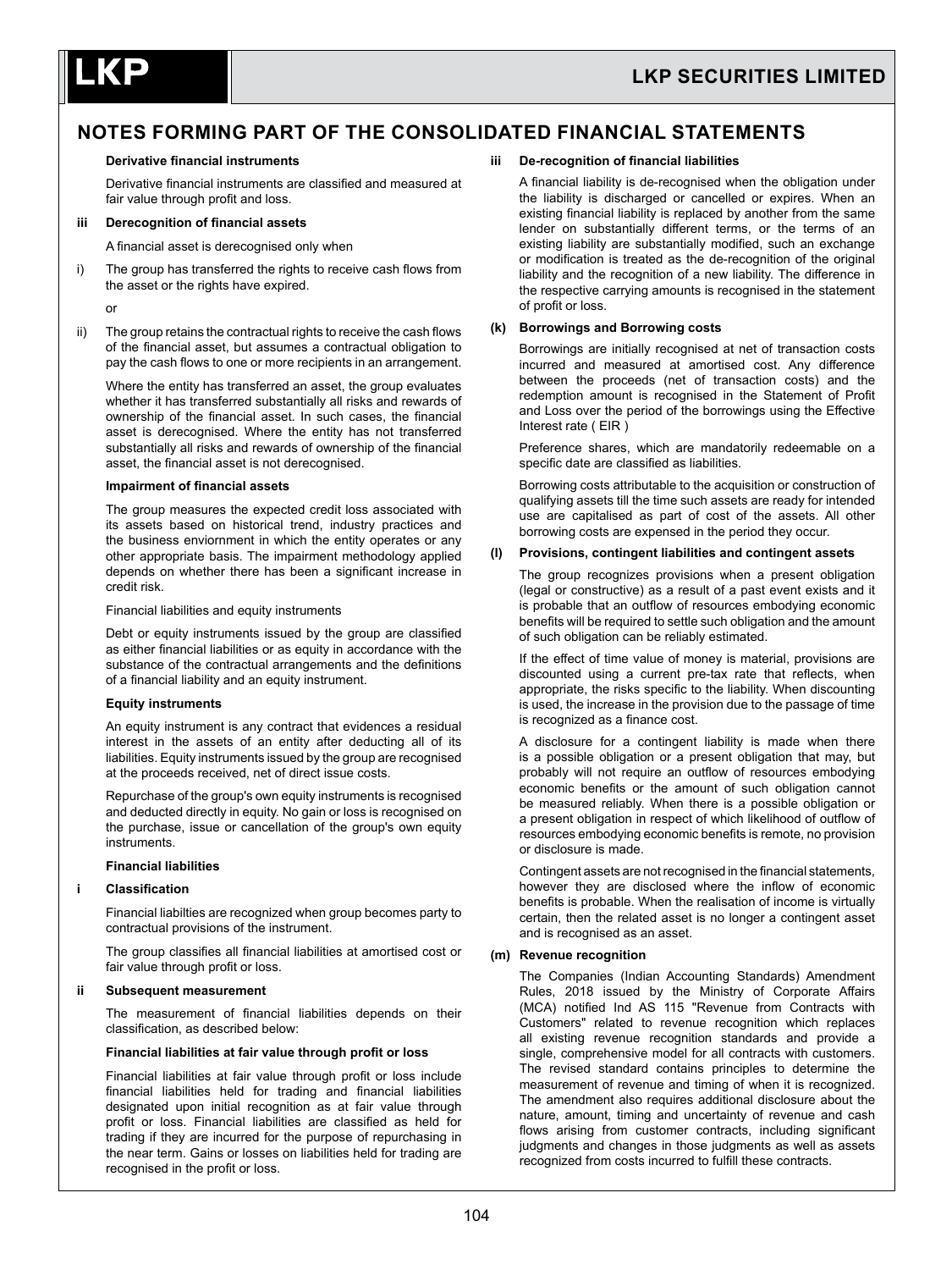- Revenue Revenue is measured at the fair value of consideration received or receivable. Revenue is recognised only when it can be reliably measured and it is probable that future economic benefits will flow to the group.
- a) Group recognizes Brokerage income as per contracted rates on the execution of transactions on behalf of the clients on trade date on the basis of the date of settlement of respective exchanges.
- b) Account maintenance charges (AMC) included in other fees are recognized on time basis over the period of the contract.
- c) Interest income from a financial asset is recognised when it is probable that the economic benefits will flow to the Group and the amount of income can be measured reliably.
- d) Dividend income is recognised when the group's right to receive dividend is established.

Transaction price is accounted net of GST. Since GST is not received by the group on its own account, rather, it is collected by the group on behalf of the government. Accordingly, it is excluded from revenue.

B. Contract Costs

In accordance with Ind AS - 115, incremental costs to obtain a contract are capitalized and amortized over the contract term if the cost are expected to be recoverable. The Group does not capitalize incremental costs to obtain a contract where the contract duration is expected to be one year or less.

C. Arrangements with Multiple Performance Obligations

The Group's contracts with customers may include multiple performance obligations. For such arrangements, the Group allocates revenue to each performance obligation based on its relative standalone selling price, which is generally determined based on the price charged to customers.

D. Contract assets and liabilities

Contract assets relate primarily to the Group's rights to consideration for work completed but not billed at each reporting date. Contract assets are transferred to receivables when the rights become unconditional. This usually occurs when the Group issues an invoice to a customer.

Contract liabilities primarily relate to consideration received in advance from customers, for which the performance obligation is yet to be satisfied.

#### **(n) Retirement and other employee benefits**

(i) The Group operates both defined benefit and defined contribution schemes for its employees.

 For defined contribution schemes the amount charged as expense is equal to the contributions paid or payable when employees have rendered services entitling them to the contributions.

 For defined benefit plans, actuarial valuations are carried out at each balance sheet date using the Projected Unit Credit Method. The Group makes contribution to a scheme administered by the Life Insurance Corporation of India ("LIC") to discharge the gratuity liability to employees. The Group records its gratuity liability based on an actuarial valuation made by an independent actuary as at year end. Contribution made to the LIC fund and provision made for the funded amounts are expensed in the books of accounts.

All expenses represented by current service cost, past service cost, if any, and net interest on the defined benefit liability/ (asset) are recognized in the Statement of Profit and Loss. Remeasurements of the net defined benefit liability/ (asset) comprising actuarial gains and losses (excluding interest on the net defined benefit liability/ (asset)) are recognised in Other Comprehensive Income (OCI). Such remeasurements are not reclassified to the statement of profit and loss, in the subsequent periods.

(ii) Short term employee benefits: All employee benefits payable wholly within twelve months of rendering the service are classified as short term employee benefits and they are recognized in the period in which the employee renders the related service. The Group recognizes the undiscounted amount of short term employee benefits expected to be paid in exchange for services rendered as a liability.

#### **(o) Transactions in foreign currencies**

- (i) The functional currency of the Group is Indian Rupees ("Rs."). Foreign currency transactions are accounted at the exchange rate prevailing on the date of such transactions.
- (ii) Foreign currency monetary items are translated using the exchange rate prevailing at the reporting date. Exchange differences arising on settlement of monetary items or on reporting such monetary items at rates different from those at which they were initially recorded during the period, or reported in previous financial statements are recognised as income or as expenses in the period in which they arise.
- (iii) Non-monetary foreign currency items are carried at historical cost and translated at the exchange rate prevelant at the date of the transaction.

#### **(p) Accounting for taxes on income**

 Tax expense comprises of current and deferred tax.

#### **Current tax**

 Current tax is the amount of income taxes payable in respect of taxable profit for a period. Current tax for current and prior periods is recognized at the amount expected to be paid to or recovered from the tax authorities, using the tax rates and tax laws that have been enacted or substantively enacted at the balance sheet date. Management periodically evaluates positions taken in the tax returns with respect to situations in which applicable tax regulations are subject to interpretation and establishes provisions where appropriate.

 Current tax is recognized in the statement of profit and loss except to the extent that the tax relates to items recognized directly in other comprehensive income or directly in equity.

#### **Deferred tax**

 Deferred tax assets and liabilities are recognized for all temporary differences arising between the tax bases of assets and liabilities and their carrying amounts in the financial statements except when the deferred tax arises from the initial recognition of an asset or liability that effects neither accounting nor taxable profit or loss at the time of transition.

 Deferred tax assets and liabilities are measured using tax rates and tax laws that have been enacted or substantively enacted at the balance sheet date and are expected to apply to taxable income in the years in which those temporary differences are expected to be recovered or settled.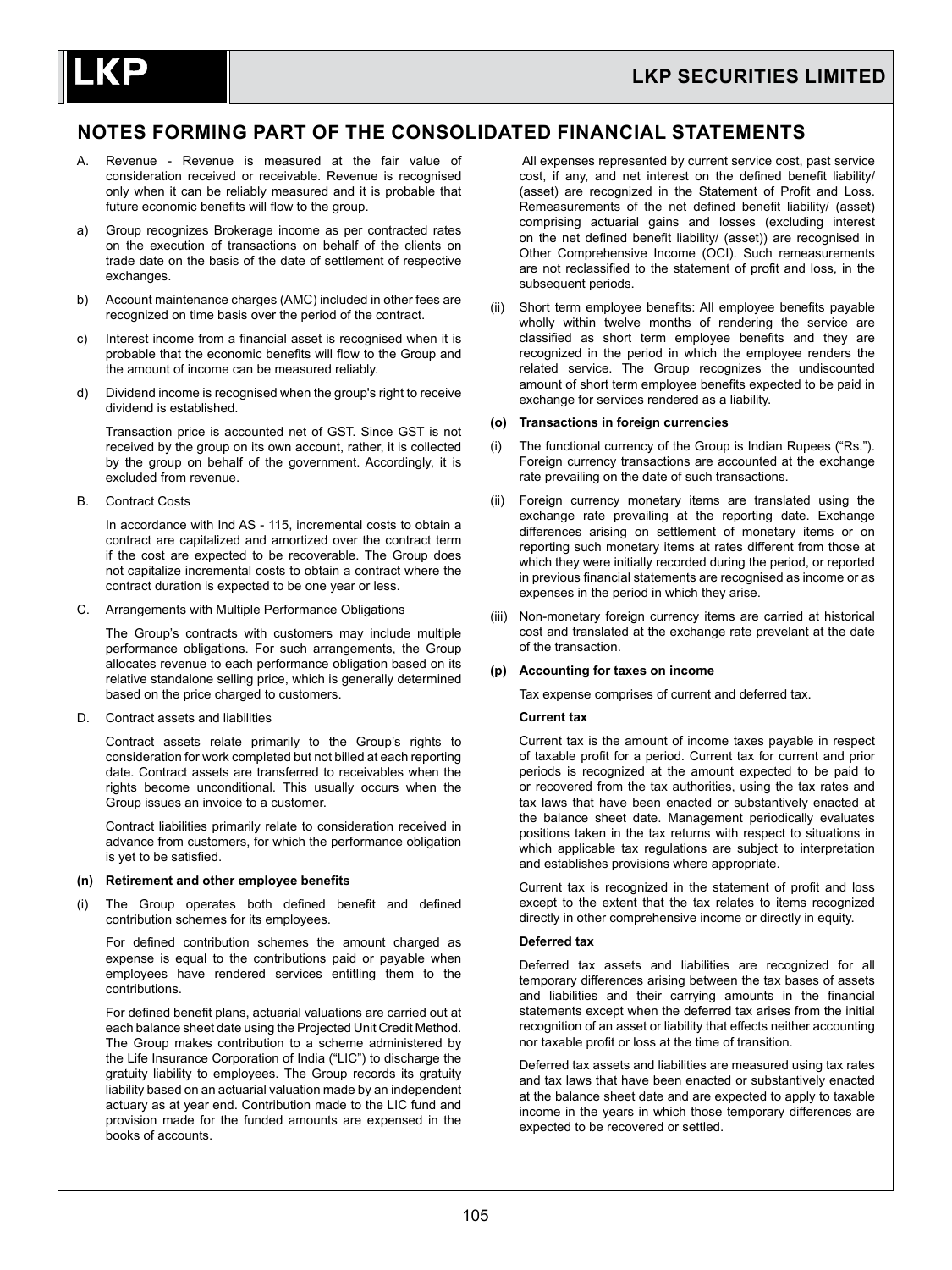#### **Presentation of current and deferred tax**

 Current and deferred tax are recognized as income or an expense in the statement of profit and loss, except to the extent they relate to items that are recognized in other comprehensive income, in which case, the current and deferred tax income / expense are recognised in other comprehensive income.

 Deferred tax assets are also recognised with respect to carry forward of unused tax losses and unused tax credits (including Minimum Alternative Tax credit) to the extent that it is probable that future taxable profit will be available against which the unused tax losses and unused tax credits can be utilised. Deferred tax assets are reviewed at each reporting date and are reduced to the extent that it is no longer probable that the related tax benefit will be realized.

 Minimum Alternate Tax (MAT) paid in accordance with tax laws, which give rise to future economic benefits in the form of adjustment of future tax liability, is recognised as an asset only when, based on convincing evidence, it is probable that the future economic benefits associated with it will flow to the Group and the assets can be measured reliably.

### **(q) Impairment of non-financial assets**

 The carrying amounts of non financial assets are reviewed at each balance sheet date if there is any indication of impairment based on internal/external factors. An asset is treated as impaired when the carrying amount exceeds its recoverable value. The recoverable amount is the greater of an asset's or cash generating unit's, net selling price and value in use. In assessing value in use, the estimated future cash flows are discounted to the present value using a pre-tax discount rate that reflects current market assessment of the time value of money and risks specific to the assets. An impairment loss is charged to the statement of profit and loss in the year in which an asset is identified as impaired.After impairment, depreciation is provided on the revised carrying amount of the asset over its remaining useful life. The impairment loss recognized in prior accounting periods is reversed by crediting the statement of profit and loss if there has been a change in the estimate of recoverable amount.

### **(r) Provisions**

Provision is recognised when an enterprise has a present obligation (legal or constructive) as a result of a past event and it is probable that an outflow of resources will be required to settle the obligation, in respect of which a reliable estimate can be made. Provisions are determined based on management estimates required to settle the obligation at the balance sheet date, supplemented by experience of similar transactions. These are reviewed at the balance sheet date and adjusted to reflect the current management estimates.

#### **(s) Earnings per share**

Basic earnings per share is computed and disclosed using the weighted average number of equity shares outstanding during the period. Dilutive earnings per share is computed and disclosed using the weighted average number of equity and dilutive equity equivalent shares outstanding during the period, except when the results would be anti-dilutive.

#### **(t) Share based payments**

 The Group recognizes compensation expense relating to sharebased payments in net profit using fair-value in accordance with Ind AS 102, Share- Based Payment. The estimated fair value of awards is charged to statement of profit and loss on a straightline basis over the requisite service period for each separately

vesting portion of the award as if the award was in substance, multiple awards with a corresponding increase to share based payment reserves.

#### **(u) Dividend**

Provision is made for the amount of any dividend declared on or before the end of the reporting period but remaining undistributed at the end of the reporting period, where the same has been appropriately authorised and is no longer at the discretion of the entity.

#### **(v) Contributed equity**

 Equity shares are classified as equity. Incremental costs directly attributable to the issue of new shares or options are shown in equity as a deduction, net of tax, from the proceeds.

#### **(w) Exceptional items**

Certain occassions, the size, type, or incidences of the item of income or expenses pertaining to the ordinary activities of the Group is such that its disclosure improves the understanding of the performance of the Group, such income or expenses are classified as an exceptional item and accordingly, disclosed in the financial statements.

#### **Critical accounting judgment and estimates**

 The preparation of financial statements requires management to exercise judgment in applying the Group's accounting policies. It also requires the use of estimates and assumptions that affect the reported amounts of assets, liabilities, income and expenses and the acGrouping disclosures including disclosure of contingent liabilities. Actual results may differ from these estimates. Estimates and underlying assumptions are reviewed on an ongoing basis, with revisions recognised in the period in which the estimates are revised and in any future periods affected.

#### **a Contingencies**

In the normal course of business, contingent liabilities may arise from litigation and other claims against the Group. Potential liabilities that have a low probability of crystallising or are very difficult to quantify reliably, are treated as contingent liabilities. Such liabilities are disclosed in the notes but are not provided for in the financial statements. There can be no assurance regarding the final outcome of these legal proceedings.

#### **b Useful lives and residual values**

The Group reviews the useful lives and residual values of property, plant and equipment and intangible assets at each financial year end.

#### **c Impairment testing**

Judgement is also required in evaluating the likelihood of collection of customer debt after revenue has been recognised. This evaluation requires estimates to be made, including the level of provision to be made for amounts with uncertain recovery profiles. Provisions are based on historical trends in the percentage of debts which are not recovered, or on more detailed reviews of individually significant balances.

Determining whether the carrying amount of these assets has any indication of impairment also requires judgment. If an indication of impairment is identified, further judgment is required to assess whether the carrying amount can be supported by the net present value of future cash flows forecast to be derived from the asset. This forecast involves cash flow projections and selecting the appropriate discount rate.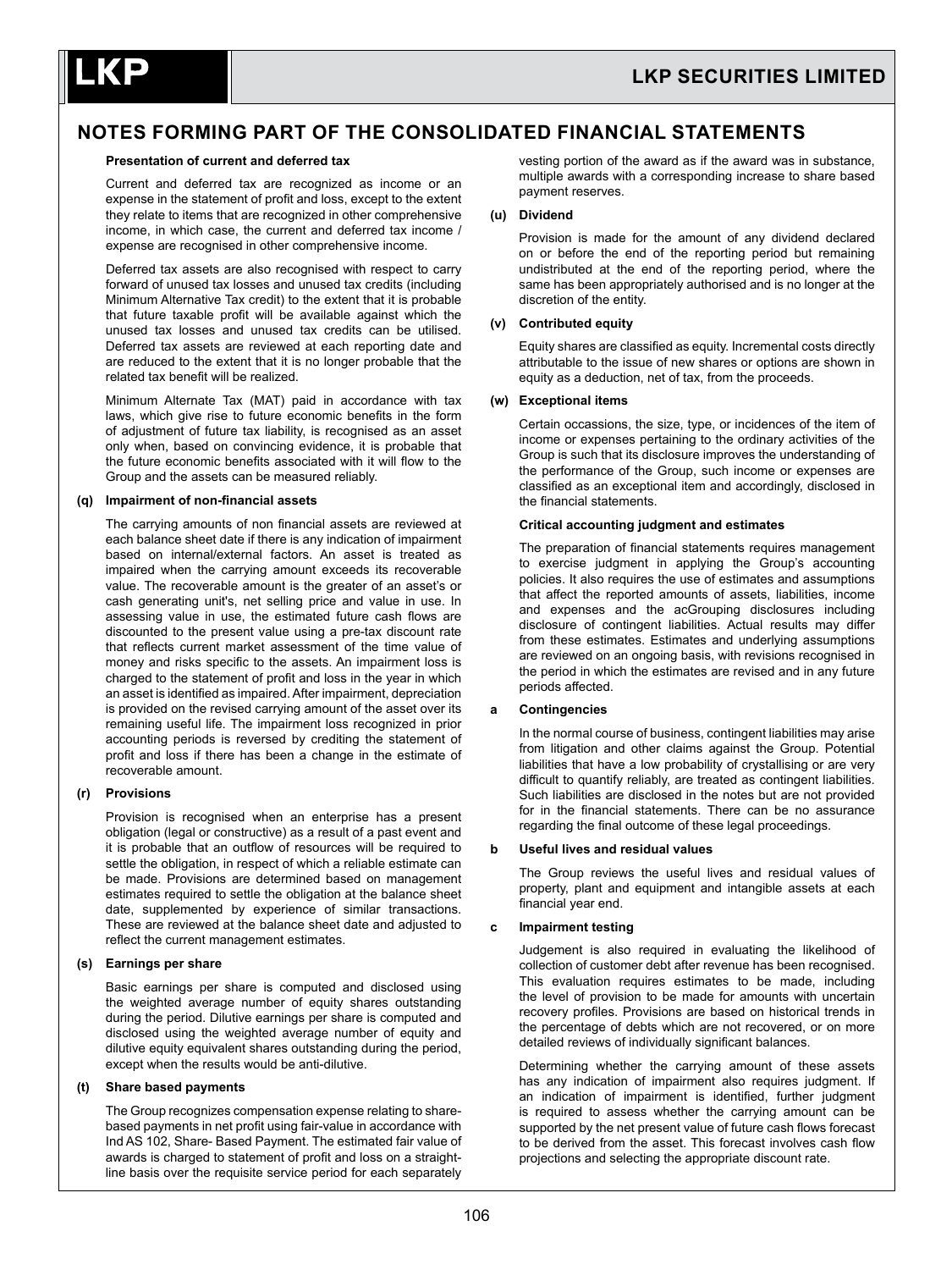#### **d Tax**

 The Group's tax charge is the sum of the total current and deferred tax charges. The calculation of the Group's total tax charge necessarily involves a degree of estimation and judgement in respect of certain items whose tax treatment cannot be finally determined until resolution has been reached with the relevant tax authority or, as appropriate, through a formal legal process.

 Accruals for tax contingencies require management to make judgments and estimates in relation to tax related issues and exposures.

 The recognition of deferred tax assets is based upon whether it is more likely than not that sufficient and suitable taxable profits will be available in the future against which the reversal of temporary differences can be deducted. Where the temporary differences are related to losses, the availability of the losses to offset against forecast taxable profits is also considered. Recognition therefore involves judgment regarding the future financial performance of the particular legal entity or tax Group in which the deferred tax asset has been recognized.

#### **e Fair value measurement**

A number of Group's accounting policies and disclosures require the measurement of fair values, for both financial and non- financial assets and liabilities.

When measuring the fair value of an asset or a liability, the Group uses observable market data as far as possible. Fair values are categorized into different levels in a fair value hierarchy based on the inputs used in the valuation techniques as follows:

 -Level 1: quoted prices (unadjusted) in active markets for identical assets or liabilities.

 -Level 2: inputs other than quoted prices included in Level 1 that are observable for the asset or liability, either directly (i.e. prices) or indirectly (i.e. derived from prices).

 -Level 3: inputs for the asset or liability that are not based on observable market data (unobservable inputs).

If the inputs used to measure the fair value of an asset or a liability fall into different levels of a fair value hierarchy, then the fair value measurement is categorized in its entirety in the same level of the fair value hierarchy as the lowest level input that is significant to the entire measurement.

The Group recognizes transfers between levels of the fair value hierarchy at the end of reporting year during which the change has occurred.

#### **f Defined benefit obligation**

The costs of providing pensions and other post-employment benefits are charged to the Statement of Profit and Loss in accordance with Ind AS 19 'Employee benefits' over the period during which benefit is derived from the employees' services. The costs are assessed on the basis of assumptions selected by the management. These assumptions include salary escalation rate, discount rates, expected rate of return on assets and mortality rates. The same is disclosed in Note 40, 'Employee benefits'.

#### **g Fair valuation of employee share options**

The fair valuation of the employee share options is based on the Black-Scholes model used for valuation of options. Further details are discussed in note 21

#### **h Determining whether an arrangement contains a lease**

In determining whether an arrangement is, or contains a lease is based on the substance of the arrangement at the inception of the lease. The arrangement is, or contains, a lease date if fulfilment of the arrangement is dependent on the use of a specific asset or assets and the arrangement conveys a right to use the asset, even if that right is not explicitly specified in the arrangement

#### **i Impairment of financial assets**

 The Group recognizes loss allowances for expected credit losses on its financial assets measured at amortized cost. At each reporting date, the Group assesses whether financial assets carried at amortized cost are credit- impaired. A financial asset is 'credit impaired' when one or more events that have a detrimental impact on the estimated future cash flows of the financial asset have occurred.

#### **g Recent accounting pronouncements**

 Ministry of Corporate Affairs ("MCA") notifies new standards or amendments to the existing standards under Companies (Indian Accounting Standards) Rules as issued from time to time. On March 23, 2022, MCA amended the Companies (Indian Accounting Standards) Amendment Rules, 2022, as below.

#### **IndAS 16 - Property Plant and equipment-**

 The amendment clarifies that excess of net sale proceeds of items produced over the cost of testing, if any , shall not be recognised in the profit or loss but deducted from the directly attributable costs considered as part of cost of an item of property, plant, and equipment. The effective date for adoption of this amendment is annual periods beginning on or after April 1, 2022. The Company has evaluated the amendment and there is no impact on its consolidated financial statements.

#### **IndAS 37- Provisions, Contingent Liabilities and Contingent Assets-**

 The amendment specifies that the 'cost of fulfilling' a contract comprises the 'costs that relate directly to the contract'. Costs that relate directly to a contract can either be incremental costs of fulfilling that contract (examples would be direct labour, materials) or an allocation of other costs that relate directly to fulfilling contracts (an example would be the allocation of the depreciation charge for an item of property, plant and equipment used in fulfilling the contract). The effective date for adoption of this amendment is annual periods beginning on or after April 1, 2022, although early adoption is permitted. The Company has evaluated the amendment and the impact is not expected to be material.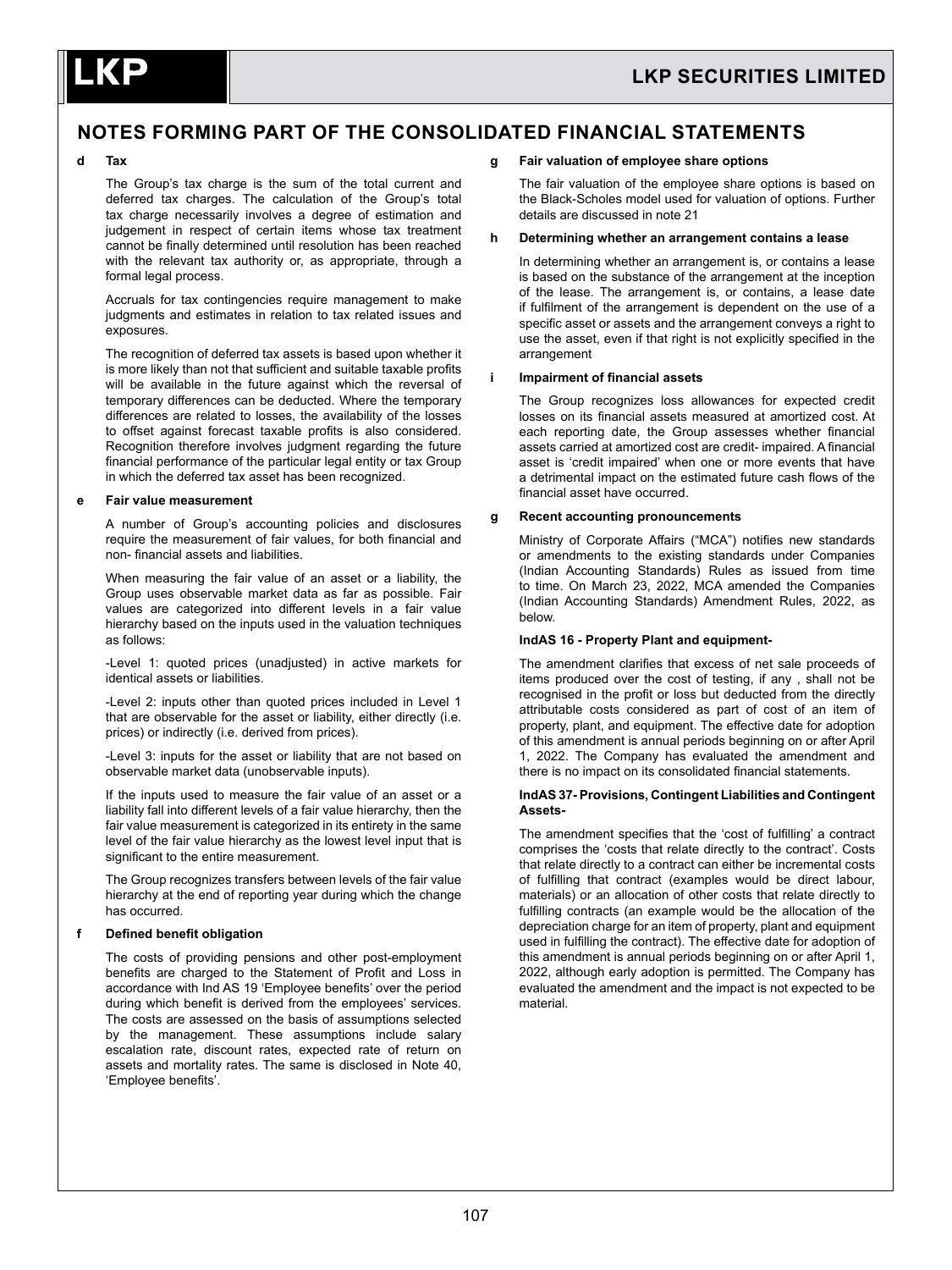|      |                                                                                                       |               | (Rs.Lakhs)    |
|------|-------------------------------------------------------------------------------------------------------|---------------|---------------|
|      |                                                                                                       | 31 March 2022 | 31 March 2021 |
| 3(a) | <b>Cash and Cash Equivalents</b>                                                                      |               |               |
|      | Cash on hand                                                                                          | 0.41          | 0.57          |
|      | Balances with bank - In Current accounts                                                              | 8,391.82      | 6,110.37      |
|      | Total                                                                                                 | 8,392.23      | 6,110.94      |
| 3(b) | Bank balances other than (a) above                                                                    |               |               |
|      | Balances with bank - In Unclaimed dividend                                                            | 4.87          | 1.52          |
|      | Earmarked balances with bank against bank deposits*                                                   | 4,135.93      | 3.611.88      |
|      | Bank deposit having original maturity period of more than three months but less than twelve<br>months |               | 9.31          |
|      | Total                                                                                                 | 4,140.80      | 3.622.71      |

\*Bank deposit of Rs.2,937.89 lakhs (Rs.2,572.62 lakhs) are marked as lien for meeting margin requirements and Rs.1,188.21 lakhs (Rs.1,029.85 lakhs) are provided as security against Overdraft facility and Rs.9.83 lakhs (Rs.9.41 lakhs) for Others. **(Rs.Lakhs)**

| (13.44)                             |       |               |               |  |  |
|-------------------------------------|-------|---------------|---------------|--|--|
|                                     |       | 31 March 2022 | 31 March 2021 |  |  |
| <b>Receivables</b>                  |       |               |               |  |  |
| Trade receivables*                  |       |               |               |  |  |
| Considered good - secured           |       | 1,469.81      | 1,328.69      |  |  |
| Considered good - Unsecured         |       | 570.47        | 407.18        |  |  |
| Significant increase in credit risk |       | 181.35        | 186.38        |  |  |
| Less: Impairment loss Allowance     |       | (88.70)       | (89.94)       |  |  |
| Credit Impaired                     |       | 192.65        | 265.43        |  |  |
| Less: Impairment loss Allowance     |       | (192.65)      | (265.43)      |  |  |
|                                     |       | 2,132.93      | 1,832.30      |  |  |
| <b>Other receivables</b>            |       |               |               |  |  |
| Considered good - secured           |       |               |               |  |  |
| Considered good - Unsecured         |       | 18.20         | 17.13         |  |  |
|                                     |       | 18.20         | 17.13         |  |  |
|                                     | Total | 2,151.12      | 1,849.43      |  |  |

\*Trade receivables are non-interest bearing till settlement date

For related party transactions Refer note 41

Trade Receivables includes of Rs.19.51 Lakhs. (Rs.0.27 Lakhs) are due from directors or other officers of the company either severally or jointly with any other person are due from firms or private companies respectively in which director is a partner, director or member

#### **Trade Receivables ageing schedule**

|       |                                                                                           |                       |                                                    |           |           |                      | (Rs.Lakhs)   |  |
|-------|-------------------------------------------------------------------------------------------|-----------------------|----------------------------------------------------|-----------|-----------|----------------------|--------------|--|
|       | <b>Particulars</b>                                                                        | 31-Mar-22             |                                                    |           |           |                      |              |  |
|       |                                                                                           |                       | Outstanding for following periods from due date of | payment#  |           |                      | <b>Total</b> |  |
|       |                                                                                           | Less than<br>6 months | 6 months -<br>1 year                               | 1-2 years | 2-3 years | More than<br>3 years |              |  |
| (i)   | Undisputed Trade receivables - considered good                                            | 1.832.41              | 61.55                                              | 54.56     | 55.95     | 35.81                | 2,040.27     |  |
| (ii)  | Undisputed Trade Receivables - which have<br>significant increase in credit risk          |                       |                                                    |           |           |                      |              |  |
| (iii) | Undisputed Trade Receivables - credit impaired                                            | 2.63                  | 14.18                                              | 23.50     | 39.96     | 112.37               | 192.65       |  |
| (iv)  | Disputed Trade Receivables-considered good                                                |                       |                                                    |           |           |                      |              |  |
| (v)   | Receivables-<br>which<br>Trade<br>have<br>Disputed<br>significant increase in credit risk |                       |                                                    |           |           | 181.35               | 181.35       |  |
| (vi)  | Disputed Trade Receivables - credit impaired                                              | ۰.                    |                                                    |           |           |                      |              |  |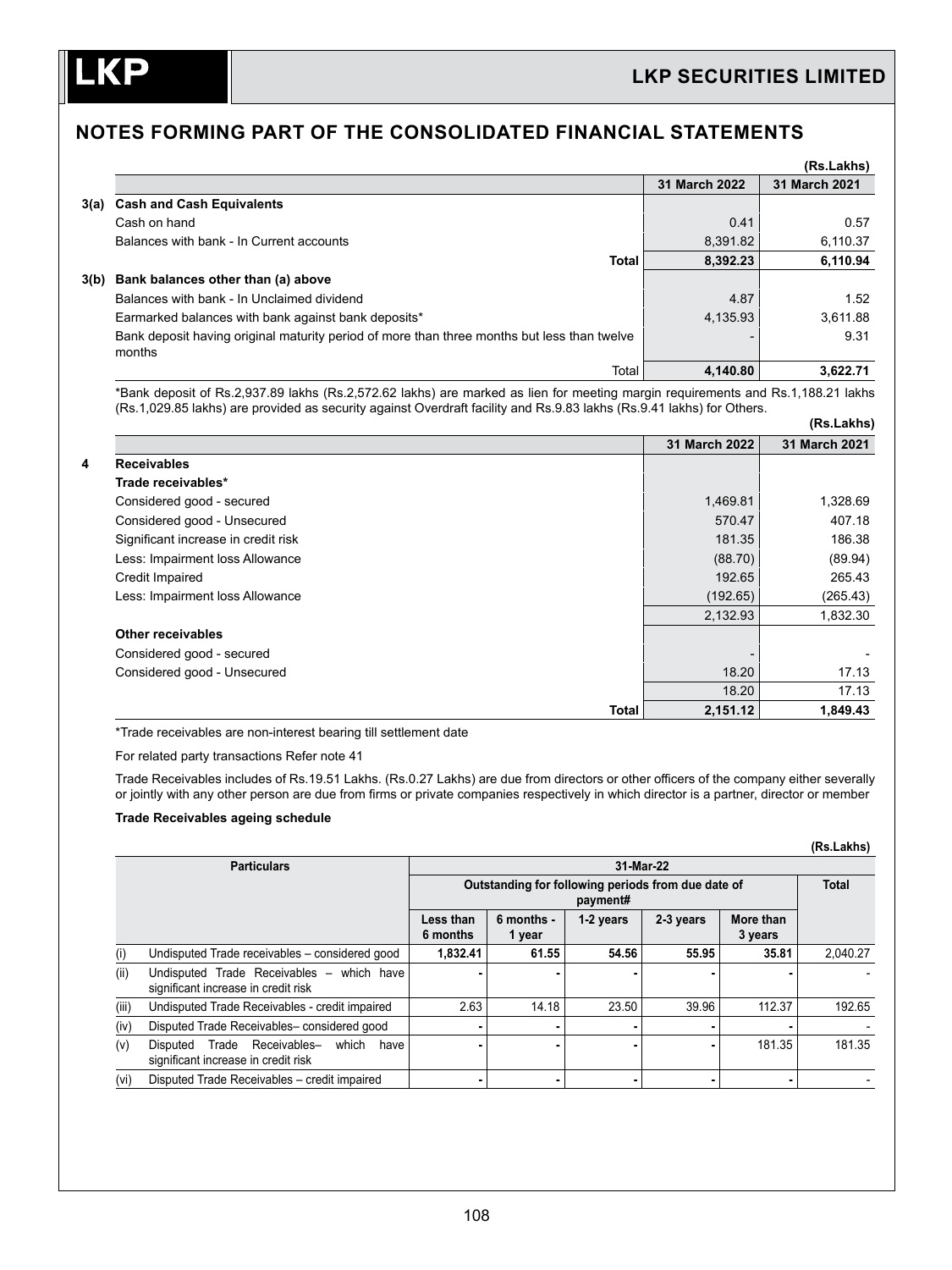|       | <b>Particulars</b>                                                                                  | 31-Mar-21                                                   |                      |           |               |               |                      |                             |
|-------|-----------------------------------------------------------------------------------------------------|-------------------------------------------------------------|----------------------|-----------|---------------|---------------|----------------------|-----------------------------|
|       |                                                                                                     | Outstanding for following periods from due date of payment# |                      |           |               |               |                      | Total                       |
|       |                                                                                                     | Less than<br>6 months                                       | 6 months -<br>1 year | 1-2 years | 2-3 years     |               | More than<br>3 years |                             |
| (i)   | Undisputed Trade receivables - considered good                                                      | 1,540.53                                                    | 76.99                | 78.48     | 13.71         |               | 26.17                | 1,735.88                    |
| (ii)  | Undisputed Trade Receivables - which have<br>significant increase in credit risk                    |                                                             |                      |           |               |               |                      |                             |
| (iii) | Undisputed Trade Receivables - credit impaired                                                      | 7.24                                                        | 6.36                 | 44.40     | 9.34          |               | 198.10               | 265.43                      |
| (iv)  | Disputed Trade Receivables- considered good                                                         |                                                             |                      |           |               |               |                      |                             |
| (v)   | Disputed Trade Receivables - which have<br>significant increase in credit risk                      |                                                             | $\blacksquare$       |           |               |               | 186.38               | 186.38                      |
| (vi)  | Disputed Trade Receivables - credit impaired                                                        |                                                             | ä,                   |           |               |               |                      |                             |
|       |                                                                                                     |                                                             |                      |           | 31 March 2022 |               |                      | (Rs.Lakhs)<br>31 March 2021 |
|       | Loans (Unsecured)                                                                                   |                                                             |                      |           |               |               |                      |                             |
|       | Loans to employees - Considred Good                                                                 |                                                             |                      |           |               | 20.23         |                      | 24.19                       |
|       |                                                                                                     |                                                             |                      | Total     |               | 20.23         |                      | 24.19                       |
|       |                                                                                                     |                                                             |                      |           |               |               |                      | (Rs. Lakhs)                 |
|       |                                                                                                     |                                                             |                      |           | 31 March 2022 |               |                      | 31 March 2021               |
|       | <b>Investments</b>                                                                                  |                                                             |                      |           |               |               |                      |                             |
| A     | <b>Investment in Mutual Funds</b>                                                                   |                                                             |                      |           |               |               |                      |                             |
|       | Investment carried at Fair value through profit and loss<br>face value of Rs 100 each               |                                                             |                      |           |               |               |                      |                             |
|       | 1.024 (2021:0.976) liquidbees of NIP ETF                                                            |                                                             |                      |           |               | 0.01          |                      | 0.01                        |
|       | 1623.742 (2021:1623.742) HDFC Liquid Fund                                                           |                                                             |                      |           |               | 67.41         |                      | 65.24                       |
|       |                                                                                                     |                                                             |                      | (A)       |               | 67.42         |                      | 65.25                       |
| в     | Investment in equity shares                                                                         |                                                             |                      |           |               |               |                      |                             |
| (i)   | Investment carried at Fair value through other comprehensive income                                 |                                                             |                      |           |               |               |                      |                             |
|       | Equity shares of face value of Rs 10 each (quoted)                                                  |                                                             |                      |           |               |               |                      |                             |
|       | 8,900 (2021 : 8,900) of Roopa Industries Limited                                                    |                                                             |                      |           |               | 2.23          |                      | 0.83                        |
|       | 17,440 (2021 : 17,440) of Reliance Power Limited                                                    |                                                             |                      |           |               | 2.35          |                      | 0.76                        |
|       | 74,500 (2021 : 74,500) of Infra Industries Limited                                                  |                                                             |                      |           |               | 5.38          |                      | 4.84                        |
|       | Equity shares of face value of Rs 2 each (quoted)<br>5,000 (2021: 5,000) of TV 18 Broadcast Limited |                                                             |                      |           |               | 3.70          |                      | 1.44                        |
|       |                                                                                                     |                                                             |                      |           |               | 13.66         |                      | 7.87                        |
|       | Equity shares of face value of Rs 10 each (unquoted)                                                |                                                             |                      |           |               |               |                      |                             |
|       | 11,200(2021: 11,200) of Gobind Sugar Limited                                                        |                                                             |                      |           |               | 8.85          |                      | 8.85                        |
|       | Less: Provision for Impairment                                                                      |                                                             |                      |           |               | (8.85)        |                      | (8.85)                      |
|       |                                                                                                     |                                                             |                      |           |               |               |                      |                             |
|       |                                                                                                     |                                                             |                      | (i)       |               | 13.66         |                      | 7.87                        |
| (ii)  | Investment carried at Fair value through profit and loss                                            |                                                             |                      |           |               |               |                      |                             |
|       | Equity shares of face value of Rs 10 each                                                           |                                                             |                      |           |               |               |                      |                             |
|       | 100 (2021:100) of Alacrity Electronics Limited#                                                     |                                                             |                      |           |               |               |                      | 0.01                        |
|       | 41(2021: 41) of Norben Tea & Exports Limited#<br>658 (2021: 658) of Reliance Industries Limited     |                                                             |                      |           |               | 0.00<br>17.33 |                      | 0.00<br>13.18               |
|       | Nil (2021:51) of Simplex Mills Company Limited                                                      |                                                             |                      |           |               |               |                      | 0.01                        |
|       | Nil (2021:1) of Simplex Papers Limited                                                              |                                                             |                      |           |               |               |                      | 0.00                        |
|       | 48,890 (2021 : 48,890) of Ironwood Education Limited (formerly known as Greycells                   |                                                             |                      |           |               | 16.13         |                      | 9.80                        |
|       | Education Limited)                                                                                  |                                                             |                      |           |               |               |                      |                             |
|       | 200 (2021: Nil) Pan India Corporation Limited                                                       |                                                             |                      |           |               | 0.01          |                      |                             |
|       | Nil (2021: 3480) Techindia Nirman Limited                                                           |                                                             |                      |           |               |               |                      | 0.09                        |
|       |                                                                                                     |                                                             |                      |           |               |               |                      |                             |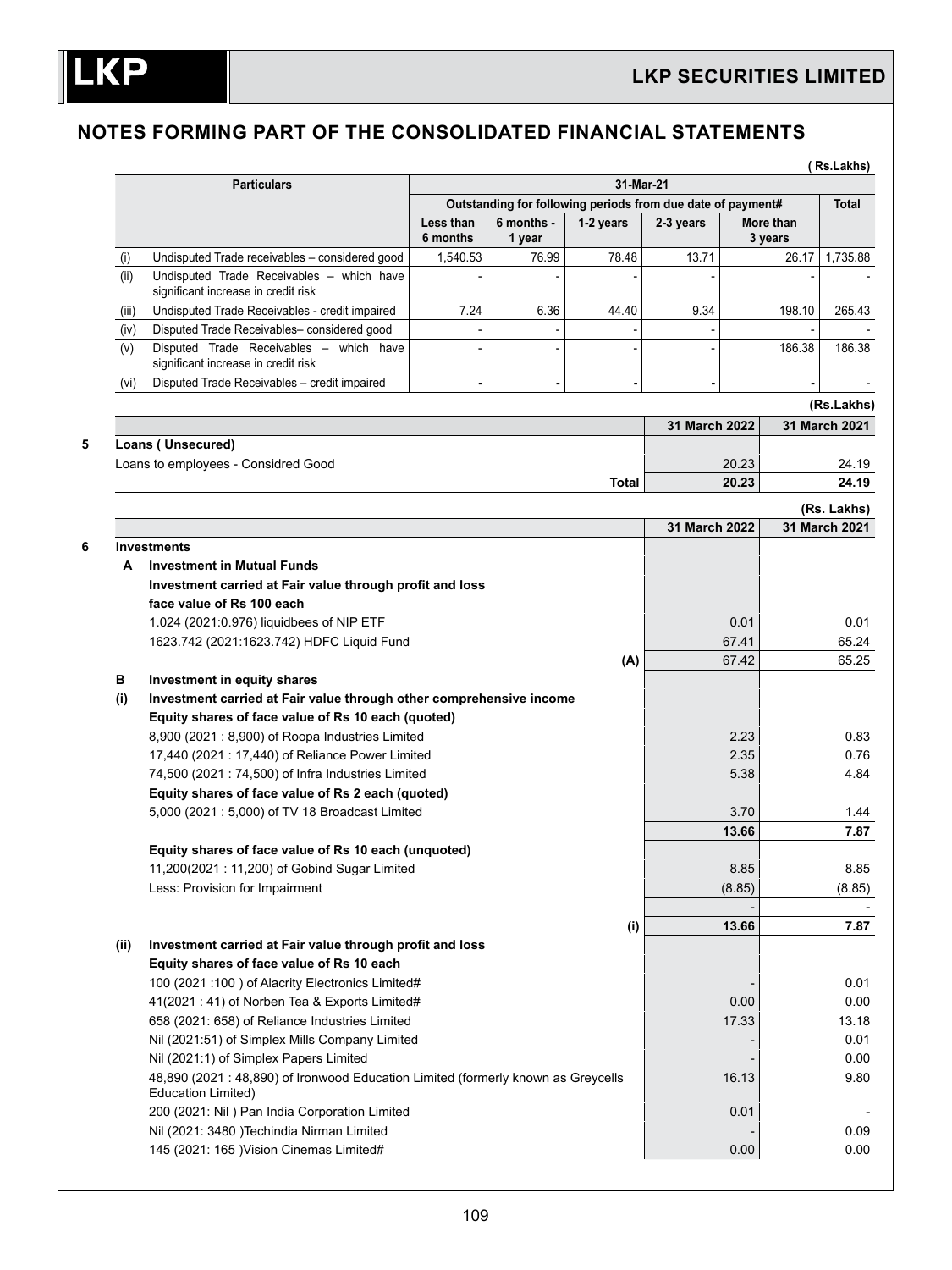|                                                                                |               | (Rs. Lakhs)   |
|--------------------------------------------------------------------------------|---------------|---------------|
|                                                                                | 31 March 2022 | 31 March 2021 |
| 2,08,403 (2021 : 208403) of Shree Rama Newsprint Limited                       | 35.53         | 34.70         |
| Equity shares of face value of Rs 2 each                                       |               |               |
| 450 (2021 : 450) of Housing Development Finance Corporation Limited            | 10.75         | 11.24         |
| Nil (2021: 5) of Dhani Services Limited (formerly Indiabulls Ventures Limited) |               | 0.01          |
| 100,000 (2021: 100,000) of CG Power and Industrial Solutions Limited           | 189.25        | 66.85         |
| 106 (2021: Nil) of Glenmark Life Sciences Limited                              | 0.49          |               |
| Equity shares of face value of Re 1 each                                       |               |               |
| 2,35,610 (2021 : 2,35,610) of Vakrangee Limited                                | 81.76         | 132.06        |
| 8,250 (2021: 8,250) Tata Motors Limited                                        | 35.76         | 24.90         |
| (B)                                                                            | 387.02        | 292.85        |
| Total Investments (A+B)                                                        | 468.10        | 365.97        |
| # "0" (Zero) denotes amounts less than thousand                                |               |               |
| <b>Total Investments</b>                                                       | 468.10        | 365.97        |
| Aggregate book value of quoted investments                                     | 468.10        | 365.97        |
| Aggregate book value of unguoted investments                                   | 8.85          | 8.85          |
| Aggregate market value of quoted investments                                   | 468.10        | 365.97        |
| Provision for impairment                                                       | 8.85          | 8.85          |

| (Rs. Lakhs)                                |               |               |  |  |
|--------------------------------------------|---------------|---------------|--|--|
|                                            | 31 March 2022 | 31 March 2021 |  |  |
| <b>Other Financial Assets</b>              |               |               |  |  |
| Deposits- (unsecured and considered good)  |               |               |  |  |
| - related parties* (Refer note 41)         | 300.00        | 300.00        |  |  |
| - others                                   | 326.81        | 275.04        |  |  |
| Balance with exchange and clearing members | 2,702.63      | 4,382.71      |  |  |
| Other Advances - unsecured                 | 37.80         | 20.91         |  |  |
| <b>Unbilled Revenue</b>                    | 6.97          |               |  |  |
| <b>Total</b>                               | 3,374.22      | 4.978.66      |  |  |

\* Rs.300 Lakhs (2021 : 300 Lakhs) are due from firms or private companies respectively in which director is a partner, director or member.

|   | (Rs. Lakhs)                                        |               |               |  |  |
|---|----------------------------------------------------|---------------|---------------|--|--|
|   |                                                    | 31 March 2022 | 31 March 2021 |  |  |
| 8 | Current tax assets (net)                           |               |               |  |  |
|   | <b>Balances with Government Authorities</b>        |               |               |  |  |
|   | Advance Direct Tax (net of provisions)             | 162.15        | 158.31        |  |  |
|   | <b>Total</b>                                       | 162.15        | 158.31        |  |  |
| 9 | Defered tax assets (net)                           |               |               |  |  |
|   | Deferred tax assets/ (liabilities)                 |               |               |  |  |
|   | Property Plant and equipment and intangible assets | 22.44         | 27.43         |  |  |
|   | Employee benefits                                  | 17.93         | 55.11         |  |  |
|   | Allowances for credit losses                       | 78.27         | 98.87         |  |  |
|   | Fair valuation of Financial Instruments            | (62.07)       | (37.17)       |  |  |
|   | <b>Others</b>                                      | 13.14         | (1.86)        |  |  |
|   | <b>MAT Credit Entitlement</b>                      | 95.52         | 214.54        |  |  |
|   | <b>Total</b>                                       | 165.23        | 356.91        |  |  |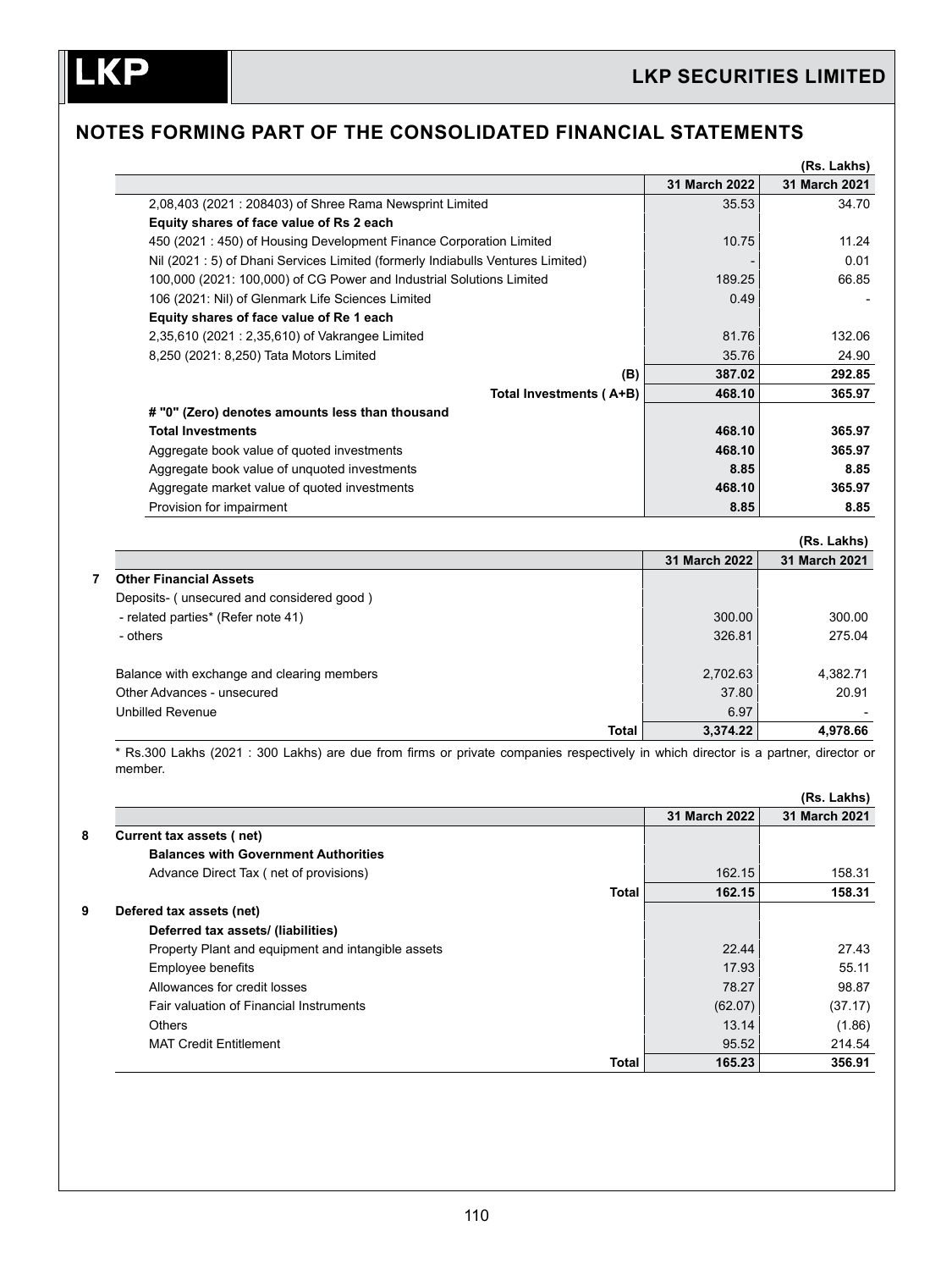#### **10(a) Property, Plant and Equipments**

|    | <b>Description of Assets</b>        | <b>Furniture</b>       | <b>Vehicles</b> | Office           | <b>Computers</b> | <b>Electrical</b> | Leasehold   | <b>Total</b> |
|----|-------------------------------------|------------------------|-----------------|------------------|------------------|-------------------|-------------|--------------|
|    |                                     | and<br><b>Fixtures</b> |                 | <b>Equipment</b> |                  | <b>Fittings</b>   | Improvement |              |
| L. | <b>Gross Block</b>                  |                        |                 |                  |                  |                   |             |              |
|    | At cost as at 1 April 2020          | 77.66                  | 220.06          | 112.27           | 127.78           | 2.13              | 89.53       | 629.43       |
|    | Additions                           | 0.59                   |                 | 4.46             | 13.48            |                   | 25.74       | 44.27        |
|    | Disposals/Adjustment/<br>Deductions |                        |                 | 5.49             | 0.16             |                   | 89.53       | 95.18        |
|    | At cost as at 31 March 21           | 78.25                  | 220.06          | 111.25           | 141.10           | 2.13              | 25.74       | 578.52       |
|    | Additions                           |                        | 26.70           | 3.66             | 28.00            |                   | 9.04        | 67.40        |
|    | Disposals/Adjustment/<br>Deductions |                        |                 |                  |                  |                   |             |              |
|    | At cost as at 31 March 2022         | 78.25                  | 246.76          | 114.91           | 169.10           | 2.13              | 34.77       | 645.92       |
|    | II. Accumulated Depreciation        |                        |                 |                  |                  |                   |             |              |
|    | Balance as at 1 April, 2020         | 38.06                  | 69.62           | 56.74            | 88.37            | 1.24              | 61.45       | 315.48       |
|    | Additions during the year           | 5.26                   | 25.04           | 8.26             | 12.25            | 0.04              | 11.69       | 62.53        |
|    | Disposals/Adjustment/<br>Deductions |                        |                 | 5.00             | 0.15             |                   | 72.06       | 77.21        |
|    | Balance as at 31 March 2021         | 43.32                  | 94.66           | 59.99            | 100.47           | 1.28              | 1.08        | 300.79       |
|    | Additions during the year           | 5.09                   | 24.70           | 8.71             | 11.30            | 0.03              | 5.54        | 55.37        |
|    | Disposals/Adjustment/<br>Deductions |                        |                 |                  |                  |                   |             |              |
|    | Balance as at 31 March 2022         | 48.41                  | 119.36          | 68.70            | 111.76           | 1.30              | 6.62        | 356.16       |
|    | <b>Net block</b>                    |                        |                 |                  |                  |                   |             |              |
|    | As at 31 March 2022                 | 29.84                  | 127.40          | 46.20            | 57.34            | 0.83              | 28.15       | 289.76       |
|    | As at 31 March 2021                 | 34.93                  | 125.40          | 51.26            | 40.63            | 0.85              | 24.66       | 277.72       |

#### **10(b) Right of use assets (ROU)**

|    | (Rs. Lakhs)<br><b>Office Premises</b> |        |  |  |  |
|----|---------------------------------------|--------|--|--|--|
|    | <b>Description of Assets</b>          |        |  |  |  |
| L. | <b>Gross Block</b>                    |        |  |  |  |
|    | At cost as at 1 April 2020            | 110.73 |  |  |  |
|    | Additions (refer note 33)             | 490.24 |  |  |  |
|    | Disposals/Adjustment/Deductions       |        |  |  |  |
|    | Balance as at 31 March 2021           | 600.97 |  |  |  |
|    | Additions (refer note 33)             | 91.95  |  |  |  |
|    | Disposals/Adjustment/Deductions       | 18.17  |  |  |  |
|    | Balance as at 31 March 2022           | 674.76 |  |  |  |
| Ш. | <b>Accumulated Depreciation</b>       |        |  |  |  |
|    | Balance as at 1 April, 2020           | 15.99  |  |  |  |
|    | Additions during the year             | 67.44  |  |  |  |
|    | Disposals/Adjustment/Deductions       |        |  |  |  |
|    | Balance as at 31 March 2021           | 83.44  |  |  |  |
|    | Additions during the year             | 124.17 |  |  |  |
|    | Disposals/Adjustment/Deductions       | 8.50   |  |  |  |
|    | Balance as at 31 March 2022           | 199.10 |  |  |  |
|    | <b>Net block</b>                      |        |  |  |  |
|    | As at 31 March 2022                   | 475.65 |  |  |  |
|    | As at 31 March 2021                   | 517.54 |  |  |  |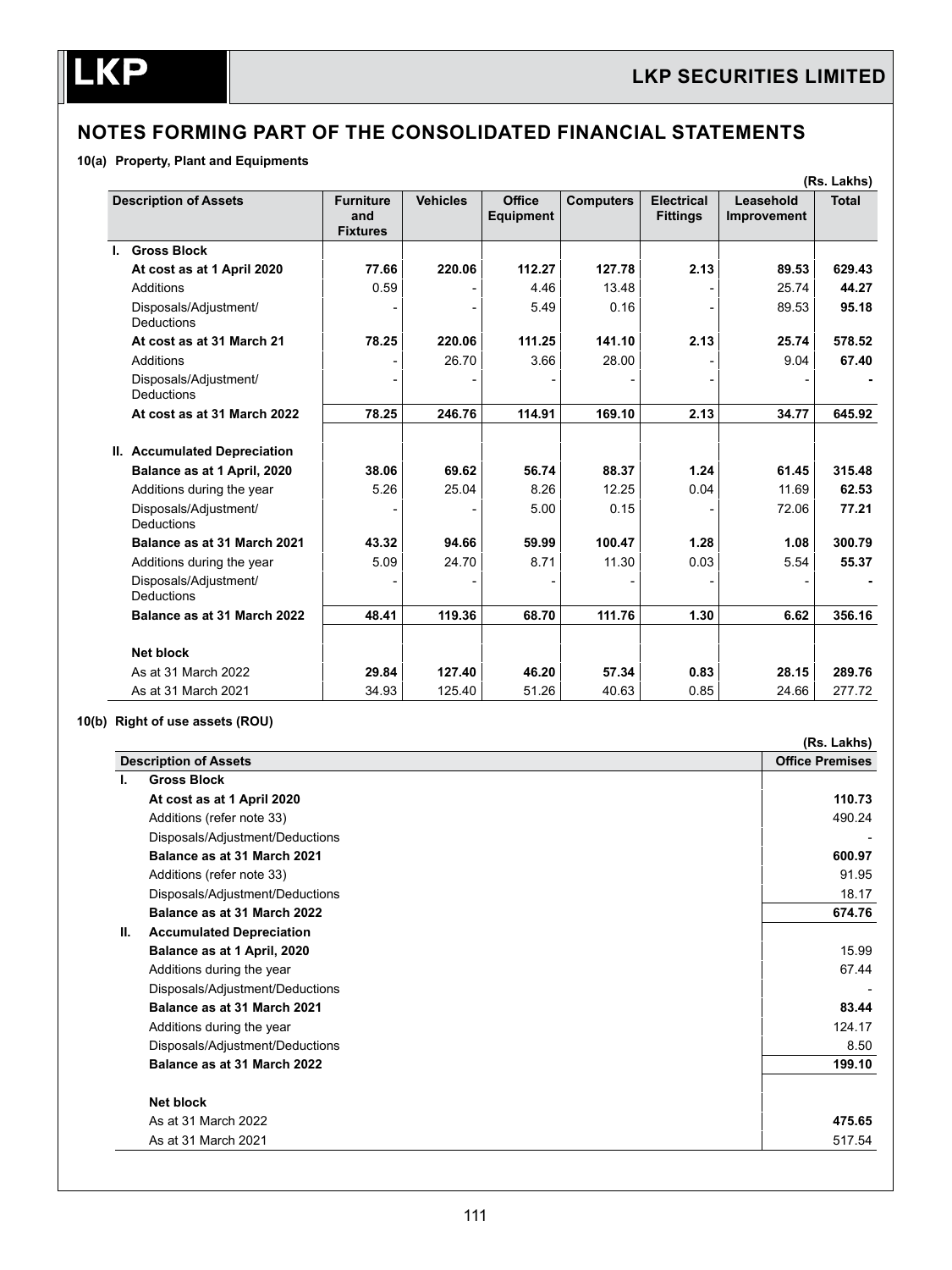|                                           |                     |                                                 |                      |                      | (Rs. Lakhs) |  |
|-------------------------------------------|---------------------|-------------------------------------------------|----------------------|----------------------|-------------|--|
| 10(c) Capital-Work-in Progress (CWIP)     |                     |                                                 | <b>31 March 2022</b> |                      |             |  |
|                                           |                     | Amount in Capital Work in Progress for a period |                      |                      |             |  |
|                                           | Less than 1<br>year | 1-2 years                                       | 2-3 years            | More than 3<br>years |             |  |
| Projects in progress                      | 26.50               |                                                 |                      |                      | 26.50       |  |
| 10(d) Intangible assets under development |                     |                                                 |                      |                      |             |  |

#### **10(d) Intangible assets under development**

|                                 | (Rs. Lakhs) |
|---------------------------------|-------------|
| <b>Description of Assets</b>    |             |
| As on 1 April 2020              | 15.30       |
| Additions                       | 9.92        |
| Disposals/Adjustment/Deductions | 15.30       |
| Balance as at 31 March 2021     | 9.92        |
| Additions                       | 17.00       |
| Disposals/Adjustment/Deductions | 9.92        |
| Balance as at 31 March 2022     | 17.00       |
| As at 31 March 2022             | 17.00       |
| As at 31 March 2021             | 9.92        |

#### **(Rs. Lakhs)**

| Intangible assets under development |                                                            |              |           |                      |       |
|-------------------------------------|------------------------------------------------------------|--------------|-----------|----------------------|-------|
|                                     | Amount in Intangible Assets under development for a period | <b>Total</b> |           |                      |       |
|                                     | Less than 1<br>vear                                        | 1-2 years    | 2-3 years | More than 3<br>vears |       |
| <b>Projects in progress</b>         | 17.00                                                      |              |           |                      | 17.00 |

| Goodwill<br>11(a)                                | Rs Lakhs) |
|--------------------------------------------------|-----------|
| <b>Description of Assets</b>                     | Goodwill  |
| As on 1 April 2020                               | 125.59    |
| Additions arising on acquisition (Refer note 54) | 526.72    |
| <b>Disposals</b>                                 |           |
| Balance as at 31 March 2021                      | 652.31    |
| Additions                                        |           |
| <b>Disposals</b>                                 |           |
| Balance as at 31 March 2022                      | 652.31    |
| As at 31 March 2022                              | 652.31    |
| As at 31 March 2021                              | 652.31    |

#### **11(b) Other Intangible Assets**

|    |                              | Rs Lakhs)                   |
|----|------------------------------|-----------------------------|
|    | <b>Description of Assets</b> | Computer<br><b>Software</b> |
| ь. | <b>Gross Block</b>           |                             |
|    | At cost at 1 April 2020      | 157.27                      |
|    | Additions                    | 20.45                       |
|    | Disposals                    |                             |
|    | At cost at 31 March 2021     | 177.72                      |
|    | Additions                    | 27.94                       |
|    | Disposals                    |                             |
|    | At cost as at 31 March 2022  | 205.66                      |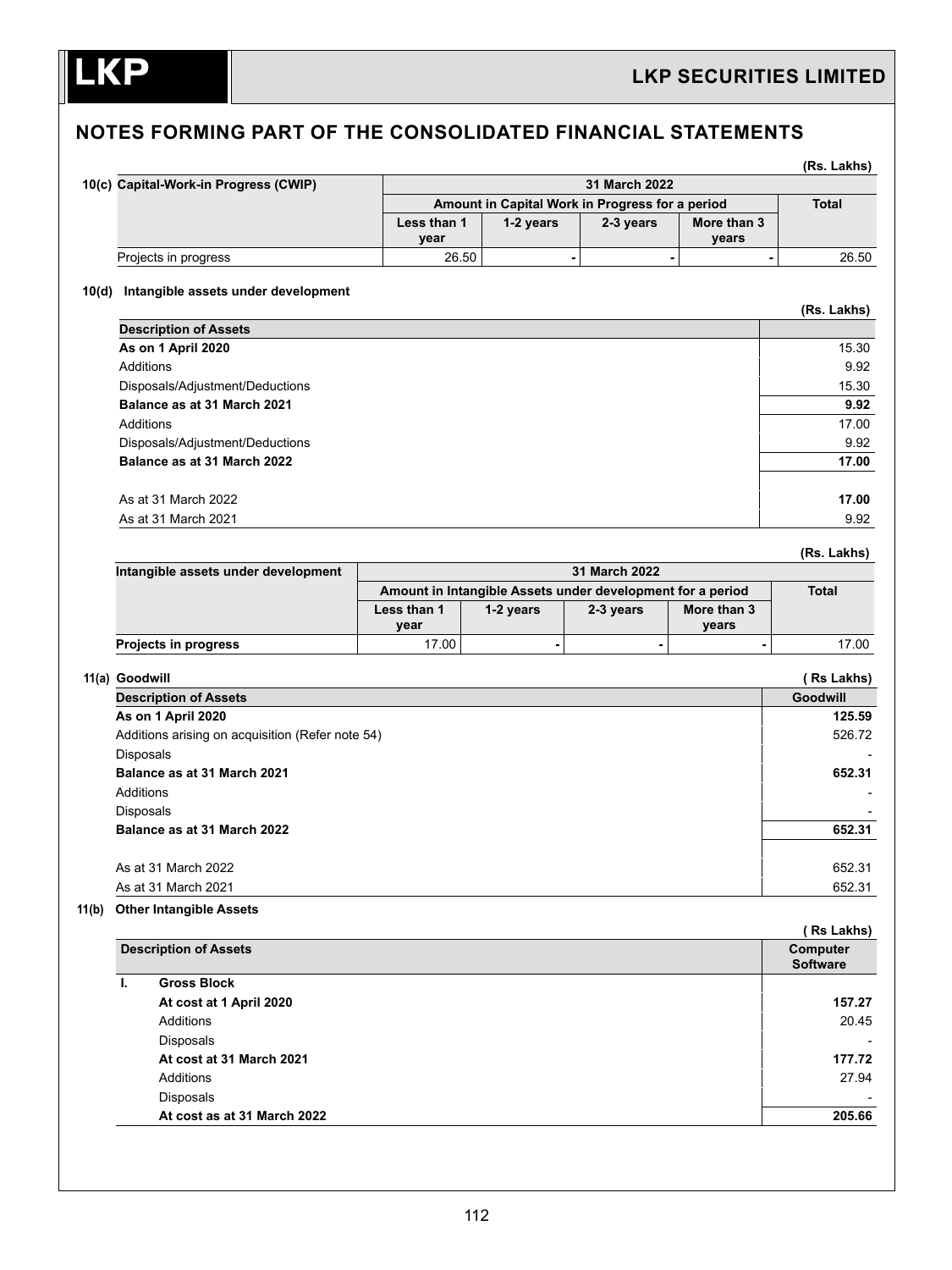|    |                                   | Rs Lakhs)                   |
|----|-----------------------------------|-----------------------------|
|    | <b>Description of Assets</b>      | Computer<br><b>Software</b> |
| Ш. | <b>Accumulated Amortization</b>   |                             |
|    | Balance as on 1 April 2020        | 73.93                       |
|    | Amortization charged for the year | 33.69                       |
|    | <b>Disposals</b>                  |                             |
|    | Balance as on 31 March 2021       | 107.62                      |
|    | Amortization charged for the year | 32.22                       |
|    | Disposals                         |                             |
|    | Balance as at 31 March 2022       | 139.84                      |
|    | Net book value                    |                             |
|    | As at 31 March 2022               | 65.82                       |
|    | As at 31 March 2021               | 70.10                       |

|      | (Rs. Lakhs)           |                                                                                                   |               |               |
|------|-----------------------|---------------------------------------------------------------------------------------------------|---------------|---------------|
|      |                       |                                                                                                   | 31 March 2022 | 31 March 2021 |
| 12   |                       | <b>Other Non-Financial Assets</b>                                                                 |               |               |
|      | <b>Others Assets</b>  |                                                                                                   |               |               |
|      | Prepaid expenses      |                                                                                                   | 51.94         | 48.00         |
|      | <b>Other Advances</b> |                                                                                                   |               |               |
|      |                       | - Considered Good                                                                                 | 10.05         | 10.05         |
|      |                       | Balance with Government authorities                                                               |               |               |
|      | -Indirect taxes       |                                                                                                   | 15.49         | 60.86         |
|      |                       | <b>Total</b>                                                                                      | 77.48         | 118.91        |
| 13   |                       | <b>Financial Liabilities</b>                                                                      |               |               |
|      | <b>Payables</b>       |                                                                                                   |               |               |
| I)   |                       | Trade Payables (Refer note 37)                                                                    |               |               |
|      | i)                    | total outstanding dues of micro enterprises and small enterprises (MSME)                          |               |               |
|      | ii)                   | total outstanding dues of creditors other than micro enterprises and small<br>enterprises (MSME)* | 9,778.57      | 9,074.51      |
|      |                       | Total                                                                                             | 9,778.57      | 9,074.51      |
| (II) |                       | Other Payables (Refer note 37)                                                                    |               |               |
|      | i)                    | total outstanding dues of micro enterprises and small enterprises (MSME)                          | 33.86         | 0.43          |
|      | ii)                   | total outstanding dues of creditors other than micro enterprises and small<br>enterprises (MSME)  | 231.67        | 122.52        |
|      |                       | Total                                                                                             | 265.53        | 122.95        |

Trade payables and other payables are non-interest bearing and are normally settled as per payment terms mentioned in the contract.

For transactions relating to related party payables refer note 41.

\* Margin money shown seperately in other financial liabilities **(Rs.Lakhs) Trade Payables 31 March 2022 Outstanding for following periods from due date of payment Total Less than 1 year 1-2 years 2-3 years More than 3 years** (i) MSME **- - - - -** (ii) Others 9,676.20 75.34 18.04 8.99 9,778.57 (iii) Disputed dues – MSME - - - - - (iv) Disputed dues - Others **- - - - -**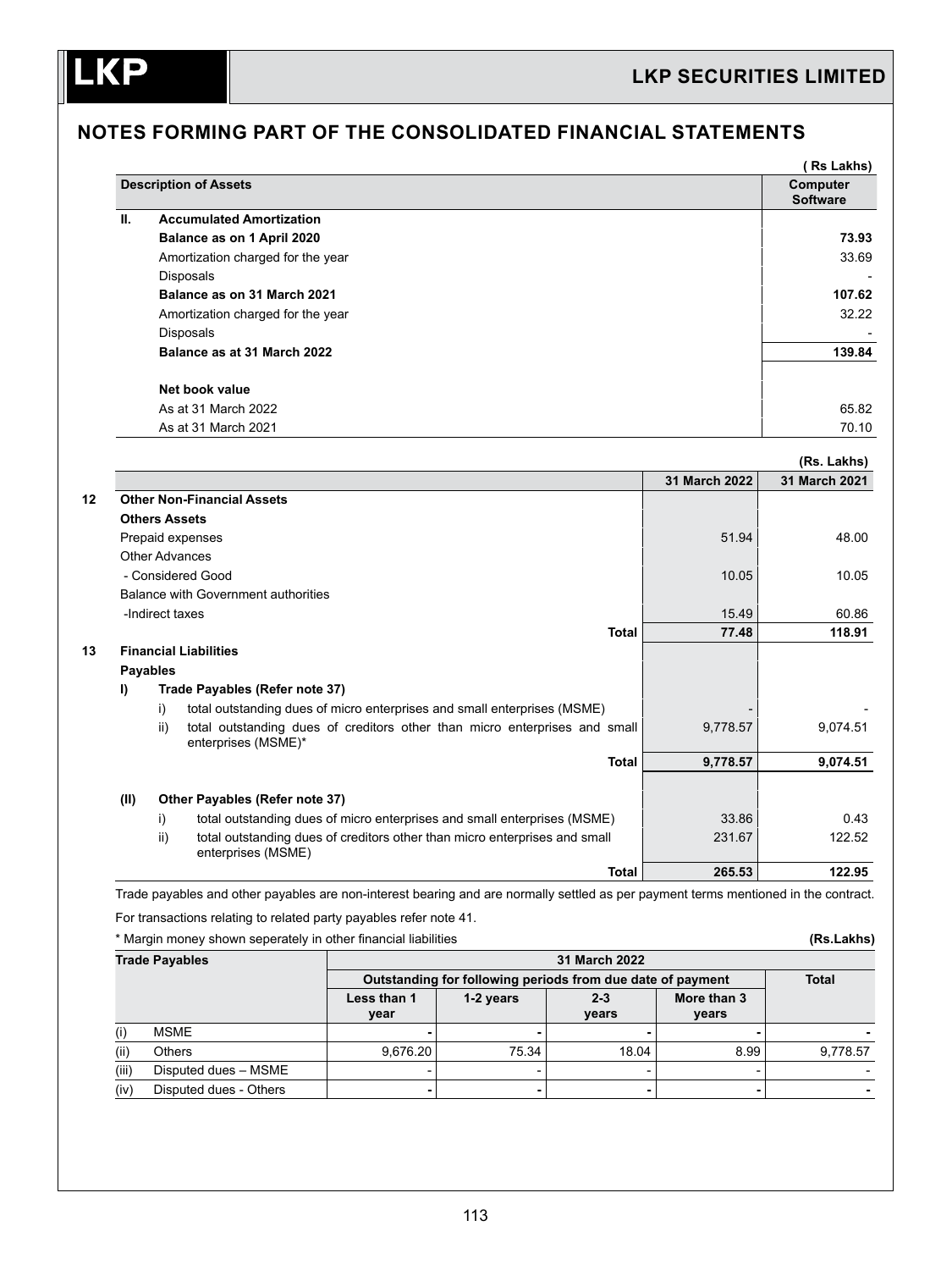|                                        |                                                                              |          |                                                            |      |       | (Rs.Lakhs)   |
|----------------------------------------|------------------------------------------------------------------------------|----------|------------------------------------------------------------|------|-------|--------------|
| <b>Trade Payables</b><br>31 March 2021 |                                                                              |          |                                                            |      |       | <b>Total</b> |
|                                        |                                                                              |          | Outstanding for following periods from due date of payment |      |       |              |
|                                        | More than 3<br>Less than 1<br>1-2 years<br>$2 - 3$<br>year<br>years<br>years |          |                                                            |      |       |              |
| (i)                                    | <b>MSME</b>                                                                  |          |                                                            |      |       |              |
| (ii)                                   | <b>Others</b>                                                                | 9.017.54 | 11.41                                                      | 9.82 | 35.75 | 9,074.51     |
| (iii)                                  | Disputed dues - MSME                                                         |          |                                                            |      |       |              |
| (iv)                                   | Disputed dues - Others                                                       |          |                                                            |      |       |              |

**(Rs.Lakhs)**

|    |                                     | 31 March 2022 | 31 March 2021 |  |  |
|----|-------------------------------------|---------------|---------------|--|--|
| 14 | Borrowings:                         |               |               |  |  |
|    | At amortised cost                   |               |               |  |  |
|    | Loans repayable on demand - Secured |               |               |  |  |
|    | Overdraft facility from Banks       | 911.45        | 1.015.52      |  |  |
|    | (Refer note (a) and (b) below)      |               |               |  |  |
|    | <b>Total</b>                        | 911.45        | 1,015.52      |  |  |

- a. Overdraft facility from Bank of India of Rs.910.45 Lakhs (Rs.1015.52 Lakhs) [Sanctioned Rs.1016.00 Lakhs] is secured by hypothecation of receivables of T+3 days with 50% margin and first pari passu charge on book debts of the Company both present and future. The overdraft facility is further secured by a collateral security of 50% in form of TDR, equitable mortgage of property and corporate guarantee from a related party and personal guarantee from directors . The loan is repayable on demand and carries interest @ 11.90% p.a.
- b. Fund based Overdraft facility from Axis Bank Limited of Rs.1.00 Lakh (Sanctioned Rs.100.00 Lakhs) is secured by pledge of Fixed deposits with bank.
- c. Non Fund based facility from Axis Bank Limited of Rs 2,000 lakhs [Sanctioned Rs.2000 Lakhs] is secured by pledge of fixed deposits and personal guarantee from directors.
- d. The details of quarterly returns filled by the company against security provided is as under

| (Rs.Lakhs)        |               |                                                   |                                       |                                                                     |                               |                                                                |
|-------------------|---------------|---------------------------------------------------|---------------------------------------|---------------------------------------------------------------------|-------------------------------|----------------------------------------------------------------|
| Quarter           | Name of Bank  | <b>Particulars of</b><br><b>Security Provided</b> | Amount as<br>per books of<br>accounts | Amount as<br>reported in<br>quarterly Returns/<br><b>Statements</b> | Amount of<br><b>Diffrence</b> | <b>Reason for</b><br>material<br><b>Discrepencies</b>          |
| June 2021         | Bank of India | <b>Trade Receivables</b>                          | 3,928.35                              | 3,928.35                                                            |                               |                                                                |
| Sept 2021         | Bank of India | <b>Trade Receivables</b>                          | 7.366.16                              | 3,084.43                                                            | (4,281.73)                    | Inadvertently<br>wrong date<br>report filled<br>with the bank. |
| Dec 2021          | Bank of India | <b>Trade Receivables</b>                          | 4,198.47                              | 4,198.47                                                            |                               |                                                                |
| <b>March 2022</b> | Bank of India | <b>Trade Receivables</b>                          | 4.113.32                              | 4.113.32                                                            |                               |                                                                |

- e. The Group has not been declared as a wilfull defaulter by any lender
- f. The Group has used the borrowings from banks for the purpose for which it was taken as at the balance sheet date

|       |                                      |               | (Rs. Lakhs)   |
|-------|--------------------------------------|---------------|---------------|
|       |                                      | 31 March 2022 | 31 March 2021 |
| 15    | <b>Deposits</b>                      |               |               |
|       | Security Deposits from Sub Brokers   | 296.99        | 291.51        |
|       | <b>Total</b>                         | 296.99        | 291.51        |
| 16(a) | <b>Lease Liabilities</b>             |               |               |
|       | Lease Liabilities                    | 522.88        | 524.24        |
|       | <b>Total</b>                         | 522.88        | 524.24        |
| 16(b) | <b>Other Financial Liabilities</b>   |               |               |
|       | Margin money                         | 3,280.19      | 3,716.17      |
|       | Unclaimed dividend (Refer note 45)   | 4.87          | 1.52          |
|       | <b>Total</b>                         | 3,285.06      | 3,717.69      |
| 17    | <b>Current Tax Liabilities (net)</b> |               |               |
|       | Provision for tax (net of advances)  | 41.03         |               |
|       | <b>Total</b>                         | 41.03         |               |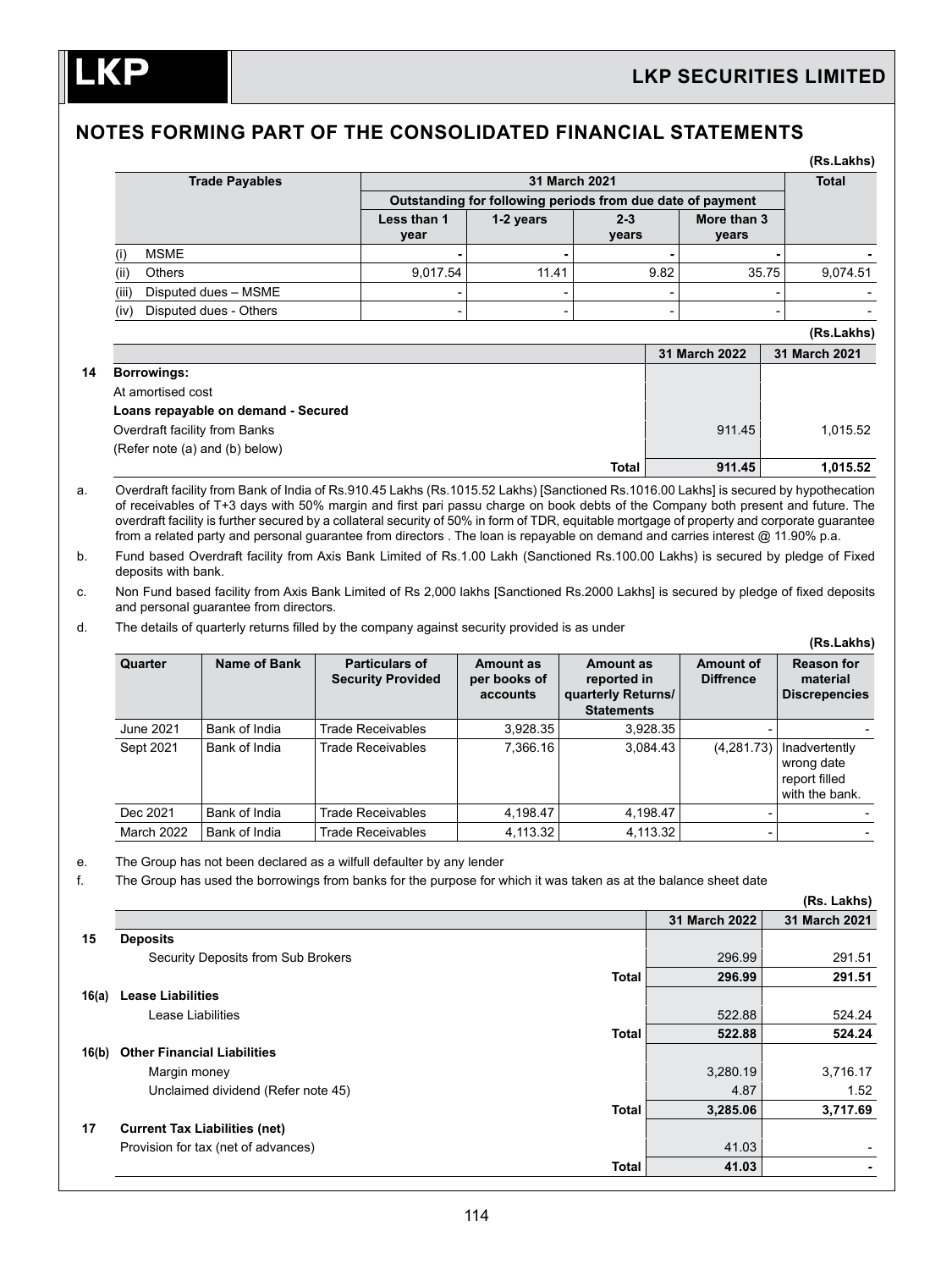|                                                                  |              |               | (Rs. Lakhs)   |
|------------------------------------------------------------------|--------------|---------------|---------------|
|                                                                  |              | 31 March 2022 | 31 March 2021 |
| <b>Provisions</b>                                                |              |               |               |
| Provision for Employee Benefits                                  |              |               |               |
| Gratuity                                                         |              | 64.45         | 198.08        |
|                                                                  | <b>Total</b> | 64.45         | 198.08        |
| <b>Deferred Tax Liabilities</b>                                  |              |               |               |
| Property Plant and equipment                                     |              | 0.41          |               |
| Fair valuation of Financial Instruments                          |              | 0.77          |               |
|                                                                  | <b>Total</b> | 1.18          |               |
| <b>Other Non-Financial Liabilities</b>                           |              |               |               |
| Statutory dues payable                                           |              | 207.45        | 169.42        |
| Income received in Advance                                       |              | 0.72          |               |
|                                                                  | <b>Total</b> | 208.17        | 169.42        |
|                                                                  |              |               | (Rs. Lakhs)   |
|                                                                  |              | 31 March 2022 | 31 March 2021 |
| <b>Equity Share Capital</b>                                      |              |               |               |
| <b>Authorised</b>                                                |              |               |               |
| 125,000,000 (2021: 125,000,000) Equity shares of Rs.2/- each     |              | 2,500.00      | 2,500.00      |
| 10,000,000(2021: 10,000,000) Unclassified shares of Rs 10/- each |              | 1,000.00      | 1,000.00      |
|                                                                  |              | 3,500.00      | 3,500.00      |
| Issued, subscribed and fully paid up                             |              |               |               |

**a) Reconciliation of the equity shares outstanding at the beginning and at the end of the reporting year**

|                                    |                      |          |                      | (Rs. Lakhs) |  |
|------------------------------------|----------------------|----------|----------------------|-------------|--|
|                                    | <b>31 March 2022</b> |          | 31 March 2021        |             |  |
|                                    | Number of<br>Rs.     |          | Number of            | Rs.         |  |
|                                    | <b>Equity shares</b> |          | <b>Equity shares</b> |             |  |
| At the beginning of the year       | 7,39,34,736          | 1,478.69 | 7,39,34,736          | 1,478.69    |  |
| Add: Share issued during the year  | 9,08,840             | 18.18    |                      |             |  |
| Outstanding at the end of the year | 7,48,43,576          | 1,496.87 | 7,39,34,736          | 1,478.69    |  |

74,843,576 (2021: 73,934,736) Equity shares of Rs.2/- each **1,496.87** 1,496.87 **1,478.69** 

#### **b) Terms/rights attached to equity shares**

The Company has issued only one class of equity shares having a par value of Rs.2 per share. Each holder of equity shares is entitled to one vote per share. The Company declares and pays dividend in Indian rupees. The final dividend proposed by the Board of Directors is subject to the approval of the shareholders in the ensuing Annual General Meeting.

In the event of liquidation of the company, the holders of equity shares will be entitled to receive remaining assets of the company, after distribution of all preferential amounts. The distribution will be in proportion to the number of equity shares held by the shareholders.

#### **c) Details of shareholders holding more than 5% shares in the company:**

| Name of shareholders                           | 31 March 2022 |           | 31 March 2021 |           |  |
|------------------------------------------------|---------------|-----------|---------------|-----------|--|
|                                                | No. of shares | % Holding | No. of shares | % Holding |  |
| Mr Mahendra V Doshi                            | 81,61,700     | 10.91%    | 91,61,700     | 12.39%    |  |
| Mr Mahendra V Doshi- Partner in M/s L K Panday | 1,31,67,854   | 17.59%    | 1,31,67,854   | 17.81%    |  |
| Sea Glimpse Investments Private Limited        | 1,59,40,090   | 21.30%    | 1,59,40,090   | 21.56%    |  |
| Bhavana Holdings Private Limited               | 87,22,030     | 11.65%    | 87,22,030     | 11.80%    |  |
| Agrud Capital PTE Limited                      |               |           | 43,64,934     | 5.90%     |  |

**d)** Aggregate number of bonus shares issued, shares issued for consideration other than cash and shares bought back during the period of five years immediately preceding the reporting date: NIL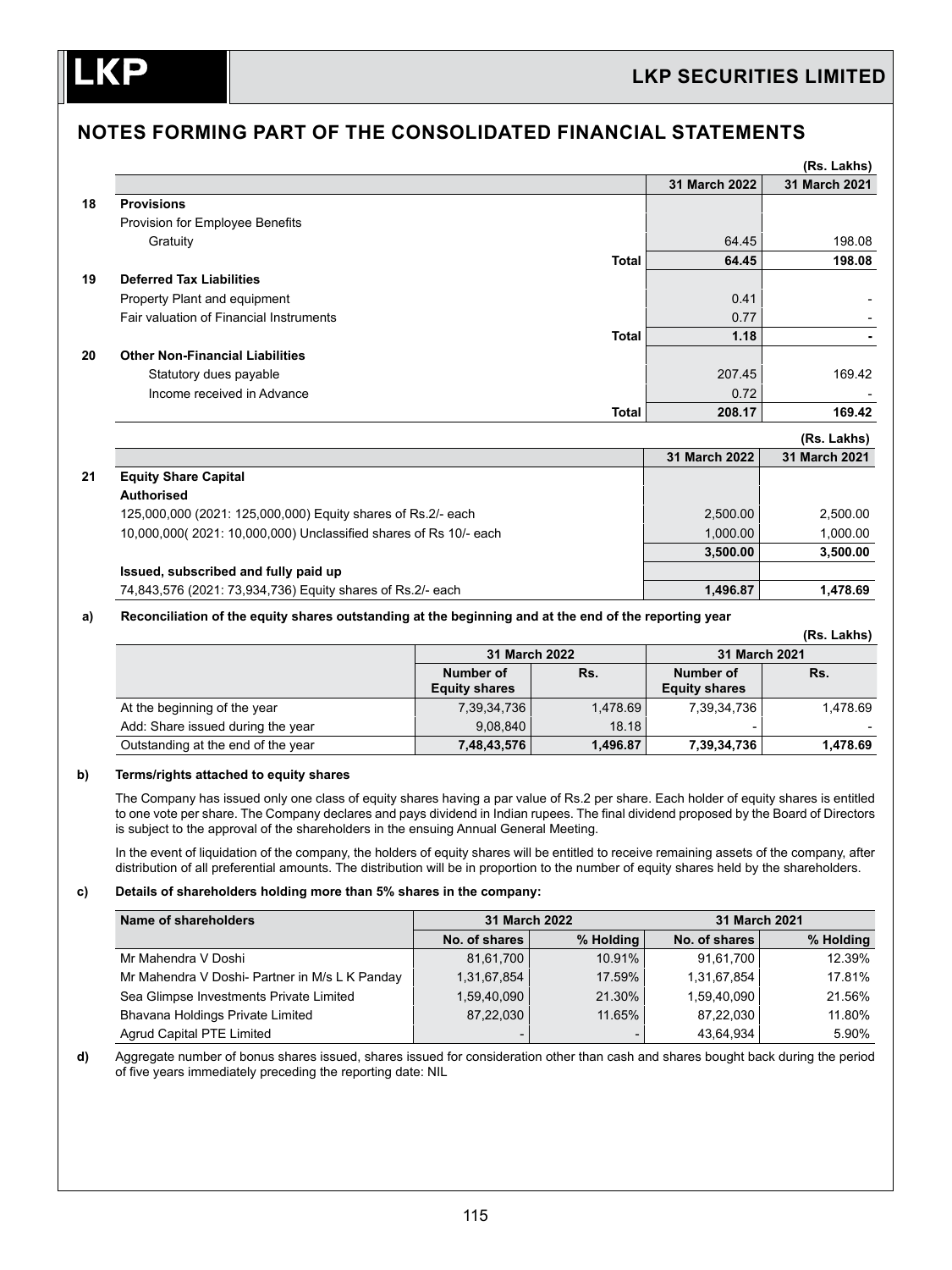#### **e) Shares held by promoters at the end of the year**

| Sr.<br><b>No</b> | <b>Promoter name</b>                                                | No. of Shares | % of total shares | % Change during<br>the year |
|------------------|---------------------------------------------------------------------|---------------|-------------------|-----------------------------|
|                  | Mahendra.V.Doshi                                                    | 81,61,700     | 10.91%            | $-12.25%$                   |
| 2                | Mahendra. V.Doshi (on behalf of pratnership Firm, M/s LK<br>Panday) | 1,31,67,854   | 17.59%            | No Change                   |
| 3                | Pratik.M. Doshi                                                     | 16,04,332     | 2.14%             | 165.47%                     |
| 4                | Ira Pratik Doshi                                                    | 6,00,000      | 0.81%             | No Change                   |
| 5                | Samaya Pratik Doshi                                                 | 6,00,000      | 0.81%             | No Change                   |
| 6                | Shital A. Sonpal                                                    | 1,00,350      | 0.13%             | No Change                   |
|                  | Bhavana Holdings Private Limited                                    | 87,22,030     | 11.65%            | No Change                   |
| 8                | Sea Glimpse Investment Private Limited                              | 1,59,40,090   | 21.30%            | No Change                   |
| 9                | <b>LKP Finance Limited</b>                                          | 35,27,714     | 4.71%             | 100%                        |

#### **f) Employees Stock Option Scheme (ESOP)**

The Parent Company had instituted an Employee Stock Option Plan ("ESOP - 2017 or "the Scheme") as approved by Board of Directors and Shareholders of the Company. Under the scheme, 38,85,000 Stock Options were granted (Phase I: 37,00,000 & Phase II: 1,85,000) at a price of Rs. 7/- per option to the employees of the Company. As per the scheme, 33%, 33% and 34% of the total grant shall be vested at the end of every year from the original grant dates. The options vested would be exercisable at any time within a period of one year from the date of vesting and the equity shares arising on exercise of options shall not be subject to any lock in. No options are outstanding as at 31 March, 2022. During the year 7,02,840 options were excersied and balance lapsed. Further the scheme has been discontinued duing the year.

 Further the Members of the Parent Company had verified modified and amended ESOP – 2017 by way of postal ballot dated October 16, 2020, the result of which was declared on November 27, 2020, subsequently the Company has granted 4,67,000 options and 11,75,580 options under phase III and phase IV respectively to its employees under the modified LKPS ESOP – 2017, from the lapsed options at a price of Rs. 7/- per option. As per the grant, 50% of the option shall vest after the expiry of 12 months and 50% of the option shall vest after the expiry of 24 months from the original date of grant. The options vested would be exercisable at any time within a period of three years from the date of vesting and the equity shares arising on exercise of options shall not be subject to any lock in. There are 2,61,000 Options and 11,75,580 Options outstanding as at 31 March, 2022 under Phase III and Phase IV respectively. ESOP – 2017 is administered by the Nomination and Remuneration Committee of the Board.

#### **g) Summary of Options granted under the scheme**

|                                                  | 31 March 2022 |           | 31 March 2021   |              |                  |
|--------------------------------------------------|---------------|-----------|-----------------|--------------|------------------|
|                                                  | Phase   & II  | Phase III | <b>Phase IV</b> | Phase I & II | <b>Phase III</b> |
| Options outstanding at the beginning of the year | 9,93,980      | 4.67.000  |                 | 21.86.960    |                  |
| Option issued during the year                    |               |           | 11.75.580       |              | 4.67.000         |
| Options exercised during the year                | 7.02.840      | 2,06,000  |                 |              |                  |
| Options lapsed during the year                   | 2.91.140      |           |                 | 11.92.980    |                  |
| Option outstanding at the end of the year        |               | 2,61,000  | 11,75,580       | 9,93,980     | 4,67,000         |

#### **h) Expiry date and exercise prices of the share options outstanding at the end of the year:**

| <b>Grant date</b> | Expiry date       | <b>Exercise price</b> | <b>Share options</b> |               |
|-------------------|-------------------|-----------------------|----------------------|---------------|
|                   |                   | (Rs.)                 | 31 March 2022        | 31 March 2021 |
| 29 September 2017 | 28 September 2021 | 7.00 l                |                      | 9,33,980      |
| 2 May 2019        | 1 May 2023        | 7.00                  |                      | 60,000        |
| 3 February 2021   | 2 February 2024   | 7.00                  | 2,61,000             | 4,67,000      |
| 25 October 2021   | 25 October 2025   | 7.00                  | 11,75,580            |               |

#### **i) The fair value of each option granted is estimated on the date of grant using the black scholes model with the following assumptions**

| <b>Scheme</b>                                        | <b>Phase IV</b> | <b>Phase III</b> | Phase II   | <b>Phase I</b>    |
|------------------------------------------------------|-----------------|------------------|------------|-------------------|
| Grant date                                           | 25 October 2021 | 3 February 2021  | 2 May 2019 | 29 September 2017 |
| Weighted average fair value of options granted (Rs.) | 8.82            | 2.90             | 5.76       | 8.21              |
| Exercise price (Rs.)                                 | 7.00            | 7.00             | 7.00       | 7.00              |
| <b>Expected volatility</b>                           | 67.52%          | 65.60%           | 62.15%     | 54.20%            |
| Risk free interest rate                              | 6.23%           | 6.45%            | 6.90%      | 6.31%             |
| Dividend yield                                       | $0.00\%$        | $0.00\%$         | $0.00\%$   | $0.00\%$          |

The expected price volatility is based on the historic volatility (based on the remaining life of the options), adjusted for any expected changes to future volatility due to publicly available information.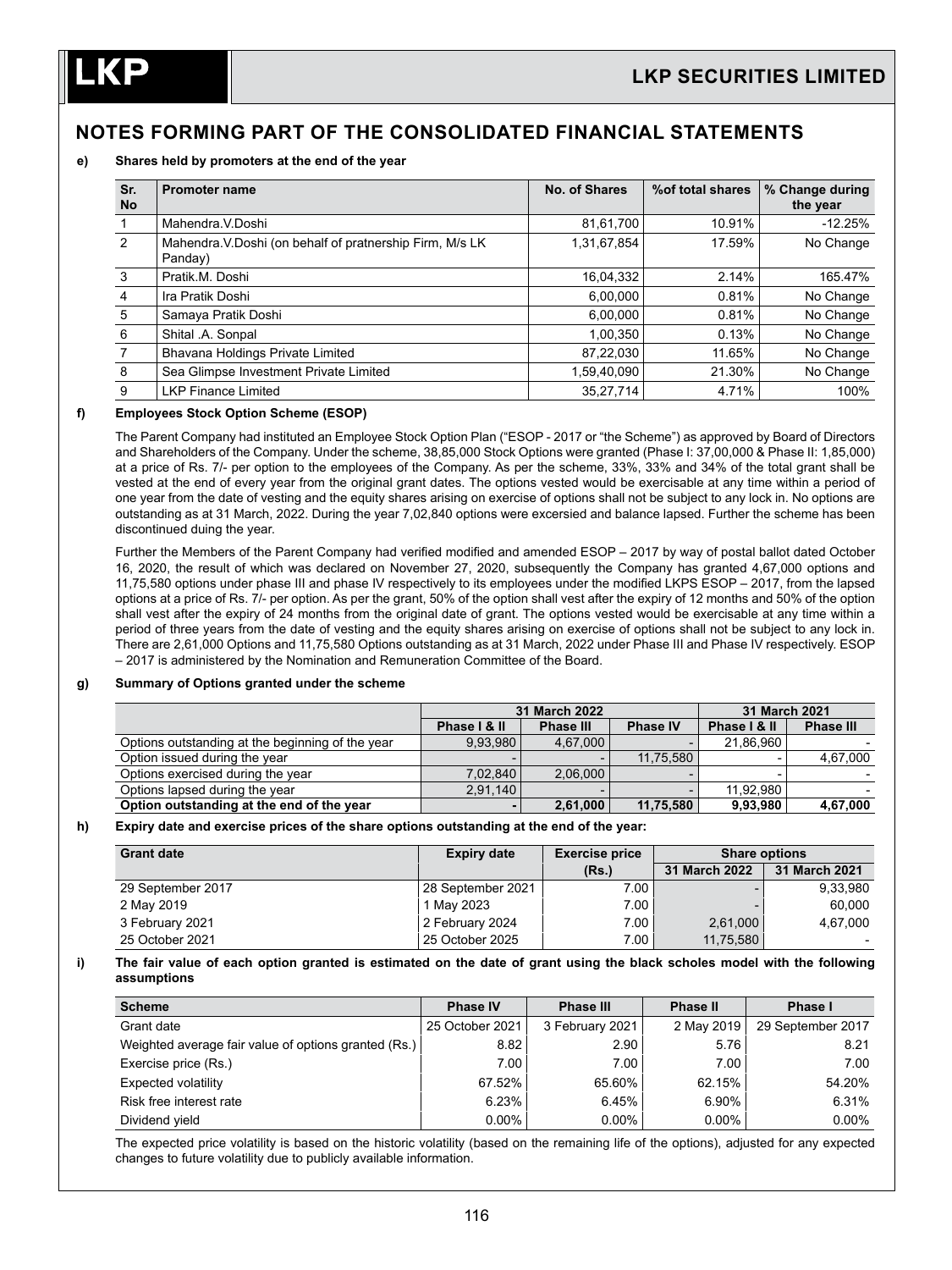### **j) Expense arising from share based payment transactions**

|                                                                                             | 31 March 2022 | (Rs in Lakhs)<br>31 March 2021 |
|---------------------------------------------------------------------------------------------|---------------|--------------------------------|
|                                                                                             |               |                                |
| Carrying amount at the start of the year of Share Options Outstanding Account               | 86.28         | 161.88                         |
| Expense arising from employee share based payment plans                                     | 43.45         | 17.35                          |
| Amount transferred to general reserve on account of ESOP lapsed during the year             | (24.29)       | (92.95)                        |
| Amount transferred to Securities Premiuim on account of Shares issued during the year       | (67.37)       |                                |
| Total carrying amount at the end of the year of Share Options outstanding account           | 38.07         | 86.28                          |
|                                                                                             |               | (Rs. Lakhs)                    |
|                                                                                             | 31 March 2022 | 31 March 2021                  |
| <b>Other Equity</b>                                                                         |               |                                |
| <b>Securities Premium</b>                                                                   |               |                                |
| Balance as at beginning of the year                                                         | 89.54         | 89.54                          |
| Add : Premium on issue of equity share during the year                                      | 45.44         |                                |
| Add : Transfer from Share based payment reserve on account of shares issued during the year | 67.37         |                                |
| Balance as at end of the year                                                               | 202.35        | 89.54                          |
| Preference shares redemption Reserve                                                        |               |                                |
| Balance as at beginning of the year                                                         | 1,960.39      | 1,960.39                       |
| Balance as at end of the year                                                               | 1,960.39      | 1,960.39                       |
| <b>Shares Based Payment Reserve</b>                                                         |               |                                |
| Balance as at beginning of the year                                                         | 86.28         | 161.88                         |
| Less: Transfer to General reserve on account of Esop lapsed during the year                 | (24.29)       | (92.95)                        |
| Less: Transfer to Securities Premium on account of shares issued during the year            | (67.37)       |                                |
| Add: Expense on account of Employee Share based plans                                       | 43.45         | 17.35                          |
| Balance as at end of the year                                                               | 38.08         | 86.28                          |
| <b>General Reserve</b>                                                                      |               |                                |
| Balance as at beginning of the year                                                         | 92.95         |                                |
| Add: Transfer from Share based payment reserve on account of Esop lapsed during the year    | 24.29         | 92.95                          |
| Balance as at end of the year                                                               | 117.23        | 92.95                          |
| <b>Retained Earnings</b>                                                                    |               |                                |
| Balance as at beginning of the year                                                         | 865.94        | 468.37                         |
| Profit for the year                                                                         | 1,346.73      | 397.12                         |
| <b>Dividend Paid</b>                                                                        | (147.87)      |                                |
| Remeasurement of Defined benefit plans                                                      | 22.17         | 0.45                           |
| Balance as at end of the year                                                               |               | (0.17)                         |
|                                                                                             | 2,086.96      | 865.94                         |
| Other Comprehensive income - fair value on equity instruments                               |               |                                |
| Balance as at beginning of the year                                                         | (134.82)      | (140.90)                       |
| Gain on fair value of financial asset through other comprehensive income                    | 5.79          | 6.08                           |
| Balance as at end of the year                                                               | (129.03)      | (134.82)                       |
| <b>Total Other Equity</b>                                                                   | 4,275.97      | 2,960.26                       |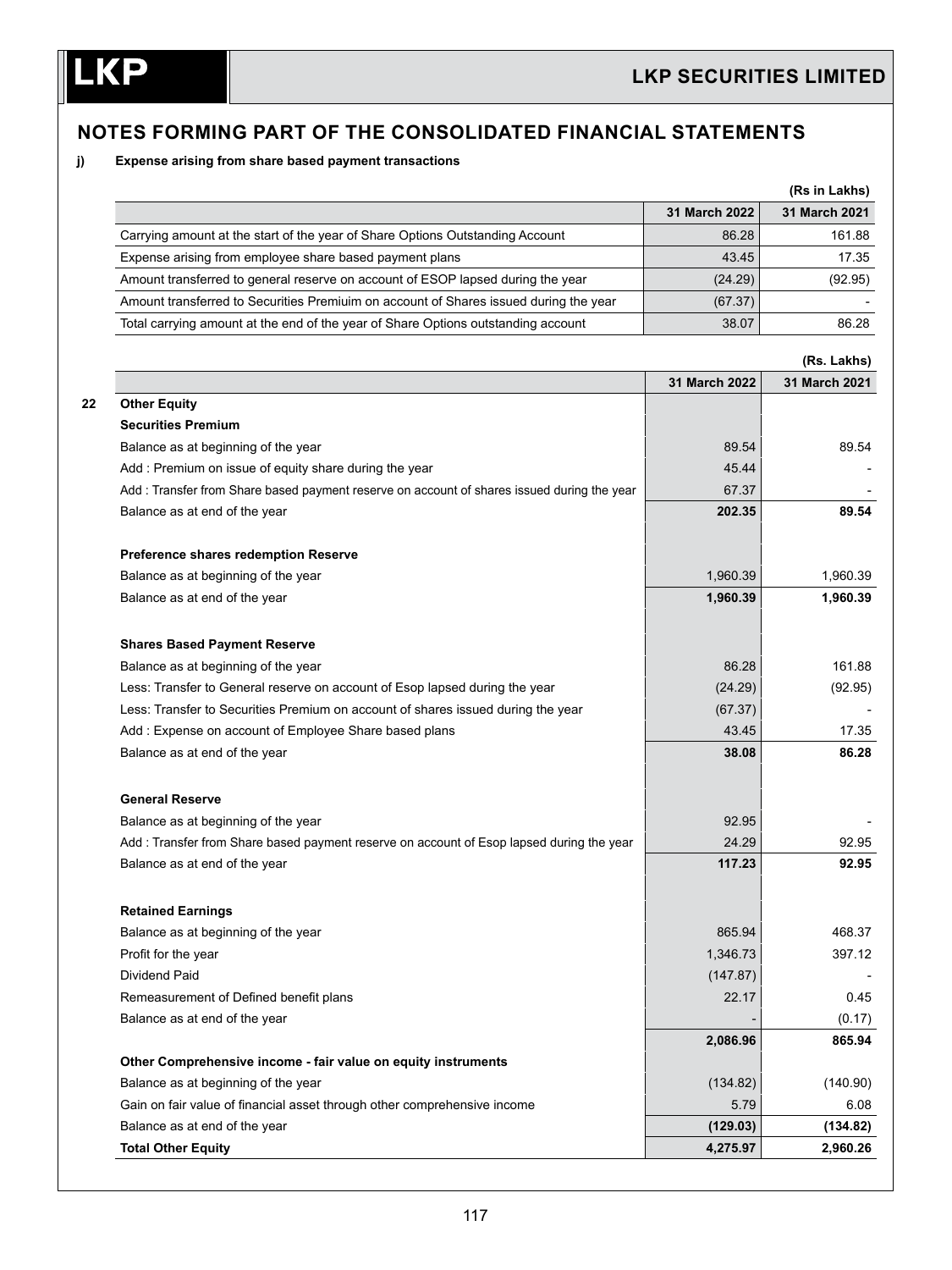|    |                                                                         |              |               | (Rs. Lakhs)   |
|----|-------------------------------------------------------------------------|--------------|---------------|---------------|
|    |                                                                         |              | 31 March 2022 | 31 March 2021 |
| 23 | <b>Revenue from Operations</b>                                          |              |               |               |
|    | <b>Interest Income</b><br>(i)                                           |              |               |               |
|    | Interest-Loans                                                          |              | 0.03          | 0.70          |
|    | -deposits with banks                                                    |              | 249.63        | 206.14        |
|    | - others (including broking activities)                                 |              | 553.62        | 461.58        |
|    |                                                                         | <b>Total</b> | 803.28        | 668.42        |
|    | <b>Dividend Income on Investments</b><br>(ii)                           |              | 0.46          |               |
|    |                                                                         | <b>Total</b> | 0.46          |               |
|    | <b>Fees and Commission Income</b><br>(iii)                              |              |               |               |
|    | Brokerage Income                                                        |              | 8,155.68      | 7,312.42      |
|    | Other fees                                                              |              | 243.16        | 293.73        |
|    |                                                                         | <b>Total</b> | 8,398.84      | 7,606.15      |
|    |                                                                         |              |               |               |
|    | (iv) Net gain on fair value changes                                     |              |               |               |
|    | Net gain on financial instruments at fair value through profit and loss |              | 95.69         | 140.31        |
|    |                                                                         | <b>Total</b> | 95.69         | 140.31        |
|    | (v) Others                                                              |              |               |               |
|    | Net gain on sale of securities                                          |              | 60.17         | 38.02         |
|    |                                                                         | <b>Total</b> | 60.17         | 38.02         |
| 24 | <b>Other Income</b>                                                     |              |               |               |
|    | Other non operating income                                              |              | 68.18         | 63.27         |
|    | Unwinding of discounting of deposits                                    |              | 3.50          | 1.55          |
|    | Net gain on derecognition of Right of use Assets                        |              | 3.21          |               |
|    | Balances written back (net)                                             |              | 1.16          | 0.34          |
|    |                                                                         | <b>Total</b> | 76.05         | 65.16         |
| 25 | <b>Finance Costs</b>                                                    |              |               |               |
|    | Interest on borrowings                                                  |              | 159.23        | 53.32         |
|    | on retirement benefits                                                  |              | 9.32          | 13.38         |
|    | on leased liability                                                     |              | 61.94         | 38.94         |
|    | others                                                                  |              |               | 3.18          |
|    |                                                                         |              | 9.93          | 10.02         |
|    | Other financial charges                                                 |              |               |               |
|    |                                                                         |              |               | 118.84        |
|    |                                                                         | <b>Total</b> | 240.42        |               |
| 26 | Fees and commision expense                                              |              |               |               |
|    | Commission and sub-brokerage                                            |              | 2,825.66      | 2,566.44      |
|    |                                                                         |              | 2,825.66      | 2,566.44      |
|    |                                                                         |              |               |               |
| 27 | Impairment on financial instruments                                     |              |               |               |
|    | At amortised cost                                                       |              |               |               |
|    | Impairment allowances/(reversal) on trade receivables (Net)             |              | (74.03)       | (114.47)      |
|    | Bad debts written off                                                   |              | 109.40        | 1,034.93      |
|    |                                                                         |              | 35.37         | 920.46        |
| 28 | <b>Employee benefits expense</b>                                        |              |               |               |
|    | Salaries and allowances                                                 |              | 3,016.66      | 2,899.29      |
|    | Contribution to provident and other funds                               |              | 100.71        | 96.58         |
|    | Gratuity expense                                                        |              | 63.19         | 17.35         |
|    | Share based expenses                                                    |              | 43.45         | 12.65         |
|    | Staff welfare expenses                                                  |              | 19.64         | 57.92         |
|    |                                                                         | <b>Total</b> | 3,243.65      | 3,083.78      |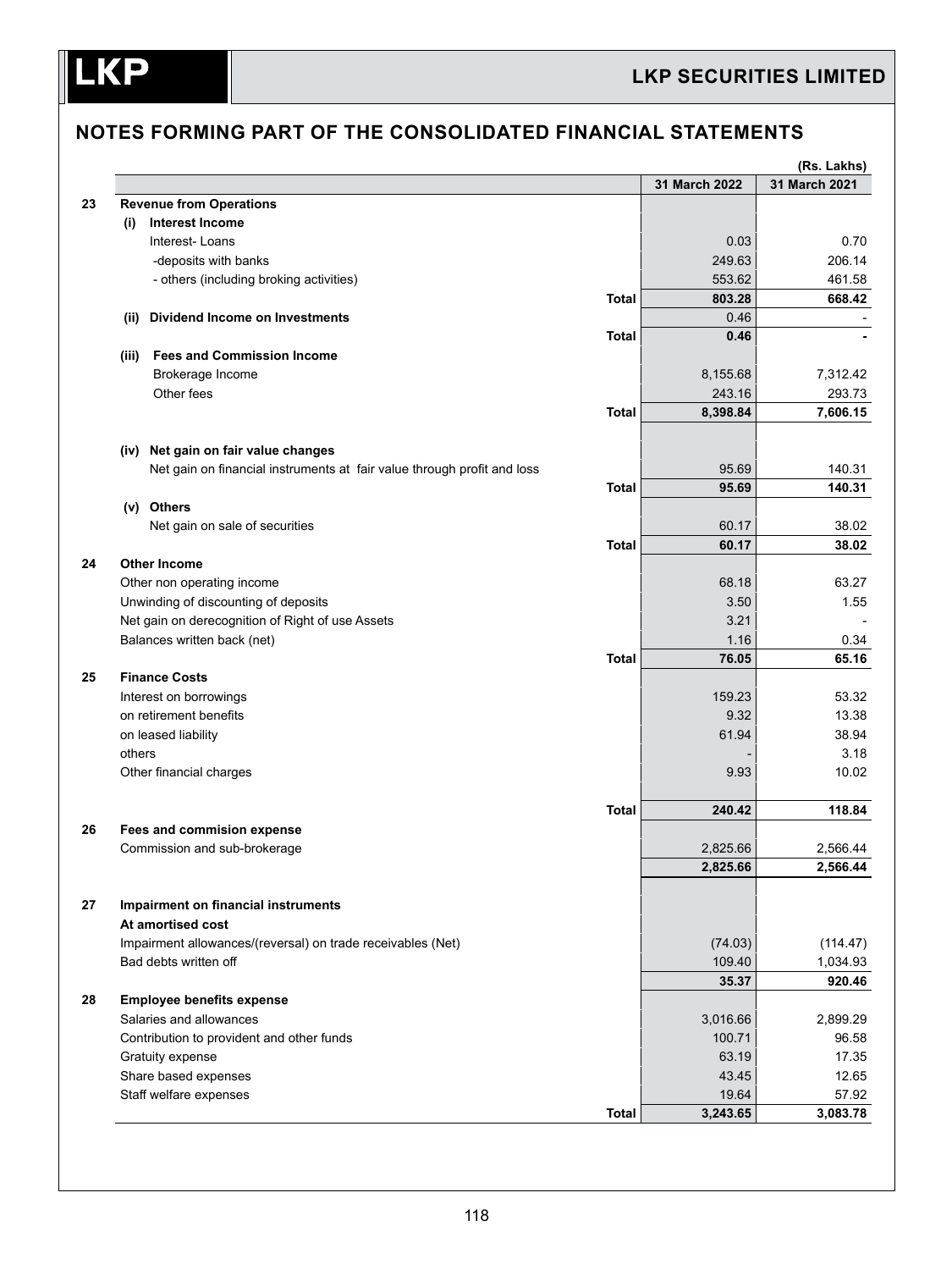|    |                                                            |               | (Rs. Lakhs)   |
|----|------------------------------------------------------------|---------------|---------------|
|    |                                                            | 31 March 2022 | 31 March 2021 |
| 29 | Depreciation and amortisation                              |               |               |
|    | Depreciation on property, plant and equipments             | 58.45         | 62.53         |
|    | Depreciation on Right of use assets                        | 124.17        | 67.44         |
|    | Amortisation of intangible assets                          | 29.14         | 33.69         |
|    | <b>Total</b>                                               | 211.75        | 163.66        |
| 30 | <b>Other expenses</b>                                      |               |               |
|    | Rent                                                       | 81.07         | 126.65        |
|    | Rates and taxes                                            | 38.75         | 30.64         |
|    | Repairs and maintenance                                    | 40.30         | 29.82         |
|    | Electricity expenses                                       | 34.34         | 2746          |
|    | Communication expenses                                     | 116.48        | 117.43        |
|    | Travelling and Conveyance expenses                         | 36.83         | 28.26         |
|    | Printing and stationery                                    | 17.04         | 11.86         |
|    | Computer and Software usage Charges                        | 182.07        | 216.35        |
|    | Legal and professional charges                             | 191.35        | 189.74        |
|    | Directors sitting fees                                     | 5.00          | 3.35          |
|    | Subscription and Membership fees                           | 37.77         | 32.22         |
|    | Payments to auditors (Refer Note 36)                       | 11.00         | 11.03         |
|    | Loss on sale of Property, Plant and Equipments             | 1.59          |               |
|    | Loss on sale/discard of Property plant and equipment (net) |               | 17.05         |
|    | <b>Business Promotion and Marketing expenses</b>           | 107.53        | 99.29         |
|    | Stock Exchange, Clearing and Depository expenses           | 112.50        | 130.05        |
|    | Miscellaneous expenses                                     | 38.99         | 32.14         |
|    | <b>Total</b>                                               | 1,052.62      | 1,103.32      |

#### **31 Tax Expense**

#### **(a) The major components of income tax for the year are as under:**

| Income tax related to items recognised directly in the statement of profit and loss |               | (Rs. Lakhs)   |
|-------------------------------------------------------------------------------------|---------------|---------------|
|                                                                                     | 31 March 2022 | 31 March 2021 |
| <b>Current tax</b>                                                                  |               |               |
| Current tax on profits for the year- current year                                   | 451.10        | 62.36         |
| - earlier year                                                                      | (0.72)        | (0.84)        |
| Deferred tax ( Credit) / Charge                                                     |               |               |
| Relating to origination and reversal of temporary differences                       | 65.30         | 92.39         |
| MAT Credit entitlement- current year                                                |               | (8.05)        |
| MAT Credit entitlement- earlier years                                               | (37.39)       | 18.58         |
| <b>Total</b>                                                                        | 478.29        | 164.44        |
| Effective tax rate #                                                                | 26.21%        | 29.28%        |

 # A reconciliation of income tax expense applicable to profit before income tax at statutory rate to the income tax expense at Company's effective income tax rate for the year ended 31 March 2022

| ii) | Deferred tax related to items recognised in the other comprehensive income (OCI) during the year |               | (Rs.Lakhs)    |
|-----|--------------------------------------------------------------------------------------------------|---------------|---------------|
|     |                                                                                                  | 31 March 2022 | 31 March 2021 |
|     | Deferred tax on remeasurement (gains)/losses on defined benefit plan                             |               | (0.17)        |
|     | Deferred tax charged to OCI                                                                      |               | (0.17)        |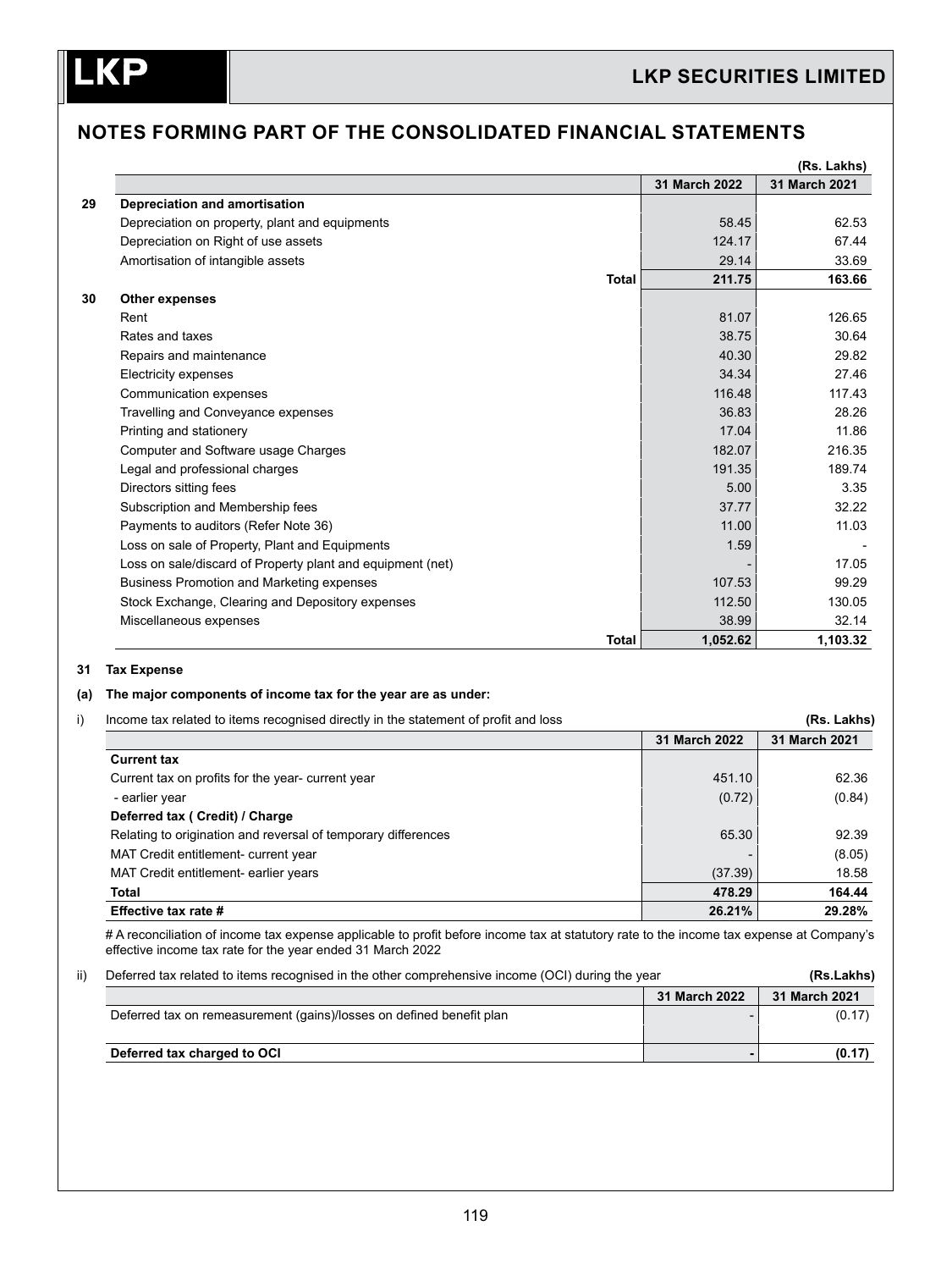| Reconciliation of tax expense and the accounting profit multiplied by tax rate: |               | (Rs. Lakhs)   |
|---------------------------------------------------------------------------------|---------------|---------------|
|                                                                                 | 31 March 2022 | 31 March 2021 |
| <b>Accounting Profit/(Loss) before tax</b>                                      | 1.825.02      | 561.56        |
| Income tax expense calculated at corporate tax rate                             | 507.72        | 156.23        |
| Tax effect on non-deductible expenses                                           | (12.97)       | (5.81)        |
| Other permanent difference                                                      |               | 4.32          |
| Other temporary differences                                                     | 21.65         |               |
| Earlier year tax                                                                | (0.72)        | (0.84)        |
| MAT Credit adjustment (current + earlier year)                                  | (37.39)       | 10.54         |
| Tax expense recognized in the statement of profit and loss                      | 478.29        | 164.44        |

 The applicable tax rate is the standard effective corporate income tax rate in India. The tax rate is 27.82% for the year ended 31 March 2022.

 Deferred tax assets and liabilities are offset where the Company has a legally enforceable right to do so. For analysis of the deferred tax balances (after offset) for financial reporting purposes refer note 9.

 The Company does not have any temporary differences in respect of unutilized tax losses as at 31 March 2022.

| (c) | Deferred tax relates to the following:                     |               | (Rs. Lakhs)   |
|-----|------------------------------------------------------------|---------------|---------------|
|     | Reconciliation of deferred tax assets / (liabilities) net: | 31 March 2022 | 31 March 2021 |
|     | Opening balance                                            | 356.91        | 460.01        |
|     | Deferred tax (charge)/credit recognised in                 |               |               |
|     | - Statement of profit and loss                             | 65.30         | (92.39)       |
|     | - Recognised in other comprehensive income                 |               | (0.17)        |
|     | <b>MAT Credit availed</b>                                  | (119.02)      | (10.54)       |
|     | Total                                                      | 303.19        | 356.91        |

Deferred tax recognized in statement of profit or loss **(Rs. Lakhs)**

| For the year ended                      | 31 March 2022 | 31 March 2021 |
|-----------------------------------------|---------------|---------------|
| Property Plant and equipment            | 5.40          | 1.04          |
| Employee retirement benefits obligation | 28.64         | 14.85         |
| Allowance for credit losses             | 20.59         | 34.90         |
| Fare valuation of Financial Instruments | 25.67         | 39.73         |
| Others                                  | (15.00)       | 1.86          |
| <b>Total</b>                            | 65.30         | 92.39         |

| Deferred tax recognized in statement of Other Comprehensive Income |               | (Rs. Lakhs)   |
|--------------------------------------------------------------------|---------------|---------------|
| For the year ended                                                 | 31 March 2022 | 31 March 2021 |
| Employee retirement benefits obligation                            |               |               |
| Total                                                              |               |               |

**(d)** The Company does not have any unrecorded transactions that have been surrenderred or disclosed as income during the year in the tax assessment under Income Tax Act, 1961.

#### **32 Leases**

For short-term leases (lease term of 12 months or less) and leases of low-value assets , the Group has opted to recognise a lease expense on a straight-line basis as permitted by Ind AS 116. This expense is presented within 'other expenses' forming part of the Financial Statements.

#### **33 Disclosure under IND AS 116**

#### **Right of Use Asset- Office premises (ROU)**

#### **(a) ROU asset' comprises leased assets of office/branch premises that do not meet the definition of investment property.**

|                                    |                      | (Rs in Lakhs) |
|------------------------------------|----------------------|---------------|
|                                    | <b>31 March 2022</b> | 31 March 2021 |
| Opening Balance                    | 517.54               | 94.74         |
| Additions during the year (Net)    | 91.95                | 490.24        |
| Deletion during the year (Net)     | 9.67                 |               |
| Depreciation during the year (Net) | 124.17               | 67.44         |
| Closing Balance                    | 475.65               | 517.54        |

 The aggregate depreciation expense on right-of-use asset is included under depreciation and amortisation expense in the Statement of Profit and Loss.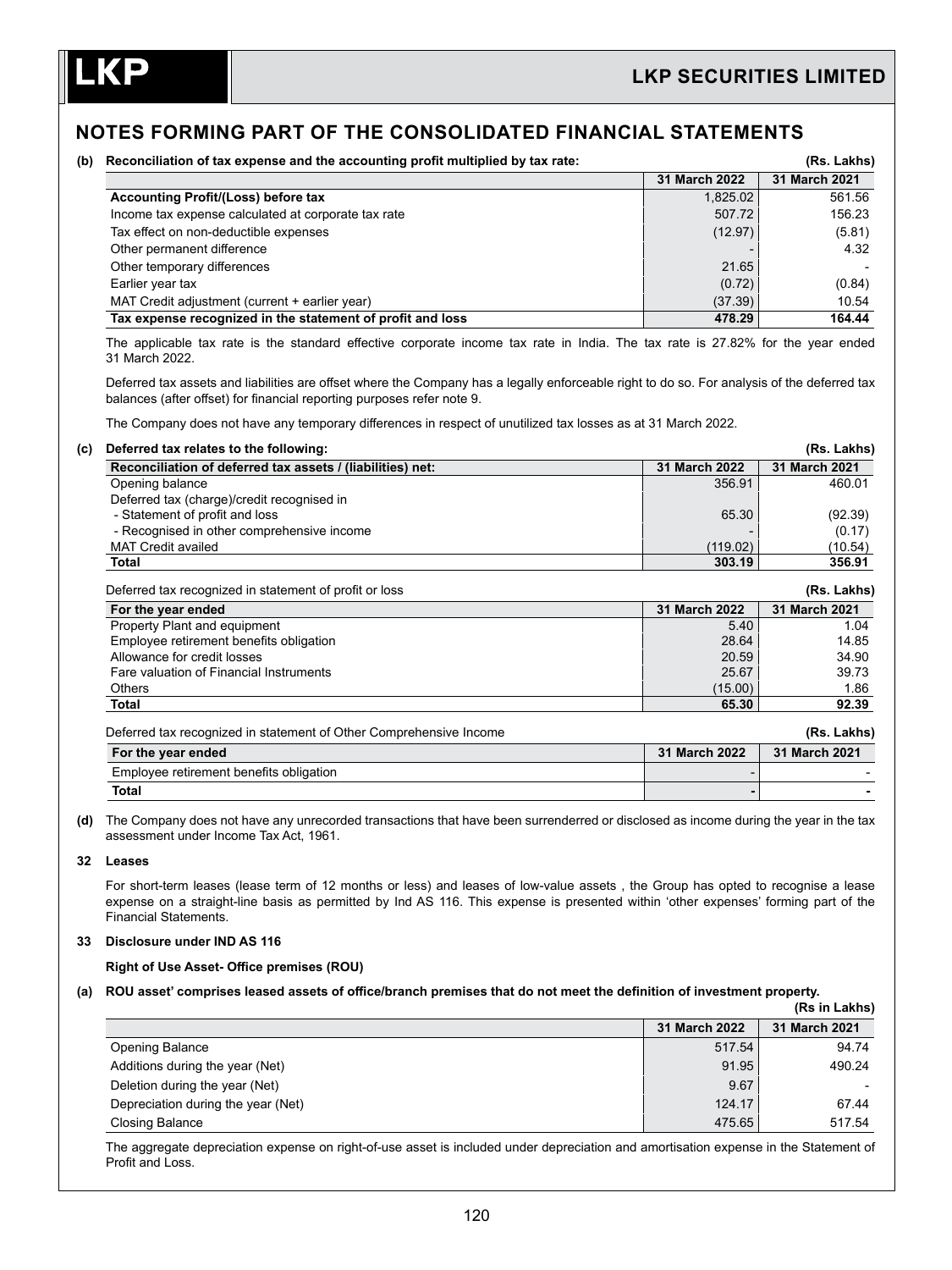**(Rs in Lakhs)**

### **NOTES FORMING PART OF THE CONSOLIDATED FINANCIAL STATEMENTS**

#### **(b) The following is the break-up of current and non-current lease liabilities**

| . .                           |               | (Rs in Lakhs) |
|-------------------------------|---------------|---------------|
|                               | 31 March 2022 | 31 March 2021 |
| Current                       | 115.41        | 82.66         |
| Non Current Lease Liabilities | 407.47        | 441.57        |
| Total                         | 522.88        | 524.24        |

#### **(c) The following is the movement in lease liabilities**

|                                       |               | (Rs in Lakhs) |
|---------------------------------------|---------------|---------------|
|                                       |               |               |
|                                       | 31 March 2022 | 31 March 2021 |
| <b>Opening Balance</b>                | 524.24        | 95.81         |
| Additions (Net)                       | 75.95         | 471.53        |
| Finance Cost incurred during the year | 61.94         | 38.94         |
| Payment of lease liabilities          | 139.24        | 82.03         |
| <b>Closing Balance</b>                | 522.88        | 524.24        |

#### **(d) Lease liabilities Maturity Analysis**

|                                                         | (Rs in Lakhs) |  |
|---------------------------------------------------------|---------------|--|
|                                                         | 31 March 2022 |  |
| Maturity analysis - contractual undiscounted cash flows |               |  |
| Less than one year                                      | 137.11        |  |
| One to five years                                       | 617.84        |  |
| More than five years                                    |               |  |
| Total undiscounted lease liabilities at 31 March 2022   | 754.95        |  |

#### **(e)** Lease rentals of Rs.81.07 lakhs (2021- Rs.126.65 Lakhs) pertaining to short term leases and low value asset has been charged to statement of profit and loss

#### **34** (i) **Contingent Liabilities**

|                                            | 31 March 2022 | 31 March 2021 |
|--------------------------------------------|---------------|---------------|
| a) Bank Guarantee with exchanges as margin | 2,000.00      |               |
| b) Disputed Direct Taxes                   | 225.61        | 6.82          |
| c) Legal cases against the Group#          | 148.31        | 126.51        |
| d) Disputed stamp duty                     | 50.71         |               |

# The amount represents the best possible estimates arrived at on the basis of available information. The Group has engaged reputed advocates to protect its interests and has been advised that it has strong legal positions against such disputes.

#### (ii) **Litigation**

The Group has filed various cases for recovery of dues and suits are pending in various courts. The Group has engaged advocates to protect the interest of the Group and expects favourable decision.

#### (iii) **Capital Commitments**

Estimated amount of contracts remaining to be executed on capital account not provided for (net of advances) is Rs. 55.00 Lakhs (2021 : Rs.Nil)

(iv) No proceedings are initiated or pending against the Group for holding benami property under the Benami Transactions (Prohibition) Act, 1988 (45 of 1988)

#### **35 Segment Informations**

 Disclosure under Indian Accounting Standard 108 – 'Operating Segments' is not given as, in the opinion of the management, the entire business activity falls under one segment, viz. ,primarily engaged as stock and securities broker and providing the financial services. The Group conducts its business only in one Geographical Segment, viz., India.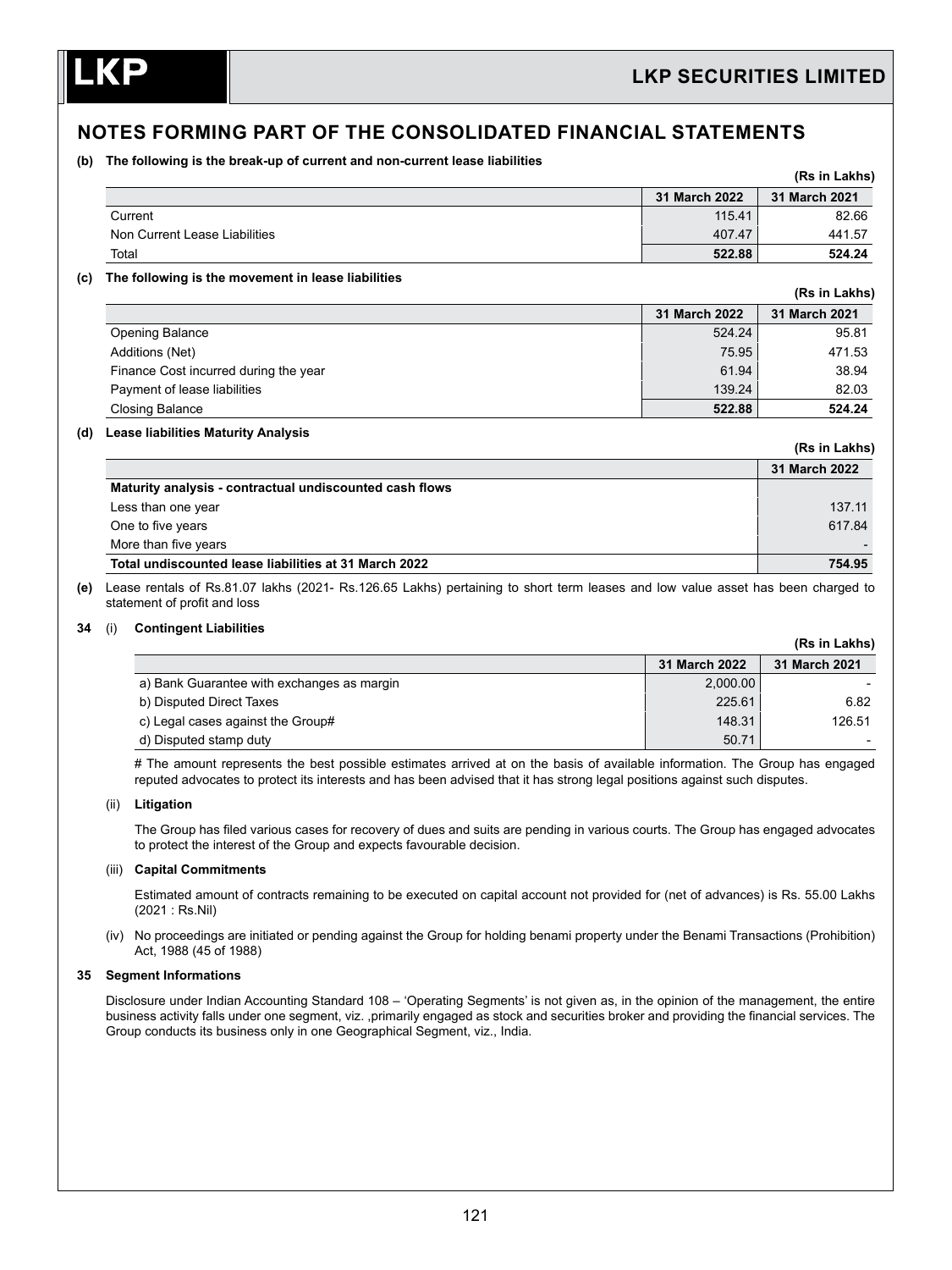**(Rs.Lakhs)**

### **NOTES FORMING PART OF THE CONSOLIDATED FINANCIAL STATEMENTS**

#### **36 Payment to Auditors**

|                           |               | (Rs in Lakhs) |
|---------------------------|---------------|---------------|
|                           | 31 March 2022 | 31 March 2021 |
| <b>Parent Company</b>     |               |               |
| Audit fees                | 10.00         | 10.00         |
| <b>Subsidiary Company</b> |               |               |
| Audit fees                | 1.00          | 0.83          |
| Tax Audit & Other matters |               | 0.20          |
| <b>Total</b>              | 11.00         | 11.03         |

#### **37 Micro, small and medium enterprises**

Trade payables and other payables includes amount payable to Micro, Small and Medium Enterprises. Under the Micro, Small and Medium Enterprises Development Act, 2006, (MSMEDA) which came into force from 02 October, 2006, certain disclosures are required to be made relating to Micro, Small and Medium enterprises. On the basis of the information and records available with the management, the following disclosures are made for the amounts due to the Micro, Small and Medium enterprises, who have registered with the competent authorities.

|                                                                                                                                                                                                                                                                                                                                        | 31 March 2022 | 31 March 2021 |
|----------------------------------------------------------------------------------------------------------------------------------------------------------------------------------------------------------------------------------------------------------------------------------------------------------------------------------------|---------------|---------------|
| Principal amount remaining unpaid to any supplier as at the year end                                                                                                                                                                                                                                                                   | 33.86         | 0.43          |
| Interest due thereon                                                                                                                                                                                                                                                                                                                   |               |               |
| Amount of interest paid by the Group in terms of section 16 of the MSMEDA, along with the<br>amount of the payment made to the supplier beyond the appointed day during the accounting<br>year                                                                                                                                         |               |               |
| Amount of interest due and payable for the year of delay in making payment (which have been<br>paid but beyond the appointed day during the year) but without adding the interest specified<br>under the MSMEDA                                                                                                                        |               |               |
| Amount of interest accrued and remaining unpaid at the end of the accounting year                                                                                                                                                                                                                                                      |               |               |
| The amount of further interest remaining due and payable even in the succeeding years,<br>until such date when the interest dues above are actually paid to the small enterprise, for the<br>purpose of disallowance of a deductible expenditure under section 23 of the Micro, Small and<br>Medium Enterprises Development Act, 2006. |               |               |

The Group has compiled the relevent information from its suppliers about their coverage under the Mico, Small and Medium Enterperises Development Act, 2006 (MSMED Act).

#### **38 Financial Instruments**

#### **i) Financial risk management objective and policies**

The Group's principal financial liabilities, comprise loans and borrowings, trade and other payables. The main purpose of these financial liabilities is to finance the Group's operations. The Group's principal financial assets include investments, loans, trade receivables, other receivables, and cash and bank balances that derive directly from its operations.

 The Group is exposed to market risk, credit risk and liquidity risk. The Group's management oversees the management of these risks.

#### **a) Market risk:**

 Market risk is the risk that the fair value of future cash flows of a financial instrument will fluctuate because of changes in market prices. Market risk comprises three types of risk: interest rate risk, foreign currency risk and other price risk such as equity price risk. Financial instruments affected by market risk include loans and borrowings, deposits, other financial instruments.

#### **1) Interest rate risk:**

 Interest rate risk can be either fair value interest rate risk or cash flow interest rate risk. Fair value interest rate risk is the risk of changes in fair value of fixed interest bearing investments because of fluctuations in the interest rates. Cash flow interest rate risk is the risk that future cash flows of floating interest bearing investments will vary because of fluctuations in interest rates.

 The Group's exposure to the risk of changes in market interest rates relates primarily to the Group's short-term loan from banks. hence is not considered for calculation of interest rate sensitivity of the Group.

#### **Interest rate risk exposure (Rs. Lakhs)**

|                          |               | $1.01 - 1.01$ |
|--------------------------|---------------|---------------|
|                          | 31 March 2022 | 31 March 2021 |
| Variable rate borrowings | 911.45        | .015.52       |

The following table demonstrates the sensitivity to a reasonably possible change in interest rates on that portion of loans and borrowings affected. With all other variables held constant, the Group's profit before tax is affected through the impact of change in interest rate of borrowings, as follows: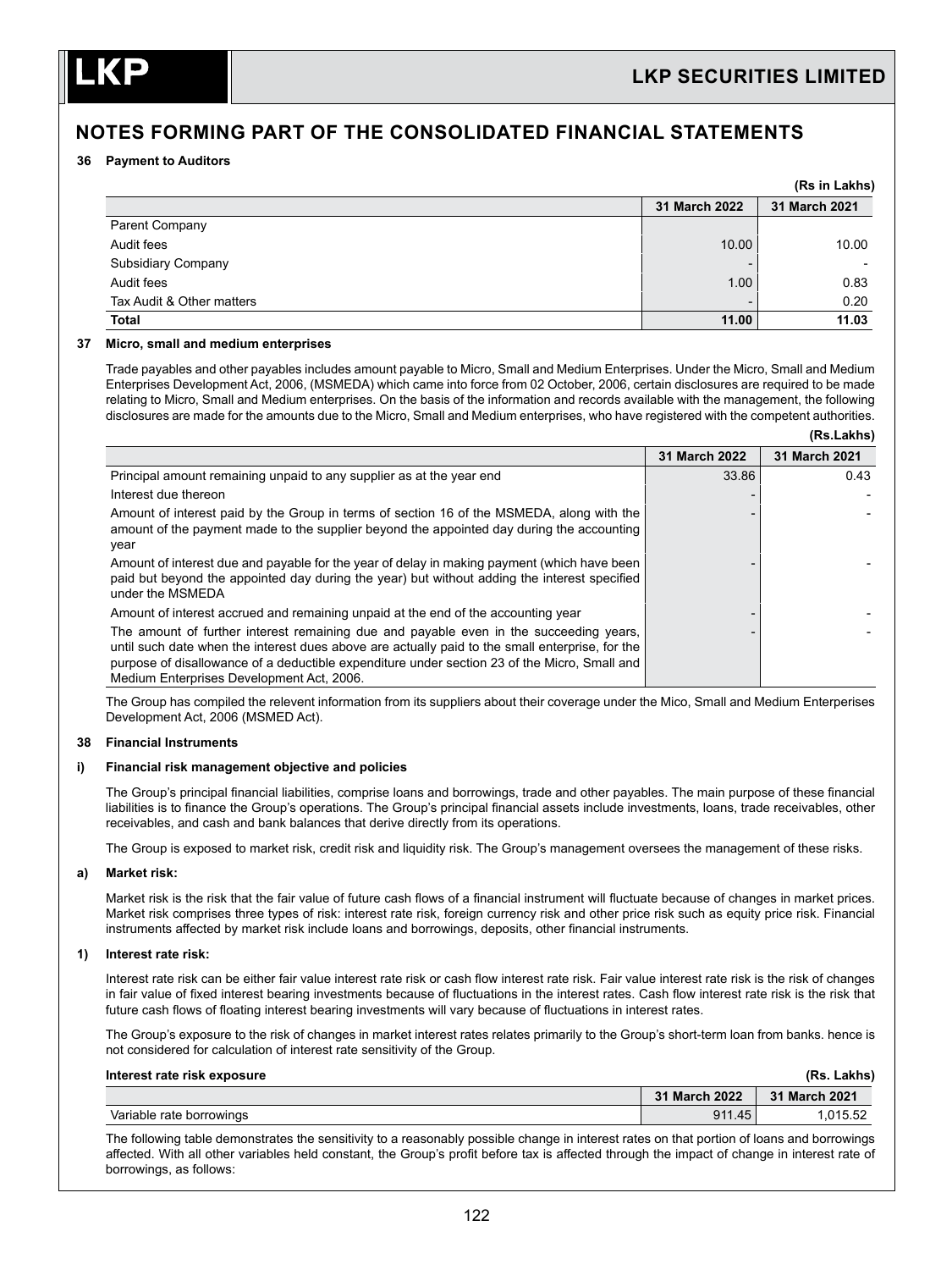|                     |                                           | (Rs. Lakhs)                           |
|---------------------|-------------------------------------------|---------------------------------------|
|                     | Increase /<br>decrease in<br>basis points | <b>Effect on Profit</b><br>before tax |
| As on 31 March 2022 | $+50/ -50$                                | 4.56                                  |
| As on 31 March 2021 | $+50/ -50$                                | 5.08                                  |

#### **2) Foreign currency risk:**

The Group does not have any foreign currency risk. Hence no sensitivity analysis is required

#### **3) Credit Risk:**

 Credit risk is the risk of financial loss to the Group if a customer or counterparty to a financial instrument fails to meet its contractual obligations, and arises principally from the Group's receivables from customers, deposits and loans given, investments and balances at bank.

 The Group measures the expected credit loss of trade receivables based on historical trend, industry practices and the business environment in which the entity operates. Expected Credit Loss is based on actual credit loss experienced and past trends based on the historical data. **(Rs. Lakhs)**

|                          |                             | $(100 - 100)$               |
|--------------------------|-----------------------------|-----------------------------|
| <b>Trade Receivables</b> | Year ended<br>31 March 2022 | Year ended<br>31 March 2021 |
| More than Six months     | 570.59                      | 639.92                      |
| <b>Others</b>            | 1.835.04                    | 1.547.76                    |
| (A)<br>Total             | 2,414.27                    | 2,187.68                    |

|                                                                                   |         | Year ended<br>31 March 2022 | Year ended<br>31 March 2021 |
|-----------------------------------------------------------------------------------|---------|-----------------------------|-----------------------------|
| Movement in allowance for credit/Impairment loss during the year was as follows : |         |                             |                             |
| <b>Opening Balance</b>                                                            |         | (355.37)                    | (469.84)                    |
| Add :- Provided during the year                                                   |         | (67.01)                     | (67.01)                     |
| Less :- Reversal during the year                                                  |         | 141.04                      | 181.48                      |
| Balance as at 31 March                                                            | (B)     | (281.35)                    | (355.37)                    |
| Net Trade receivable                                                              | (A)+(B) | 2,132.93                    | 1,832.31                    |

 Credit risk on cash and cash equivalents is limited as the Group generally invest in deposits with banks and financial institutions with high credit ratings assigned by credit rating agencies. Investments primarily include investment in equity shares and bonds.

#### **b) Liquidity Risk:**

 Liquidity risk refers to the risk that the Group cannot meet its financial obligations. The Group's principal source of liquidity are cash and cash equivalents and the cash flow i.e. generated from operations. The Group consistently generated strong cash flows from operations which together with the available cash and cash equivalents and current investment provides adequate liquidity in short terms as well in the long term.

 The table below provides details regarding the contractual maturities of financial liabilities including estimated interest payments as at:

|                               |                        |                  |           |                   | (Rs. Lakhs)  |
|-------------------------------|------------------------|------------------|-----------|-------------------|--------------|
|                               | <b>Carrying Amount</b> | 31 March 2022    |           |                   |              |
|                               |                        | Less than 1 year | 2-5 years | More than 5 years | <b>Total</b> |
| <b>Financial Liabilities:</b> |                        |                  |           |                   |              |
| <b>Borrowings</b>             | 911.45                 | 911.45           |           |                   | 911.45       |
| Deposits *                    | 296.99                 |                  |           | 296.99            | 296.99       |
| Trade payables                | 9,778.57               | 9,778.57         |           |                   | 9,778.57     |
| Other payables                | 265.53                 | 265.53           |           |                   | 265.53       |
| Lease Liabilities             | 522.88                 | 115.41           | 407.47    |                   | 522.88       |
| Other financial liabilities   | 3,285.06               | 3,285.06         |           |                   | 3,285.06     |
|                               | 15,060.48              | 14,356.02        | 407.47    | 296.99            | 15,060.48    |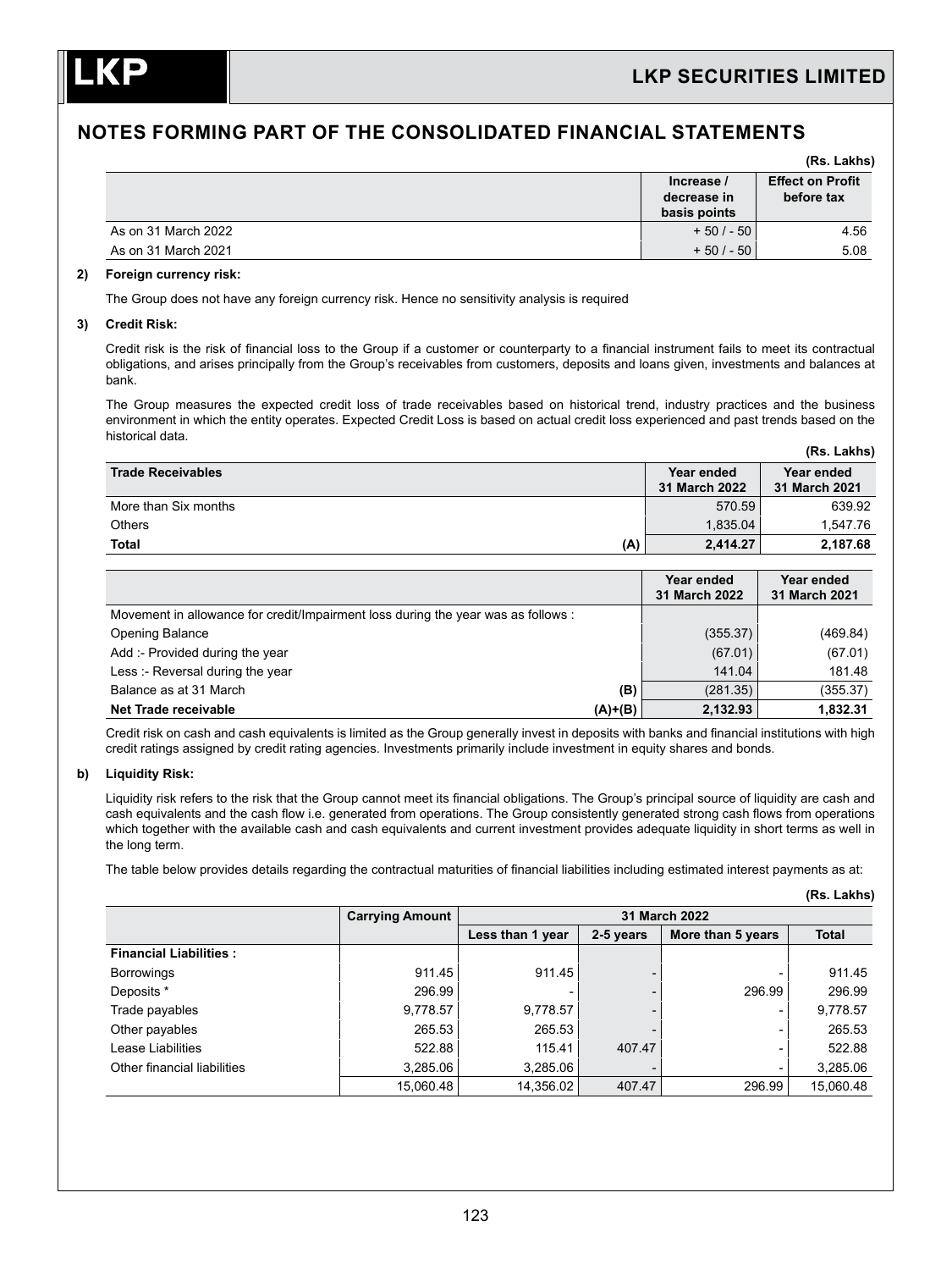|                               |                        |                  |           |                          | (Rs.Lakhs)   |  |
|-------------------------------|------------------------|------------------|-----------|--------------------------|--------------|--|
|                               | <b>Carrying Amount</b> | 31 March 2021    |           |                          |              |  |
|                               |                        | Less than 1 year | 2-5 years | More than 5 years        | <b>Total</b> |  |
| <b>Financial Liabilities:</b> |                        |                  |           |                          |              |  |
| <b>Borrowings</b>             | 1,015.52               | 1,015.52         |           |                          | 1,015.52     |  |
| Deposits *                    | 291.51                 |                  |           | 291.51                   | 291.51       |  |
| Trade payables                | 9,074.51               | 9,074.51         |           | -                        | 9,074.51     |  |
| Other payables                | 122.95                 | 122.95           |           | $\overline{\phantom{0}}$ | 122.95       |  |
| Lease Liabilities             | 524.24                 | 82.66            | 441.57    |                          | 524.24       |  |
| Other financial liabilities   | 3,717.69               | 3,717.69         |           | ۰                        | 3,717.69     |  |
|                               | 14.746.42              | 14,013.33        | 441.57    | 291.51                   | 14.746.42    |  |

\* pertains to deposits received from sub-broker as per contract till the continuation of the service.

#### **ii) Capital Management**

For the purpose of Groups's capital management, capital includes issued capital and other equity reserves. The primary objective of the Group's Capital Management is to maximize shareholder value. The Group manages its capital structure and makes adjustments in the light of changes in economic environment and the requirements of the financial covenants.

| The Group monitors capital using gearing ratio, which is Net debt divided by total capital. |                        | (Rs.Lakhs)             |
|---------------------------------------------------------------------------------------------|------------------------|------------------------|
|                                                                                             | As at<br>31 March 2021 | As at<br>31 March 2021 |
| Gross debt                                                                                  | 15,060.48              | 14,746.42              |
| Less: Cash and bank balances                                                                | 12,533.03              | 9,733.65               |
| Net debt                                                                                    | 2,527.45               | 5,012.77               |
| Total equity                                                                                | 5,772.84               | 4,438.98               |
| <b>Total capital</b>                                                                        | 8,300.29               | 9,451.75               |
| Gearing ratio                                                                               | 30.45%                 | 53.04%                 |

No changes were made in the objectives, policies or processes for managing capital during the years ended 31 March 2022 and 31 March 2021.

#### **iii) Categories of financial instruments and fair value thereof (Rs.Lakhs)**

|                                                                         |                        | 31 March 2022     | 31 March 2021          |                   |  |
|-------------------------------------------------------------------------|------------------------|-------------------|------------------------|-------------------|--|
|                                                                         | <b>Carrying Amount</b> | <b>Fair Value</b> | <b>Carrying Amount</b> | <b>Fair Value</b> |  |
| A) Financial Assets (other than investment in<br>subsidiaries at cost): |                        |                   |                        |                   |  |
| i) Measured at amortised cost                                           |                        |                   |                        |                   |  |
| Cash and cash equivalents                                               | 8,392.23               | 8,392.23          | 6,110.94               | 6,110.94          |  |
| Bank Balances other than cash & cash equivalents                        | 4,140.80               | 4,140.80          | 3,622.71               | 3,622.71          |  |
| Trade receivables                                                       | 2,132.93               | 2,132.93          | 1,832.30               | 1,832.30          |  |
| Other receivables                                                       | 18.20                  | 18.20             | 17.13                  | 17.13             |  |
| Loans                                                                   | 20.23                  | 20.23             | 24.19                  | 24.19             |  |
| Other Financial assets                                                  | 3,374.22               | 3,374.22          | 4,978.66               | 4,978.66          |  |
| ii) Measured at Fair value through other<br>comprehensive income        |                        |                   |                        |                   |  |
| Investments                                                             | 13.66                  | 13.66             | 7.87                   | 7.87              |  |
| iii) Measured at Fair value through profit and<br>loss account          |                        |                   |                        |                   |  |
| Investments                                                             | 454.44                 | 454.44            | 358.10                 | 358.10            |  |
| <b>B) Financial liabilities</b>                                         |                        |                   |                        |                   |  |
| i) Measured at amortised cost                                           |                        |                   |                        |                   |  |
| <b>Borrowings</b>                                                       | 911.45                 | 911.45            | 1,015.52               | 1,015.52          |  |
| Trade payables                                                          | 9,778.57               | 9,778.57          | 9,074.50               | 9,074.50          |  |
| <b>Other Financial Liabilities</b>                                      | 4,370.46               | 4,370.46          | 4,656.39               | 4,656.39          |  |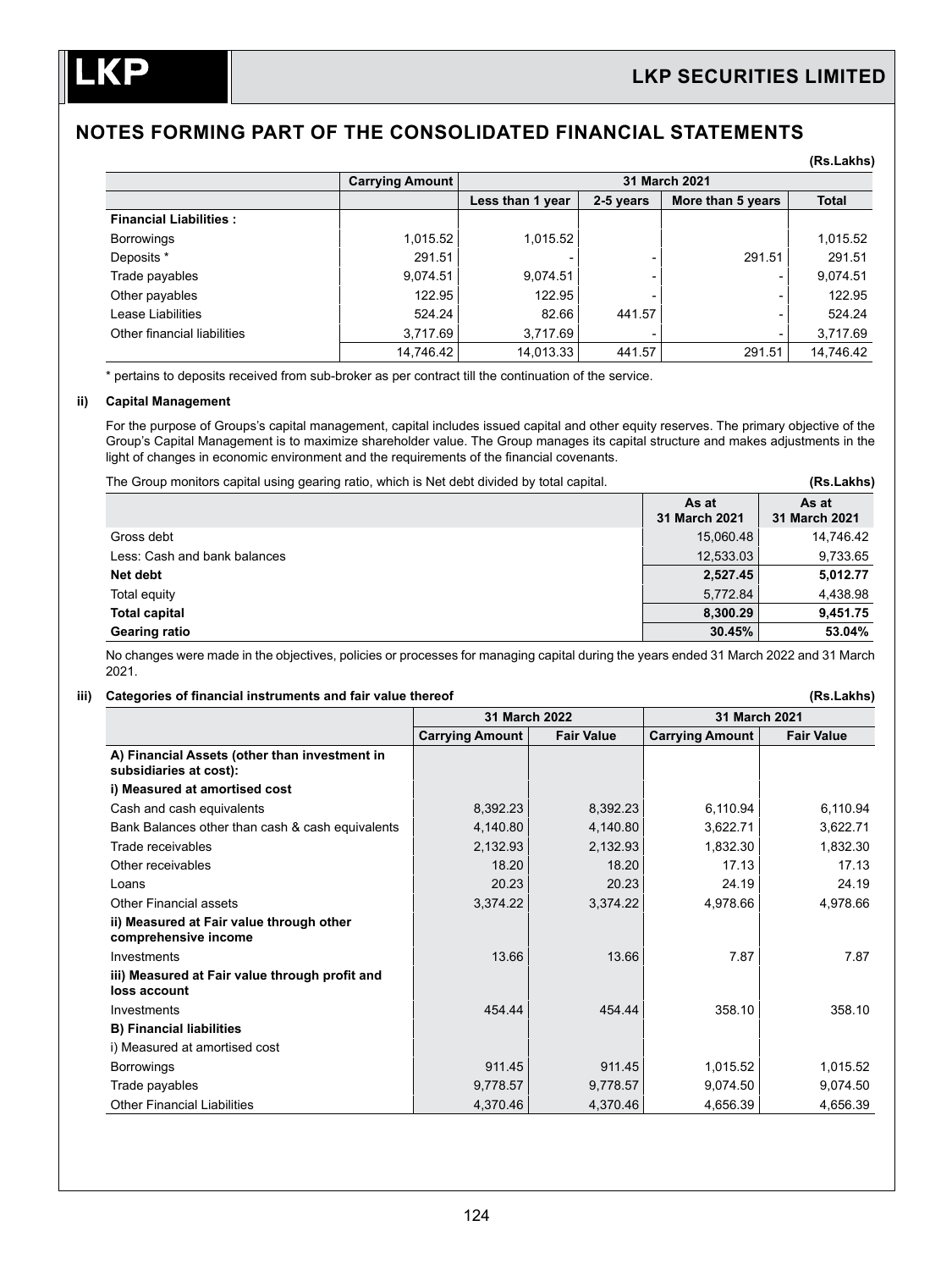The management assessed that cash and cash equivalents and bank balances, trade receivables, other financial assets, certain investments, trade payables and other current liabilities approximate their fair value largely due to the short-term maturities of these instruments. Difference between carrying amount and fair value of bank deposits, other financial assets, other financial liabilities and borrowings subsequently measured at amortised cost is not significant in each of the year presented.

#### **39 Fair Value Hierarchy :**

- Level 1: quoted prices (unadjusted) in active markets for identical assets or liabilities.
- Level 2: inputs other than quoted prices included in Level 1 that are observable for the asset or liability, either directly (i.e. prices) or indirectly (i.e. derived from prices).
- Level 3: inputs for the asset or liability that are not based on observable market data (unobservable inputs).

 If the inputs used to measure the fair value of an asset or a liability fall into different levels of a fair value hierarchy, then the fair value measurement is categorized in its entirety in the same level of the fair value hierarchy as the lowest level input that is significant to the entire measurement.

The Following table provides the fair value measurement hierarchy of the Group's assets and liabilities.

Quantitative disclosures of fair value measurement hierarchy for assets and liabilities as at 31 March 2022

**(Rs. Lakhs)**

| <b>Financial Assets</b>                               | Assets as at  |               |         |                            | <b>Fair Value</b><br>Hierarchy | Valuation technique(s) &<br>key inputs used |
|-------------------------------------------------------|---------------|---------------|---------|----------------------------|--------------------------------|---------------------------------------------|
|                                                       | 31 March 2022 | 31 March 2021 |         |                            |                                |                                             |
| Investments in equity shares- Non-current Investments | 13.66         | 7.87          | Level 1 | Quoted in an active market |                                |                                             |
| Investments in equity shares- Current Investments     | 387.02        | 292.85        | Level 1 | Quoted in an active market |                                |                                             |
| Investments in Mutual Fund- Current Investments       | 67.42         | 65.25         | Level 1 | Quoted in an active market |                                |                                             |
|                                                       | 468.10        | 365.97        |         |                            |                                |                                             |

 Financial assets not measured at fair value includes cash and cash equivalents, trade receivables, loans and other financial assets. These are financial assets whose carrying amounts approximate fair value, due to their short-term nature.

 Additionally, financial liabilities such as trade payables and other financial liabilities are not measured at FVTPL, whose carrying amounts approximate fair value, because of their short-term nature.

#### **40 Gratuity and other post employment benefit plans**

The disclosures of employee benefits as defined in the Ind AS 19 "Employee Benefits" are given below:

The gratuity plan is a funded plan and the company makes contributions to recognised funds in india. The details of post retirement gratuity plan are as follows:

| I. | Expenses recognised during the year in the statement of profit and loss  |               | (Rs Lakhs)    |
|----|--------------------------------------------------------------------------|---------------|---------------|
|    |                                                                          | 31 March 2022 | 31 March 2021 |
|    | Current service cost                                                     | 63.19         | 57.92         |
|    | Interest cost (net)                                                      | 9.32          | 13.38         |
|    | Net expenses                                                             | 72.51         | 71.30         |
| Ш  | Expenses recognised during the year in other comprehensive income (OCI)  |               | (Rs Lakhs)    |
|    |                                                                          | 31 March 2022 | 31 March 2021 |
|    | Actuarial (gains) losses arising from changes in demographic assumptions | 0.63          | 5.85          |
|    | Actuarial (gains)/ losses arising from changes in financial assumptions  | (21.82)       | 42.96         |
|    | Actuarial (gains)/ losses arising from changes in experience assumptions | (25.50)       | (49.43)       |
|    | Actuarial (gains)/ losses arising from changes in Return on Plan assets  | 15.97         |               |
|    | Recognised during the year                                               | (30.71)       | (0.62)        |
| Ш  | Net liability recognised in the balance sheet                            |               | (Rs Lakhs)    |
|    |                                                                          | 31 March 2022 | 31 March 2021 |
|    | Fair value of plan assets                                                | (485.32)      | (367.68)      |
|    | Present value of obligation                                              | 549.76        | 565.76        |
|    | Liability recognized in balance sheet                                    | 64.45         | 198.08        |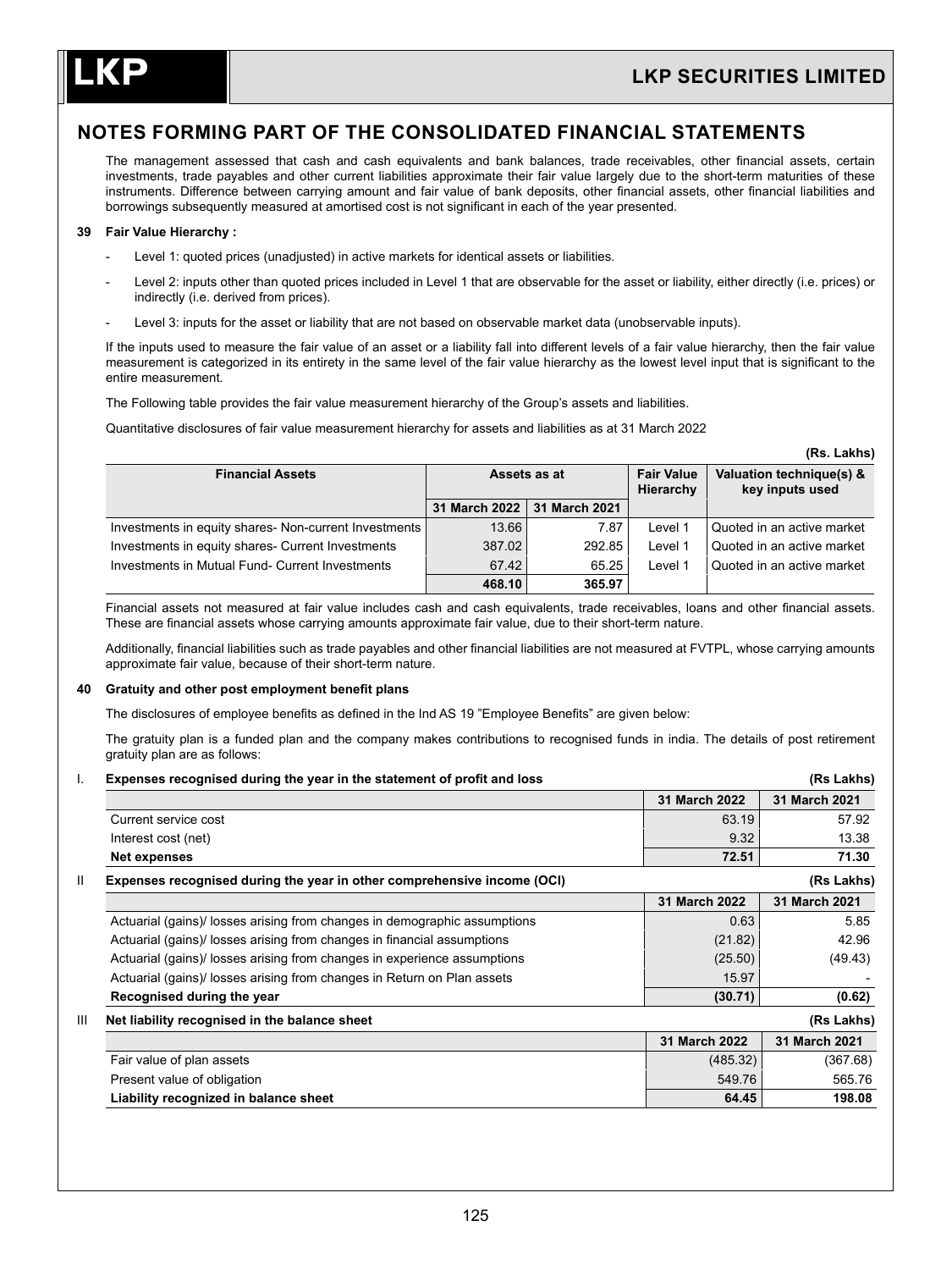| Reconciliation of opening and closing balances of defined benefit obligation |                                          | (Rs Lakhs)                        |
|------------------------------------------------------------------------------|------------------------------------------|-----------------------------------|
|                                                                              | 31 March 2022                            | 31 March 2021                     |
| Defined benefit obligation as at the beginning of the year                   | 565.76                                   | 498.87                            |
| <b>Current Service Costs</b>                                                 | 63.19                                    | 57.92                             |
| <b>Interest Costs</b>                                                        | 31.49                                    | 28.80                             |
| Actuarial (gain)/ loss on obligation                                         | (46.68)                                  | (0.62)                            |
| Benefits paid                                                                | (64.00)                                  | (19.21)                           |
| Defined benefit obligation at the end of the year                            | 549.76                                   | 565.76                            |
| Reconciliation of opening and closing balance of fair value of plan assets   |                                          | (Rs Lakhs)                        |
|                                                                              | 31 March 2022                            | 31 March 2021                     |
| Fair value of plan assets at the beginning of the year                       | 367.68                                   | 246.80                            |
| Interest income                                                              | 22.17                                    | 15.43                             |
| Contributions paid                                                           | 114.12                                   | 105.45                            |
| Actuarial Gains/ (Losses)                                                    | (15.97)                                  |                                   |
| Benefits paid                                                                | (2.68)                                   |                                   |
| Fair value of plan assets at year end                                        | 485.32                                   | 367.68                            |
| <b>Actuarial Assumptions</b>                                                 |                                          | (Rs Lakhs)                        |
|                                                                              | 31 March 2022                            | 31 March 2021                     |
| Discount rate (Per annum)                                                    | 6.45%                                    | 6.03%                             |
| Rate of escalation in salary (per annum)                                     | 10.00%                                   | 10.00%                            |
| Attrition rate                                                               | <b>PS: 0 to 42:</b><br>35% & 10%         | PS: 0 to 42:<br>36% & 10%         |
| <b>Mortality Table</b>                                                       | <b>Indian Assured</b><br>Lives mortality | Indian Assured<br>Lives mortality |
|                                                                              | (2012-14)Ultimate                        | (2012-14)Ultimate                 |
| <b>Quantitative Sensitivity Analysis</b>                                     |                                          | (Rs Lakhs)                        |
|                                                                              | 31 March 2022                            | 31 March 2021                     |
| Projected benefit obligation on current assumptions                          |                                          |                                   |
| Increase by 1% in Discount rate                                              | 530.20                                   | 545.64                            |
| Decrease by 1% in Discount rate                                              | 570.68                                   | 587.29                            |
|                                                                              |                                          |                                   |
| Increase by 1% in Rate of salary increase                                    | 562.81                                   | 579.19                            |
| Decrease by 1% in Rate of salary increase                                    | 538.20                                   | 553.87                            |
| Maturity analysis of projected benefit obligation : from the fund            |                                          | (Rs Lakhs)                        |
| Projected benefits payable in future years from the date of reporting        | 31 March 2022                            | 31 March 2021                     |
| 1st Following Year                                                           | 152.20                                   | 154.78                            |
| 2nd Following Year                                                           | 100.42                                   | 103.77                            |
| 3rd Following Year                                                           | 82.64                                    | 79.33                             |
| 4th Following Year                                                           | 63.07                                    | 65.89                             |
| 5th Following Year                                                           | 48.73                                    | 52.70                             |
| Sum of years 6 to 10                                                         | 168.56                                   | 165.72                            |

#### **Notes:**

(a) The estimate of future salary increases considered in the actuarial valuation takes into account the rate of inflation, seniority, promotion and other relevant factors, such as supply and demand in the employment market.

(b) The Group provided for gratuity for employees in India as per the payment of Gratuity Act, 1972. employees who are in continues service for peroid of 5 years are eligible for gratuity. The gratuity plan is funded and the Group make contribution to recognised funds in India.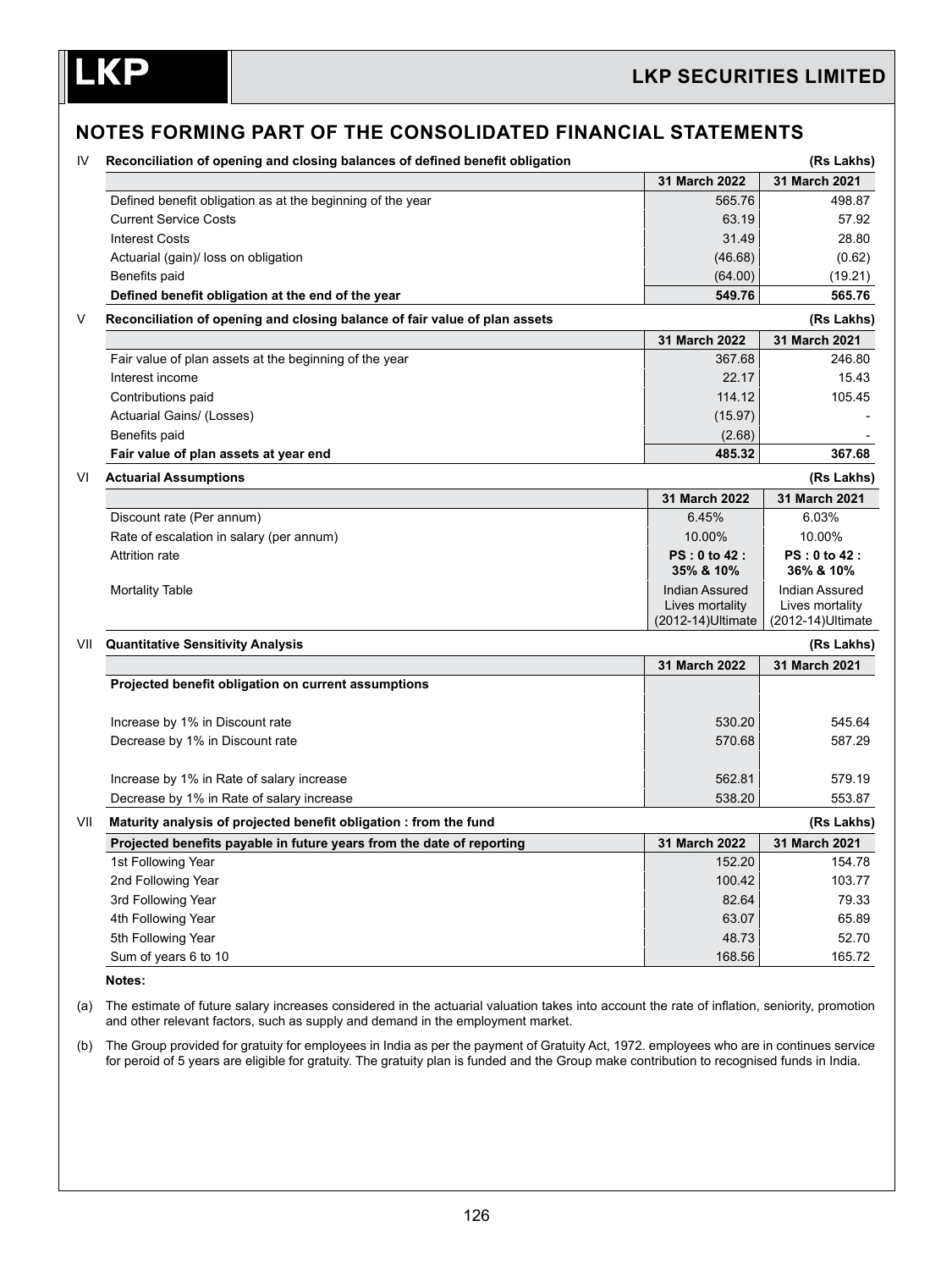### **41 Related party transactions**

| <b>INGIALGA DAILY LIBILISAULIUIIS</b>                                |                                                                                                       |               |               |
|----------------------------------------------------------------------|-------------------------------------------------------------------------------------------------------|---------------|---------------|
| <b>Key Management Personnel</b>                                      | Nature of relationship                                                                                |               |               |
| Mr Pratik Doshi                                                      | <b>Managing Director</b>                                                                              |               |               |
| Mr S S Gulati                                                        | Non-Executive Director                                                                                |               |               |
| Mr Ganesh Malhotra                                                   | Independent Director                                                                                  |               |               |
| Mr Sajid Mohamed                                                     | Independent Director                                                                                  |               |               |
| Mrs Anjali Suresh                                                    | Independent Director                                                                                  |               |               |
| Mr Mahendra V Doshi                                                  | Promoter, Non-Executive Director                                                                      |               |               |
| Girish Majrekar                                                      | <b>Chief Financial Officer</b>                                                                        |               |               |
| Akshata Vengurlekar                                                  | <b>Company Secretary</b>                                                                              |               |               |
|                                                                      | Other related parties with whom transactions have taken place during the year.                        |               |               |
| <b>LKP Finance Limited</b>                                           |                                                                                                       |               |               |
| Bhavna Holdings Private Limited                                      |                                                                                                       |               |               |
|                                                                      | Bond Street Capital Private Limited (Formerly known as Gayatri Cements and Chemicals Private Limited) |               |               |
| MKM Share & Stock Brokers Limited                                    |                                                                                                       |               |               |
| Sea Glimpse Investments Private Limited                              |                                                                                                       |               |               |
| Alpha Commodity Private Limited                                      |                                                                                                       |               |               |
| M/s L K Panday                                                       |                                                                                                       |               |               |
| M/s Agrud Partners                                                   |                                                                                                       |               |               |
| Transactions with Related parties:                                   |                                                                                                       |               | (Rs. Lakhs)   |
|                                                                      |                                                                                                       | 31 March 2022 | 31 March 2021 |
| <b>Remuneration to Key Management Personnel</b>                      |                                                                                                       |               |               |
| Mr.Pratik Doshi                                                      |                                                                                                       | 75.00         | 66.13         |
| Girish Majrekar                                                      |                                                                                                       | 15.50         | 15.57         |
| Akshata Vengurlekar                                                  |                                                                                                       | 8.86          | 6.28          |
| <b>Brokerage Income</b>                                              |                                                                                                       |               |               |
| <b>LKP Finance Limited</b>                                           |                                                                                                       | 82.11         | 26.52         |
| Sea Glimpse Investments Private Limited                              |                                                                                                       | 0.94          | 0.02          |
| Bhavana Holdings Private Limited                                     |                                                                                                       | 2.85          |               |
| <b>Bond Street Capital Private Limited</b><br>Other Related Parties# |                                                                                                       | 1.18          | 0.01          |
|                                                                      |                                                                                                       |               |               |
| <b>Interest Expenses</b>                                             |                                                                                                       |               |               |
| <b>LKP Finance Limited</b>                                           |                                                                                                       | 59.51         | 17.57         |
| <b>Bond Street Capital Private Limited</b>                           |                                                                                                       | 2.21          | 0.19          |
| <b>Legal Professional Fees</b>                                       |                                                                                                       |               |               |
| M/s Agrud Partners                                                   |                                                                                                       | 18.00         | 18.00         |
| <b>Donation</b>                                                      |                                                                                                       |               |               |
| Smt Jayalaxmi Vasantrai Doshi Charitable Trust                       |                                                                                                       | 6.00          |               |
|                                                                      |                                                                                                       |               |               |
| <b>Business Purchase</b>                                             |                                                                                                       |               |               |
| Alpha Commodity Private Limited (Refer Note 54)                      |                                                                                                       |               | 318.00        |
| <b>Advances Recovered</b>                                            |                                                                                                       |               |               |
| Alpha Commodity Private Limited                                      |                                                                                                       |               | 924.10        |
| Loans Taken/ Repayment                                               |                                                                                                       |               |               |
| <b>LKP Finance Limited</b>                                           |                                                                                                       | 7,400.00      | 63,395.00     |
| <b>Bond Street Capital Private Limited</b>                           |                                                                                                       | 7,800.00      | 350.00        |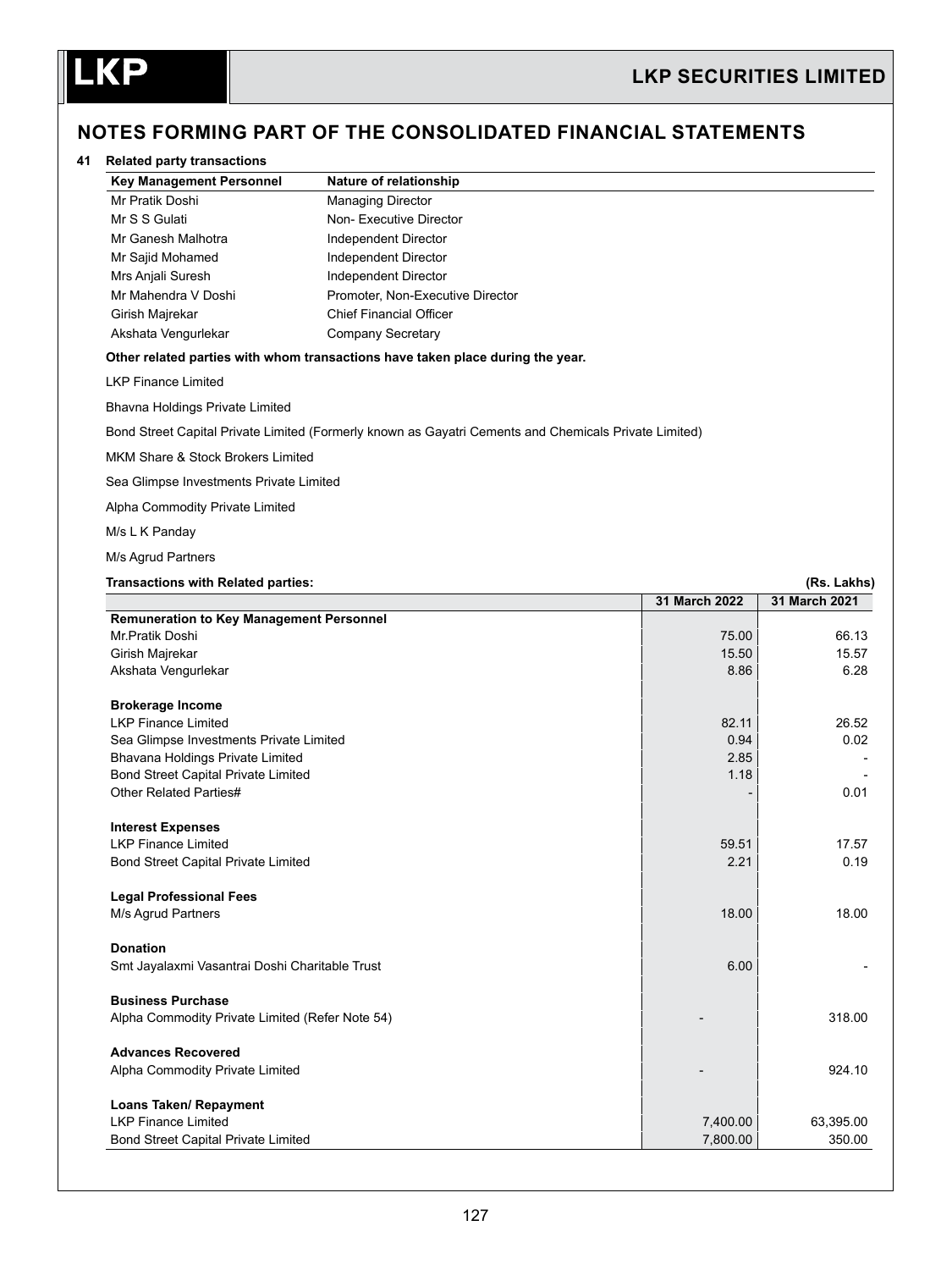### **NOTES FORMING PART OF THE CONSOLIDATED FINANCIAL STATEMENTS**

|               | (Rs Lakhs)    |
|---------------|---------------|
| 31 March 2022 | 31 March 2021 |
|               |               |
| -             | 284.39        |
| 4.01          |               |
|               |               |
|               | 80.14         |
|               |               |
| -             | 74.55         |
| 1.39          | 1.39          |
|               |               |

| Trade Receivables*                      |        |        |
|-----------------------------------------|--------|--------|
| MKM Share & Stock Brokers Limited       | -      | 0.27   |
| Bhavna Holdings Private Limited         | 19.49  |        |
| Alpha Commodity Private Limited         | -      | 0.25   |
| Other Related Parties#                  | 0.02   |        |
|                                         |        |        |
| <b>Deposits</b>                         |        |        |
| Sea Glimpse Investments Private Limited | 140.00 | 140.00 |

\* Closing balance of trade payable and trade receivable includes transaction pertaining to purchase and sale of securities as broker on behalf of related parties in the ordinary course of business

M/s L K Panday 160.00 160.00 160.00 160.00 160.00 160.00 160.00 160.00 160.00 160.00 160.00 160.00 160.00 160

 \*\* Closing balance of Other Financial Liabilities includes Margin money held in the ordinary course of business

 # Transaction below 10% in value shown as other related parties

 Transactions effected on exchange platforms are not considered

**42 Earnings per share (Rs. Lakhs)**

|                                          | 31 March 2022 | 31 March 2021 |
|------------------------------------------|---------------|---------------|
| Profit/(Loss) after tax (Rs.)            | 1.346.73      | 397.12        |
| Weighted average number of equity shares |               |               |
| - for Basic Earnings per share           | 7,43,73,205   | 7,39,34,736   |
| - for Diluted Earnings per share         | 7,45,53,021   | 7,39,34,736   |
| Face value of equity share (Rs/ share)   | 2             |               |
| Basic earnings per share (Rs/share)      | 1.81          | 0.54          |
| Diluted Earnings per share (Rs/share)    | 1.81          | 0.54          |

**43 Reconciliation between opening and closing balances in the balance sheet for liabilities arising from financing activities as required by Ind AS 7 "Statement of Cash Flows" is as under: (Rs. Lakhs)**

|                                 |                        |                        |                  |                                   |                         | (109.4001)             |
|---------------------------------|------------------------|------------------------|------------------|-----------------------------------|-------------------------|------------------------|
|                                 | As at<br>31 March 2021 | Cash<br><b>Inflows</b> | Cash<br>outflows | <b>Non Cash Changes</b>           |                         | As at<br>31 March 2022 |
|                                 |                        |                        |                  | <b>Interest</b><br><b>Accrued</b> | Other<br><b>Charges</b> |                        |
| <b>Short Term Borrowings</b>    | 1,015.52               | 8,511.45               | (8,615.52)       |                                   |                         | 911.45                 |
| (Overdraft facility from banks) |                        |                        |                  |                                   |                         |                        |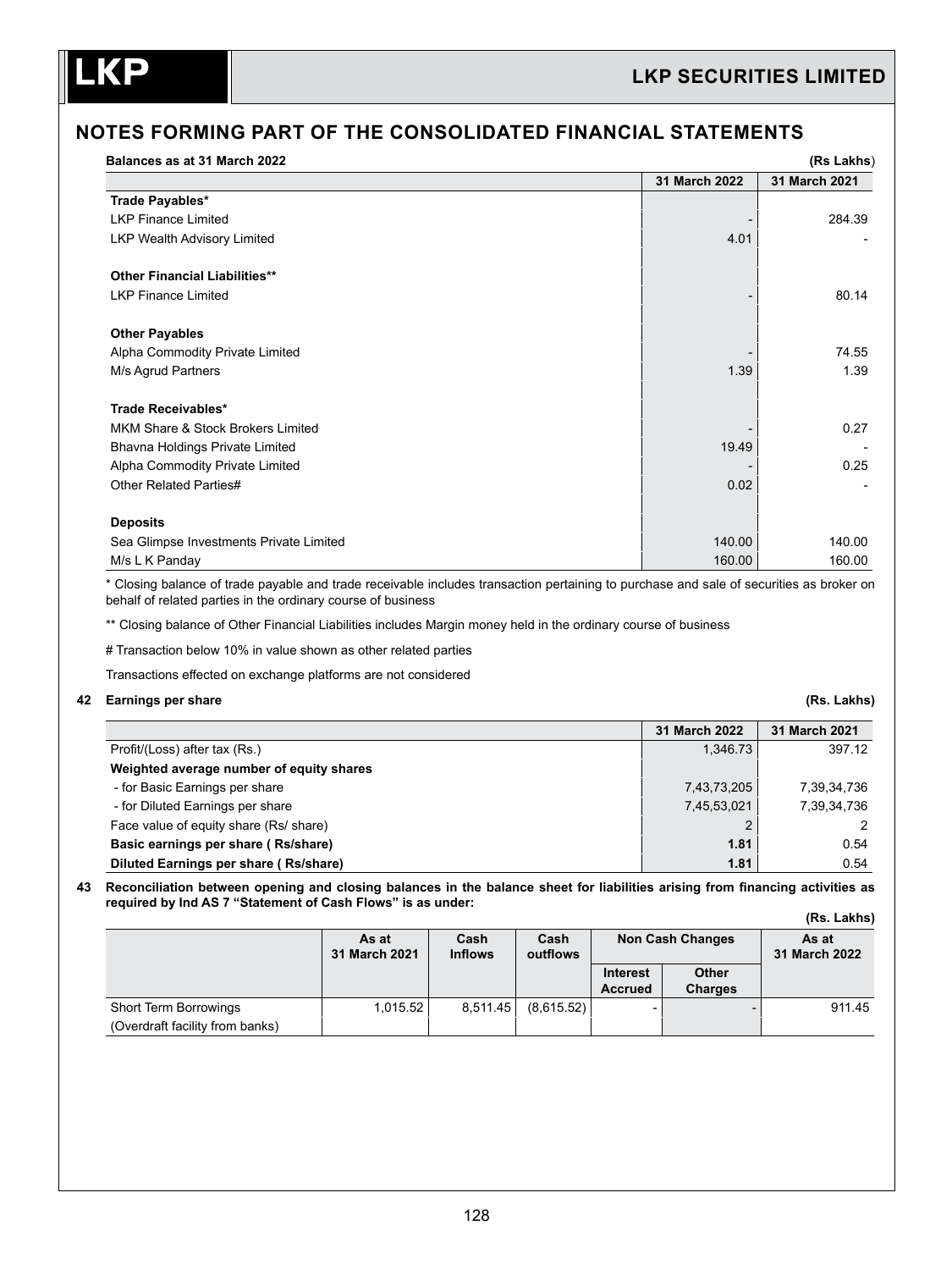#### **44 Disclosures as required by Ind AS 115**

|  | <b>Revenue Consists of following</b> |
|--|--------------------------------------|
|  |                                      |

| <b>Revenue Consists of following</b>                                    |               | (Rs.Lakhs)    |
|-------------------------------------------------------------------------|---------------|---------------|
|                                                                         | 31 March 2022 | 31 March 2021 |
| Interest Income                                                         | 803.28        | 668.42        |
| Dividend Income                                                         | 0.46          |               |
| Fees and Commission Income                                              | 8,398.84      | 7,606.15      |
| Net Gain on fair value changes                                          | 95.69         | 140.31        |
| Other operating revenue                                                 | 60.17         | 38.02         |
| <b>Total</b>                                                            | 9,358.44      | 8,452.90      |
| Revenue Disaggregation by Industrial Vertical & Geography is as follows |               | (Rs.Lakhs)    |

| <b>Revenue by offerings</b> | 31 March 2022 | 31 March 2021 |
|-----------------------------|---------------|---------------|
| Financial Services/ India   | 9.358.44      | 8.452.90      |
| <b>Total</b>                | 9.358.44      | 8.452.90      |

| <b>Timing of Revenue Recognition</b>     |               | (Rs.Lakhs)    |
|------------------------------------------|---------------|---------------|
|                                          | 31 March 2022 | 31 March 2021 |
| Services transferred at point in time    | 8.555.16      | 7.784.48      |
| Services transferred over period in time | 803.28        | 668.42        |
| <b>Total</b>                             | 9,358.44      | 8.452.90      |

**45** There are no unclaimed dividend for a period of more than seven years. Further, there are no amounts due and outstanding to be credited to Investor's Education and Protection Fund as on 31 March 2022

**46** The Group, has no long-term contracts including derivative contracts having material foreseeable losses as at 31 March 2022.

**47** Disclosure as required by schedule V (A) (2) of the SEBI (Listing Obligation and Disclosure Requirements)

 The Group has not given any Loans and advances in the nature of loans to firms/companies in which director is interested.

**48** As per section 135 of the Companies Act, 2013, no amount is required to be spent by the Group during the year ended 31 March 2022 and 31 March 2021 on Corporate Social Responsibility (CSR).

#### **49 Dividend Recommendation:**

| The board proposed dividend on equity shares and the balance sheet date               |        | ,,,,,,,,,,,,,, |
|---------------------------------------------------------------------------------------|--------|----------------|
|                                                                                       | 2022   | 2021           |
| Proposed dividend on equity shares for the year ended on 31 March, 2022: Rs.0.30/-per | 224.53 | 147.87         |
| share (Rs.0.20/-per share)                                                            |        |                |

The board proposed dividend on equity shares after the balance sheet date **(Rs.Lakhs)**

\* Payment of the proposed dividend is subject to its approval by the sahreholders, in the ongoing Annual General Meeting of the Company.

#### **50 Information required under Section 186(4) of the Companies Act, 2013**

- a) There are no loans given, guarantee given and securities provided during the year
- b) There are no investments made other than disclosed in Note 6.
- **51** a) During the previous year, The Group had trade receivables of Rs. 1,451.23 lakhs. The Group had settled the debt for Rs. 426.40 lakhs which amount has been received by way of immovable property. The Group has written off the balance amount of Rs.1,024.83 lakhs as bad debts under impairment of financial instruments during the previous year.
	- b) The Board of Directors of the Company had decided to sell, the Immovable property acquired pursuant to settlement as stated in note 51(a) above for Rs.439.26 lakhs, During the year Group has purchased a parcel of land for Rs.230.28 lakhs. The Group has classified the land as per Ind AS 105 "Non-current Assets Held for Sale and Discontinued Operations".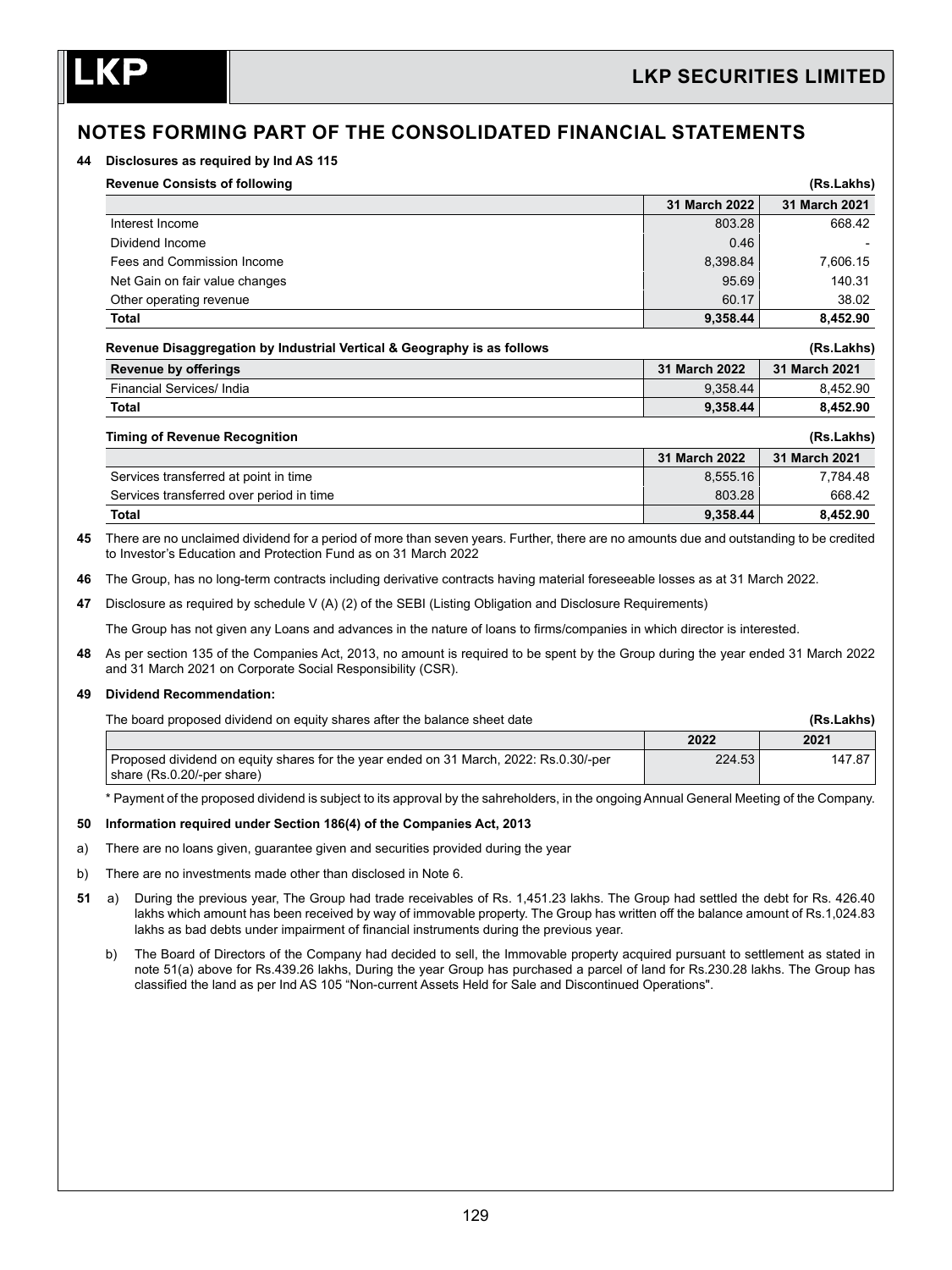|                                                             |                                              |                                |                                              |                                                                                                                                                       |                                             | (Rs.Lakhs)                                                                                                                          |
|-------------------------------------------------------------|----------------------------------------------|--------------------------------|----------------------------------------------|-------------------------------------------------------------------------------------------------------------------------------------------------------|---------------------------------------------|-------------------------------------------------------------------------------------------------------------------------------------|
| <b>Relevant line</b><br>item in the<br><b>Balance sheet</b> | <b>Description</b><br>of item of<br>property | <b>Gross carrying</b><br>value | <b>Title deeds</b><br>held in the<br>name of | <b>Whether title</b><br>deed holder<br>is promoter,<br>director or<br>relative of<br>promoter/<br>director or<br>employee of<br>promoter/<br>director | <b>Property held</b><br>since which<br>date | <b>Reason for not</b><br>being held in<br>the name of the<br>company                                                                |
| Asset held for<br>sale                                      | Land                                         | 669.54                         | Mr.Mahendra<br>Doshi                         | Promoter/<br><b>Director</b>                                                                                                                          | 2021 and 2022                               | Agricultural<br>land cannot<br>transfered in<br>the name of the<br>company, hence<br>held as nominee<br>on behalf of the<br>Company |

**52** Due to the lockdown on account of COVID-19, although the capital market were impacted and volatility has increased in the stock market; the Group being a SEBI registered intermediary and considered among essential services, continued to operate during the lockdown in India and there was no major impact on our business as the capital markets remained open and functioned normally.

#### **53 Maturity Analysis of Assets and Liabilities (Rs.Lakhs)**

|     |                                                                                                                                                                                                                                                                                                                                                                                           | As at 31 Mar 2022                 |                                                                              |                                                                                                | As at 31 Mar 2021                |                                                                                       |                                                                                       |
|-----|-------------------------------------------------------------------------------------------------------------------------------------------------------------------------------------------------------------------------------------------------------------------------------------------------------------------------------------------------------------------------------------------|-----------------------------------|------------------------------------------------------------------------------|------------------------------------------------------------------------------------------------|----------------------------------|---------------------------------------------------------------------------------------|---------------------------------------------------------------------------------------|
|     |                                                                                                                                                                                                                                                                                                                                                                                           | Within 12<br>months<br>(Current)  | After 12<br><b>Months</b><br>(Non-<br>Current)                               | Total                                                                                          | Within 12<br>months<br>(Current) | After 12<br><b>Months</b><br>(Non-<br>Current)                                        | Total                                                                                 |
| (1) | <b>Financial Assets</b>                                                                                                                                                                                                                                                                                                                                                                   |                                   |                                                                              |                                                                                                |                                  |                                                                                       |                                                                                       |
|     | Cash and cash equivalents<br>(a)                                                                                                                                                                                                                                                                                                                                                          | 8,392.23                          |                                                                              | 8,392.23                                                                                       | 6,110.94                         |                                                                                       | 6,110.94                                                                              |
|     | (b)<br>Bank balance other than (a) above                                                                                                                                                                                                                                                                                                                                                  | 4,140.80                          |                                                                              | 4,140.80                                                                                       | 3,622.71                         |                                                                                       | 3,622.71                                                                              |
|     | Receivables<br>(c)                                                                                                                                                                                                                                                                                                                                                                        |                                   |                                                                              |                                                                                                |                                  |                                                                                       |                                                                                       |
|     | (i) Trade receivables                                                                                                                                                                                                                                                                                                                                                                     | 2,132.93                          |                                                                              | 2,132.93                                                                                       | 1,832.31                         |                                                                                       | 1,832.31                                                                              |
|     | (ii) Other receivables                                                                                                                                                                                                                                                                                                                                                                    | 18.20                             |                                                                              | 18.20                                                                                          | 17.13                            |                                                                                       | 17.13                                                                                 |
|     | (d)<br>Loans                                                                                                                                                                                                                                                                                                                                                                              | 20.23                             |                                                                              | 20.23                                                                                          | 24.19                            |                                                                                       | 24.19                                                                                 |
|     | Investments<br>(e)                                                                                                                                                                                                                                                                                                                                                                        | 454.44                            | 13.66                                                                        | 468.10                                                                                         | 358.10                           | 7.87                                                                                  | 365.97                                                                                |
|     | Other financial assets<br>(f)                                                                                                                                                                                                                                                                                                                                                             | 3,296.85                          | 77.36                                                                        | 3,374.22                                                                                       | 4,922.00                         | 56.66                                                                                 | 4,978.66                                                                              |
|     | <b>Total Financial Assets</b>                                                                                                                                                                                                                                                                                                                                                             | 18,455.69                         | 91.02                                                                        | 18,546.71                                                                                      | 16,887.38                        | 64.53                                                                                 | 16,951.91                                                                             |
| (2) | <b>Non-Financial Assets</b><br>Current tax assets (net)<br>(a)<br>Deferred tax Assets<br>(b)<br>Property, plant and Equipments<br>(c)<br><b>Right to Use Asset</b><br>(d)<br>Capital Work-in-progress<br>(e)<br>Intangible assets under development<br>(f)<br>Goodwill<br>(g)<br>Other Intangible Assets<br>(h)<br>Other non-financial assets<br>(i)<br><b>Total Non-Financial Assets</b> | 25.46<br>26.50<br>77.48<br>129.44 | 162.15<br>165.23<br>289.76<br>450.19<br>17.00<br>652.31<br>65.82<br>1,802.47 | 162.15<br>165.23<br>289.76<br>475.65<br>26.50<br>17.00<br>652.31<br>65.82<br>77.48<br>1,931.90 | 25.46<br>118.91<br>144.37        | 158.31<br>356.91<br>277.72<br>492.08<br>9.92<br>652.31<br>70.10<br>(0.00)<br>2,017.35 | 158.31<br>356.91<br>277.72<br>517.54<br>9.92<br>652.31<br>70.10<br>118.91<br>2,161.72 |
|     |                                                                                                                                                                                                                                                                                                                                                                                           |                                   |                                                                              |                                                                                                |                                  |                                                                                       |                                                                                       |
| (3) | <b>Assets Held for Sale</b>                                                                                                                                                                                                                                                                                                                                                               | 669.54                            |                                                                              | 669.54                                                                                         | 439.26                           |                                                                                       | 439.26                                                                                |
|     | <b>TOTAL ASSETS</b>                                                                                                                                                                                                                                                                                                                                                                       | 19,254.66                         | 1,893.49                                                                     | 21,148.16                                                                                      | 17,471.02                        | 2,081.87                                                                              | 19,552.89                                                                             |
| (1) | <b>Financial Liabilities</b><br>Trade payables<br>(a)<br>(1)<br>total outstanding dues of micro<br>(i)<br>enterprises and small enterprises                                                                                                                                                                                                                                               |                                   |                                                                              |                                                                                                |                                  |                                                                                       |                                                                                       |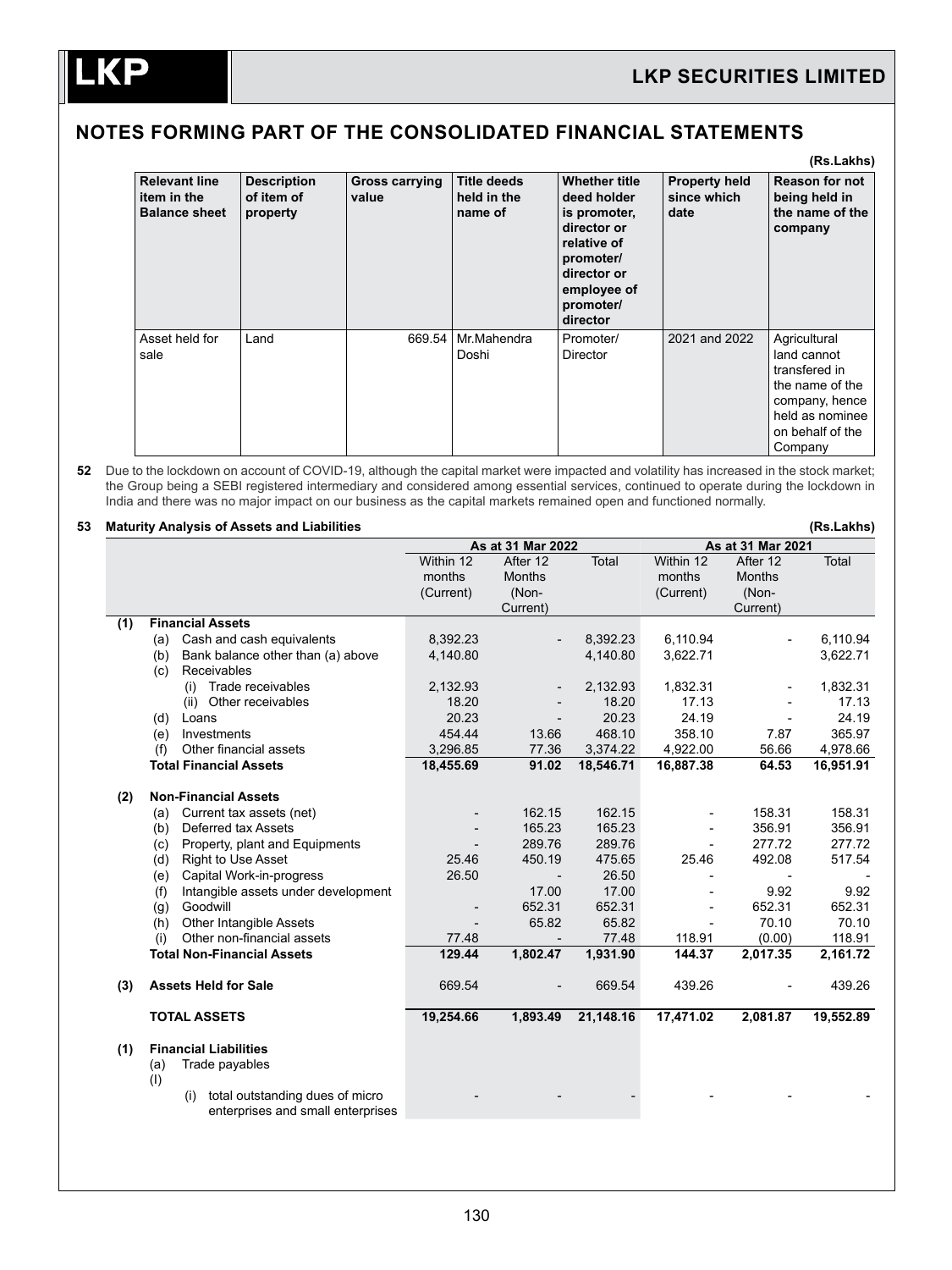|                                             |           | As at 31 Mar 2022        |           |           | As at 31 Mar 2021 |           |
|---------------------------------------------|-----------|--------------------------|-----------|-----------|-------------------|-----------|
|                                             | Within 12 | After 12                 | Total     | Within 12 | After 12          | Total     |
|                                             | months    | <b>Months</b>            |           | months    | <b>Months</b>     |           |
|                                             | (Current) | (Non-                    |           | (Current) | (Non-             |           |
|                                             |           | Current)                 |           |           | Current)          |           |
| total outstanding dues of creditors<br>(ii) | 9,778.57  | $\overline{\phantom{a}}$ | 9,778.57  | 9,074.51  |                   | 9,074.51  |
| other than micro enterprises and            |           |                          |           |           |                   |           |
| small enterprises                           |           |                          |           |           |                   |           |
| Other payables<br>(II)                      |           |                          |           |           |                   |           |
| total outstanding dues of micro<br>(i)      | 33.86     |                          | 33.86     | 0.43      |                   | 0.43      |
| enterprises and small enterprises           |           |                          |           |           |                   |           |
| total outstanding dues of creditors<br>(ii) | 231.67    | $\overline{\phantom{a}}$ | 231.67    | 122.52    |                   | 122.52    |
| other than micro enterprises and            |           |                          |           |           |                   |           |
| small enterprises                           |           |                          |           |           |                   |           |
| (b)<br><b>Borrowings</b>                    | 911.45    |                          | 911.45    | 1,015.52  |                   | 1,015.52  |
| (c)<br>Deposits                             |           | 296.99                   | 296.99    |           | 291.51            | 291.51    |
| Lease Liabilities<br>(d)                    | 115.41    | 407.47                   | 522.88    | 82.66     | 441.57            | 524.24    |
| Other financial liabilities<br>(e)          | 3,280.19  | 4.87                     | 3,285.06  | 3,716.18  | 1.52              | 3,717.69  |
| <b>Total Financial Liabilities</b>          | 14,351.17 | 709.33                   | 15,060.50 | 14,011.82 | 734.60            | 14,746.42 |
| <b>Non-Financial Liabilities</b><br>(2)     |           |                          |           |           |                   |           |
| Current tax liabilities<br>(a)              | 41.03     |                          | 41.03     |           |                   |           |
| (b)<br>Provisions                           |           | 64.45                    | 64.45     | 52.63     | 145.45            | 198.08    |
| Deferred tax liabilities<br>(c)             | 1.18      |                          | 1.18      |           |                   |           |
| Other non-financial liabilities<br>(d)      | 208.17    |                          | 208.17    | 169.42    |                   | 169.42    |
| <b>Total Non-financial liabilities</b>      | 250.38    | 64.45                    | 314.83    | 222.05    | 145.45            | 367.50    |
| <b>TOTAL LIABILITIES</b>                    | 14,601.55 | 773.77                   | 15,375.32 | 14,233.88 | 880.05            | 15,113.92 |

#### **54 Acquisition of business of Alpha commidity Private Limited**

During the previous year In order to further strengthen the business, the Company entered into a Business Transfer Agreement (BTA) on 26 September, 2020 with Alpha Commodity Private Limited (Alpha) through which the LKP Securities Limited acquired commodity business of the Alpha as a going concern on a slump sale basis with effect from 30 September, 2020.

#### Details of the purchase consideration, the net identifiable assets and goodwill are as follows:

|                                                   | (Rs.Lakhs) |
|---------------------------------------------------|------------|
| <b>Particulars</b>                                | Amount     |
| <b>Total Consideration</b>                        | 318.00     |
| Net Identifiable Assets                           | (208.72)   |
| Excess/(Shortfall) Purchase Price to be Allocated | 526.72     |
| Goodwill                                          | 526.72     |

The acquisition date fair values (based on valuation report issued by merchant banker) of the assets taken over and liabilities assumed as a result of the acquisition are as follows:

| <b>Particulars</b>                  | <b>Amount</b> |
|-------------------------------------|---------------|
| Long-term loans and advances        | 62.81         |
| Trade receivables                   | 25.25         |
| Cash and bank balances              | 9.95          |
| Short-term loans and advances       | 60.12         |
| <b>Identifiable Assets</b>          | 158.13        |
| Trade payables                      | 291.42        |
| Other current liabilities           | 75.43         |
| <b>Net Identifiable Assets</b>      | (208.72)      |
| <b>Stake Acquired</b>               | 100%          |
| Net Identifiable Assets Transferred | (208.72)      |
| <b>Recognition of Goodwill</b>      |               |
| Consideration transferred           | 318.00        |
| (Less): Net Identifiable Assets     | (208.72)      |
| Goodwill                            | 526.72        |

Amount and factors for recognition of goodwill

#### **Factors for recognition of goodwill:**

The goodwill primarily reflects the excess earning capacity and synergistic effects with the existing business.

**(Rs.Lakhs)**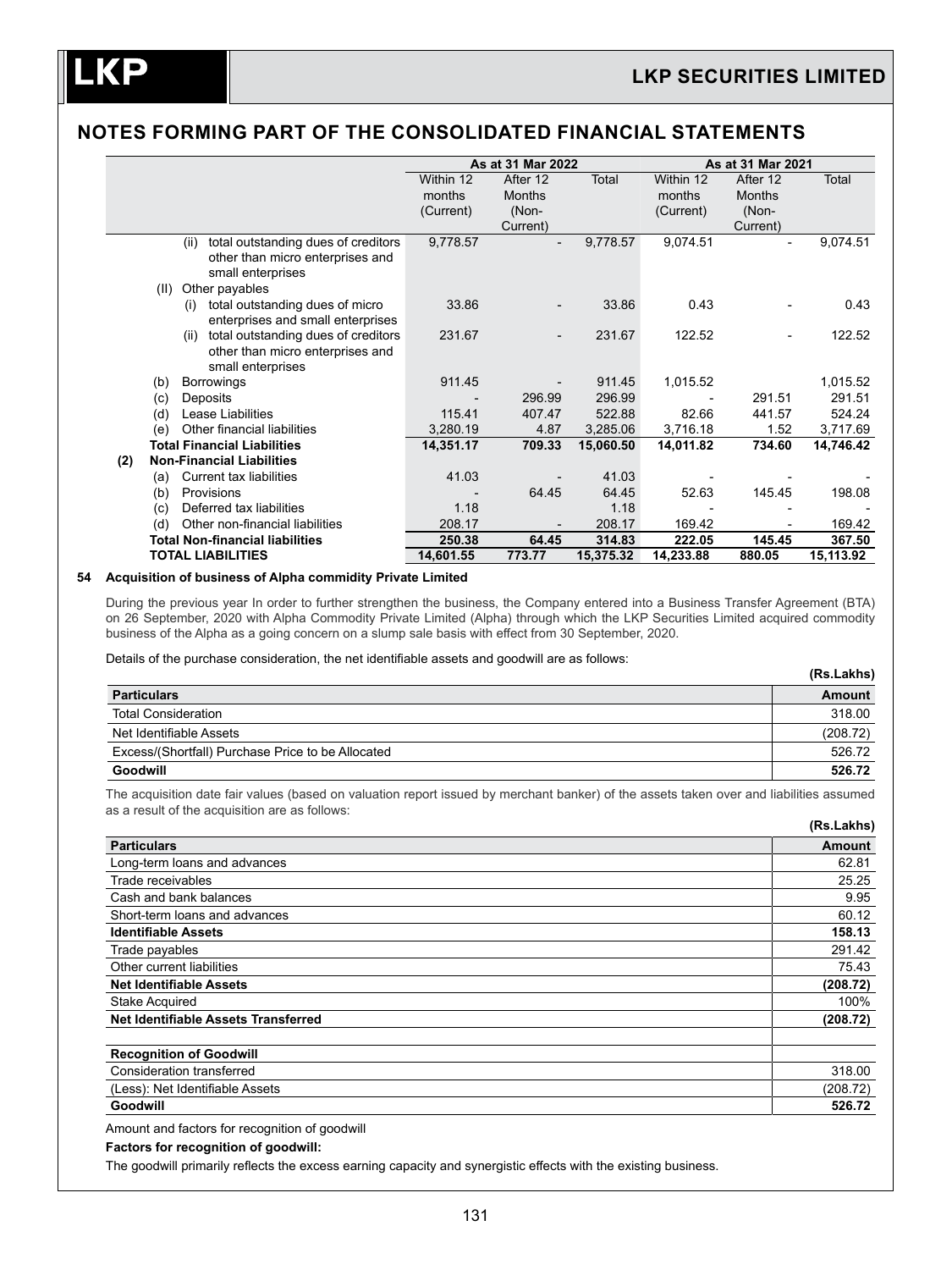**(Rs.Lakhs)**

### **NOTES FORMING PART OF THE CONSOLIDATED FINANCIAL STATEMENTS**

#### **55 Struck of companies**

 There are no transactions during the year with struck off companies except balances outstanding as at 31 March 2022

|                                                                |                                                             |                       | (Rs.Lakhs)                                                    |
|----------------------------------------------------------------|-------------------------------------------------------------|-----------------------|---------------------------------------------------------------|
| Name of struck off Company                                     | <b>Nature of transactions</b><br>with struck-off<br>Company | Balances outstanding* | <b>Relationship with</b><br>the Struck off company,<br>if any |
| <b>Tiwary Holdings Private Limited</b>                         | Receivables                                                 | 0.01                  | Others                                                        |
| Desai Consulting Private Ltd                                   | Receivables                                                 | 0.01                  | <b>Others</b>                                                 |
| Virgo Merchantile Private Limited                              | Receivables                                                 | 0.01                  | <b>Others</b>                                                 |
| <b>Black Horse Media And Entertainment Private</b><br>Limited  | Receivables                                                 | 0.02                  | Others                                                        |
| Margdarshan Trading Company Pvt.Ltd                            | Receivables                                                 | 0.00                  | Others                                                        |
| Mmb International Private Limited.                             | Receivables                                                 | 0.00                  | <b>Others</b>                                                 |
| Upright Exim Private Limited.                                  | Receivables                                                 | 0.02                  | <b>Others</b>                                                 |
| Desai Consulting Private Limited.                              | Receivables                                                 | 0.02                  | <b>Others</b>                                                 |
| <b>Black Horse Media And Entertainment Private</b><br>Limited. | Receivables                                                 | 0.02                  | Others                                                        |
| Glory Tradecom Private Limited.                                | Receivables                                                 | 0.02                  | <b>Others</b>                                                 |
| Goldstar Dealcom Private Limited.                              | Receivables                                                 | 0.02                  | Others                                                        |
| Redhill Iron & Steel Private Limited Rispl                     | Receivables                                                 | 0.02                  | <b>Others</b>                                                 |
| Abhishek Building Promoters (P) Ltd Abppl                      | Receivables                                                 | 0.02                  | <b>Others</b>                                                 |
| Dhlriti Traders Private Limited.                               | Receivables                                                 | 0.01                  | Others                                                        |
| Bhatia Worldwide Team Private Limited.                         | Receivables                                                 | 0.01                  | <b>Others</b>                                                 |
| Mili Commodities Private Limited.                              | Receivables                                                 | 0.02                  | <b>Others</b>                                                 |
| Shree Suvarn Consultants Private Limited. Sscpl                | Receivables                                                 | 0.02                  | <b>Others</b>                                                 |
| Total                                                          |                                                             | 0.27                  |                                                               |

\* The total outstanding with struck of companies have been provdied as impairment allowance

56 The Group has not traded or invested in crypto currency or Virtual currency during the year

- 57 During the year the Group has not advanced or loaned or invested funds (either borrowed funds or share premium or any other sources or kind of funds) to any other person or entity incuding foreign entities (intermediaries) with the understanding (whether recorded in writing or otherwise) that the intermediary shall (i) directly or indirectly lend or invest in other person or entities identified in any manner whatsoever by or on behalf of Group (ultimate beneficaries) or (ii) provide any guarantee, security or the like to or behalf of the ultimate beneficaries.
- 58 The Group has not received any fund from any person(s) or entity(ies) including foreign entities (funding party) with the understanding (ehether recorded in writing or otherwise) that the Compnay shall (i) directly or indirectly lendor invest in any manner whatsoever by or on behalf of the funding party (ultimate beneficaries) or (ii) provide any gurantee, security or the to or behalf of the (ultimate beneficaries) or (iii) provide any gurantee, security or the like to or on behlaf of the ultimate beneficaries.
- 59 Additional regulatory information required under (WB) (xvi) of Division III of Schedule III amendment, disclosure of ratios, is not applicable to the Company as it is in broking business and not an NBFC registered under Section 45-IA of Reserve Bank of India Act, 1934.
- 60 Additional information, as required in consolidated financial statements as per Schedule III to the Companies Act, 2013, of enterprises consolidated as subsidiary.

|                               | liabilities                                      | Net Assets i.e total asets minus total | Share of Profit/ (Loss)                             |          |  |
|-------------------------------|--------------------------------------------------|----------------------------------------|-----------------------------------------------------|----------|--|
|                               | As a $%$ of<br><b>Consolidated net</b><br>assets | Amount                                 | As a % of<br><b>Consolidated Profit</b><br>and Loss | Amount   |  |
| <b>LKP Securities Limited</b> | 98.55                                            | 5,689.34                               | 98.81                                               | 1,330.76 |  |
| <b>Subsidiary</b>             |                                                  |                                        |                                                     |          |  |
| LKP Wealth Advisory Limited   | 1.45                                             | 83.50                                  | 1.19                                                | 15.97    |  |
| Total                         | 100.00                                           | 5,772.84                               | 100.00                                              | 1,346.73 |  |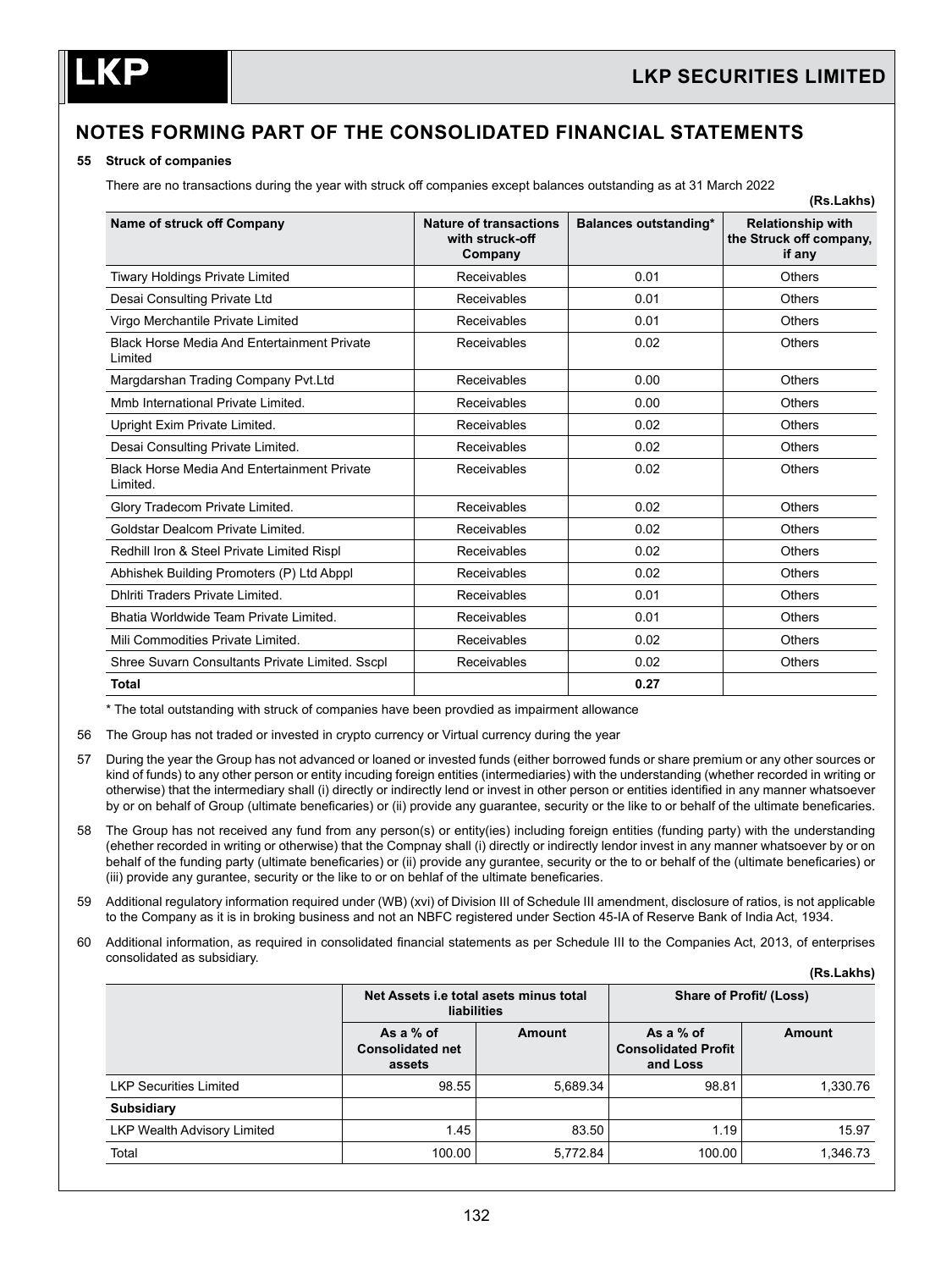

61 Previous year's figures have been regrouped / reclassified/rearranged wherever necessary to correspond with the current year's classifications / disclosures. Figures in brackets pertain to previous year

In terms of our report attached

For **MGB & Co. LLP** Chartered Accountants Firm Registration No. 101169W/W-100035

**Sanjay Kothari** Partner Membership No. 048215

Place : Mumbai Date : April 29, 2022 For and on behalf of the board

**Pratik Doshi**  Managing Director (DIN: 00131122)

**Girish Majrekar**  Chief Financial Officer **S. S. Gulati**  Director (DIN: 02404230)

**Akshata Vengurlekar** Company Secretary A 50701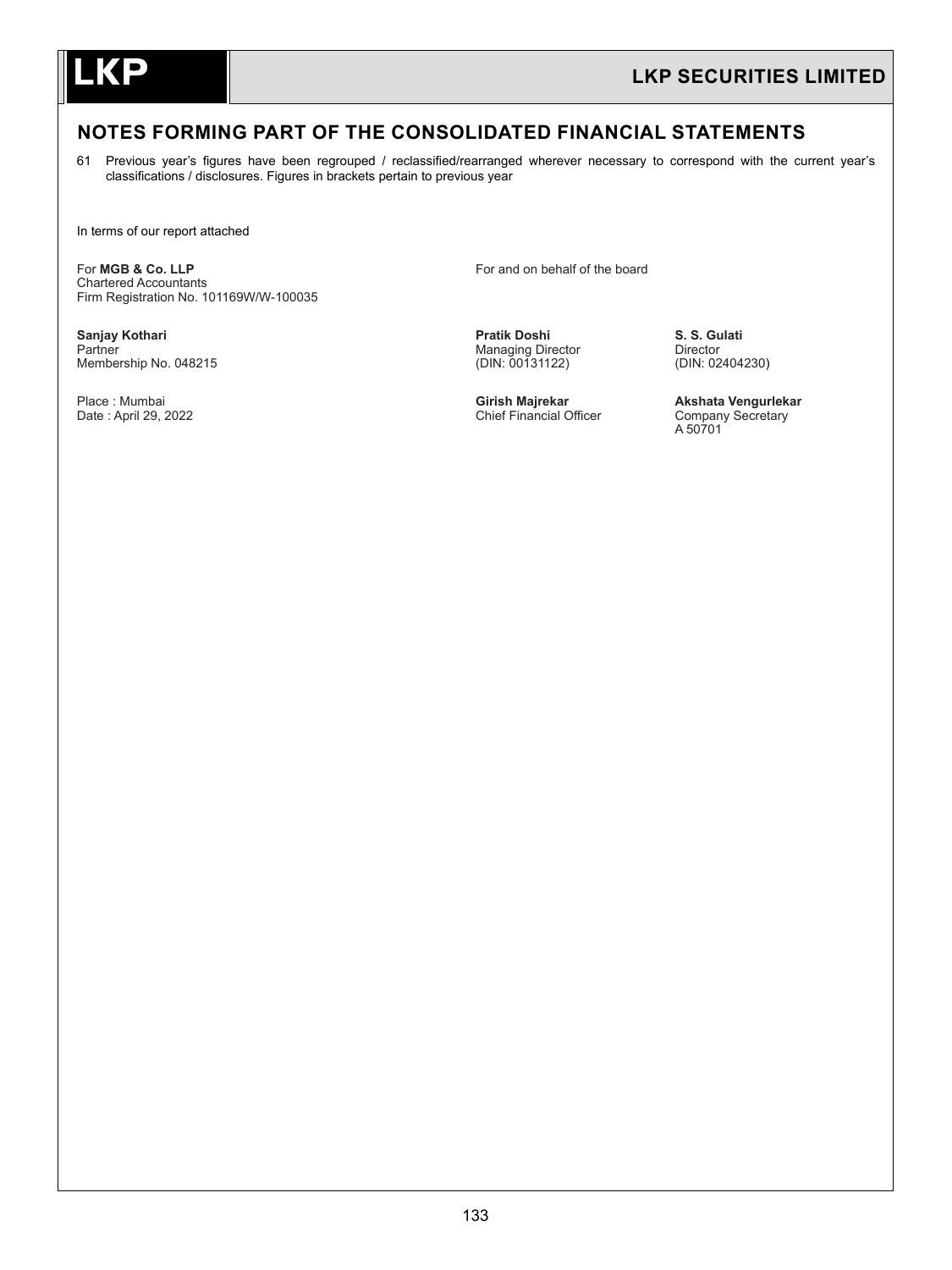### **FORM AOC - 1**

**Statement containing salient features of the financial statement of subsidiaries** 

**/ associate companies / joint ventures** 

*[Pursuant to first proviso to sub-section (3) of Section 129 read with Rule 5 of Companies (Accounts) Rules, 2014]*

#### **Part A: Subsidiary companies**

|                                           | (Rs. in lakh)                      |
|-------------------------------------------|------------------------------------|
| <b>Particulars</b>                        | <b>Details</b>                     |
| Name of the Subsidiaries                  | <b>LKP Wealth Advisory Limited</b> |
| Date of Acquisition / becoming subsidiary | August 08, 2014                    |
| Reporting period for the subsidiary       | April 01, 2021 to March 31, 2022   |
| Reporting currency                        | <b>INR</b>                         |
| Share Capital                             | 76.00                              |
| Reserves & Surplus                        | 83.50                              |
| <b>Total Assets</b>                       | 182.87                             |
| <b>Total Liabilities</b>                  | 182.87                             |
| Investments                               | 67.41                              |
| Turnover                                  | 141.14                             |
| <b>Profit before Taxation</b>             | 20.72                              |
| Provision for Taxation                    | 4.75                               |
| <b>Profit after Taxation</b>              | 15.97                              |
| <b>Proposed Dividend</b>                  | Nil                                |
| % of Shareholding                         | 100                                |

#### **Note:**

The subsidiary has commenced its operations and is not under liquidation or sold during the year.

#### **Part B: Associates and Joint Ventures – Not Applicable**

For **MGB & Co. LLP** Chartered Accountants Firm Registration Number 101169W/W-100035

**Sanjay Kothari** Partner Membership Number 048215

Place : Mumbai Date : April 29, 2022 For and on behalf of the board **LKP Securities Limited**

**Pratik Doshi**  Managing Director (DIN: 00131122)

**Girish Majrekar**  Chief Financial Officer

**S. S. Gulati Director** (DIN: 02404230)

**Akshata Vengurlekar** Company Secretary A 50701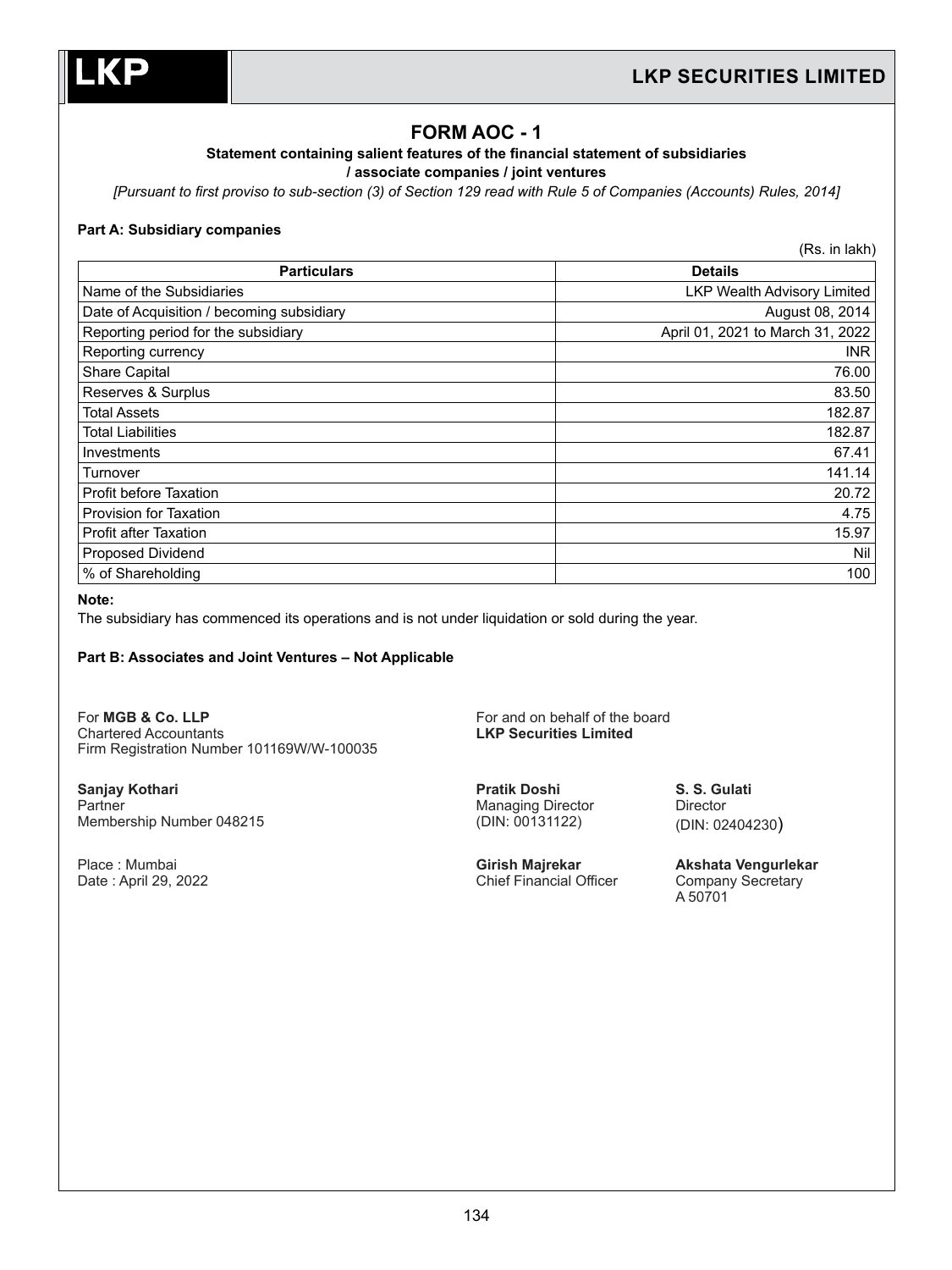# **LKP**

## **LKP SECURITIES LIMITED**

| Notes |    |  |  |
|-------|----|--|--|
|       |    |  |  |
|       |    |  |  |
|       |    |  |  |
|       |    |  |  |
|       |    |  |  |
|       |    |  |  |
|       |    |  |  |
|       |    |  |  |
|       |    |  |  |
|       |    |  |  |
|       |    |  |  |
|       |    |  |  |
|       |    |  |  |
|       |    |  |  |
|       |    |  |  |
|       |    |  |  |
|       |    |  |  |
|       |    |  |  |
|       |    |  |  |
|       |    |  |  |
|       |    |  |  |
|       | ۰  |  |  |
|       |    |  |  |
|       | ÷. |  |  |
|       |    |  |  |
|       | Ξ. |  |  |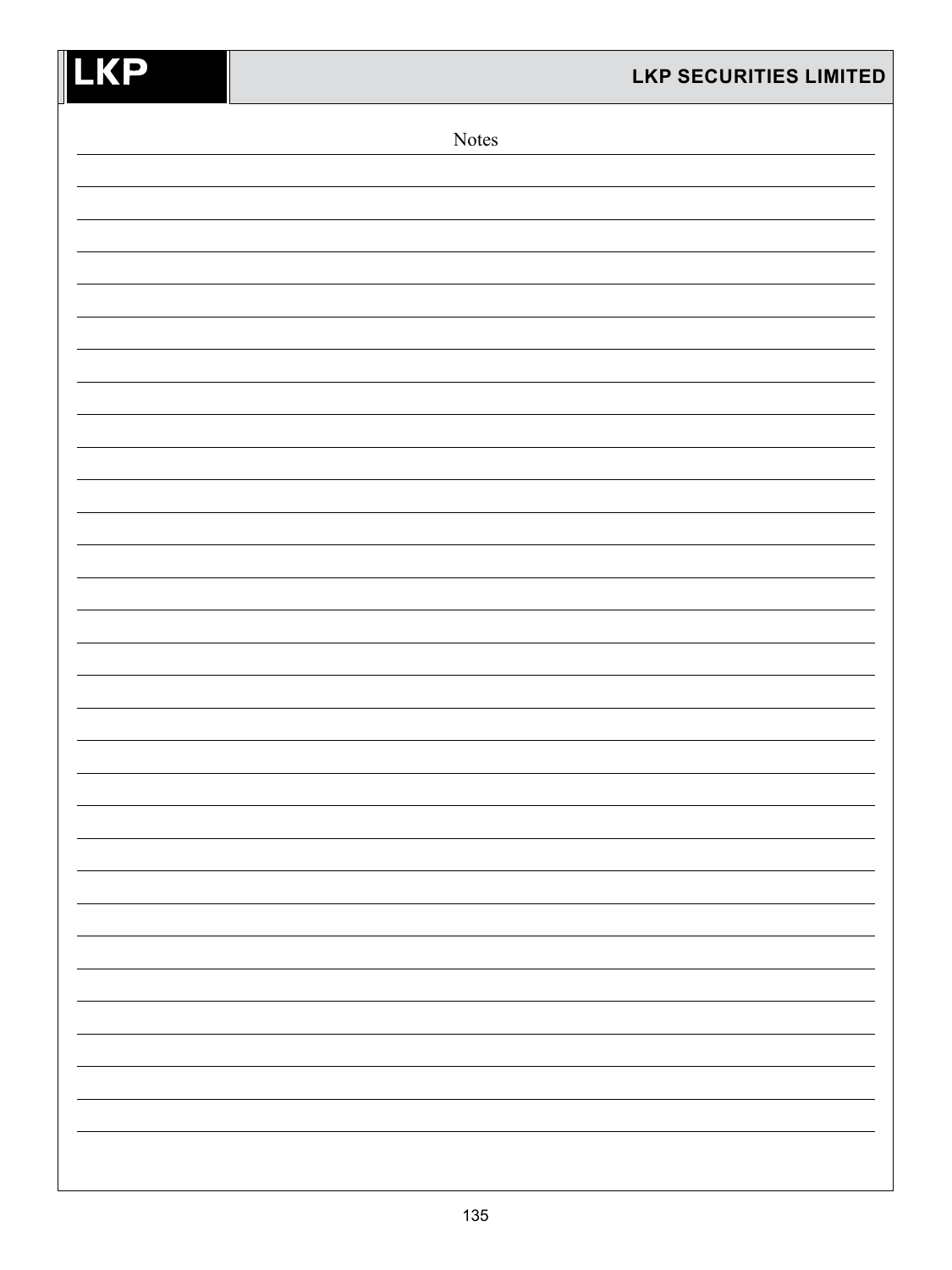| <b>LKP</b> |       | <b>LKP SECURITIES LIMITED</b>  |
|------------|-------|--------------------------------|
|            | Notes |                                |
|            |       |                                |
|            |       |                                |
|            |       |                                |
|            |       |                                |
|            |       |                                |
|            |       |                                |
|            |       |                                |
|            |       |                                |
|            |       |                                |
|            |       |                                |
|            |       |                                |
|            |       |                                |
|            |       |                                |
|            |       | $\overline{\phantom{0}}$       |
|            |       |                                |
|            |       |                                |
|            |       | $\overline{\phantom{0}}$<br>Ξ. |
|            |       |                                |
|            |       |                                |
|            |       |                                |
|            |       |                                |